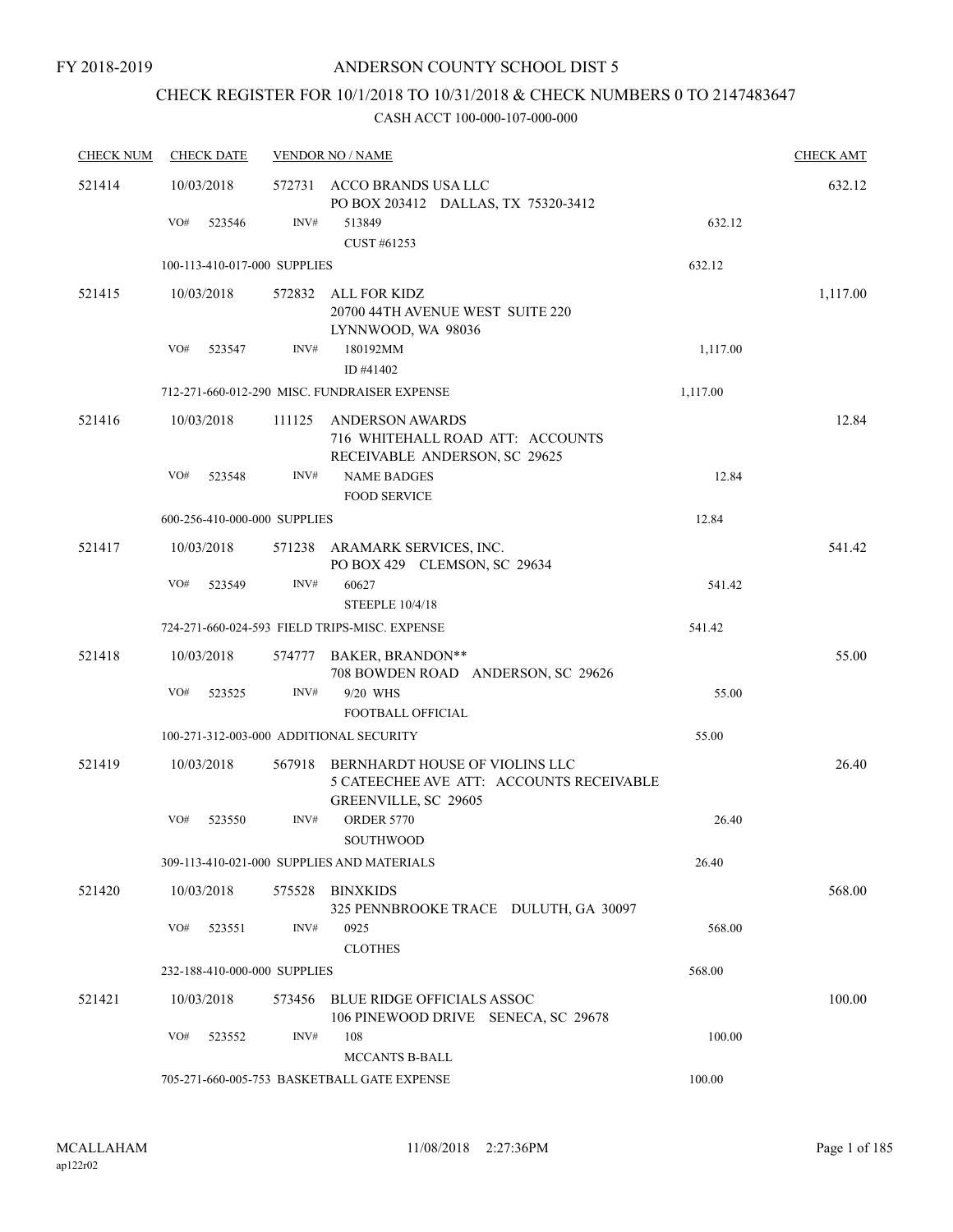FY 2018-2019

#### ANDERSON COUNTY SCHOOL DIST 5

### CHECK REGISTER FOR 10/1/2018 TO 10/31/2018 & CHECK NUMBERS 0 TO 2147483647

| <b>CHECK NUM</b> | <b>CHECK DATE</b>                       |        | <b>VENDOR NO / NAME</b>                                             |          | <b>CHECK AMT</b> |
|------------------|-----------------------------------------|--------|---------------------------------------------------------------------|----------|------------------|
| 521422           | 10/03/2018                              | 572118 | BURDETTE, TED**<br>4215 OLD GREENVILLE HIGHWAY CENTRAL, SC<br>29630 |          | 65.80            |
|                  | VO#<br>523524                           | INV#   | 9/20 WHS<br>FOOTBALL OFFICIAL                                       | 65.80    |                  |
|                  | 100-271-312-003-000 ADDITIONAL SECURITY |        |                                                                     | 65.80    |                  |
| 521423           | 10/03/2018                              |        | 573074 CAPSTONE<br>3680 MOMENTUM PLACE CHICAGO, IL<br>60689-5336    |          | 1,194.99         |
|                  | VO#<br>523554                           | INV#   | 129962,129341                                                       | 1,194.99 |                  |
|                  |                                         |        | CUST #10276                                                         |          |                  |
|                  |                                         |        | 100-112-410-017-INQ INQUIRY BASED LEARNING                          | 1,000.00 |                  |
|                  |                                         |        | 717-190-660-017-269 LITERACY COACH EXPENSE                          | 194.99   |                  |
| 521424           | 10/03/2018                              |        | 199050 DENARD, GAREN PRATT**<br>308 HAMPTON ROAD LIBERTY, SC 29657  |          | 63.10            |
|                  | VO#<br>523527                           | INV#   | 9/20 WHS                                                            | 63.10    |                  |
|                  | 100-271-312-003-000 ADDITIONAL SECURITY |        | FOOTBALL OFFICIAL                                                   | 63.10    |                  |
|                  |                                         |        |                                                                     |          |                  |
| 521425           | 10/03/2018                              |        | 573355 DENVER DOWNS FARM<br>PO BOX 400 SANDY SPRINGS, SC 29677      |          | 440.00           |
|                  | VO#<br>523555                           | INV#   | 201839<br>WHITEHALL ELEM                                            | 440.00   |                  |
|                  |                                         |        | 719-271-660-019-364 FIELD TRIPS 4K EXPENSE                          | 440.00   |                  |
| 521426           | 10/03/2018                              | 574044 | ELITE EMBROIDERY AND AWARDS<br>117 COURT SQUARE ABBEVILLE, SC 29620 |          | 1,860.95         |
|                  | VO#<br>523559                           | INV#   | 2002<br><b>NORTH POINTE</b>                                         | 1,860.95 |                  |
|                  | 713-271-660-013-256 FUNDRAISERS EXPENSE |        |                                                                     | 1,860.95 |                  |
| 521427           | 10/03/2018                              |        | 571679 ETA HAND2MIND<br>6642 EAGLE WAY CHICAGO, IL 60678-1066       |          | 249.04           |
|                  | VO#<br>523560                           | INV#   | 60111213<br>CUST #1170592                                           | 249.04   |                  |
|                  | 100-112-410-013-000 SUPPLIES            |        |                                                                     | 249.04   |                  |
| 521428           | 10/03/2018                              |        | 571633 GENESIS, INC<br>POBOX 2242 MOUNT VERNON, WA 98273            |          | 227.75           |
|                  | VO#<br>523565                           | INV#   | 09180081<br><b>CUST #2492</b>                                       | 227.75   |                  |
|                  | 100-112-410-017-000 SUPPLIES            |        |                                                                     | 227.75   |                  |
| 521429           | 10/03/2018                              | 575583 | EMPLOYEE VENDOR<br>110 DEVON WAY ANDERSON, SC 29621                 |          | 90.00            |
|                  | VO#<br>523604                           | INV#   | <b>MATERIALS</b><br>REIMBURSEMENT                                   | 90.00    |                  |
|                  | 100-112-410-014-000 SUPPLIES            |        |                                                                     | 90.00    |                  |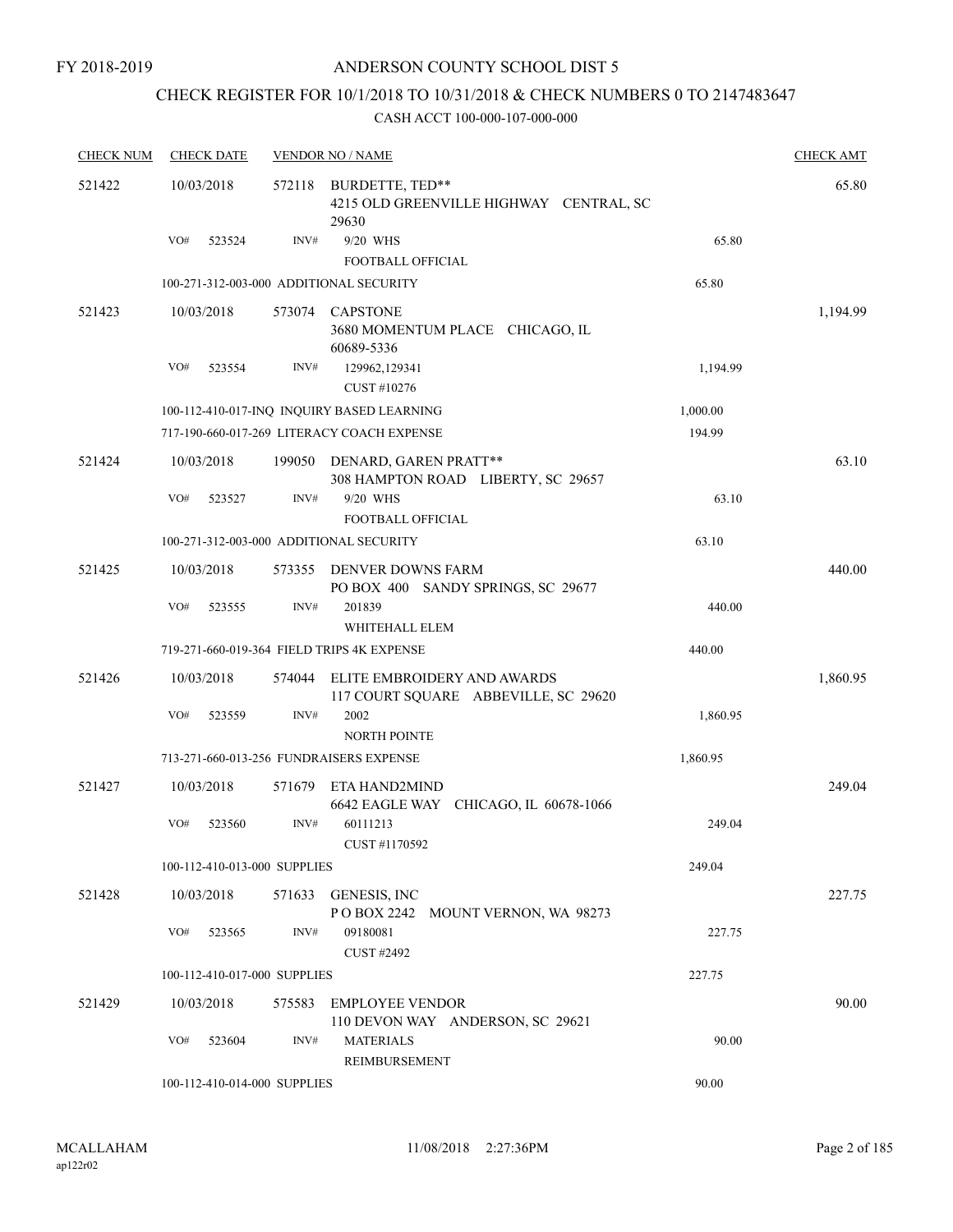FY 2018-2019

### ANDERSON COUNTY SCHOOL DIST 5

### CHECK REGISTER FOR 10/1/2018 TO 10/31/2018 & CHECK NUMBERS 0 TO 2147483647

| <b>CHECK NUM</b> | <b>CHECK DATE</b>                       |        | <b>VENDOR NO / NAME</b>                                                                             |          | <b>CHECK AMT</b> |
|------------------|-----------------------------------------|--------|-----------------------------------------------------------------------------------------------------|----------|------------------|
| 521430           | 10/03/2018                              |        | 575577 GOWAN, GLENN**<br>309 MATCHLICK COMMONS SPARTANBURG, SC<br>29302                             |          | 155.70           |
|                  | VO#<br>523530                           | INV#   | 9/13 TLH                                                                                            | 155.70   |                  |
|                  |                                         |        | FOOTBALL OFFICIAL                                                                                   |          |                  |
|                  | 100-271-312-002-000 ADDITIONAL SECURITY |        |                                                                                                     | 155.70   |                  |
| 521431           | 10/03/2018                              | 573097 | HEALTHMASTER<br>2655 OAKLEY PARK RD. SUITE 100 WALLED<br>LAKE, MI 48390-1645                        |          | 1,199.99         |
|                  | VO#<br>523566                           | INV#   | 0021748<br>PO#<br>99283                                                                             | 1,199.99 |                  |
|                  |                                         |        | <b>CLAIMS FEE</b>                                                                                   |          |                  |
|                  |                                         |        | 283-213-316-000-000 HEALTHMASTER DATA PROCESSING                                                    | 1,199.99 |                  |
| 521432           | 10/03/2018                              |        | 575582 INVENTORY TRADING COMPANY<br>X-GRAIN SPORTSWEAR PO BOX 47 PEOSTA, IA<br>52068                |          | 3,112.20         |
|                  | VO#<br>523602                           | INV#   | 72774                                                                                               | 767.00   |                  |
|                  |                                         |        | <b>MCCANTS CHEER</b>                                                                                |          |                  |
|                  | 705-271-660-005-611 PEP CLUB EXPENSE    |        |                                                                                                     | 767.00   |                  |
|                  | VO#<br>523603                           | INV#   | 67257, 71430                                                                                        | 2,345.20 |                  |
|                  |                                         |        | <b>MCCANTS FB</b>                                                                                   |          |                  |
|                  | 705-271-660-005-674 FOOTBALL EXPENSE    |        |                                                                                                     | 2,279.20 |                  |
|                  | 705-271-660-005-674 FOOTBALL EXPENSE    |        |                                                                                                     | 66.00    |                  |
| 521433           | 10/03/2018                              | 304900 | KAPLAN EARLY LEARNING COMPANY<br>PO BOX 890575 ATT: ACCOUNTS RECEIVABLE<br>CHARLOTTE, NC 28289-0575 |          | 235.67           |
|                  | VO#<br>523569                           | INV#   | 4868883<br><b>NORTH POINTE</b>                                                                      | 47.03    |                  |
|                  | 100-147-410-013-000 SUPPLIES            |        |                                                                                                     | 47.03    |                  |
|                  | VO#<br>523570                           | INV#   | 4873493                                                                                             | 188.64   |                  |
|                  |                                         |        | <b>WEST MARKET</b>                                                                                  |          |                  |
|                  | 100-147-410-018-000 SUPPLIES            |        |                                                                                                     | 188.64   |                  |
| 521434           | 10/03/2018                              | 574440 | MCCANTS PETTY CASH                                                                                  |          | 475.00           |
|                  | VO#<br>523572                           | INV#   | OCT 25TH<br><b>FOOTBALL</b>                                                                         | 475.00   |                  |
|                  | 705-271-660-005-666 CONCESSIONS EXPENSE |        |                                                                                                     | 175.00   |                  |
|                  |                                         |        | 705-271-660-005-671 FOOTBALL GATE RECEIPTS EXPENSE                                                  | 300.00   |                  |
| 521435           | 10/03/2018                              | 574440 | MCCANTS PETTY CASH                                                                                  |          | 400.00           |
|                  | VO#<br>523573                           | INV#   | OCT 24TH<br><b>FOOTBALL</b>                                                                         | 400.00   |                  |
|                  | 705-271-660-005-666 CONCESSIONS EXPENSE |        |                                                                                                     | 175.00   |                  |
|                  |                                         |        | 705-271-660-005-671 FOOTBALL GATE RECEIPTS EXPENSE                                                  | 225.00   |                  |
| 521436           | 10/03/2018                              | 574440 | MCCANTS PETTY CASH                                                                                  |          | 400.00           |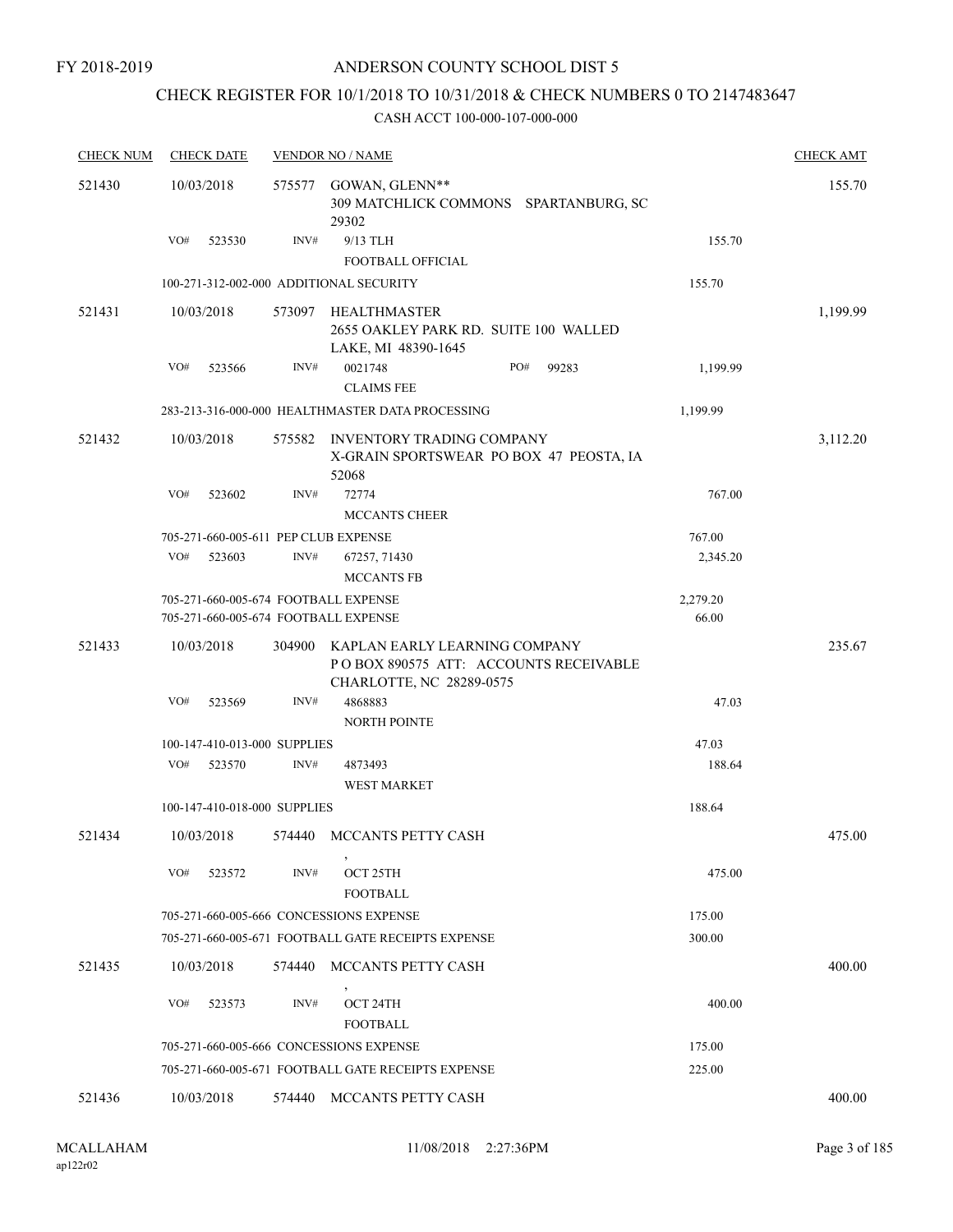### CHECK REGISTER FOR 10/1/2018 TO 10/31/2018 & CHECK NUMBERS 0 TO 2147483647

| <b>CHECK NUM</b> |     | <b>CHECK DATE</b> |                                                              | <b>VENDOR NO / NAME</b>                                                                                  |                    | <b>CHECK AMT</b> |
|------------------|-----|-------------------|--------------------------------------------------------------|----------------------------------------------------------------------------------------------------------|--------------------|------------------|
|                  |     |                   |                                                              |                                                                                                          |                    |                  |
|                  | VO# | 523574            | INV#                                                         | OCT 17TH<br><b>FOOTBALL</b>                                                                              | 400.00             |                  |
|                  |     |                   |                                                              | 705-271-660-005-666 CONCESSIONS EXPENSE                                                                  | 175.00             |                  |
|                  |     |                   |                                                              | 705-271-660-005-671 FOOTBALL GATE RECEIPTS EXPENSE                                                       | 225.00             |                  |
| 521437           |     | 10/03/2018        | 574440                                                       | MCCANTS PETTY CASH                                                                                       |                    | 150.00           |
|                  | VO# | 523575            | INV#                                                         | OCT 5TH<br><b>OPEN GYM</b>                                                                               | 150.00             |                  |
|                  |     |                   |                                                              | 705-271-660-005-495 7TH GRADE EXPENSE                                                                    | 150.00             |                  |
| 521438           |     | 10/03/2018        | 389900                                                       | OFFICE DEPOT<br>POBOX 1413 CHARLOTTE, NC 28201-1413                                                      |                    | 933.27           |
|                  | VO# | 523576            | INV#                                                         | 202695520001<br>199440127001                                                                             | 281.52             |                  |
|                  |     |                   | 124-114-410-024-000 SUPPLIES<br>124-114-410-024-000 SUPPLIES |                                                                                                          | 195.20<br>86.32    |                  |
|                  | VO# | 523577            | INV#                                                         | 201535897001<br><b>SUPPLIES</b>                                                                          | 116.76             |                  |
|                  |     |                   | 100-221-410-002-CDF CDF Supplies                             |                                                                                                          | 116.76             |                  |
|                  | VO# | 523578            | INV#                                                         | 203601990001<br>196790874001 CREDIT                                                                      | 258.15             |                  |
|                  |     |                   |                                                              | 100-113-410-021-VEN SUPPLY-ADDT'L FOR LOST VENDING<br>100-113-410-021-VEN SUPPLY-ADDT'L FOR LOST VENDING | 303.54<br>$-45.39$ |                  |
|                  | VO# | 523579            | INV#                                                         | 203109325001                                                                                             | 211.59             |                  |
|                  |     |                   |                                                              | <b>SUPPLIES</b>                                                                                          |                    |                  |
|                  |     |                   | 717-190-660-017-220 MUSIC EXPENSE                            |                                                                                                          | 211.59             |                  |
|                  | VO# | 523580            | INV#                                                         | 188535141001<br><b>SUPPLIES</b>                                                                          | 65.25              |                  |
|                  |     |                   |                                                              | 719-271-660-019-201 MISCELLANEOUS EXPENSE                                                                | 65.25              |                  |
| 521439           |     | 10/03/2018        | 572850                                                       | ROBERT ANDERSON PETTY CASH<br>, ---                                                                      |                    | 250.00           |
|                  | VO# | 523583            | INV#                                                         | OCT 9TH<br>VOLLEYBALL                                                                                    | 250.00             |                  |
|                  |     |                   |                                                              | 706-271-660-006-666 CONCESSIONS EXPENSE                                                                  | 100.00             |                  |
|                  |     |                   |                                                              | 706-271-660-006-679 VOLLEYBALL GATE RECEIPTS EXPENSE                                                     | 150.00             |                  |
| 521440           |     | 10/03/2018        | 572850                                                       | ROBERT ANDERSON PETTY CASH<br>, ---                                                                      |                    | 250.00           |
|                  | VO# | 523581            | INV#                                                         | OCT 10TH<br>VOLLEYBALL                                                                                   | 250.00             |                  |
|                  |     |                   |                                                              | 706-271-660-006-666 CONCESSIONS EXPENSE                                                                  | 100.00             |                  |
|                  |     |                   |                                                              | 706-271-660-006-679 VOLLEYBALL GATE RECEIPTS EXPENSE                                                     | 150.00             |                  |
| 521441           |     | 10/03/2018        | 572850                                                       | ROBERT ANDERSON PETTY CASH                                                                               |                    | 500.00           |
|                  | VO# | 523582            | INV#                                                         | , ---<br>OCT 10TH                                                                                        | 500.00             |                  |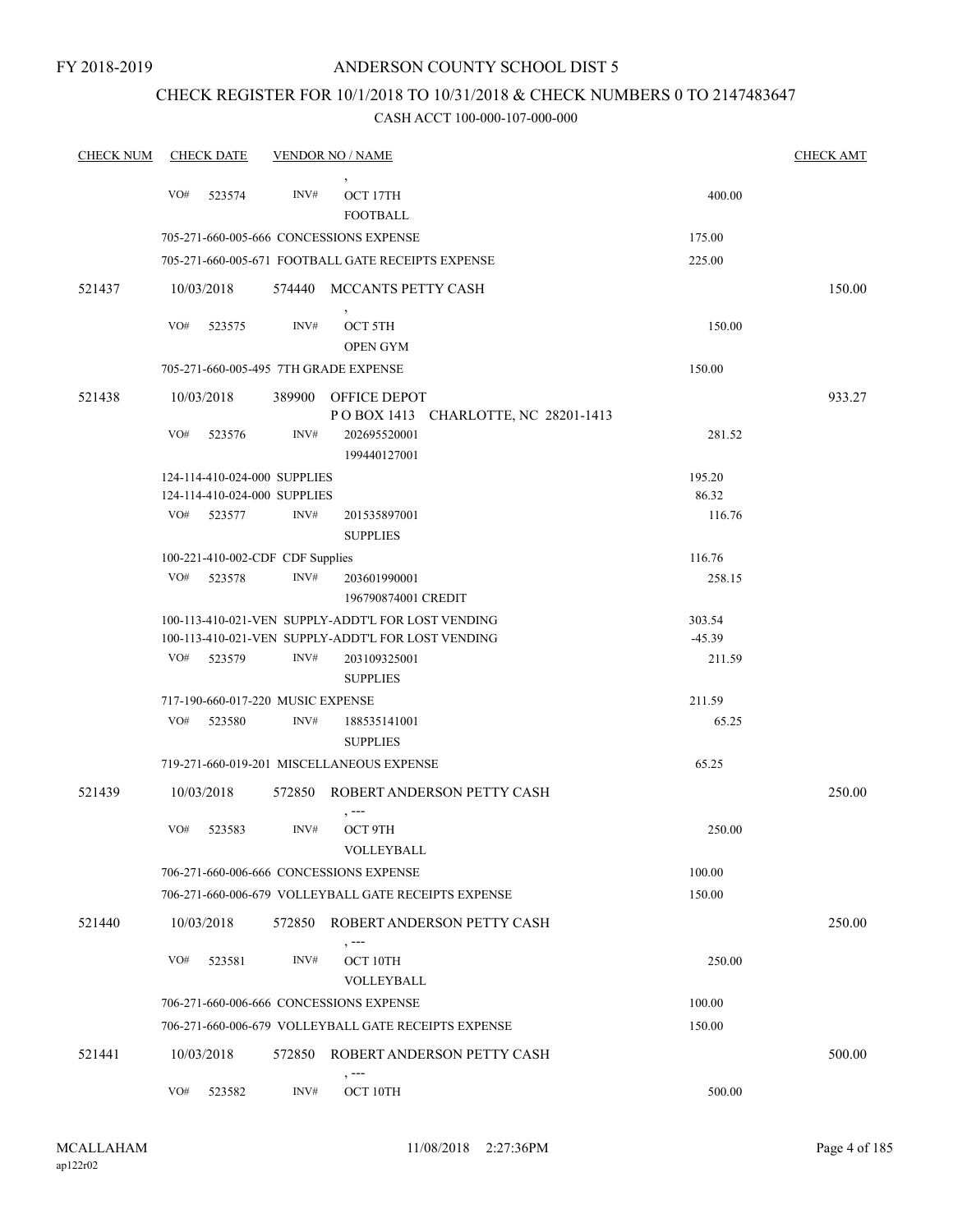### CHECK REGISTER FOR 10/1/2018 TO 10/31/2018 & CHECK NUMBERS 0 TO 2147483647

| <b>CHECK NUM</b> | <b>CHECK DATE</b>                  |        | <b>VENDOR NO / NAME</b>                                                                           |          | <b>CHECK AMT</b> |
|------------------|------------------------------------|--------|---------------------------------------------------------------------------------------------------|----------|------------------|
|                  |                                    |        | <b>FOOTBALL</b>                                                                                   |          |                  |
|                  |                                    |        | 706-271-660-006-666 CONCESSIONS EXPENSE                                                           | 200.00   |                  |
|                  |                                    |        | 706-271-660-006-671 FOOTBALL GATE RECEIPTS EXPENSE                                                | 300.00   |                  |
| 521442           | 10/03/2018                         | 445100 | <b>SCASA</b><br><b>SC ASSOC SCHOOL ADMINISTRATORS 1</b><br>FERNANDINA COURT COLUMBIA, SC 29212    |          | 2,808.00         |
|                  | VO#<br>523584                      | INV#   | PO#<br>M1819-5569<br>99639<br>2018-19 DUES                                                        | 2,808.00 |                  |
|                  |                                    |        | 100-224-312-000-TEF TEACHER EFFECTIVENESS                                                         | 2,808.00 |                  |
| 521443           | 10/03/2018                         | 451500 | SC STATE DEPARTMENT OF EDUCATION<br>1429 SENATE ST ROOM 1101 TRANSPORTATION<br>COLUMBIA, SC 29201 |          | 1,654.66         |
|                  | VO#<br>523585                      | INV#   | AUG 2018<br><b>MILEAGE COST</b>                                                                   | 1,654.66 |                  |
|                  |                                    |        | 100-255-330-000-TRP TRANSITIONAL MILEAGE                                                          | 1,654.66 |                  |
| 521444           | 10/03/2018                         | 570059 | <b>SHARP BUSINESS SYSTEMS</b><br>DEPT 1216 PO BOX 121216 DALLAS, TX<br>75312-1216                 |          | 284.78           |
|                  | VO#<br>523587                      | INV#   | 9001409816<br><b>COPIES</b>                                                                       | 52.73    |                  |
|                  | 100-147-410-018-000 SUPPLIES       |        |                                                                                                   | 52.73    |                  |
|                  | VO#<br>523589                      | INV#   | 9001396593<br><b>COPIES</b>                                                                       | 130.09   |                  |
|                  |                                    |        | 124-114-445-024-000 TECHNOLOGY SUPPLIES                                                           | 130.09   |                  |
|                  | VO#<br>523590                      | INV#   | 9001401112<br><b>COPIES</b>                                                                       | 83.95    |                  |
|                  | 713-271-660-013-362 COPIER EXPENSE |        |                                                                                                   | 83.95    |                  |
|                  | VO#<br>523591                      | INV#   | 9001388924<br><b>COPIES</b>                                                                       | 18.01    |                  |
|                  |                                    |        | 717-190-660-017-201 MISCELLANEOUS EXPENSE                                                         | 18.01    |                  |
| 521445           | 10/03/2018                         | 571007 | SIMPLIFIED OFFICE SYSTEMS<br>6220 BUSH RIVER ROAD COLUMBIA, SC 29212                              |          | 895.35           |
|                  | VO#<br>523592                      | INV#   | 180913-0003<br><b>COPIES</b>                                                                      | 477.65   |                  |
|                  | 717-190-660-017-362 COPIER EXPENSE |        |                                                                                                   | 477.65   |                  |
|                  | VO#<br>523593                      | INV#   | 180920-0032<br><b>COPIES</b>                                                                      | 361.35   |                  |
|                  | 100-113-410-021-000 SUPPLIES       |        |                                                                                                   | 361.35   |                  |
|                  | VO#<br>523594                      | INV#   | 180918-0040<br><b>COPIES</b>                                                                      | 56.35    |                  |
|                  | 100-113-410-005-000 SUPPLIES       |        |                                                                                                   | 56.35    |                  |
| 521446           | 10/03/2018                         | 475500 | SLAPPY, JAMES E**<br>1035 GREENWOOD AVE ANDERSON, SC 29621                                        |          | 75.00            |
|                  | VO#<br>523528                      | INV#   | 9/25 MCCANTS                                                                                      | 75.00    |                  |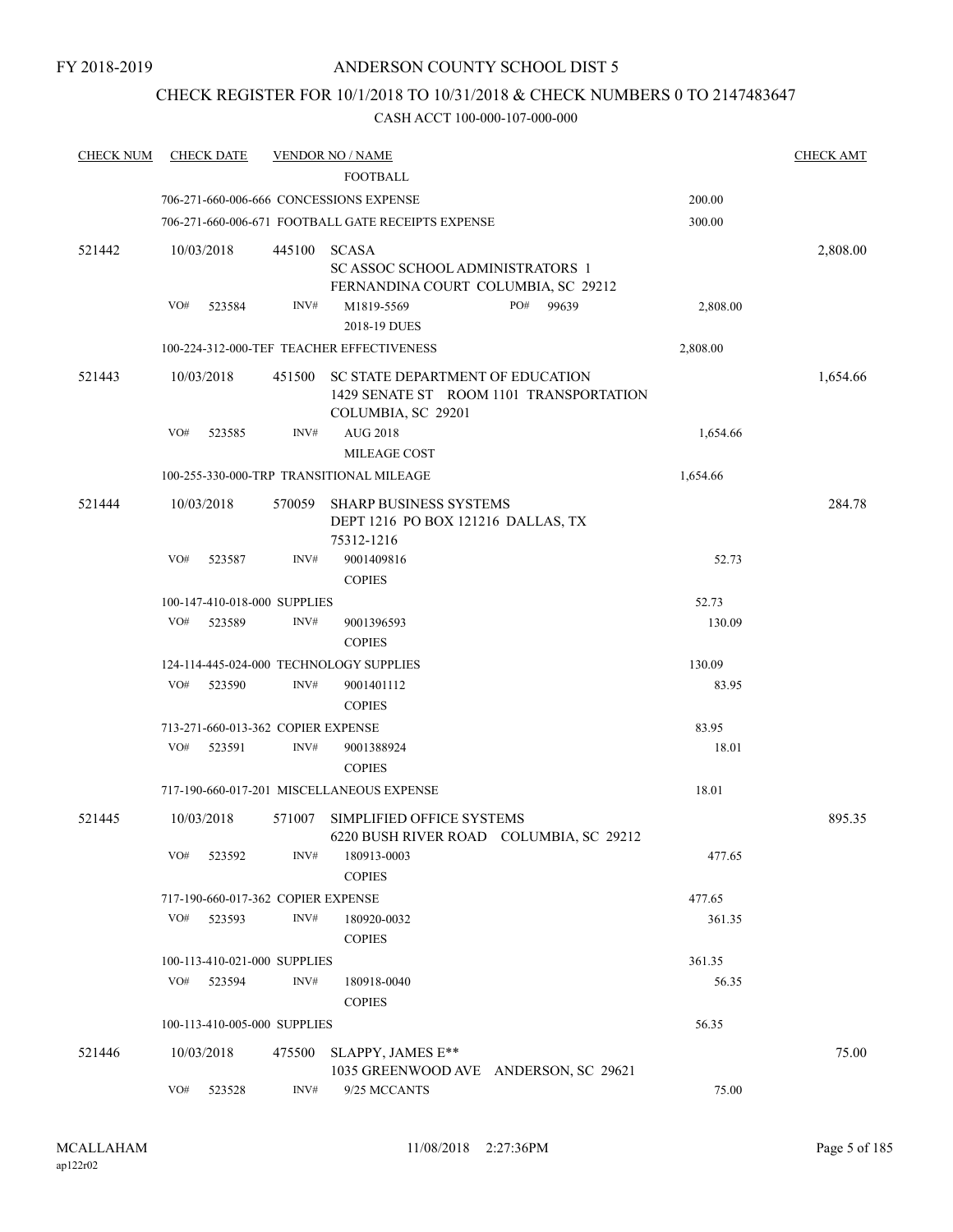### CHECK REGISTER FOR 10/1/2018 TO 10/31/2018 & CHECK NUMBERS 0 TO 2147483647

| <b>CHECK NUM</b> | <b>CHECK DATE</b>                       |        | <b>VENDOR NO / NAME</b><br><b>VB OFFICIAL</b>                                                  |            | <b>CHECK AMT</b> |
|------------------|-----------------------------------------|--------|------------------------------------------------------------------------------------------------|------------|------------------|
|                  | 705-271-660-005-682 VOLLEYBALL EXPENSE  |        |                                                                                                | 75.00      |                  |
| 521447           | 10/03/2018                              |        | 575566 STUDYPAD, INC<br>548 MARKET STREET #64304 SAN FRANCISCO,<br>CA 94104-5401               |            | 240.00           |
|                  | VO#<br>523595                           | INV#   | PO#<br>201602504<br>99661<br><b>ROBERT ANDERSON</b>                                            | 240.00     |                  |
|                  | 201-113-445-006-000 TECHNOLOGY SUPPLIES |        |                                                                                                | 240.00     |                  |
| 521448           | 10/03/2018                              | 504898 | <b>TIDMORE FLAGS</b><br>PO BOX 1555 ABERDEEN, SC 57402-1555                                    |            | 55.90            |
|                  | VO#<br>523596                           | INV#   | 252001<br>CUST# 310312                                                                         | 55.90      |                  |
|                  |                                         |        | 709-271-660-009-201 MISCELLANEOUS EXPENSE                                                      | 55.90      |                  |
| 521449           | 10/03/2018                              |        | 575556 TRAYNHAM, WILLIAM**<br>501 RACKLEY ALLEY SENECA, SC 29678                               |            | 68.50            |
|                  | VO#<br>523526                           | INV#   | 9/20 WHS<br>FOOTBALL OFFICIAL                                                                  | 68.50      |                  |
|                  | 100-271-312-003-000 ADDITIONAL SECURITY |        |                                                                                                | 68.50      |                  |
| 521450           | 10/03/2018                              | 508700 | TRI-COUNTY TECHNICAL COLLEGE<br>POBOX 587 PENDLETON, SC 29670                                  |            | 101,135.92       |
|                  | VO#<br>523597                           | INV#   | PO#<br>4927<br>99620<br><b>FALL SEMESTER</b>                                                   | 101,135.92 |                  |
|                  |                                         |        | 100-221-312-000-DCC PS- DUAL CREDIT CLASS                                                      | 101,135.92 |                  |
| 521451           | 10/03/2018                              | 572513 | UNITED LASER<br>P.O. BOX 6889 FLORENCE, SC 29501                                               |            | 606.69           |
|                  | VO#<br>523598                           | INV#   | 167818<br><b>TONER</b>                                                                         | 606.69     |                  |
|                  | 124-114-445-024-000 TECHNOLOGY SUPPLIES |        |                                                                                                | 606.69     |                  |
| 521452           | 10/03/2018                              | 573815 | UNITED REFRIGERATION, INC<br>PO BOX 740703 ATLANTA, GA 30374-0703                              |            | 42.55            |
|                  | VO#<br>523599                           | INV#   | 64552776<br><b>SUPPLIES</b>                                                                    | 42.55      |                  |
|                  |                                         |        | 100-254-410-007-400 HVAC/ELECTRICAL/PLUMBING                                                   | 42.55      |                  |
| 521453           | 10/03/2018                              |        | 512653 UNITED RENTALS, INC<br>PO BOX 100711 ATT: ACCOUNTS RECEIVABLE<br>ATLANTA, GA 30384-0711 |            | 328.65           |
|                  | VO#<br>523600                           | INV#   | 160789020<br><b>RENTAL</b>                                                                     | 328.65     |                  |
|                  |                                         |        | 100-254-325-013-001 RENTALS - ADULT ED/PROJ. CHALLENGE                                         | 328.65     |                  |
| 521454           | 10/03/2018                              | 524353 | WAL-MART COMMUNITY/GEMB<br>PO BOX 530934 ATT: ACCOUNTS RECEIVABLE<br>ATLANTA, GA 30353-0934    |            | 64.01            |
|                  | VO#<br>523601                           | INV#   | 2022 8962<br>NORTH POINTE                                                                      | 64.01      |                  |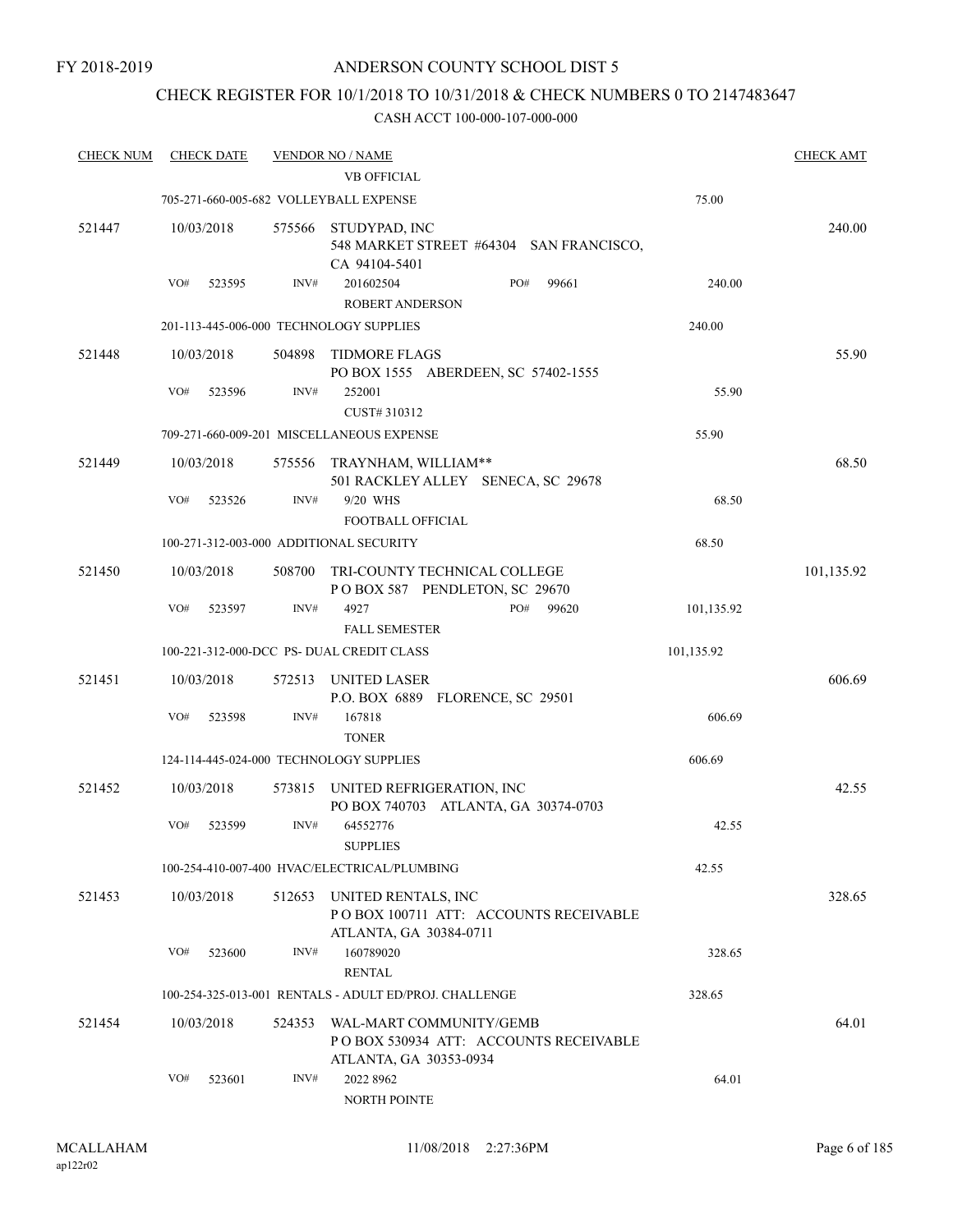### CHECK REGISTER FOR 10/1/2018 TO 10/31/2018 & CHECK NUMBERS 0 TO 2147483647

| <b>CHECK NUM</b> | <b>CHECK DATE</b>                       |        | <b>VENDOR NO / NAME</b>                                                                                 |          | <b>CHECK AMT</b> |
|------------------|-----------------------------------------|--------|---------------------------------------------------------------------------------------------------------|----------|------------------|
|                  | 100-147-410-013-000 SUPPLIES            |        |                                                                                                         | 64.01    |                  |
| 521455           | 10/03/2018                              |        | 575578 WILKIE, RYAN**<br>1226 WOODLAWN RD GREENWOOD, SC 29646                                           |          | 163.80           |
|                  | VO#<br>523529                           | INV#   | 9/13 TLH                                                                                                | 163.80   |                  |
|                  |                                         |        | FOOTBALL OFFICIAL                                                                                       |          |                  |
|                  | 100-271-312-002-000 ADDITIONAL SECURITY |        |                                                                                                         | 163.80   |                  |
| 521456           | 10/05/2018                              | 572731 | ACCO BRANDS USA LLC<br>PO BOX 203412 DALLAS, TX 75320-3412                                              |          | 4,192.07         |
|                  | VO#<br>523798                           | INV#   | 2772709<br>PO#<br>99531<br>CUST# 61253                                                                  | 1,987.87 |                  |
|                  | 397-112-410-011-000 SUPPLIES            |        |                                                                                                         | 1,987.87 |                  |
|                  | VO#<br>523799                           | INV#   | PO#<br>99447<br>2766699<br>CUST# 61253                                                                  | 2,204.20 |                  |
|                  |                                         |        | 100-000-170-000-000 WAREHOUSE INVENTORY                                                                 | 2,204.20 |                  |
| 521457           | 10/05/2018                              | 575585 | ADVANCED SPORTS GROUP, LLC<br>2105 BARRETT PARK DR., SUITE 106 KENNESAW,<br>GA 30144                    |          | 1,600.00         |
|                  | VO#<br>523670                           | INV#   | 10009                                                                                                   | 1,600.00 |                  |
|                  |                                         |        | TL HANNA                                                                                                |          |                  |
|                  | 100-254-323-012-001 CONTRACTED SERVICES |        |                                                                                                         | 1,600.00 |                  |
| 521458           | 10/05/2018                              |        | 575498 ALEXANDER, MARK^^<br>111 KILSPRINGS RD ANDERSON, SC 29621                                        |          | 45.00            |
|                  | VO#<br>523739                           | INV#   | 9/27 FOOTBALL<br><b>ROBERT ANDERSON</b>                                                                 | 45.00    |                  |
|                  |                                         |        | 706-271-660-006-671 FOOTBALL GATE RECEIPTS EXPENSE                                                      | 45.00    |                  |
| 521459           | 10/05/2018                              | 570950 | ANDERSON COUNTY SHERIFF'S OFFICE<br>ATTN: RICHARD BRYSON PO BOX 5497<br>ANDERSON, SC 29623              |          | 4,830.00         |
|                  | VO#<br>523920                           | INV#   | <b>SEPT 20-28</b><br><b>SECURITY</b>                                                                    | 4,830.00 |                  |
|                  | 100-271-312-002-000 ADDITIONAL SECURITY |        |                                                                                                         | 3,622.50 |                  |
|                  | 100-271-312-003-000 ADDITIONAL SECURITY |        |                                                                                                         | 1,137.50 |                  |
|                  |                                         |        | 706-271-660-006-671 FOOTBALL GATE RECEIPTS EXPENSE                                                      | 70.00    |                  |
| 521460           | 10/05/2018                              | 114225 | ANDERSON RESTAURANT EQUIPMENT<br>112 EAST MAULDIN STREET ATT: ACCOUNTS<br>RECEIVABLE ANDERSON, SC 29621 |          | 1,028.11         |
|                  | VO#<br>523801                           | INV#   | 51669<br><b>SUPPLIES</b>                                                                                | 202.19   |                  |
|                  | 600-256-410-000-000 SUPPLIES            |        |                                                                                                         | 202.19   |                  |
|                  | VO#<br>523802                           | INV#   | 51225<br><b>SUPPLIES</b>                                                                                | 58.64    |                  |
|                  | 600-256-410-000-000 SUPPLIES            |        |                                                                                                         | 58.64    |                  |
|                  | VO#<br>523803                           | INV#   | 51095<br><b>SUPPLIES</b>                                                                                | 130.42   |                  |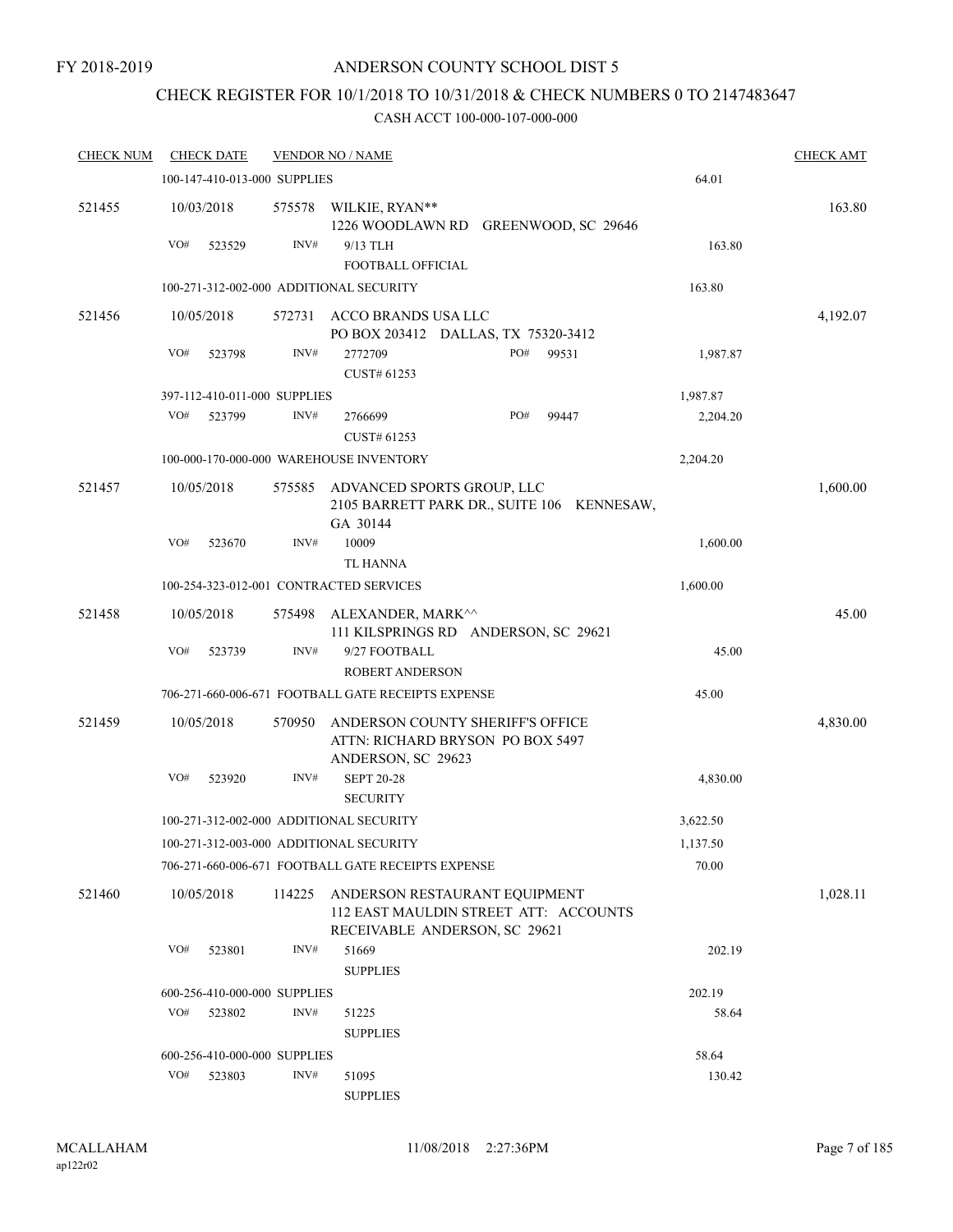# CHECK REGISTER FOR 10/1/2018 TO 10/31/2018 & CHECK NUMBERS 0 TO 2147483647

| <b>CHECK NUM</b> |     | <b>CHECK DATE</b>                                                                                                                |        | <b>VENDOR NO / NAME</b>                                                                      |                                      | <b>CHECK AMT</b> |
|------------------|-----|----------------------------------------------------------------------------------------------------------------------------------|--------|----------------------------------------------------------------------------------------------|--------------------------------------|------------------|
|                  |     | 600-256-410-000-000 SUPPLIES                                                                                                     |        |                                                                                              | 130.42                               |                  |
|                  | VO# | 523804                                                                                                                           | INV#   | 51224<br><b>SUPPLIES</b>                                                                     | 636.86                               |                  |
|                  |     | 600-256-410-000-000 SUPPLIES                                                                                                     |        |                                                                                              | 636.86                               |                  |
| 521461           |     | 10/05/2018                                                                                                                       | 569488 | ANDERSON SCREEN PRINT<br>412 WILLIAMSTON ROAD ATT: ACCOUNTS<br>RECEIVABLE ANDERSON, SC 29621 |                                      | 46.97            |
|                  | VO# | 523805                                                                                                                           | INV#   | 3227<br>PO#                                                                                  | 99659<br>46.97                       |                  |
|                  |     |                                                                                                                                  |        | <b>CAR SIGNS</b>                                                                             |                                      |                  |
|                  |     | 100-255-410-000-000 SUPPLIES                                                                                                     |        |                                                                                              | 46.97                                |                  |
| 521462           |     | 10/05/2018                                                                                                                       |        | 564339 ARBENA, JOSEPH SCOTT**<br>P.O. BOX 1205 CLEMSON, SC 29633                             |                                      | 93.10            |
|                  | VO# | 523606                                                                                                                           | INV#   | 9/25 TLH<br><b>VB OFFICIAL</b>                                                               | 93.10                                |                  |
|                  |     |                                                                                                                                  |        | 100-271-312-002-000 ADDITIONAL SECURITY                                                      | 93.10                                |                  |
| 521463           |     | 10/05/2018                                                                                                                       | 567907 | AT&T<br>$(864 M10-0346)$<br>PO BOX 105503 ATT: ACCOUNTS RECEIVABLE<br>ATLANTA, GA 30348-5503 |                                      | 4,325.58         |
|                  | VO# | 523808                                                                                                                           | INV#   | 864 M10-0346<br><b>SERVICE</b>                                                               | 4,325.58                             |                  |
|                  |     | 100-266-340-000-000 TELEPHONE<br>100-266-340-000-000 TELEPHONE<br>100-266-340-000-000 TELEPHONE<br>100-266-340-000-000 TELEPHONE |        |                                                                                              | 1,559.79<br>84.52<br>17.39<br>119.90 |                  |
|                  |     | 100-266-340-001-000 TELEPHONE                                                                                                    |        |                                                                                              | 70.69                                |                  |
|                  |     | 100-266-340-002-000 TELEPHONE                                                                                                    |        |                                                                                              | 384.23                               |                  |
|                  |     | 100-266-340-003-000 TELEPHONE                                                                                                    |        |                                                                                              | 388.85                               |                  |
|                  |     | 100-266-340-005-000 TELEPHONE                                                                                                    |        |                                                                                              | 84.52                                |                  |
|                  |     | 100-266-340-006-000 TELEPHONE                                                                                                    |        |                                                                                              | 70.46                                |                  |
|                  |     | 100-266-340-007-000 TELEPHONE                                                                                                    |        |                                                                                              | 65.75                                |                  |
|                  |     | 100-266-340-008-000 TELEPHONE                                                                                                    |        |                                                                                              | 57.19                                |                  |
|                  |     | 100-266-340-009-000 TELEPHONE                                                                                                    |        |                                                                                              | 79.70                                |                  |
|                  |     | 100-266-340-010-000 TELEPHONE                                                                                                    |        |                                                                                              | 70.46                                |                  |
|                  |     | 100-266-340-011-000 TELEPHONE                                                                                                    |        |                                                                                              | 256.15                               |                  |
|                  |     | 100-266-340-012-000 TELEPHONE                                                                                                    |        |                                                                                              | 97.89                                |                  |
|                  |     | 100-266-340-013-000 TELEPHONE                                                                                                    |        |                                                                                              | 83.72                                |                  |
|                  |     | 100-266-340-014-000 TELEPHONE                                                                                                    |        |                                                                                              | 84.52                                |                  |
|                  |     | 100-266-340-015-000 TELEPHONE                                                                                                    |        |                                                                                              | 71.12                                |                  |
|                  |     | 100-266-340-016-000 TELEPHONE                                                                                                    |        |                                                                                              | 92.23                                |                  |
|                  |     | 100-266-340-017-000 TELEPHONE                                                                                                    |        |                                                                                              | 83.72                                |                  |
|                  |     | 100-266-340-018-000 TELEPHONE                                                                                                    |        |                                                                                              | 83.72                                |                  |
|                  |     | 100-266-340-019-000 TELEPHONE                                                                                                    |        |                                                                                              | 66.31                                |                  |
|                  |     | 100-266-340-020-000 TELEPHONE                                                                                                    |        |                                                                                              | 57.19                                |                  |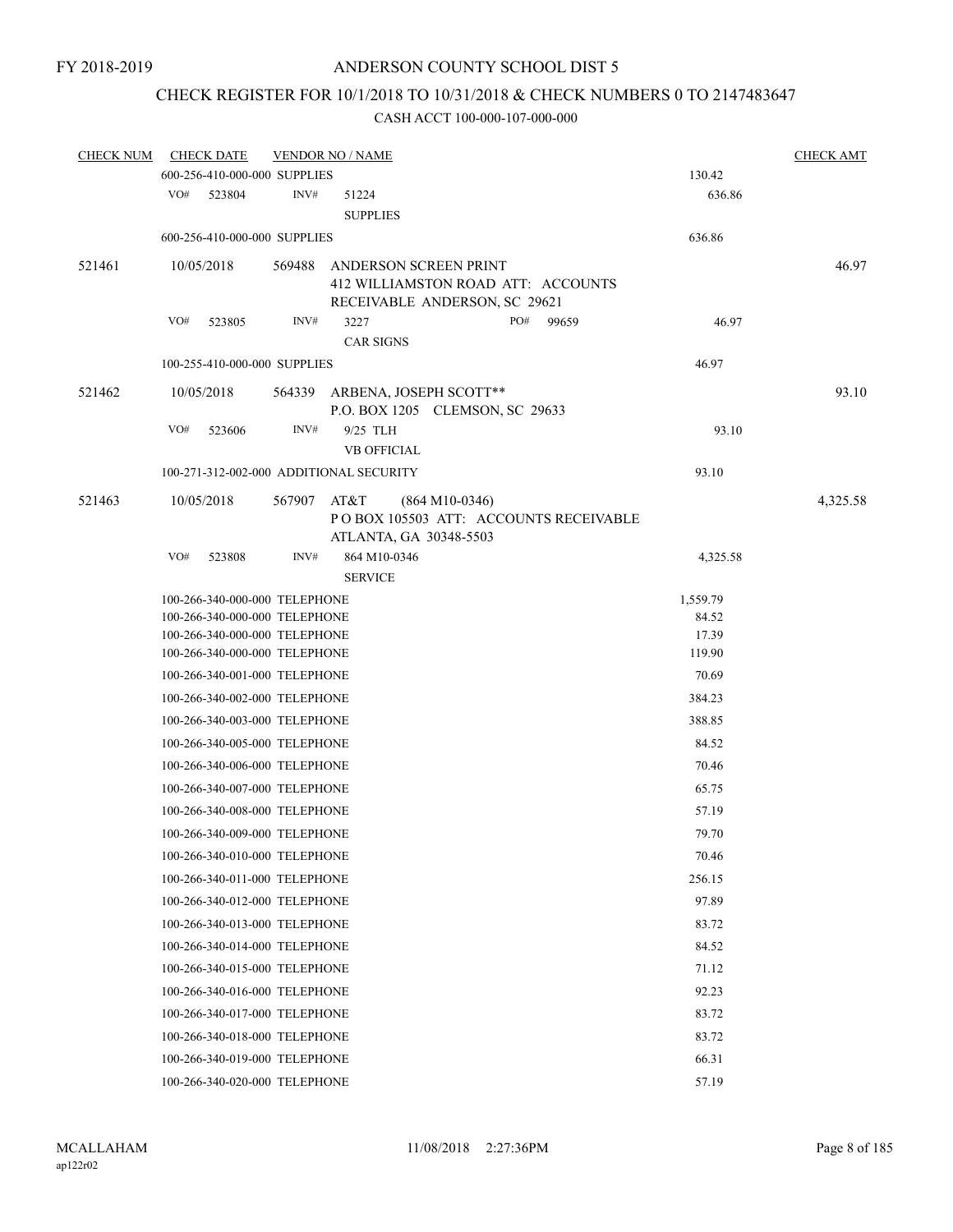### CHECK REGISTER FOR 10/1/2018 TO 10/31/2018 & CHECK NUMBERS 0 TO 2147483647

| <b>CHECK NUM</b> | <b>CHECK DATE</b>     | <b>VENDOR NO / NAME</b>           |                                                                                                      | <b>CHECK AMT</b> |          |
|------------------|-----------------------|-----------------------------------|------------------------------------------------------------------------------------------------------|------------------|----------|
|                  |                       | 100-266-340-021-000 TELEPHONE     | 84.52                                                                                                |                  |          |
|                  |                       | 100-266-340-023-000 TELEPHONE     | 44.32                                                                                                |                  |          |
|                  |                       | 124-266-340-024-000 TELEPHONE     |                                                                                                      | 57.19            |          |
|                  |                       | 600-256-340-000-000 TELEPHONE     |                                                                                                      | 109.53           |          |
| 521464           | 10/05/2018            |                                   | 570814 AT&T<br>$(864 M09-9122)$<br>PO BOX 105262 ATTN: ACCOUNTS RECEIVABLE<br>ATLANTA, GA 30348-5262 |                  | 937.33   |
|                  | VO#<br>523807         | INV#                              | 864 M09-9122<br><b>SERVICE</b>                                                                       | 937.33           |          |
|                  |                       | 100-266-340-000-000 TELEPHONE     |                                                                                                      | 937.33           |          |
| 521465           | 10/05/2018            |                                   | 127300 AUSTIN, EDWARD FRANKIE JR.**<br>312 LEWIS STREET ANDERSON, SC 29624                           |                  | 45.00    |
|                  | VO#<br>INV#<br>523742 |                                   | 9/27 FOOTBALL<br><b>ROBERT ANDERSON</b>                                                              | 45.00            |          |
|                  |                       |                                   | 706-271-660-006-671 FOOTBALL GATE RECEIPTS EXPENSE                                                   | 45.00            |          |
| 521466           | 10/05/2018            | 569220                            | AUTECH<br>POBOX 248 ATT: ACCOUNTS RECEIVABLE<br>WILLIAMSTON, SC 29697                                |                  | 650.00   |
|                  | VO#<br>523669         | INV#                              | 6934<br><b>NEVITT FOREST</b>                                                                         | 200.00           |          |
|                  |                       |                                   | 100-254-323-012-400 CONTR SERV-HVAC/ELECT/PLUMBING                                                   | 200.00           |          |
|                  | VO#<br>523671         | INV#                              | 6929<br><b>CALHOUN</b>                                                                               | 150.00           |          |
|                  |                       |                                   | 100-254-323-014-400 CONTR SERV-HVAC/ELECT/PLUMBING                                                   | 150.00           |          |
|                  | VO#<br>523672         | INV#                              | 6958<br><b>CONCORD</b>                                                                               | 150.00           |          |
|                  |                       |                                   | 100-254-323-009-400 CONTR SERV-HVAC/ELECT/PLUMBING                                                   | 150.00           |          |
|                  | VO#<br>523673         | INV#                              | 6959<br><b>SOUTHWOOD</b>                                                                             | 150.00           |          |
|                  |                       |                                   | 100-254-323-021-400 CONTR SERV-HVAC/ELECT/PLUMBING                                                   | 150.00           |          |
| 521467           | 10/05/2018<br>563809  |                                   | <b>BAND SHOPPE</b><br>POBOX 428 CYNTHIANA, IN 47612-0428                                             |                  | 1,105.45 |
|                  | VO#<br>523809         | INV#                              | 788822<br>CUST #3840659                                                                              | 1,105.45         |          |
|                  |                       | 100-114-410-003-001 BAND SUPPLIES |                                                                                                      | 1,105.45         |          |
| 521468           | 10/05/2018            | 569356                            | <b>BATTERIES PLUS - 251</b><br>3319-D NORTH MAIN ST ATT: ACCOUNTS<br>RECEIVABLE ANDERSON, SC 29621   |                  | 152.77   |
|                  | VO#<br>523674         | INV#                              | P5928854<br><b>BATTERIES</b>                                                                         | 24.50            |          |
|                  |                       | 100-254-410-000-400 HVAC SUPPLIES |                                                                                                      | 24.50            |          |
|                  | VO#<br>523806         | INV#                              | P6182250<br><b>BATTERIES</b>                                                                         | 128.27           |          |
|                  |                       |                                   | 719-271-660-019-201 MISCELLANEOUS EXPENSE                                                            | 128.27           |          |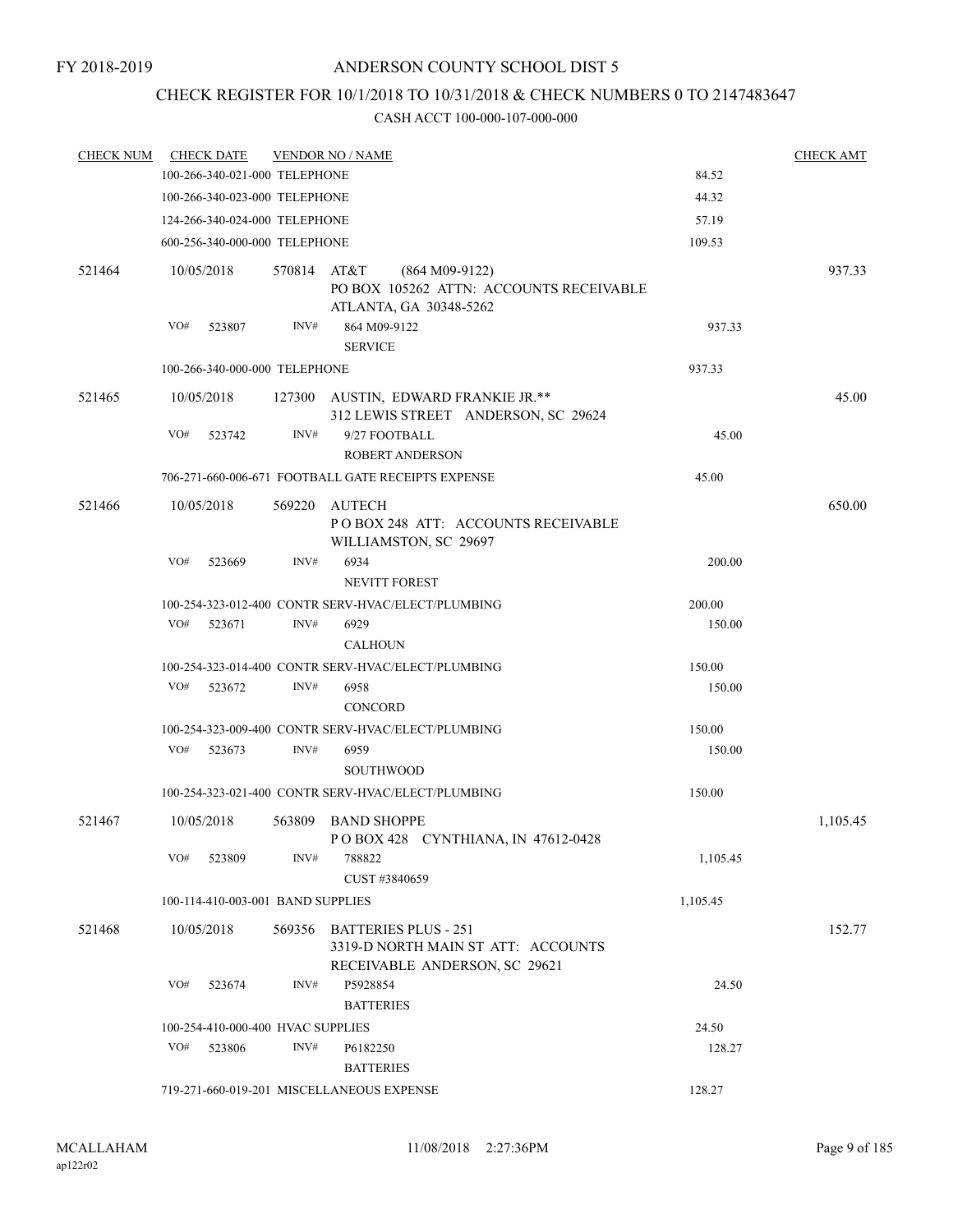### CHECK REGISTER FOR 10/1/2018 TO 10/31/2018 & CHECK NUMBERS 0 TO 2147483647

| <b>CHECK NUM</b> | <b>CHECK DATE</b>                        | <b>VENDOR NO / NAME</b> |                                                                                                         |           |           |  |  |
|------------------|------------------------------------------|-------------------------|---------------------------------------------------------------------------------------------------------|-----------|-----------|--|--|
| 521469           | 10/05/2018                               | 575063                  | BAYADA HOME HEALTH CARE, INC.<br>PO BOX 536446 PITTSBURGH, PA 15253-5906                                |           | 2,940.00  |  |  |
|                  | VO#<br>523628                            | INV#                    | PO#<br>99580<br>13855575<br><b>SEPT 10-14</b>                                                           | 2,940.00  |           |  |  |
|                  | 283-126-312-017-000 PURCHASED SERVICES   |                         |                                                                                                         | 2,940.00  |           |  |  |
| 521470           | 10/05/2018                               | 575590                  | BLANCO, JACK**<br>8 DORSET RD COLCHESTER, CT 06415                                                      |           | 50.00     |  |  |
|                  | VO#<br>523736                            | INV#                    | 9/13 TLH<br><b>JUMBOTRON</b>                                                                            | 50.00     |           |  |  |
|                  | 100-271-312-002-000 ADDITIONAL SECURITY  |                         |                                                                                                         | 50.00     |           |  |  |
| 521471           | 10/05/2018                               |                         | 141825 BONNER, OLIN D**<br>22 FIELDSTONE PLACE GREENVILLE, SC 29615                                     |           | 131.40    |  |  |
|                  | VO#<br>523613                            | INV#                    | 9/21 TLH<br><b>FOOTBALL OFFICIAL</b>                                                                    | 131.40    |           |  |  |
|                  | 100-271-312-002-000 ADDITIONAL SECURITY  |                         |                                                                                                         | 131.40    |           |  |  |
| 521472           | 10/05/2018                               | 568779                  | <b>BRANNEN, TERRENCE J**</b><br>119 HEDGE STREET CENTRAL, SC 29630                                      |           | 173.00    |  |  |
|                  | VO#<br>523607                            | INV#                    | 9/25 TLH<br><b>VB OFFICIAL</b>                                                                          | 74.50     |           |  |  |
|                  | 100-271-312-002-000 ADDITIONAL SECURITY  |                         |                                                                                                         | 74.50     |           |  |  |
|                  | VO#<br>523608                            | INV#                    | 9/20 TLH<br><b>VB OFFICIAL</b>                                                                          | 98.50     |           |  |  |
|                  | 100-271-312-002-000 ADDITIONAL SECURITY  |                         |                                                                                                         | 98.50     |           |  |  |
| 521473           | 10/05/2018                               | 152495                  | CAMCOR, INC<br>POBOX 1899 ATT: ACCOUNTS RECEIVABLE<br>BURLINGTON, NC 27216-1899                         |           | 283.55    |  |  |
|                  | VO#<br>523812                            | INV#                    | PO#<br>2455940<br>99591<br><b>TECH SUPPLIES</b>                                                         | 283.55    |           |  |  |
|                  | 100-266-314-000-000 REPAIRS TO EQUIPMENT |                         |                                                                                                         | 283.55    |           |  |  |
| 521474           | 10/05/2018                               | 572600                  | CENERGISTIC, INC<br>DEPARTMENT 41160 PO BOX 650823 DALLAS, TX<br>75265                                  |           | 24,400.00 |  |  |
|                  | VO#<br>523629                            | INV#                    | PO#<br>99295<br>129236<br>OCTOBER MGMT FEE                                                              | 24,400.00 |           |  |  |
|                  |                                          |                         | 100-254-470-000-CEN CENERGISTIC CONTRACT                                                                | 24,400.00 |           |  |  |
| 521475           | 10/05/2018                               |                         | 566288 CES CITY ELECTRIC ACCTS<br>P.O. BOX 71465 ATT: ACCOUNTS RECEIVABLE<br>NORTH CHARLESTON, SC 29415 |           | 336.88    |  |  |
|                  | VO#<br>523675                            | INV#                    | 140070<br><b>SUPPLIES</b>                                                                               | 52.26     |           |  |  |
|                  | 100-254-410-000-400 HVAC SUPPLIES        |                         |                                                                                                         | 52.26     |           |  |  |
|                  | VO#<br>523676                            | INV#                    | 140072<br><b>SUPPLIES</b>                                                                               | 284.62    |           |  |  |
|                  |                                          |                         | 100-254-410-002-400 HVAC/ELECTRICAL/PLUMBING                                                            | 284.62    |           |  |  |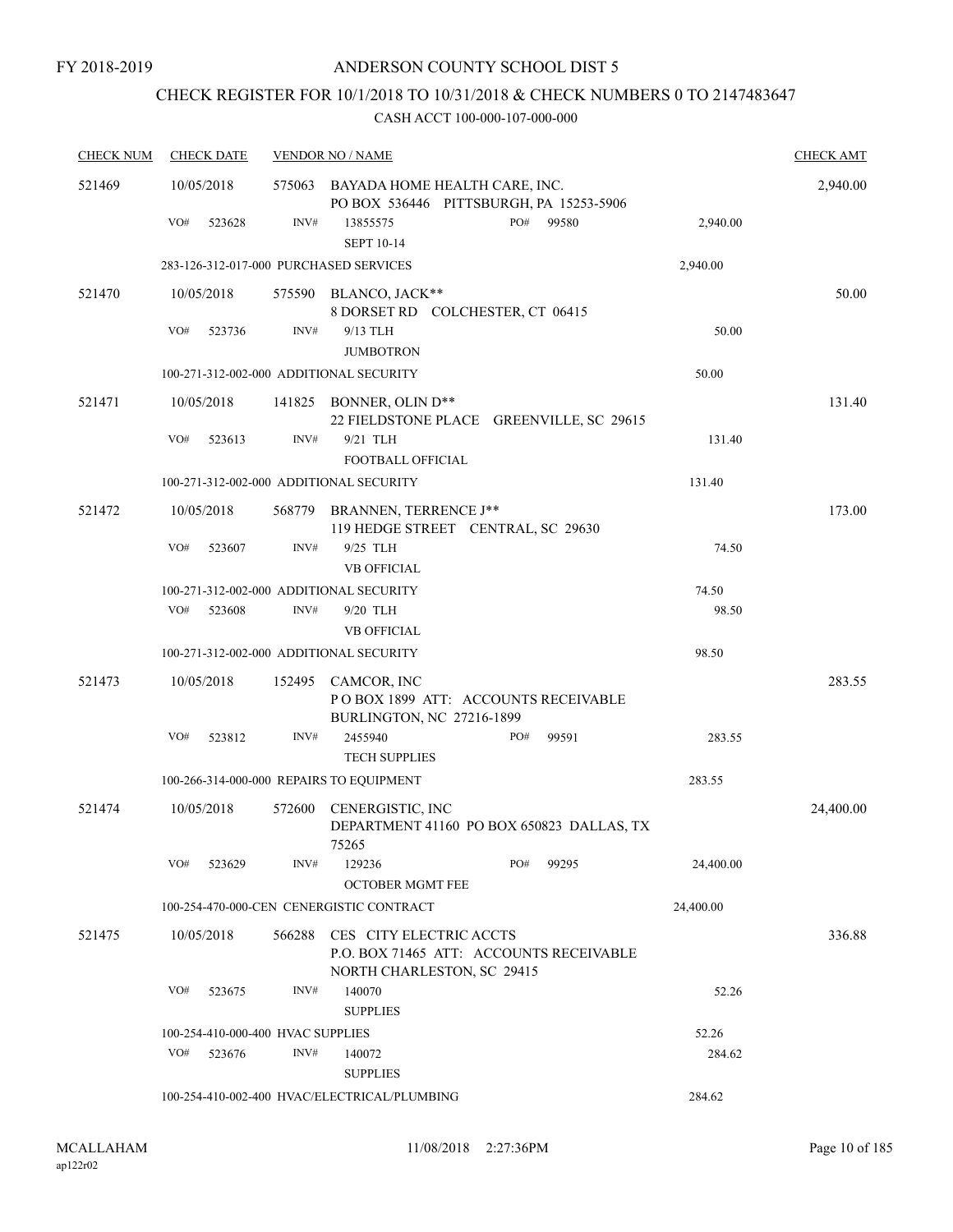### CHECK REGISTER FOR 10/1/2018 TO 10/31/2018 & CHECK NUMBERS 0 TO 2147483647

| <b>CHECK NUM</b> | <b>CHECK DATE</b><br><b>VENDOR NO / NAME</b> |                          |                               | <b>CHECK AMT</b>                                                                              |          |          |
|------------------|----------------------------------------------|--------------------------|-------------------------------|-----------------------------------------------------------------------------------------------|----------|----------|
| 521476           | 10/05/2018                                   |                          | 568558                        | CHARTER COMMUNICATIONS<br>PO BOX 742614 ATT: ACCOUNTS RECEIVABLE<br>CINCINNATI, OH 45274-2614 |          | 233.94   |
|                  | VO#                                          | 523813                   | INV#                          | 663728092618<br><b>SERVICE</b>                                                                | 138.96   |          |
|                  |                                              |                          | 100-266-340-000-000 TELEPHONE |                                                                                               | 138.96   |          |
|                  | VO#                                          | 523814                   | INV#                          | 672778092618<br><b>SERVICE</b>                                                                | 94.98    |          |
|                  |                                              |                          | 100-266-340-000-000 TELEPHONE |                                                                                               | 94.98    |          |
| 521477           |                                              | 10/05/2018               |                               | 570581 CITY OF ANDERSON POLICE DEPT<br>401 SOUTH MAIN ST ANDERSON, SC 29624                   |          | 177.95   |
|                  | VO#                                          | 523921                   | INV#                          | <b>MCCANTS</b><br><b>SECURITY</b>                                                             | 95.33    |          |
|                  |                                              |                          |                               | 705-271-660-005-679 VOLLEYBALL GATE RECEIPTS EXPENSE                                          | 95.33    |          |
|                  | VO#                                          | 523922                   | INV#                          | <b>MCCANTS</b><br><b>SECURITY</b>                                                             | 82.62    |          |
|                  |                                              |                          |                               | 705-271-660-005-682 VOLLEYBALL EXPENSE                                                        | 82.62    |          |
| 521478           |                                              | 10/05/2018               |                               | 573381 CLASSIC PRODUCTIONS FOR STUDENTS<br>POBOX 24464 KNOXVILLE, TN 37933-2464               |          | 387.00   |
|                  | VO#                                          | 523815                   | INV#                          | 0365<br><b>SOUTH FANT</b>                                                                     | 387.00   |          |
|                  | 715-271-660-015-357 FIELD TRIPS EXPENSE      |                          |                               |                                                                                               | 387.00   |          |
| 521479           |                                              | 10/05/2018               |                               | 574256 COACHCOMM<br>205 TECHNOLOGY PARKWAY AUBURN, AL 36830                                   |          | 162.00   |
|                  | VO#                                          | 523816                   | INV#                          | 324584<br>CUST #924671                                                                        | 162.00   |          |
|                  |                                              |                          |                               | 705-271-660-005-674 FOOTBALL EXPENSE                                                          | 162.00   |          |
| 521480           |                                              | 10/05/2018               |                               | 574613 COCA-COLA BOTTLING CO CONSOLIDATED<br>PO BOX 603542 CHARLOTTE, NC 28260-3542           |          | 2,936.09 |
|                  | VO#                                          | 523817                   | INV#                          | <b>TL HANNA</b><br>ACCT 0601242878                                                            | 1,775.14 |          |
|                  |                                              | 600-256-460-002-000 FOOD |                               |                                                                                               | 1,775.14 |          |
|                  | VO#                                          | 523818                   | INV#                          | <b>WESTSIDE</b><br>ACCT 0601242876                                                            | 1,160.95 |          |
|                  |                                              | 600-256-460-003-000 FOOD |                               |                                                                                               | 1,160.95 |          |
| 521481           |                                              | 10/05/2018               | 571748                        | <b>COLONIAL LIFE</b><br>PREMIUM PROCESSING PO BOX 903 COLUMBIA,                               |          | 7,331.82 |
|                  | VO#                                          | 523819                   | INV#                          | SC 29202-0903<br><b>SEPT 2018</b><br>CONTROL #E4041711                                        | 7,331.82 |          |
|                  |                                              |                          |                               | 100-000-469-000-000 LIFE INSURANCE PAYABLE                                                    | 7,331.82 |          |
| 521482           |                                              | 10/05/2018               | 565639                        | DATA RECOGNITION CORP<br>BIN #131410 P.O. BOX 1414 MINNEAPOLIS, MN<br>55480-1414              |          | 150.22   |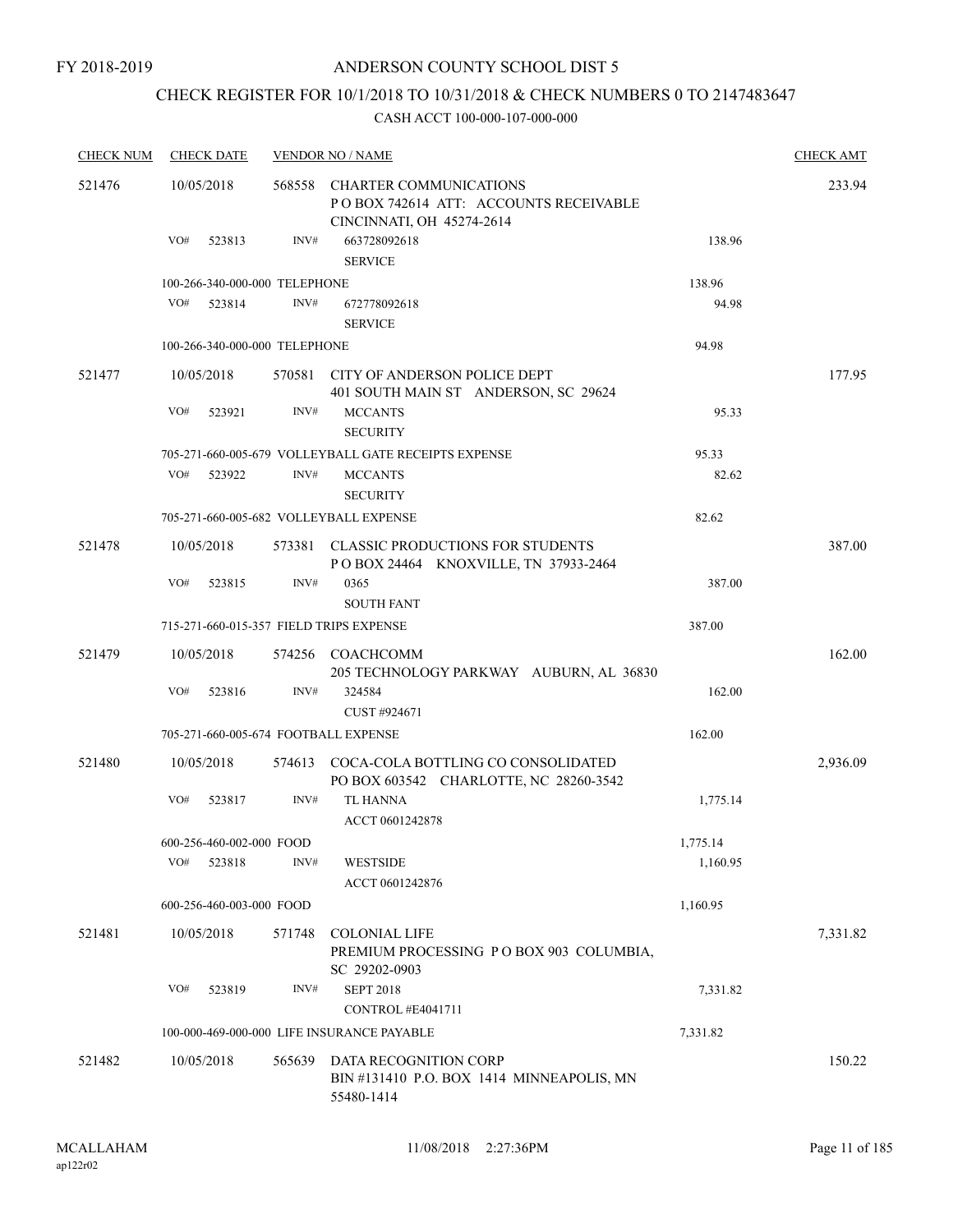# CHECK REGISTER FOR 10/1/2018 TO 10/31/2018 & CHECK NUMBERS 0 TO 2147483647

| <b>CHECK NUM</b> |                                        | <b>CHECK DATE</b>                  |        | <b>VENDOR NO / NAME</b>                                                              |  |        |       |          | <b>CHECK AMT</b> |
|------------------|----------------------------------------|------------------------------------|--------|--------------------------------------------------------------------------------------|--|--------|-------|----------|------------------|
|                  | VO#                                    | 523821                             | INV#   | 119441<br><b>SUPPLIES</b>                                                            |  |        |       | 150.22   |                  |
|                  |                                        |                                    |        | 723-190-660-023-911 MISCELLANEOUS- ADULT ED EXPENSE                                  |  |        |       | 150.22   |                  |
| 521483           | 10/05/2018                             |                                    |        | 567489 DE LAGE LANDEN<br>POBOX 41602 PHILADELPHIA, PA 19101-1602                     |  |        |       |          | 795.99           |
|                  | VO#                                    | 523630                             | INV#   | 60811417<br><b>COPIER</b>                                                            |  |        |       | 177.90   |                  |
|                  | 100-115-410-003-000 SUPPLIES           |                                    |        |                                                                                      |  | 177.90 |       |          |                  |
|                  | VO#                                    | 523822                             | INV#   | 60765356<br><b>COPIER</b>                                                            |  | PO#    | 99352 | 218.69   |                  |
|                  |                                        | 100-113-410-009-000 SUPPLIES       |        |                                                                                      |  |        |       | 218.69   |                  |
|                  | VO#                                    | 523823                             | INV#   | 60721322<br><b>COPIER</b>                                                            |  | PO#    | 99339 | 279.56   |                  |
|                  |                                        | 100-113-410-017-000 SUPPLIES       |        |                                                                                      |  |        |       | 279.56   |                  |
|                  | VO#                                    | 523824                             | INV#   | 60762728<br><b>COPIER</b>                                                            |  |        |       | 119.84   |                  |
|                  |                                        | 713-271-660-013-362 COPIER EXPENSE |        |                                                                                      |  |        |       | 119.84   |                  |
| 521484           | 10/05/2018<br>198651                   |                                    |        | DELL MARKETING LP<br>POBOX 534118 ATT: ACCOUNTS RECEIVABLE<br>ATLANTA, GA 30353-4118 |  |        |       |          | 12,137.33        |
|                  | VO#                                    | 523631                             | INV#   | 10269982513<br><b>TECH SUPPLIES</b>                                                  |  | PO#    | 99636 | 5,938.50 |                  |
|                  |                                        |                                    |        | 100-266-314-000-000 REPAIRS TO EQUIPMENT                                             |  |        |       | 5,938.50 |                  |
|                  | VO#                                    | 523825                             | INV#   | 10270305712<br><b>TECH SUPPLIES</b>                                                  |  | PO#    | 99600 | 6,198.83 |                  |
|                  |                                        |                                    |        | 100-266-345-000-000 TECHNOLOGY INFRASTRUCTURE                                        |  |        |       | 6,198.83 |                  |
| 521485           |                                        | 10/05/2018                         | 573223 | DEPT OF ADMINISTRATION<br>SUITE 409 1200 SENATE STREET COLUMBIA, SC<br>29201         |  |        |       |          | 736.22           |
|                  | VO#                                    | 523634                             | INV#   | C126812<br>SAP 2000428533                                                            |  |        |       | 736.22   |                  |
|                  |                                        | 100-266-340-000-000 TELEPHONE      |        |                                                                                      |  |        |       | 76.45    |                  |
|                  |                                        | 100-266-340-001-000 TELEPHONE      |        |                                                                                      |  |        |       | 38.81    |                  |
|                  |                                        | 100-266-340-005-000 TELEPHONE      |        |                                                                                      |  |        |       | 38.81    |                  |
|                  |                                        | 100-266-340-006-000 TELEPHONE      |        |                                                                                      |  |        |       | 38.81    |                  |
|                  |                                        | 100-266-340-007-000 TELEPHONE      |        |                                                                                      |  |        |       | 38.81    |                  |
|                  | 100-266-340-008-000 TELEPHONE<br>38.81 |                                    |        |                                                                                      |  |        |       |          |                  |
|                  |                                        | 100-266-340-009-000 TELEPHONE      |        |                                                                                      |  |        |       | 38.81    |                  |
|                  |                                        | 100-266-340-010-000 TELEPHONE      |        |                                                                                      |  |        |       | 38.81    |                  |
|                  |                                        | 100-266-340-011-000 TELEPHONE      |        |                                                                                      |  |        |       | 38.81    |                  |
|                  |                                        | 100-266-340-012-000 TELEPHONE      |        |                                                                                      |  |        |       | 38.81    |                  |
|                  |                                        | 100-266-340-013-000 TELEPHONE      |        |                                                                                      |  |        |       | 38.81    |                  |
|                  |                                        | 100-266-340-014-000 TELEPHONE      |        |                                                                                      |  |        |       | 38.81    |                  |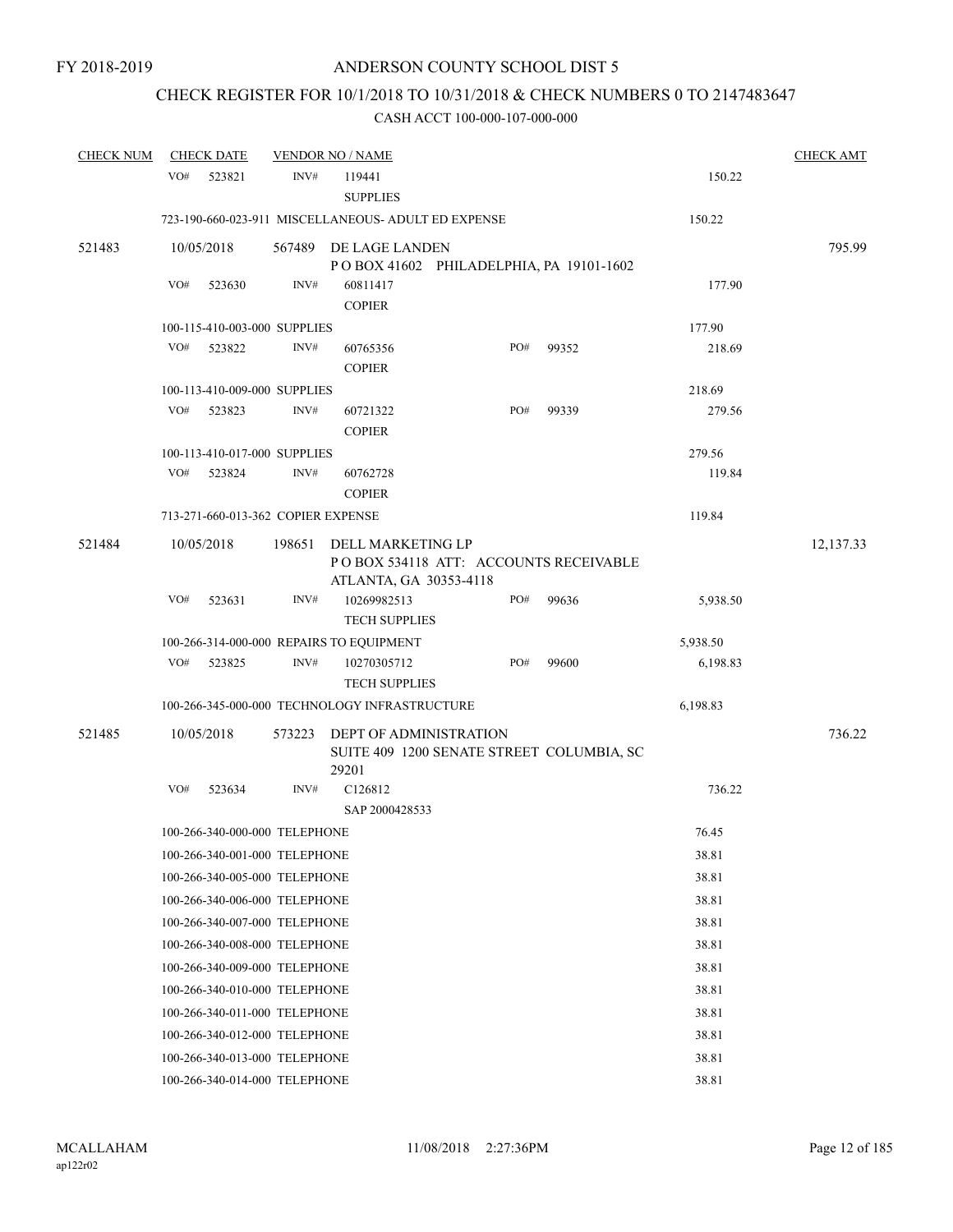### CHECK REGISTER FOR 10/1/2018 TO 10/31/2018 & CHECK NUMBERS 0 TO 2147483647

| <b>CHECK NUM</b> | <b>CHECK DATE</b>                        |        | <b>VENDOR NO / NAME</b>                                                                     |           | <b>CHECK AMT</b> |
|------------------|------------------------------------------|--------|---------------------------------------------------------------------------------------------|-----------|------------------|
|                  | 100-266-340-016-000 TELEPHONE            |        |                                                                                             | 38.81     |                  |
|                  | 100-266-340-017-000 TELEPHONE            |        |                                                                                             | 38.81     |                  |
|                  | 100-266-340-019-000 TELEPHONE            |        |                                                                                             | 38.81     |                  |
|                  | 100-266-340-020-000 TELEPHONE            |        |                                                                                             | 38.81     |                  |
|                  | 100-266-340-021-000 TELEPHONE            |        |                                                                                             | 38.81     |                  |
|                  | 100-266-340-063-000 TELEPHONE            |        |                                                                                             | 38.81     |                  |
| 521486           | 10/05/2018                               | 575579 | DIAMOND DEL'S GEM MINING LLC<br>3607 COLONAL VANDERHORST CIRCLE MOUNT<br>PLEASANT, SC 29466 |           | 1,010.00         |
|                  | VO#<br>523635                            | INV#   | 3RD GRADE                                                                                   | 1,010.00  |                  |
|                  |                                          |        | <b>CONCORD ELEM</b>                                                                         |           |                  |
|                  |                                          |        | 709-271-660-009-353 FIELD TRIPS GRADE 3 EXPENSE                                             | 1,010.00  |                  |
| 521487           | 10/05/2018                               | 211302 | DUKE ENERGY<br>PO BOX 70516 CHARLOTTE, NC 28272-0516                                        |           | 67,652.54        |
|                  | VO#<br>523925                            | INV#   | <b>DUE 10/8</b><br><b>UTILITIES</b>                                                         | 67,652.54 |                  |
|                  |                                          |        | 100-254-470-000-000 ENERGY-ELECTRICITY & WATER                                              | 5,941.77  |                  |
|                  |                                          |        | 100-254-470-000-000 ENERGY-ELECTRICITY & WATER                                              | 180.01    |                  |
|                  |                                          |        | 100-254-470-001-000 ENERGY-ELECTRICITY & WATER                                              | 75.31     |                  |
|                  |                                          |        | 100-254-470-002-000 ENERGY-ELECTRICITY & WATER                                              | 720.23    |                  |
|                  |                                          |        | 100-254-470-003-000 ENERGY-ELECTRICITY & WATER                                              | 30,192.64 |                  |
|                  |                                          |        | 100-254-470-005-000 ENERGY-ELECTRICITY & WATER                                              | 80.69     |                  |
|                  |                                          |        | 100-254-470-007-000 ENERGY-ELECTRICITY & WATER                                              | 7,442.99  |                  |
|                  |                                          |        | 100-254-470-009-000 ENERGY-ELECTRICITY & WATER                                              | 8,721.46  |                  |
|                  |                                          |        | 100-254-470-010-000 ENERGY-ELECTRICITY & WATER                                              | 9,445.24  |                  |
|                  |                                          |        | 100-254-470-012-000 ENERGY-ELECTRICITY & WATER                                              | 26.38     |                  |
|                  |                                          |        | 100-254-470-014-000 ENERGY-ELECTRICITY & WATER                                              | 41.08     |                  |
|                  |                                          |        | 100-254-470-015-000 ENERGY-ELECTRICITY & WATER                                              | 42.61     |                  |
|                  |                                          |        | 100-254-470-016-000 ENERGY-ELECTRICITY & WATER                                              | 29.65     |                  |
|                  |                                          |        | 100-254-470-018-000 ENERGY-ELECTRICITY & WATER                                              | 4,668.51  |                  |
|                  |                                          |        | 100-254-470-019-000 ENERGY-ELECTRICITY & WATER                                              | 43.97     |                  |
| 521488           | 10/05/2018                               | 574780 | DYNAMIC ADVERTISING & MARKETING<br>PO BOX 862 LAKE JUNALUSKA, NC 28745                      |           | 295.00           |
|                  | VO#<br>523826                            | INV#   | 57500<br><b>GRACES</b>                                                                      | 295.00    |                  |
|                  | 100-263-360-000-000 PRINTING AND BINDING |        |                                                                                             | 295.00    |                  |
| 521489           | 10/05/2018                               | 566057 | EAST COAST SIGNS & LIGHTING<br>106 NEW PROSPECT CHURCH RD ANDERSON, SC<br>29625             |           | 841.27           |
|                  | VO#<br>523686                            | INV#   | <b>ECS23418A</b><br><b>ROAD SIGN</b>                                                        | 841.27    |                  |
|                  |                                          |        | 100-254-410-020-001 SUPPLIES - MAINTENANCE                                                  | 841.27    |                  |
| 521490           | 10/05/2018                               |        | 575531 EDMOND, DAVID**                                                                      |           | 65.40            |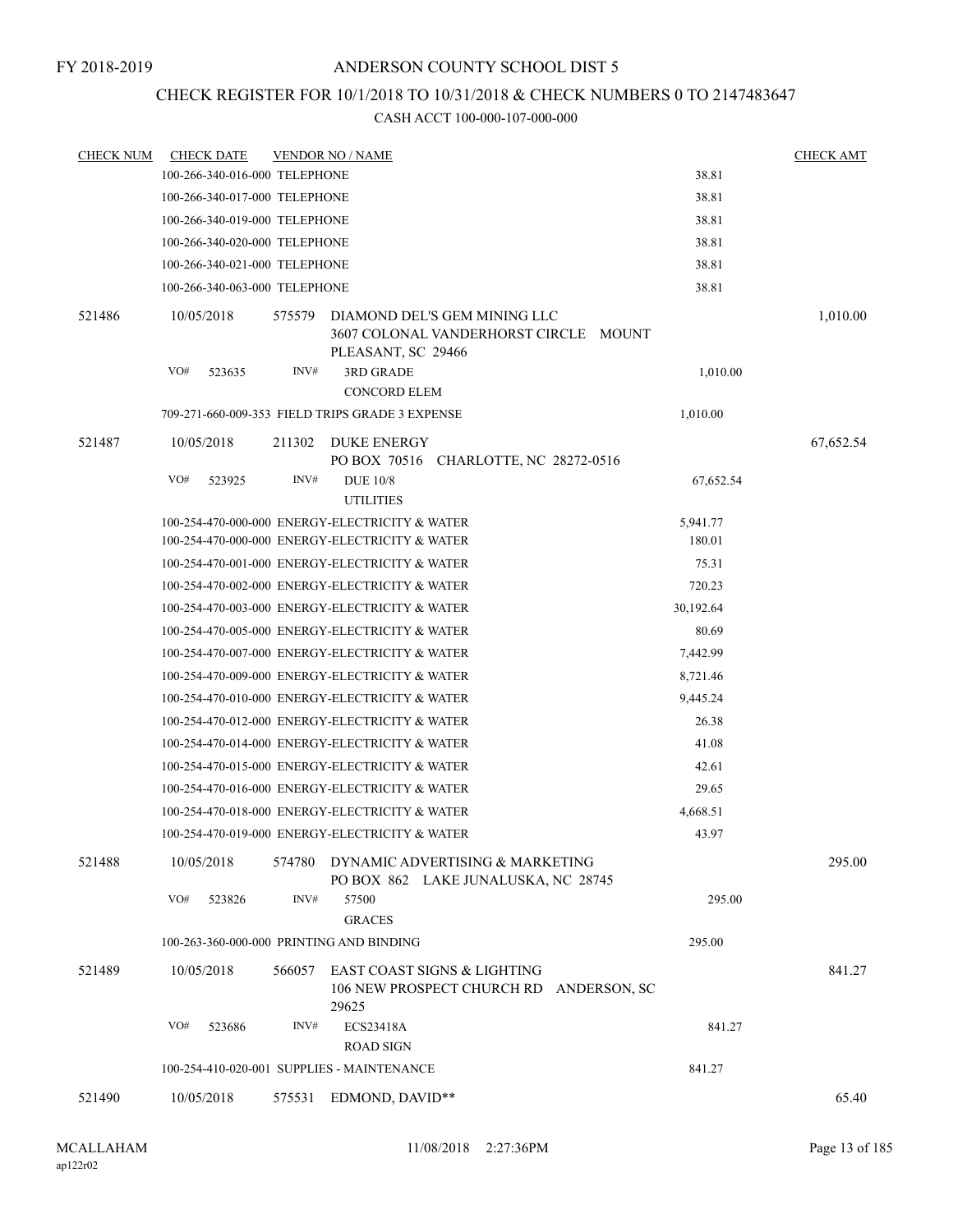### CHECK REGISTER FOR 10/1/2018 TO 10/31/2018 & CHECK NUMBERS 0 TO 2147483647

| <b>CHECK NUM</b> |     | <b>CHECK DATE</b>                 |        | <b>VENDOR NO / NAME</b>                                             |     |       |           | <b>CHECK AMT</b> |
|------------------|-----|-----------------------------------|--------|---------------------------------------------------------------------|-----|-------|-----------|------------------|
|                  |     |                                   |        | 106 VININGS CROSSING BELTON, SC 29627                               |     |       |           |                  |
|                  | VO# | 523753                            | INV#   | 9/28 WHS                                                            |     |       | 65.40     |                  |
|                  |     |                                   |        | FOOTBALL OFFICIAL                                                   |     |       |           |                  |
|                  |     |                                   |        | 100-271-312-003-000 ADDITIONAL SECURITY                             |     |       | 65.40     |                  |
| 521491           |     | 10/05/2018                        | 563495 | ELECTRIC CITY UTILITIES                                             |     |       |           | 17,646.49        |
|                  |     |                                   |        | CITY OF ANDERSON PO BOX 100146 COLUMBIA,                            |     |       |           |                  |
|                  |     |                                   |        | SC 29202-3301                                                       |     |       |           |                  |
|                  | VO# | 523924                            | INV#   | <b>DUE 10/10</b><br><b>UTILITIES</b>                                |     |       | 17,646.49 |                  |
|                  |     |                                   |        | 100-254-470-000-000 ENERGY-ELECTRICITY & WATER                      |     |       | 250.03    |                  |
|                  |     |                                   |        | 100-254-470-003-000 ENERGY-ELECTRICITY & WATER                      |     |       | 9,001.02  |                  |
|                  |     |                                   |        | 100-254-470-005-000 ENERGY-ELECTRICITY & WATER                      |     |       | 2,340.91  |                  |
|                  |     |                                   |        | 100-254-470-007-000 ENERGY-ELECTRICITY & WATER                      |     |       | 1,872.12  |                  |
|                  |     |                                   |        | 100-254-470-009-000 ENERGY-ELECTRICITY & WATER                      |     |       | 1,190.10  |                  |
|                  |     |                                   |        | 100-254-470-014-000 ENERGY-ELECTRICITY & WATER                      |     |       | 1,206.77  |                  |
|                  |     |                                   |        | 100-254-470-019-000 ENERGY-ELECTRICITY & WATER                      |     |       | 1,578.95  |                  |
|                  |     |                                   |        | 100-254-470-023-000 ENERGY-ELECTRICITY & WATER                      |     |       | 194.59    |                  |
|                  |     | 515-253-520-031-CAR CAREER CENTER |        |                                                                     |     |       | 12.00     |                  |
| 521492           |     | 10/05/2018                        | 574044 | ELITE EMBROIDERY AND AWARDS<br>117 COURT SQUARE ABBEVILLE, SC 29620 |     |       |           | 32.55            |
|                  | VO# | 523827                            | INV#   | 1844                                                                |     |       | 32.55     |                  |
|                  |     |                                   |        | <b>NORTH POINTE</b>                                                 |     |       |           |                  |
|                  |     |                                   |        | 713-271-660-013-256 FUNDRAISERS EXPENSE                             |     |       | 32.55     |                  |
| 521493           |     | 10/05/2018                        | 573048 | <b>EXPLORE LEARNING</b>                                             |     |       |           | 674.10           |
|                  |     |                                   |        | 110 AVON STREET, SUITE 300                                          |     |       |           |                  |
|                  | VO# | 523637                            | INV#   | CHARLOTTESVILLE, VA 22902<br>2016223                                | PO# | 99654 | 674.10    |                  |
|                  |     |                                   |        | CUST #1479416                                                       |     |       |           |                  |
|                  |     |                                   |        | 201-113-445-006-000 TECHNOLOGY SUPPLIES                             |     |       | 674.10    |                  |
| 521494           |     | 10/05/2018                        | 232600 | FASTENAL COMPANY                                                    |     |       |           | 35.31            |
|                  |     |                                   |        | POBOX 1286 ATT: ACCOUNTS RECEIVABLE<br>WINONA, MN 55987-1286        |     |       |           |                  |
|                  | VO# | 523693                            | INV#   | 143197<br><b>SUPPLIES</b>                                           |     |       | 35.31     |                  |
|                  |     |                                   |        | 100-254-410-003-001 SUPPLIES - MAINTENANCE                          |     |       | 35.31     |                  |
| 521495           |     | 10/05/2018                        | 233400 | FEDEX                                                               |     |       |           | 446.82           |
|                  |     |                                   |        | PO BOX 371461 ATT: ACCOUNTS RECEIVABLE<br>PITTSBURGH, PA 15250-7461 |     |       |           |                  |
|                  | VO# | 523659                            | INV#   | 6-310-92435<br><b>SHIPPING</b>                                      |     |       | 446.82    |                  |
|                  |     |                                   |        | 100-266-314-000-000 REPAIRS TO EOUIPMENT                            |     |       | 446.82    |                  |
| 521496           |     | 10/05/2018                        |        | 575530 GEE, MALCOLM**                                               |     |       |           | 73.50            |
|                  |     |                                   |        | 1101 FAIROAKS CIRCLE SENECA, SC 29678                               |     |       |           |                  |
|                  | VO# | 523746                            | INV#   | 9/28 WHS                                                            |     |       | 73.50     |                  |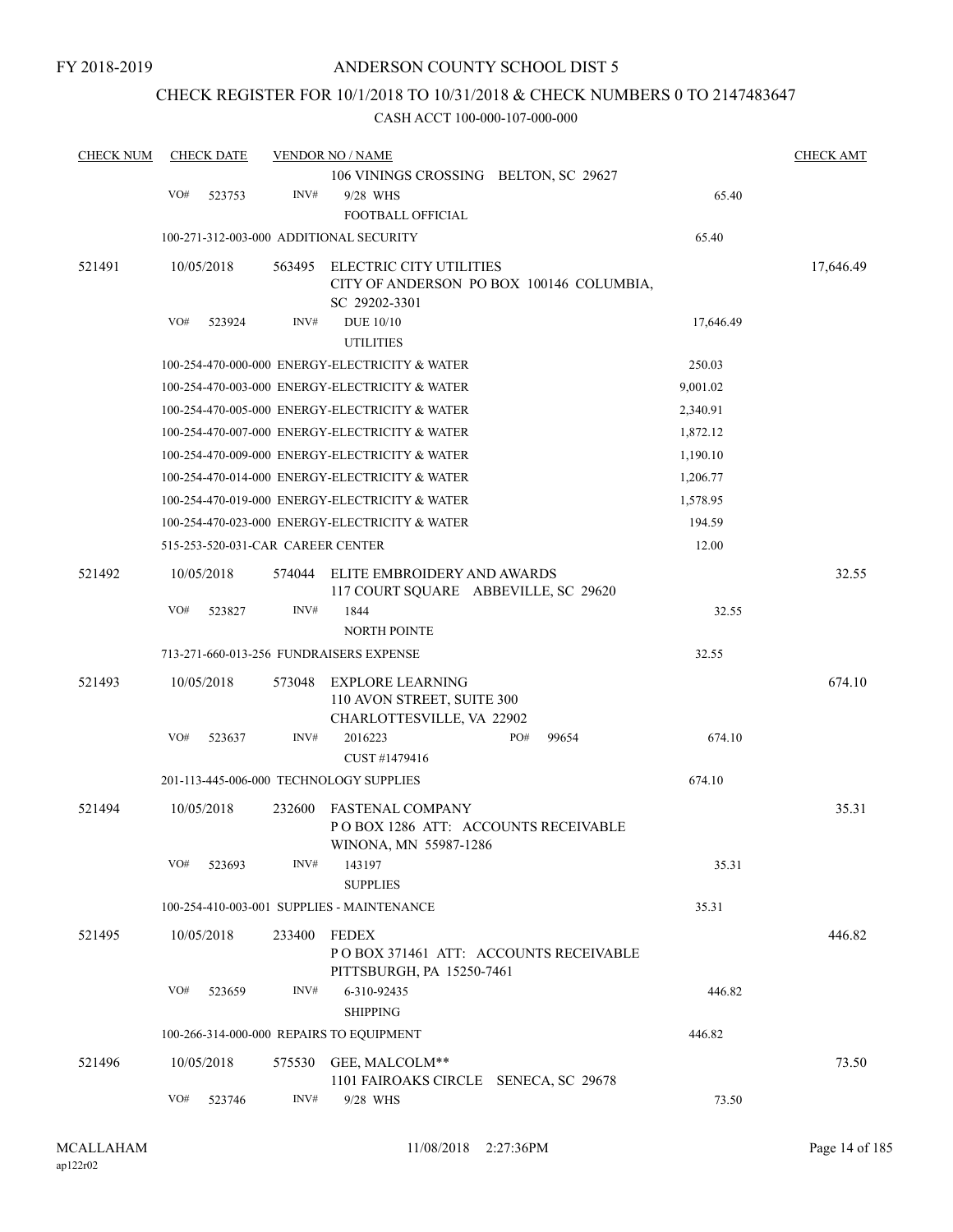### CHECK REGISTER FOR 10/1/2018 TO 10/31/2018 & CHECK NUMBERS 0 TO 2147483647

| <b>CHECK NUM</b> | <b>CHECK DATE</b>                        |        | <b>VENDOR NO / NAME</b>                                               |                                             |        | <b>CHECK AMT</b> |
|------------------|------------------------------------------|--------|-----------------------------------------------------------------------|---------------------------------------------|--------|------------------|
|                  |                                          |        | FOOTBALL OFFICIAL                                                     |                                             |        |                  |
|                  | 100-271-312-003-000 ADDITIONAL SECURITY  |        |                                                                       |                                             | 73.50  |                  |
| 521497           | 10/05/2018                               |        | 575589 GIBSON, MADELINE**<br>316 BOULEVARD #78 ANDERSON, SC 29621     |                                             |        | 50.00            |
|                  | VO#<br>523737                            | INV#   | 9/7 TLH                                                               |                                             | 50.00  |                  |
|                  |                                          |        | <b>JUMBOTRON</b>                                                      |                                             |        |                  |
|                  | 100-271-312-002-000 ADDITIONAL SECURITY  |        |                                                                       |                                             | 50.00  |                  |
| 521498           | 10/05/2018                               |        | 574038 GILSTRAP, JAMES**<br>207 OMEGA LANE PICKENS, SC 29671          |                                             |        | 82.60            |
|                  | VO#<br>523609                            | INV#   | 9/20 TLH<br><b>VB OFFICIAL</b>                                        |                                             | 82.60  |                  |
|                  | 100-271-312-002-000 ADDITIONAL SECURITY  |        |                                                                       |                                             | 82.60  |                  |
| 521499           | 10/05/2018                               | 566478 | GT SYSTEMS<br>RECEIVABLE MARIETTA, SC 29661                           | 166 PARNELL BRIDGE ROAD ATT: ACCOUNTS       |        | 50.00            |
|                  | VO#<br>523835                            | INV#   | TLHR611AP<br>TL HANNA                                                 |                                             | 50.00  |                  |
|                  | 100-266-314-002-000 REPAIRS TO EQUIPMENT |        |                                                                       |                                             | 50.00  |                  |
| 521500           | 10/05/2018                               |        | 570140 HAWKINS, ANTHONY <sup>11</sup><br>130 HICKS DR STARR, SC 29684 |                                             |        | 49.50            |
|                  | VO#<br>523740                            | INV#   | 9/27 FOOTBALL<br><b>ROBERT ANDERSON</b>                               |                                             | 49.50  |                  |
|                  |                                          |        | 706-271-660-006-671 FOOTBALL GATE RECEIPTS EXPENSE                    |                                             | 49.50  |                  |
| 521501           | 10/05/2018                               | 566044 | HAWKINS, GREGORY **<br>1106 GILREATH ROAD ANDERSON, SC 29621          |                                             |        | 108.00           |
|                  | VO#<br>523752                            | INV#   | 9/28 WHS<br><b>FOOTBALL OFFICIAL</b>                                  |                                             | 108.00 |                  |
|                  | 100-271-312-003-000 ADDITIONAL SECURITY  |        |                                                                       |                                             | 108.00 |                  |
| 521502           | 10/05/2018                               |        | 575516 HEALTHY TEEN NETWORK<br>MD 21202                               | 1501 SAINT PAUL STREET SUITE 114 BALTIMORE, |        | 649.00           |
|                  | VO# 523658                               | INV#   | 905181<br>C. HUMPHREY                                                 | PO#<br>99475                                | 649.00 |                  |
|                  |                                          |        | 880-224-333-000-000 TRIPS AND CONFERENCES                             |                                             | 649.00 |                  |
| 521503           | 10/05/2018                               |        | 574712 HILL, TROY**<br>108 RUNNING FOX LN BELTON, SC 29627            |                                             |        | 142.50           |
|                  | VO#<br>523618                            | INV#   | SEPT 13 & 21<br><b>TRANSPORT</b>                                      |                                             | 142.50 |                  |
|                  | 100-271-312-002-000 ADDITIONAL SECURITY  |        |                                                                       |                                             | 142.50 |                  |
| 521504           | 10/05/2018                               | 267486 | HILTON MYRTLE BEACH RESORT<br>MYRTLE BEACH, SC 29572                  | 10000 BEACH CLUB DRIVE ATT: RESERVATIONS    |        | 685.41           |
|                  | VO#<br>523642                            | INV#   | <b>OCT 23-25</b><br>CONF#3490691679                                   | PO#<br>99666                                | 685.41 |                  |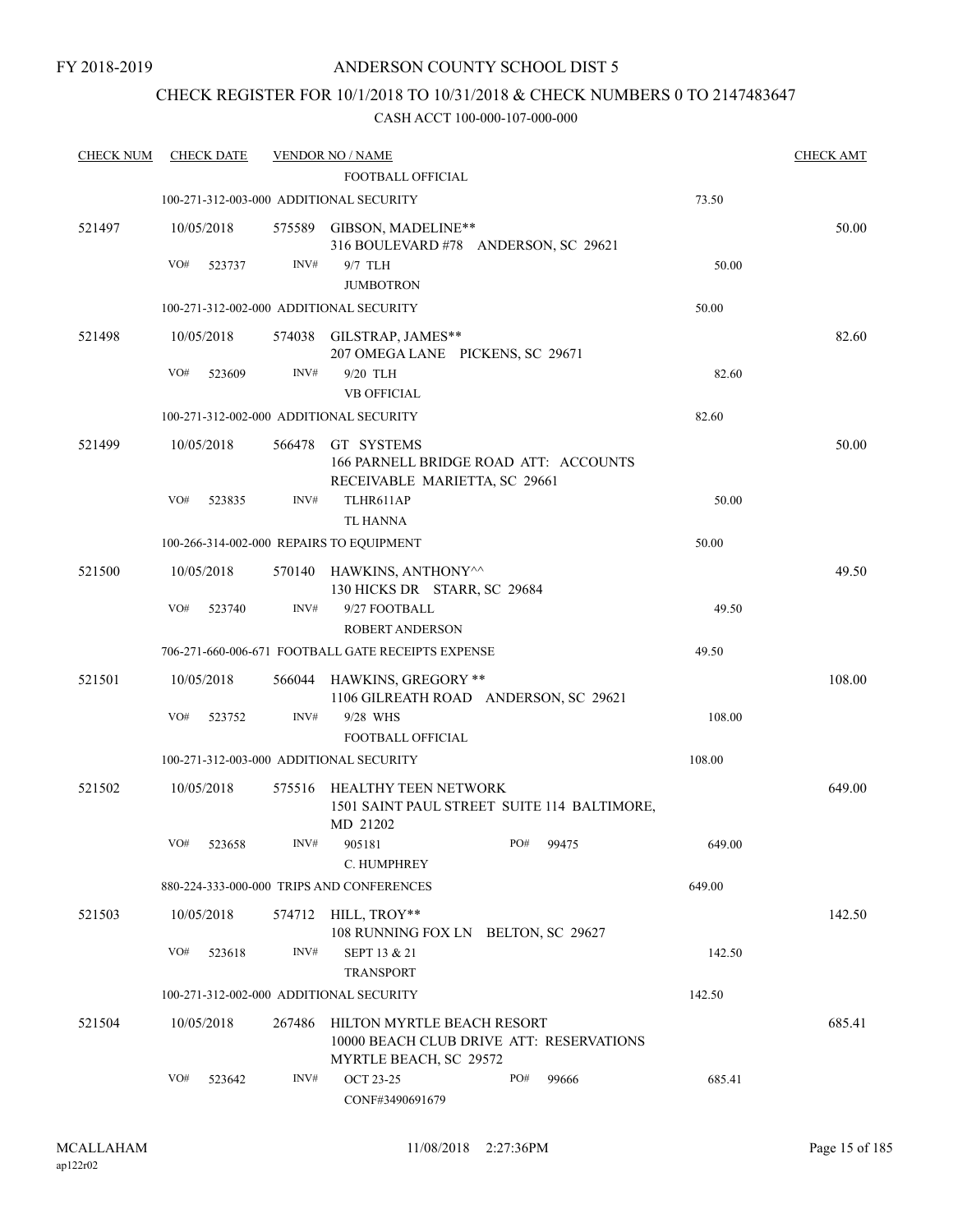### CHECK REGISTER FOR 10/1/2018 TO 10/31/2018 & CHECK NUMBERS 0 TO 2147483647

| <b>CHECK NUM</b> |     | <b>CHECK DATE</b>            |        | <b>VENDOR NO / NAME</b>                                                                                 |                    | <b>CHECK AMT</b> |
|------------------|-----|------------------------------|--------|---------------------------------------------------------------------------------------------------------|--------------------|------------------|
|                  |     |                              |        | 201-224-333-016-000 TRIPS AND CONFERENCES                                                               | 685.41             |                  |
| 521505           |     | 10/05/2018                   |        | 573706 HOLLEY, JEFF**<br>114 LANGWELL DRIVE ANDERSON, SC 29621                                          |                    | 50.00            |
|                  | VO# | 523615                       | INV#   | 9/21 TLH<br><b>PA SERVICES</b>                                                                          | 50.00              |                  |
|                  |     |                              |        | 100-271-312-002-000 ADDITIONAL SECURITY                                                                 | 50.00              |                  |
| 521506           |     | 10/05/2018                   | 270200 | HOMELAND PARK WATER & SEWER DISTRICT<br>POBOX 13003 ATT: ACCOUNTS RECEIVABLE<br>ANDERSON, SC 29624-0001 |                    | 75.61            |
|                  | VO# | 523923                       | INV#   | 03039-0<br>3519 WILMONT ST                                                                              | 75.61              |                  |
|                  |     |                              |        | 100-254-470-011-000 ENERGY-ELECTRICITY & WATER                                                          | 75.61              |                  |
| 521507           |     | 10/05/2018                   | 272800 | <b>HOUSE OF TROPHIES</b><br>616 NORTH MURRAY AVENUE ATT: ACCOUNTS<br>RECEIVABLE ANDERSON, SC 29625-4311 |                    | 29.96            |
|                  | VO# | 523837                       | INV#   | 32190<br><b>NEW PROSPECT</b>                                                                            | 29.96              |                  |
|                  |     | 100-111-410-010-000 SUPPLIES |        |                                                                                                         | 29.96              |                  |
| 521508           |     | 10/05/2018                   |        | 570543 HUGHES, WOODROW JR.^^<br>209 CRESTLINE DR SPARTANBURG, SC 29301                                  |                    | 149.40           |
|                  | VO# | 523749                       | INV#   | 9/28 WHS<br>FOOTBALL OFFICIAL                                                                           | 149.40             |                  |
|                  |     |                              |        | 100-271-312-003-000 ADDITIONAL SECURITY                                                                 | 149.40             |                  |
| 521509           |     | 10/05/2018                   | 574294 | INDEPENDENT MAIL<br>SUBSCRIPTIONS PO BOX 742699 CINCINNATI, OH<br>45274-2699                            |                    | 367.71           |
|                  | VO# | 523838                       | INV#   | <b>RENEWAL</b><br><b>ACCT AI0946392</b>                                                                 | 367.71             |                  |
|                  |     |                              |        | 100-252-312-000-000 PURCHASED SERVICES                                                                  | 367.71             |                  |
| 521510           |     | 10/05/2018                   | 282620 | <b>IONOSPHERE TOURS</b><br>307 N. MAIN STREET ANDERSON, SC 29621                                        |                    | 16,798.00        |
|                  |     | VO# 523839                   |        | INV# RSV 17552<br><b>MCCANTS</b>                                                                        | 7,000.00           |                  |
|                  | VO# | 523840                       | INV#   | 705-271-660-005-584 CHARLESTON FIELD TRIP EXPENSE<br><b>CHARTER 6536</b><br><b>MCCANTS</b>              | 7,000.00<br>400.00 |                  |
|                  |     |                              |        | 705-271-660-005-593 FIELD TRIPS- MISC. EXPENSE                                                          | 400.00             |                  |
|                  | VO# | 523841                       | INV#   | <b>RSV 17538</b><br><b>NORTH POINTE</b>                                                                 | 9,398.00           |                  |
|                  |     |                              |        | 713-271-660-013-354 FIELD TRIPS GRADE 4 EXPENSE                                                         | 9,398.00           |                  |
| 521511           |     | 10/05/2018                   | 571525 | IRRIGATION SERVICE & REPAIR<br>PO BOX 282 ANDERSON, SC 29622                                            |                    | 1,093.00         |
|                  | VO# | 523696                       | INV#   | 4962<br>TL HANNA                                                                                        | 425.00             |                  |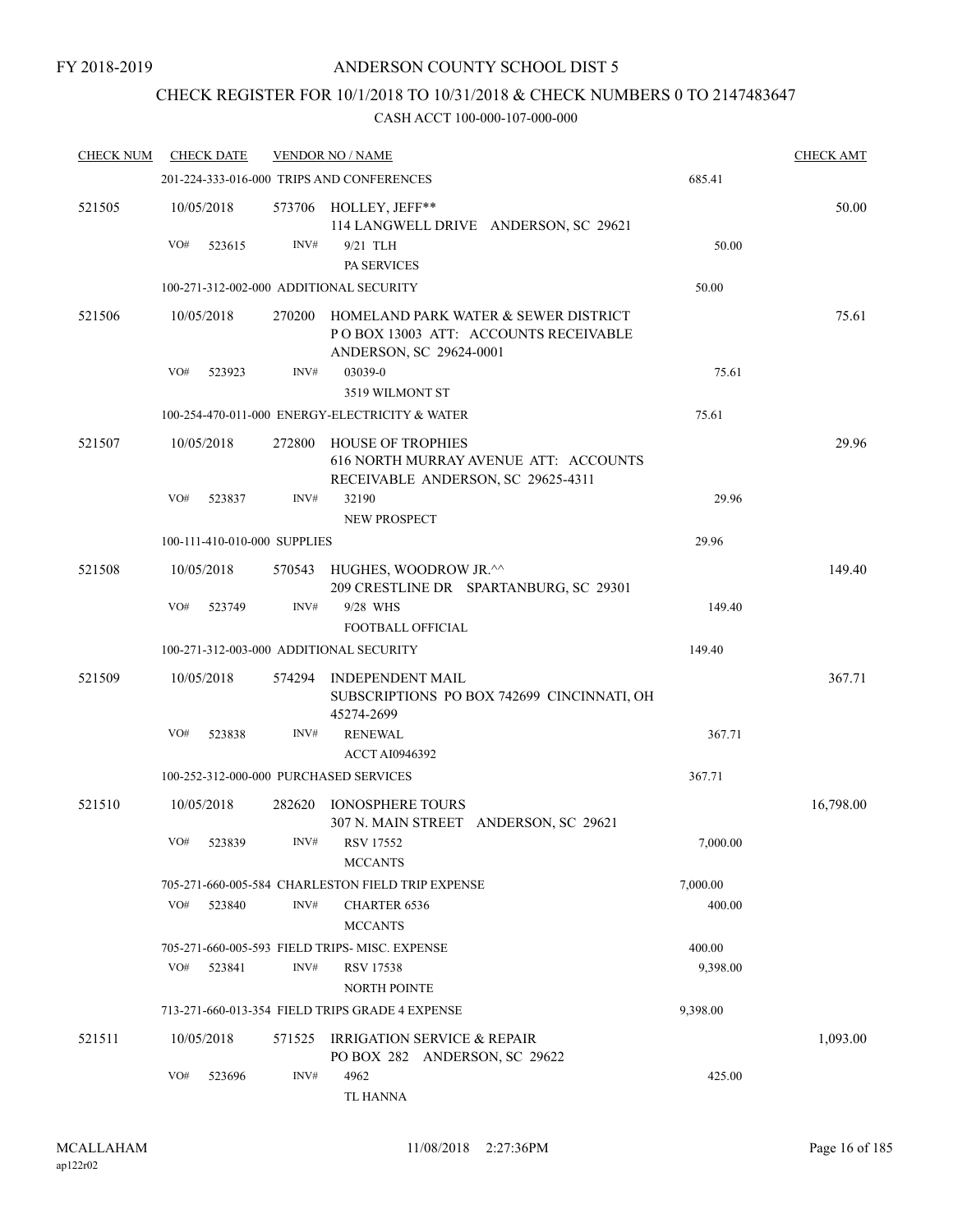### CHECK REGISTER FOR 10/1/2018 TO 10/31/2018 & CHECK NUMBERS 0 TO 2147483647

| <b>CHECK NUM</b> |     | <b>CHECK DATE</b> |                                   | <b>VENDOR NO / NAME</b>                                   |          | <b>CHECK AMT</b> |
|------------------|-----|-------------------|-----------------------------------|-----------------------------------------------------------|----------|------------------|
|                  |     |                   |                                   | 100-254-323-002-400 CONTR SERV-HVAC/ELECT/PLUMBING        | 425.00   |                  |
|                  | VO# | 523697            | INV#                              | 4961                                                      | 668.00   |                  |
|                  |     |                   |                                   | <b>TL HANNA</b>                                           |          |                  |
|                  |     |                   |                                   | 100-254-323-002-400 CONTR SERV-HVAC/ELECT/PLUMBING        | 668.00   |                  |
| 521512           |     | 10/05/2018        |                                   | 575515 JEANES, CHRIS**                                    |          | 66.40            |
|                  |     |                   |                                   | 124 HIAWATHA DR BELTON, SC 29627                          |          |                  |
|                  | VO# | 523745            | INV#                              | 9/27 WHS                                                  | 66.40    |                  |
|                  |     |                   |                                   | <b>VB OFFICIAL</b>                                        |          |                  |
|                  |     |                   |                                   |                                                           |          |                  |
|                  |     |                   |                                   | 100-271-312-003-000 ADDITIONAL SECURITY                   | 66.40    |                  |
| 521513           |     | 10/05/2018        |                                   | 298350 JOHNSON, DAVID B**                                 |          | 117.00           |
|                  |     |                   |                                   | 214 W T WYATT ROAD EASLEY, SC 29642                       |          |                  |
|                  | VO# | 523612            | INV#                              | 9/21 TLH                                                  | 117.00   |                  |
|                  |     |                   |                                   | FOOTBALL OFFICIAL                                         |          |                  |
|                  |     |                   |                                   | 100-271-312-002-000 ADDITIONAL SECURITY                   | 117.00   |                  |
|                  |     |                   |                                   |                                                           |          |                  |
| 521514           |     | 10/05/2018        | 574041                            | JOHNSON, LAURA**<br>506 W. PINEDALE RD ANDERSON, SC 29626 |          | 30.00            |
|                  | VO# |                   | INV#                              | 9/21 TLH                                                  | 30.00    |                  |
|                  |     | 523617            |                                   |                                                           |          |                  |
|                  |     |                   |                                   | FOOTBALL CLOCK                                            |          |                  |
|                  |     |                   |                                   | 100-271-312-002-000 ADDITIONAL SECURITY                   | 30.00    |                  |
| 521515           |     | 10/05/2018        | 575027                            | JONES, BENJAMIN**                                         |          | 2,300.00         |
|                  |     |                   |                                   | ARROWHEAD ARBORIST & LAND DESIGN 113                      |          |                  |
|                  |     |                   |                                   | JANICE CIRCLE ANDERSON, SC 29626                          |          |                  |
|                  | VO# | 523668            | INV#                              | 0928                                                      | 2,300.00 |                  |
|                  |     |                   |                                   | <b>DISTRICT OFFICE</b>                                    |          |                  |
|                  |     |                   | 100-254-323-000-001 CONTRACT SRVS |                                                           | 2,300.00 |                  |
| 521516           |     | 10/05/2018        | 566745                            | <b>JUNIOR LIBRARY GUILD</b>                               |          | 1,648.60         |
|                  |     |                   |                                   | P.O. BOX 6308 ATT: ACCOUNTS RECEIVABLE                    |          |                  |
|                  |     |                   |                                   | CAROL STREAM, IL 60197-6308                               |          |                  |
|                  | VO# | 523843            | INV#                              | 428524                                                    | 1,648.60 |                  |
|                  |     |                   |                                   | <b>NEW PROSPECT</b>                                       |          |                  |
|                  |     |                   | 100-222-410-010-000 SUPPLIES      |                                                           | 1,648.60 |                  |
|                  |     |                   |                                   |                                                           |          |                  |
| 521517           |     | 10/05/2018        |                                   | 563608 JW PEPPER & SON, INC                               |          | 280.89           |
|                  |     |                   |                                   | POBOX 642 ATT: ACCOUNTS RECEIVABLE                        |          |                  |
|                  |     |                   |                                   | <b>EXTON, PA 19341</b>                                    |          |                  |
|                  | VO# | 523844            | INV#                              | 15A28340,30224                                            | 280.89   |                  |
|                  |     |                   |                                   | <b>MUSIC</b>                                              |          |                  |
|                  |     |                   |                                   | 100-113-410-021-COB CHORUS, ORCHESTRA & BAND              | 115.00   |                  |
|                  |     |                   |                                   | 309-113-410-021-000 SUPPLIES AND MATERIALS                | 165.89   |                  |
| 521518           |     | 10/05/2018        |                                   | 307675 KELLY, JOSEPH W**                                  |          | 149.40           |
|                  |     |                   |                                   | 204 MOUNTAIN VIEW ROAD LANDRUM, SC                        |          |                  |
|                  |     |                   |                                   | 29356                                                     |          |                  |
|                  | VO# | 523610            | INV#                              | 9/21 TLH                                                  | 149.40   |                  |
|                  |     |                   |                                   | FOOTBALL OFFICIAL                                         |          |                  |
|                  |     |                   |                                   | 100-271-312-002-000 ADDITIONAL SECURITY                   | 149.40   |                  |
|                  |     |                   |                                   |                                                           |          |                  |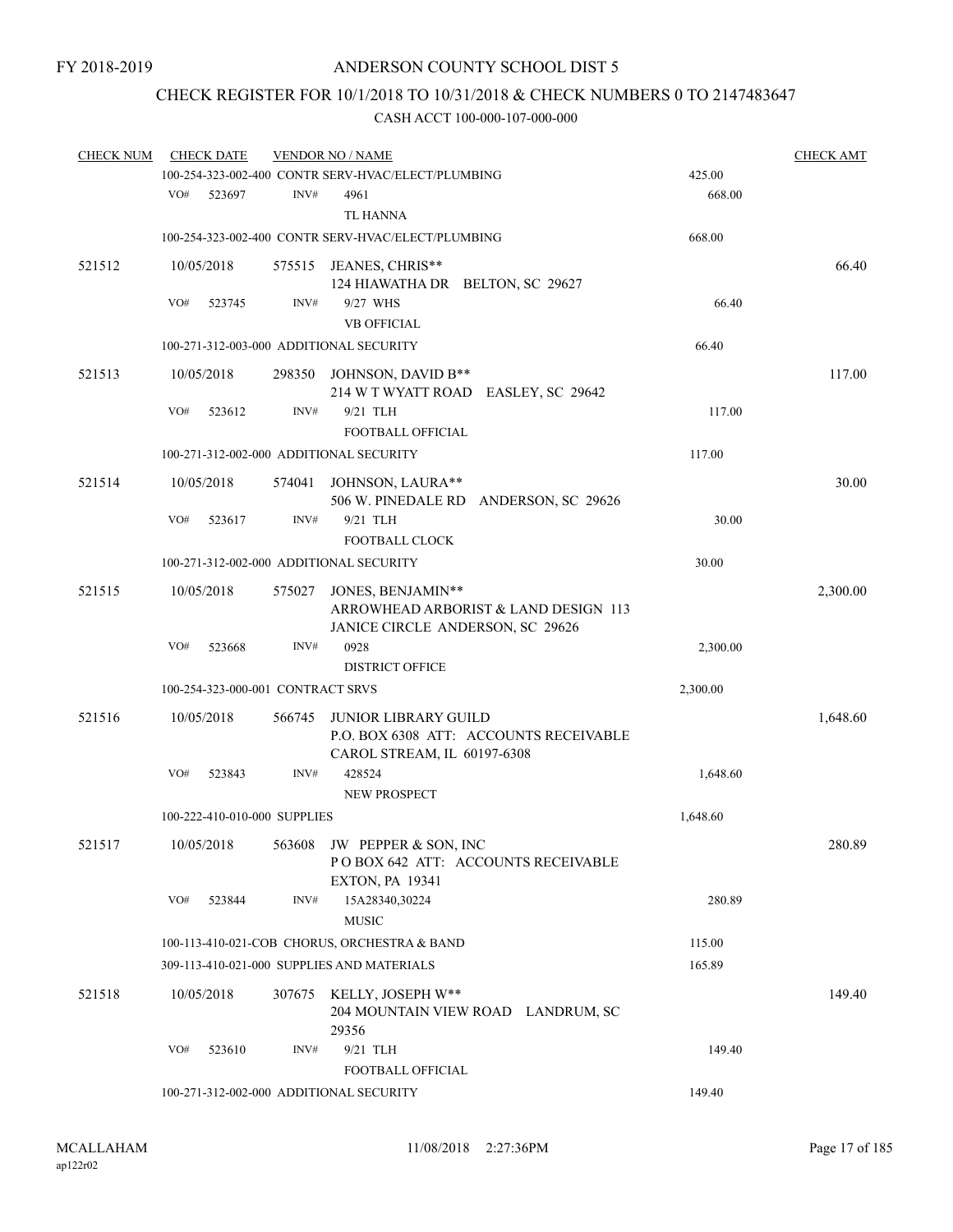FY 2018-2019

### ANDERSON COUNTY SCHOOL DIST 5

### CHECK REGISTER FOR 10/1/2018 TO 10/31/2018 & CHECK NUMBERS 0 TO 2147483647

| <b>CHECK NUM</b> |     | <b>CHECK DATE</b> |                                   | <b>VENDOR NO / NAME</b>                                                                                        |          | <b>CHECK AMT</b> |
|------------------|-----|-------------------|-----------------------------------|----------------------------------------------------------------------------------------------------------------|----------|------------------|
| 521519           |     | 10/05/2018        |                                   | 313476 LAKESHORE LEARNING MATERIALS<br>2695 EAST DOMINGUEZ STREET ATT: ACCOUNTS<br>RECEIVABLE CARSON, CA 90895 |          | 533.71           |
|                  | VO# | 523643            | INV#                              | 4186770918<br>PO#<br>99530<br><b>CALHOUN</b>                                                                   | 533.71   |                  |
|                  |     |                   | 100-112-410-014-000 SUPPLIES      |                                                                                                                | 533.71   |                  |
| 521520           |     | 10/05/2018        |                                   | 575560 LITTLE, ANSLEY**<br>105 VICTORIA CIRCLE ANDERSON, SC 29621                                              |          | 150.00           |
|                  | VO# | 523622            | INV#                              | 9/7,9/13,9/21<br><b>JUMBOTRON</b>                                                                              | 150.00   |                  |
|                  |     |                   |                                   | 100-271-312-002-000 ADDITIONAL SECURITY                                                                        | 150.00   |                  |
| 521521           |     | 10/05/2018        |                                   | 568647 MANSFIELD OIL COMPANY<br>PO BOX 733706 DALLAS, TX 75373-3706                                            |          | 5,378.17         |
|                  | VO# | 523644            | INV#                              | SQLCD448116<br><b>FUEL</b>                                                                                     | 5,378.17 |                  |
|                  |     |                   | 100-254-411-000-001 GASOLINE      |                                                                                                                | 5,190.66 |                  |
|                  |     |                   | 100-255-411-000-000 GASOLINE      |                                                                                                                | 136.30   |                  |
|                  |     |                   | 600-256-690-000-000 OTHER OBJECTS |                                                                                                                | 51.21    |                  |
| 521522           |     | 10/05/2018        | 337800                            | <b>MARK'S PLUMBING PARTS</b><br>POBOX 121554 ATT: ACCOUNTS RECEIVABLE<br>FORT WORTH, TX 76121-1554             |          | 49.65            |
|                  | VO# | 523702            | INV#                              | 1731985<br><b>SUPPLIES</b>                                                                                     | 49.65    |                  |
|                  |     |                   |                                   | 100-254-410-009-400 HVAC/ELECTRICAL/PLUMBING                                                                   | 49.65    |                  |
| $*$ 521524       |     | 10/05/2018        |                                   | 563895 MCCURRY, J MIKE.^^<br>530 MCCURRY DRIVE WALHALLA, SC 29691                                              |          | 58.50            |
|                  | VO# | 523741            | INV#                              | 9/27 FOOTBALL<br><b>ROBERT ANDERSON</b>                                                                        | 58.50    |                  |
|                  |     |                   |                                   | 706-271-660-006-671 FOOTBALL GATE RECEIPTS EXPENSE                                                             | 58.50    |                  |
| 521525           |     | 10/05/2018        | 575559                            | MCKENZIE, EMMA**<br>404 TIMBER LANE ANDERSON, SC 29621                                                         |          | 50.00            |
|                  |     | VO# 523620        |                                   | $INV#$ 9/21 TLH<br><b>JUMBOTRON</b>                                                                            | 50.00    |                  |
|                  |     |                   |                                   | 100-271-312-002-000 ADDITIONAL SECURITY                                                                        | 50.00    |                  |
| 521526           |     | 10/05/2018        | 574839                            | MEDLIN, KAYLA**<br>434 HILLSIDE DRIVE ANDERSON, SC 29625                                                       |          | 50.00            |
|                  | VO# | 523619            | INV#                              | 9/21 TLH<br><b>JUMBOTRON</b>                                                                                   | 50.00    |                  |
|                  |     |                   |                                   | 100-271-312-002-000 ADDITIONAL SECURITY                                                                        | 50.00    |                  |
| 521527           |     | 10/05/2018        | 575586                            | <b>MIDWAY PTO</b>                                                                                              |          | 22.85            |
|                  | VO# | 523648            | $\text{INV}\#$                    | <b>SIMMONS</b><br><b>CHECK FEES</b>                                                                            | 22.85    |                  |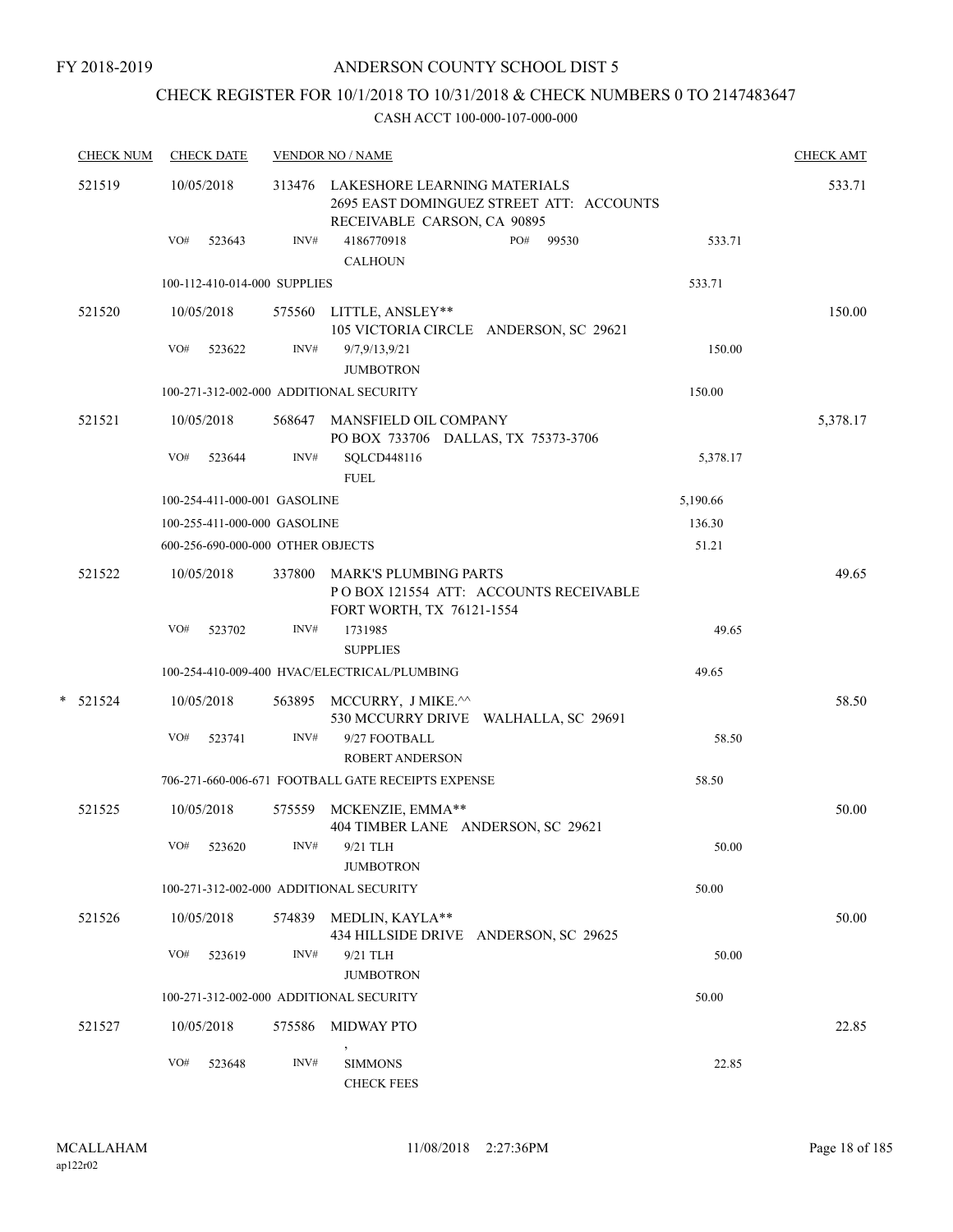### CHECK REGISTER FOR 10/1/2018 TO 10/31/2018 & CHECK NUMBERS 0 TO 2147483647

| <b>CHECK NUM</b> | <b>CHECK DATE</b> |                                            | <b>VENDOR NO / NAME</b>                            |                                                                            |        |           | <b>CHECK AMT</b> |
|------------------|-------------------|--------------------------------------------|----------------------------------------------------|----------------------------------------------------------------------------|--------|-----------|------------------|
|                  |                   | 717-190-660-017-207 TECHNOLOGY FEE EXPENSE | 20.00                                              |                                                                            |        |           |                  |
|                  |                   |                                            | 717-190-660-017-210 MATERIAL FEES EXPENSE          |                                                                            |        | 2.85      |                  |
| 521528           | 10/05/2018<br>VO# | 357690<br>INV#<br>523611                   | MILLER, GLENN R**<br>9/21 TLH                      | 4805 HIGHWAY 246 NORTH HODGES, SC 29653                                    | 128.70 | 128.70    |                  |
|                  |                   |                                            | <b>FOOTBALL OFFICIAL</b>                           |                                                                            |        |           |                  |
|                  |                   |                                            | 100-271-312-002-000 ADDITIONAL SECURITY            |                                                                            |        | 128.70    |                  |
| 521529           | 10/05/2018        | 358500                                     | <b>MINUTEMAN PRESS</b>                             | 3308 NORTH MAIN STREET ATT: ACCOUNTS<br>RECEIVABLE ANDERSON, SC 29621-4108 |        |           | 113.20           |
|                  | VO#               | INV#<br>523850                             | 85091<br><b>WHS JOB113650</b>                      |                                                                            |        | 113.20    |                  |
|                  |                   | 100-114-410-003-000 SUPPLIES               |                                                    |                                                                            |        | 113.20    |                  |
|                  |                   |                                            |                                                    |                                                                            |        |           |                  |
| 521530           | 10/05/2018        | 366700                                     | MUTUAL OF OMAHA                                    | PO BOX 2147 OMAHA, NE 68103-2147                                           |        |           | 29,895.47        |
|                  | VO#               | INV#<br>523852                             | <b>OCT 2018</b><br>ID #G00018B5                    |                                                                            |        | 29,895.47 |                  |
|                  |                   | 100-000-450-000-000 MISC. DEDUCTIONS       |                                                    |                                                                            |        | 8,477.87  |                  |
|                  |                   | 100-000-456-000-000 INSURANCE PAYABLE      |                                                    |                                                                            |        | 21,417.60 |                  |
| 521531           | 10/05/2018        | 366700                                     | MUTUAL OF OMAHA                                    | PO BOX 2147 OMAHA, NE 68103-2147                                           |        |           | 7,136.64         |
|                  | VO#               | INV#<br>523851                             | 2018-2019<br>ID #G00018B5                          |                                                                            |        | 7,136.64  |                  |
|                  |                   |                                            | 100-264-650-000-000 INSURANCE AND JUDGEMENTS       |                                                                            |        | 7,136.64  |                  |
| 521532           | 10/05/2018        | 384915                                     | NOBLITT REFRIGERATION<br>ANDERSON, SC 29622        | POBOX 4041 ATT: ACCOUNTS RECEIVABLE                                        |        |           | 105.00           |
|                  | VO#               | 523703<br>INV#                             | 33099                                              |                                                                            |        | 105.00    |                  |
|                  |                   |                                            | <b>TL HANNA</b>                                    |                                                                            |        |           |                  |
|                  |                   |                                            | 100-254-323-002-400 CONTR SERV-HVAC/ELECT/PLUMBING |                                                                            |        | 105.00    |                  |
| 521533           | 10/05/2018        |                                            | CHARLOTTE, NC 28289-0608                           | 563478 NORFOLK WIRE & ELECTRONICS<br>POBOX 890608 ATT: ACCOUNTS RECEIVABLE |        |           | 448.14           |
|                  | VO#               | INV#<br>523853                             | PO 99490<br><b>TECH REPAIRS</b>                    | PO#                                                                        | 99490  | 448.14    |                  |
|                  |                   |                                            | 100-266-314-000-000 REPAIRS TO EQUIPMENT           |                                                                            |        | 155.55    |                  |
|                  |                   |                                            | 100-266-314-000-000 REPAIRS TO EQUIPMENT           |                                                                            |        | 207.05    |                  |
|                  |                   |                                            | 100-266-314-000-000 REPAIRS TO EQUIPMENT           |                                                                            |        | 85.54     |                  |
| 521534           | 10/05/2018        | 575532                                     | NORMAN, RONALD**                                   | 690 PEANUT RD WOODRUFF, SC 29388                                           |        |           | 149.40           |
|                  | VO#               | INV#<br>523748                             | 9/28 WHS<br>FOOTBALL OFFICIAL                      |                                                                            |        | 149.40    |                  |
|                  |                   |                                            | 100-271-312-003-000 ADDITIONAL SECURITY            |                                                                            |        | 149.40    |                  |
| 521535           | 10/05/2018        | 389900                                     | OFFICE DEPOT                                       |                                                                            |        |           | 4,145.00         |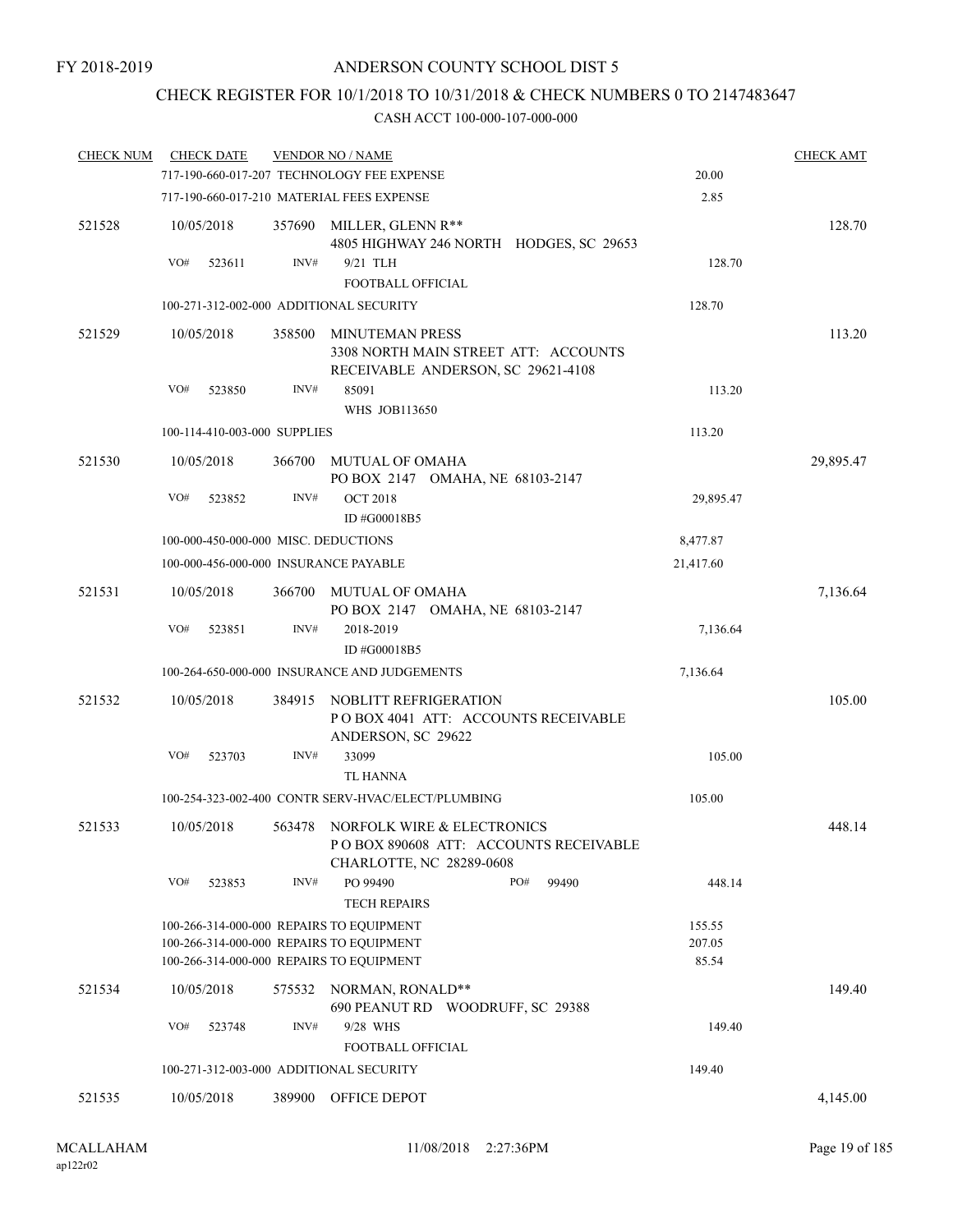### CHECK REGISTER FOR 10/1/2018 TO 10/31/2018 & CHECK NUMBERS 0 TO 2147483647

| <b>CHECK NUM</b> |     | <b>CHECK DATE</b> | <b>VENDOR NO / NAME</b>      |                                                     |     |       |          | <b>CHECK AMT</b> |
|------------------|-----|-------------------|------------------------------|-----------------------------------------------------|-----|-------|----------|------------------|
|                  |     |                   |                              | POBOX 1413 CHARLOTTE, NC 28201-1413                 |     |       |          |                  |
|                  | VO# | 523649            | INV#                         | 2220727217                                          |     |       | 433.35   |                  |
|                  |     |                   |                              | <b>SUPPLIES</b>                                     |     |       |          |                  |
|                  |     |                   |                              | 394-114-410-063-000 SUPPLIES-SUCCESS CONN/ SUMMER   |     |       | 433.35   |                  |
|                  |     | $VO#$ 523704      | INV#                         | 2228756549                                          |     |       | 232.89   |                  |
|                  |     |                   |                              | <b>SUPPLIES</b>                                     |     |       |          |                  |
|                  |     |                   |                              | 100-254-410-000-055 OFFICE SUPPLIES & FURNITURE     |     |       | 232.89   |                  |
|                  | VO# | 523854            | INV#                         | 203687221001                                        |     |       | 74.63    |                  |
|                  |     |                   |                              | <b>SUPPLIES</b>                                     |     |       |          |                  |
|                  |     |                   | 100-112-410-010-000 SUPPLIES |                                                     |     |       | 74.63    |                  |
|                  |     | VO# 523855        | INV#                         | 207394714001                                        | PO# | 99611 | 81.46    |                  |
|                  |     |                   |                              | <b>SUPPLIES</b>                                     |     |       |          |                  |
|                  |     |                   |                              | 100-113-410-006-VEN SUPPLY-ADDT'L FOR LOST VENDING  |     |       | 81.46    |                  |
|                  | VO# | 523856            | INV#                         | 202828735001                                        | PO# | 99536 | 115.80   |                  |
|                  |     |                   |                              | <b>SUPPLIES</b>                                     |     |       |          |                  |
|                  |     |                   |                              | 100-113-410-006-VEN SUPPLY-ADDT'L FOR LOST VENDING  |     |       | 115.80   |                  |
|                  | VO# | 523857            | INV#                         | 205798696001                                        |     |       | 64.42    |                  |
|                  |     |                   |                              | <b>SUPPLIES</b>                                     |     |       |          |                  |
|                  |     |                   | 100-264-410-000-000 SUPPLIES |                                                     |     |       | 64.42    |                  |
|                  |     | VO# 523858        | INV#                         | 203629106001                                        |     |       | 593.83   |                  |
|                  |     |                   |                              | <b>SUPPLIES</b>                                     |     |       |          |                  |
|                  |     |                   | 600-256-410-000-000 SUPPLIES |                                                     |     |       | 593.83   |                  |
|                  |     | VO# 523859        | INV#                         | 200162404001                                        |     |       | 13.93    |                  |
|                  |     |                   |                              | <b>SUPPLIES</b>                                     |     |       |          |                  |
|                  |     |                   | 600-256-410-000-000 SUPPLIES |                                                     |     |       | 13.93    |                  |
|                  |     | VO# 523860        | INV#                         | 196956795001                                        |     |       | $-17.64$ |                  |
|                  |     |                   |                              | <b>CREDIT</b>                                       |     |       |          |                  |
|                  |     |                   | 600-256-410-000-000 SUPPLIES |                                                     |     |       | $-17.64$ |                  |
|                  |     | $VO#$ 523861      | INV#                         | 205947252001                                        |     |       | 96.32    |                  |
|                  |     |                   |                              | ACCT 37917515                                       |     |       |          |                  |
|                  |     |                   |                              | 723-190-660-023-911 MISCELLANEOUS- ADULT ED EXPENSE |     |       | 96.32    |                  |
|                  | VO# | 523862            | INV#                         | 206190907001                                        |     |       | 75.51    |                  |
|                  |     |                   |                              | ACCT 37917515                                       |     |       |          |                  |
|                  |     |                   |                              | 723-190-660-023-911 MISCELLANEOUS- ADULT ED EXPENSE |     |       | 75.51    |                  |
|                  | VO# | 523863            | INV#                         | 207451323001                                        |     |       | 101.44   |                  |
|                  |     |                   |                              | ACCT 37917515                                       |     |       |          |                  |
|                  |     |                   |                              | 723-190-660-023-911 MISCELLANEOUS- ADULT ED EXPENSE |     |       | 101.44   |                  |
|                  | VO# | 523864            | INV#                         | 207975523001                                        |     |       | 441.02   |                  |
|                  |     |                   |                              | ACCT 37917515                                       |     |       |          |                  |
|                  |     |                   |                              | 723-190-660-023-911 MISCELLANEOUS- ADULT ED EXPENSE |     |       | 441.02   |                  |
|                  | VO# | 523865            | INV#                         | 198099007001                                        |     |       | 66.57    |                  |
|                  |     |                   |                              | <b>NORTH POINTE</b>                                 |     |       |          |                  |
|                  |     |                   |                              | 713-271-660-013-201 MISCELLANEOUS EXPENSE           |     |       | 66.57    |                  |
|                  | VO# | 523866            | INV#                         | 202296853001                                        |     |       | 62.92    |                  |
|                  |     |                   |                              | <b>NORTH POINTE</b>                                 |     |       |          |                  |
|                  |     |                   |                              |                                                     |     |       |          |                  |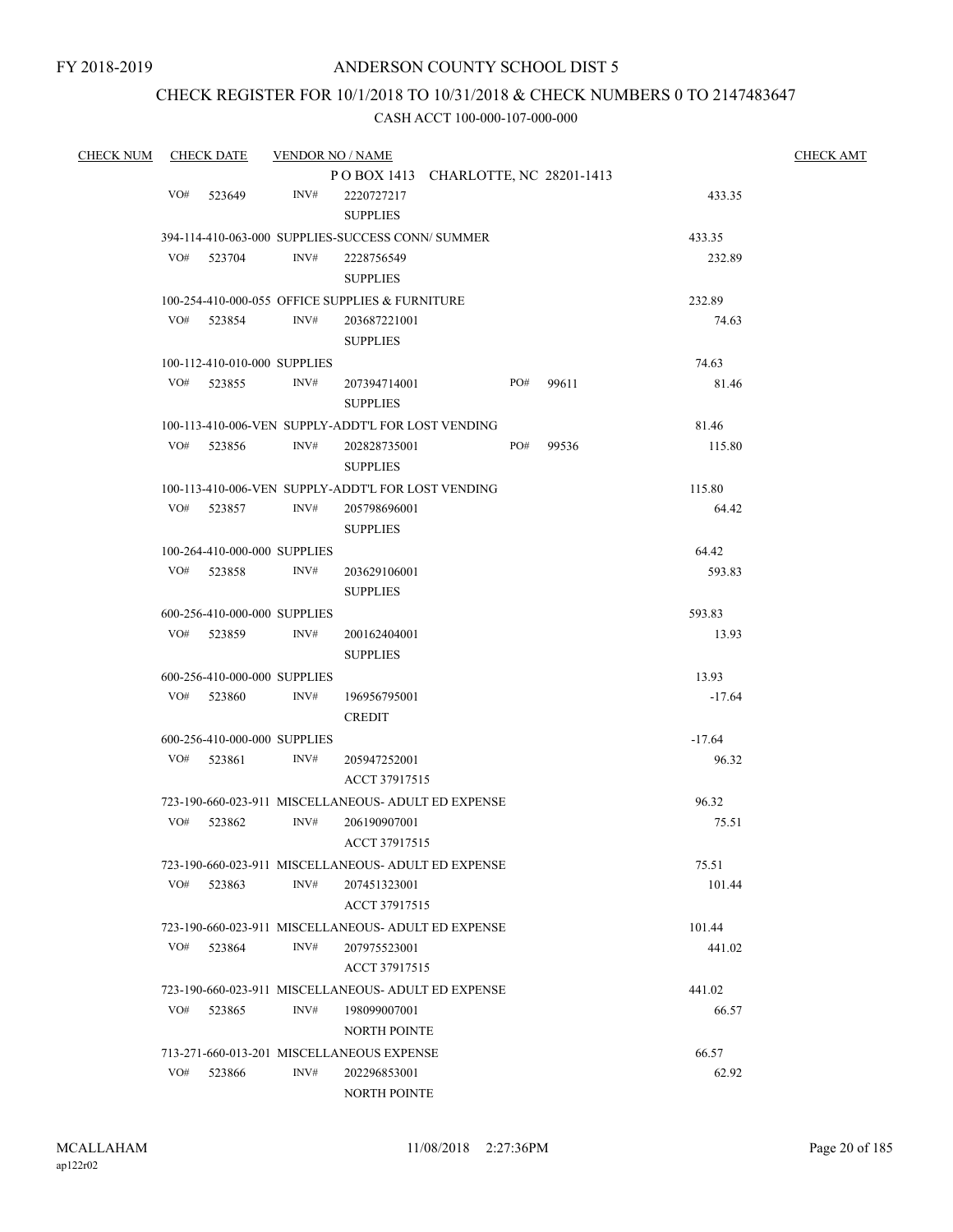### CHECK REGISTER FOR 10/1/2018 TO 10/31/2018 & CHECK NUMBERS 0 TO 2147483647

| <b>CHECK NUM</b> |     | <b>CHECK DATE</b>            |            | <b>VENDOR NO / NAME</b>                                    |                       |       |          | <b>CHECK AMT</b> |
|------------------|-----|------------------------------|------------|------------------------------------------------------------|-----------------------|-------|----------|------------------|
|                  |     |                              |            | 713-271-660-013-201 MISCELLANEOUS EXPENSE                  |                       |       | 62.92    |                  |
|                  | VO# | 523867                       | INV#       | 201541353001                                               |                       |       | 92.12    |                  |
|                  |     |                              |            | <b>NORTH POINTE</b>                                        |                       |       |          |                  |
|                  |     |                              |            | 713-271-660-013-201 MISCELLANEOUS EXPENSE                  |                       |       | 92.12    |                  |
|                  | VO# | 523868                       | INV#       | 197458727001                                               |                       |       | $-3.95$  |                  |
|                  |     |                              |            |                                                            |                       |       |          |                  |
|                  |     |                              |            | <b>NORTH POINTE</b>                                        |                       |       |          |                  |
|                  |     |                              |            | 713-271-660-013-201 MISCELLANEOUS EXPENSE                  |                       |       | $-3.95$  |                  |
|                  | VO# | 523869                       | INV#       | 203618938001                                               |                       |       | 1,228.34 |                  |
|                  |     |                              |            | <b>SUPPLIES</b>                                            |                       |       |          |                  |
|                  |     | 600-256-410-000-000 SUPPLIES |            |                                                            |                       |       | 1,228.34 |                  |
|                  | VO# | 523870                       | INV#       | 201723377001                                               |                       |       | 149.69   |                  |
|                  |     |                              |            | <b>SUPPLIES</b>                                            |                       |       |          |                  |
|                  |     | 600-256-410-000-000 SUPPLIES |            |                                                            |                       |       | 149.69   |                  |
|                  | VO# | 523871                       | INV#       | 203632805001                                               |                       |       | 106.98   |                  |
|                  |     |                              |            |                                                            |                       |       |          |                  |
|                  |     |                              |            | <b>SUPPLIES</b>                                            |                       |       |          |                  |
|                  |     | 600-256-410-000-000 SUPPLIES |            |                                                            |                       |       | 106.98   |                  |
|                  |     | VO# 523872                   | INV#       | 200163443001                                               |                       |       | 48.13    |                  |
|                  |     |                              |            | <b>SUPPLIES</b>                                            |                       |       |          |                  |
|                  |     | 600-256-410-000-000 SUPPLIES |            |                                                            |                       |       | 48.13    |                  |
|                  | VO# | 523873                       | INV#       | 195294837001                                               |                       |       | 24.06    |                  |
|                  |     |                              |            | <b>SUPPLIES</b>                                            |                       |       |          |                  |
|                  |     | 600-256-410-000-000 SUPPLIES |            |                                                            |                       |       | 24.06    |                  |
|                  | VO# | 523874                       | INV#       |                                                            |                       |       | 63.18    |                  |
|                  |     |                              |            | 197000664001                                               |                       |       |          |                  |
|                  |     |                              |            | <b>SUPPLIES</b>                                            |                       |       |          |                  |
|                  |     | 600-256-410-000-000 SUPPLIES |            |                                                            |                       |       | 63.18    |                  |
| 521536           |     | 10/05/2018                   | 573402 OTN |                                                            |                       |       |          | 571.38           |
|                  |     |                              |            | 851 HWY 378 SUITE 100 LEXINGTON, SC 29072                  |                       |       |          |                  |
|                  | VO# | 523875                       | INV#       | 5000-20                                                    | PO#                   | 99675 | 571.38   |                  |
|                  |     |                              |            | <b>LAMPS</b>                                               |                       |       |          |                  |
|                  |     |                              |            | 100-266-314-000-000 REPAIRS TO EQUIPMENT                   |                       |       | 571.38   |                  |
|                  |     |                              |            |                                                            |                       |       |          |                  |
| 521537           |     | 10/05/2018                   |            | 570548 POOL, PAUL^^                                        |                       |       |          | 135.90           |
|                  |     |                              |            | 509 STONEMINT COURT SIMPSONVILLE, SC                       |                       |       |          |                  |
|                  |     |                              |            | 29680                                                      |                       |       |          |                  |
|                  | VO# | 523750                       | INV#       | 9/28 WHS                                                   |                       |       | 135.90   |                  |
|                  |     |                              |            | <b>FOOTBALL OFFICIAL</b>                                   |                       |       |          |                  |
|                  |     |                              |            | 100-271-312-003-000 ADDITIONAL SECURITY                    |                       |       | 135.90   |                  |
|                  |     |                              |            |                                                            |                       |       |          |                  |
| 521538           |     | 10/05/2018                   | 418500     | PRO-ED, INC                                                |                       |       |          | 99.00            |
|                  |     |                              |            | PO BOX 679029                                              | DALLAS, TX 75267-9029 |       |          |                  |
|                  | VO# | 523650                       | INV#       | 2729458                                                    | PO#                   | 99406 | 99.00    |                  |
|                  |     |                              |            | <b>MATERIALS</b>                                           |                       |       |          |                  |
|                  |     |                              |            | 203-127-410-000-000 SUPPLIES-LD/DD/OHI                     |                       |       | 99.00    |                  |
|                  |     |                              |            |                                                            |                       |       |          |                  |
| 521539           |     | 10/05/2018                   | 574425     | PROTECTIVE LIFE<br>ATHENE ANNUITY & LIFE INSURANCE COMPANY |                       |       |          | 11.10            |
|                  |     |                              |            | PO BOX 2224 BIRMINGHAM, AL 35246-0030                      |                       |       |          |                  |
|                  |     |                              |            |                                                            |                       |       |          |                  |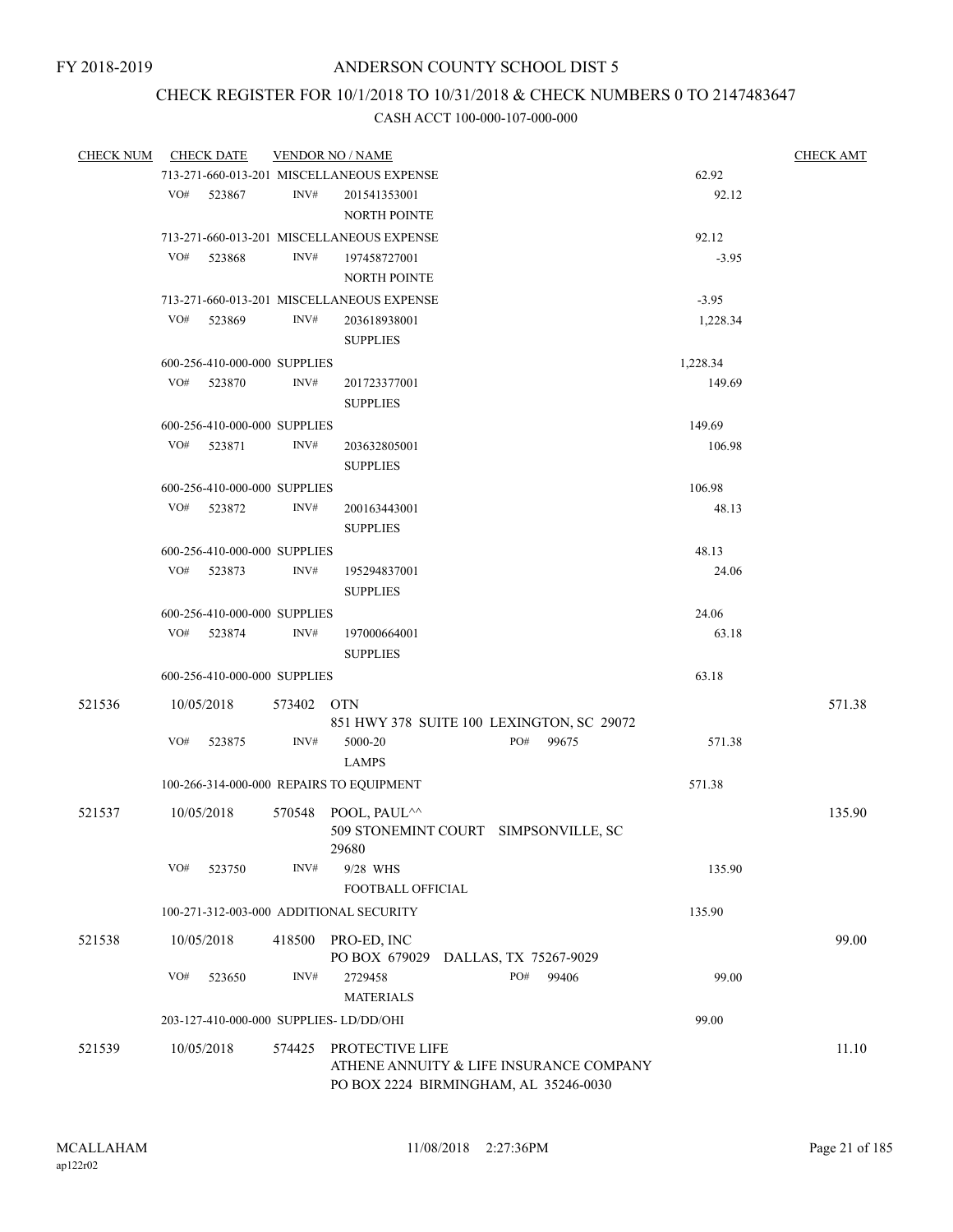### CHECK REGISTER FOR 10/1/2018 TO 10/31/2018 & CHECK NUMBERS 0 TO 2147483647

| <b>CHECK NUM</b> |     | <b>CHECK DATE</b>                   |                | <b>VENDOR NO / NAME</b>                                                                                      |     |       |                 | <b>CHECK AMT</b> |
|------------------|-----|-------------------------------------|----------------|--------------------------------------------------------------------------------------------------------------|-----|-------|-----------------|------------------|
|                  | VO# | 523877                              | INV#           | <b>OCT 2018</b><br>GROUP #760014                                                                             |     |       | 11.10           |                  |
|                  |     |                                     |                | 100-000-450-000-000 MISC. DEDUCTIONS                                                                         |     |       | 11.10           |                  |
| 521540           |     | 10/05/2018                          |                | 573501 QUALITY CARE PRESSURE CLEANING<br>210 SPRINGSIDE CIRCLE ANDERSON, SC 29625                            |     |       |                 | 600.00           |
|                  | VO# | 523878                              | INV#           | 5261<br><b>SEPT 2018</b>                                                                                     | PO# | 99127 | 600.00          |                  |
|                  |     |                                     |                | 100-255-323-000-000 CONTRACTED SERVICES                                                                      |     |       | 600.00          |                  |
| 521541           |     | 10/05/2018                          | 431095         | REALLY GOOD STUFF, INC<br>PO BOX 1111 ATT: ACCOUNTS RECEIVABLE<br>SHELTON, CT 06484-1110                     |     |       |                 | 52.94            |
|                  | VO# | 523879                              | INV#           | 6730335<br><b>TRAYS</b>                                                                                      |     |       | 52.94           |                  |
|                  |     | 937-113-410-009-000 SUPPLIES        |                |                                                                                                              |     |       | 52.94           |                  |
| 521542           |     | 10/05/2018                          | 572850         | ROBERT ANDERSON PETTY CASH                                                                                   |     |       |                 | 59.00            |
|                  | VO# | 523880                              | INV#           | , ---<br><b>CASH</b><br><b>BOOK FAIR</b>                                                                     |     |       | 59.00           |                  |
|                  |     | 706-271-660-006-519 LIBRARY EXPENSE |                |                                                                                                              |     |       | 59.00           |                  |
| 521543           |     | 10/05/2018                          | 569972         | ROBIN RADTKE<br>112 VIAROMA DRIVE ANDERSON, SC 29621                                                         |     |       |                 | 50.00            |
|                  | VO# | 523755                              | INV#           | <b>FIELD TRIP</b><br><b>REFUND</b>                                                                           |     |       | 50.00           |                  |
|                  |     |                                     |                | 713-271-660-013-355 FIELD TRIPS GRADE 5 EXPENSE                                                              |     |       | 50.00           |                  |
| 521544           |     | 10/05/2018                          | 567525         | ROWLAND MECHANICAL<br>206 SADDLE TRAIL ANDERSON, SC 29621                                                    |     |       |                 | 10,005.33        |
|                  | VO# | 523881                              | $\text{INV}\#$ | 8770-8784<br><b>BUS REPAIRS</b>                                                                              | PO# | 99095 | 3,552.74        |                  |
|                  |     |                                     |                | 100-255-323-000-ACT ACTIVITY BUS CONTRACTED SERVICES                                                         |     |       | 90.99           |                  |
|                  |     |                                     |                | 100-255-323-000-ACT ACTIVITY BUS CONTRACTED SERVICES                                                         |     |       | 196.58          |                  |
|                  |     |                                     |                | 100-255-323-000-ACT ACTIVITY BUS CONTRACTED SERVICES                                                         |     |       | 963.59          |                  |
|                  |     |                                     |                | 100-255-323-000-ACT ACTIVITY BUS CONTRACTED SERVICES                                                         |     |       | 973.66          |                  |
|                  |     |                                     |                | 100-255-323-000-ACT ACTIVITY BUS CONTRACTED SERVICES                                                         |     |       | 58.29           |                  |
|                  |     |                                     |                | 100-255-323-000-ACT ACTIVITY BUS CONTRACTED SERVICES                                                         |     |       | 46.00           |                  |
|                  |     |                                     |                | 100-255-323-000-ACT ACTIVITY BUS CONTRACTED SERVICES                                                         |     |       | 105.65          |                  |
|                  |     |                                     |                | 100-255-323-000-ACT ACTIVITY BUS CONTRACTED SERVICES<br>100-255-323-000-ACT ACTIVITY BUS CONTRACTED SERVICES |     |       | 110.61<br>46.00 |                  |
|                  |     |                                     |                | 100-255-323-000-ACT ACTIVITY BUS CONTRACTED SERVICES                                                         |     |       | 522.09          |                  |
|                  |     |                                     |                | 100-255-323-000-ACT ACTIVITY BUS CONTRACTED SERVICES                                                         |     |       | 98.32           |                  |
|                  |     |                                     |                | 100-255-323-000-ACT ACTIVITY BUS CONTRACTED SERVICES                                                         |     |       | 46.00           |                  |
|                  |     |                                     |                | 100-255-323-000-ACT ACTIVITY BUS CONTRACTED SERVICES                                                         |     |       | 105.65          |                  |
|                  |     |                                     |                | 100-255-323-000-ACT ACTIVITY BUS CONTRACTED SERVICES                                                         |     |       | 98.32           |                  |
|                  |     |                                     |                | 100-255-323-000-ACT ACTIVITY BUS CONTRACTED SERVICES                                                         |     |       | 90.99           |                  |
|                  | VO# | 523882                              | INV#           | 8785, 86, 87                                                                                                 | PO# | 99095 | 1,863.16        |                  |
|                  |     |                                     |                | <b>BUS REPAIRS</b>                                                                                           |     |       |                 |                  |
|                  |     |                                     |                | 100-255-323-000-ACT ACTIVITY BUS CONTRACTED SERVICES                                                         |     |       | 192.50          |                  |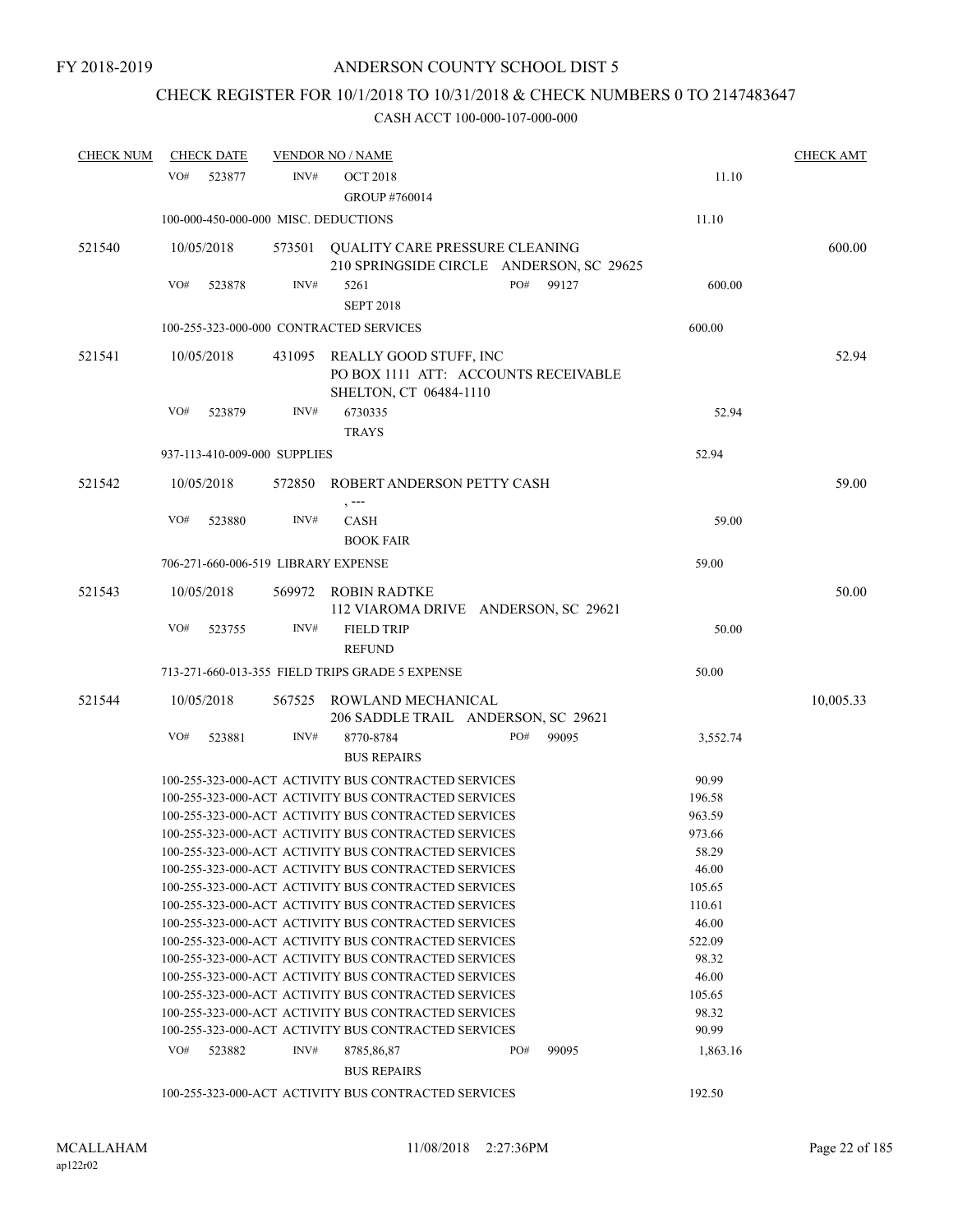### CHECK REGISTER FOR 10/1/2018 TO 10/31/2018 & CHECK NUMBERS 0 TO 2147483647

| <b>CHECK NUM</b> | <b>CHECK DATE</b> |                              | <b>VENDOR NO / NAME</b>                                   |     |           |          | <b>CHECK AMT</b> |
|------------------|-------------------|------------------------------|-----------------------------------------------------------|-----|-----------|----------|------------------|
|                  |                   |                              | 100-255-323-000-ACT ACTIVITY BUS CONTRACTED SERVICES      |     |           | 1,407.23 |                  |
|                  |                   |                              | 100-255-323-000-ACT ACTIVITY BUS CONTRACTED SERVICES      |     |           | 263.43   |                  |
|                  | VO#<br>523883     | INV#                         | <b>SEPT 2018</b>                                          | PO# | 99095     | 4,589.43 |                  |
|                  |                   |                              | <b>BUS REPAIRS</b>                                        |     |           |          |                  |
|                  |                   |                              | 100-255-323-000-ACT ACTIVITY BUS CONTRACTED SERVICES      |     |           | 575.00   |                  |
|                  |                   |                              | 100-255-323-000-ACT ACTIVITY BUS CONTRACTED SERVICES      |     |           | 267.45   |                  |
|                  |                   |                              | 100-255-323-000-ACT ACTIVITY BUS CONTRACTED SERVICES      |     |           | 684.41   |                  |
|                  |                   |                              | 100-255-323-000-ACT ACTIVITY BUS CONTRACTED SERVICES      |     |           | 476.56   |                  |
|                  |                   |                              | 100-255-323-000-ACT ACTIVITY BUS CONTRACTED SERVICES      |     |           | 552.72   |                  |
|                  |                   |                              | 100-255-323-000-ACT ACTIVITY BUS CONTRACTED SERVICES      |     |           | 46.00    |                  |
|                  |                   |                              | 100-255-323-000-ACT ACTIVITY BUS CONTRACTED SERVICES      |     |           | 284.24   |                  |
|                  |                   |                              | 100-255-323-000-ACT ACTIVITY BUS CONTRACTED SERVICES      |     |           | 724.41   |                  |
|                  |                   |                              | 100-255-323-000-ACT ACTIVITY BUS CONTRACTED SERVICES      |     |           | 575.00   |                  |
|                  |                   |                              | 100-255-323-000-ACT ACTIVITY BUS CONTRACTED SERVICES      |     |           | 46.00    |                  |
|                  |                   |                              | 100-255-323-000-ACT ACTIVITY BUS CONTRACTED SERVICES      |     |           | 46.00    |                  |
|                  |                   |                              | 100-255-323-000-ACT ACTIVITY BUS CONTRACTED SERVICES      |     |           | 90.99    |                  |
|                  |                   |                              | 100-255-323-000-ACT ACTIVITY BUS CONTRACTED SERVICES      |     |           | 90.99    |                  |
|                  |                   |                              | 100-255-323-000-ACT ACTIVITY BUS CONTRACTED SERVICES      |     |           | 46.00    |                  |
|                  |                   |                              | 100-255-323-000-ACT ACTIVITY BUS CONTRACTED SERVICES      |     |           | 83.66    |                  |
| 521545           | 10/05/2018        | 563479                       | ROYLCO                                                    |     |           |          | 170.45           |
|                  |                   |                              | 3251 ABBEVILLE HIGHWAY ANDERSON, SC                       |     |           |          |                  |
|                  |                   |                              | 29624                                                     |     |           |          |                  |
|                  | VO#<br>517928     | INV#                         | 34249                                                     | PO# | 98875     | 170.45   |                  |
|                  |                   |                              | <b>SOUTH FANT</b>                                         |     |           |          |                  |
|                  |                   |                              | 990-139-410-000-000 SUPPLIES AND MATERIALS                |     |           | 170.45   |                  |
| 521546           | 10/05/2018        | 563620                       | SC DEPT OF LABOR, LIC & REGULATION                        |     |           |          | 245.00           |
|                  |                   |                              | PO BOX 11329 COLUMBIA, SC 29211                           |     |           |          |                  |
|                  | VO#<br>523711     | INV#                         | 2018003743                                                |     |           | 35.00    |                  |
|                  |                   |                              | <b>TL HANNA</b>                                           |     |           |          |                  |
|                  |                   |                              | 100-254-323-002-400 CONTR SERV-HVAC/ELECT/PLUMBING        |     |           | 35.00    |                  |
|                  | VO#<br>523712     | INV#                         | 2018003778                                                |     |           | 70.00    |                  |
|                  |                   |                              | TL HANNA                                                  |     |           |          |                  |
|                  |                   |                              |                                                           |     |           |          |                  |
|                  |                   |                              | 100-254-323-002-400 CONTR SERV-HVAC/ELECT/PLUMBING        |     |           | 70.00    |                  |
|                  | VO#<br>523713     | INV#                         | 2018003760                                                |     |           | 105.00   |                  |
|                  |                   |                              | <b>WESTSIDE</b>                                           |     |           |          |                  |
|                  |                   |                              | 100-254-323-003-400 CONTR SERV-HVAC/ELECT/PLUMBING        |     |           | 105.00   |                  |
|                  | VO#<br>523714     | INV#                         | 2018003769                                                |     |           | 35.00    |                  |
|                  |                   |                              | <b>NEVITT FOREST</b>                                      |     |           |          |                  |
|                  |                   |                              |                                                           |     |           |          |                  |
|                  |                   |                              | 100-254-323-012-400 CONTR SERV-HVAC/ELECT/PLUMBING        |     |           | 35.00    |                  |
| 521547           | 10/05/2018        | 575494                       | <b>SCHOOLCHECKIN</b><br>PO BOX 17979 TAMPA, FL 33682-7979 |     |           |          | 69.55            |
|                  | VO#<br>523887     | INV#                         | AA7408                                                    |     | PO# 99594 | 69.55    |                  |
|                  |                   |                              | <b>KEY TAGS</b>                                           |     |           |          |                  |
|                  |                   |                              |                                                           |     |           |          |                  |
|                  |                   | 100-115-410-001-000 SUPPLIES |                                                           |     |           | 69.55    |                  |
| 521548           | 10/05/2018        | 570099                       | SCHOOL SPECIALTY, INC.                                    |     |           |          | 410.22           |
|                  |                   |                              | 32656 COLLECTION CENTER DR. ATT:                          |     |           |          |                  |
|                  |                   |                              | ACCOUNTS RECEIVABLE CHICAGO, IL 60693-0656                |     |           |          |                  |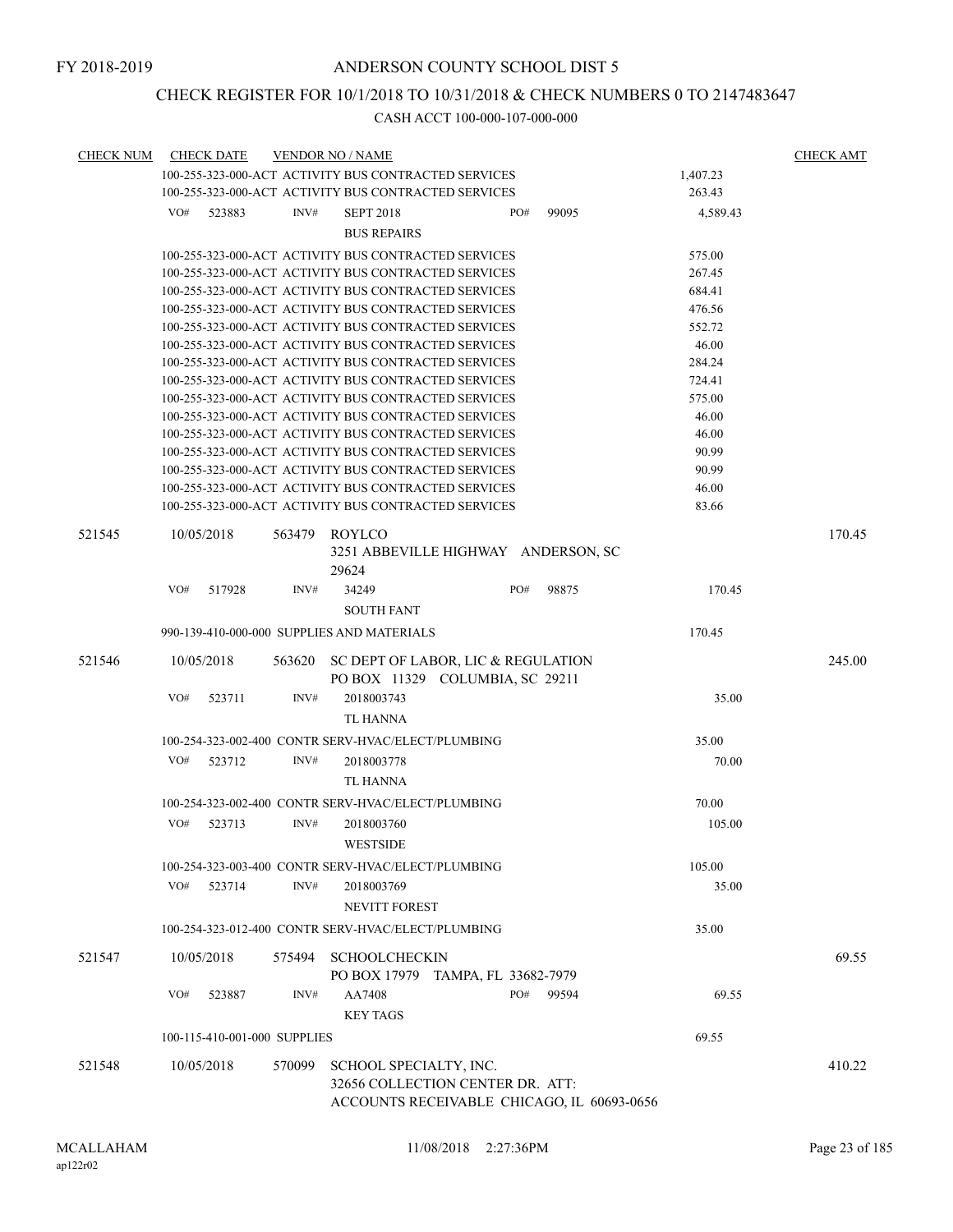# CHECK REGISTER FOR 10/1/2018 TO 10/31/2018 & CHECK NUMBERS 0 TO 2147483647

| <b>CHECK NUM</b> | <b>CHECK DATE</b>                                                                            |        | <b>VENDOR NO / NAME</b>                                                              |     |       |                                 | <b>CHECK AMT</b> |
|------------------|----------------------------------------------------------------------------------------------|--------|--------------------------------------------------------------------------------------|-----|-------|---------------------------------|------------------|
|                  | VO#<br>523888                                                                                | INV#   | 308103170323<br><b>SUPPLIES</b>                                                      |     |       | 410.22                          |                  |
|                  | 100-114-410-003-000 SUPPLIES                                                                 |        |                                                                                      |     |       | 410.22                          |                  |
| 521549           | 10/05/2018                                                                                   | 573273 | <b>SCIBS</b><br>DANIEL WILKIE WOODMONT HS 2831 W.<br>GEORGIA ROAD PIEDMONT, SC 29673 |     |       |                                 | 125.00           |
|                  | VO#<br>523884                                                                                | INV#   | 2018-2019<br><b>CONCORD ELEM</b>                                                     |     |       | 125.00                          |                  |
|                  |                                                                                              |        | 709-271-660-009-201 MISCELLANEOUS EXPENSE                                            |     |       | 125.00                          |                  |
| 521550           | 10/05/2018                                                                                   | 451105 | <b>SCSBA MEMBERSHIP</b><br>111 RESEARCH DRIVE ATT: MEMBERSHIP<br>COLUMBIA, SC 29203  |     |       |                                 | 975.00           |
|                  | VO#<br>523885                                                                                | INV#   | 33750<br><b>LAW CONFERENCE</b>                                                       | PO# | 98908 | 975.00                          |                  |
|                  | 100-231-334-000-000 TRUSTEE EXPENSE                                                          |        |                                                                                      |     |       | 975.00                          |                  |
| 521551           | 10/05/2018                                                                                   |        | 575587 SEAGRAVES, DEWAYNE**<br>3517 E RIVER ST ANDERSON, SC 29621                    |     |       |                                 | 102.42           |
|                  | VO#<br>523735                                                                                | INV#   | <b>2008 FORD</b><br><b>SERVICE</b>                                                   |     |       | 102.42                          |                  |
|                  |                                                                                              |        | 600-256-323-000-000 REPAIRS TO EQUIPMENT                                             |     |       | 102.42                          |                  |
| 521552           | 10/05/2018                                                                                   | 570059 | <b>SHARP BUSINESS SYSTEMS</b><br>DEPT 1216 PO BOX 121216 DALLAS, TX<br>75312-1216    |     |       |                                 | 2,516.71         |
|                  | VO#<br>523889                                                                                | INV#   | 9001409887                                                                           |     |       | 19.39                           |                  |
|                  |                                                                                              |        | 9001409885                                                                           |     |       |                                 |                  |
|                  | 201-112-490-011-000 COPIER COST<br>201-112-490-011-000 COPIER COST                           |        |                                                                                      |     |       | 13.14<br>6.25                   |                  |
|                  | VO#<br>523890                                                                                | INV#   | 9001416672<br><b>COPIES</b>                                                          |     |       | 46.79                           |                  |
|                  | 709-271-660-009-362 COPIER EXPENSE                                                           |        |                                                                                      |     |       | 46.79                           |                  |
|                  | VO#<br>523891                                                                                | INV#   | 9001388951<br>9001388926                                                             | PO# | 99373 | 84.14                           |                  |
|                  | 100-114-410-002-000 SUPPLIES<br>100-114-410-002-000 SUPPLIES                                 |        |                                                                                      |     |       | 69.04<br>15.10                  |                  |
|                  | VO#<br>523892                                                                                | INV#   | PO 99373<br><b>COPIES</b>                                                            | PO# | 99373 | 2,077.40                        |                  |
|                  | 100-114-410-002-000 SUPPLIES<br>100-114-410-002-000 SUPPLIES<br>100-114-410-002-000 SUPPLIES |        |                                                                                      |     |       | 545.53<br>1,915.39<br>$-383.52$ |                  |
|                  | VO#<br>523893                                                                                | INV#   | 9001396592<br>9001409810                                                             |     |       | 288.99                          |                  |
|                  | 723-190-660-023-913 COPIER EXPENSE<br>723-190-660-023-913 COPIER EXPENSE                     |        |                                                                                      |     |       | 103.84<br>185.15                |                  |
| 521553           | 10/05/2018                                                                                   | 568464 | SHORE, CHRISTOPHER G**<br>417 HOLLY RIDGE DR ANDERSON, SC 29621                      |     |       |                                 | 30.00            |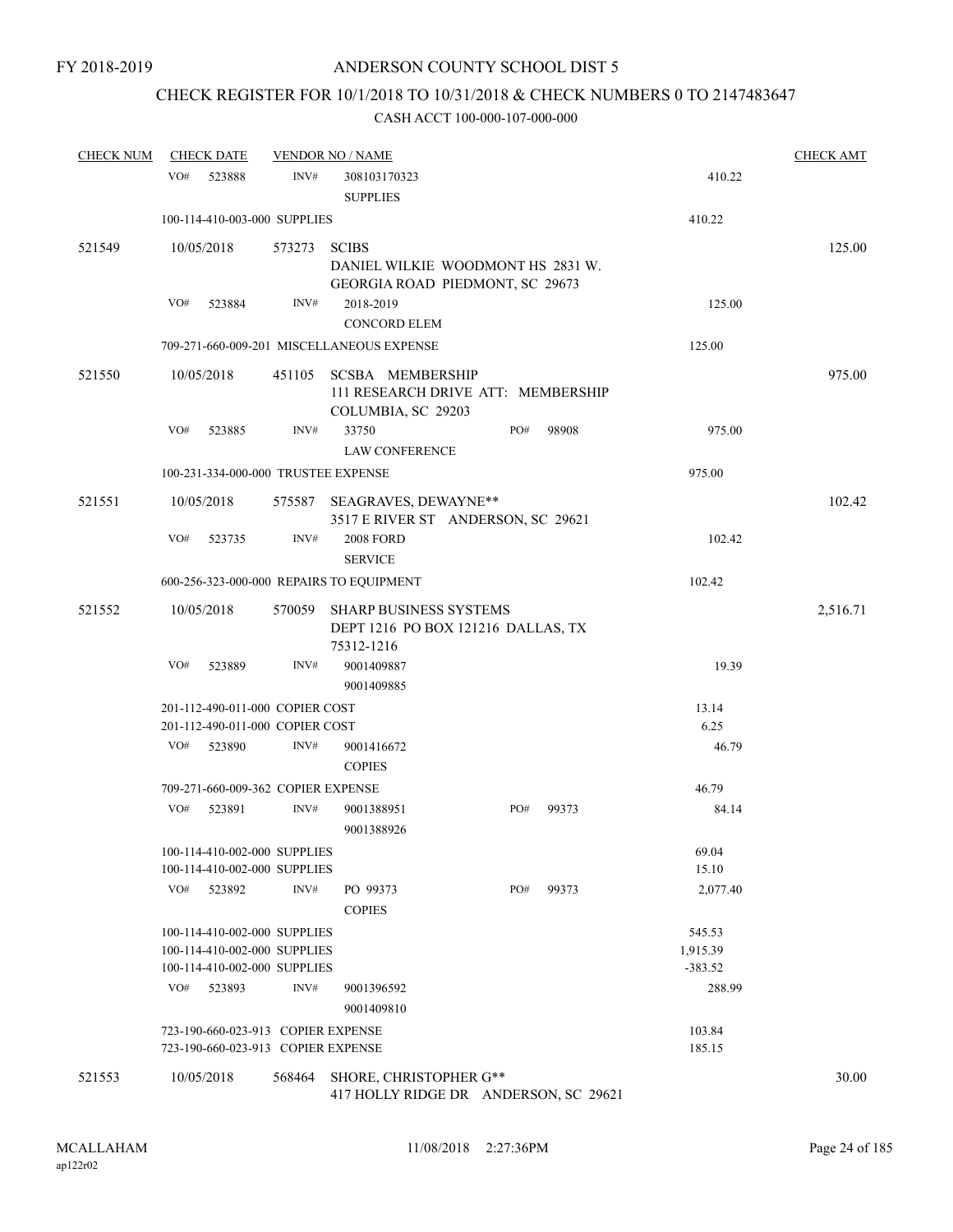### CHECK REGISTER FOR 10/1/2018 TO 10/31/2018 & CHECK NUMBERS 0 TO 2147483647

| <b>CHECK NUM</b> | <b>CHECK DATE</b>                       |        | <b>VENDOR NO / NAME</b>                                                                                            |          | <b>CHECK AMT</b> |
|------------------|-----------------------------------------|--------|--------------------------------------------------------------------------------------------------------------------|----------|------------------|
|                  | VO#<br>523616                           | INV#   | 9/21 TLH                                                                                                           | 30.00    |                  |
|                  |                                         |        | FOOTBALL CLOCK                                                                                                     |          |                  |
|                  | 100-271-312-002-000 ADDITIONAL SECURITY |        |                                                                                                                    | 30.00    |                  |
| 521554           | 10/05/2018                              | 473315 | SIGNARAMA<br>4130 CLEMSON BLVD SUITE A ANDERSON, SC<br>29621                                                       |          | 5,061.30         |
|                  | VO#<br>523894                           | INV#   | 10089<br>PO#<br>99368<br><b>GLENVIEW</b>                                                                           | 5,061.30 |                  |
|                  |                                         |        | 100-254-323-020-001 CONTRACTED SERVICES                                                                            | 5,061.30 |                  |
| 521555           | 10/05/2018                              |        | 573455 SKEEN, CAROLINE ALDRIDGE**<br>128 NEWINGTON CIRCLE ANDERSON, SC 29621                                       |          | 50.00            |
|                  | VO#<br>523621                           | INV#   | 9/21 TLH<br><b>JUMBOTRON</b>                                                                                       | 50.00    |                  |
|                  | 100-271-312-002-000 ADDITIONAL SECURITY |        |                                                                                                                    | 50.00    |                  |
| 521556           | 10/05/2018                              |        | 475500 SLAPPY, JAMES E**<br>1035 GREENWOOD AVE ANDERSON, SC 29621                                                  |          | 160.00           |
|                  | VO#<br>523743                           | INV#   | 10/1 GLENVIEW<br><b>VB OFFICIAL</b>                                                                                | 75.00    |                  |
|                  |                                         |        | 705-271-660-005-679 VOLLEYBALL GATE RECEIPTS EXPENSE                                                               | 75.00    |                  |
|                  | VO#<br>523744                           | INV#   | 9/27 WHS<br><b>VB OFFICIAL</b>                                                                                     | 85.00    |                  |
|                  | 100-271-312-003-000 ADDITIONAL SECURITY |        |                                                                                                                    | 85.00    |                  |
| 521557           | 10/05/2018                              | 575534 | SLOAN, ROBERT**<br>160 CORNER RD BELTON, SC 29622                                                                  |          | 65.40            |
|                  | VO#<br>523754                           | INV#   | 9/28 WHS<br>FOOTBALL OFFICIAL                                                                                      | 65.40    |                  |
|                  | 100-271-312-003-000 ADDITIONAL SECURITY |        |                                                                                                                    | 65.40    |                  |
| 521558           | 10/05/2018                              | 574710 | SOLIANT HEALTH<br>DEPT. CH 14430 PALATINE, IL 60055-4330                                                           |          | 2,437.50         |
|                  | VO#<br>523651                           | INV#   | 9956663<br>PO#<br>99577<br><b>SEPT 17-21</b>                                                                       | 2,437.50 |                  |
|                  | 100-126-312-006-000 PURCHASED SERVICES  |        |                                                                                                                    | 812.50   |                  |
|                  | 100-126-312-008-000 PURCHASED SERVICES  |        |                                                                                                                    | 812.50   |                  |
|                  | 100-126-312-010-000 PURCHASED SERVICES  |        |                                                                                                                    | 812.50   |                  |
| 521559           | 10/05/2018                              | 481650 | SOUTHERN STATES #71029 - FARM PLAN<br>4010 SOUTH MURRAY AVENUE ATT: ACCOUNTS<br>RECEIVABLE ANDERSON, SC 02962-4429 |          | 422.65           |
|                  | VO#<br>523715                           | INV#   | C078635<br><b>SUPPLIES</b>                                                                                         | 422.65   |                  |
|                  | 100-254-410-000-500 PEST MANAGEMENT     |        |                                                                                                                    | 422.65   |                  |
| 521560           | 10/05/2018                              | 572694 | SPECIALTY INSULATION, LLC<br>PO BOX 14398 GREENVILLE, SC 29610                                                     |          | 500.00           |
|                  | VO#<br>523716                           | INV#   | 20180910<br><b>ROBERT ANDERSON</b>                                                                                 | 500.00   |                  |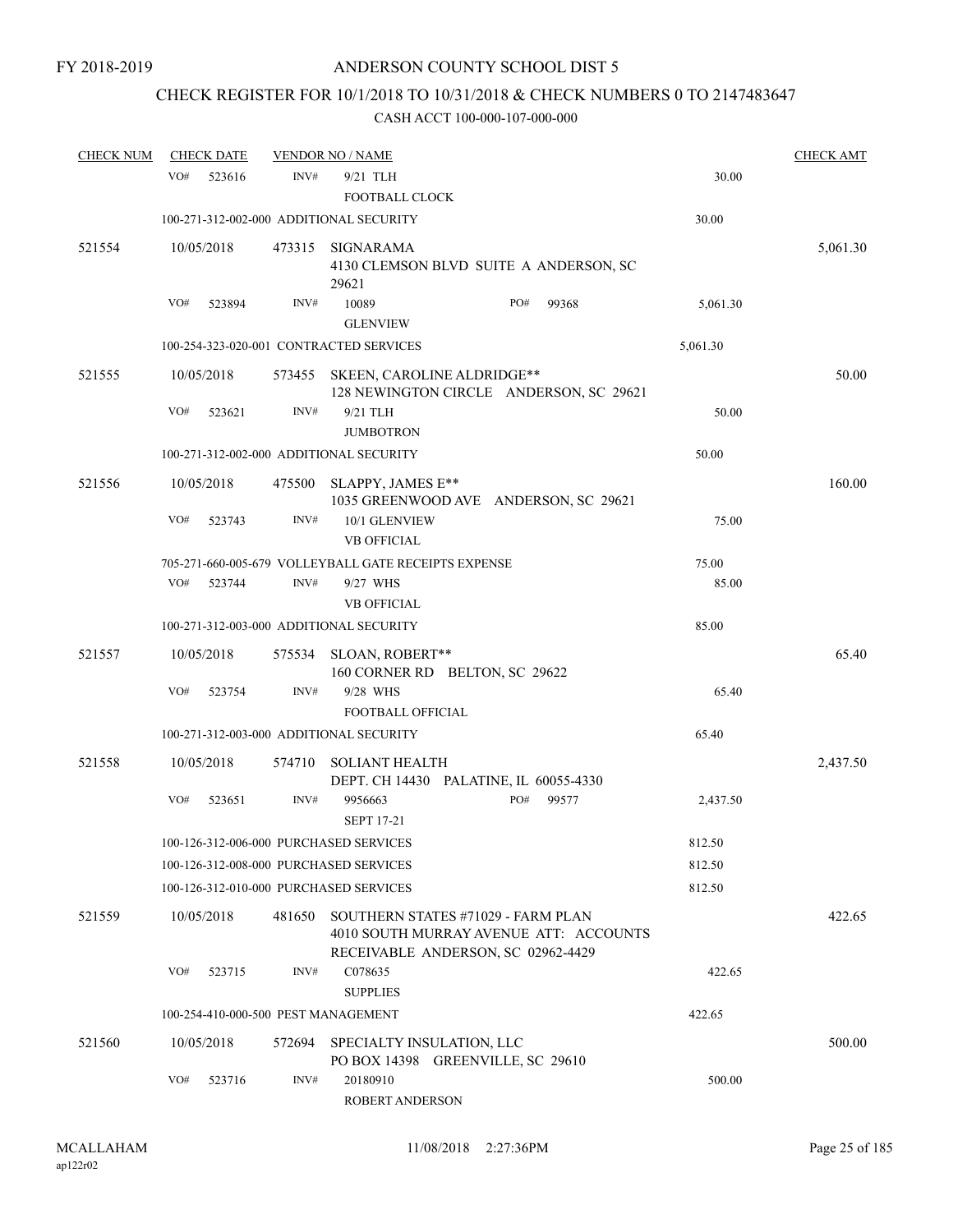### CHECK REGISTER FOR 10/1/2018 TO 10/31/2018 & CHECK NUMBERS 0 TO 2147483647

| <b>CHECK NUM</b> | <b>CHECK DATE</b>                                              | <b>VENDOR NO / NAME</b>                                                                               | <b>CHECK AMT</b> |           |
|------------------|----------------------------------------------------------------|-------------------------------------------------------------------------------------------------------|------------------|-----------|
|                  |                                                                | 100-254-323-006-400 CONTR SERV-HVAC/ELECT/PLUMBING                                                    | 500.00           |           |
| 521561           | 10/05/2018                                                     | 570743<br><b>SPECOPS</b><br>532 FRONT STREET WEST TORONTO, ONTARIO<br>$\rm{M5V}$ 1B8 $\,$ ,           |                  | 12,948.00 |
|                  | VO#<br>523652                                                  | PO#<br>INV#<br>4212<br>99261<br><b>SOFTWARE</b>                                                       | 12,948.00        |           |
|                  |                                                                | 100-266-445-000-000 SOFTWARE TECHNOLOGY                                                               | 588.55           |           |
|                  |                                                                | 100-266-445-001-000 SOFTWARE TECHNOLOGY                                                               | 588.55           |           |
|                  |                                                                | 100-266-445-002-000 SOFTWARE TECHNOLOGY                                                               | 588.55           |           |
|                  |                                                                | 100-266-445-003-000 SOFTWARE TECHNOLOGY                                                               | 588.55           |           |
|                  |                                                                | 100-266-445-005-000 SOFTWARE TECHNOLOGY                                                               | 588.55           |           |
|                  |                                                                | 100-266-445-006-000 SOFTWARE TECHNOLOGY                                                               | 588.55           |           |
|                  |                                                                | 100-266-445-007-000 SOFTWARE TECHNOLOGY                                                               | 588.55           |           |
|                  |                                                                | 100-266-445-008-000 SOFTWARE TECHNOLOGY                                                               | 588.55           |           |
|                  |                                                                | 100-266-445-009-000 SOFTWARE TECHNOLOGY                                                               | 588.55           |           |
|                  |                                                                | 100-266-445-010-000 SOFTWARE TECHNOLOGY                                                               | 588.55           |           |
|                  |                                                                | 100-266-445-011-000 SOFTWARE TECHNOLOGY                                                               | 588.55           |           |
|                  |                                                                | 100-266-445-012-000 SOFTWARE TECHNOLOGY                                                               | 588.55           |           |
|                  |                                                                | 100-266-445-013-000 SOFTWARE TECHNOLOGY                                                               | 588.55           |           |
|                  |                                                                | 100-266-445-014-000 SOFTWARE TECHNOLOGY                                                               | 588.55           |           |
|                  |                                                                | 100-266-445-015-000 SOFTWARE TECHNOLOGY                                                               | 588.55           |           |
|                  |                                                                | 100-266-445-016-000 SOFTWARE TECHNOLOGY                                                               | 588.55           |           |
|                  |                                                                | 100-266-445-017-000 SOFTWARE TECHNOLOGY                                                               | 588.55           |           |
|                  |                                                                | 100-266-445-018-000 SOFTWARE TECHNOLOGY                                                               | 588.55           |           |
|                  |                                                                | 100-266-445-019-000 SOFTWARE TECHNOLOGY                                                               | 588.55           |           |
|                  |                                                                | 100-266-445-020-000 SOFTWARE TECHNOLOGY                                                               | 588.55           |           |
|                  |                                                                | 100-266-445-021-000 SOFTWARE TECHNOLOGY                                                               | 588.55           |           |
|                  |                                                                | 100-266-445-023-000 SOFTWARE TECHNOLOGY                                                               | 588.45           |           |
| 521562           | 10/05/2018                                                     | 564836<br><b>SPIRIT TELECOM</b><br>PO BOX 603030 ATT: ACCOUNTS RECEIVABLE<br>CHARLOTTE, NC 28260-3030 |                  | 212.01    |
|                  | VO#<br>523898                                                  | INV#<br>1404291<br><b>SERVICE</b>                                                                     | 212.01           |           |
|                  | 100-266-340-000-000 TELEPHONE<br>100-266-340-000-000 TELEPHONE |                                                                                                       | 67.80<br>4.71    |           |
|                  | 100-266-340-001-000 TELEPHONE                                  |                                                                                                       | 21.04            |           |
|                  | 100-266-340-002-000 TELEPHONE                                  |                                                                                                       | 10.95            |           |
|                  | 100-266-340-003-000 TELEPHONE                                  |                                                                                                       | 16.28            |           |
|                  | 100-266-340-005-000 TELEPHONE                                  |                                                                                                       | 0.44             |           |
|                  | 100-266-340-007-000 TELEPHONE                                  |                                                                                                       | 4.75             |           |
|                  | 100-266-340-008-000 TELEPHONE                                  |                                                                                                       | 8.21             |           |
|                  | 100-266-340-009-000 TELEPHONE                                  |                                                                                                       | 8.52             |           |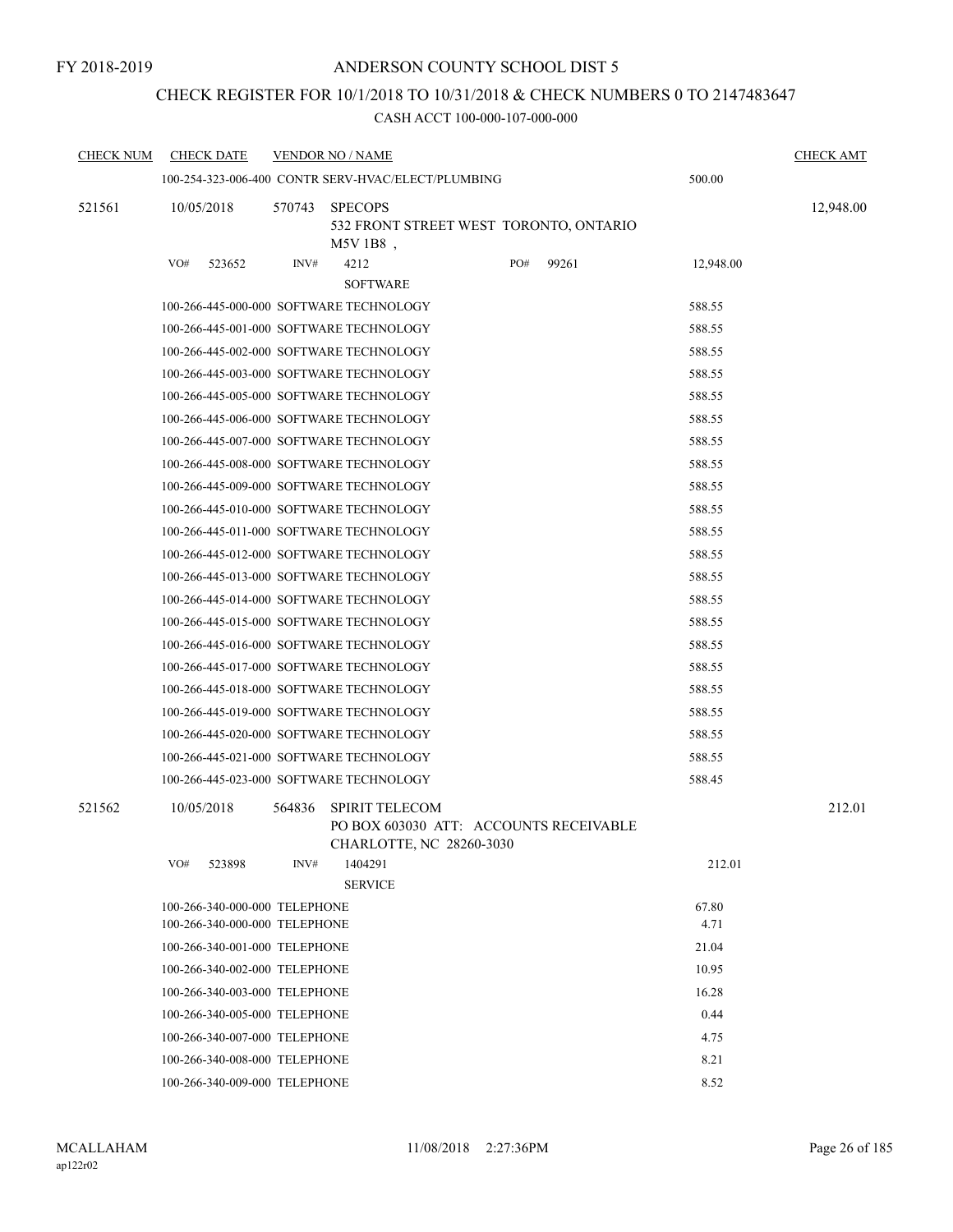### CHECK REGISTER FOR 10/1/2018 TO 10/31/2018 & CHECK NUMBERS 0 TO 2147483647

| <b>CHECK NUM</b> | <b>CHECK DATE</b> |                               |        | <b>VENDOR NO / NAME</b>                                                       |     |                        |          |          | <b>CHECK AMT</b> |
|------------------|-------------------|-------------------------------|--------|-------------------------------------------------------------------------------|-----|------------------------|----------|----------|------------------|
|                  |                   | 100-266-340-010-000 TELEPHONE |        |                                                                               |     |                        |          | 6.85     |                  |
|                  |                   | 100-266-340-011-000 TELEPHONE |        |                                                                               |     |                        |          | 6.11     |                  |
|                  |                   | 100-266-340-012-000 TELEPHONE |        |                                                                               |     |                        |          | 4.96     |                  |
|                  |                   | 100-266-340-014-000 TELEPHONE |        |                                                                               |     |                        |          | 10.79    |                  |
|                  |                   | 100-266-340-015-000 TELEPHONE |        |                                                                               |     |                        |          | 7.23     |                  |
|                  |                   | 100-266-340-016-000 TELEPHONE |        |                                                                               |     |                        |          | 4.28     |                  |
|                  |                   | 100-266-340-017-000 TELEPHONE |        |                                                                               |     |                        |          | 7.72     |                  |
|                  |                   | 100-266-340-018-000 TELEPHONE |        |                                                                               |     |                        |          | 0.16     |                  |
|                  |                   | 100-266-340-019-000 TELEPHONE |        |                                                                               |     |                        |          | 12.38    |                  |
|                  |                   | 100-266-340-021-000 TELEPHONE |        |                                                                               |     |                        |          | 5.24     |                  |
|                  |                   | 124-266-340-024-000 TELEPHONE |        |                                                                               |     |                        |          | 3.59     |                  |
| 521563           | 10/05/2018        |                               | 573949 | SUPERIOR RECREATION OF THE CAROLINAS<br>102 BRANDTVIEW DRIVE CHERAW, SC 29520 |     |                        |          |          | 29.96            |
|                  | VO#               | 523717                        | INV#   | 0764<br>POST CAPS                                                             |     |                        |          | 29.96    |                  |
|                  |                   |                               |        | 100-254-410-009-001 SUPPLIES - MAINTENANCE                                    |     |                        |          | 29.96    |                  |
| 521564           | 10/05/2018        |                               | 572995 | <b>SUPPLYWORKS</b><br>PO BOX 742604                                           |     | ATLANTA, GA 30374-2604 |          |          | 16,547.02        |
|                  | VO#               | 523900                        | INV#   | 457096022<br><b>SUPPLIES</b>                                                  | PO# | 99397                  |          | 4,899.53 |                  |
|                  |                   |                               |        | 100-000-170-000-000 WAREHOUSE INVENTORY                                       |     |                        | 4,899.53 |          |                  |
|                  | VO#               | 523901                        | INV#   | 456926641<br><b>SUPPLIES</b>                                                  | PO# | 99668                  |          | 2,662.70 |                  |
|                  |                   |                               |        | 100-000-170-000-000 WAREHOUSE INVENTORY                                       |     |                        | 2,662.70 |          |                  |
|                  | VO#               | 523902                        | INV#   | 456926633<br><b>SUPPLIES</b>                                                  | PO# | 99663                  |          | 8,984.79 |                  |
|                  |                   |                               |        | 100-000-170-000-000 WAREHOUSE INVENTORY                                       |     |                        | 8,984.79 |          |                  |
| 521565           | 10/05/2018        |                               | 575405 | TC EDUCATIONAL CONSULTING LLC<br>219 COUNTRY GLEN LANE PELZER, SC 29669       |     |                        |          |          | 3,150.00         |
|                  | VO#               | 523903                        | INV#   | AUG 1-28<br><b>VARENNES ELEM</b>                                              | PO# | 99687                  |          | 3,150.00 |                  |
|                  |                   |                               |        | 201-112-312-016-000 CONTRACTED SERVICES                                       |     |                        | 3,150.00 |          |                  |
| 521566           | 10/05/2018        |                               | 571571 | <b>TECHPOINT</b><br>144 PEARL INDUSTRIAL AVE HOSCHTON, GA<br>30548            |     |                        |          |          | 150.00           |
|                  | VO#               | 523904                        | INV#   | 2780<br>SOUTHWOOD                                                             |     |                        |          | 100.00   |                  |
|                  |                   |                               |        | 100-266-314-021-000 REPAIRS TO EQUIPMENT                                      |     |                        | 100.00   |          |                  |
|                  | VO#               | 523905                        | INV#   | 2779<br>SOUTHWOOD                                                             |     |                        |          | 50.00    |                  |
|                  |                   |                               |        | 100-266-314-021-000 REPAIRS TO EQUIPMENT                                      |     |                        |          | 50.00    |                  |
| 521567           | 10/05/2018        |                               | 501425 | THE LIGHTING CO & ELECT CONSTRUCT LLC                                         |     |                        |          |          | 2,275.00         |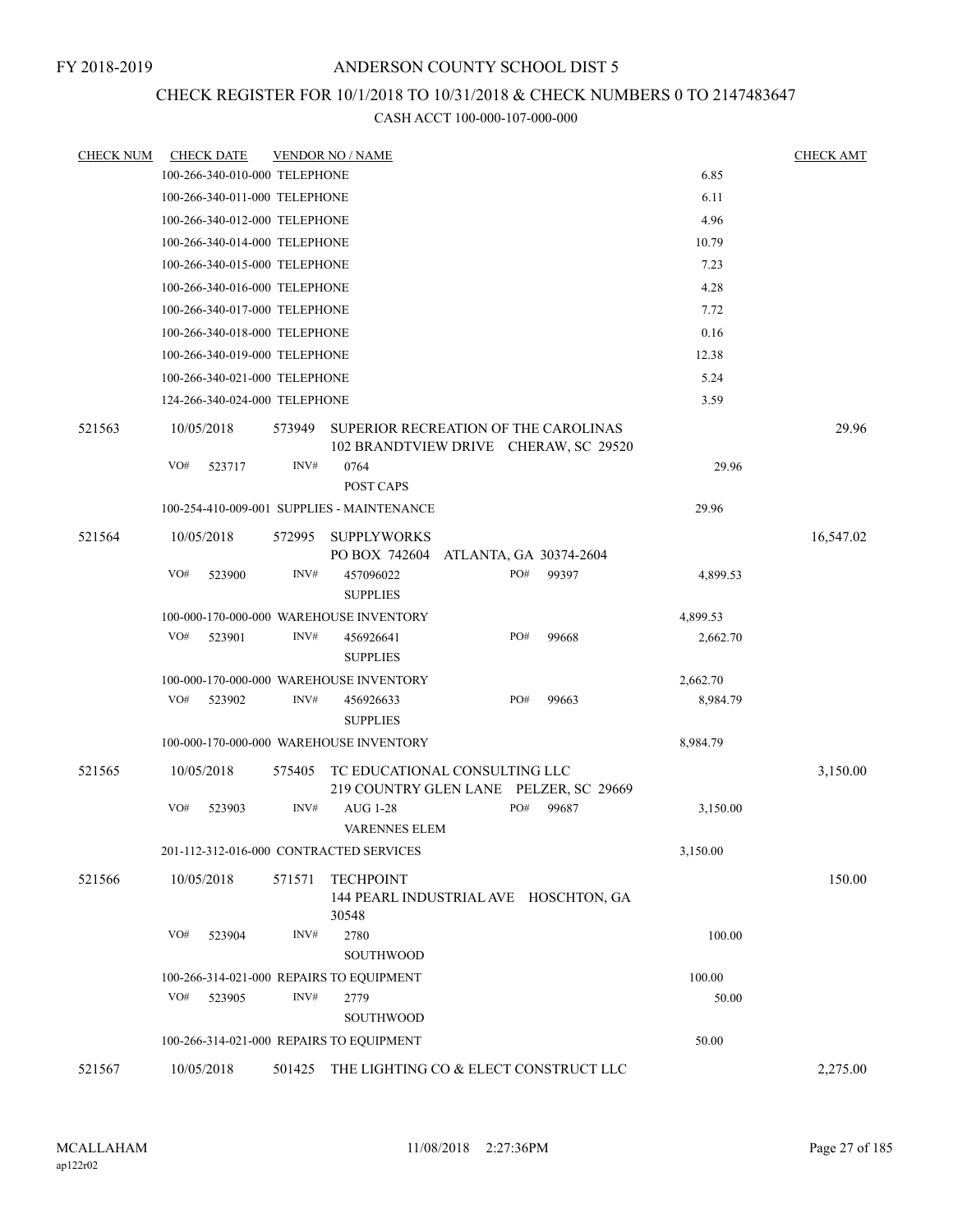### CHECK REGISTER FOR 10/1/2018 TO 10/31/2018 & CHECK NUMBERS 0 TO 2147483647

| <b>CHECK NUM</b> |     | <b>CHECK DATE</b>            |        | <b>VENDOR NO / NAME</b>                                                                                     |          | <b>CHECK AMT</b> |
|------------------|-----|------------------------------|--------|-------------------------------------------------------------------------------------------------------------|----------|------------------|
|                  |     |                              |        | PO BOX 111 ATT: ACCOUNTS RECEIVABLE<br>CHESNEE, SC 29323-0111                                               |          |                  |
|                  | VO# | 523701                       | INV#   | 4379<br><b>WESTSIDE</b>                                                                                     | 2,275.00 |                  |
|                  |     |                              |        | 100-254-323-003-001 CONTRACTED SERVICES                                                                     | 2,275.00 |                  |
| 521568           |     | 10/05/2018                   | 497151 | TL HANNA ORCHESTA BOOSTERS<br>, ---                                                                         |          | 780.00           |
|                  | VO# | 523906                       | INV#   | SOUTHWOOD<br><b>REGISTRATION</b>                                                                            | 780.00   |                  |
|                  |     |                              |        | 721-190-660-021-658 ORCHESTRA MIDDLE EXPENSE                                                                | 780.00   |                  |
| 521569           |     | 10/05/2018                   |        | 575556 TRAYNHAM, WILLIAM**<br>501 RACKLEY ALLEY SENECA, SC 29678                                            |          | 73.50            |
|                  | VO# | 523747                       | INV#   | 9/28 WHS<br>FOOTBALL OFFICIAL                                                                               | 73.50    |                  |
|                  |     |                              |        | 100-271-312-003-000 ADDITIONAL SECURITY                                                                     | 73.50    |                  |
| 521570           |     | 10/05/2018                   |        | 509650 TROUTT, TERRY L^^<br>220 CEDAR BLUFF DRIVE MOORE, SC 29369                                           |          | 149.40           |
|                  | VO# | 523751                       | INV#   | 9/28 WHS<br>FOOTBALL OFFICIAL                                                                               | 149.40   |                  |
|                  |     |                              |        | 100-271-312-003-000 ADDITIONAL SECURITY                                                                     | 149.40   |                  |
| 521571           |     | 10/05/2018                   | 575502 | <b>UBAM EDUCATIONAL SERVICES</b><br>C/O MARKLEY HIDDE B1509 5402 SOUTH 122ND<br>EAST AVENUE TULSA, OK 74146 |          | 383.21           |
|                  | VO# | 523912                       | INV#   | PO#<br>1427<br>99440                                                                                        | 383.21   |                  |
|                  |     |                              |        | <b>BOOKS</b>                                                                                                |          |                  |
|                  |     | 264-162-410-007-000 SUPPLIES |        |                                                                                                             | 34.83    |                  |
|                  |     | 264-162-410-008-000 SUPPLIES |        |                                                                                                             | 34.84    |                  |
|                  |     | 264-162-410-009-000 SUPPLIES |        |                                                                                                             | 34.83    |                  |
|                  |     | 264-162-410-010-000 SUPPLIES |        |                                                                                                             | 34.84    |                  |
|                  |     | 264-162-410-011-000 SUPPLIES |        |                                                                                                             | 34.84    |                  |
|                  |     | 264-162-410-012-000 SUPPLIES |        |                                                                                                             | 34.84    |                  |
|                  |     | 264-162-410-013-000 SUPPLIES |        |                                                                                                             | 34.84    |                  |
|                  |     | 264-162-410-014-000 SUPPLIES |        |                                                                                                             | 34.83    |                  |
|                  |     | 264-162-410-016-000 SUPPLIES |        |                                                                                                             | 34.84    |                  |
|                  |     | 264-162-410-017-000 SUPPLIES |        |                                                                                                             | 34.84    |                  |
|                  |     | 264-162-410-019-000 SUPPLIES |        |                                                                                                             | 34.84    |                  |
| 521572           |     | 10/05/2018                   | 564442 | UNITED CHEMICAL & SUPPLY CO<br>POBOX 5066 ATT: ACCOUNTS RECEIVABLE<br><b>GREENVILLE, SC 29606</b>           |          | 116.07           |
|                  | VO# | 523720                       | INV#   | 565396<br><b>SUPPLIES</b>                                                                                   | 116.07   |                  |
|                  |     | 100-254-410-005-000 SUPPLIES |        |                                                                                                             | 116.07   |                  |
| 521573           |     | 10/05/2018                   |        | 572513 UNITED LASER                                                                                         |          | 5,010.81         |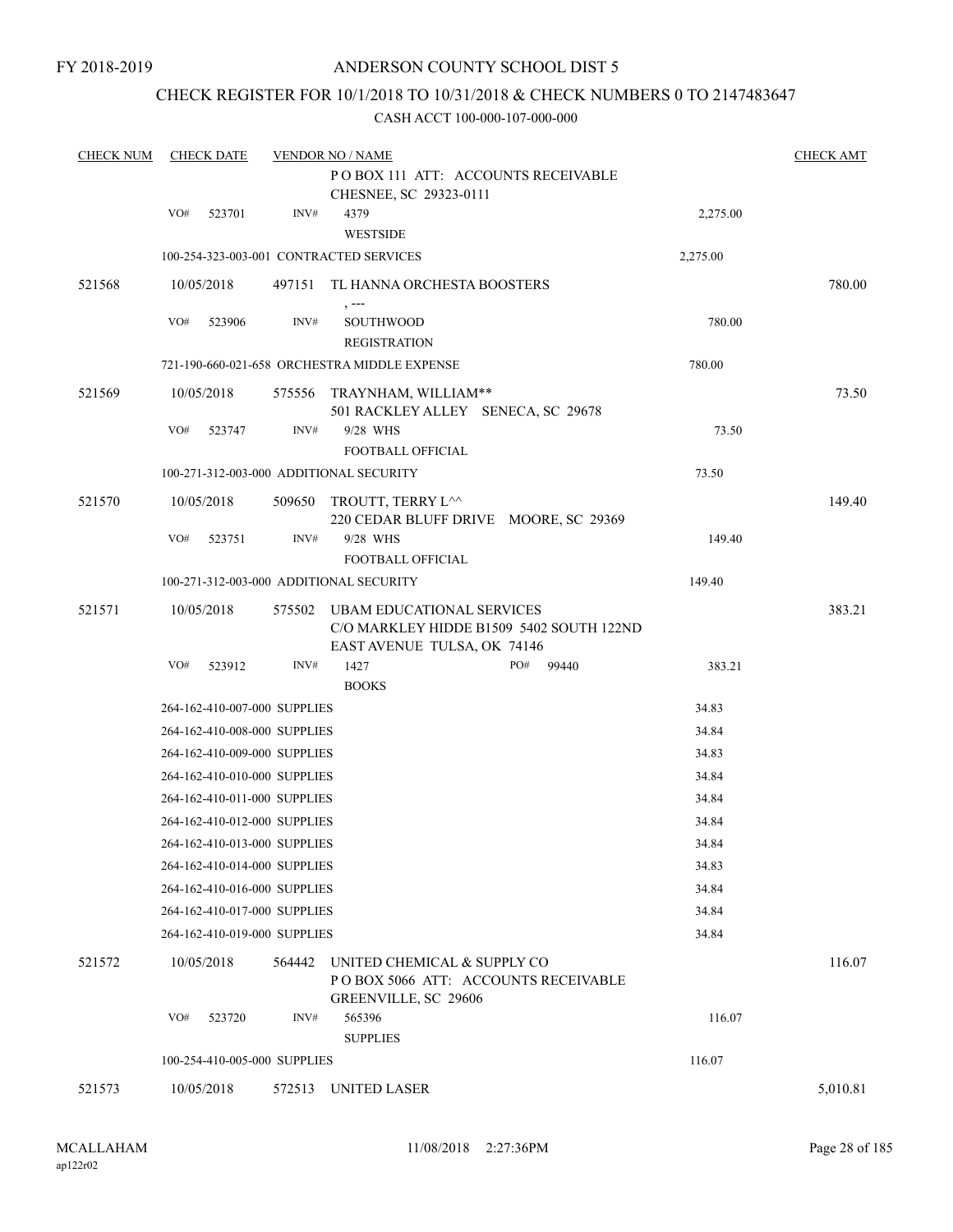### CHECK REGISTER FOR 10/1/2018 TO 10/31/2018 & CHECK NUMBERS 0 TO 2147483647

| <b>CHECK NUM</b> |     | <b>CHECK DATE</b>            |      | <b>VENDOR NO / NAME</b>                        |                                                                          |       |          | <b>CHECK AMT</b> |
|------------------|-----|------------------------------|------|------------------------------------------------|--------------------------------------------------------------------------|-------|----------|------------------|
|                  |     |                              |      |                                                | P.O. BOX 6889 FLORENCE, SC 29501                                         |       |          |                  |
|                  | VO# | 523653                       | INV# | 168617<br><b>TONER</b>                         | PO#                                                                      | 99640 | 159.43   |                  |
|                  |     |                              |      | 201-112-445-012-000 TECHNOLOGY SUPPLIES        |                                                                          |       | 159.43   |                  |
|                  | VO# | 523654                       | INV# | 168215                                         | PO#                                                                      | 99587 | 3,686.15 |                  |
|                  |     |                              |      | <b>TONER</b>                                   |                                                                          |       |          |                  |
|                  |     | 100-111-410-013-000 SUPPLIES |      |                                                |                                                                          |       | 626.65   |                  |
|                  |     | 100-112-410-013-000 SUPPLIES |      |                                                |                                                                          |       | 1,843.07 |                  |
|                  |     | 100-113-410-013-000 SUPPLIES |      |                                                |                                                                          |       | 1,216.43 |                  |
|                  | VO# | 523908                       | INV# | 167865<br><b>TONER</b>                         | PO#                                                                      | 99532 | 404.46   |                  |
|                  |     |                              |      | 100-252-410-000-000 SUPPLIES AND MATERIALS     |                                                                          |       | 404.46   |                  |
|                  | VO# | 523909                       | INV# | 167681                                         | PO#                                                                      | 99513 | 202.23   |                  |
|                  |     |                              |      | <b>SUPPLIES</b>                                |                                                                          |       |          |                  |
|                  |     |                              |      | 283-127-410-000-000 SUPPLIES-LD/DD/OHI         |                                                                          |       | 202.23   |                  |
|                  | VO# | 523910                       | INV# | 166339                                         |                                                                          |       | 297.46   |                  |
|                  |     |                              |      | <b>TONER</b>                                   |                                                                          |       |          |                  |
|                  |     |                              |      | 201-112-445-012-000 TECHNOLOGY SUPPLIES        |                                                                          |       | 297.46   |                  |
|                  | VO# | 523911                       | INV# | 167658                                         |                                                                          |       | 261.08   |                  |
|                  |     |                              |      | <b>TONER</b>                                   |                                                                          |       |          |                  |
|                  |     |                              |      | 201-112-445-012-000 TECHNOLOGY SUPPLIES        |                                                                          |       | 261.08   |                  |
| 521574           |     | 10/05/2018                   |      |                                                | 573815 UNITED REFRIGERATION, INC<br>PO BOX 740703 ATLANTA, GA 30374-0703 |       |          | 957.24           |
|                  | VO# | 523721                       | INV# | 64677039<br><b>CREDIT</b>                      |                                                                          |       | $-25.84$ |                  |
|                  |     |                              |      | 100-254-410-019-400 HVAC/ELECTRICAL/PLUMBING   |                                                                          |       | $-25.84$ |                  |
|                  | VO# | 523722                       | INV# | 64677342                                       |                                                                          |       | 26.79    |                  |
|                  |     |                              |      | <b>SUPPLIES</b>                                |                                                                          |       |          |                  |
|                  |     |                              |      | 100-254-410-019-400 HVAC/ELECTRICAL/PLUMBING   |                                                                          |       | 26.79    |                  |
|                  | VO# | 523723                       | INV# | 64608057                                       |                                                                          |       | 27.83    |                  |
|                  |     |                              |      | <b>SUPPLIES</b>                                |                                                                          |       |          |                  |
|                  |     |                              |      | 100-254-410-008-400 HVAC/ELECTRICAL/PLUMBING   |                                                                          |       | 27.83    |                  |
|                  |     | VO# 523724                   |      | INV# 64619300                                  |                                                                          |       | 34.26    |                  |
|                  |     |                              |      | <b>SUPPLIES</b>                                |                                                                          |       |          |                  |
|                  |     |                              |      | 100-254-410-008-400 HVAC/ELECTRICAL/PLUMBING   |                                                                          |       | 34.26    |                  |
|                  |     | VO# 523725                   | INV# | 64673030                                       |                                                                          |       | 44.87    |                  |
|                  |     |                              |      | <b>SUPPLIES</b>                                |                                                                          |       |          |                  |
|                  |     |                              |      | 100-254-410-010-400 HVAC/ELECTRICAL/PLUMBING   |                                                                          |       | 44.87    |                  |
|                  | VO# | 523726                       | INV# | 64588183<br><b>SUPPLIES</b>                    |                                                                          |       | 66.34    |                  |
|                  |     |                              |      | 100-254-410-008-400 HVAC/ELECTRICAL/PLUMBING   |                                                                          |       | 66.34    |                  |
|                  | VO# | 523727                       | INV# | 64637685                                       |                                                                          |       | 89.72    |                  |
|                  |     |                              |      | <b>SUPPLIES</b>                                |                                                                          |       |          |                  |
|                  |     |                              |      | 100-254-410-000-001 MAINT. SUPPLIES-STRUCTURES |                                                                          |       | 89.72    |                  |
|                  | VO# | 523728                       | INV# | 64564860                                       |                                                                          |       | 693.27   |                  |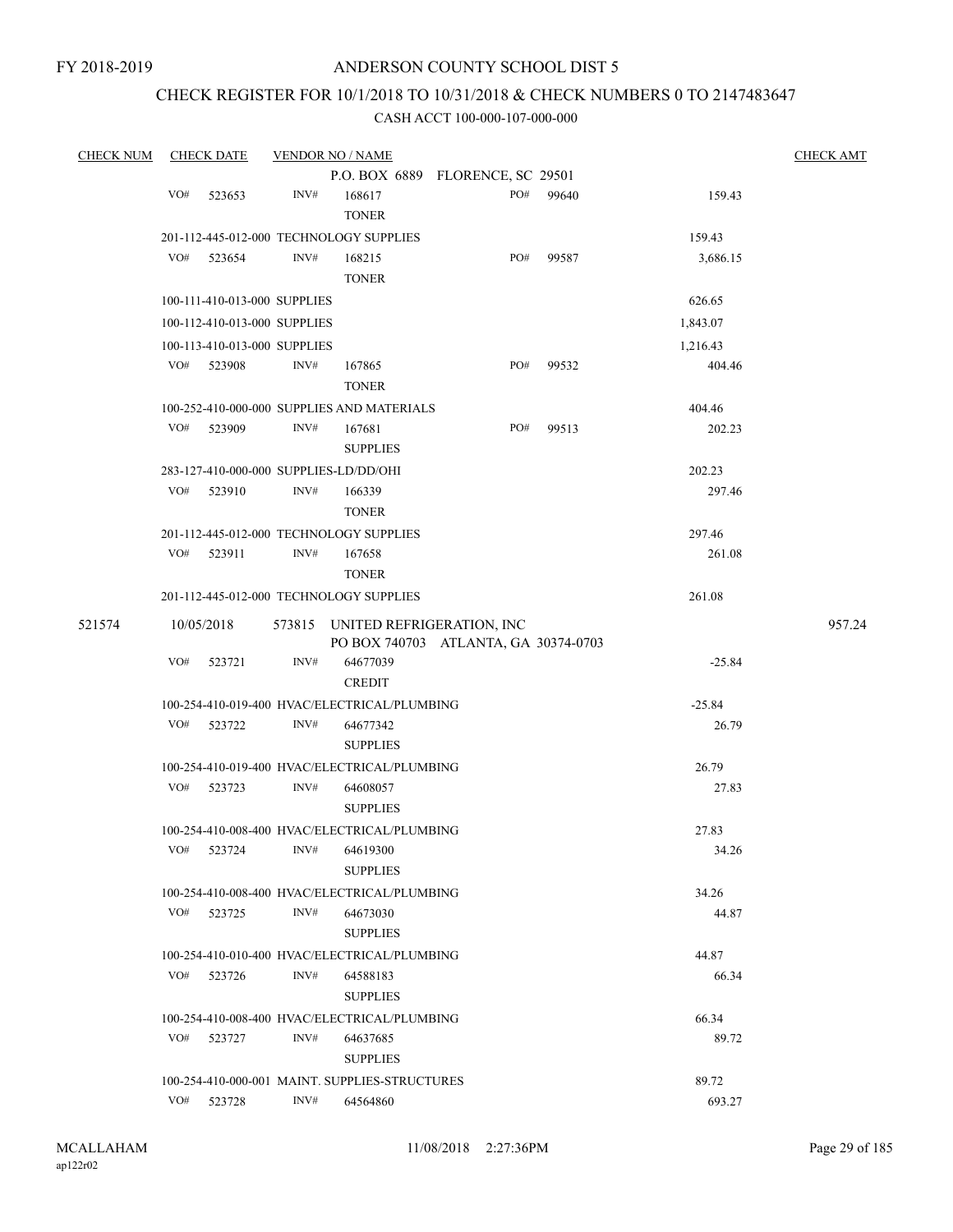### CHECK REGISTER FOR 10/1/2018 TO 10/31/2018 & CHECK NUMBERS 0 TO 2147483647

| <b>CHECK NUM</b> |     | <b>CHECK DATE</b> |                              | <b>VENDOR NO / NAME</b>                                                                            |        | <b>CHECK AMT</b> |
|------------------|-----|-------------------|------------------------------|----------------------------------------------------------------------------------------------------|--------|------------------|
|                  |     |                   |                              | <b>SUPPLIES</b>                                                                                    |        |                  |
|                  |     |                   |                              | 100-254-410-010-400 HVAC/ELECTRICAL/PLUMBING                                                       | 693.27 |                  |
| 521575           |     | 10/05/2018        |                              | 574674 UTILITY SPECIALIST, INC.<br>901 MCKELVEY ROAD PELZER, SC 29669                              |        | 300.00           |
|                  | VO# | 523729            | INV#                         | 13978                                                                                              | 300.00 |                  |
|                  |     |                   |                              | <b>NEVITT FOREST</b>                                                                               |        |                  |
|                  |     |                   |                              | 100-254-323-012-400 CONTR SERV-HVAC/ELECT/PLUMBING                                                 | 300.00 |                  |
| 521576           |     | 10/05/2018        | 524353                       | WAL-MART COMMUNITY/GEMB<br>PO BOX 530934 ATT: ACCOUNTS RECEIVABLE<br>ATLANTA, GA 30353-0934        |        | 688.48           |
|                  | VO# | 523915            | INV#                         | 3034 4069                                                                                          | 688.48 |                  |
|                  |     |                   |                              | WHITEHALL ELEM                                                                                     |        |                  |
|                  |     |                   |                              | 719-271-660-019-201 MISCELLANEOUS EXPENSE                                                          | 688.48 |                  |
| 521577           |     | 10/05/2018        |                              | 524353 WAL-MART COMMUNITY/GEMB<br>PO BOX 530934 ATT: ACCOUNTS RECEIVABLE<br>ATLANTA, GA 30353-0934 |        | 327.70           |
|                  | VO# | 523660            | INV#                         | 1013 3719                                                                                          | 327.70 |                  |
|                  |     |                   |                              | <b>NEVITT FOREST</b>                                                                               |        |                  |
|                  |     |                   |                              | 712-271-660-012-201 MISCELLANEOUS EXPENSE                                                          | 166.94 |                  |
|                  |     |                   |                              | 712-271-660-012-201 MISCELLANEOUS EXPENSE                                                          | 12.96  |                  |
|                  |     |                   |                              | 712-271-660-012-324 POSTIVE BEHAVIOR I.S. EXPENSE                                                  | 83.39  |                  |
|                  |     |                   |                              | 712-271-660-012-391 ICE CREAM SALES EXPENSE                                                        | 64.41  |                  |
| 521578           |     | 10/05/2018        | 524353                       | WAL-MART COMMUNITY/GEMB<br>PO BOX 530934 ATT: ACCOUNTS RECEIVABLE<br>ATLANTA, GA 30353-0934        |        | 48.28            |
|                  | VO# | 523916            | INV#                         | 1013 3701<br><b>OPERATIONS</b>                                                                     | 48.28  |                  |
|                  |     |                   | 600-256-410-000-000 SUPPLIES |                                                                                                    | 48.28  |                  |
|                  |     |                   |                              |                                                                                                    |        |                  |
| 521579           |     | 10/05/2018        | 524353                       | WAL-MART COMMUNITY/GEMB<br>PO BOX 530934 ATT: ACCOUNTS RECEIVABLE<br>ATLANTA, GA 30353-0934        |        | 156.62           |
|                  | VO# | 523914            | INV#                         | 1013 3784<br><b>VARENNES</b>                                                                       | 156.62 |                  |
|                  |     |                   |                              | 716-271-660-016-201 MISCELLANEOUS EXPENSE                                                          | 156.62 |                  |
| 521580           |     | 10/05/2018        | 524353                       | WAL-MART COMMUNITY/GEMB<br>PO BOX 530934 ATT: ACCOUNTS RECEIVABLE<br>ATLANTA, GA 30353-0934        |        | 31.51            |
|                  | VO# | 523661            | INV#                         | 2017 9876                                                                                          | 31.51  |                  |
|                  |     |                   |                              | <b>WEST MARKET</b>                                                                                 |        |                  |
|                  |     |                   |                              | 718-271-660-018-201 MISCELLANEOUS EXPENSE                                                          | 31.51  |                  |
| 521581           |     | 10/05/2018        | 527500                       | WAYNE'S OVERHEAD DOORS, INC<br>3021 WHITEHALL ROAD ATT: ACCOUNTS<br>RECEIVABLE ANDERSON, SC 29626  |        | 260.00           |
|                  | VO# | 523730            | INV#                         | 154070                                                                                             | 260.00 |                  |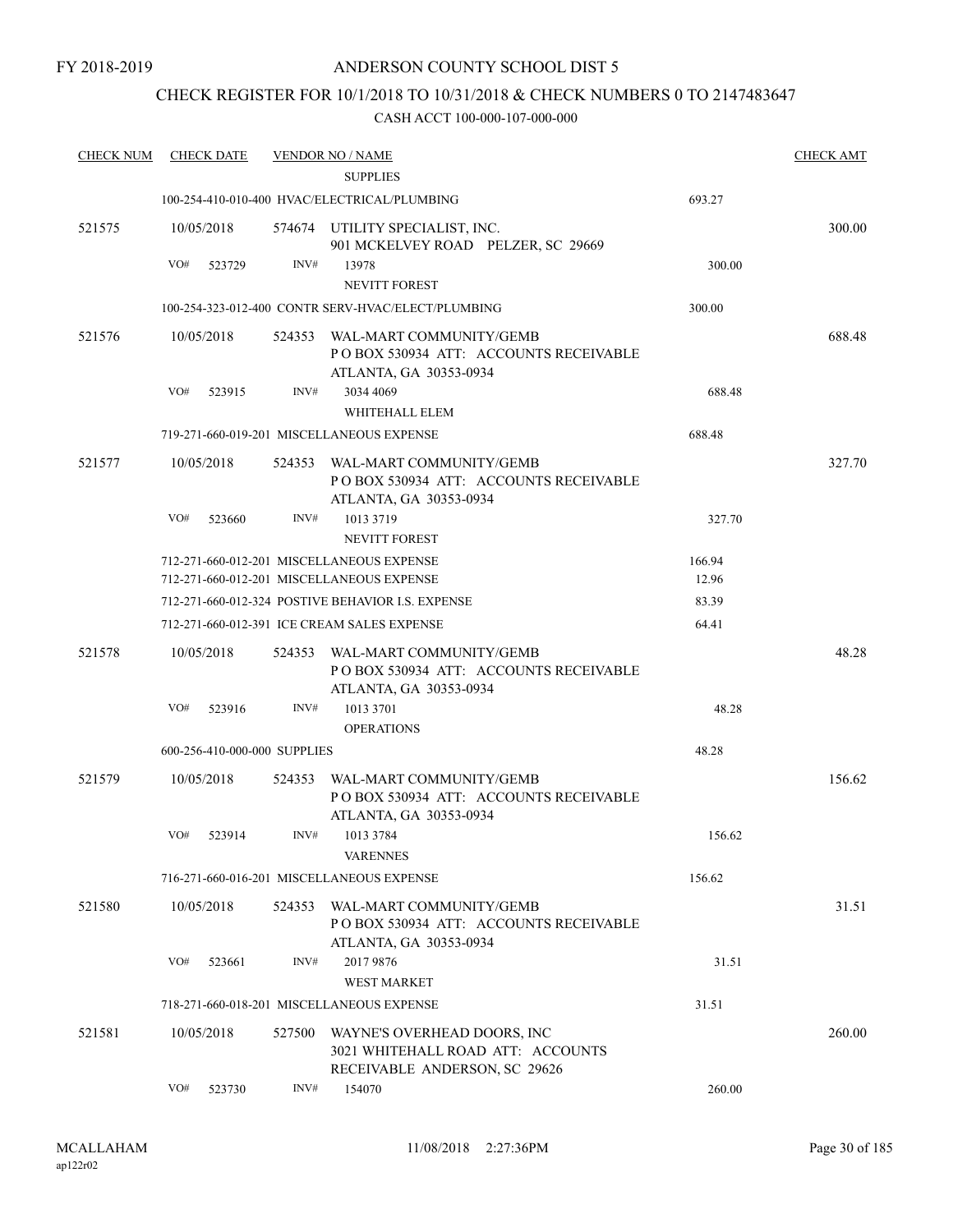### CHECK REGISTER FOR 10/1/2018 TO 10/31/2018 & CHECK NUMBERS 0 TO 2147483647

| <b>CHECK NUM</b> |            | <b>CHECK DATE</b> |                                   | <b>VENDOR NO / NAME</b>                                                                                         |     |       |           | <b>CHECK AMT</b> |
|------------------|------------|-------------------|-----------------------------------|-----------------------------------------------------------------------------------------------------------------|-----|-------|-----------|------------------|
|                  |            |                   |                                   | <b>SOUTHWOOD</b>                                                                                                |     |       |           |                  |
|                  |            |                   |                                   | 100-254-323-021-001 CONTRACTED SERVICES                                                                         |     |       | 260.00    |                  |
| 521582           | 10/05/2018 |                   |                                   | 574962 WESCAD, INC.<br>PO BOX 1085 SIMPSONVILLE, SC 29681                                                       |     |       |           | 1,250.00         |
|                  | VO#        | 523731            | INV#                              | ASD5-1838-CC508                                                                                                 |     |       | 1,250.00  |                  |
|                  |            |                   |                                   | <b>CAREER CAMPUS</b>                                                                                            |     |       |           |                  |
|                  |            |                   |                                   | 100-254-323-001-001 CONTRACTED SERVICES                                                                         |     |       | 1,250.00  |                  |
| 521583           | 10/05/2018 |                   | 532300                            | WHITE JONES ACE HARDWARE<br>PO BOX 13012 ATT: ACCOUNTS RECEIVABLE<br>ANDERSON, SC 29624                         |     |       |           | 33.39            |
|                  | VO#        | 523732            | INV#                              | 875807<br><b>SUPPLIES</b>                                                                                       |     |       | 7.61      |                  |
|                  |            |                   |                                   | 100-254-410-001-400 HVAC/ELECTRICAL/PLUMBING                                                                    |     |       | 7.61      |                  |
|                  | VO#        | 523733            | INV#                              | 875643<br><b>SUPPLIES</b>                                                                                       |     |       | 15.96     |                  |
|                  |            |                   |                                   | 100-254-410-023-001 SUPPLIES-MAINTENANCE                                                                        |     |       | 15.96     |                  |
|                  | VO#        | 523734            | INV#                              | 393784<br><b>SUPPLIES</b>                                                                                       |     |       | 9.82      |                  |
|                  |            |                   |                                   | 100-254-410-023-001 SUPPLIES-MAINTENANCE                                                                        |     |       | 9.82      |                  |
| 521584           | 10/05/2018 |                   |                                   | 534650 WILKIE, R STEVEN**<br>1226 WOODLAWN ROAD GREENWOOD, SC 29646                                             |     |       |           | 135.00           |
|                  | VO#        | 523614            | INV#                              | 9/21 TLH<br>FOOTBALL OFFICIAL                                                                                   |     |       | 135.00    |                  |
|                  |            |                   |                                   | 100-271-312-002-000 ADDITIONAL SECURITY                                                                         |     |       | 135.00    |                  |
|                  |            |                   |                                   |                                                                                                                 |     |       |           |                  |
| 521585           | 10/05/2018 |                   | 332750                            | WILLIAM V MACGILL & CO<br>1000 NORTH LOMBARD ROAD ATT: ACCOUNTS<br>RECEIVABLE LOMBARD, IL 60148                 |     |       |           | 1,739.52         |
|                  | VO#        | 523917            | INV#                              | 648398<br><b>SUPPLIES</b>                                                                                       | PO# | 99445 | 1,739.52  |                  |
|                  |            |                   |                                   | 100-000-170-000-000 WAREHOUSE INVENTORY                                                                         |     |       | 1,739.52  |                  |
| 521586           | 10/05/2018 |                   |                                   | 570755 WILSON & ASSOCIATES SPORTS TURF<br>1737 SOUTH LAKE DRIVE ATT: ACCOUNTS<br>RECEIVABLE LEXINGTON, SC 29073 |     |       |           | 40,766.00        |
|                  | VO#        | 523918            | INV#                              | 15512<br><b>GLENVIEW MS</b>                                                                                     | PO# | 99367 | 40,766.00 |                  |
|                  |            |                   | 100-254-323-020-FLD FIELD GRADING |                                                                                                                 |     |       | 40,766.00 |                  |
| 521587           | 10/05/2018 |                   | 575588                            | WILSON, MARTHA**<br>1530 HENRY THOMAS ROAD BELTON, SC 29627                                                     |     |       |           | 100.00           |
|                  | VO#        | 523738            | INV#                              | 9/7&9/13 TLH<br><b>JUMBOTRON</b>                                                                                |     |       | 100.00    |                  |
|                  |            |                   |                                   | 100-271-312-002-000 ADDITIONAL SECURITY                                                                         |     |       | 100.00    |                  |
| 521588           | 10/05/2018 |                   | 536373                            | WILSON, MICHAEL S (MIKE)**<br>300 PARK ROAD BELTON, SC 29627                                                    |     |       |           | 150.00           |
|                  | VO#        | 523623            | INV#                              | <b>BOOKING FEE</b>                                                                                              |     |       | 150.00    |                  |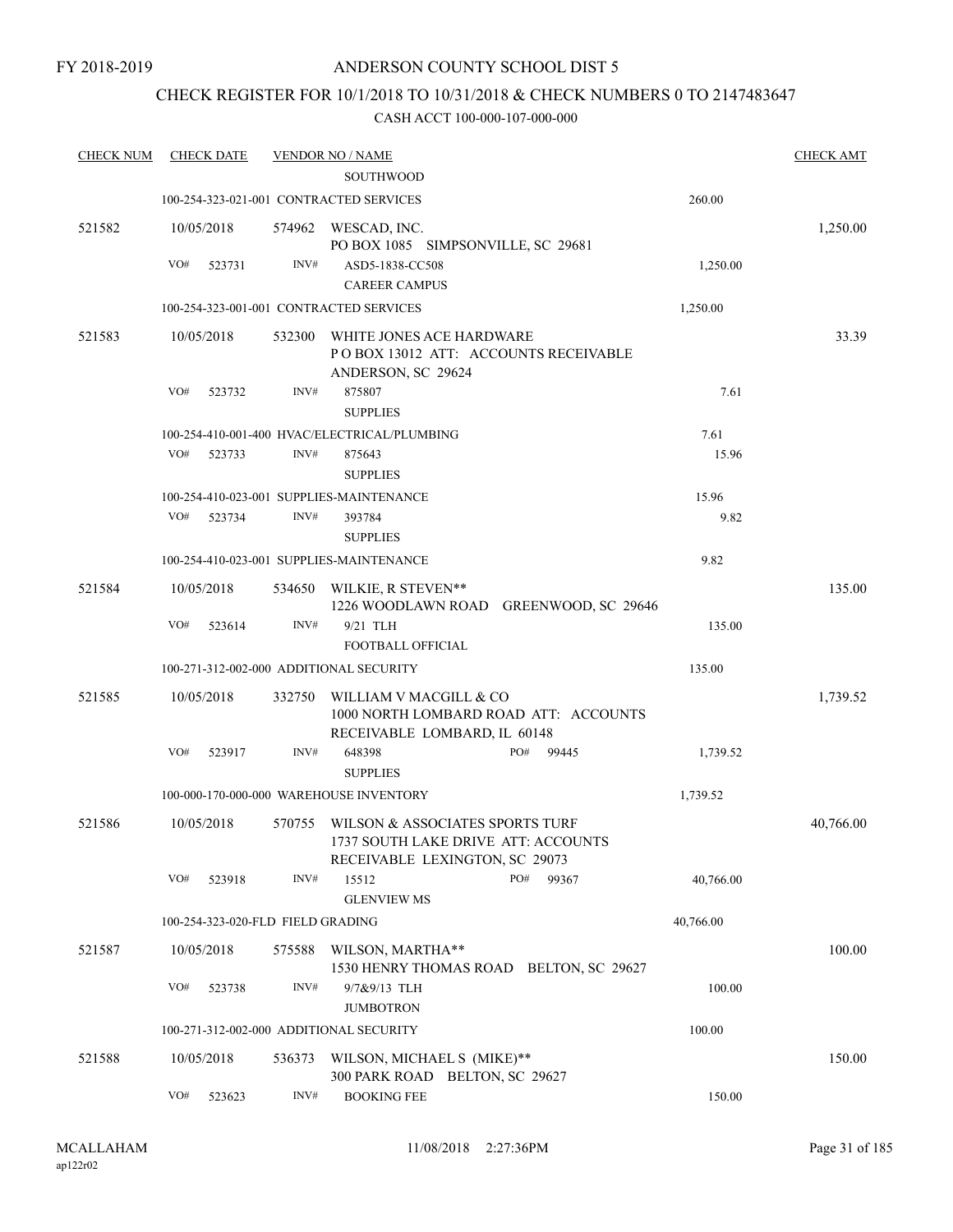### CHECK REGISTER FOR 10/1/2018 TO 10/31/2018 & CHECK NUMBERS 0 TO 2147483647

| <b>CHECK NUM</b> | <b>CHECK DATE</b>                       |        | <b>VENDOR NO / NAME</b>                                                                    |              |           | <b>CHECK AMT</b> |
|------------------|-----------------------------------------|--------|--------------------------------------------------------------------------------------------|--------------|-----------|------------------|
|                  |                                         |        | TLH WRESTLING                                                                              |              |           |                  |
|                  | 100-115-410-002-000 SUPPLIES            |        |                                                                                            |              | 150.00    |                  |
| 521589           | 10/05/2018                              | 575503 | XYLEM WATER SOLUTIONS USA, INC.<br>14125 SOUTH BRIDGE CIRCLE CHARLOTTE, NC<br>28273        |              |           | 4,009.43         |
|                  | VO#<br>523919                           | INV#   | 3556A32088<br>CUST #210077                                                                 | PO#<br>99424 | 4,009.43  |                  |
|                  |                                         |        | 100-254-323-006-400 CONTR SERV-HVAC/ELECT/PLUMBING                                         |              | 4,009.43  |                  |
| 521590           | 10/09/2018                              | 568618 | APEX LEARNING INC<br>1215 4TH AVE SUITE 1500 ATT: ACCOUNTS<br>RECEIVABLE SEATTLE, WA 98161 |              |           | 10,125.00        |
|                  | VO#<br>523969                           | INV#   | 00104427                                                                                   | PO#<br>99645 | 10,125.00 |                  |
|                  |                                         |        | <b>CUSTOMER #15957</b>                                                                     |              |           |                  |
|                  |                                         |        | 338-221-445-000-EAR TECHNOLOGY SUPPLIES                                                    |              | 10,125.00 |                  |
| 521591           | 10/09/2018                              |        | 575374 BAILEY, AMY^^<br>PALMETTO PRINCESS BOUTIQUE 117 BUTTERCUP<br>TR ANDERSON, SC 29621  |              |           | 192.00           |
|                  | VO#<br>524049                           | INV#   | 0539<br><b>BOWS - GLENVIEW</b>                                                             |              | 192.00    |                  |
|                  | 720-271-660-020-611 PEP CLUB EXPENSE    |        |                                                                                            |              | 192.00    |                  |
| 521592           | 10/09/2018                              | 575063 | BAYADA HOME HEALTH CARE, INC.<br>PO BOX 536446 PITTSBURGH, PA 15253-5906                   |              |           | 2,898.00         |
|                  | VO#<br>523971                           | INV#   | 13875981<br><b>SEPT 17-21</b>                                                              | PO#<br>99580 | 2,898.00  |                  |
|                  | 283-126-312-017-000 PURCHASED SERVICES  |        |                                                                                            |              | 2,898.00  |                  |
| 521593           | 10/09/2018                              | 573456 | <b>BLUE RIDGE OFFICIALS ASSOC</b><br>106 PINEWOOD DRIVE SENECA, SC 29678                   |              |           | 100.00           |
|                  | VO#<br>524041                           | INV#   | 103                                                                                        |              | 100.00    |                  |
|                  |                                         |        | <b>GLENVIEW BBALL</b>                                                                      |              |           |                  |
|                  |                                         |        | 720-271-660-020-753 BASKETBALL GATE EXPENSE                                                |              | 100.00    |                  |
| 521594           | 10/09/2018                              |        | 574039 BRADFORD, JANE^^<br>14 HIGHLAND TERRACE LIBERTY, SC 29657                           |              |           | 84.90            |
|                  | VO#<br>523926                           | INV#   | 10/2 MCCANTS<br><b>VB OFFICIAL</b>                                                         |              | 84.90     |                  |
|                  |                                         |        | 705-271-660-005-679 VOLLEYBALL GATE RECEIPTS EXPENSE                                       |              | 84.90     |                  |
| 521595           | 10/09/2018                              | 572118 | BURDETTE, TED**<br>4215 OLD GREENVILLE HIGHWAY CENTRAL, SC<br>29630                        |              |           | 114.50           |
|                  | VO#<br>523927                           | INV#   | 9/27 TLH<br>FOOTBALL OFFICIAL                                                              |              | 114.50    |                  |
|                  | 100-271-312-002-000 ADDITIONAL SECURITY |        |                                                                                            |              | 114.50    |                  |
| 521596           | 10/09/2018                              |        | 571685 CALDWELL, JEREMY^^                                                                  |              |           | 115.00           |
|                  | VO#<br>523928                           | INV#   | 170 HANNAH CIRCLE ANDERSON, SC 29625<br>9/27 TLH                                           |              | 115.00    |                  |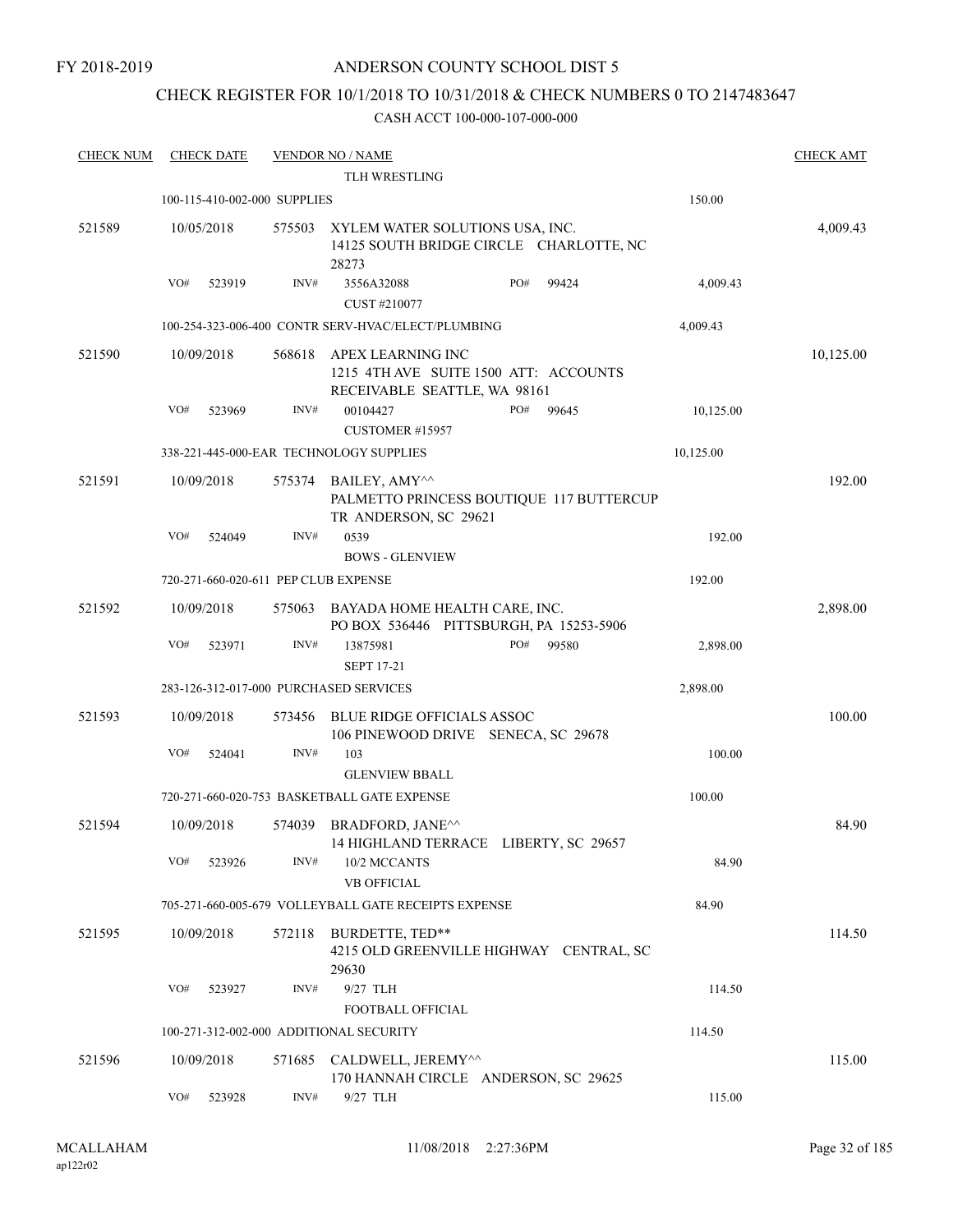### CHECK REGISTER FOR 10/1/2018 TO 10/31/2018 & CHECK NUMBERS 0 TO 2147483647

| <b>CHECK NUM</b> |     | <b>CHECK DATE</b>        |      | <b>VENDOR NO / NAME</b>                                                                      |          | <b>CHECK AMT</b> |
|------------------|-----|--------------------------|------|----------------------------------------------------------------------------------------------|----------|------------------|
|                  |     |                          |      | FOOTBALL OFFICIAL                                                                            |          |                  |
|                  |     |                          |      | 100-271-312-002-000 ADDITIONAL SECURITY                                                      | 115.00   |                  |
| 521597           |     | 10/09/2018               |      | 152495 CAMCOR, INC<br>POBOX 1899 ATT: ACCOUNTS RECEIVABLE<br>BURLINGTON, NC 27216-1899       |          | 1,949.17         |
|                  | VO# | 523973                   | INV# | 2456322<br><b>CALHOUN ELEM</b>                                                               | 1,949.17 |                  |
|                  |     |                          |      | 714-271-660-014-328 PRODUCTIONS EXPENSE                                                      | 1,949.17 |                  |
| 521598           |     | 10/09/2018               |      | 156900 CAROLINA PRODUCE COMPANY<br>POBOX 3849 ATT: ACCOUNTS RECEIVABLE<br>ANDERSON, SC 29622 |          | 1,820.05         |
|                  | VO# | 523975                   | INV# | 754862<br>SOUTHWOOD                                                                          | 19.50    |                  |
|                  |     | 600-256-460-021-000 FOOD |      |                                                                                              | 19.50    |                  |
|                  |     | VO# 523976               | INV# | 744763<br>SOUTHWOOD                                                                          | 49.00    |                  |
|                  |     | 600-256-460-021-000 FOOD |      |                                                                                              | 49.00    |                  |
|                  | VO# | 523977                   | INV# | 754938                                                                                       | 104.25   |                  |
|                  |     |                          |      | <b>CALHOUN</b>                                                                               |          |                  |
|                  |     | 600-256-460-014-000 FOOD |      |                                                                                              | 104.25   |                  |
|                  |     | VO# 523978               | INV# | 754788<br>HOMELAND PARK                                                                      | 234.50   |                  |
|                  |     | 600-256-460-011-000 FOOD |      |                                                                                              | 234.50   |                  |
|                  |     | VO# 523979               | INV# | 755097                                                                                       | 268.00   |                  |
|                  |     |                          |      | HOMELAND PARK                                                                                |          |                  |
|                  |     | 600-256-460-011-000 FOOD |      |                                                                                              | 268.00   |                  |
|                  |     | VO# 523980               | INV# | 755009<br><b>HOMELAND PARK</b>                                                               | 366.00   |                  |
|                  |     | 600-256-460-011-000 FOOD |      |                                                                                              | 366.00   |                  |
|                  |     | VO# 523981               | INV# | 749991                                                                                       | 271.80   |                  |
|                  |     |                          |      | <b>HOMELAND PARK</b>                                                                         |          |                  |
|                  |     | 600-256-460-011-000 FOOD |      |                                                                                              | 271.80   |                  |
|                  |     | VO# 523982               | INV# | 754530                                                                                       | 78.00    |                  |
|                  |     |                          |      | <b>ROBERT ANDERSON</b>                                                                       |          |                  |
|                  |     | 600-256-460-006-000 FOOD |      |                                                                                              | 78.00    |                  |
|                  |     | VO# 523983               | INV# | 754951                                                                                       | 78.00    |                  |
|                  |     |                          |      | ROBERT ANDERSON                                                                              |          |                  |
|                  |     | 600-256-460-006-000 FOOD |      |                                                                                              | 78.00    |                  |
|                  |     | VO# 523984               | INV# | 754465                                                                                       | 78.00    |                  |
|                  |     |                          |      | ROBERT ANDERSON                                                                              |          |                  |
|                  |     | 600-256-460-006-000 FOOD |      |                                                                                              | 78.00    |                  |
|                  |     | VO# 523985               | INV# | 754411                                                                                       | 78.00    |                  |
|                  |     |                          |      | <b>ROBERT ANDERSON</b>                                                                       |          |                  |
|                  |     | 600-256-460-006-000 FOOD |      |                                                                                              | 78.00    |                  |
|                  |     | VO# 523986               | INV# | 754696                                                                                       | 19.50    |                  |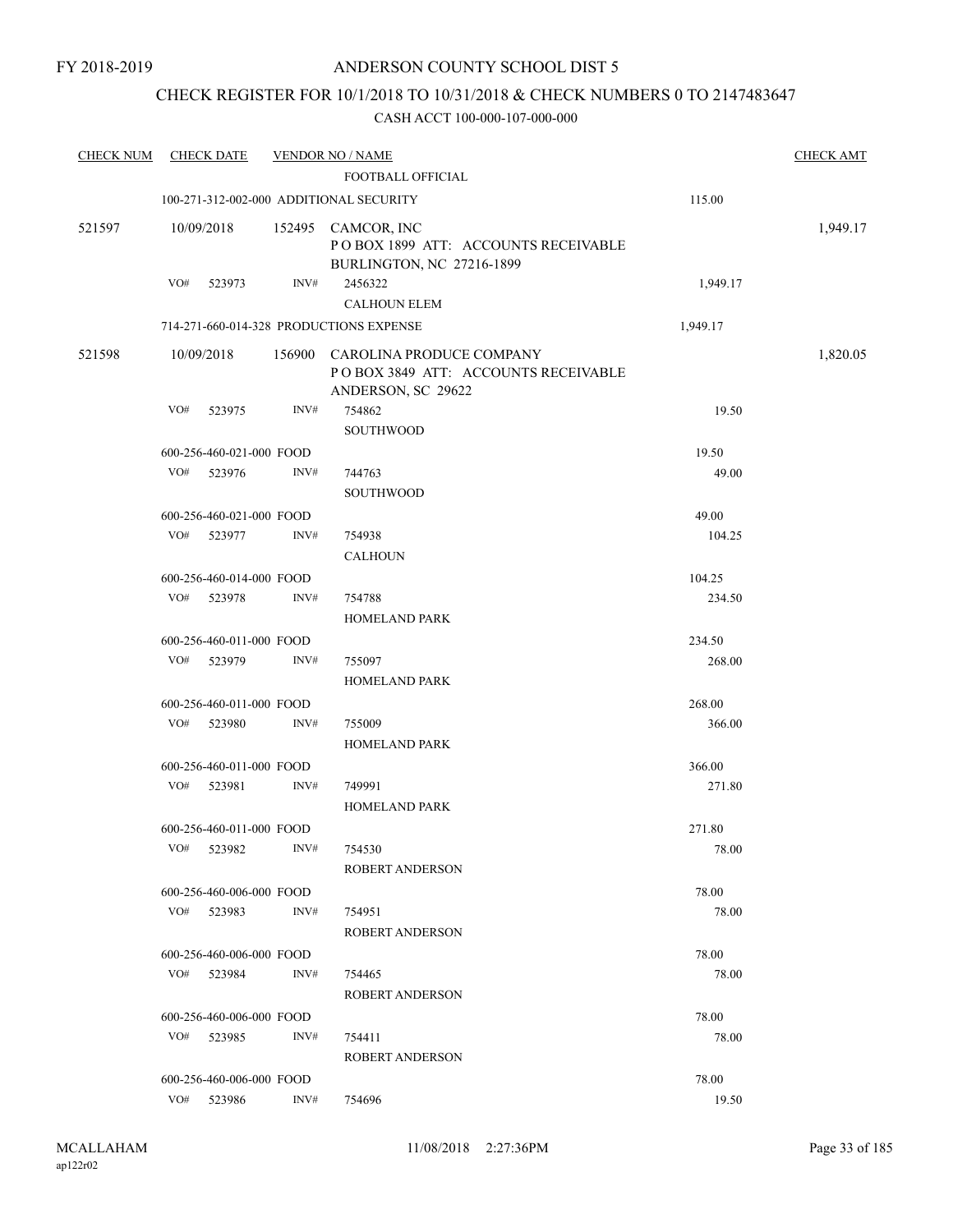FY 2018-2019

#### ANDERSON COUNTY SCHOOL DIST 5

# CHECK REGISTER FOR 10/1/2018 TO 10/31/2018 & CHECK NUMBERS 0 TO 2147483647

| <u>CHECK NUM</u> | <b>CHECK DATE</b>                       |        | <b>VENDOR NO / NAME</b>                                                                     |        | <b>CHECK AMT</b> |
|------------------|-----------------------------------------|--------|---------------------------------------------------------------------------------------------|--------|------------------|
|                  |                                         |        | <b>MCCANTS</b>                                                                              |        |                  |
|                  | 600-256-460-005-000 FOOD                |        |                                                                                             | 19.50  |                  |
|                  | VO#<br>523987                           | INV#   | 754462                                                                                      | 39.00  |                  |
|                  |                                         |        | <b>MCCANTS</b>                                                                              |        |                  |
|                  | 600-256-460-005-000 FOOD                |        |                                                                                             | 39.00  |                  |
|                  | VO#<br>523988                           | INV#   | 755077                                                                                      | 58.50  |                  |
|                  |                                         |        | <b>WESTSIDE</b>                                                                             |        |                  |
|                  | 600-256-460-003-000 FOOD                |        |                                                                                             | 58.50  |                  |
|                  | VO#<br>523989                           | INV#   | 755049                                                                                      | 39.00  |                  |
|                  |                                         |        | <b>TL HANNA</b>                                                                             |        |                  |
|                  | 600-256-460-002-000 FOOD                |        |                                                                                             | 39.00  |                  |
|                  | VO#<br>523990                           | INV#   | 754791                                                                                      | 39.00  |                  |
|                  |                                         |        | <b>TL HANNA</b>                                                                             |        |                  |
|                  | 600-256-460-002-000 FOOD                |        |                                                                                             | 39.00  |                  |
| 521599           | 10/09/2018                              | 572445 | CENTER FOR APPLIED LINGUISTICS<br>POBOX 591 ANNAPOLIS JUNCTION, MD 20701                    |        | 40.00            |
|                  | VO#<br>523991                           | INV#   | 1000055303                                                                                  | 40.00  |                  |
|                  |                                         |        | <b>TEST MANUAL</b>                                                                          |        |                  |
|                  | 356-183-410-023-000 SUPPLIES            |        |                                                                                             | 40.00  |                  |
| 521600           | 10/09/2018                              | 571166 | EDUCATIONAL DESIGN LLC<br>DBA THE 2 SISTERS 14201 SE PETROVITSKY RD<br>A-3 RENTON, WA 98058 |        | 507.00           |
|                  | VO#<br>523993                           | INV#   | PO#<br>99658<br>24002                                                                       | 507.00 |                  |
|                  |                                         |        | <b>ONLINE SEMINAR</b>                                                                       |        |                  |
|                  |                                         |        | 267-370-312-000-ACS PS-ANDERSON CHRISTIAN SCH                                               | 507.00 |                  |
| 521601           | 10/09/2018                              |        | 572128 ESKEW, BEN**<br>102 WILLENE DRIVE PIEDMONT, SC 29673                                 |        | 110.90           |
|                  | VO#<br>523931                           | INV#   | 9/27 TLH                                                                                    | 110.90 |                  |
|                  |                                         |        | FOOTBALL OFFICIAL                                                                           |        |                  |
|                  | 100-271-312-002-000 ADDITIONAL SECURITY |        |                                                                                             | 110.90 |                  |
|                  |                                         |        |                                                                                             |        |                  |
| 521602           | 10/09/2018                              |        | 571285 GUFFEE, GARY**<br>111 MOSER TRAIL CENTRAL, SC 29630                                  |        | 45.00            |
|                  | VO#<br>524069                           | INV#   | 10/4 MCCANTS                                                                                | 45.00  |                  |
|                  |                                         |        | FOOTBALL OFFICIAL                                                                           |        |                  |
|                  |                                         |        | 705-271-660-005-671 FOOTBALL GATE RECEIPTS EXPENSE                                          | 45.00  |                  |
| 521603           | 10/09/2018                              |        | 575598 HARRIS, TYLER**                                                                      |        | 50.00            |
|                  |                                         |        | 101 WINDSONG CT ANDERSON, SC 29621                                                          |        |                  |
|                  | VO#<br>523935                           | INV#   | 9/27 TLH                                                                                    | 50.00  |                  |
|                  |                                         |        | <b>JUMBOTRON</b>                                                                            |        |                  |
|                  | 100-271-312-002-000 ADDITIONAL SECURITY |        |                                                                                             | 50.00  |                  |
| 521604           | 10/09/2018                              | 570140 | HAWKINS, ANTHONY <sup>^^</sup>                                                              |        | 48.60            |
|                  |                                         |        | 130 HICKS DR STARR, SC 29684                                                                |        |                  |
|                  | VO#<br>524068                           | INV#   | 10/4 MCCANTS<br>FOOTBALL OFFICIAL                                                           | 48.60  |                  |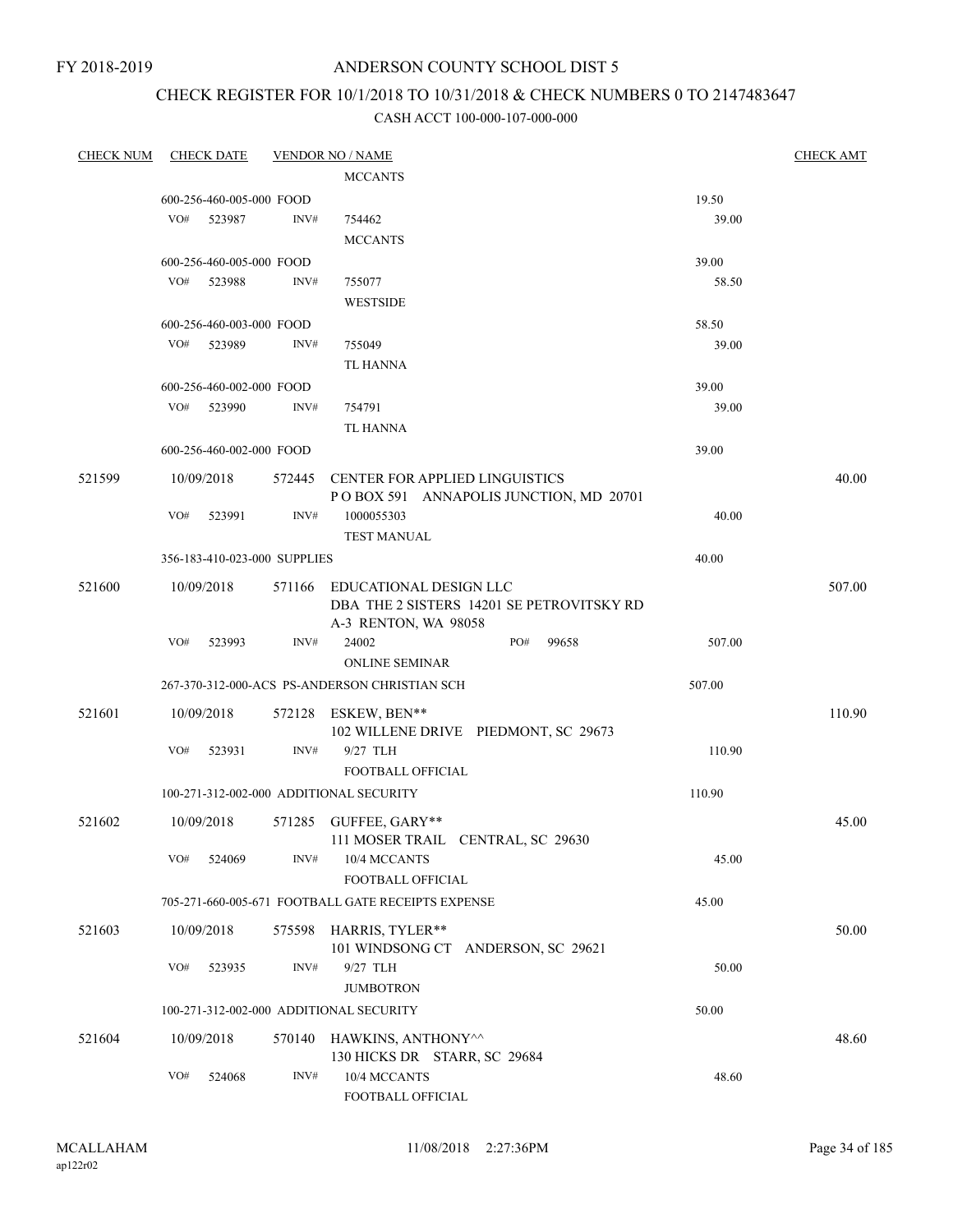### CHECK REGISTER FOR 10/1/2018 TO 10/31/2018 & CHECK NUMBERS 0 TO 2147483647

| <b>CHECK NUM</b> | <b>CHECK DATE</b> |                                   | <b>VENDOR NO / NAME</b>                                                                      |              | <b>CHECK AMT</b> |
|------------------|-------------------|-----------------------------------|----------------------------------------------------------------------------------------------|--------------|------------------|
|                  |                   |                                   | 705-271-660-005-671 FOOTBALL GATE RECEIPTS EXPENSE                                           | 48.60        |                  |
| 521605           | 10/09/2018        |                                   | 566044 HAWKINS, GREGORY **<br>1106 GILREATH ROAD ANDERSON, SC 29621                          |              | 45.00            |
|                  | VO#               | INV#<br>524067                    | 10/4 MCCANTS<br><b>FOOTBALL OFFICIAL</b>                                                     | 45.00        |                  |
|                  |                   |                                   | 705-271-660-005-671 FOOTBALL GATE RECEIPTS EXPENSE                                           | 45.00        |                  |
| 521606           | 10/09/2018        |                                   | 574572 HG REYNOLDS COMPANY INC<br>113 CONTRACT DRIVE AIKEN, SC 29801                         |              | 1,276,997.67     |
|                  | VO#               | INV#<br>523999                    | APP <sub>8</sub><br><b>PROJECT #55125</b>                                                    | 31,780.00    |                  |
|                  |                   |                                   | 515-253-520-004-CAR LAKESIDE DEMOLITION                                                      | 31,780.00    |                  |
|                  | VO#               | 524000<br>INV#                    | <b>APP 16</b>                                                                                | 1,245,217.67 |                  |
|                  |                   |                                   | <b>PROJECT #55124</b>                                                                        |              |                  |
|                  |                   | 515-253-520-031-CAR CAREER CENTER |                                                                                              | 1,245,217.67 |                  |
| 521607           | 10/09/2018        |                                   | 273950 HUGHES, STEVEN K.^^<br>1224 GREEN WILLOW TRAIL ANDERSON, SC<br>29621                  |              | 45.00            |
|                  | VO#               | INV#<br>524065                    | 10/4 MCCANTS<br><b>FOOTBALL OFFICIAL</b>                                                     | 45.00        |                  |
|                  |                   |                                   | 705-271-660-005-671 FOOTBALL GATE RECEIPTS EXPENSE                                           | 45.00        |                  |
| 521608           | 10/09/2018        | 574294                            | INDEPENDENT MAIL<br>SUBSCRIPTIONS PO BOX 742699 CINCINNATI, OH                               |              | 254.02           |
|                  | VO#               | 524044<br>INV#                    | 45274-2699<br>AI1929346<br><b>CONCORD</b>                                                    | 254.02       |                  |
|                  |                   | 100-222-410-009-000 SUPPLIES      |                                                                                              | 254.02       |                  |
| 521609           | 10/09/2018        |                                   | 573237 IVEY SALES ASSOCIATES, INC.<br>363 RIDGEWOOD DR. WATERLOO, SC 29384                   |              | 1,387.00         |
|                  | VO#               | INV#<br>524001                    | 3229<br><b>TL HANNA</b>                                                                      | 1,387.00     |                  |
|                  |                   | 100-271-410-002-000 SUPPLIES      |                                                                                              | 1,387.00     |                  |
| 521610           | 10/09/2018        |                                   | 574041 JOHNSON, LAURA**<br>506 W. PINEDALE RD ANDERSON, SC 29626                             |              | 85.00            |
|                  | VO#               | INV#<br>523932                    | 9/27 TLH<br><b>CLOCK OPERATOR</b>                                                            | 60.00        |                  |
|                  |                   |                                   | 100-271-312-002-000 ADDITIONAL SECURITY                                                      | 60.00        |                  |
|                  | VO#               | INV#<br>524066                    | 10/4 MCCANTS<br><b>CLOCK OPERATOR</b>                                                        | 25.00        |                  |
|                  |                   |                                   | 705-271-660-005-671 FOOTBALL GATE RECEIPTS EXPENSE                                           | 25.00        |                  |
| 521611           | 10/09/2018        | 564353                            | LAZER CONSTRUCTION COMPANY INC<br>PO BOX 5103 ATT: ACCOUNTS RECEIVABLE<br>ANDERSON, SC 29623 |              | 212,569.20       |
|                  | VO#               | INV#<br>524002                    | APP 7618-02<br>PROJECT 7618.01                                                               | 212,569.20   |                  |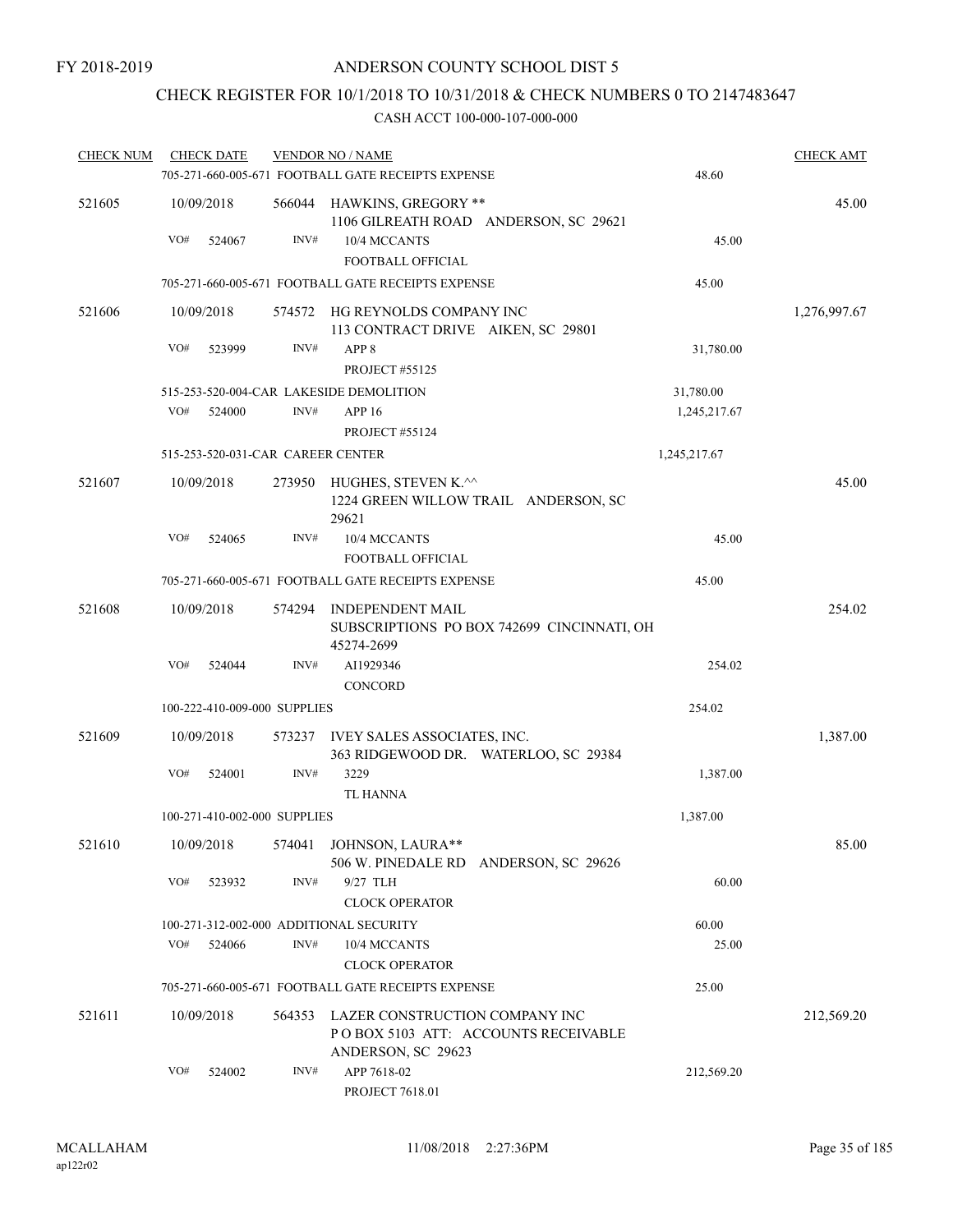# CHECK REGISTER FOR 10/1/2018 TO 10/31/2018 & CHECK NUMBERS 0 TO 2147483647

| <b>CHECK NUM</b> |     | <b>CHECK DATE</b>            |        | <b>VENDOR NO / NAME</b><br>515-253-520-000-ART FINE ARTS CENTER                           |     |       | 212,569.20 | <b>CHECK AMT</b> |
|------------------|-----|------------------------------|--------|-------------------------------------------------------------------------------------------|-----|-------|------------|------------------|
| 521612           |     | 10/09/2018                   | 329401 | LOWES BUSINESS ACCOUNT<br>PO BOX 530954 CREDIT SERVICES ATLANTA, GA<br>30353-0954         |     |       |            | 1,238.19         |
|                  | VO# | 524009                       | INV#   | 9800 7288 008<br><b>PURCHASES</b>                                                         |     |       | 1,238.19   |                  |
|                  |     |                              |        | 100-213-410-000-000 SUPPLIES AND MATERIALS                                                |     |       | 25.04      |                  |
|                  |     |                              |        | 100-254-410-000-001 MAINT. SUPPLIES-STRUCTURES                                            |     |       | 520.28     |                  |
|                  |     |                              |        | 100-254-410-000-500 PEST MANAGEMENT                                                       |     |       | 24.14      |                  |
|                  |     |                              |        | 100-254-410-002-001 SUPPLIES - MAINTENANCE                                                |     |       | 36.55      |                  |
|                  |     |                              |        | 100-254-410-003-001 SUPPLIES - MAINTENANCE                                                |     |       | 153.91     |                  |
|                  |     | 100-254-410-005-000 SUPPLIES |        |                                                                                           |     |       | 47.89      |                  |
|                  |     |                              |        | 100-254-410-006-001 SUPPLIES - MAINTENANCE                                                |     |       | 24.54      |                  |
|                  |     |                              |        | 100-254-410-007-001 SUPPLIES - MAINTENANCE                                                |     |       | 37.72      |                  |
|                  |     | 100-254-410-008-000 SUPPLIES |        |                                                                                           |     |       | 47.89      |                  |
|                  |     |                              |        | 100-254-410-010-001 SUPPLIES - MAINTENANCE                                                |     |       | 15.69      |                  |
|                  |     | 100-254-410-012-000 SUPPLIES |        |                                                                                           |     |       | 55.88      |                  |
|                  |     | 100-254-410-013-000 SUPPLIES |        |                                                                                           |     |       | 41.97      |                  |
|                  |     | 100-254-410-014-000 SUPPLIES |        |                                                                                           |     |       | 84.82      |                  |
|                  |     |                              |        | 100-254-410-016-001 SUPPLIES - MAINTENANCE                                                |     |       | 51.80      |                  |
|                  |     |                              |        | 100-254-410-017-001 SUPPLIES - MANTENANCE                                                 |     |       | 43.68      |                  |
|                  |     |                              |        | 100-254-410-020-001 SUPPLIES - MAINTENANCE                                                |     |       | 26.39      |                  |
| 521613           |     | 10/09/2018                   | 575597 | MCREDMOND, FLYNN**<br>909 MEADOWCREEK ANDERSON, SC 29621                                  |     |       |            | 50.00            |
|                  | VO# | 523934                       | INV#   | 9/27 TLH<br><b>JUMBOTRON</b>                                                              |     |       | 50.00      |                  |
|                  |     |                              |        | 100-271-312-002-000 ADDITIONAL SECURITY                                                   |     |       | 50.00      |                  |
| 521614           |     | 10/09/2018                   | 574358 | MONSTER TECHNOLOGY, LLC<br>8726 S. SEPULVEDA BLVD SUITE D #B-152 LOS<br>ANGELES, CA 90045 |     |       |            | 97.46            |
|                  | VO# | 524046                       | INV#   | <b>IMS 1456</b><br><b>SUPPLIES</b>                                                        |     |       | 97.46      |                  |
|                  |     |                              |        | 711-271-660-011-201 MISCELLANEOUS EXPENSE                                                 |     |       | 97.46      |                  |
| 521615           |     | 10/09/2018                   | 363400 | MOORE MEDICAL, LLC<br>POBOX 99718 ATT: ACCOUNTS RECEIVABLE<br>CHICAGO, IL 60696           |     |       |            | 246.92           |
|                  | VO# | 524047                       | INV#   | 99976021<br><b>SUPPLIES</b>                                                               | PO# | 99184 | 246.92     |                  |
|                  |     |                              |        | 329-115-410-001-000 SUPPLIES-STATE EQUIPMENT                                              |     |       | 246.92     |                  |
| 521616           |     | 10/09/2018                   | 369400 | <b>NASCO</b><br>PO BOX 901 ATT: ACCOUNTS RECEIVABLE FORT                                  |     |       |            | 9,268.02         |
|                  | VO# | 524004                       | INV#   | ATKINSON, WI 53538-0901<br>PO 99265                                                       | PO# | 99265 | 9,268.02   |                  |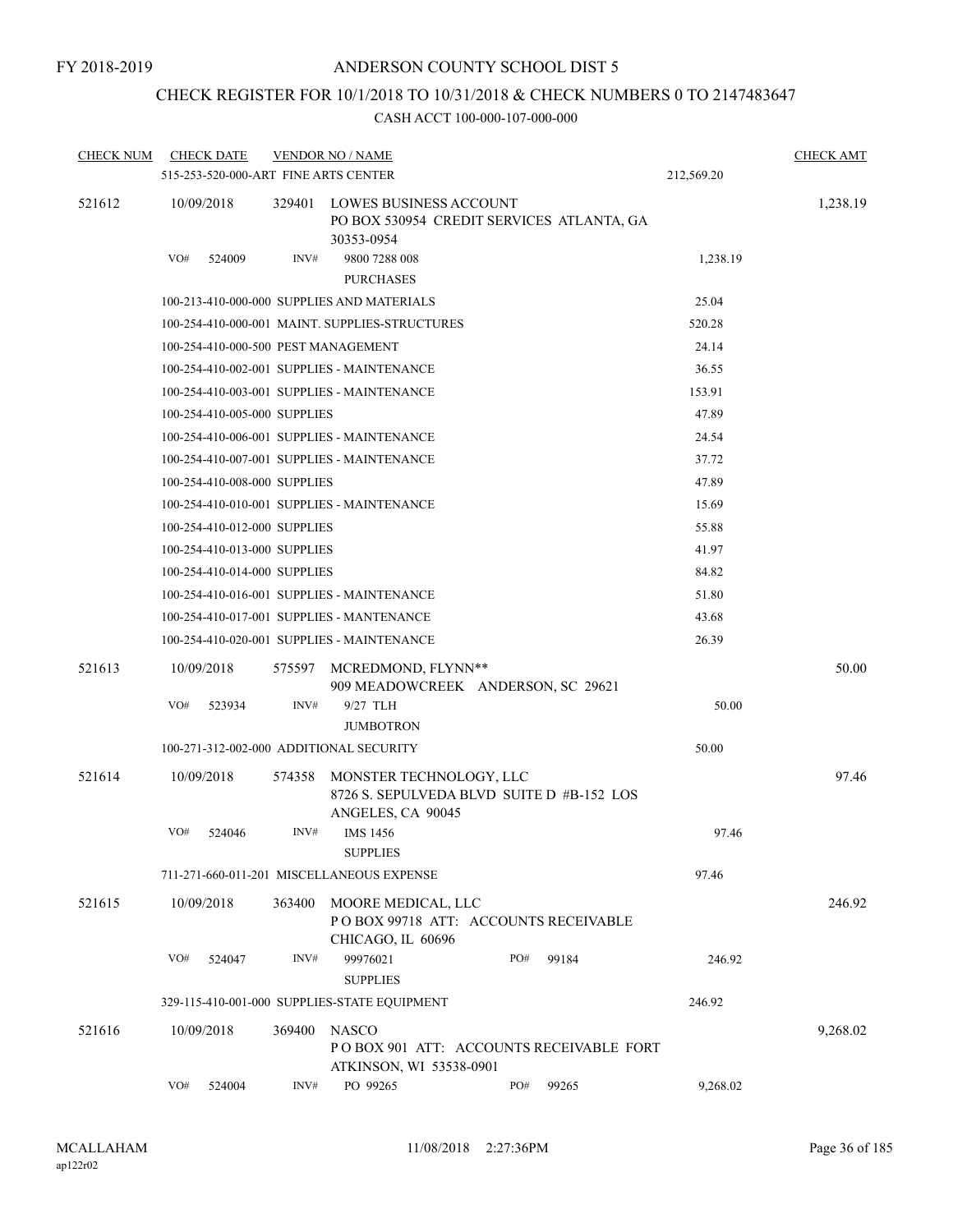## CHECK REGISTER FOR 10/1/2018 TO 10/31/2018 & CHECK NUMBERS 0 TO 2147483647

| <b>CHECK NUM</b> | <b>CHECK DATE</b>                                  |        | <b>VENDOR NO / NAME</b>                        |                                                                                                  |          | <b>CHECK AMT</b> |
|------------------|----------------------------------------------------|--------|------------------------------------------------|--------------------------------------------------------------------------------------------------|----------|------------------|
|                  |                                                    |        | ACCT 405-529-00                                |                                                                                                  |          |                  |
|                  | 329-115-410-001-000 SUPPLIES-STATE EQUIPMENT       |        |                                                |                                                                                                  | 1,340.80 |                  |
|                  | 329-115-410-001-000 SUPPLIES-STATE EQUIPMENT       |        |                                                |                                                                                                  | 811.35   |                  |
|                  | 329-115-410-001-000 SUPPLIES-STATE EQUIPMENT       |        |                                                |                                                                                                  | 1,715.60 |                  |
|                  | 329-115-410-001-000 SUPPLIES-STATE EQUIPMENT       |        |                                                |                                                                                                  | 5,400.27 |                  |
| 521617           | 10/09/2018                                         | 563478 |                                                | NORFOLK WIRE & ELECTRONICS<br>PO BOX 890608 ATT: ACCOUNTS RECEIVABLE<br>CHARLOTTE, NC 28289-0608 |          | 573.77           |
|                  | VO#<br>524005                                      | INV#   | 2472610,2611<br><b>TECH SUPPLIES</b>           |                                                                                                  | 573.77   |                  |
|                  | 714-271-660-014-328 PRODUCTIONS EXPENSE            |        |                                                |                                                                                                  | 521.19   |                  |
|                  | 714-271-660-014-328 PRODUCTIONS EXPENSE            |        |                                                |                                                                                                  | 52.58    |                  |
| 521618           | 10/09/2018                                         | 389900 | OFFICE DEPOT                                   | POBOX 1413 CHARLOTTE, NC 28201-1413                                                              |          | 1,213.17         |
|                  | VO#<br>524006                                      | INV#   | 203552150001<br>203584382001                   | PO#<br>99543                                                                                     | 270.90   |                  |
|                  | 100-213-410-000-000 SUPPLIES AND MATERIALS         |        |                                                |                                                                                                  | 151.25   |                  |
|                  | 100-213-410-005-000 SUPPLIES                       |        |                                                |                                                                                                  | 52.36    |                  |
|                  | 100-213-410-017-000 SUPPLIES                       |        |                                                |                                                                                                  | 67.29    |                  |
|                  | VO#<br>524007                                      | INV#   | <b>CENTERVILLE</b>                             |                                                                                                  | 452.86   |                  |
|                  |                                                    |        | <b>SUPPLIES</b>                                |                                                                                                  |          |                  |
|                  | 100-113-410-007-000 SUPPLIES                       |        |                                                |                                                                                                  | 177.01   |                  |
|                  | 100-113-410-007-000 SUPPLIES                       |        |                                                |                                                                                                  | 137.97   |                  |
|                  | 100-113-410-007-000 SUPPLIES                       |        |                                                |                                                                                                  | 137.88   |                  |
|                  | VO#<br>524008                                      | INV#   | 181102159001<br><b>SUPPLIES</b>                |                                                                                                  | 163.97   |                  |
|                  | 712-271-660-012-244 SCHOOL/CLASS DONATIONS EXPENSE |        |                                                |                                                                                                  | 163.97   |                  |
|                  | VO#<br>524048                                      | INV#   | 204167982001<br><b>SUPPLIES</b>                |                                                                                                  | 325.44   |                  |
|                  | 100-111-410-010-000 SUPPLIES                       |        |                                                |                                                                                                  | 325.44   |                  |
| 521619           | 10/09/2018                                         | 397270 | PAPA JOHN'S PIZZA                              |                                                                                                  |          | 171.00           |
|                  |                                                    |        |                                                | 401 VARDRY STREET GREENVILLE, SC 29601                                                           |          |                  |
|                  | VO#<br>524050                                      | INV#   | <b>GLENVIEW MS</b><br><b>FUNDRAISING CARDS</b> |                                                                                                  | 171.00   |                  |
|                  | 720-271-660-020-586 FIELD TRIPS- GR.7 EXPENSE      |        |                                                |                                                                                                  | 171.00   |                  |
|                  |                                                    |        |                                                |                                                                                                  |          |                  |
| 521620           | 10/09/2018                                         | 573612 | PATTERSON, HAKIM^^<br>29697                    | 151 WALTZING VINE LANE WILLIAMSTON, SC                                                           |          | 101.00           |
|                  | VO#<br>523929                                      | INV#   | 9/27 TLH<br>FOOTBALL OFFICIAL                  |                                                                                                  | 101.00   |                  |
|                  | 100-271-312-002-000 ADDITIONAL SECURITY            |        |                                                |                                                                                                  | 101.00   |                  |
| 521621           | 10/09/2018                                         | 572661 |                                                | PRO-CUT INTERNATIONAL, INC<br>10 TECHNOLOGY DRIVE #4 WEST LABANON, NH                            |          | 564.31           |
|                  |                                                    |        | 03784                                          |                                                                                                  |          |                  |
|                  | VO#<br>524012                                      | INV#   | 475698                                         | PO#<br>99456                                                                                     | 564.31   |                  |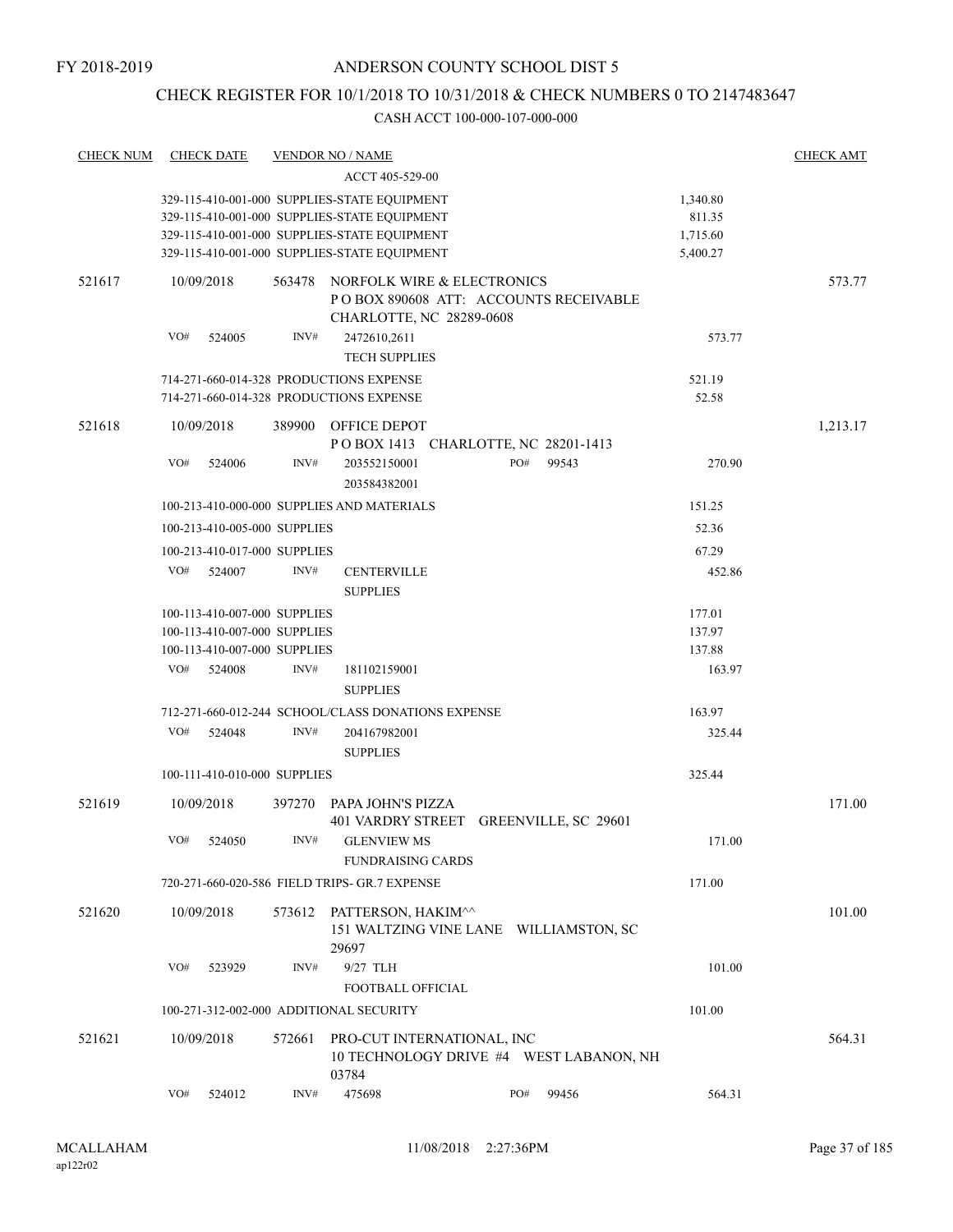## CHECK REGISTER FOR 10/1/2018 TO 10/31/2018 & CHECK NUMBERS 0 TO 2147483647

| <b>CHECK NUM</b> | <b>CHECK DATE</b>                       |        | <b>VENDOR NO / NAME</b>                                                                                     |     |       |          | <b>CHECK AMT</b> |
|------------------|-----------------------------------------|--------|-------------------------------------------------------------------------------------------------------------|-----|-------|----------|------------------|
|                  |                                         |        | <b>SUPPLIES</b>                                                                                             |     |       |          |                  |
|                  |                                         |        | 329-115-410-001-000 SUPPLIES-STATE EQUIPMENT                                                                |     |       | 564.31   |                  |
| 521622           | 10/09/2018                              | 431095 | REALLY GOOD STUFF, INC<br>PO BOX 1111 ATT: ACCOUNTS RECEIVABLE<br>SHELTON, CT 06484-1110                    |     |       |          | 112.28           |
|                  | VO#<br>524051                           | INV#   | 6734598<br><b>SUPPLIES</b>                                                                                  |     |       | 112.28   |                  |
|                  | 100-112-410-014-000 SUPPLIES            |        |                                                                                                             |     |       | 112.28   |                  |
| 521623           | 10/09/2018                              | 573390 | <b>RESCARE HOMECARE</b><br>PO BOX 2797 VALDOSTA, GA 31604-2797                                              |     |       |          | 2,039.13         |
|                  | VO#<br>524015                           | INV#   | 7606300099976<br>AUG 20-31                                                                                  | PO# | 99684 | 1,085.83 |                  |
|                  | 283-126-312-017-000 PURCHASED SERVICES  |        |                                                                                                             |     |       | 1,085.83 |                  |
|                  | VO#<br>524016                           | INV#   | 7606300099660<br>AUG 20-30                                                                                  | PO# | 99684 | 953.30   |                  |
|                  | 283-126-312-017-000 PURCHASED SERVICES  |        |                                                                                                             |     |       | 953.30   |                  |
| 521624           | 10/09/2018                              | 437421 | RICHLAND COUNTY SCHL DISTRICT ONE<br>1616 RICHLAND STREET ATT: SHERRI<br>MATHEWS-HAZEL COLUMBIA, SC 29210   |     |       |          | 439.39           |
|                  | VO#<br>524057                           | INV#   | <b>CUST#354</b><br>17-18 PROVISO                                                                            |     |       | 439.39   |                  |
|                  |                                         |        | 100-412-720-000-000 PAYMENTS TO OTHER GOV'T UNITS                                                           |     |       | 439.39   |                  |
| 521625           | 10/09/2018                              | 566961 | SAWYER, STEVE^^<br>203 WALNUT AVENUE ANDERSON, SC 29625                                                     |     |       |          | 101.00           |
|                  | VO#<br>523930                           | INV#   | 9/27 TLH<br>FOOTBALL OFFICIAL                                                                               |     |       | 101.00   |                  |
|                  | 100-271-312-002-000 ADDITIONAL SECURITY |        |                                                                                                             |     |       | 101.00   |                  |
| 521626           | 10/09/2018                              | 568326 | <b>SCAET/EDTECH</b><br>TOTAL MEETING CONCEPTS, LLC 397 KIM'S LANE<br>LAMONT, FL 32336                       |     |       |          | 260.00           |
|                  | VO#<br>524017                           | INV#   | 10320181<br><b>REGISTRATION</b>                                                                             | PO# | 99652 | 260.00   |                  |
|                  |                                         |        | 100-233-333-031-000 TRIPS AND CONFERENCES                                                                   |     |       | 260.00   |                  |
| 521627           | 10/09/2018                              | 570269 | <b>SC CENTER FOR CHILD CARE</b><br>CAREER DEVELOPMENT (T.E.A.C.H.) PO BOX<br>5616 GREENVILLE, SC 29606-5616 |     |       |          | 112.78           |
|                  | VO#<br>524033                           | INV#   | 12198<br><b>TUITION FEES</b>                                                                                |     |       | 112.78   |                  |
|                  | 100-147-312-000-000 PURCHASED SERVICES  |        |                                                                                                             |     |       | 112.78   |                  |
| 521628           | 10/09/2018                              | 575494 | SCHOOLCHECKIN<br>PO BOX 17979 TAMPA, FL 33682-7979                                                          |     |       |          | 69.55            |
|                  | VO#<br>524018                           | INV#   | 36626<br><b>SOUTH FANT</b>                                                                                  |     |       | 69.55    |                  |
|                  |                                         |        | 715-271-660-015-201 MISCELLANEOUS EXPENSE                                                                   |     |       | 69.55    |                  |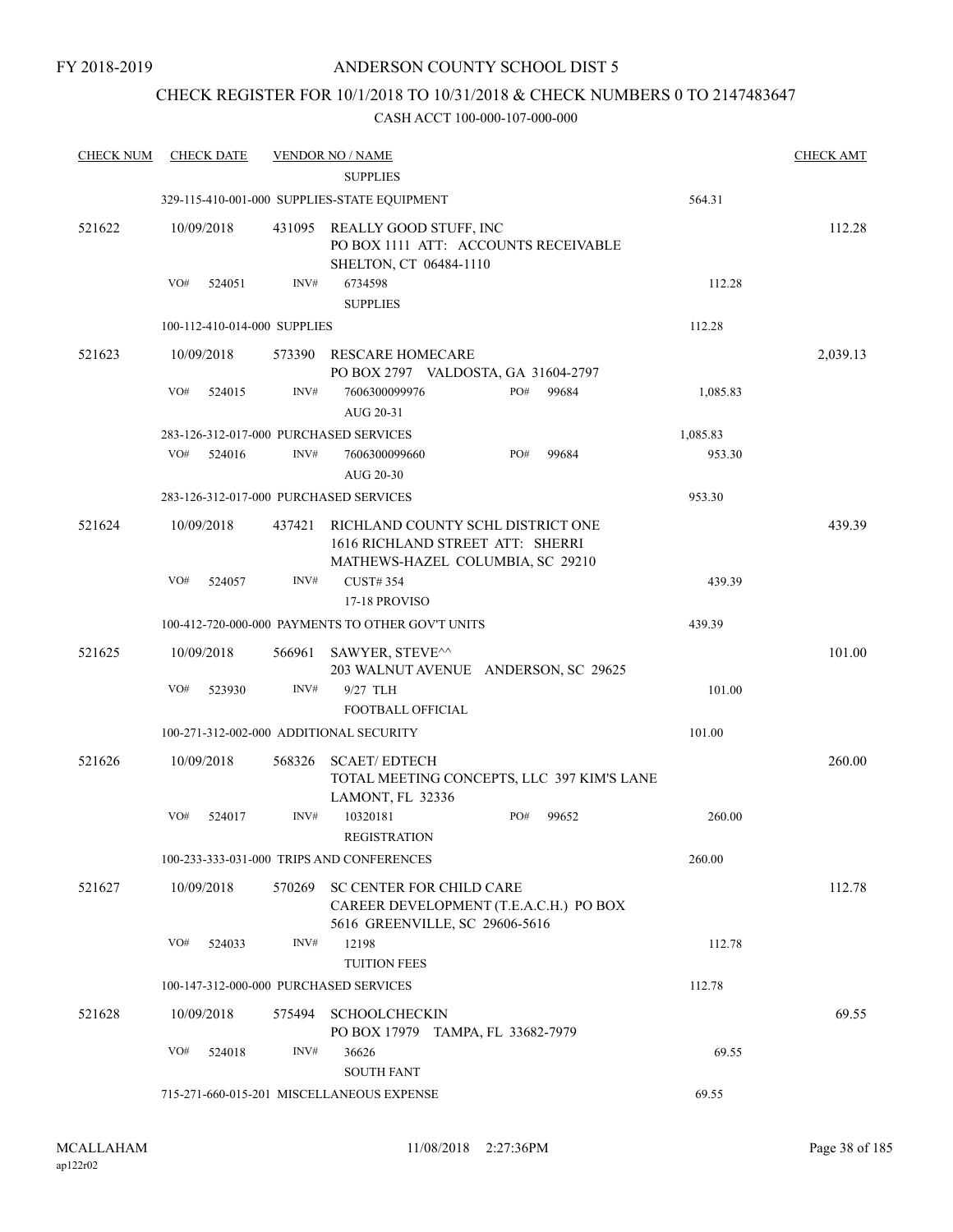# CHECK REGISTER FOR 10/1/2018 TO 10/31/2018 & CHECK NUMBERS 0 TO 2147483647

|            | <b>CHECK NUM</b> |                                                              | <b>CHECK DATE</b>               |      | <b>VENDOR NO / NAME</b>                                                           |        | <b>CHECK AMT</b> |  |  |  |
|------------|------------------|--------------------------------------------------------------|---------------------------------|------|-----------------------------------------------------------------------------------|--------|------------------|--|--|--|
| $*$ 521630 |                  | 10/09/2018                                                   |                                 |      | 570059 SHARP BUSINESS SYSTEMS<br>DEPT 1216 PO BOX 121216 DALLAS, TX<br>75312-1216 |        | 680.10           |  |  |  |
|            |                  |                                                              | VO# 524019                      | INV# | 9001416742<br>9001416743                                                          | 78.72  |                  |  |  |  |
|            |                  |                                                              | 100-147-410-015-000 SUPPLIES    |      |                                                                                   | 70.67  |                  |  |  |  |
|            |                  |                                                              | 100-147-410-015-000 SUPPLIES    |      |                                                                                   | 8.05   |                  |  |  |  |
|            |                  |                                                              | VO# 524020                      | INV# | 9001413555<br><b>COPIES</b>                                                       | 114.53 |                  |  |  |  |
|            |                  |                                                              |                                 |      | 201-112-490-016-000 OTHER/COPIER COST                                             | 114.53 |                  |  |  |  |
|            |                  | VO#                                                          | 524021                          | INV# | 9001416714<br><b>COPIES</b>                                                       | 51.85  |                  |  |  |  |
|            |                  |                                                              | 100-113-410-005-000 SUPPLIES    |      |                                                                                   | 51.85  |                  |  |  |  |
|            |                  |                                                              | VO# 524022                      | INV# | 9001397468<br><b>COPIES</b>                                                       | 186.82 |                  |  |  |  |
|            |                  |                                                              |                                 |      | 100-114-410-002-VEN SUPPLY-ADDT'L FOR LOST VENDING                                | 186.82 |                  |  |  |  |
|            |                  |                                                              | $VO#$ 524023                    | INV# | 9001392322<br><b>COPIES</b>                                                       | 19.26  |                  |  |  |  |
|            |                  |                                                              | 100-112-410-007-000 SUPPLIES    |      |                                                                                   | 19.26  |                  |  |  |  |
|            |                  |                                                              | VO# 524024                      | INV# | 9001407292<br><b>COPIES</b>                                                       | 114.21 |                  |  |  |  |
|            |                  |                                                              | 201-112-490-019-000 COPIER COST |      |                                                                                   | 114.21 |                  |  |  |  |
|            |                  |                                                              | VO# 524025                      | INV# | 9001401124<br><b>COPIES</b>                                                       | 101.87 |                  |  |  |  |
|            |                  |                                                              | 201-112-490-010-000 COPIER COST |      | 101.87                                                                            |        |                  |  |  |  |
|            |                  |                                                              | VO# 524054                      | INV# | 9001430641<br><b>LICENSE</b>                                                      | 12.84  |                  |  |  |  |
|            |                  |                                                              | 100-113-410-005-000 SUPPLIES    |      |                                                                                   | 12.84  |                  |  |  |  |
|            | 521631           |                                                              | 10/09/2018                      |      | 575400 SHIPMAN, ANDREW<br>243 N. CATHERINE ST PICKENS, SC 29671                   |        | 7.00             |  |  |  |
|            |                  | VO#                                                          | 523948                          | INV# | SEPT 27<br><b>FURMAN</b>                                                          | 7.00   |                  |  |  |  |
|            |                  |                                                              |                                 |      | 267-224-333-000-PD5 TRIPS- SC STANDARDS                                           | 7.00   |                  |  |  |  |
|            | 521632           |                                                              | 10/09/2018                      |      | 568954 SHRED A WAY<br>PO BOX 51132 ATT: ACCOUNTS RECEIVABLE<br>PIEDMONT, SC 29673 |        | 94.00            |  |  |  |
|            |                  | VO#                                                          | 524026                          | INV# | A64007<br>WHITEHALL ELEM                                                          | 33.00  |                  |  |  |  |
|            |                  |                                                              |                                 |      | 719-271-660-019-201 MISCELLANEOUS EXPENSE                                         | 33.00  |                  |  |  |  |
|            |                  | VO#                                                          | 524027                          | INV# | 5611<br><b>ADULT ED</b>                                                           | 28.00  |                  |  |  |  |
|            |                  | 723-190-660-023-911 MISCELLANEOUS- ADULT ED EXPENSE<br>28.00 |                                 |      |                                                                                   |        |                  |  |  |  |
|            |                  | VO#                                                          | 524055                          | INV# | A64195<br>WEST MARKET                                                             | 33.00  |                  |  |  |  |
|            |                  |                                                              |                                 |      | 718-271-660-018-201 MISCELLANEOUS EXPENSE                                         | 33.00  |                  |  |  |  |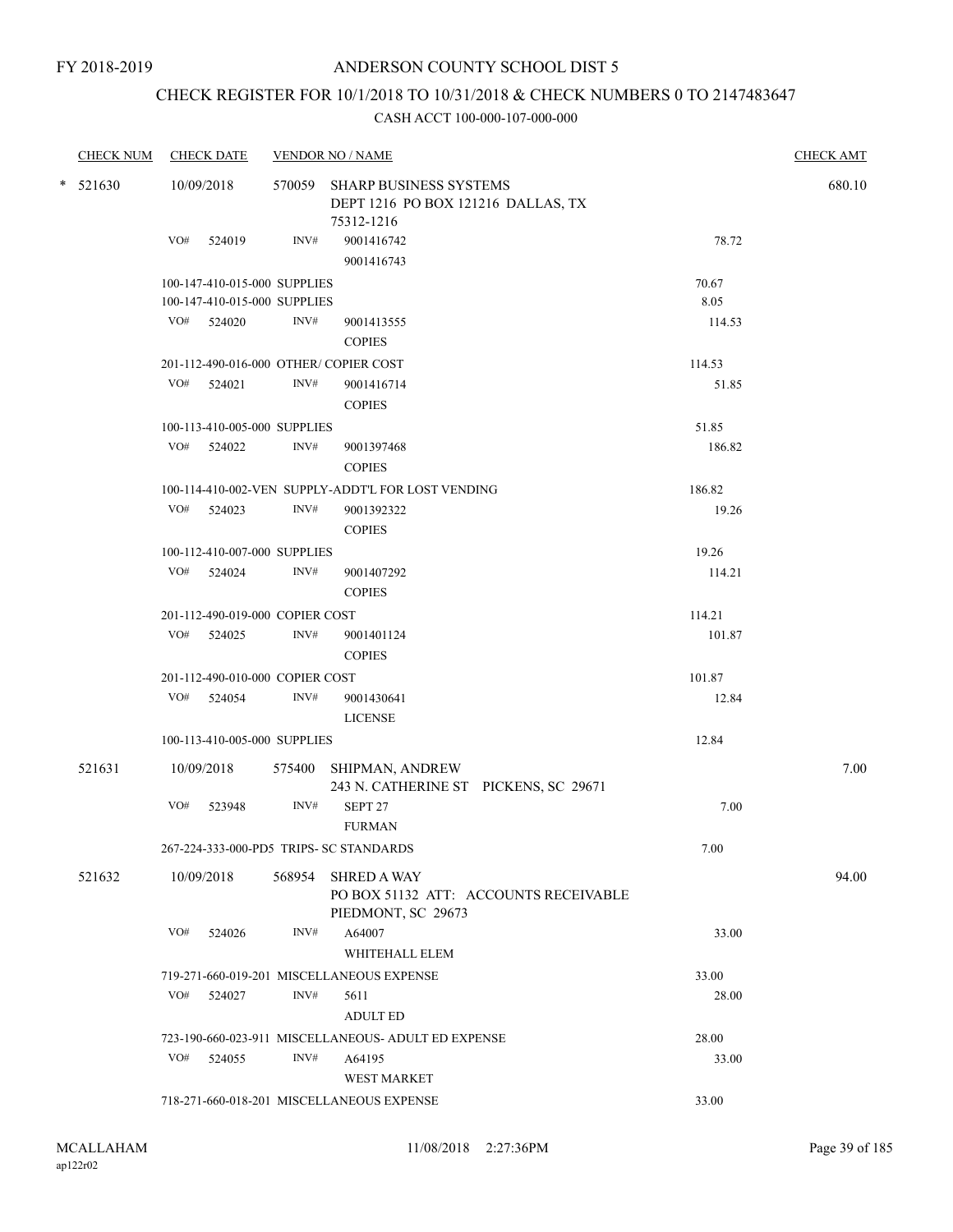# CHECK REGISTER FOR 10/1/2018 TO 10/31/2018 & CHECK NUMBERS 0 TO 2147483647

| <b>CHECK NUM</b> | <b>CHECK DATE</b>                       |        | <b>VENDOR NO / NAME</b>                                                                                       |                      | <b>CHECK AMT</b> |
|------------------|-----------------------------------------|--------|---------------------------------------------------------------------------------------------------------------|----------------------|------------------|
| 521633           | 10/09/2018                              | 571007 | SIMPLIFIED OFFICE SYSTEMS<br>6220 BUSH RIVER ROAD COLUMBIA, SC 29212                                          |                      | 295.51           |
|                  | VO#<br>524028                           | INV#   | 181001-0044<br><b>COPIES</b>                                                                                  | 97.68                |                  |
|                  | 201-112-490-014-000 COPIER COST         |        |                                                                                                               | 97.68                |                  |
|                  | VO#<br>524029                           | INV#   | 180912-0022<br><b>COPIES</b>                                                                                  | 197.83               |                  |
|                  | 201-112-490-016-000 OTHER/ COPIER COST  |        |                                                                                                               | 197.83               |                  |
| 521634           | 10/09/2018                              |        | 573455 SKEEN, CAROLINE ALDRIDGE**<br>128 NEWINGTON CIRCLE ANDERSON, SC 29621                                  |                      | 50.00            |
|                  | VO#<br>523933                           | INV#   | 9/27 TLH<br><b>JUMBOTRON</b>                                                                                  | 50.00                |                  |
|                  | 100-271-312-002-000 ADDITIONAL SECURITY |        |                                                                                                               | 50.00                |                  |
| 521635           | 10/09/2018                              | 574710 | <b>SOLIANT HEALTH</b><br>DEPT. CH 14430 PALATINE, IL 60055-4330                                               |                      | 2,437.50         |
|                  | VO#<br>524030                           | INV#   | 9973334<br>PO#<br>99577<br><b>SEPT 24-28</b>                                                                  | 2,437.50             |                  |
|                  | 100-126-312-006-000 PURCHASED SERVICES  |        |                                                                                                               | 812.50               |                  |
|                  | 100-126-312-008-000 PURCHASED SERVICES  |        |                                                                                                               | 812.50               |                  |
|                  | 100-126-312-010-000 PURCHASED SERVICES  |        |                                                                                                               | 812.50               |                  |
| 521636           | 10/09/2018                              | 575595 | SPARTANBURG COUNTY HISTORICAL ASSOCIATIO<br>PO BOX 887 SPARTANBURG, SC 29304                                  |                      | 991.10           |
|                  | VO#<br>524031                           | INV#   | 1083<br><b>BOOKS</b>                                                                                          | 991.10               |                  |
|                  |                                         |        | 201-112-410-012-000 SUPPLIES AND MATERIALS                                                                    | 991.10               |                  |
| 521637           | 10/09/2018                              | 572995 | <b>SUPPLYWORKS</b><br>PO BOX 742604<br>ATLANTA, GA 30374-2604                                                 |                      | 7,656.92         |
|                  | VO#<br>524032                           | INV#   | PO#<br>455725754<br>99574<br>457282648                                                                        | 7,656.92             |                  |
|                  |                                         |        | 100-000-170-000-000 WAREHOUSE INVENTORY<br>100-000-170-000-000 WAREHOUSE INVENTORY                            | 3,522.18<br>4,134.74 |                  |
| 521638           | 10/09/2018                              | 567050 | THE GREAT BOOKS FOUNDATION<br>233 N. MICHIGAN AVE, STE 430 ATT: ACCOUNTS<br>RECEIVABLE CHICAGO, IL 60601-5813 |                      | 367.15           |
|                  | VO#<br>524056                           | INV#   | 0049058<br><b>CONCORD ELEM</b>                                                                                | 367.15               |                  |
|                  |                                         |        | 709-271-660-009-201 MISCELLANEOUS EXPENSE                                                                     | 367.15               |                  |
| 521639           | 10/09/2018                              | 566496 | THE PEACE CENTER<br>300 SOUTH MAIN ST GREENVILLE, SC 29601                                                    |                      | 330.00           |
|                  | VO#<br>524034                           | INV#   | <b>ORDER 887018</b><br><b>CUSTOMER #165376</b>                                                                | 330.00               |                  |
|                  | 721-190-660-021-644 ART HIGH EXPENSE    |        |                                                                                                               | 330.00               |                  |
| 521640           | 10/09/2018                              |        | 572513 UNITED LASER                                                                                           |                      | 1,617.84         |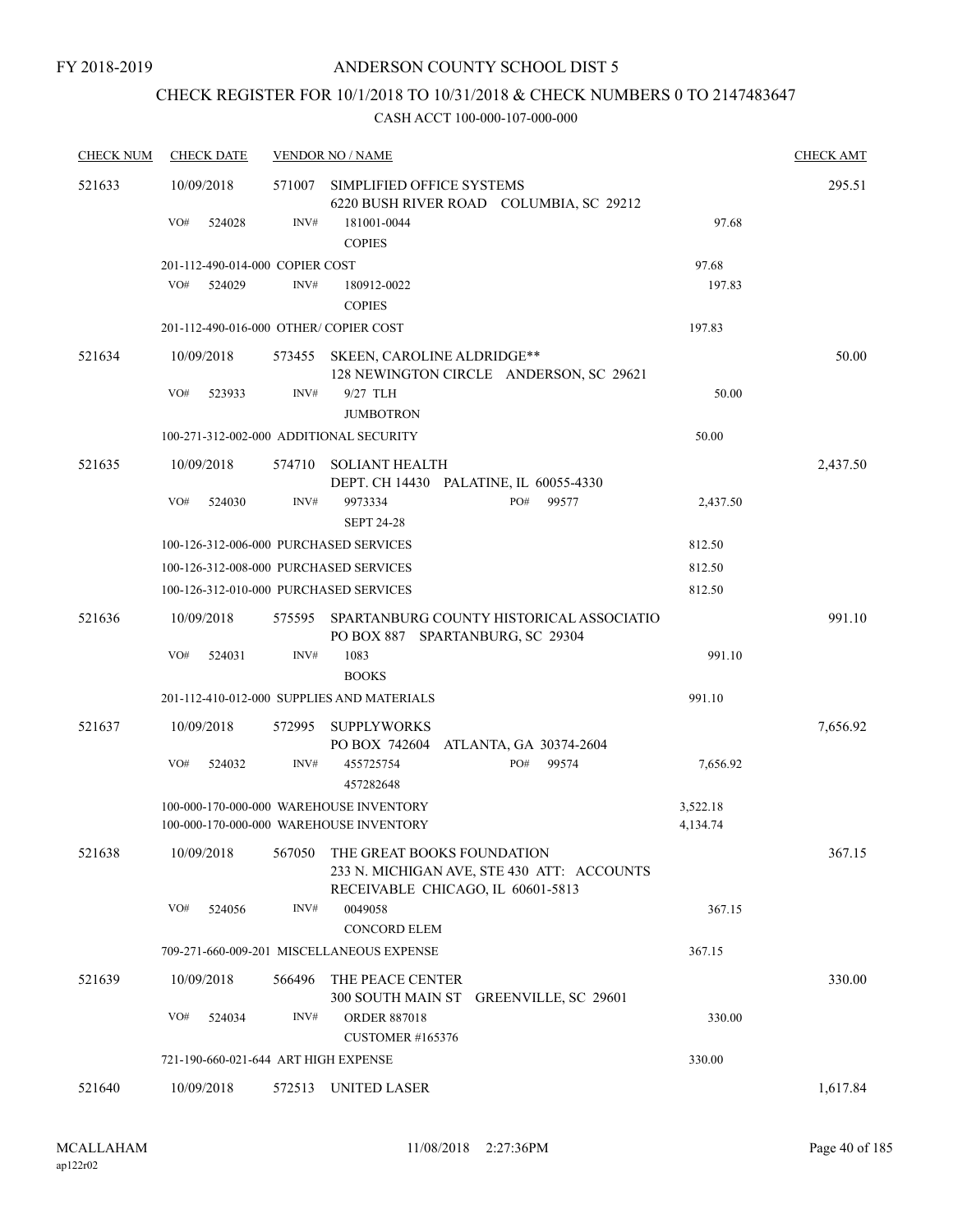## CHECK REGISTER FOR 10/1/2018 TO 10/31/2018 & CHECK NUMBERS 0 TO 2147483647

| <b>CHECK NUM</b> |     | <b>CHECK DATE</b> |                                                                      | <b>VENDOR NO / NAME</b>                                                                    |              |           |                      | <b>CHECK AMT</b> |
|------------------|-----|-------------------|----------------------------------------------------------------------|--------------------------------------------------------------------------------------------|--------------|-----------|----------------------|------------------|
|                  |     |                   |                                                                      | P.O. BOX 6889 FLORENCE, SC 29501                                                           |              |           |                      |                  |
|                  | VO# | 524035            | INV#                                                                 | 168398<br><b>TONER</b>                                                                     |              |           | 1,617.84             |                  |
|                  |     |                   | 708-271-660-008-362 COPIER EXPENSE                                   |                                                                                            |              |           | 1,617.84             |                  |
| 521641           |     | 10/09/2018        | 524353                                                               | WAL-MART COMMUNITY/GEMB<br>POBOX 530934 ATT: ACCOUNTS RECEIVABLE                           |              |           |                      | 468.18           |
|                  | VO# | 524036            | INV#                                                                 | ATLANTA, GA 30353-0934<br>2017 8480<br><b>MCCANTS</b>                                      |              |           | 468.18               |                  |
|                  |     |                   |                                                                      | 705-271-660-005-411 MISCELLANEOUS EXPENSE                                                  |              |           | 100.00               |                  |
|                  |     |                   |                                                                      | 705-271-660-005-611 PEP CLUB EXPENSE                                                       |              |           | 24.49                |                  |
|                  |     |                   |                                                                      | 705-271-660-005-666 CONCESSIONS EXPENSE                                                    |              |           | 343.69               |                  |
| 521642           |     | 10/09/2018        | 531000                                                               | WESTSIDE HIGH SCHOOL<br>806 PEARMAN DAIRY ROAD ANDERSON, SC<br>29625                       |              |           |                      | 115.40           |
|                  | VO# | 524037            | INV#                                                                 | <b>OFFICIALS</b><br>REIMBURSEMENT                                                          |              |           | 115.40               |                  |
|                  |     |                   |                                                                      | 100-271-312-003-000 ADDITIONAL SECURITY                                                    |              |           | 115.40               |                  |
| 521643           |     | 10/09/2018        | 575518                                                               | WIN LLC<br>149 WESTPORT DR COLUMBIA, SC 29223                                              |              |           |                      | 575.00           |
|                  | VO# | 524045            | INV#                                                                 | 95                                                                                         |              |           | 575.00               |                  |
|                  |     |                   |                                                                      | <b>CONCORD ELEM</b>                                                                        |              |           |                      |                  |
|                  |     |                   | 709-271-660-009-305 LIBRARY EXPENSE                                  |                                                                                            |              |           | 575.00               |                  |
| 521644           |     | 10/09/2018        | 575599                                                               | WRIST-BAND.COM<br>16107 KENSINGTON DR. SUITE 172 SUGAR LAND,<br>TX 77479                   |              |           |                      | 173.15           |
|                  | VO# | 524039            | INV#                                                                 | 220277180<br><b>SUPPLIES</b>                                                               |              |           | 173.15               |                  |
|                  |     |                   |                                                                      | 705-271-660-005-411 MISCELLANEOUS EXPENSE                                                  |              |           | 173.15               |                  |
| 521645           |     | 10/12/2018        | 575097                                                               | <b>ACME PRECISION DIESEL</b><br>200 SHORTIE STREET GREER, SC 29650                         |              |           |                      | 7,811.51         |
|                  | VO# | 524186            | INV#                                                                 | 13147,13094<br><b>REPAIRS</b>                                                              | PO#<br>99387 |           | 7,811.51             |                  |
|                  |     |                   | 100-271-312-003-BAN BAND REPAIRS<br>100-271-312-003-BAN BAND REPAIRS |                                                                                            |              |           | 4,709.87<br>3,101.64 |                  |
| 521646           |     | 10/12/2018        | 575585                                                               | ADVANCED SPORTS GROUP, LLC<br>2105 BARRETT PARK DR., SUITE 106<br>GA 30144                 |              | KENNESAW, |                      | 2,500.00         |
|                  | VO# | 524180            | INV#                                                                 | 10010<br><b>PUMP HOUSE</b>                                                                 |              |           | 2,500.00             |                  |
|                  |     |                   |                                                                      | 505-253-520-002-TUR BASEBALL/SOFTBALL TURF                                                 |              |           | 2,500.00             |                  |
| 521647           |     | 10/12/2018        | 570950                                                               | ANDERSON COUNTY SHERIFF'S OFFICE<br>ATTN: RICHARD BRYSON PO BOX 5497<br>ANDERSON, SC 29623 |              |           |                      | 822.50           |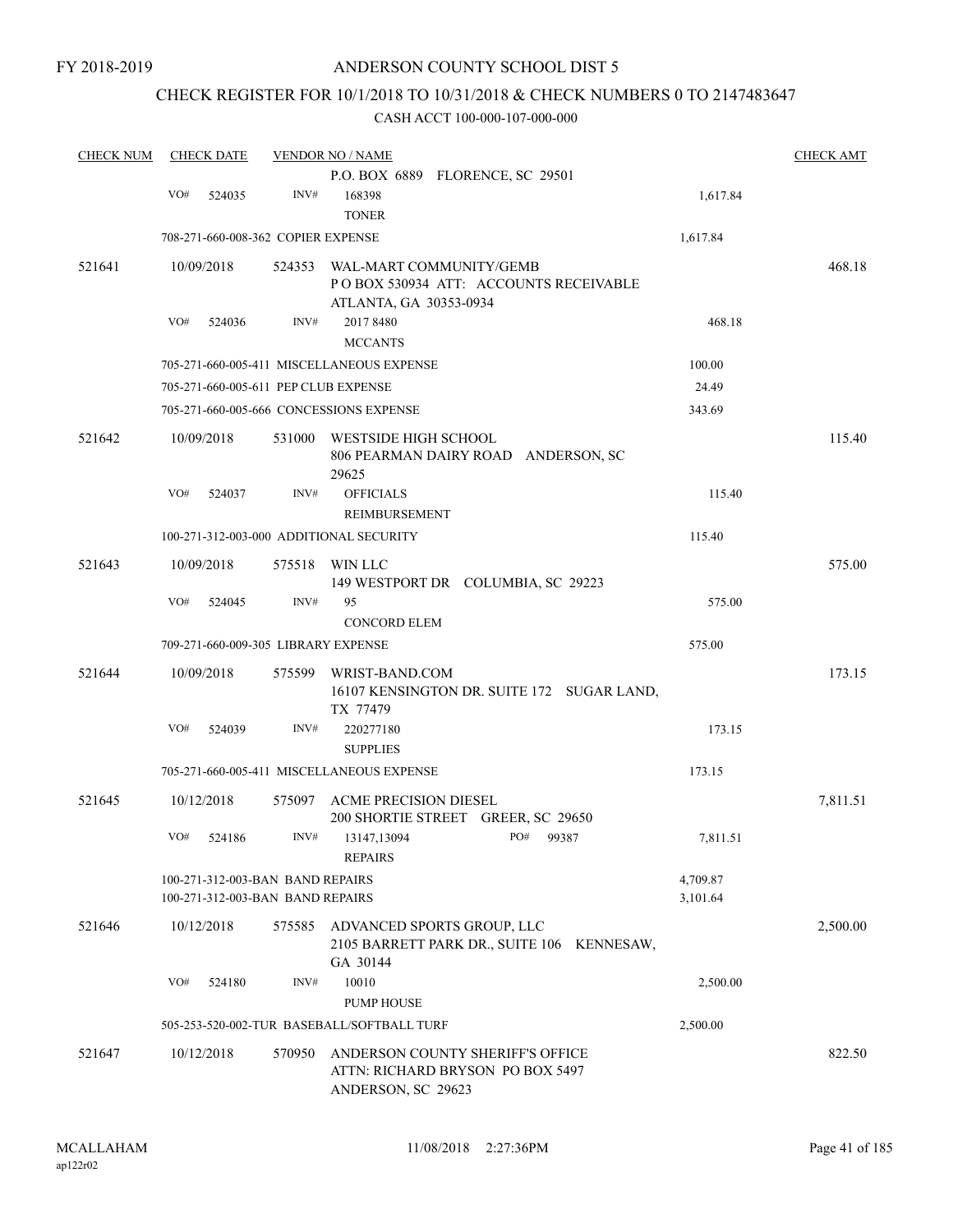# CHECK REGISTER FOR 10/1/2018 TO 10/31/2018 & CHECK NUMBERS 0 TO 2147483647

| <b>CHECK NUM</b> | <b>CHECK DATE</b>                       |        | <b>VENDOR NO / NAME</b>                                                                                      |                 | <b>CHECK AMT</b> |
|------------------|-----------------------------------------|--------|--------------------------------------------------------------------------------------------------------------|-----------------|------------------|
|                  | VO#<br>524190                           | INV#   | <b>WESTSIDE</b><br><b>SECURITY</b>                                                                           | 122.50          |                  |
|                  |                                         |        | 706-271-660-006-671 FOOTBALL GATE RECEIPTS EXPENSE                                                           | 122.50          |                  |
|                  | VO#<br>524191                           | INV#   | <b>WESTSIDE</b><br><b>SECURITY</b>                                                                           | 122.50          |                  |
|                  |                                         |        | 706-271-660-006-671 FOOTBALL GATE RECEIPTS EXPENSE                                                           | 122.50          |                  |
|                  | VO#<br>524192                           | INV#   | <b>RBT ANDERSON</b><br><b>SECURITY</b>                                                                       | 105.00          |                  |
|                  |                                         |        | 706-271-660-006-679 VOLLEYBALL GATE RECEIPTS EXPENSE                                                         | 105.00          |                  |
|                  | VO#<br>524193                           | INV#   | <b>WESTSIDE</b><br><b>SECURITY</b>                                                                           | 105.00          |                  |
|                  | 100-271-312-003-000 ADDITIONAL SECURITY |        |                                                                                                              | 105.00          |                  |
|                  | VO#<br>524194                           | INV#   | TL HANNA<br><b>SECURITY</b>                                                                                  | 105.00          |                  |
|                  | 100-271-312-002-000 ADDITIONAL SECURITY |        |                                                                                                              | 105.00          |                  |
|                  | VO#<br>524195                           | INV#   | TL HANNA<br><b>SECURITY</b>                                                                                  | 262.50          |                  |
|                  | 100-271-312-002-000 ADDITIONAL SECURITY |        |                                                                                                              | 262.50          |                  |
| 521648           | 10/12/2018                              |        | 575391 ANDERSON CUSTOM FLOORS<br>2004 WHITEHALL ROAD ANDERSON, SC 29625                                      |                 | 1,567.00         |
|                  | VO#<br>524179                           | INV#   | 2147<br><b>MIDWAY ELEM</b>                                                                                   | 1,567.00        |                  |
|                  | 100-254-323-017-001 CONTRACTED SERVICES |        |                                                                                                              | 1,567.00        |                  |
| 521649           | 10/12/2018                              | 564421 | ANDERSON SCHOOL DISTRICT THREE<br>PO BOX 118 ATT: EMILY JARRARD IVA, SC 29655                                |                 | 49,444.50        |
|                  | VO#<br>524254                           | INV#   | 17-18 & 18-19<br><b>ALTERNATIVE SCHOOL</b>                                                                   | 49,444.50       |                  |
|                  |                                         |        | 100-254-323-000-ALT CONTRACTED SERVICES                                                                      | 38,417.70 A     |                  |
|                  |                                         |        | 515-253-520-ALT-FAC ALTERNATIVE SCHOOL FUNDING                                                               | 11,026.80 A     |                  |
| 521650           | 10/12/2018                              | 566585 | BANK OF AMERICA<br>PO BOX 15731 ATT: ACCOUNTS RECEIVABLE<br>WILMINGTON, DE 19886-5731                        |                 | 8,035.05         |
|                  | VO#<br>524200                           | INV#   | <b>PURCHASES</b><br>8355, 7779, 7426                                                                         | 8,035.05        |                  |
|                  | 100-271-312-003-BAN BAND REPAIRS        |        |                                                                                                              | 670.71          |                  |
|                  |                                         |        | 201-112-410-014-000 SUPPLIES AND MATERIALS                                                                   | 467.57          |                  |
|                  | 201-224-410-019-000 SUPPLIES- PD        |        |                                                                                                              | 858.67          |                  |
|                  | 232-211-313-000-000 STUDENTS SERVICES   |        |                                                                                                              | 32.55           |                  |
|                  |                                         |        | 232-360-490-000-000 OTHER SUPPLIES (SUPPLEMENTAL)                                                            | 5,628.16        |                  |
|                  |                                         |        | 900-188-313-000-006 HOMELESS STUDENT SERVICES/TUTORS<br>900-188-313-000-006 HOMELESS STUDENT SERVICES/TUTORS | 287.54<br>89.85 |                  |
| 521651           | 10/12/2018                              | 572129 | BRYANT, RONALD^^<br>POBOX 3827 ANDERSON, SC 29622                                                            |                 | 71.10            |
|                  | VO#<br>524077                           | INV#   | 10/4 ANDERSON                                                                                                | 71.10           |                  |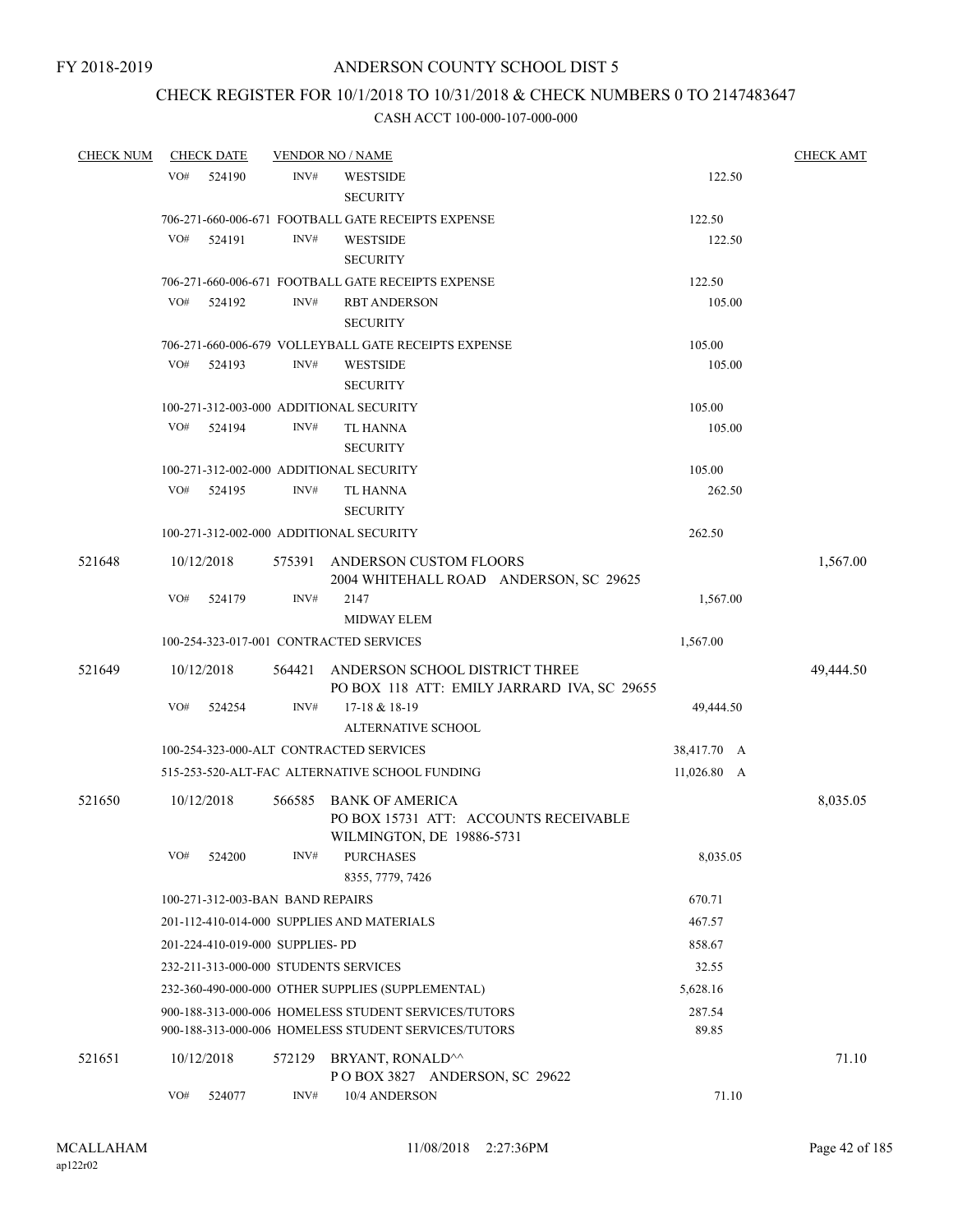## CHECK REGISTER FOR 10/1/2018 TO 10/31/2018 & CHECK NUMBERS 0 TO 2147483647

| <b>CHECK NUM</b> |     | <b>CHECK DATE</b>                 |        | <b>VENDOR NO / NAME</b>                                                                                        |     |        |          | <b>CHECK AMT</b> |
|------------------|-----|-----------------------------------|--------|----------------------------------------------------------------------------------------------------------------|-----|--------|----------|------------------|
|                  |     |                                   |        | FOOTBALL OFFICIAL                                                                                              |     |        |          |                  |
|                  |     |                                   |        | 706-271-660-006-671 FOOTBALL GATE RECEIPTS EXPENSE                                                             |     |        | 71.10    |                  |
| 521652           |     | 10/12/2018                        |        | 152495 CAMCOR, INC<br>POBOX 1899 ATT: ACCOUNTS RECEIVABLE<br>BURLINGTON, NC 27216-1899                         |     |        |          | 1,591.51         |
|                  | VO# | 524204                            | INV#   | 2456646<br><b>TECH</b>                                                                                         | PO# | 99541  | 1,591.51 |                  |
|                  |     |                                   |        | 201-112-445-019-000 TECHNOLOGY SUPPLIES                                                                        |     |        | 1,591.51 |                  |
| 521653           |     | 10/12/2018                        | 162750 | CENTER ROCK WELDING & FABRICATING INC<br>5005 DOBBINS BRIDGE RD ATT: ACCOUNTS<br>RECEIVABLE ANDERSON, SC 29626 |     |        |          | 110.00           |
|                  | VO# | 524174                            | INV#   | 1717<br><b>REPAIRS</b>                                                                                         |     |        | 110.00   |                  |
|                  |     | 100-254-323-000-001 CONTRACT SRVS |        |                                                                                                                |     |        | 10.00    |                  |
|                  |     |                                   |        | 100-254-323-003-001 CONTRACTED SERVICES                                                                        |     |        | 100.00   |                  |
| 521654           |     | 10/12/2018                        | 572302 | CERTIPORT, INC<br>13036 COLLECTIONS CENTER DR CHICAGO, IL<br>60693                                             |     |        |          | 3,852.00         |
|                  | VO# | 524205                            | INV#   | 11750965<br><b>LICENSE</b>                                                                                     | PO# | 99251  | 3,852.00 |                  |
|                  |     |                                   |        | 328-115-312-001-0CO PURCHASED SERVICES (C/O)                                                                   |     |        | 3,852.00 |                  |
| 521655           |     | 10/12/2018                        | 566288 | CES CITY ELECTRIC ACCTS<br>P.O. BOX 71465 ATT: ACCOUNTS RECEIVABLE<br>NORTH CHARLESTON, SC 29415               |     |        |          | 391.81           |
|                  | VO# | 524167                            | INV#   | 140196<br><b>SUPPLIES</b>                                                                                      |     |        | 72.51    |                  |
|                  |     |                                   |        | 100-254-410-002-400 HVAC/ELECTRICAL/PLUMBING                                                                   |     |        | 72.51    |                  |
|                  | VO# | 524168                            | INV#   | 140221<br><b>SUPPLIES</b>                                                                                      |     |        | 181.37   |                  |
|                  |     | 100-254-410-000-400 HVAC SUPPLIES |        |                                                                                                                |     | 181.37 |          |                  |
|                  | VO# | 524169                            | INV#   | 140369<br><b>SUPPLIES</b>                                                                                      |     |        | 36.28    |                  |
|                  |     | 100-254-410-000-400 HVAC SUPPLIES |        |                                                                                                                |     |        | 36.28    |                  |
|                  | VO# | 524170                            | INV#   | 140150<br><b>SUPPLIES</b>                                                                                      |     |        | 28.17    |                  |
|                  |     |                                   |        | 100-254-410-006-400 HVAC/ELECTRICAL/PLUMBING                                                                   |     |        | 28.17    |                  |
|                  | VO# | 524171                            | INV#   | 140211<br><b>SUPPLIES</b>                                                                                      |     |        | 32.92    |                  |
|                  |     | 100-254-410-000-400 HVAC SUPPLIES |        |                                                                                                                |     |        | 32.92    |                  |
|                  | VO# | 524172                            | INV#   | 140379<br><b>SUPPLIES</b>                                                                                      |     |        | 21.35    |                  |
|                  |     |                                   |        | 100-254-410-009-400 HVAC/ELECTRICAL/PLUMBING                                                                   |     |        | 21.35    |                  |
|                  | VO# | 524173                            | INV#   | 140197<br><b>SUPPLIES</b>                                                                                      |     |        | 19.21    |                  |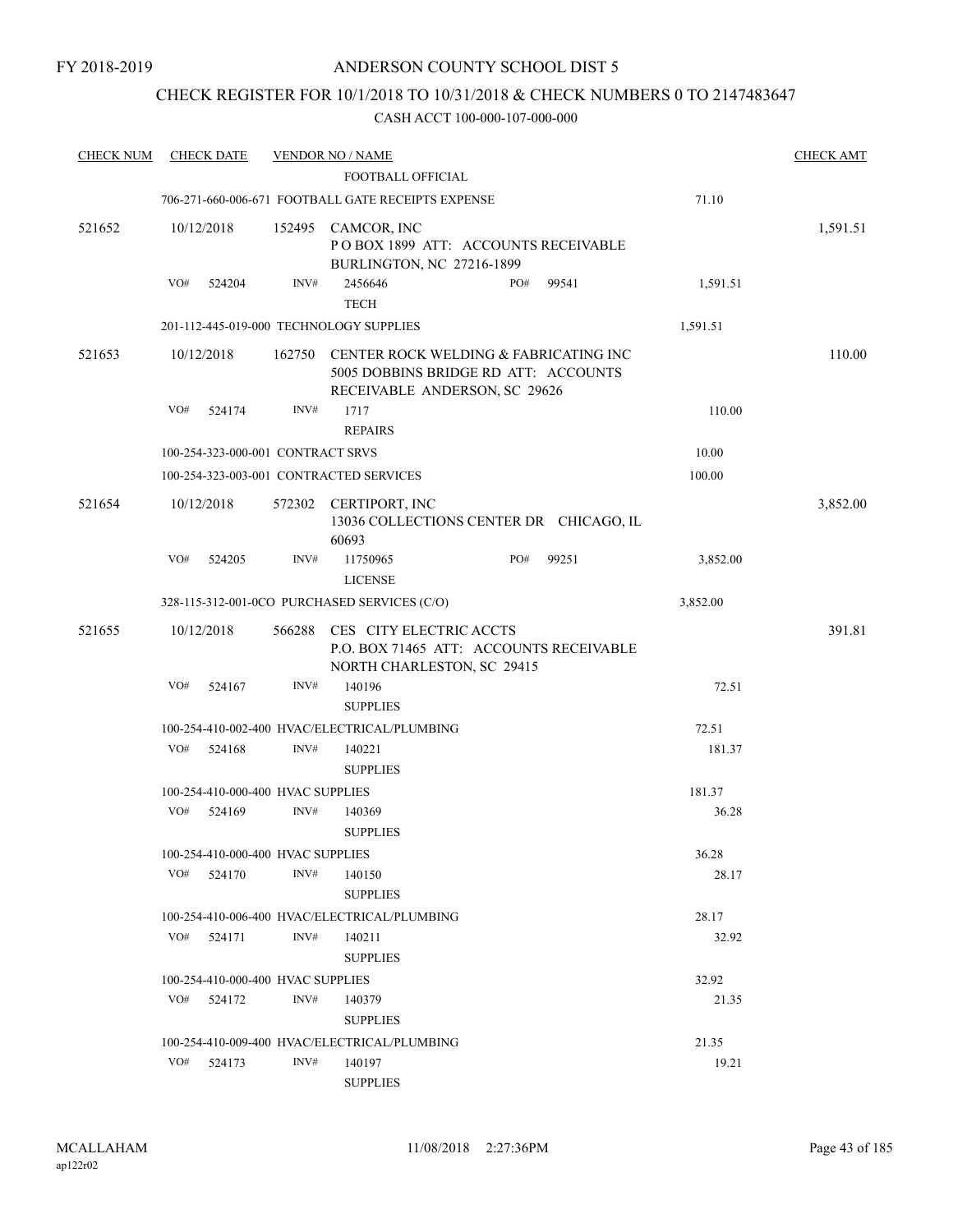## CHECK REGISTER FOR 10/1/2018 TO 10/31/2018 & CHECK NUMBERS 0 TO 2147483647

| <b>CHECK NUM</b> | <b>CHECK DATE</b> |        | <b>VENDOR NO / NAME</b>                                                                         |            | <b>CHECK AMT</b> |
|------------------|-------------------|--------|-------------------------------------------------------------------------------------------------|------------|------------------|
|                  |                   |        | 100-254-410-005-400 HVAC/ELECTRICAL/PLUMBING                                                    | 19.21      |                  |
| 521656           | 10/12/2018        |        | 569972 CHENET JOSEPH<br>109 HOWARD LANE APT E ANDERSON, SC 29621                                |            | 20.00            |
|                  | VO#<br>524080     | INV#   | <b>STUDENT FEES</b><br><b>REFUND</b>                                                            | 20.00      |                  |
|                  |                   |        | 712-271-660-012-207 TECHNOLOGY FEE EXPENSE                                                      | 20.00      |                  |
| 521657           | 10/12/2018        |        | 570581 CITY OF ANDERSON POLICE DEPT                                                             |            | 813.44           |
|                  |                   |        | 401 SOUTH MAIN ST ANDERSON, SC 29624                                                            |            |                  |
|                  | VO#<br>524187     | INV#   | <b>MCCANTS VB</b><br><b>SECURITY</b>                                                            | 76.26      |                  |
|                  |                   |        | 705-271-660-005-679 VOLLEYBALL GATE RECEIPTS EXPENSE                                            | 76.26      |                  |
|                  | VO#<br>524188     | INV#   | <b>MCCANTS FB</b><br><b>SECURITY</b>                                                            | 76.26      |                  |
|                  |                   |        | 705-271-660-005-671 FOOTBALL GATE RECEIPTS EXPENSE                                              | 76.26      |                  |
|                  | VO#<br>524189     | INV#   | <b>ADULT ED</b><br><b>SECURITY</b>                                                              | 660.92     |                  |
|                  |                   |        | 100-181-312-000-000 PURCHASED SERVICES                                                          | 660.92     |                  |
| 521658           | 10/12/2018        |        | 564987 COMPUTER ENGRAVING BY WALKER INC<br>1650 RED BARN ROAD ATT: ACCOUNTS                     |            | 520.00           |
|                  |                   |        | RECEIVABLE LIBERTY, SC 29657                                                                    |            |                  |
|                  | VO#<br>524166     | INV#   | 1102                                                                                            | 520.00     |                  |
|                  |                   |        | <b>LETTERS</b>                                                                                  |            |                  |
|                  |                   |        | 100-254-323-005-CAP CONTRACTED SERVICES                                                         | 520.00     |                  |
| 521659           | 10/12/2018        |        | 575305 CONNELLY, DANIELLE^^<br>FOOTHILLS HYDROSEEDING 662 MAPLE DRIVE<br><b>GREER, SC 29651</b> |            | 3,100.00         |
|                  | VO#<br>524159     | INV#   | 10/1<br><b>NEVITT FOREST</b>                                                                    | 900.00     |                  |
|                  |                   |        | 100-254-323-012-001 CONTRACTED SERVICES                                                         | 900.00     |                  |
|                  | VO#<br>524160     | INV#   | 10/1                                                                                            | 2,200.00   |                  |
|                  |                   |        | TL HANNA                                                                                        |            |                  |
|                  |                   |        | 100-254-323-002-001 CONTRACTED SERVICES                                                         | 2,200.00   |                  |
| 521660           | 10/12/2018        | 211302 | <b>DUKE ENERGY</b><br>PO BOX 70516 CHARLOTTE, NC 28272-0516                                     |            | 109,214.19       |
|                  | VO#<br>524196     | INV#   | <b>DUE 10/18</b><br><b>UTILITIES</b>                                                            | 109,214.19 |                  |
|                  |                   |        | 100-254-470-000-000 ENERGY-ELECTRICITY & WATER                                                  | 196.56     |                  |
|                  |                   |        | 100-254-470-000-000 ENERGY-ELECTRICITY & WATER                                                  | 9.29       |                  |
|                  |                   |        | 100-254-470-001-000 ENERGY-ELECTRICITY & WATER                                                  | 359.96     |                  |
|                  |                   |        | 100-254-470-002-000 ENERGY-ELECTRICITY & WATER                                                  | 29,849.33  |                  |
|                  |                   |        | 100-254-470-005-000 ENERGY-ELECTRICITY & WATER                                                  | 14,489.42  |                  |
|                  |                   |        | 100-254-470-006-000 ENERGY-ELECTRICITY & WATER                                                  | 18,793.23  |                  |
|                  |                   |        | 100-254-470-008-000 ENERGY-ELECTRICITY & WATER                                                  | 9,562.03   |                  |
|                  |                   |        | 100-254-470-011-000 ENERGY-ELECTRICITY & WATER                                                  | 5,479.54   |                  |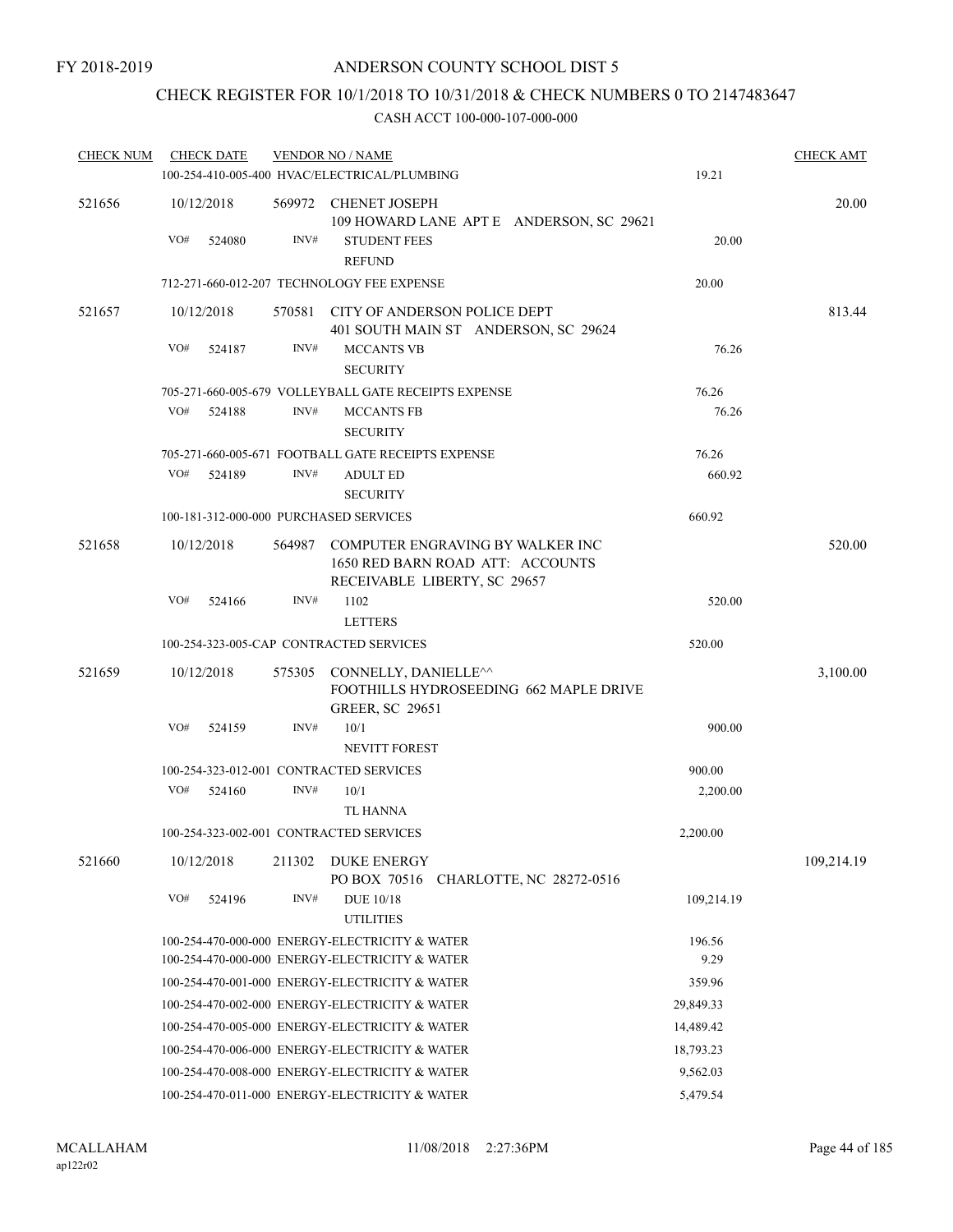## CHECK REGISTER FOR 10/1/2018 TO 10/31/2018 & CHECK NUMBERS 0 TO 2147483647

| <b>CHECK NUM</b> |     | <b>CHECK DATE</b>            |        | <b>VENDOR NO / NAME</b>                                                                         |           | <b>CHECK AMT</b> |
|------------------|-----|------------------------------|--------|-------------------------------------------------------------------------------------------------|-----------|------------------|
|                  |     |                              |        | 100-254-470-012-000 ENERGY-ELECTRICITY & WATER                                                  | 7,204.23  |                  |
|                  |     |                              |        | 100-254-470-014-000 ENERGY-ELECTRICITY & WATER                                                  | 7,403.97  |                  |
|                  |     |                              |        | 100-254-470-014-THR UTILITIES - THEATRE                                                         | 1,996.82  |                  |
|                  |     |                              |        | 100-254-470-015-000 ENERGY-ELECTRICITY & WATER                                                  | 3,373.55  |                  |
|                  |     |                              |        | 100-254-470-021-000 ENERGY-ELECTRICITY & WATER                                                  | 10,299.70 |                  |
|                  |     | 600-256-470-026-000 ENERGY   |        |                                                                                                 | 196.56    |                  |
| 521661           |     | 10/12/2018                   | 566057 | EAST COAST SIGNS & LIGHTING<br>106 NEW PROSPECT CHURCH RD ANDERSON, SC<br>29625                 |           | 147.66           |
|                  | VO# | 524165                       | INV#   | <b>ECS23439A</b><br><b>FOOTBALL SIGNS</b>                                                       | 147.66    |                  |
|                  |     |                              |        | 100-254-410-020-001 SUPPLIES - MAINTENANCE                                                      | 147.66    |                  |
| 521662           |     | 10/12/2018                   |        | 575574 ELECTRIC CITY TOWING & RECOVERY, LLC<br>403 HAYES STREET ANDERSON, SC 29624              |           | 100.00           |
|                  | VO# | 524206                       | INV#   | <b>AVCC</b><br><b>SERVICE</b>                                                                   | 100.00    |                  |
|                  |     | 100-115-410-001-000 SUPPLIES |        |                                                                                                 | 100.00    |                  |
| 521663           |     | 10/12/2018                   | 566455 | <b>EPTING DISTRIBUTORS</b><br>300 INDUSTRIAL DR ATT: ACCOUNTS<br>RECEIVABLE LEXINGTON, SC 29072 |           | 243.92           |
|                  | VO# | 524161                       | INV#   | S100766432<br><b>SUPPLIES</b>                                                                   | 243.92    |                  |
|                  |     |                              |        | 100-254-410-017-400 HVAC/ELECTRICAL/PLUMBING                                                    | 243.92    |                  |
| 521664           |     | 10/12/2018                   | 571001 | FRICK, JODY**<br>1305 CENTERVILLE ROAD ANDERSON, SC 29625                                       |           | 45.00            |
|                  | VO# | 524076                       | INV#   | 10/4 ANDERSON<br>FOOTBALL OFFICIAL                                                              | 45.00     |                  |
|                  |     |                              |        | 706-271-660-006-671 FOOTBALL GATE RECEIPTS EXPENSE                                              | 45.00     |                  |
| 521665           |     | 10/12/2018                   | 241500 | <b>GBS LUMBER/ ANDERSON</b><br>POBOX 159 ATT: ACCOUNTS RECEIVABLE<br>MAULDIN, SC 29662          |           | 68.85            |
|                  |     | VO# 524154                   | INV#   | 2031462<br><b>SUPPLIES</b>                                                                      | 68.85     |                  |
|                  |     |                              |        | 100-254-410-002-001 SUPPLIES - MAINTENANCE                                                      | 68.85     |                  |
| 521666           |     | 10/12/2018                   | 575606 | EMPLOYEE VENDOR<br>107 HARTVIEW CIRCLE ANDERSON, SC 29625                                       |           | 33.50            |
|                  | VO# | 524184                       | INV#   | <b>FINGERPRINT</b><br>REIMBURSEMENT                                                             | 33.50     |                  |
|                  |     |                              |        | 100-147-312-000-000 PURCHASED SERVICES                                                          | 33.50     |                  |
| 521667           |     | 10/12/2018                   | 259400 | HAMMOND WATER DISTRICT<br>250 MITCHELL ROAD ATT: ACCOUNTS<br>RECEIVABLE BELTON, SC 29627        |           | 9,973.25         |
|                  | VO# | 524212                       | INV#   | <b>JULY-SEPT</b><br>WATER/SEWER                                                                 | 9,973.25  |                  |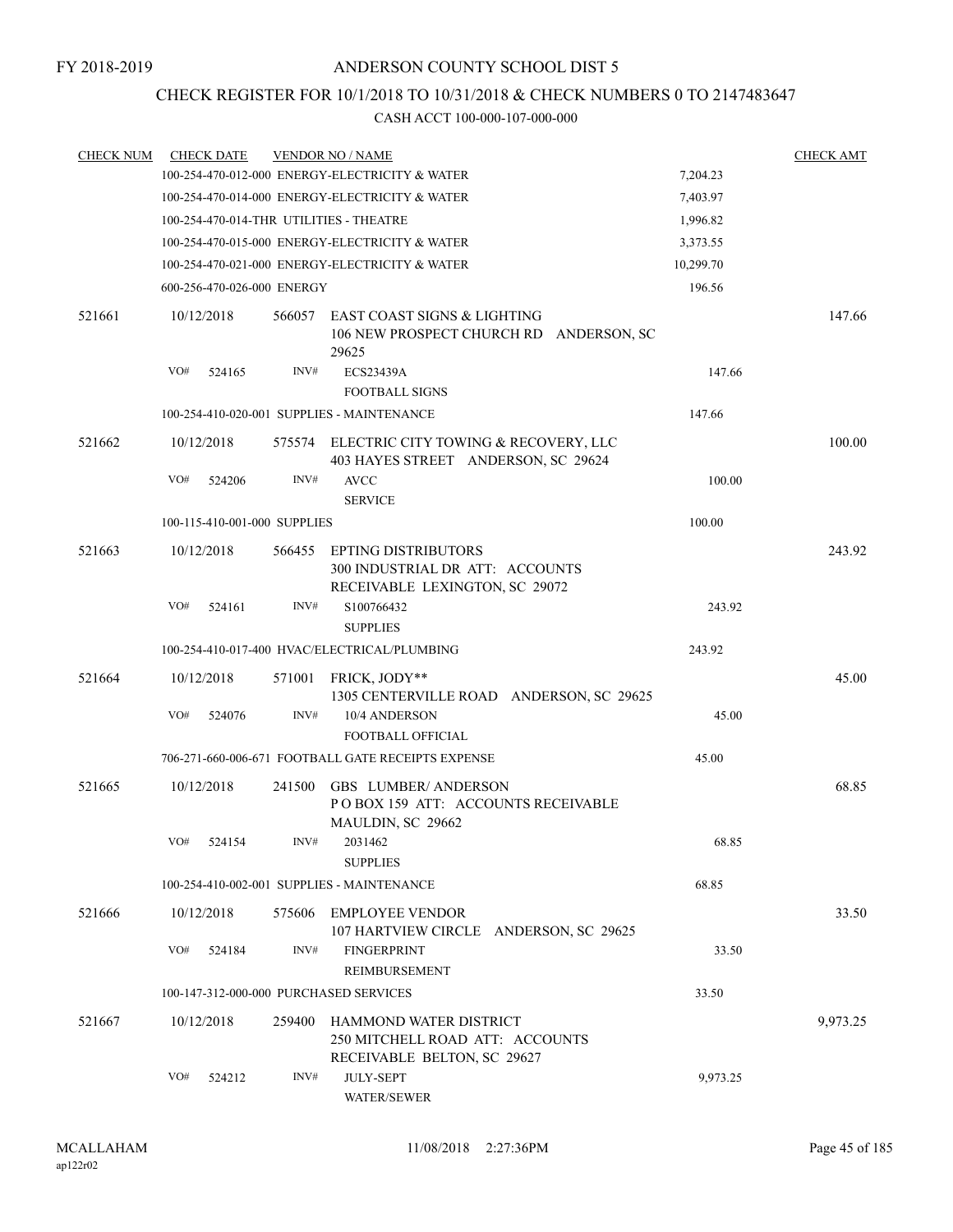## CHECK REGISTER FOR 10/1/2018 TO 10/31/2018 & CHECK NUMBERS 0 TO 2147483647

| <b>CHECK NUM</b> | <b>CHECK DATE</b>                 |        |        | <b>VENDOR NO / NAME</b>                                                  |          | <b>CHECK AMT</b> |
|------------------|-----------------------------------|--------|--------|--------------------------------------------------------------------------|----------|------------------|
|                  |                                   |        |        | 100-254-470-002-000 ENERGY-ELECTRICITY & WATER                           | 110.72   |                  |
|                  |                                   |        |        | 100-254-470-002-000 ENERGY-ELECTRICITY & WATER                           | 703.56   |                  |
|                  |                                   |        |        | 100-254-470-002-000 ENERGY-ELECTRICITY & WATER                           | 1,089.12 |                  |
|                  |                                   |        |        | 100-254-470-002-000 ENERGY-ELECTRICITY & WATER                           | 134.12   |                  |
|                  |                                   |        |        | 100-254-470-013-000 ENERGY-ELECTRICITY & WATER                           | 1,191.65 |                  |
|                  |                                   |        |        | 100-254-470-017-000 ENERGY-ELECTRICITY & WATER                           | 4,462.44 |                  |
|                  |                                   |        |        | 100-254-470-020-000 ENERGY-ELECTRICITY & WATER                           | 110.72   |                  |
|                  |                                   |        |        | 100-254-470-020-000 ENERGY-ELECTRICITY & WATER                           | 2,170.92 |                  |
| 521668           | 10/12/2018                        |        | 565621 | HARRISON, DERRIDO (DERRICK).**<br>344 HARPER RIDGE ROAD SENECA, SC 29678 |          | 58.50            |
|                  | VO#                               | 524075 | INV#   | 10/4 ANDERSON                                                            | 58.50    |                  |
|                  |                                   |        |        | FOOTBALL OFFICIAL                                                        |          |                  |
|                  |                                   |        |        | 706-271-660-006-671 FOOTBALL GATE RECEIPTS EXPENSE                       | 58.50    |                  |
| 521669           | 10/12/2018                        |        | 273950 | HUGHES, STEVEN K.^^<br>1224 GREEN WILLOW TRAIL ANDERSON, SC<br>29621     |          | 45.00            |
|                  | VO#                               | 524074 | INV#   | 10/3 ANDERSON<br>FOOTBALL OFFICIAL                                       | 45.00    |                  |
|                  |                                   |        |        | 706-271-660-006-671 FOOTBALL GATE RECEIPTS EXPENSE                       | 45.00    |                  |
| 521670           | 10/12/2018                        |        | 575393 | J A PIPER ROOFING CO                                                     |          | 1,250.00         |
|                  | VO#                               | 524151 | INV#   | PO BOX 8456 GREENVILLE, SC 29604<br>11051                                | 1,250.00 |                  |
|                  |                                   |        |        | <b>AC UNIT</b>                                                           |          |                  |
|                  |                                   |        |        |                                                                          |          |                  |
|                  | 100-254-323-000-001 CONTRACT SRVS |        |        |                                                                          | 1,250.00 |                  |
| 521671           | 10/12/2018                        |        | 307635 | KEESE, TIMOTHY J (TIM).^^<br>203 ASHTON PLACE COURT SENECA, SC 29678     |          | 58.50            |
|                  | VO#                               | 524078 | INV#   | 10/4 ANDERSON<br>FOOTBALL OFFICIAL                                       | 58.50    |                  |
|                  |                                   |        |        | 706-271-660-006-671 FOOTBALL GATE RECEIPTS EXPENSE                       | 58.50    |                  |
|                  |                                   |        |        |                                                                          |          |                  |
| 521672           | 10/12/2018                        |        | 572611 | LLOYD ROOFING COMPANY, INC<br>PO BOX 49308 GREENWOOD, SC 29649           |          | 1,800.00         |
|                  | VO#                               | 524148 | INV#   | 34425                                                                    | 1,800.00 |                  |
|                  |                                   |        |        | <b>TL HANNA</b>                                                          |          |                  |
|                  |                                   |        |        | 100-254-323-002-001 CONTRACTED SERVICES                                  | 1,800.00 |                  |
| 521673           | 10/12/2018                        |        | 327600 | LOLLIS METALS, INC<br>PO BOX 13042 ATT: ACCOUNTS RECEIVABLE              |          | 214.00           |
|                  | VO#                               |        | INV#   | ANDERSON, SC 29624                                                       |          |                  |
|                  |                                   | 524147 |        | 78120                                                                    | 214.00   |                  |
|                  |                                   |        |        | <b>RACK REPAIR</b>                                                       |          |                  |
|                  |                                   |        |        | 600-256-323-017-000 REPAIRS TO EQUIPMENT                                 | 214.00   |                  |
| 521674           | 10/12/2018                        |        | 574776 | MAYFIELD, BRIAN**<br>149 MOUNTAIN LAKE DRIVE PIEDMONT, SC<br>29673       |          | 58.50            |
|                  | VO#                               | 524071 | INV#   | 10/3 ANDERSON                                                            | 58.50    |                  |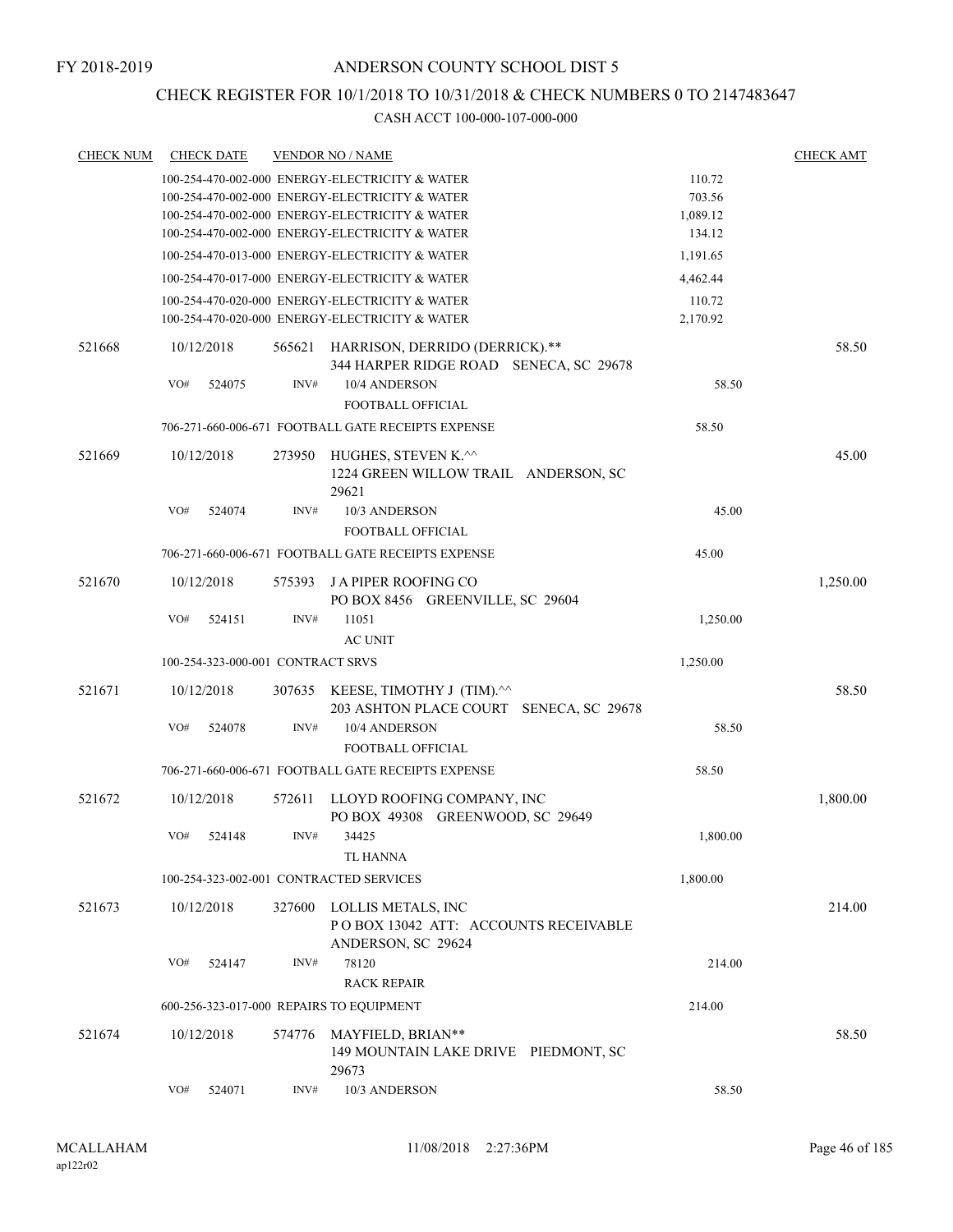## CHECK REGISTER FOR 10/1/2018 TO 10/31/2018 & CHECK NUMBERS 0 TO 2147483647

|        | <b>CHECK NUM</b> |     | <b>CHECK DATE</b>            |        | <b>VENDOR NO / NAME</b><br><b>FOOTBALL OFFICIAL</b>                                       |          | <b>CHECK AMT</b> |
|--------|------------------|-----|------------------------------|--------|-------------------------------------------------------------------------------------------|----------|------------------|
|        |                  |     |                              |        | 706-271-660-006-671 FOOTBALL GATE RECEIPTS EXPENSE                                        | 58.50    |                  |
| $\ast$ | 521676           |     |                              |        |                                                                                           |          |                  |
|        |                  |     | 10/12/2018                   |        | 575505 MCCOLLUM, CHRISTOPER**<br>PO BOX 14161 ANDERSON, SC 29624                          |          | 1,700.00         |
|        |                  | VO# | 524146                       | INV#   | 013<br><b>TL HANNA</b>                                                                    | 1,700.00 |                  |
|        |                  |     |                              |        | 505-253-520-002-TUR BASEBALL/SOFTBALL TURF                                                | 1,700.00 |                  |
|        | 521677           |     | 10/12/2018                   |        | 565095 MCCOY LUMBER & BUILDING                                                            |          | 544.58           |
|        |                  |     |                              |        | POBOX 571 HONEA PATH, SC 29654                                                            |          |                  |
|        |                  | VO# | 524142                       | INV#   | 239773<br><b>SUPPLIES</b>                                                                 | 544.58   |                  |
|        |                  |     |                              |        | 100-113-410-006-VEN SUPPLY-ADDT'L FOR LOST VENDING                                        | 544.58   |                  |
|        | 521678           |     | 10/12/2018                   |        | 573613 NASP, INC.<br>NATIONAL ARCHERY IN SCHOOLS W4285 LAKE<br>DRIVE WALDO, WI 53093      |          | 1,457.00         |
|        |                  | VO# | 524218                       | INV#   | 245490                                                                                    | 1,457.00 |                  |
|        |                  |     |                              |        | CUST #28621                                                                               |          |                  |
|        |                  |     | 937-113-410-008-000 SUPPLIES |        |                                                                                           | 1,457.00 |                  |
|        | 521679           |     | 10/12/2018                   |        | 384915 NOBLITT REFRIGERATION<br>POBOX 4041 ATT: ACCOUNTS RECEIVABLE<br>ANDERSON, SC 29622 |          | 105.00           |
|        |                  | VO# | 524143                       | INV#   | 33091<br><b>CALHOUN</b>                                                                   | 105.00   |                  |
|        |                  |     |                              |        | 600-256-323-014-000 REPAIRS TO EQUIPMENT                                                  | 105.00   |                  |
|        | 521680           |     | 10/12/2018                   | 389900 | OFFICE DEPOT<br>POBOX 1413 CHARLOTTE, NC 28201-1413                                       |          | 3,243.58         |
|        |                  | VO# | 524219                       | INV#   | 209606683001<br><b>SUPPLIES</b>                                                           | 750.75   |                  |
|        |                  |     | 600-256-410-000-000 SUPPLIES |        |                                                                                           | 750.75   |                  |
|        |                  | VO# | 524220                       | INV#   | 198668314001<br><b>SUPPLIES</b>                                                           | 462.18   |                  |
|        |                  |     |                              |        | 100-221-410-000-000 SUPPLIES AND MATERIALS                                                | 462.18   |                  |
|        |                  |     | VO# 524221                   | INV#   | 208060070001<br><b>SUPPLIES</b>                                                           | 58.42    |                  |
|        |                  |     | 100-264-410-000-000 SUPPLIES |        |                                                                                           | 58.42    |                  |
|        |                  |     | VO# 524222                   | INV#   | 2227984527<br><b>SUPPLIES</b>                                                             | 25.08    |                  |
|        |                  |     | 100-114-410-003-000 SUPPLIES |        |                                                                                           | 25.08    |                  |
|        |                  |     | VO# 524223                   | INV#   | 2231340279<br><b>SUPPLIES</b>                                                             | 53.63    |                  |
|        |                  |     | 100-114-410-003-000 SUPPLIES |        |                                                                                           | 53.63    |                  |
|        |                  |     | VO# 524224                   | INV#   | 206398600001<br><b>SUPPLIES</b>                                                           | 192.31   |                  |
|        |                  |     |                              |        | 719-271-660-019-201 MISCELLANEOUS EXPENSE                                                 | 192.31   |                  |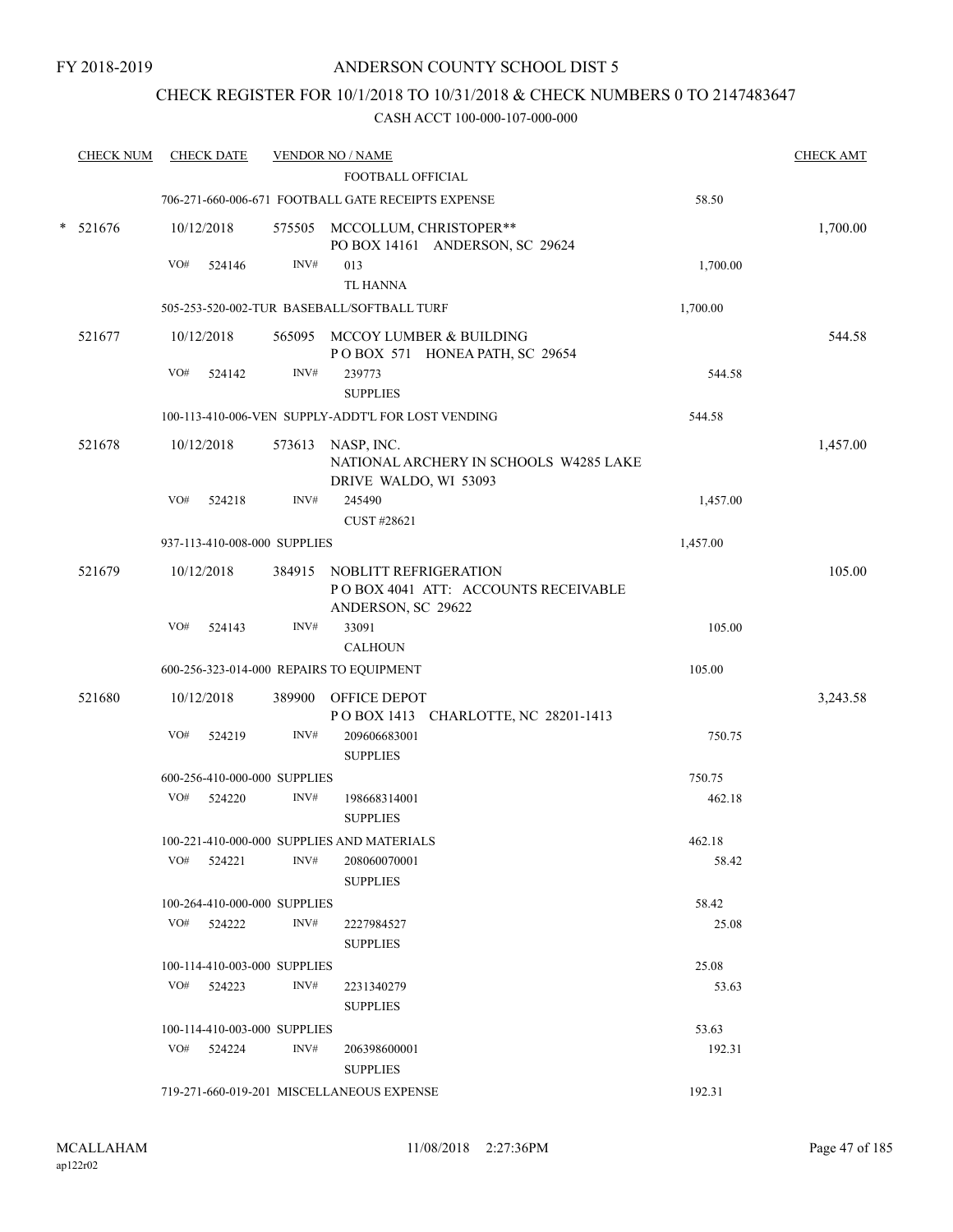## CHECK REGISTER FOR 10/1/2018 TO 10/31/2018 & CHECK NUMBERS 0 TO 2147483647

| <b>CHECK NUM</b> | <b>CHECK DATE</b>                       |        | <b>VENDOR NO / NAME</b>                                                                                 |     |       |          | <b>CHECK AMT</b> |
|------------------|-----------------------------------------|--------|---------------------------------------------------------------------------------------------------------|-----|-------|----------|------------------|
|                  | VO#<br>524225                           | INV#   | 207966918001<br><b>SUPPLIES</b>                                                                         | PO# | 99420 | 1,701.21 |                  |
|                  | 201-112-445-010-000 TECHNOLOGY SUPPLIES |        |                                                                                                         |     |       | 1,701.21 |                  |
| 521681           | 10/12/2018                              | 574740 | PERRY, MARK^^<br>38 KNIGHT STREET WILLIAMSTON, SC 29697                                                 |     |       |          | 48.60            |
|                  | VO#<br>524072                           | INV#   | 10/3 ANDERSON<br>FOOTBALL OFFICIAL                                                                      |     |       | 48.60    |                  |
|                  |                                         |        | 706-271-660-006-671 FOOTBALL GATE RECEIPTS EXPENSE                                                      |     |       | 48.60    |                  |
| 521682           | 10/12/2018                              | 568036 | PIEDMONT NATURAL GAS<br>PO BOX 1246 CHARLOTTE, NC 28201-1246                                            |     |       |          | 1,478.09         |
|                  | VO#<br>524185                           | INV#   | DUE 10/19<br><b>UTILITIES</b>                                                                           |     |       | 1,478.09 |                  |
|                  | 100-254-472-000-000 ENERGY-GAS          |        |                                                                                                         |     |       | 50.50    |                  |
|                  | 100-254-472-001-000 ENERGY-GAS          |        |                                                                                                         |     |       | 336.25   |                  |
|                  | 100-254-472-005-000 ENERGY-GAS          |        |                                                                                                         |     |       | 30.95    |                  |
|                  | 100-254-472-011-000 ENERGY-GAS          |        |                                                                                                         |     |       | 23.54    |                  |
|                  | 100-254-472-012-000 ENERGY-GAS          |        |                                                                                                         |     |       | 24.72    |                  |
|                  | 100-254-472-015-000 ENERGY-GAS          |        |                                                                                                         |     |       | 58.93    |                  |
|                  | 100-254-472-016-000 ENERGY-GAS          |        |                                                                                                         |     |       | 23.54    |                  |
|                  | 100-254-472-021-000 ENERGY- GAS         |        |                                                                                                         |     |       | 49.44    |                  |
|                  | 600-256-470-011-000 ENERGY              |        |                                                                                                         |     |       | 185.27   |                  |
|                  | 600-256-470-012-000 ENERGY              |        |                                                                                                         |     |       | 178.53   |                  |
|                  | 600-256-470-015-000 ENERGY              |        |                                                                                                         |     |       | 136.16   |                  |
|                  | 600-256-470-016-000 ENERGY              |        |                                                                                                         |     |       | 175.95   |                  |
|                  | 600-256-470-021-000 ENERGY              |        |                                                                                                         |     |       | 204.31   |                  |
| 521683           | 10/12/2018                              | 564099 | PIONEER VALLEY BOOKS<br>155A INDUSTRIAL DRIVE ATT: ACCOUNTS<br>RECEIVABLE NORTHAMPTON, MA 01060         |     |       |          | 2,998.62         |
|                  | VO#<br>524226                           | INV#   | 00134842<br><b>NEVITT FOREST</b>                                                                        | PO# | 99557 | 2,998.62 |                  |
|                  |                                         |        | 201-112-410-012-000 SUPPLIES AND MATERIALS                                                              |     |       | 2,776.50 |                  |
|                  |                                         |        | 201-112-410-012-000 SUPPLIES AND MATERIALS                                                              |     |       | 222.12   |                  |
| 521684           | 10/12/2018                              |        | 571652 PROSOURCE LLC<br>P.O. BOX 5339 GREENVILLE, SC 29606                                              |     |       |          | 110.99           |
|                  | VO#<br>524138                           | INV#   | 2005309<br><b>SUPPLIES</b>                                                                              |     |       | 73.88    |                  |
|                  |                                         |        | 100-254-410-002-400 HVAC/ELECTRICAL/PLUMBING                                                            |     |       | 73.88    |                  |
|                  | VO#<br>524139                           | INV#   | S1987109<br><b>SUPPLIES</b>                                                                             |     |       | 37.11    |                  |
|                  |                                         |        | 100-254-410-013-400 HVAC/ELECTRICAL/PLUMBING                                                            |     |       | 37.11    |                  |
| 521685           | 10/12/2018                              | 569778 | <b>RAPID LUBE OF ANDERSON</b><br>1704 PEARMAN DAIRY ROAD ATT: ACCOUNTS<br>RECEIVABLE ANDERSON, SC 29625 |     |       |          | 193.39           |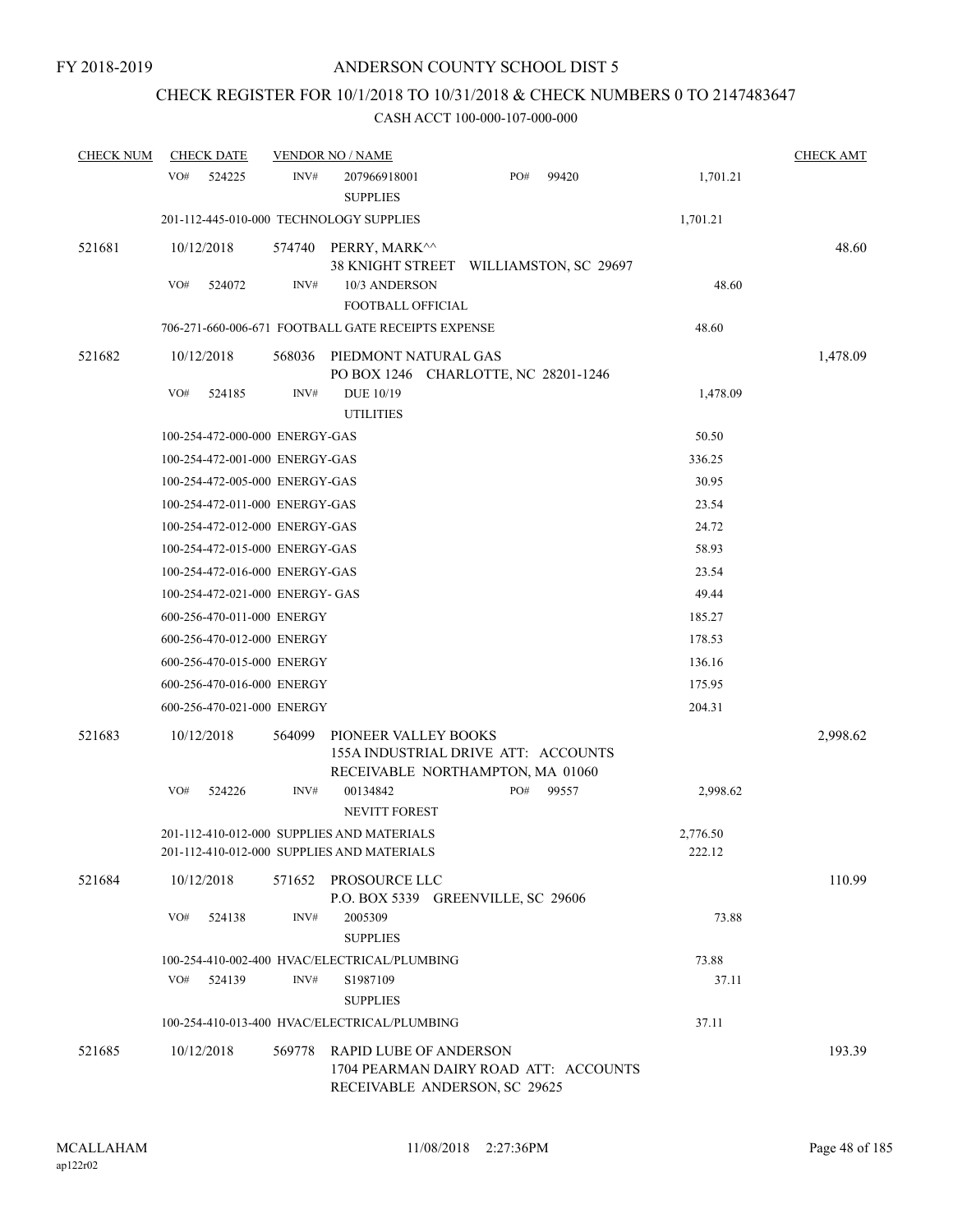## CHECK REGISTER FOR 10/1/2018 TO 10/31/2018 & CHECK NUMBERS 0 TO 2147483647

| <b>CHECK NUM</b> |     | <b>CHECK DATE</b>                 |                | <b>VENDOR NO / NAME</b>                                                                                      |     |       |                    | <b>CHECK AMT</b> |
|------------------|-----|-----------------------------------|----------------|--------------------------------------------------------------------------------------------------------------|-----|-------|--------------------|------------------|
|                  | VO# | 524135                            | INV#           | 51282                                                                                                        |     |       | 43.02              |                  |
|                  |     |                                   |                | OIL CHANGE                                                                                                   |     |       |                    |                  |
|                  |     |                                   |                | 100-254-412-000-001 TRUCK SERVICE - MAINTENANCE                                                              |     |       | 43.02              |                  |
|                  | VO# | 524136                            | INV#           | 51476                                                                                                        |     |       | 83.98              |                  |
|                  |     |                                   |                | <b>OIL CHANGE</b>                                                                                            |     |       |                    |                  |
|                  |     |                                   |                |                                                                                                              |     |       |                    |                  |
|                  |     |                                   |                | 100-254-412-000-001 TRUCK SERVICE - MAINTENANCE                                                              |     |       | 83.98              |                  |
|                  | VO# | 524137                            | INV#           | 51500                                                                                                        |     |       | 66.39              |                  |
|                  |     |                                   |                | OIL CHANGE                                                                                                   |     |       |                    |                  |
|                  |     |                                   |                | 100-254-412-000-001 TRUCK SERVICE - MAINTENANCE                                                              |     |       | 66.39              |                  |
| 521686           |     | 10/12/2018                        |                | 567525 ROWLAND MECHANICAL                                                                                    |     |       |                    | 6,086.09         |
|                  |     |                                   |                | 206 SADDLE TRAIL ANDERSON, SC 29621                                                                          |     |       |                    |                  |
|                  | VO# | 524229                            | INV#           | 8809                                                                                                         | PO# | 99095 | 26.75              |                  |
|                  |     |                                   |                | <b>DODGE KEYS</b>                                                                                            |     |       |                    |                  |
|                  |     |                                   |                | 100-255-323-000-ACT ACTIVITY BUS CONTRACTED SERVICES                                                         |     |       | 26.75              |                  |
|                  | VO# | 524230                            | INV#           | 8790-8802                                                                                                    | PO# | 99095 | 5,320.54           |                  |
|                  |     |                                   |                |                                                                                                              |     |       |                    |                  |
|                  |     |                                   |                | 8804 & 8808                                                                                                  |     |       |                    |                  |
|                  |     |                                   |                | 100-255-323-000-ACT ACTIVITY BUS CONTRACTED SERVICES                                                         |     |       | 90.99              |                  |
|                  |     |                                   |                | 100-255-323-000-ACT ACTIVITY BUS CONTRACTED SERVICES                                                         |     |       | 155.82             |                  |
|                  |     |                                   |                | 100-255-323-000-ACT ACTIVITY BUS CONTRACTED SERVICES                                                         |     |       | 90.99              |                  |
|                  |     |                                   |                | 100-255-323-000-ACT ACTIVITY BUS CONTRACTED SERVICES                                                         |     |       | 83.66              |                  |
|                  |     |                                   |                | 100-255-323-000-ACT ACTIVITY BUS CONTRACTED SERVICES<br>100-255-323-000-ACT ACTIVITY BUS CONTRACTED SERVICES |     |       | 338.49<br>1,100.08 |                  |
|                  |     |                                   |                | 100-255-323-000-ACT ACTIVITY BUS CONTRACTED SERVICES                                                         |     |       | 46.00              |                  |
|                  |     |                                   |                | 100-255-323-000-ACT ACTIVITY BUS CONTRACTED SERVICES                                                         |     |       | 46.00              |                  |
|                  |     |                                   |                | 100-255-323-000-ACT ACTIVITY BUS CONTRACTED SERVICES                                                         |     |       | 990.85             |                  |
|                  |     |                                   |                | 100-255-323-000-ACT ACTIVITY BUS CONTRACTED SERVICES                                                         |     |       | 90.99              |                  |
|                  |     |                                   |                | 100-255-323-000-ACT ACTIVITY BUS CONTRACTED SERVICES                                                         |     |       | 191.11             |                  |
|                  |     |                                   |                | 100-255-323-000-ACT ACTIVITY BUS CONTRACTED SERVICES                                                         |     |       | 38.00              |                  |
|                  |     |                                   |                | 100-255-323-000-ACT ACTIVITY BUS CONTRACTED SERVICES                                                         |     |       | 575.00             |                  |
|                  |     |                                   |                | 100-255-323-000-ACT ACTIVITY BUS CONTRACTED SERVICES                                                         |     |       | 596.52             |                  |
|                  |     |                                   |                | 100-255-323-000-ACT ACTIVITY BUS CONTRACTED SERVICES                                                         |     |       | 886.04             |                  |
|                  | VO# | 524231                            | INV#           | 8724                                                                                                         |     |       | 341.69             |                  |
|                  |     |                                   |                | <b>TRUCK REPAIR</b>                                                                                          |     |       |                    |                  |
|                  |     |                                   |                | 600-256-323-000-000 REPAIRS TO EQUIPMENT                                                                     |     |       | 341.69             |                  |
|                  |     |                                   | $\text{INV}\#$ |                                                                                                              | PO# |       |                    |                  |
|                  | VO# | 524232                            |                | 8807<br><b>ISUZU TRUCK</b>                                                                                   |     | 99644 | 397.11             |                  |
|                  |     | 100-257-412-000-000 TRUCK SERVICE |                |                                                                                                              |     |       | 397.11             |                  |
| 521687           |     | 10/12/2018                        | 573466         | <b>SCCTM</b>                                                                                                 |     |       |                    | 67.00            |
|                  |     |                                   |                | C/O CINDY PARKER, REGISTRAR 6 SANDALWOOD                                                                     |     |       |                    |                  |
|                  |     |                                   |                | LANE SUMTER, SC 29154-5315                                                                                   |     |       |                    |                  |
|                  | VO# | 524233                            | INV#           | 2018-10                                                                                                      | PO# | 99708 | 67.00              |                  |
|                  |     |                                   |                |                                                                                                              |     |       |                    |                  |
|                  |     |                                   |                | <b>CARRIE SIMPSON</b>                                                                                        |     |       |                    |                  |
|                  |     |                                   |                | 201-224-333-006-000 TRIPS AND CONFERENCES                                                                    |     |       | 67.00              |                  |
| 521688           |     | 10/12/2018                        | 563620         | SC DEPT OF LABOR, LIC & REGULATION                                                                           |     |       |                    | 35.00            |
|                  |     |                                   |                | PO BOX 11329 COLUMBIA, SC 29211                                                                              |     |       |                    |                  |
|                  | VO# | 524127                            | INV#           | 2018003793                                                                                                   |     |       | 35.00              |                  |
|                  |     |                                   |                |                                                                                                              |     |       |                    |                  |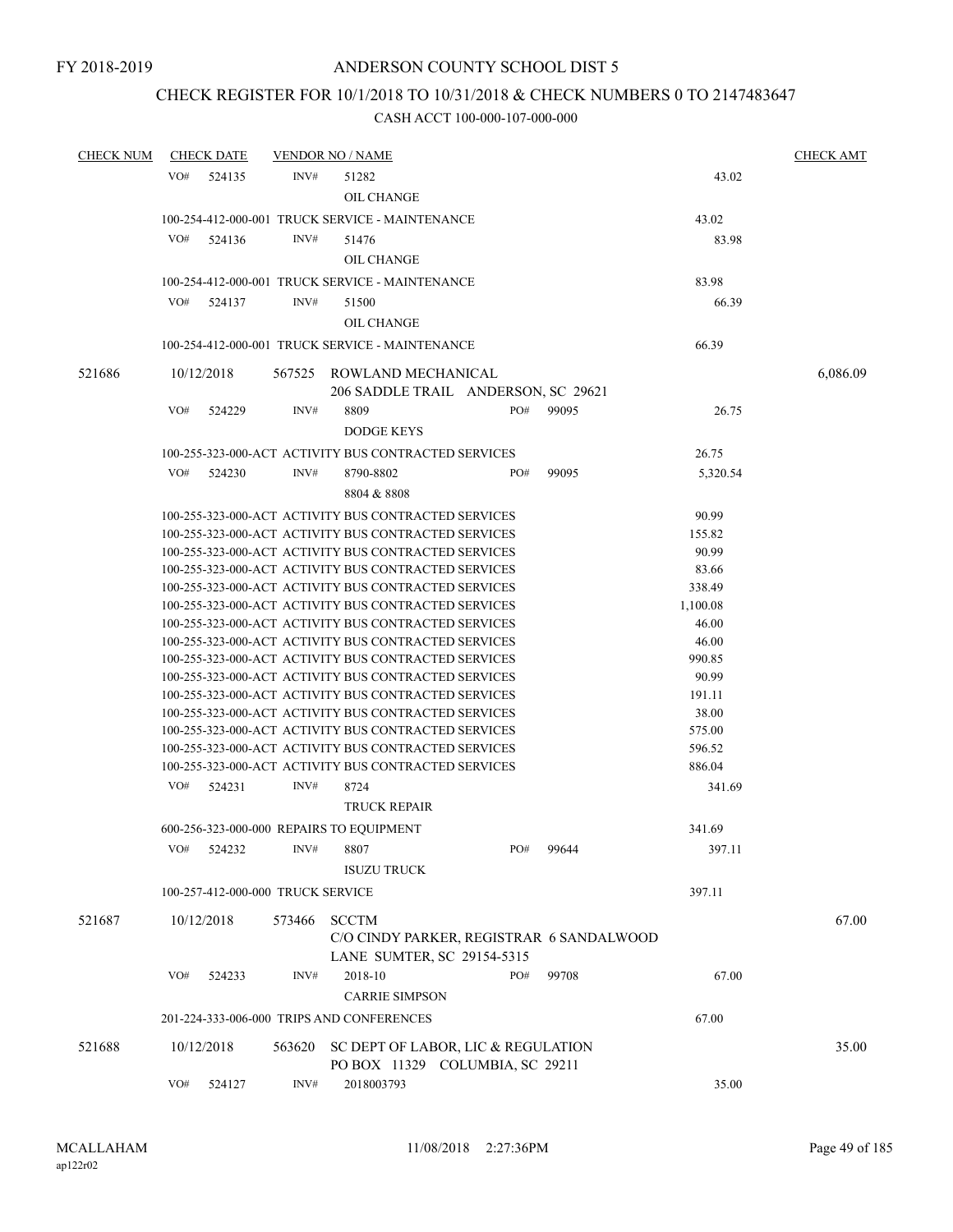## CHECK REGISTER FOR 10/1/2018 TO 10/31/2018 & CHECK NUMBERS 0 TO 2147483647

| <b>CHECK NUM</b> |            | <b>CHECK DATE</b>               |        | <b>VENDOR NO / NAME</b>                                                                              |          | <b>CHECK AMT</b> |
|------------------|------------|---------------------------------|--------|------------------------------------------------------------------------------------------------------|----------|------------------|
|                  |            |                                 |        | <b>NORTH POINTE</b>                                                                                  |          |                  |
|                  |            |                                 |        | 100-254-323-013-400 CONTR SERV-HVAC/ELECT/PLUMBING                                                   | 35.00    |                  |
| 521689           | 10/12/2018 |                                 |        | 573373 SCDSS, CHILD CARE LICENSING<br>PO BOX 1520 COLUMBIA, SC 29202                                 |          | 16.00            |
|                  | VO#        | 524234                          | INV#   | <b>CHILD CARE</b>                                                                                    | 16.00    |                  |
|                  |            |                                 |        | <b>LICENSE FEE</b>                                                                                   |          |                  |
|                  |            |                                 |        | 100-147-312-000-000 PURCHASED SERVICES                                                               | 16.00    |                  |
| 521690           | 10/12/2018 |                                 | 568316 | <b>SCRIPPS NATIONAL SPELLING BEE</b><br>POBOX 711861 ATTN: REGISTRATION<br>CINCINNATI, OH 45271-1861 |          | 1,447.50         |
|                  | VO#        | 524237                          | INV#   | 326306                                                                                               | 1,447.50 |                  |
|                  |            |                                 |        | <b>ENROLLMENT</b>                                                                                    |          |                  |
|                  |            |                                 |        | 100-221-312-000-000 PURCHASED SERVICES                                                               | 1,447.50 |                  |
| 521691           | 10/12/2018 |                                 | 570059 | SHARP BUSINESS SYSTEMS<br>DEPT 1216 PO BOX 121216 DALLAS, TX<br>75312-1216                           |          | 25.27            |
|                  | VO#        | 524128                          | INV#   | 9001407286                                                                                           | 25.27    |                  |
|                  |            |                                 |        | <b>COPIES</b>                                                                                        |          |                  |
|                  |            |                                 |        | 100-254-410-000-055 OFFICE SUPPLIES & FURNITURE                                                      | 25.27    |                  |
|                  |            |                                 |        |                                                                                                      |          | 81.00            |
| 521692           | 10/12/2018 |                                 | 568954 | <b>SHRED A WAY</b><br>PO BOX 51132 ATT: ACCOUNTS RECEIVABLE                                          |          |                  |
|                  |            |                                 |        | PIEDMONT, SC 29673                                                                                   |          |                  |
|                  | VO#        | 524238                          | INV#   | A64197                                                                                               | 48.00    |                  |
|                  |            |                                 |        | <b>DISTRICT OFFICE</b>                                                                               |          |                  |
|                  |            |                                 |        | 100-221-410-000-TST SUPPLIES-TESTING                                                                 | 48.00    |                  |
|                  | VO#        | 524239                          | INV#   | A64196                                                                                               | 33.00    |                  |
|                  |            |                                 |        | <b>ROBERT ANDERSON</b>                                                                               |          |                  |
|                  |            |                                 |        |                                                                                                      |          |                  |
|                  |            | 100-113-410-006-000 SUPPLIES    |        |                                                                                                      | 33.00    |                  |
| 521693           | 10/12/2018 |                                 | 573272 | <b>SHRED IT USA</b><br>28883 NETWORK PLACE CHICAGO, IL 60673-1288                                    |          | 75.65            |
|                  | VO#        | 524240                          | INV#   | 8125696101                                                                                           | 75.65    |                  |
|                  |            |                                 |        | <b>CALHOUN ELEM</b>                                                                                  |          |                  |
|                  |            |                                 |        | 714-271-660-014-201 MISCELLANEOUS EXPENSE                                                            | 75.65    |                  |
| 521694           | 10/12/2018 |                                 | 473315 | SIGNARAMA                                                                                            |          | 275.53           |
|                  |            |                                 |        | 4130 CLEMSON BLVD SUITE A ANDERSON, SC<br>29621                                                      |          |                  |
|                  | VO#        | 524126                          | INV#   | 10138                                                                                                | 275.53   |                  |
|                  |            |                                 |        | <b>SUPPLIES</b>                                                                                      |          |                  |
|                  |            |                                 |        | 100-254-410-000-001 MAINT. SUPPLIES-STRUCTURES                                                       | 275.53   |                  |
|                  |            |                                 |        |                                                                                                      |          |                  |
| 521695           | 10/12/2018 |                                 | 571007 | SIMPLIFIED OFFICE SYSTEMS<br>6220 BUSH RIVER ROAD COLUMBIA, SC 29212                                 |          | 266.46           |
|                  | VO#        | 524241                          | INV#   | 181001-0083                                                                                          | 266.46   |                  |
|                  |            |                                 |        | <b>COPIES</b>                                                                                        |          |                  |
|                  |            | 201-112-490-019-000 COPIER COST |        |                                                                                                      | 266.46   |                  |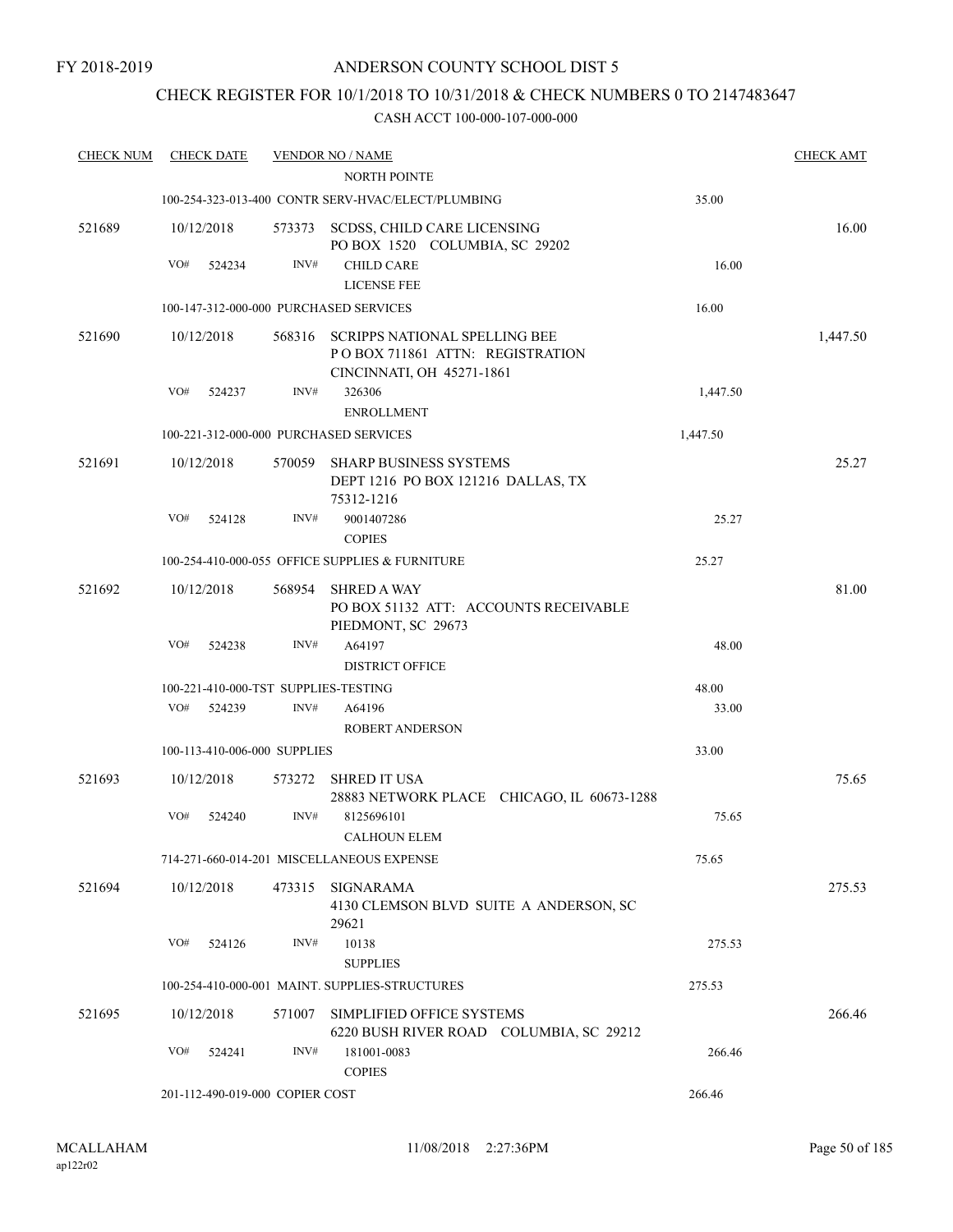### FY 2018-2019

### ANDERSON COUNTY SCHOOL DIST 5

## CHECK REGISTER FOR 10/1/2018 TO 10/31/2018 & CHECK NUMBERS 0 TO 2147483647

| <b>CHECK NUM</b> | <b>CHECK DATE</b> |        | <b>VENDOR NO / NAME</b>                                                       |     |       |             | <b>CHECK AMT</b> |
|------------------|-------------------|--------|-------------------------------------------------------------------------------|-----|-------|-------------|------------------|
| 521696           | 10/12/2018        | 575223 | SPRINTURF, LLC<br>146 FAIRCHILD ST SUITE 150 DANIEL ISLAND, SC<br>29492       |     |       |             | 770,975.12       |
|                  | VO#<br>524243     | INV#   | APP #2 3666<br>PROJ #18-S-SC050                                               | PO# | 98558 | 320, 121.02 |                  |
|                  |                   |        | 505-253-520-003-TUR BASEBALL/SOFTBALL TURF                                    |     |       | 320, 121.02 |                  |
|                  | VO#<br>524244     | INV#   | APP#2 3667<br>PROJ #18-S-SC051                                                | PO# | 98557 | 450,854.10  |                  |
|                  |                   |        | 505-253-520-002-TUR BASEBALL/SOFTBALL TURF                                    |     |       | 450,854.10  |                  |
| 521697           | 10/12/2018        | 571368 | STRAIGHT PATHS LANDSCAPE & DESIGN, LLC<br>PO BOX 5542 ANDERSON, SC 29623-0542 |     |       |             | 250.00           |
|                  | VO#<br>524125     | INV#   | 16118<br><b>ROBERT ANDERSON</b>                                               |     |       | 250.00      |                  |
|                  |                   |        | 100-254-323-006-001 CONTRACTED SERVICES                                       |     |       | 250.00      |                  |
| 521698           | 10/12/2018        | 572995 | SUPPLYWORKS<br>PO BOX 742604 ATLANTA, GA 30374-2604                           |     |       |             | 36.27            |
|                  | VO#<br>524124     | INV#   | 455725747<br><b>KEYS</b>                                                      |     |       | 36.27       |                  |
|                  |                   |        | 100-254-410-000-001 MAINT. SUPPLIES-STRUCTURES                                |     |       | 36.27       |                  |
| 521699           | 10/12/2018        |        | 574738 SWORDS, ANTHONY**<br>591 PINEY TRAIL LIBERTY, SC 29657                 |     |       |             | 53.10            |
|                  | VO#<br>524073     | INV#   | 10/3 ANDERSON<br>FOOTBALL OFFICIAL                                            |     |       | 53.10       |                  |
|                  |                   |        | 706-271-660-006-671 FOOTBALL GATE RECEIPTS EXPENSE                            |     |       | 53.10       |                  |
| 521700           | 10/12/2018        |        | 574073 T & C EARTHMOVERS, LLC<br>225 HENRY RAY RD. VILLA RICA, GA 30180       |     |       |             | 8,725.00         |
|                  | VO#<br>524242     | INV#   | <b>SERVICES</b><br><b>MCCANTS &amp; NEVITT</b>                                | PO# | 99705 | 8,725.00    |                  |
|                  |                   |        | 100-254-323-005-001 CONTRACTED SERVICES                                       |     |       | 1,875.00    |                  |
|                  |                   |        | 100-254-323-012-001 CONTRACTED SERVICES                                       |     |       | 6,850.00    |                  |
| 521701           | 10/12/2018        |        | 571417 TNT SCHOOL SUPPLIES, INC<br>PO BOX 1007 DAWSONVILLE, GA 30534          |     |       |             | 124.29           |
|                  | VO#<br>524249     | INV#   | 56670<br>NEVITT FOREST                                                        |     |       | 124.29      |                  |
|                  |                   |        | 712-271-660-012-324 POSTIVE BEHAVIOR I.S. EXPENSE                             |     |       | 124.29      |                  |
| 521702           | 10/12/2018        | 509275 | TRICE, JOHN C**<br>106 PINEWOOD DRIVE SENECA, SC 29678                        |     |       |             | 86.00            |
|                  | VO#<br>524079     | INV#   | 10/2 ANDERSON<br><b>VB OFFICIAL</b>                                           |     |       | 86.00       |                  |
|                  |                   |        | 706-271-660-006-679 VOLLEYBALL GATE RECEIPTS EXPENSE                          |     |       | 86.00       |                  |
| 521703           | 10/12/2018        | 573815 | UNITED REFRIGERATION, INC<br>PO BOX 740703 ATLANTA, GA 30374-0703             |     |       |             | 931.03           |
|                  | VO#<br>524115     | INV#   | 64561265                                                                      |     |       | 67.15       |                  |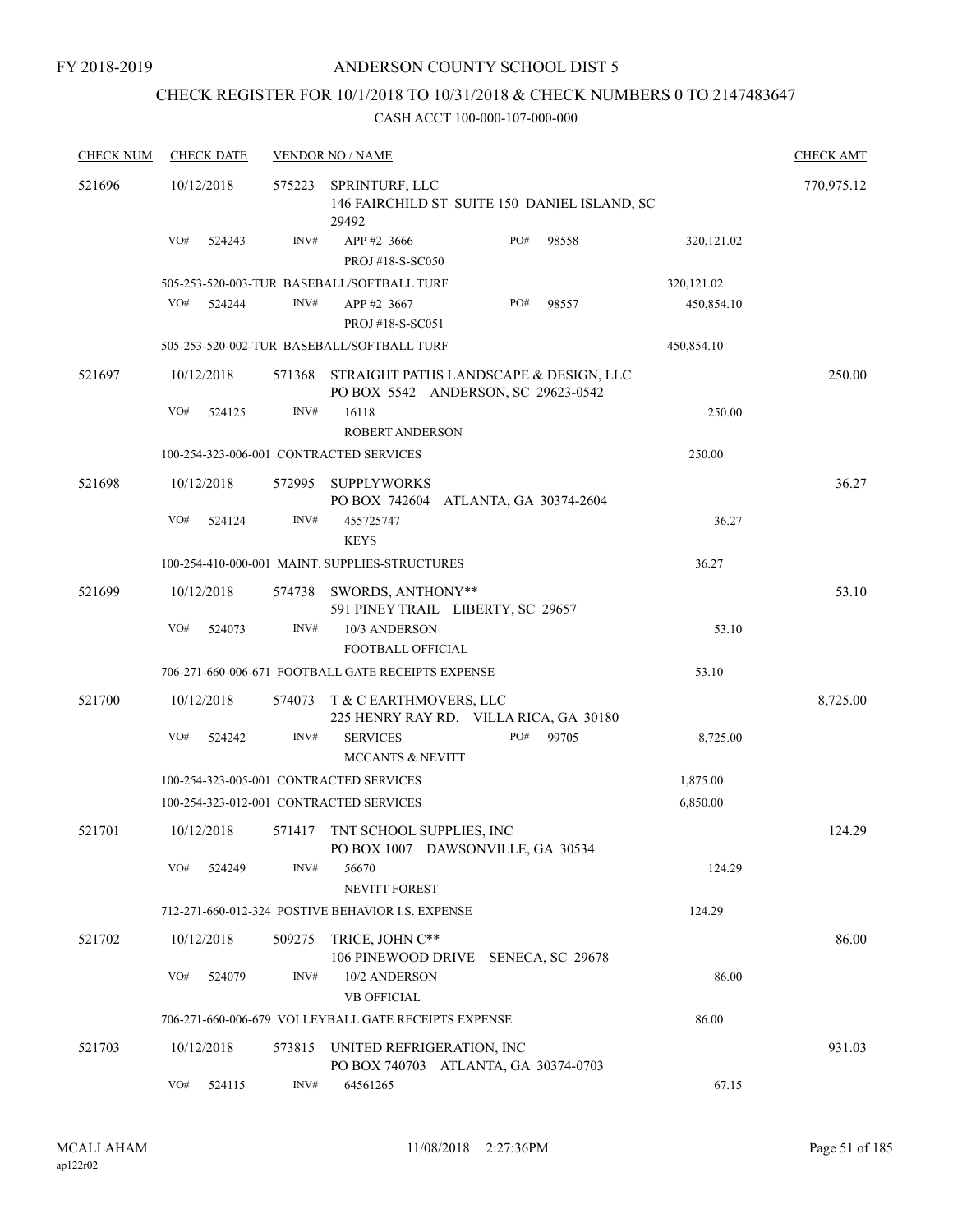## CHECK REGISTER FOR 10/1/2018 TO 10/31/2018 & CHECK NUMBERS 0 TO 2147483647

| <b>CHECK NUM</b> |     | <b>CHECK DATE</b>                 |        | <b>VENDOR NO / NAME</b><br><b>SUPPLIES</b>                                                               |     |                                           |          | <b>CHECK AMT</b> |
|------------------|-----|-----------------------------------|--------|----------------------------------------------------------------------------------------------------------|-----|-------------------------------------------|----------|------------------|
|                  |     | 100-254-410-000-400 HVAC SUPPLIES |        |                                                                                                          |     |                                           | 67.15    |                  |
|                  | VO# | 524116                            | INV#   | 64857693<br><b>SUPPLIES</b>                                                                              |     |                                           | 22.31    |                  |
|                  |     |                                   |        | 100-254-410-005-400 HVAC/ELECTRICAL/PLUMBING                                                             |     |                                           | 22.31    |                  |
|                  | VO# | 524117                            | INV#   | 64857772<br><b>SUPPLIES</b>                                                                              |     |                                           | 35.08    |                  |
|                  |     |                                   |        | 100-254-410-010-400 HVAC/ELECTRICAL/PLUMBING                                                             |     |                                           | 35.08    |                  |
|                  | VO# | 524118                            | INV#   | 64793974<br><b>SUPPLIES</b>                                                                              |     |                                           | 36.58    |                  |
|                  |     |                                   |        | 100-254-410-010-400 HVAC/ELECTRICAL/PLUMBING                                                             |     |                                           | 36.58    |                  |
|                  | VO# | 524119                            | INV#   | 64747609<br><b>SUPPLIES</b>                                                                              |     |                                           | 19.96    |                  |
|                  |     | 100-254-410-000-400 HVAC SUPPLIES |        |                                                                                                          |     |                                           | 19.96    |                  |
|                  | VO# | 524120                            | INV#   | 64597440<br><b>SUPPLIES</b>                                                                              |     |                                           | 330.97   |                  |
|                  |     |                                   |        | 100-254-410-020-400 HVAC/ELECTRICAL/PLUMBING                                                             |     |                                           | 330.97   |                  |
|                  | VO# | 524121                            | INV#   | 64636883<br><b>SUPPLIES</b>                                                                              |     |                                           | 124.13   |                  |
|                  |     |                                   |        | 100-254-410-008-400 HVAC/ELECTRICAL/PLUMBING                                                             |     |                                           | 124.13   |                  |
|                  | VO# | 524122                            | INV#   | 64793810<br><b>SUPPLIES</b>                                                                              |     |                                           | 294.85   |                  |
|                  |     |                                   |        | 100-254-410-002-400 HVAC/ELECTRICAL/PLUMBING                                                             |     |                                           | 294.85   |                  |
| 521704           |     | 10/12/2018                        | 565833 | WEX BANK<br>CAROL STREAM, IL 60197-6293                                                                  |     | WRIGHT EXPRESS FLEET SERVICES PO BOX 6293 |          | 6,580.44         |
|                  | VO# | 524251                            | INV#   | 56226391<br><b>FUEL</b>                                                                                  |     |                                           | 6,580.44 |                  |
|                  |     | 100-255-411-000-000 GASOLINE      |        |                                                                                                          |     |                                           | 6,580.44 |                  |
| 521705           |     | 10/12/2018                        | 570755 | WILSON & ASSOCIATES SPORTS TURF<br>1737 SOUTH LAKE DRIVE ATT: ACCOUNTS<br>RECEIVABLE LEXINGTON, SC 29073 |     |                                           |          | 1,300.00         |
|                  | VO# | 524252                            | INV#   | 15521<br><b>FIELD SERVICES</b>                                                                           | PO# | 99386                                     | 1,300.00 |                  |
|                  |     |                                   |        | 100-254-323-002-001 CONTRACTED SERVICES                                                                  |     |                                           | 400.00   |                  |
|                  |     |                                   |        | 100-254-323-003-001 CONTRACTED SERVICES                                                                  |     |                                           | 0.00     |                  |
|                  |     |                                   |        | 100-254-323-005-001 CONTRACTED SERVICES                                                                  |     |                                           | 300.00   |                  |
|                  |     |                                   |        | 100-254-323-006-001 CONTRACTED SERVICES                                                                  |     |                                           | 300.00   |                  |
|                  |     |                                   |        | 100-254-323-020-001 CONTRACTED SERVICES                                                                  |     |                                           | 300.00   |                  |
| 521706           |     | 10/12/2018                        | 569016 | YOUNG OFFICE ENVIRONMENTS<br><b>GREENVILLE, SC 29607</b>                                                 |     | 1280 RIDGE ROAD ATT: ACCOUNTS RECEIVABLE  |          | 4,100.00         |
|                  | VO# | 524253                            | INV#   | 196<br><b>CARPET</b>                                                                                     | PO# | 99609                                     | 4,100.00 |                  |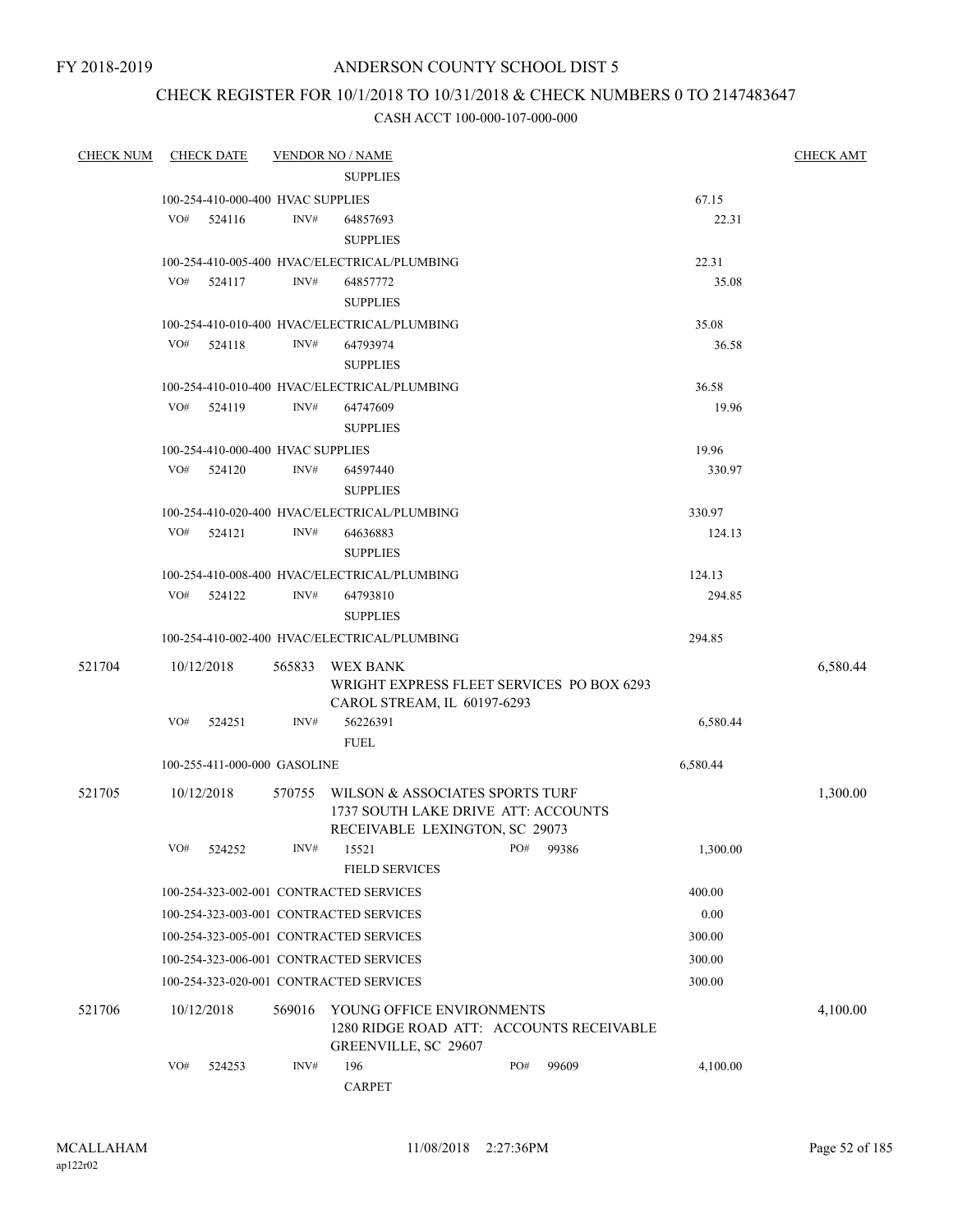# CHECK REGISTER FOR 10/1/2018 TO 10/31/2018 & CHECK NUMBERS 0 TO 2147483647

| <b>CHECK NUM</b> | <b>CHECK DATE</b>        |        | <b>VENDOR NO / NAME</b>                                                                            |          | <b>CHECK AMT</b> |
|------------------|--------------------------|--------|----------------------------------------------------------------------------------------------------|----------|------------------|
|                  | 100-254-323-002-TIL TILE |        |                                                                                                    | 4,100.00 |                  |
| 521707           | 10/17/2018               | 575498 | ALEXANDER, MARK^^<br>111 KILSPRINGS RD ANDERSON, SC 29621                                          |          | 60.00            |
|                  | VO#<br>524290            | INV#   | 10/5 WHS                                                                                           | 60.00    |                  |
|                  |                          |        | FOOTBALL OFFICIAL                                                                                  |          |                  |
|                  |                          |        | 100-271-312-003-000 ADDITIONAL SECURITY                                                            | 60.00    |                  |
| 521708           | 10/17/2018               |        | 575610 AMERICAN FLAG & BANNER CO, INC<br>5220 LARDON RD. NE SALEM, OR 97305                        |          | 220.28           |
|                  | VO#<br>524396            | INV#   | 11585<br><b>SUPPLIES</b>                                                                           | 220.28   |                  |
|                  |                          |        | 705-271-660-005-645 ENGINEERING CLUB EXPENSE                                                       | 220.28   |                  |
| 521709           | 10/17/2018               | 570168 | APPLE, INC                                                                                         |          | 766.12           |
|                  |                          |        | POBOX 281877 ATT: ACCOUNTS RECEIVABLE<br>ATLANTA, GA 30384-1877                                    |          |                  |
|                  | VO#<br>524335            | INV#   | PO#<br>99601<br>6760325499<br><b>TECHNOLOGY</b>                                                    | 766.12   |                  |
|                  |                          |        | 100-114-410-002-WRH WAREHOUSE ORDERS                                                               | 766.12   |                  |
| 521710           | 10/17/2018               | 575504 | BANNISTER, GEORGE D**<br>2107 BOULEVARD HEIGHTS ANDERSON, SC<br>29621                              |          | 60.00            |
|                  | VO#<br>524293            | INV#   | 10/5 WHS                                                                                           | 60.00    |                  |
|                  |                          |        | FOOTBALL OFFICIAL                                                                                  |          |                  |
|                  |                          |        | 100-271-312-003-000 ADDITIONAL SECURITY                                                            | 60.00    |                  |
| 521711           | 10/17/2018               | 567918 | BERNHARDT HOUSE OF VIOLINS LLC<br>5 CATEECHEE AVE ATT: ACCOUNTS RECEIVABLE<br>GREENVILLE, SC 29605 |          | 590.55           |
|                  | VO#<br>524337            | INV#   | 5968<br><b>SOUTHWOOD</b>                                                                           | 428.00   |                  |
|                  |                          |        | 309-113-410-021-000 SUPPLIES AND MATERIALS                                                         | 428.00   |                  |
|                  | VO#<br>524338            | INV#   | 5962                                                                                               | 162.55   |                  |
|                  |                          |        | <b>SOUTHWOOD</b>                                                                                   |          |                  |
|                  |                          |        | 309-113-410-021-000 SUPPLIES AND MATERIALS                                                         | 162.55   |                  |
| 521712           | 10/17/2018               |        | 568779 BRANNEN, TERRENCE J**<br>119 HEDGE STREET CENTRAL, SC 29630                                 |          | 95.80            |
|                  | VO#<br>524284            | INV#   | 10/2 WHS<br><b>VB OFFICIAL</b>                                                                     | 95.80    |                  |
|                  |                          |        | 100-271-312-003-000 ADDITIONAL SECURITY                                                            | 95.80    |                  |
| 521713           | 10/17/2018               | 564720 | BREWER, JOE H**<br>101 HORNBUCKLE DRIVE EASLEY, SC 29642                                           |          | 123.30           |
|                  | VO#<br>524292            | INV#   | 10/5 WHS                                                                                           | 123.30   |                  |
|                  |                          |        | FOOTBALL OFFICIAL                                                                                  |          |                  |
|                  |                          |        | 100-271-312-003-000 ADDITIONAL SECURITY                                                            | 123.30   |                  |
| 521714           | 10/17/2018               |        | 147595 BRYANT, FERRELL O**<br>304 GREEN OAKS ROAD GREENWOOD, SC 29649                              |          | 144.00           |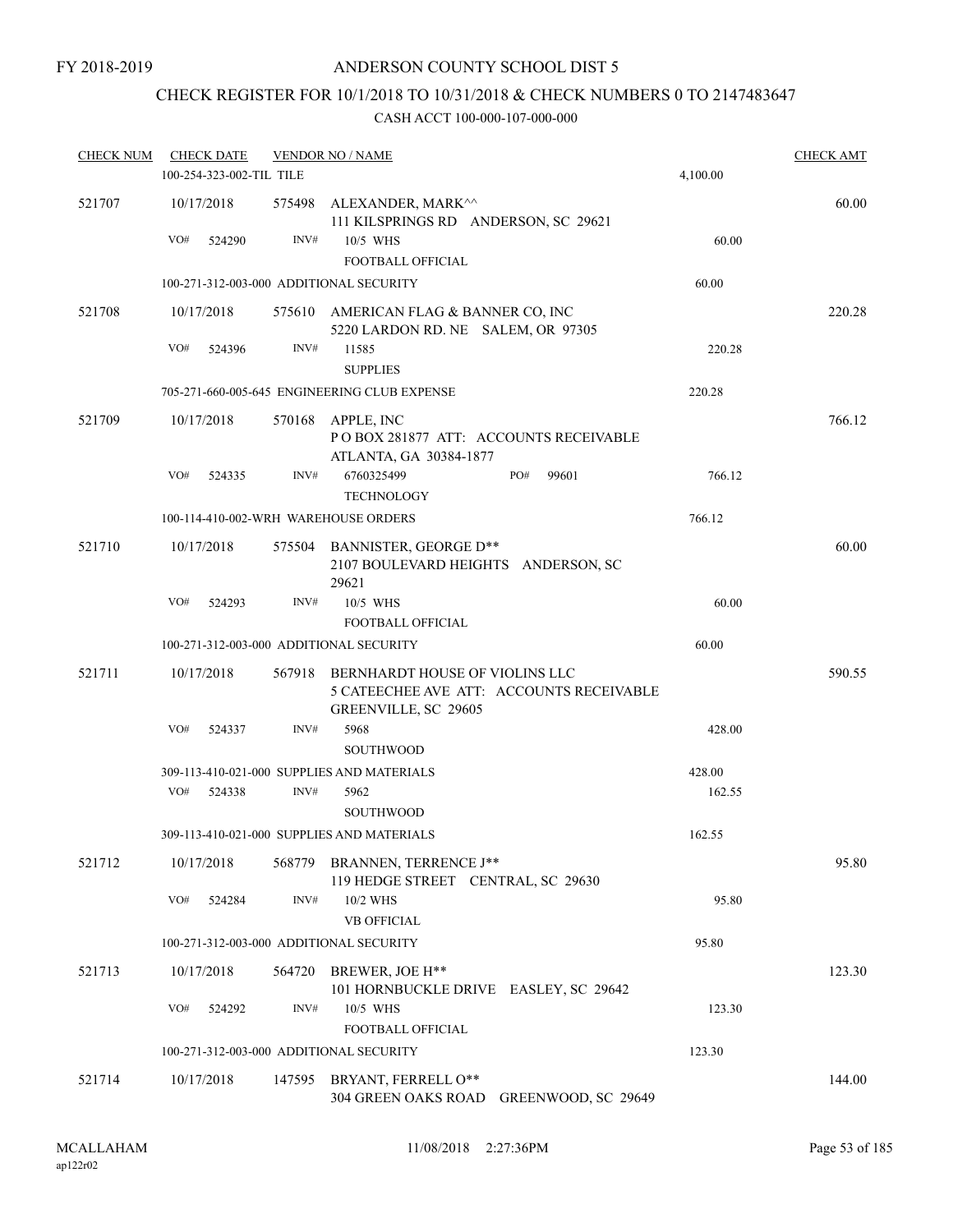# CHECK REGISTER FOR 10/1/2018 TO 10/31/2018 & CHECK NUMBERS 0 TO 2147483647

| <b>CHECK NUM</b> |            | <b>CHECK DATE</b>            |        | <b>VENDOR NO / NAME</b>                                                                                                |                    |       |                    | <b>CHECK AMT</b> |
|------------------|------------|------------------------------|--------|------------------------------------------------------------------------------------------------------------------------|--------------------|-------|--------------------|------------------|
|                  | VO#        | 524298                       | INV#   | 10/5 WHS<br>FOOTBALL OFFICIAL                                                                                          |                    |       | 144.00             |                  |
|                  |            |                              |        | 100-271-312-003-000 ADDITIONAL SECURITY                                                                                |                    |       | 144.00             |                  |
| 521715           | 10/17/2018 |                              |        | 572113 BULL'S EYE BRANDS, INC.<br>P.O. BOX 638286 CINCINNATI, OH 45263-8286                                            |                    |       |                    | 20,764.65        |
|                  | VO#        | 524341                       | INV#   | <b>ACCT 5125</b><br><b>GLENVIEW MS</b>                                                                                 | PO#                | 99507 | 8,045.92           |                  |
|                  |            | 600-256-410-020-000 SUPPLIES |        |                                                                                                                        |                    |       | 1,110.75           |                  |
|                  |            | 600-256-460-020-000 FOOD     |        |                                                                                                                        |                    |       | 6,935.17           |                  |
|                  | VO#        | 524342                       | INV#   | <b>ACCT 5133</b><br>ROBERT ANDERSON                                                                                    | PO#                | 99506 | 4,514.35           |                  |
|                  |            | 600-256-410-006-000 SUPPLIES |        |                                                                                                                        |                    |       | 783.37             |                  |
|                  |            | 600-256-460-006-000 FOOD     |        |                                                                                                                        |                    |       | 3,730.98           |                  |
|                  | VO#        | 524343                       | INV#   | <b>ACCT 5004</b><br><b>TL HANNA</b>                                                                                    | PO#                | 99503 | 3,046.16           |                  |
|                  |            | 600-256-410-002-000 SUPPLIES |        |                                                                                                                        |                    |       | 329.84             |                  |
|                  |            | 600-256-460-002-000 FOOD     |        |                                                                                                                        |                    |       | 2,716.32           |                  |
|                  |            | VO# 524344                   | INV#   | <b>ACCT 5002</b><br><b>WESTSIDE</b>                                                                                    | PO#                | 99504 | 2,495.93           |                  |
|                  |            | 600-256-410-003-000 SUPPLIES |        |                                                                                                                        |                    |       | 371.07             |                  |
|                  |            | 600-256-460-003-000 FOOD     |        |                                                                                                                        |                    |       | 2,124.86           |                  |
|                  | VO#        | 524345                       | INV#   | <b>ACCT 5132</b><br><b>MCCANTS</b>                                                                                     | PO#                | 99505 | 2,662.29           |                  |
|                  |            | 600-256-410-005-000 SUPPLIES |        |                                                                                                                        |                    |       | 412.30             |                  |
|                  |            | 600-256-460-005-000 FOOD     |        |                                                                                                                        |                    |       | 2,249.99           |                  |
| 521716           | 10/17/2018 |                              | 572118 | BURDETTE, TED**<br>4215 OLD GREENVILLE HIGHWAY CENTRAL, SC<br>29630                                                    |                    |       |                    | 65.80            |
|                  | VO#        | 524299                       | INV#   | 10/8 WHS                                                                                                               |                    |       | 65.80              |                  |
|                  |            |                              |        | FOOTBALL OFFICIAL                                                                                                      |                    |       |                    |                  |
|                  |            |                              |        | 100-271-312-003-000 ADDITIONAL SECURITY                                                                                |                    |       | 65.80              |                  |
| 521717           |            |                              |        | 10/17/2018  160602 CDW GOVERNMENT<br>75 REMITTANCE DRIVE SUITE 1515 ATT:<br>ACCOUNTS RECEIVABLE CHICAGO, IL 60675-1515 |                    |       |                    | 1,795.46         |
|                  | VO#        | 524347                       | INV#   | PMK3592<br><b>TECH SUPPLIES</b>                                                                                        | PO#                | 99692 | 62.06              |                  |
|                  |            |                              |        | 100-266-314-000-000 REPAIRS TO EQUIPMENT                                                                               |                    |       | 62.06              |                  |
|                  | VO#        | 524348                       | INV#   | PMK1024<br><b>PGN8878</b>                                                                                              | PO#                | 99511 | 1,733.40           |                  |
|                  |            |                              |        | 100-266-314-000-000 REPAIRS TO EQUIPMENT<br>100-266-314-000-000 REPAIRS TO EQUIPMENT                                   |                    |       | 433.35<br>1,300.05 |                  |
| 521718           | 10/17/2018 |                              | 569972 | <b>CHELLEY SMITH</b><br>505 FAIRMONT RD                                                                                | ANDERSON, SC 29621 |       |                    | 16.00            |
|                  | VO#        | 524312                       | INV#   | <b>PSAT</b>                                                                                                            |                    |       | 16.00              |                  |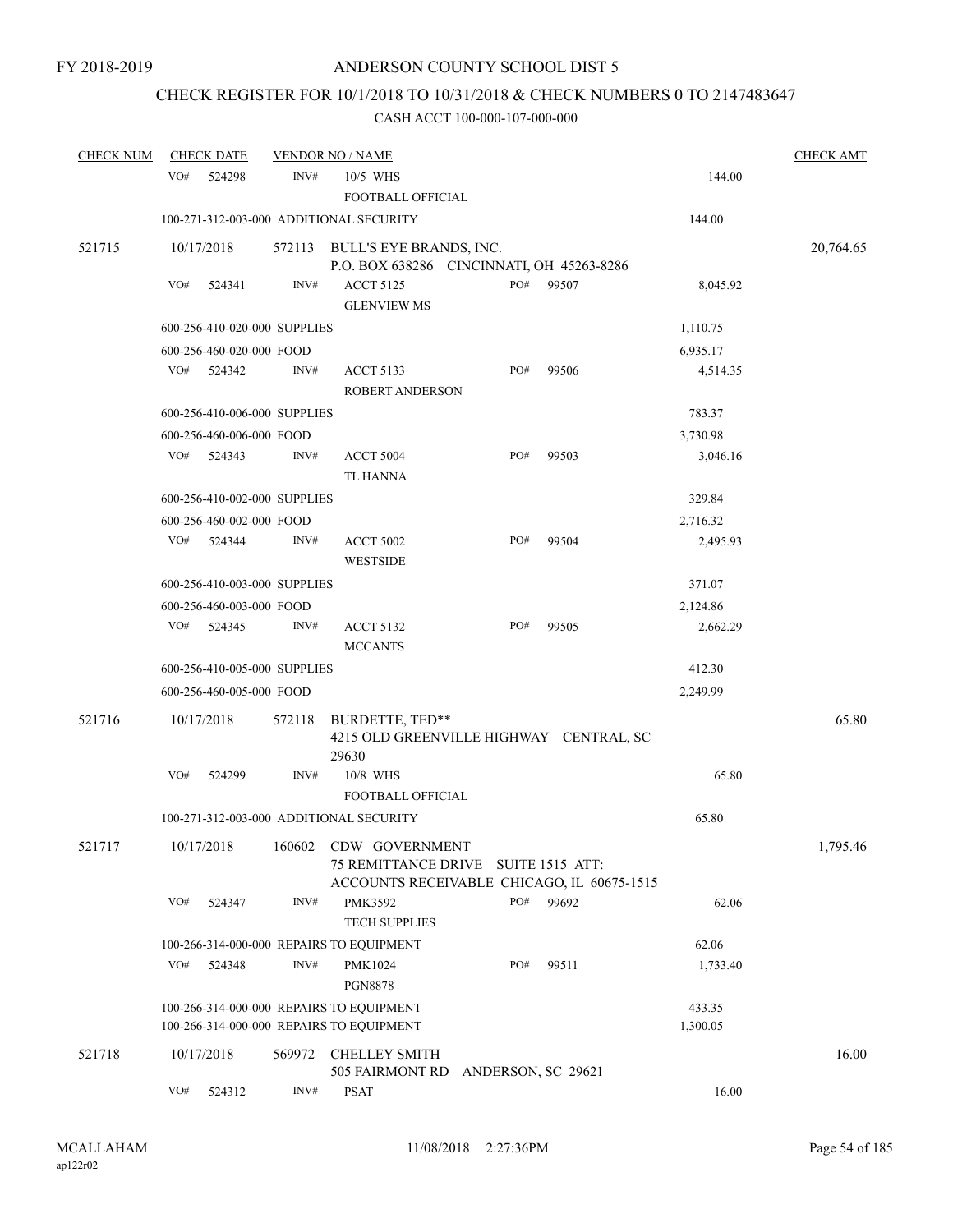## CHECK REGISTER FOR 10/1/2018 TO 10/31/2018 & CHECK NUMBERS 0 TO 2147483647

| <b>CHECK NUM</b> | <b>CHECK DATE</b> | <b>VENDOR NO / NAME</b>                                                                   |                                        |           | <b>CHECK AMT</b> |
|------------------|-------------------|-------------------------------------------------------------------------------------------|----------------------------------------|-----------|------------------|
|                  |                   | <b>REFUND</b>                                                                             |                                        |           |                  |
|                  |                   | 705-271-660-005-522 PSAT TESTING EXPENSE                                                  |                                        | 16.00     |                  |
| 521719           | 10/17/2018        | 174700<br><b>CLERK OF COURT</b><br>FAMILY COURT RECORD P O BOX 8002<br>ANDERSON, SC 29622 |                                        |           | 716.97           |
|                  | VO#<br>524258     | INV#<br>10/15/18PAYROLL<br><b>DEDUCTIONS</b>                                              |                                        | 716.97    |                  |
|                  |                   | 100-000-435-000-000 WAGE GARNISH/CH SUPPORT                                               |                                        | 716.97    |                  |
| 521720           | 10/17/2018        | CNIC, INC<br>569209<br>RECEIVABLE CHARLOTTE, NC 28205                                     | 4418 MONROE ROAD SUITE E ATT: ACCOUNTS |           | 57,125.85        |
|                  | VO#<br>524349     | INV#<br>6707<br>SPIN#143024151                                                            | PO#<br>99660                           | 57,125.85 |                  |
|                  |                   | 307-266-445-000-000 TECHNOLOGY SUPPLIES                                                   |                                        | 0.00      |                  |
|                  |                   | 307-266-445-001-000 TECHNOLOGY PURCHASED SERV                                             |                                        | 4,367.42  |                  |
|                  |                   | 307-266-445-002-000 TECHNOLOGY PURCHASED SERV                                             |                                        | 7,599.31  |                  |
|                  |                   | 307-266-445-005-000 TECHNOLOGY PURCHASED SERV                                             |                                        | 1,310.23  |                  |
|                  |                   | 307-266-445-006-000 TECHNOLOGY PURCHASED SERV                                             |                                        | 3,581.28  |                  |
|                  |                   | 307-266-445-007-000 TECHNOLOGY PURCHASED SERV                                             |                                        | 3,581.28  |                  |
|                  |                   | 307-266-445-008-000 TECHNOLOGY PURCHASED SERV                                             |                                        | 3,930.68  |                  |
|                  |                   | 307-266-445-009-000 TECHNOLOGY PURCHASED SERV                                             |                                        | 3,319.24  |                  |
|                  |                   | 307-266-445-010-000 TECHNOLOGY PURCHASED SERV                                             |                                        | 3,144.54  |                  |
|                  |                   | 307-266-445-011-000 TECHNOLOGY PURCHASED SERV                                             |                                        | 2,271.06  |                  |
|                  |                   | 307-266-445-012-000 TECHNOLOGY PURCHASED SERV                                             |                                        | 2,183.71  |                  |
|                  |                   | 307-266-445-013-000 TECHNOLOGY PURCHASED SERV                                             |                                        | 4,280.07  |                  |
|                  |                   | 307-266-445-014-000 TECHNOLOGY PURCHASED SERV                                             |                                        | 2,183.71  |                  |
|                  |                   | 307-266-445-015-000 TECHNOLOGY PURCHASED SERV                                             |                                        | 1,397.57  |                  |
|                  |                   | 307-266-445-016-000 TECHNOLOGY PURCHASED SERV                                             |                                        | 2,795.15  |                  |
|                  |                   | 307-266-445-017-000 TECHNOLOGY PURCHASED SERV                                             |                                        | 3,493.94  |                  |
|                  |                   | 307-266-445-018-000 TECHNOLOGY PURCHASED SERV                                             |                                        | 1,572.27  |                  |
|                  |                   | 307-266-445-019-000 TECHNOLOGY PURCHASED SERV                                             |                                        | 3,231.89  |                  |
|                  |                   | 307-266-445-020-000 TECHNOLOGY PURCHASED SERV                                             |                                        | 2,882.50  |                  |
| 521721           | 10/17/2018        | 571529<br><b>CONTRACT PAPER GROUP</b><br>2284 PAYSPHERE CIRCLE                            | CHICAGO, IL 60674                      |           | 10,433.57        |
|                  | VO#<br>524350     | INV#<br>43007048301<br>43007048401                                                        | PO#<br>99664                           | 10,433.57 |                  |
|                  |                   | 100-000-170-000-000 WAREHOUSE INVENTORY                                                   |                                        | 4,769.64  |                  |
|                  |                   | 100-000-170-000-000 WAREHOUSE INVENTORY                                                   |                                        | 5,663.93  |                  |
| 521722           | 10/17/2018        | 569972<br>DALE SLATON<br>119 PINION LANE                                                  | ANDERSON, SC 29621                     |           | 70.00            |
|                  | VO#<br>524296     | INV#<br><b>FIELD TRIP</b><br>OVERPAYMENT                                                  |                                        | 70.00     |                  |
|                  |                   | 705-271-660-005-584 CHARLESTON FIELD TRIP EXPENSE                                         |                                        | 70.00     |                  |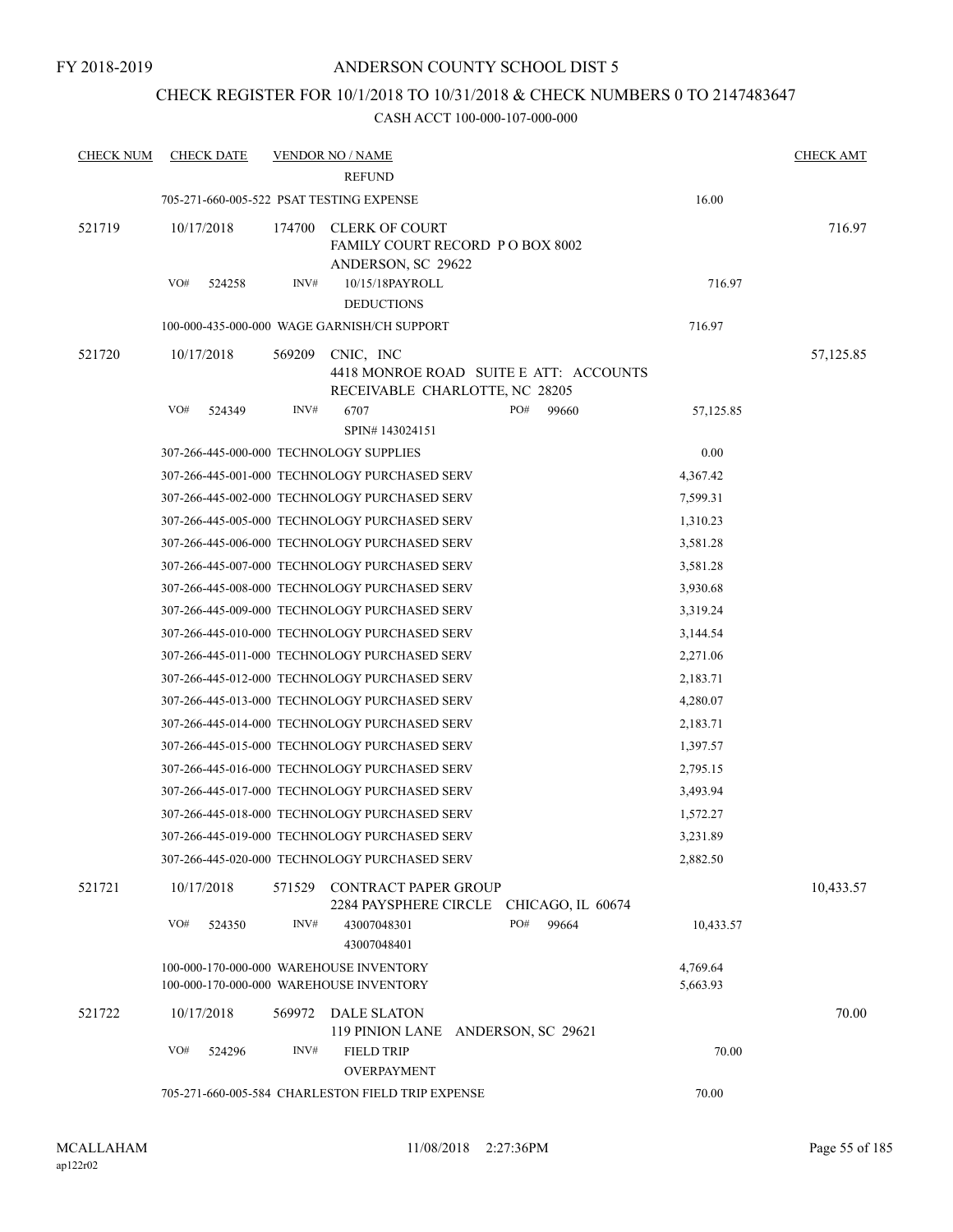# CHECK REGISTER FOR 10/1/2018 TO 10/31/2018 & CHECK NUMBERS 0 TO 2147483647

| <b>CHECK NUM</b> | <b>CHECK DATE</b>                       |             | <b>VENDOR NO / NAME</b>                                                              |             | <b>CHECK AMT</b> |
|------------------|-----------------------------------------|-------------|--------------------------------------------------------------------------------------|-------------|------------------|
| 521723           | 10/17/2018                              |             | 572450 DECUBELLIS, MATTHEW**<br>103 PERIWINKLE COURT PENDLETON, SC 29670             |             | 81.00            |
|                  | VO#<br>524283                           | INV#        | 10/9 ANDERSON<br><b>VB OFFICIAL</b>                                                  | 81.00       |                  |
|                  |                                         |             | 706-271-660-006-679 VOLLEYBALL GATE RECEIPTS EXPENSE                                 | 81.00       |                  |
| 521724           | 10/17/2018                              | 198651      | DELL MARKETING LP<br>POBOX 534118 ATT: ACCOUNTS RECEIVABLE<br>ATLANTA, GA 30353-4118 |             | 1,653.34         |
|                  | VO#<br>524351                           | INV#        | PO#<br>10267518513<br>99466<br><b>XPS 13</b>                                         | 2,664.40    |                  |
|                  | 201-223-445-000-000 TECHNOLOGY SUPPLIES |             |                                                                                      | 2,664.40    |                  |
|                  | VO#<br>524352                           | INV#        | 60113976734<br><b>CREDIT</b>                                                         | $-1,011.06$ |                  |
|                  | 100-264-410-000-000 SUPPLIES            |             |                                                                                      | $-1,011.06$ |                  |
| 521725           | 10/17/2018                              |             | 199050 DENARD, GAREN PRATT**<br>308 HAMPTON ROAD LIBERTY, SC 29657                   |             | 63.10            |
|                  | VO#<br>524300                           | INV#        | 10/8 WHS<br>FOOTBALL OFFICIAL                                                        | 63.10       |                  |
|                  | 100-271-312-003-000 ADDITIONAL SECURITY |             |                                                                                      | 63.10       |                  |
| 521726           | 10/17/2018                              |             | 573355 DENVER DOWNS FARM<br>PO BOX 400 SANDY SPRINGS, SC 29677                       |             | 800.00           |
|                  | VO#<br>524353                           | INV#        | 201844<br><b>NORTH POINTE</b>                                                        | 800.00      |                  |
|                  |                                         |             | 713-271-660-013-350 FIELD TRIPS KINDERGARTEN EXPENSE                                 | 800.00      |                  |
| 521727           | 10/17/2018                              | 211200      | DUFF & CHILDS, LLC<br>PO BOX 1486 ATT: ACCOUNTS RECEIVABLE<br>COLUMBIA, SC 29202     |             | 100.00           |
|                  | VO#<br>524354                           | INV#        | 14348<br><b>SEPT SERVICES</b>                                                        | 100.00      |                  |
|                  | 100-231-319-000-000 LEGAL FEES          |             |                                                                                      | 100.00      |                  |
| 521728           | 10/17/2018                              |             | 575581 EASYWORKFORCE SOFTWARE INC<br>3141 COMMERCE PKWAY MIRAMAR, FL 33025           |             | 734.39           |
|                  | VO#<br>524355                           | INV#        | PO#<br>99676<br>EC102762<br>XENIO 200                                                | 734.39      |                  |
|                  |                                         |             | 515-253-545-000-FAC TECHNOLOGY HARDWARE/SOFTWARE                                     | 734.39      |                  |
| 521729           | 10/17/2018                              | 573962 ECMC | LOCKBOX 7096 P.O. BOX 16478 ST. PAUL, MN<br>55116-0478                               |             | 154.56           |
|                  | VO#<br>524264                           | INV#        | 10/15/18PAYROLL<br><b>DEDUCTIONS</b>                                                 | 154.56      |                  |
|                  | 100-000-441-000-000 MISCELLANEOUS       |             |                                                                                      | 154.56      |                  |
| 521730           | 10/17/2018                              |             | 572119 FAULKNER, MICHAEL <sup>^^</sup><br>103 EAST CROYDON COURT EASLEY, SC 29642    |             | 105.00           |
|                  | VO#<br>524308                           | INV#        | 10/4 TLH                                                                             | 105.00      |                  |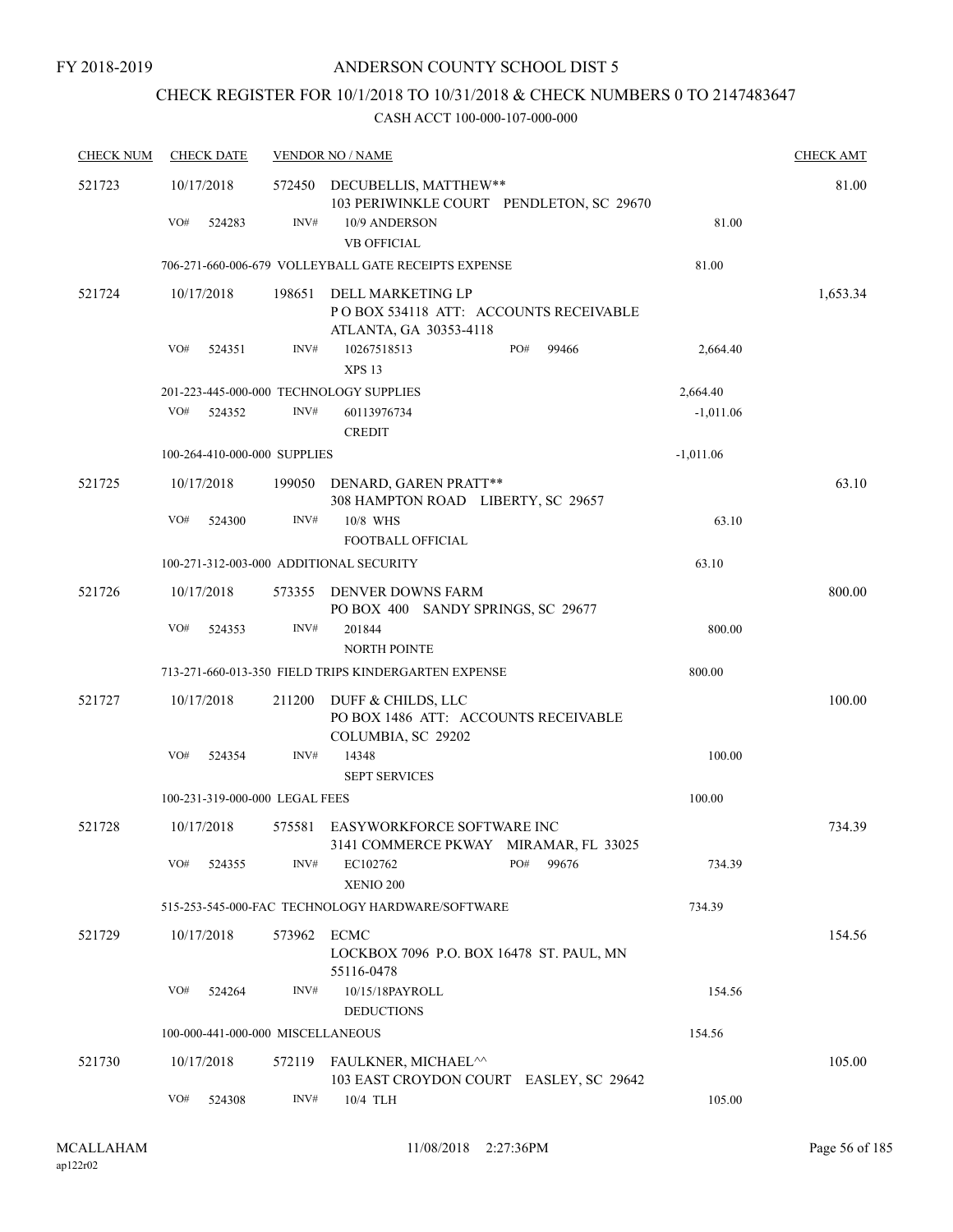## CHECK REGISTER FOR 10/1/2018 TO 10/31/2018 & CHECK NUMBERS 0 TO 2147483647

| <b>CHECK NUM</b> | <b>CHECK DATE</b> |                                          | <b>VENDOR NO / NAME</b>                                                                                                     |        | <b>CHECK AMT</b> |
|------------------|-------------------|------------------------------------------|-----------------------------------------------------------------------------------------------------------------------------|--------|------------------|
|                  |                   |                                          | <b>VB OFFICIAL</b>                                                                                                          |        |                  |
|                  |                   | 100-271-312-002-000 ADDITIONAL SECURITY  |                                                                                                                             | 105.00 |                  |
| 521731           | 10/17/2018        |                                          | 574038 GILSTRAP, JAMES**<br>207 OMEGA LANE PICKENS, SC 29671                                                                |        | 129.60           |
|                  | VO#               | INV#<br>524309                           | 10/4 TLH                                                                                                                    | 129.60 |                  |
|                  |                   |                                          | <b>VB OFFICIAL</b>                                                                                                          |        |                  |
|                  |                   | 100-271-312-002-000 ADDITIONAL SECURITY  |                                                                                                                             | 129.60 |                  |
| 521732           | 10/17/2018        |                                          | 572552 GREAT LAKES HIGHER EDUC GUARANTY CORP<br>ADMINISTRATIVE WAGE GARNISHMENT UNIT PO<br>BOX 83230 CHICAGO, IL 60691-0230 |        | 221.53           |
|                  | VO#               | INV#<br>524263                           | 10/15/18PAYROLL<br><b>DEDUCTIONS</b>                                                                                        | 221.53 |                  |
|                  |                   | 100-000-441-000-000 MISCELLANEOUS        |                                                                                                                             | 221.53 |                  |
| 521733           | 10/17/2018        | 566478                                   | GT SYSTEMS<br>166 PARNELL BRIDGE ROAD ATT: ACCOUNTS                                                                         |        | 450.00           |
|                  | VO#               | INV#<br>524357                           | RECEIVABLE MARIETTA, SC 29661<br>PO#<br>MCR304COP<br>99649<br><b>MCCANTS</b>                                                | 450.00 |                  |
|                  |                   | 100-266-314-005-000 REPAIRS TO EQUIPMENT |                                                                                                                             | 450.00 |                  |
| 521734           | 10/17/2018        |                                          | 571285 GUFFEE, GARY**<br>111 MOSER TRAIL CENTRAL, SC 29630                                                                  |        | 46.00            |
|                  | VO#               | INV#<br>524304                           | 10/4 TLH<br>FOOTBALL OFFICIAL                                                                                               | 46.00  |                  |
|                  |                   | 100-271-312-002-000 ADDITIONAL SECURITY  |                                                                                                                             | 46.00  |                  |
| 521735           | 10/17/2018        | 575593                                   | HANSON, MELISSA**<br>LH CONNECTED 2930 GEER RD SUITE 181<br>TURLOCK, CA 95382                                               |        | 414.00           |
|                  | VO#               | INV#<br>524399                           | 1489-001<br><b>CONCORD ELEM</b>                                                                                             | 414.00 |                  |
|                  |                   | 937-113-410-009-000 SUPPLIES             |                                                                                                                             | 414.00 |                  |
| 521736           | 10/17/2018        |                                          | 573217 HART, SHERRY^^<br>1221 KEONE CIRCLE WILLIAMSTON, SC 29697                                                            |        | 160.00           |
|                  | VO#               | INV#<br>524400                           | <b>DINNER 10/16</b><br><b>BOARD MEETING</b>                                                                                 | 160.00 |                  |
|                  |                   | 100-231-334-000-000 TRUSTEE EXPENSE      |                                                                                                                             | 160.00 |                  |
| 521737           | 10/17/2018        |                                          | 570140 HAWKINS, ANTHONY <sup>11</sup><br>130 HICKS DR STARR, SC 29684                                                       |        | 46.00            |
|                  | VO#               | INV#<br>524303                           | 10/4 TLH<br>FOOTBALL OFFICIAL                                                                                               | 46.00  |                  |
|                  |                   | 100-271-312-002-000 ADDITIONAL SECURITY  |                                                                                                                             | 46.00  |                  |
| 521738           | 10/17/2018        |                                          | 566044 HAWKINS, GREGORY **<br>1106 GILREATH ROAD ANDERSON, SC 29621                                                         |        | 46.00            |
|                  | VO#               | INV#<br>524305                           | 10/4 TLH<br>FOOTBALL OFFICIAL                                                                                               | 46.00  |                  |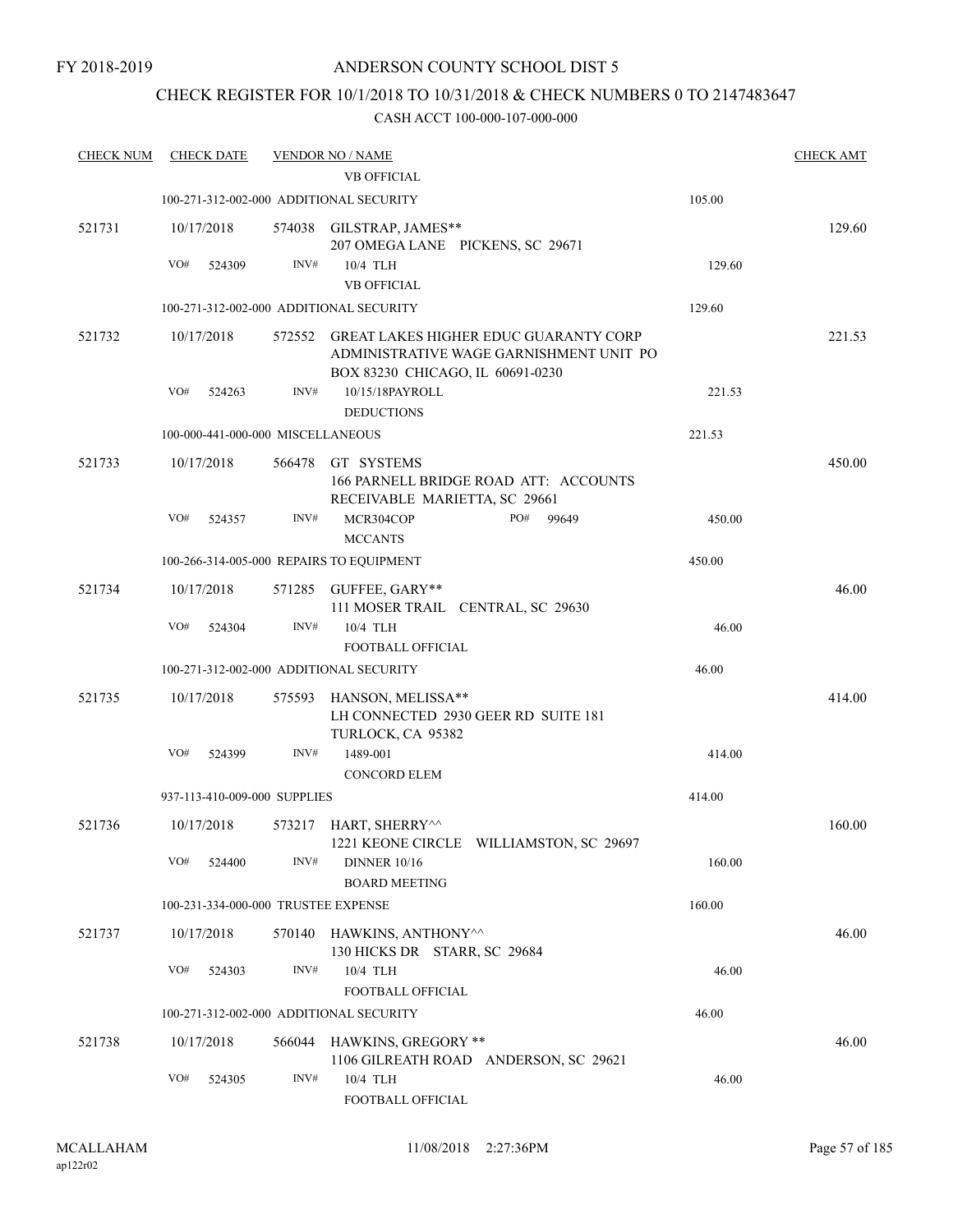## CHECK REGISTER FOR 10/1/2018 TO 10/31/2018 & CHECK NUMBERS 0 TO 2147483647

| <b>CHECK NUM</b> | <b>CHECK DATE</b>                       |        | <b>VENDOR NO / NAME</b>                                                                          |          | <b>CHECK AMT</b> |
|------------------|-----------------------------------------|--------|--------------------------------------------------------------------------------------------------|----------|------------------|
|                  | 100-271-312-002-000 ADDITIONAL SECURITY |        |                                                                                                  | 46.00    |                  |
| 521739           | 10/17/2018                              |        | 575032 HERCULES, BRIAN**<br>4659 COSLEY DRIVE LAS VEGAS, NV 89147                                |          | 1,500.00         |
|                  | VO#<br>524358                           | INV#   | SEPT <sub>18</sub>                                                                               | 1,500.00 |                  |
|                  | 100-115-410-002-000 SUPPLIES            |        | <b>ACCT# HSMTLHANNA</b>                                                                          | 1,500.00 |                  |
|                  |                                         |        |                                                                                                  |          | 82.50            |
| 521740           | 10/17/2018                              |        | 574712 HILL, TROY**<br>108 RUNNING FOX LN BELTON, SC 29627                                       |          |                  |
|                  | VO#<br>524311                           | INV#   | 9/27 & 10/4<br><b>TL HANNA</b>                                                                   | 82.50    |                  |
|                  | 100-271-312-002-000 ADDITIONAL SECURITY |        |                                                                                                  | 82.50    |                  |
| 521741           | 10/17/2018                              | 267486 | HILTON MYRTLE BEACH RESORT<br>10000 BEACH CLUB DRIVE ATT: RESERVATIONS<br>MYRTLE BEACH, SC 29572 |          | 618.21           |
|                  | VO#<br>524360                           | INV#   | PO#<br><b>OCT 23-25</b><br>99745<br>CONF#3490553183                                              | 618.21   |                  |
|                  |                                         |        | 201-224-333-016-000 TRIPS AND CONFERENCES                                                        | 618.21   |                  |
| 521742           | 10/17/2018                              |        | 566702 HONEA, GREGORY L**<br>205 SISTERS WAY SENECA, SC 29672                                    |          | 68.50            |
|                  | VO#<br>524302                           | INV#   | 10/8 WHS                                                                                         | 68.50    |                  |
|                  |                                         |        | <b>FOOTBALL OFFICIAL</b>                                                                         |          |                  |
|                  | 100-271-312-003-000 ADDITIONAL SECURITY |        |                                                                                                  | 68.50    |                  |
| 521743           | 10/17/2018                              |        | 573545 HOSA - FUTURE HEALTH PROFESSIONALS<br>548 SILICON DR., SUITE 101 SOUTHLAKE, TX<br>76092   |          | 560.00           |
|                  | VO#<br>524361                           | INV#   | 570932<br>APP 2174 & 3845                                                                        | 560.00   |                  |
|                  | 701-271-660-001-857 HOSA EXPENSE        |        |                                                                                                  | 560.00   |                  |
| 521744           | 10/17/2018                              | 273950 | HUGHES, STEVEN K.^^<br>1224 GREEN WILLOW TRAIL ANDERSON, SC<br>29621                             |          | 46.00            |
|                  | VO# 524306                              |        | $INV#$ 10/4 TLH                                                                                  | 46.00    |                  |
|                  |                                         |        | FOOTBALL OFFICIAL                                                                                |          |                  |
|                  | 100-271-312-002-000 ADDITIONAL SECURITY |        |                                                                                                  | 46.00    |                  |
| 521745           | 10/17/2018                              |        | 276400 ID SHOP, INC<br>POBOX 49457 ATT: ACCOUNTS RECEIVABLE<br>GREENWOOD, SC 29649               |          | 41.32            |
|                  | VO#<br>524362                           | INV#   | 88531                                                                                            | 41.32    |                  |
|                  |                                         |        | <b>SUPPLIES</b>                                                                                  |          |                  |
|                  | 124-114-410-024-000 SUPPLIES            |        |                                                                                                  | 41.32    |                  |
| 521746           | 10/17/2018                              | 282620 | <b>IONOSPHERE TOURS</b><br>307 N. MAIN STREET ANDERSON, SC 29621                                 |          | 42,402.00        |
|                  | VO#<br>524363                           | INV#   | 17559 & 17561<br>NORTH POINTE                                                                    | 6,238.00 |                  |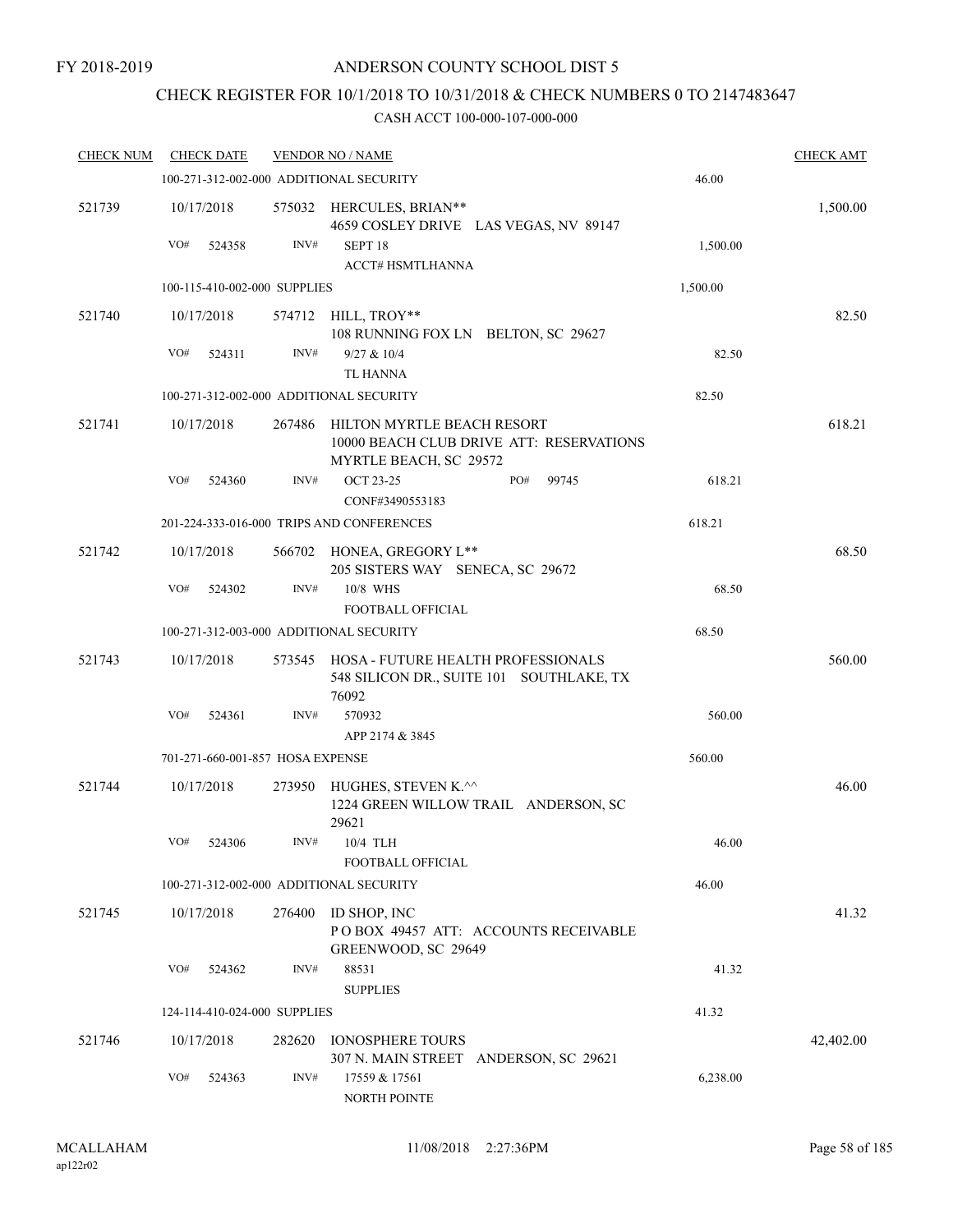## CHECK REGISTER FOR 10/1/2018 TO 10/31/2018 & CHECK NUMBERS 0 TO 2147483647

| <b>CHECK NUM</b> |     | <b>CHECK DATE</b> |        | <b>VENDOR NO / NAME</b>                                          |                                               |            | <b>CHECK AMT</b> |
|------------------|-----|-------------------|--------|------------------------------------------------------------------|-----------------------------------------------|------------|------------------|
|                  |     |                   |        | 713-271-660-013-352 FIELD TRIPS GRADE 2 EXPENSE                  |                                               | 6,238.00   |                  |
|                  | VO# | 524398            | INV#   | RSV#17571<br><b>MIDWAY ELEM</b>                                  |                                               | 36,164.00  |                  |
|                  |     |                   |        | 717-190-660-017-355 FIELD TRIPS GRADE 5 EXPENSE                  |                                               | 36,164.00  |                  |
| 521747           |     | 10/17/2018        | 574041 | JOHNSON, LAURA**                                                 |                                               |            | 30.00            |
|                  |     |                   |        |                                                                  | 506 W. PINEDALE RD ANDERSON, SC 29626         |            |                  |
|                  | VO# | 524310            | INV#   | 10/4 TLH                                                         |                                               | 30.00      |                  |
|                  |     |                   |        | <b>CLOCK OPERATOR</b>                                            |                                               |            |                  |
|                  |     |                   |        | 100-271-312-002-000 ADDITIONAL SECURITY                          |                                               | 30.00      |                  |
| 521748           |     | 10/17/2018        | 564353 | LAZER CONSTRUCTION COMPANY INC<br>ANDERSON, SC 29623             | POBOX 5103 ATT: ACCOUNTS RECEIVABLE           |            | 440,227.58       |
|                  | VO# | 524366            | INV#   | APP 7318-05<br>TL HANNA                                          |                                               | 217,354.50 |                  |
|                  |     |                   |        | 505-271-540-002-BSC BASEBALL&SOFTBALL COMPLEX                    |                                               | 217,354.50 |                  |
|                  | VO# | 524367            | INV#   | APP 7418-05                                                      |                                               | 222,873.08 |                  |
|                  |     |                   |        | <b>WESTSIDE</b>                                                  |                                               |            |                  |
|                  |     |                   |        | 505-271-540-003-BSC BASEBALL&SOFTBALL COMPLEX                    |                                               | 222,873.08 |                  |
| 521749           |     | 10/17/2018        | 569972 | <b>MATT MOORE</b>                                                | 125 TOWNE CREEK TRAIL ANDERSON, SC 29621      |            | 45.00            |
|                  | VO# | 524313            | INV#   | <b>RUNNING CLUB</b>                                              |                                               | 45.00      |                  |
|                  |     |                   |        | <b>REFUND</b><br>713-271-660-013-310 RUNNING CLUB EXPENSE        |                                               | 45.00      |                  |
|                  |     |                   |        |                                                                  |                                               |            |                  |
| 521750           |     | 10/17/2018        | 574089 | MCCAULEY, FREDDY**<br>408 RIDDLE DR SENECA, SC 29672             |                                               |            | 76.20            |
|                  | VO# | 524289            | INV#   | 10/5 WHS                                                         |                                               | 76.20      |                  |
|                  |     |                   |        | <b>FOOTBALL OFFICIAL</b>                                         |                                               |            |                  |
|                  |     |                   |        | 100-271-312-003-000 ADDITIONAL SECURITY                          |                                               | 76.20      |                  |
| 521751           |     | 10/17/2018        | 572807 | MILLER, SAMUEL C^^                                               |                                               |            | 144.00           |
|                  |     |                   |        |                                                                  | 126 WINDSOR OAKS CT GREENWOOD, SC 29649       |            |                  |
|                  | VO# | 524287            | INV#   | 10/5 WHS<br>FOOTBALL OFFICIAL                                    |                                               | 144.00     |                  |
|                  |     |                   |        | 100-271-312-003-000 ADDITIONAL SECURITY                          |                                               | 144.00     |                  |
| 521752           |     | 10/17/2018        |        | POBOX 900012 RALEIGH, NC 27675-9012                              | 564010 NC CHILD SUPPORT CENTRALIZED COLLECTNS |            | 305.50           |
|                  | VO# | 524257            | INV#   | 10/15/18PAYROLL                                                  |                                               | 305.50     |                  |
|                  |     |                   |        | <b>DEDUCTIONS</b><br>100-000-435-000-000 WAGE GARNISH/CH SUPPORT |                                               | 305.50     |                  |
|                  |     |                   |        |                                                                  |                                               |            |                  |
| 521753           |     | 10/17/2018        | 382750 | 2300 STANDRIDGE ROAD ATT: DONNA<br>HARRINGTON ANDERSON, SC 29625 | NEW FOUNDATIONS CHILDREN & FAM SVCS INC       |            | 4,188.57         |
|                  | VO# | 524375            | INV#   | 1607, 1608                                                       | PO#<br>99733                                  | 4,188.57   |                  |
|                  |     |                   |        | <b>TUTORING</b>                                                  |                                               |            |                  |
|                  |     |                   |        | 221-113-312-NFH-000 COORD/FACIL/TUTORS                           |                                               | 175.00     |                  |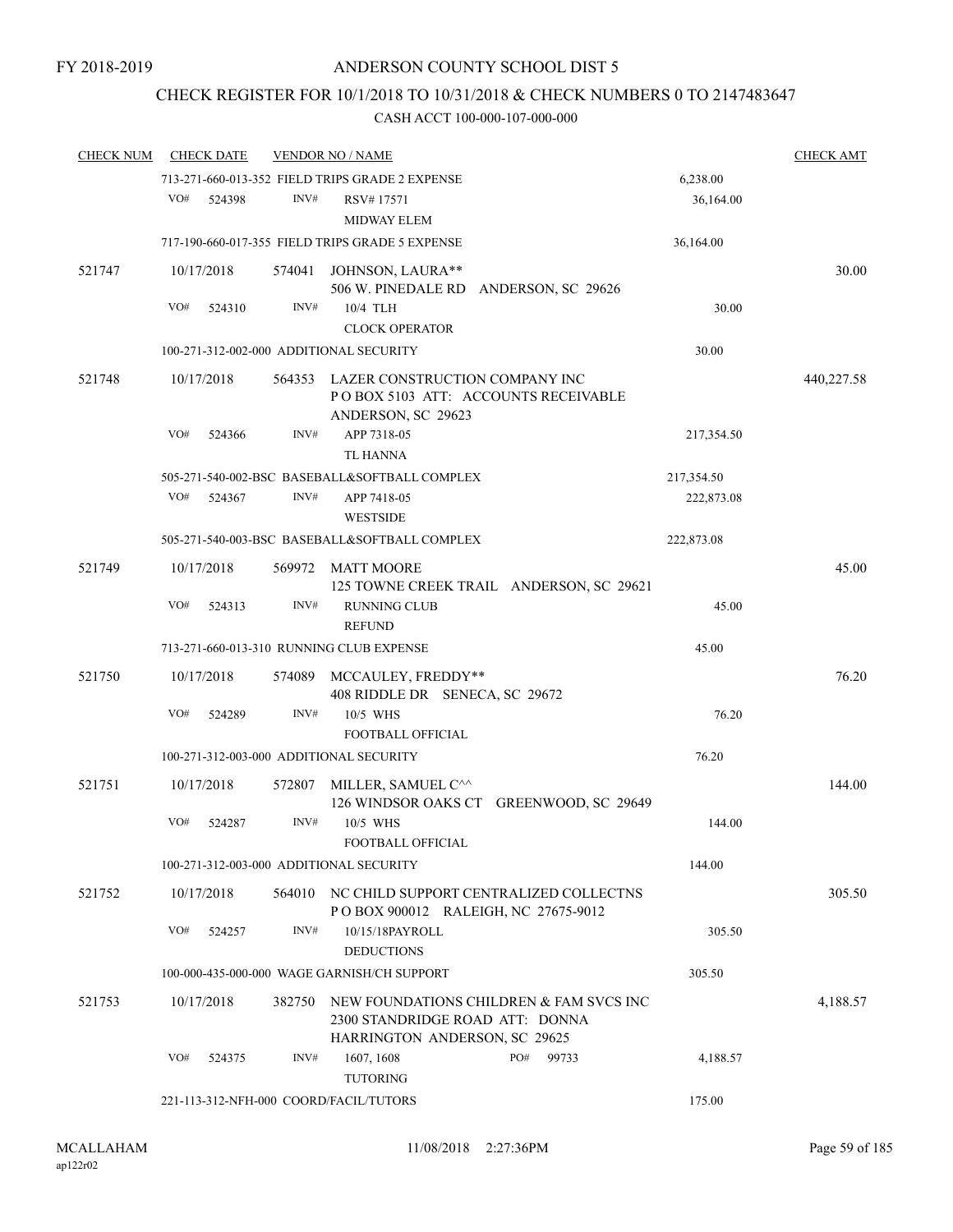# CHECK REGISTER FOR 10/1/2018 TO 10/31/2018 & CHECK NUMBERS 0 TO 2147483647

| CHECK NUM CHECK DATE |     |                              |              | <b>VENDOR NO / NAME</b>                                                                                |          | <b>CHECK AMT</b> |
|----------------------|-----|------------------------------|--------------|--------------------------------------------------------------------------------------------------------|----------|------------------|
|                      |     |                              |              | 221-113-312-NFH-000 COORD/FACIL/TUTORS                                                                 | 4,013.57 |                  |
| 521754               |     | 10/17/2018                   |              | 574475 NEW PROSPECT PETTY CASH                                                                         |          | 24.98            |
|                      | VO# | 524376                       | INV#         | $\,$<br><b>PIZZA</b><br><b>REIMBURSEMENT</b>                                                           | 24.98    |                  |
|                      |     |                              |              | 710-271-660-010-201 MISCELLANEOUS EXPENSE                                                              | 24.98    |                  |
| 521755               |     | 10/17/2018                   |              | 389900 OFFICE DEPOT                                                                                    |          | 2,409.27         |
|                      |     |                              |              | POBOX 1413 CHARLOTTE, NC 28201-1413                                                                    |          |                  |
|                      | VO# | 524377                       | INV#         | PO#<br>99693<br>2235441999<br><b>SUPPLIES</b>                                                          | 322.52   |                  |
|                      |     | 100-255-410-000-000 SUPPLIES |              |                                                                                                        | 322.52   |                  |
|                      | VO# | 524378                       | INV#         | 200270703001<br><b>SUPPLIES</b>                                                                        | 207.19   |                  |
|                      |     | 100-114-410-003-000 SUPPLIES |              |                                                                                                        | 207.19   |                  |
|                      | VO# | 524379                       | INV#         | 200258904001<br><b>SUPPLIES</b>                                                                        | 1,823.42 |                  |
|                      |     | 100-114-410-003-000 SUPPLIES |              |                                                                                                        | 1,823.42 |                  |
|                      | VO# | 524380                       | INV#         | 210698002001<br><b>SUPPLIES</b>                                                                        | 56.14    |                  |
|                      |     |                              |              | 100-113-410-021-VEN SUPPLY-ADDT'L FOR LOST VENDING                                                     | 56.14    |                  |
| 521756               |     | 10/17/2018                   |              | 573367 PERKINS, JAY^^<br>414 JENNINGS AVE GREENWOOD, SC 29649                                          |          | 144.00           |
|                      | VO# | 524286                       | INV#         | 10/5 WHS<br>FOOTBALL OFFICIAL                                                                          | 144.00   |                  |
|                      |     |                              |              | 100-271-312-003-000 ADDITIONAL SECURITY                                                                | 144.00   |                  |
|                      |     |                              |              |                                                                                                        |          |                  |
| 521757               |     | 10/17/2018                   |              | 427725 RACKLEY, JERRY L**<br>210 CEDAR CREEK LANE SENECA, SC 29678                                     |          | 68.50            |
|                      | VO# | 524301                       | INV#         | 10/8 WHS                                                                                               | 68.50    |                  |
|                      |     |                              |              | FOOTBALL OFFICIAL                                                                                      |          |                  |
|                      |     |                              |              | 100-271-312-003-000 ADDITIONAL SECURITY                                                                | 68.50    |                  |
| 521758               |     | 10/17/2018                   |              | 430325 RAVAN, STEPHEN.**<br>120 MIRIAM ROAD STARR, SC 29684                                            |          | 65.50            |
|                      | VO# | 524285                       | INV#         | 10/2 WHS<br><b>VB OFFICIAL</b>                                                                         | 65.50    |                  |
|                      |     |                              |              | 100-271-312-003-000 ADDITIONAL SECURITY                                                                | 65.50    |                  |
| 521759               |     | 10/17/2018                   | 563934 SCATA | SC ASSOC TITLE 1 ADMINISTRATORS , ---                                                                  |          | 375.00           |
|                      | VO# | 524382                       | INV#         | PO#<br><b>OCT 23-26</b><br>99744<br><b>REGISTRATION #230</b>                                           | 375.00   |                  |
|                      |     |                              |              | 201-224-333-016-000 TRIPS AND CONFERENCES                                                              | 375.00   |                  |
|                      |     |                              |              |                                                                                                        |          |                  |
| 521760               |     | 10/17/2018                   |              | 452202 SC DEPT OF REVENUE<br>POBOX 125 301 GERVAIS STREET CENTRAL<br>LEVY UNIT COLUMBIA, SC 29214-0213 |          | 892.98           |
|                      | VO# | 524259                       | INV#         | 10/15/18PAYROLL                                                                                        | 892.98   |                  |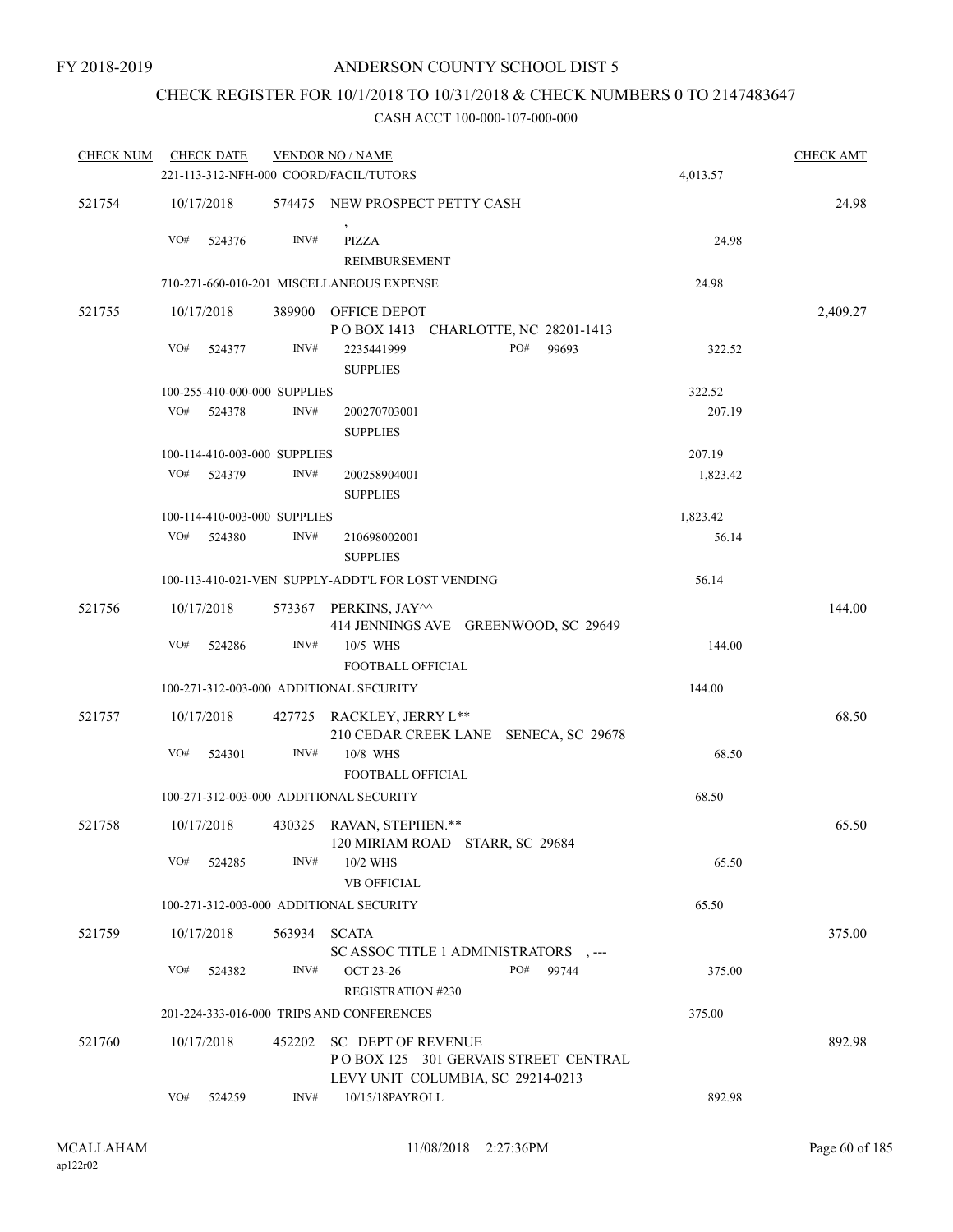## CHECK REGISTER FOR 10/1/2018 TO 10/31/2018 & CHECK NUMBERS 0 TO 2147483647

| <b>CHECK NUM</b> | <b>CHECK DATE</b>                      |        | <b>VENDOR NO / NAME</b>                                                                  |              |          | <b>CHECK AMT</b> |
|------------------|----------------------------------------|--------|------------------------------------------------------------------------------------------|--------------|----------|------------------|
|                  | 100-000-440-000-000 SC STATE TAX LEVY  |        | <b>DEDUCTIONS</b>                                                                        |              | 892.98   |                  |
| 521761           | 10/17/2018                             | 450250 | <b>SC MONTESSORI ALLIANCE</b><br>EAST COOPER MONTESSORI SCHOOL 1120 RIFLE                |              |          | 236.61           |
|                  | VO#<br>524383                          | INV#   | RANGE RD MT. PLEASANT, SC 29646<br>827053354<br><b>REGISTRATION</b>                      |              | 236.61   |                  |
|                  |                                        |        | 267-370-312-000-MSA PS-MONTESSORI SCH OF AND                                             |              | 236.61   |                  |
| 521762           | 10/17/2018                             | 450701 | SC RETIREMENT SYSTEM (SPP)<br>POBOX 11960 CAPITOL STATION COLUMBIA, SC<br>29211          |              |          | 283.27           |
|                  | VO#<br>524255                          | INV#   | 10/15/18PAYROLL<br><b>DEDUCTIONS</b>                                                     |              | 283.27   |                  |
|                  |                                        |        | 100-000-438-000-000 RETIREMENT SERV PURCHASE                                             |              | 283.27   |                  |
| 521763           | 10/17/2018                             | 451201 | SC SCHOOL BOARDS INSURANCE TRUST<br>111 RESEARCH DRIVE COLUMBIA, SC 29203                |              |          | 1,483.00         |
|                  | VO#<br>524384                          | INV#   | 3683<br>2018-2019                                                                        |              | 1,483.00 |                  |
|                  | 124-114-324-024-000 PROPERTY INSURANCE |        |                                                                                          |              | 1,483.00 |                  |
| 521764           | 10/17/2018                             | 570059 | <b>SHARP BUSINESS SYSTEMS</b><br>DEPT 1216 PO BOX 121216 DALLAS, TX<br>75312-1216        |              |          | 361.87           |
|                  | VO#<br>524385                          | INV#   | 9001430644<br><b>COPIER</b>                                                              |              | 12.84    |                  |
|                  | 201-112-490-010-000 COPIER COST        |        |                                                                                          |              | 12.84    |                  |
|                  | VO#<br>524386                          | INV#   | 9001401121<br><b>COPIES</b>                                                              |              | 349.03   |                  |
|                  | 201-113-490-006-000 COPIER COST        |        |                                                                                          |              | 349.03   |                  |
| 521765           | 10/17/2018                             | 575443 | SKC COMMUNICATIONS PRODUCTS, LLC<br>8320 HEDGE LANE TERRACE SHAWNEE<br>MISSION, KS 66227 |              |          | 147.19           |
|                  | VO#<br>524387                          | INV#   | 2457297<br><b>MIMIO</b>                                                                  | PO#<br>99193 | 147.19   |                  |
|                  |                                        |        | 100-266-314-000-000 REPAIRS TO EQUIPMENT                                                 |              | 147.19   |                  |
| 521766           | 10/17/2018                             |        | 475500 SLAPPY, JAMES E**<br>1035 GREENWOOD AVE ANDERSON, SC 29621                        |              |          | 108.00           |
|                  | VO#<br>524307                          | INV#   | 10/4 TLH<br><b>VB OFFICIAL</b>                                                           |              | 108.00   |                  |
|                  |                                        |        | 100-271-312-002-000 ADDITIONAL SECURITY                                                  |              | 108.00   |                  |
| 521767           | 10/17/2018                             | 575184 | SOUTHEASTERN GROCERS, LLC<br>PO BOX 7078 CROSS LANES, WV 25356                           |              |          | 79.69            |
|                  | VO#<br>524388                          | INV#   | 10 03 349<br><b>CULINARY ARTS</b>                                                        |              | 79.69    |                  |
|                  |                                        |        | 701-271-660-001-874 CULINARY ARTS- JOHNSON EXPENSE                                       |              | 79.69    |                  |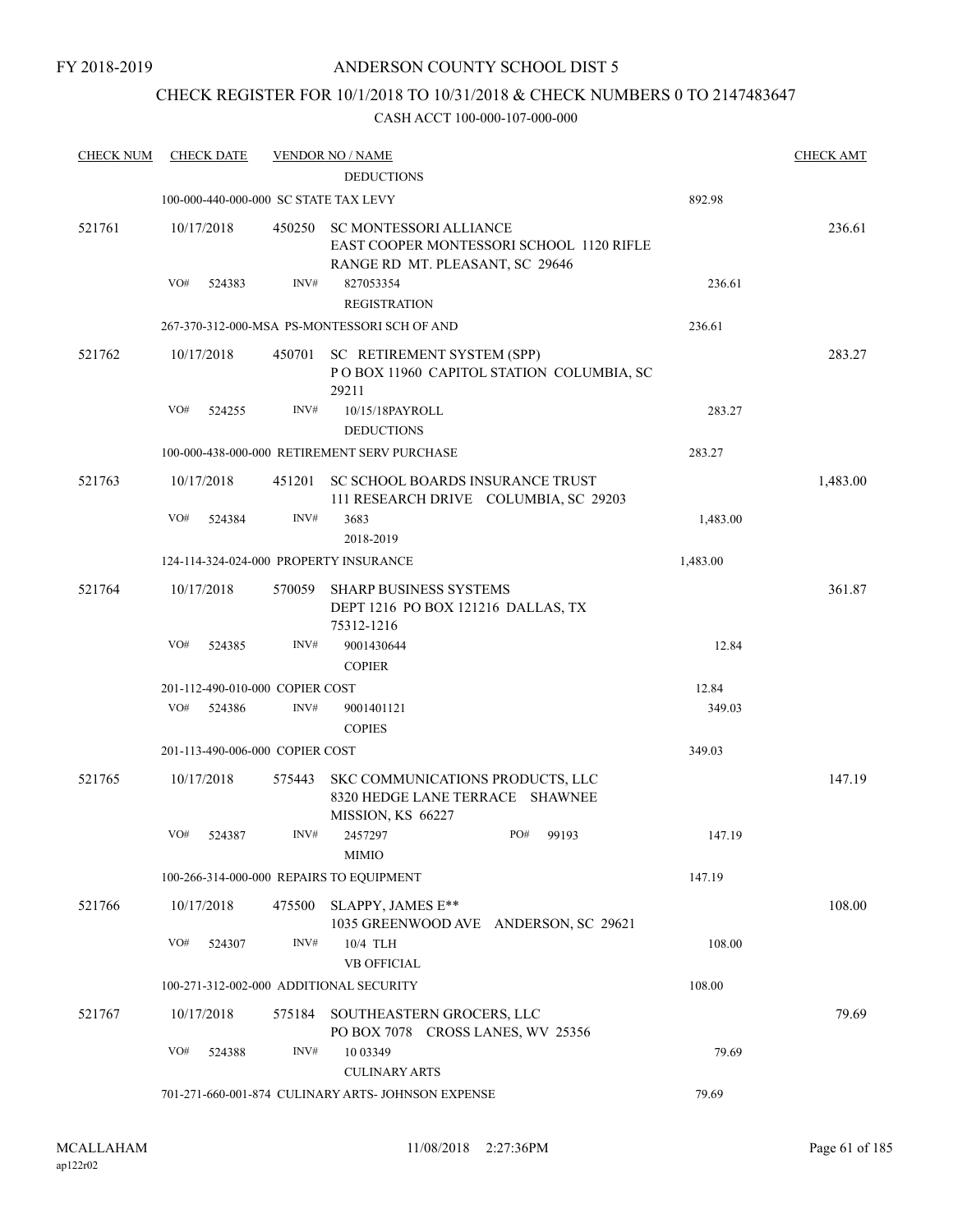## CHECK REGISTER FOR 10/1/2018 TO 10/31/2018 & CHECK NUMBERS 0 TO 2147483647

| <b>CHECK NUM</b> | <b>CHECK DATE</b>                        |           | <b>VENDOR NO / NAME</b>                                                                         |          | <b>CHECK AMT</b> |
|------------------|------------------------------------------|-----------|-------------------------------------------------------------------------------------------------|----------|------------------|
| 521768           | 10/17/2018                               |           | 570993 SULLIVAN, TIM^^<br>228 DAIRWOOD DR. SIMPSONVILLE, SC 29680                               |          | 135.90           |
|                  | VO#<br>524288                            | INV#      | 10/5 WHS<br><b>FOOTBALL OFFICIAL</b>                                                            | 135.90   |                  |
|                  | 100-271-312-003-000 ADDITIONAL SECURITY  |           |                                                                                                 | 135.90   |                  |
| 521769           | 10/17/2018                               | 571571    | <b>TECHPOINT</b><br>144 PEARL INDUSTRIAL AVE HOSCHTON, GA<br>30548                              |          | 400.00           |
|                  | VO#<br>524389                            | INV#      | 2782<br>TL HANNA                                                                                | 100.00   |                  |
|                  | 100-266-314-002-000 REPAIRS TO EQUIPMENT |           |                                                                                                 | 100.00   |                  |
|                  | VO#<br>524390                            | INV#      | 2781<br><b>TL HANNA</b>                                                                         | 300.00   |                  |
|                  | 100-266-314-002-000 REPAIRS TO EQUIPMENT |           |                                                                                                 | 300.00   |                  |
| 521770           | 10/17/2018                               | 572503 TG | P O BOX 659601 SAN ANTONIO, TX 78265-9601                                                       |          | 403.49           |
|                  | VO#<br>524262                            | INV#      | 10/15/18PAYROLL<br><b>DEDUCTIONS</b>                                                            | 403.49   |                  |
|                  | 100-000-441-000-000 MISCELLANEOUS        |           |                                                                                                 | 403.49   |                  |
| 521771           | 10/17/2018                               |           | 570649 THE CHILDREN'S MUSEUM<br>300 COLLEGE STREET GREENVILLE, SC 29601                         |          | 850.00           |
|                  | VO#<br>524391                            | INV#      | 10612288<br><b>NORTH POINTE</b>                                                                 | 850.00   |                  |
|                  |                                          |           | 713-271-660-013-351 FIELD TRIPS GRADE 1 EXPENSE                                                 | 850.00   |                  |
| 521772           | 10/17/2018                               | 572122    | THE ELECTRIC CITY NEWS<br>POBOX 1015 ANDERSON, SC 29622                                         |          | 675.00           |
|                  | VO#<br>524392                            | INV#      | 6102<br><b>FULL PAGE AD</b>                                                                     | 675.00   |                  |
|                  | 100-263-360-000-000 PRINTING AND BINDING |           |                                                                                                 | 675.00   |                  |
| 521773           | 10/17/2018                               | 574238    | TRANSWORLD SYSTEMS, INC.<br>ATTN: 417 PO BOX 15110 WILMINGTON, DE 19850                         |          | 83.68            |
|                  | VO# 524261                               |           | INV# 10/15/18PAYROLL<br><b>DEDUCTIONS</b>                                                       | 83.68    |                  |
|                  | 100-000-441-000-000 MISCELLANEOUS        |           |                                                                                                 | 83.68    |                  |
| 521774           | 10/17/2018                               |           | 575556 TRAYNHAM, WILLIAM**<br>501 RACKLEY ALLEY SENECA, SC 29678                                |          | 73.50            |
|                  | VO#<br>524291                            | INV#      | 10/5 WHS<br>FOOTBALL OFFICIAL                                                                   | 73.50    |                  |
|                  | 100-271-312-003-000 ADDITIONAL SECURITY  |           |                                                                                                 | 73.50    |                  |
| 521775           | 10/17/2018                               | 509700    | TROXELL COMMUNICATIONS, INC<br>3214-BB LEAPHEART RD ATT: ERIK DANSON<br>WEST COLUMBIA, SC 29169 |          | 5,636.76         |
|                  | VO#<br>524393                            | INV#      | 143722<br>PO#<br>99526<br><b>CAMERAS</b>                                                        | 5,636.76 |                  |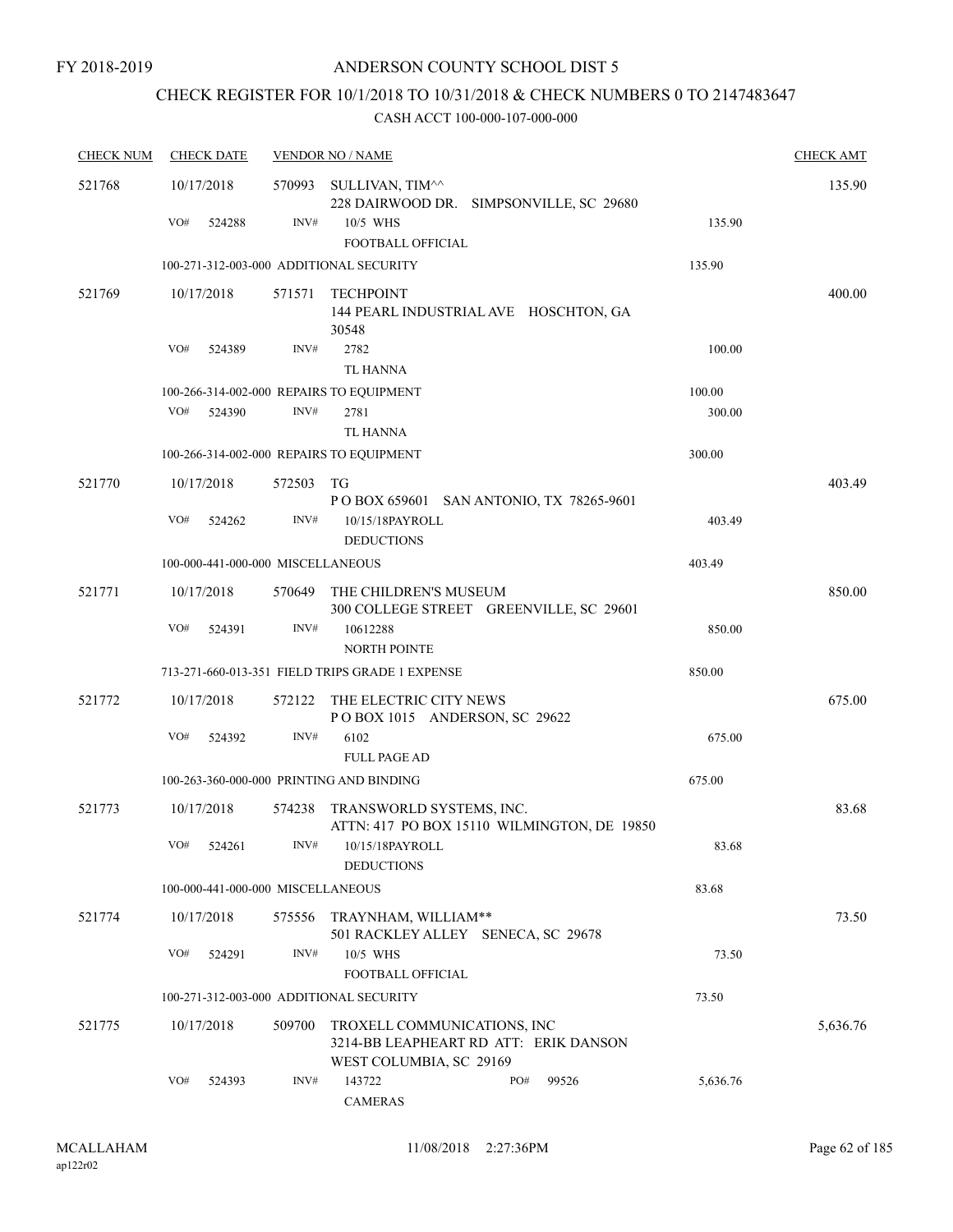## CHECK REGISTER FOR 10/1/2018 TO 10/31/2018 & CHECK NUMBERS 0 TO 2147483647

| <b>CHECK NUM</b> | <b>CHECK DATE</b>                         | <b>VENDOR NO / NAME</b>                    |                                                                                               |            |            |  |
|------------------|-------------------------------------------|--------------------------------------------|-----------------------------------------------------------------------------------------------|------------|------------|--|
|                  |                                           |                                            | 207-115-410-001-006 SUPPLIES-IMPROVE PRGS                                                     | 5,636.76   |            |  |
| 521776           | 10/17/2018                                | 564298                                     | UNITED WAY OF ANDERSON COUNTY<br>POBOX 2067 ANDERSON, SC 29622                                |            | 1,611.44   |  |
|                  | VO#<br>524256                             | INV#                                       | 10/15/18PAYROLL<br><b>DEDUCTIONS</b>                                                          | 1,361.44   |            |  |
|                  | 100-000-455-000-000 UNITED FUND - PAYABLE |                                            |                                                                                               | 1,361.44   |            |  |
|                  | VO#<br>524394                             | INV#                                       | YP ACADEMEY                                                                                   | 250.00     |            |  |
|                  |                                           |                                            | <b>BROOKE BURDETTE</b>                                                                        |            |            |  |
|                  |                                           |                                            | 100-263-410-000-000 SUPPLIES AND MATERIALS                                                    | 250.00     |            |  |
| 521777           | 10/17/2018                                | 572350                                     | US DEPARTMENT OF EDUCATION<br>NATIONAL PAYMENT CENTER PO BOX 105081<br>ATLANTA, GA 30348-5081 |            | 715.63     |  |
|                  | VO#<br>524260                             | INV#                                       | 10/15/18PAYROLL                                                                               | 715.63     |            |  |
|                  |                                           |                                            | <b>DEDUCTIONS</b>                                                                             |            |            |  |
|                  | 100-000-441-000-000 MISCELLANEOUS         |                                            |                                                                                               | 715.63     |            |  |
| 521778           | 10/17/2018                                | 510790                                     | US FOODSERVICE<br>P O BOX 602292 CHARLOTTE, NC 28260-2292                                     |            | 686.70     |  |
|                  | VO#<br>524265                             | INV#                                       | 60813458<br><b>USDA FOODS</b>                                                                 | 686.70     |            |  |
|                  |                                           |                                            | 600-256-462-002-000 COMMODITY DISTRIBUTION                                                    | 50.40      |            |  |
|                  |                                           |                                            | 600-256-462-003-000 COMMODITY DISTRIBUTION                                                    | 37.80      |            |  |
|                  |                                           | 600-256-462-005-000 COMMODITY DISTRIBUTION | 37.80                                                                                         |            |            |  |
|                  |                                           |                                            | 600-256-462-006-000 COMMODITY DISTRIBUTION                                                    | 37.80      |            |  |
|                  |                                           |                                            | 600-256-462-007-000 COMMODITY DISTRIBUTION                                                    | 44.10      |            |  |
|                  |                                           |                                            | 600-256-462-008-000 COMMODITY DISTRIBUTION                                                    | 44.10      |            |  |
|                  |                                           |                                            | 600-256-462-009-000 COMMODITY DISTRIBUTION                                                    | 37.80      |            |  |
|                  |                                           |                                            | 600-256-462-010-000 COMMODITY DISTRIBUTION                                                    | 37.80      |            |  |
|                  |                                           |                                            | 600-256-462-011-000 COMMODITY DISTRIBUTION                                                    | 34.65      |            |  |
|                  |                                           |                                            | 600-256-462-012-000 COMMODITY DISTRIBUTION                                                    | 40.95      |            |  |
|                  |                                           |                                            | 600-256-462-013-000 COMMODITY DISTRIBUTION                                                    | 37.80      |            |  |
|                  |                                           |                                            | 600-256-462-014-000 COMMODITY DISTRIBUTION                                                    | 37.80      |            |  |
|                  |                                           |                                            | 600-256-462-015-000 COMMODITY DISTRIBUTION                                                    | 3.15       |            |  |
|                  |                                           |                                            | 600-256-462-016-000 COMMODITY DISTRIBUTION                                                    | 37.80      |            |  |
|                  |                                           |                                            | 600-256-462-017-000 COMMODITY DISTRIBUTION                                                    | 40.95      |            |  |
|                  |                                           |                                            | 600-256-462-018-000 COMMODITY DISTRIBUTION                                                    | 12.60      |            |  |
|                  |                                           |                                            | 600-256-462-019-000 COMMODITY DISTRIBUTION                                                    | 37.80      |            |  |
|                  |                                           |                                            | 600-256-462-020-000 COMMODITY DISTRIBUTION                                                    | 37.80      |            |  |
|                  |                                           |                                            | 600-256-462-021-000 COMMODITY DISTRIBUTION                                                    | 37.80      |            |  |
| 521779           | 10/17/2018                                | 510790                                     | US FOODSERVICE<br>P O BOX 602292 CHARLOTTE, NC 28260-2292                                     |            | 231,421.70 |  |
|                  | VO#<br>524266                             | INV#                                       | 20950515<br>FOOD & SUPPLIES                                                                   | 231,421.70 |            |  |
|                  | 600-256-410-000-000 SUPPLIES              |                                            |                                                                                               | 610.85     |            |  |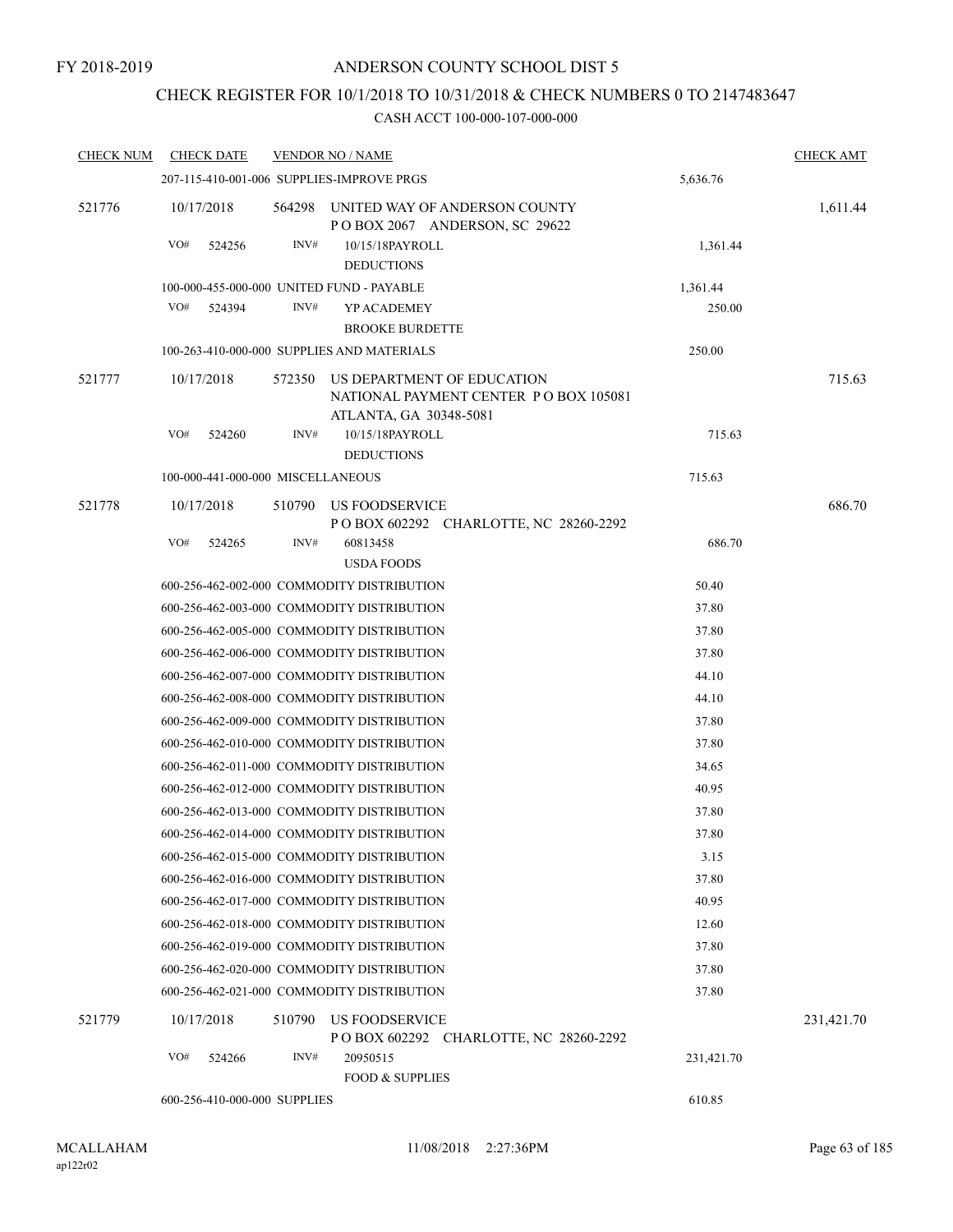### CHECK REGISTER FOR 10/1/2018 TO 10/31/2018 & CHECK NUMBERS 0 TO 2147483647

| <b>CHECK NUM</b> | <b>CHECK DATE</b>            |        | <b>VENDOR NO / NAME</b>            |  |           | <b>CHECK AMT</b> |
|------------------|------------------------------|--------|------------------------------------|--|-----------|------------------|
|                  | 600-256-410-002-000 SUPPLIES |        |                                    |  | 1,377.44  |                  |
|                  | 600-256-410-003-000 SUPPLIES |        |                                    |  | 1,152.30  |                  |
|                  | 600-256-410-005-000 SUPPLIES |        |                                    |  | 807.51    |                  |
|                  | 600-256-410-006-000 SUPPLIES |        |                                    |  | 2,166.20  |                  |
|                  | 600-256-410-007-000 SUPPLIES |        |                                    |  | 1,228.13  |                  |
|                  | 600-256-410-008-000 SUPPLIES |        |                                    |  | 757.39    |                  |
|                  | 600-256-410-009-000 SUPPLIES |        |                                    |  | 376.67    |                  |
|                  | 600-256-410-010-000 SUPPLIES |        |                                    |  | 798.02    |                  |
|                  | 600-256-410-011-000 SUPPLIES |        |                                    |  | 984.95    |                  |
|                  | 600-256-410-012-000 SUPPLIES |        |                                    |  | 1,131.23  |                  |
|                  | 600-256-410-013-000 SUPPLIES |        |                                    |  | 739.24    |                  |
|                  | 600-256-410-014-000 SUPPLIES |        |                                    |  | 830.99    |                  |
|                  | 600-256-410-015-000 SUPPLIES |        |                                    |  | 358.30    |                  |
|                  | 600-256-410-016-000 SUPPLIES |        |                                    |  | 932.11    |                  |
|                  | 600-256-410-017-000 SUPPLIES |        |                                    |  | 888.11    |                  |
|                  | 600-256-410-018-000 SUPPLIES |        |                                    |  | 122.20    |                  |
|                  | 600-256-410-019-000 SUPPLIES |        |                                    |  | 530.37    |                  |
|                  | 600-256-410-020-000 SUPPLIES |        |                                    |  | 1,240.39  |                  |
|                  | 600-256-410-021-000 SUPPLIES |        |                                    |  | 949.70    |                  |
|                  | 600-256-460-002-000 FOOD     |        |                                    |  | 23,253.94 |                  |
|                  | 600-256-460-003-000 FOOD     |        |                                    |  | 28,324.34 |                  |
|                  | 600-256-460-005-000 FOOD     |        |                                    |  | 10,550.72 |                  |
|                  | 600-256-460-006-000 FOOD     |        |                                    |  | 27,698.50 |                  |
|                  | 600-256-460-007-000 FOOD     |        |                                    |  | 11,813.12 |                  |
|                  | 600-256-460-008-000 FOOD     |        |                                    |  | 6,957.72  |                  |
|                  | 600-256-460-009-000 FOOD     |        |                                    |  | 5,477.11  |                  |
|                  | 600-256-460-010-000 FOOD     |        |                                    |  | 10,464.01 |                  |
|                  | 600-256-460-011-000 FOOD     |        |                                    |  | 11,726.73 |                  |
|                  | 600-256-460-012-000 FOOD     |        |                                    |  | 9,850.43  |                  |
|                  | 600-256-460-013-000 FOOD     |        |                                    |  | 7,160.80  |                  |
|                  | 600-256-460-014-000 FOOD     |        |                                    |  | 9,479.28  |                  |
|                  | 600-256-460-015-000 FOOD     |        |                                    |  | 3,264.78  |                  |
|                  | 600-256-460-016-000 FOOD     |        |                                    |  | 9,738.96  |                  |
|                  | 600-256-460-017-000 FOOD     |        |                                    |  | 9,069.29  |                  |
|                  | 600-256-460-018-000 FOOD     |        |                                    |  | 2,620.85  |                  |
|                  | 600-256-460-019-000 FOOD     |        |                                    |  | 8,086.39  |                  |
|                  | 600-256-460-020-000 FOOD     |        |                                    |  | 11,091.09 |                  |
|                  | 600-256-460-021-000 FOOD     |        |                                    |  | 6,811.54  |                  |
| 521780           | 10/17/2018                   | 519401 | <b>VERIZON</b>                     |  |           | 5,278.59         |
|                  |                              |        | POBOX 660108 DALLAS, TX 75266-0652 |  |           |                  |
|                  | VO#<br>524297                | INV#   | 9815316678<br>PHONE SERVICE        |  | 5,278.59  |                  |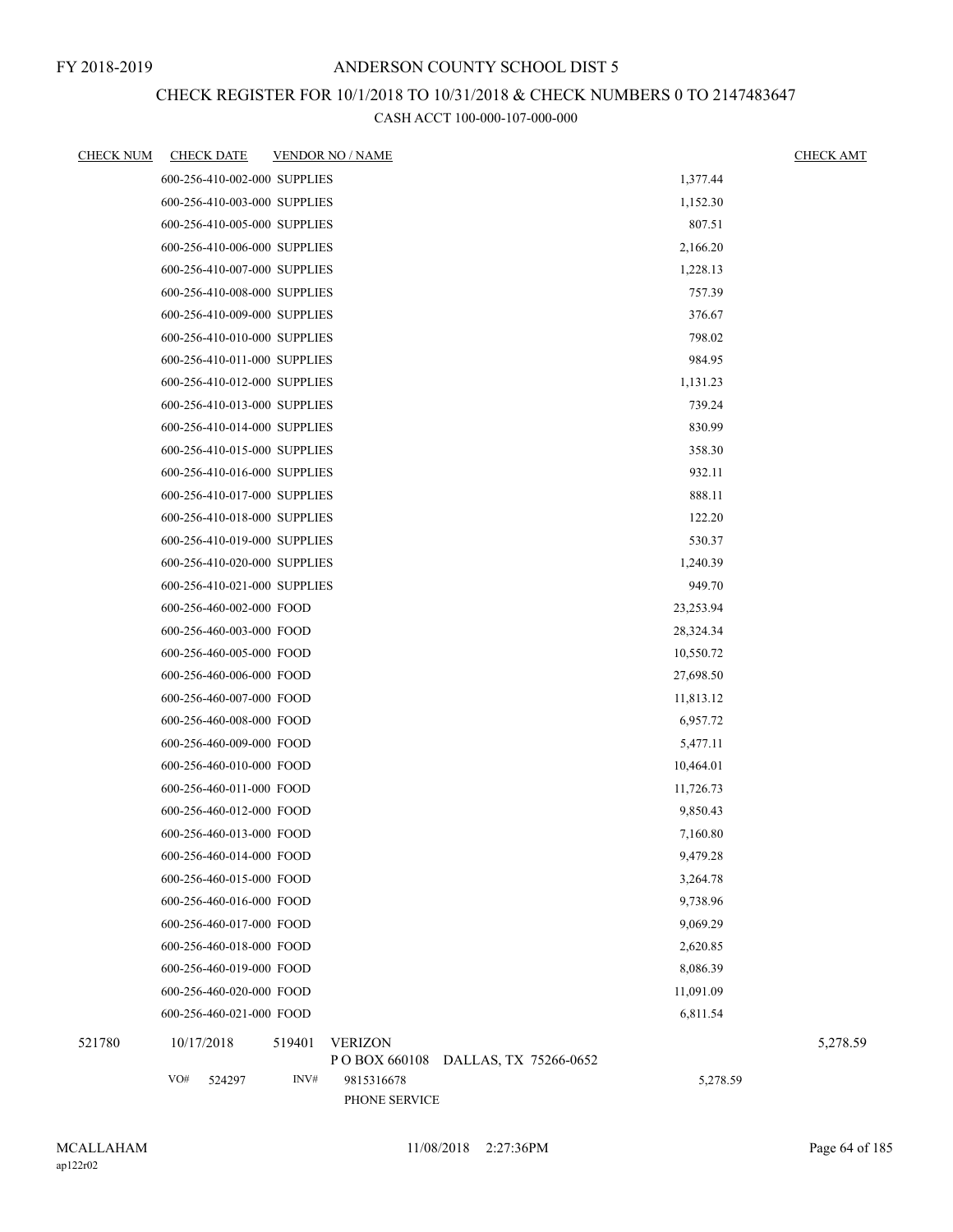## CHECK REGISTER FOR 10/1/2018 TO 10/31/2018 & CHECK NUMBERS 0 TO 2147483647

| <b>CHECK NUM</b> | <b>CHECK DATE</b>                      |        | <b>VENDOR NO / NAME</b>                      |                                          |          | <b>CHECK AMT</b> |
|------------------|----------------------------------------|--------|----------------------------------------------|------------------------------------------|----------|------------------|
|                  | 100-266-340-000-000 TELEPHONE          |        |                                              |                                          | 3,970.05 |                  |
|                  | 100-266-340-001-000 TELEPHONE          |        |                                              |                                          | 117.72   |                  |
|                  | 100-266-340-002-000 TELEPHONE          |        |                                              |                                          | 142.40   |                  |
|                  | 100-266-340-003-000 TELEPHONE          |        |                                              |                                          | 106.30   |                  |
|                  | 100-266-340-006-000 TELEPHONE          |        |                                              |                                          | 70.47    |                  |
|                  | 100-266-340-007-000 TELEPHONE          |        |                                              |                                          | 66.40    |                  |
|                  | 100-266-340-008-000 TELEPHONE          |        |                                              |                                          | 66.40    |                  |
|                  | 100-266-340-009-000 TELEPHONE          |        |                                              |                                          | 66.40    |                  |
|                  | 100-266-340-010-000 TELEPHONE          |        |                                              |                                          | 13.25    |                  |
|                  | 100-266-340-012-000 TELEPHONE          |        |                                              |                                          | 13.25    |                  |
|                  | 100-266-340-013-000 TELEPHONE          |        |                                              |                                          | 13.25    |                  |
|                  | 100-266-340-014-000 TELEPHONE          |        |                                              |                                          | 66.40    |                  |
|                  | 100-266-340-015-000 TELEPHONE          |        |                                              |                                          | 79.65    |                  |
|                  | 100-266-340-016-000 TELEPHONE          |        |                                              | 53.15                                    |          |                  |
|                  | 100-266-340-017-000 TELEPHONE          |        |                                              |                                          | 76.40    |                  |
|                  | 100-266-340-018-000 TELEPHONE          |        |                                              |                                          | 13.25    |                  |
|                  | 100-266-340-019-000 TELEPHONE          |        |                                              |                                          | 13.25    |                  |
|                  | 100-266-340-020-000 TELEPHONE          |        |                                              |                                          | 17.32    |                  |
|                  | 100-266-340-031-000 TELEPHONE          |        | 53.15                                        |                                          |          |                  |
|                  | 283-126-340-000-000 TELEPHONE          |        | 9.46                                         |                                          |          |                  |
|                  | 338-221-340-000-EAR TELEPHONE          |        |                                              |                                          | 38.07    |                  |
|                  | 600-256-340-000-000 TELEPHONE          |        |                                              |                                          | 159.45   |                  |
|                  | 900-188-340-000-006 HOMELESS TELEPHONE |        |                                              |                                          | 53.15    |                  |
| 521781           | 10/19/2018                             | 575608 | AGRI-FAB, INC                                | PO BOX 6718 CAROL STREAMS, IL 60197-6718 |          | 524.22           |
|                  | VO#<br>524446                          | INV#   | 1569052,9053<br><b>SWEEPERS</b>              |                                          | 524.22   |                  |
|                  | 505-253-520-002-000 AUDITORIUM - TLH   |        |                                              |                                          | 262.11   |                  |
|                  |                                        |        | 505-253-520-003-TUR BASEBALL/SOFTBALL TURF   |                                          | 262.11   |                  |
| 521782           | 10/19/2018                             | 105500 | ALL PHASE ELECTRIC SUPPLY                    | PO BOX 936240 ATLANTA, GA 31193-6240     |          | 51.63            |
|                  | VO#<br>524445                          | INV#   | 0184-573605<br><b>SUPPLIES</b>               |                                          | 51.63    |                  |
|                  |                                        |        | 100-254-410-017-400 HVAC/ELECTRICAL/PLUMBING |                                          | 51.63    |                  |
| 521783           | 10/19/2018                             | 575508 | <b>ALTERATIONS UNLIMITED</b>                 | 1301 N. MAIN STREET ANDERSON, SC 29621   |          | 270.00           |
|                  | VO#<br>524444                          | INV#   | 1012<br><b>PATCHES</b>                       |                                          | 270.00   |                  |
|                  | 100-254-410-000-075 UNIFORM PURCHASES  |        |                                              |                                          | 270.00   |                  |
| 521784           | 10/19/2018                             | 574576 | AMPLIFIED IT, LLC                            |                                          |          | 3,600.00         |
|                  | VO#<br>524460                          | INV#   | 812 GRANBY STREET<br>9909, 9910              | NORFOLK, VA 23510<br>PO#<br>99080        | 3,600.00 |                  |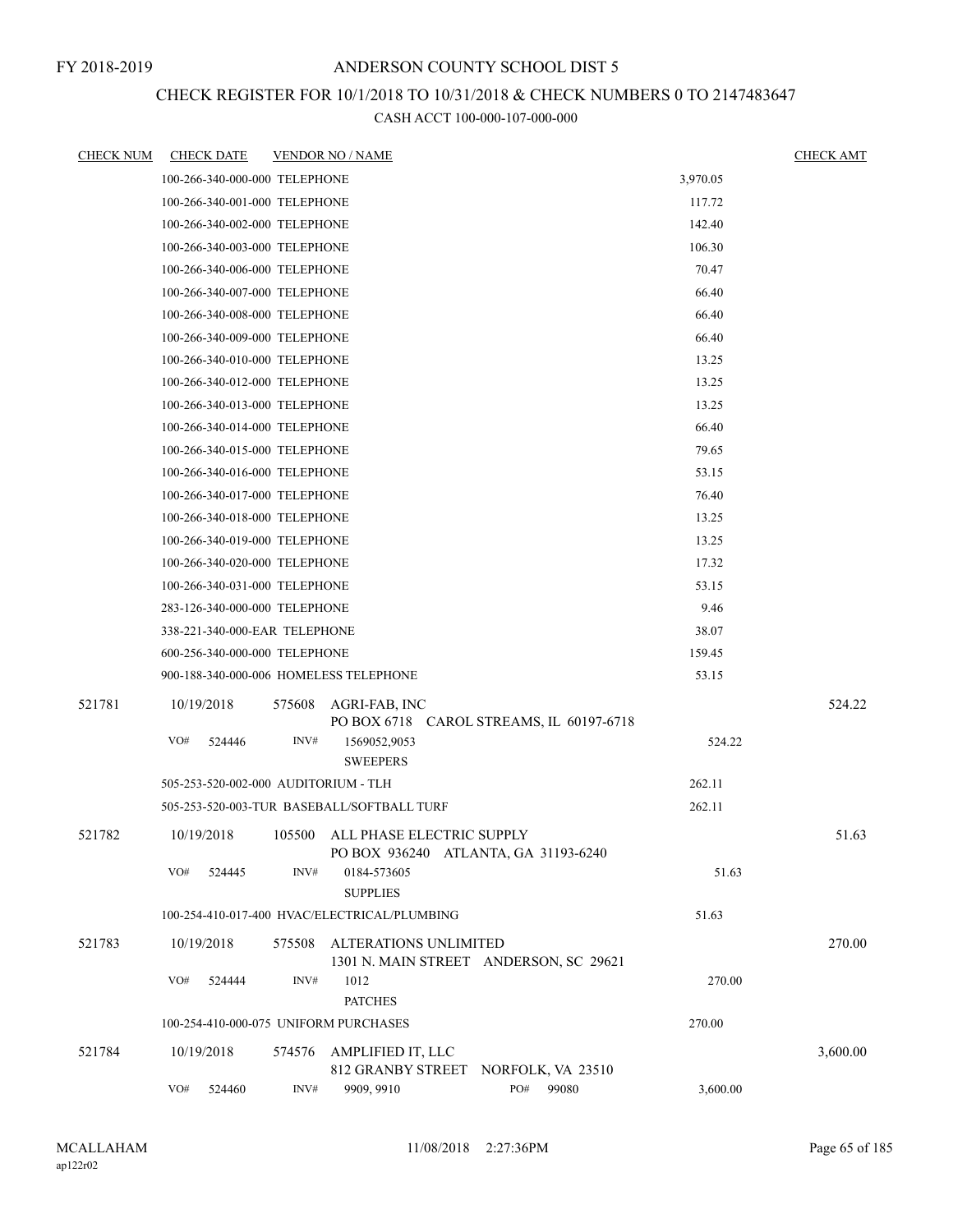## CHECK REGISTER FOR 10/1/2018 TO 10/31/2018 & CHECK NUMBERS 0 TO 2147483647

| <b>CHECK NUM</b> | <b>CHECK DATE</b>               |        | <b>VENDOR NO / NAME</b><br><b>SOFTWARE</b>                                                 |     |       |          | <b>CHECK AMT</b> |
|------------------|---------------------------------|--------|--------------------------------------------------------------------------------------------|-----|-------|----------|------------------|
|                  |                                 |        | 100-266-445-000-000 SOFTWARE TECHNOLOGY                                                    |     |       | 1,500.00 |                  |
|                  |                                 |        | 100-266-445-000-000 SOFTWARE TECHNOLOGY                                                    |     |       | 2,100.00 |                  |
| 521785           | 10/19/2018                      | 569972 | ANDERSON COUNTY SHERIFF'S CALENDAR<br>PO BOX 641 MORRISTOWN, TN 37815                      |     |       |          | 125.00           |
|                  | VO#<br>524534                   | INV#   | 10677                                                                                      |     |       | 125.00   |                  |
|                  |                                 |        | MIDWAY ELEM                                                                                |     |       |          |                  |
|                  |                                 |        | 717-190-660-017-201 MISCELLANEOUS EXPENSE                                                  |     |       | 125.00   |                  |
| 521786           | 10/19/2018                      | 110960 | ANDERSON AREA YMCA<br>201 EAST REED ROAD ANDERSON, SC 29621                                |     |       |          | 6,326.00         |
|                  | VO#<br>524461                   | INV#   | AUG-OCT 2018<br>POOL RENTAL                                                                | PO# | 99748 | 6,326.00 |                  |
|                  | 100-271-325-002-SWM SWIM RENTAL |        |                                                                                            |     |       | 3,163.00 |                  |
|                  | 100-271-325-003-SWM SWIM RENTAL |        |                                                                                            |     |       | 3,163.00 |                  |
| 521787           | 10/19/2018                      | 570950 | ANDERSON COUNTY SHERIFF'S OFFICE<br>ATTN: RICHARD BRYSON PO BOX 5497<br>ANDERSON, SC 29623 |     |       |          | 1,750.00         |
|                  | VO#<br>524462                   | INV#   | <b>OCT 4-9</b><br><b>SECURITY</b>                                                          |     |       | 1,750.00 |                  |
|                  |                                 |        | 100-271-312-002-000 ADDITIONAL SECURITY                                                    |     |       | 385.00   |                  |
|                  |                                 |        | 100-271-312-003-000 ADDITIONAL SECURITY                                                    |     |       | 1,242.50 |                  |
|                  |                                 |        | 706-271-660-006-679 VOLLEYBALL GATE RECEIPTS EXPENSE                                       |     |       | 122.50   |                  |
| 521788           | 10/19/2018                      | 570168 | APPLE, INC<br>PO BOX 281877 ATT: ACCOUNTS RECEIVABLE<br>ATLANTA, GA 30384-1877             |     |       |          | 3,225.79         |
|                  | VO#<br>524463                   | INV#   | 6753573144<br><b>IPAD</b>                                                                  | PO# | 99423 | 3,145.80 |                  |
|                  |                                 |        | 124-114-445-024-000 TECHNOLOGY SUPPLIES                                                    |     |       | 3,145.80 |                  |
|                  | VO#<br>524538                   | INV#   | 6754391175<br><b>LICENSE</b>                                                               | PO# | 99442 | 79.99    |                  |
|                  |                                 |        | 328-115-312-001-0CO PURCHASED SERVICES (C/O)                                               |     |       | 79.99    |                  |
| 521789           | 10/19/2018                      | 573213 | <b>ARC3 GASES</b><br>PO BOX 1708 DUNN, NC 28335-1708                                       |     |       |          | 28.19            |
|                  | VO#<br>524539                   | INV#   | 05688266<br><b>SUPPLIES</b>                                                                |     |       | 28.19    |                  |
|                  |                                 |        | 329-115-410-001-000 SUPPLIES-STATE EQUIPMENT                                               |     |       | 28.19    |                  |
| 521790           | 10/19/2018                      | 569220 | AUTECH<br>POBOX 248 ATT: ACCOUNTS RECEIVABLE<br>WILLIAMSTON, SC 29697                      |     |       |          | 586.47           |
|                  | VO#<br>524441                   | INV#   | 7003                                                                                       |     |       | 436.47   |                  |
|                  |                                 |        | TL HANNA                                                                                   |     |       |          |                  |
|                  |                                 | INV#   | 100-254-323-002-400 CONTR SERV-HVAC/ELECT/PLUMBING                                         |     |       | 436.47   |                  |
|                  | VO#<br>524442                   |        | 6996<br>ROBERT ANDERSON                                                                    |     |       | 150.00   |                  |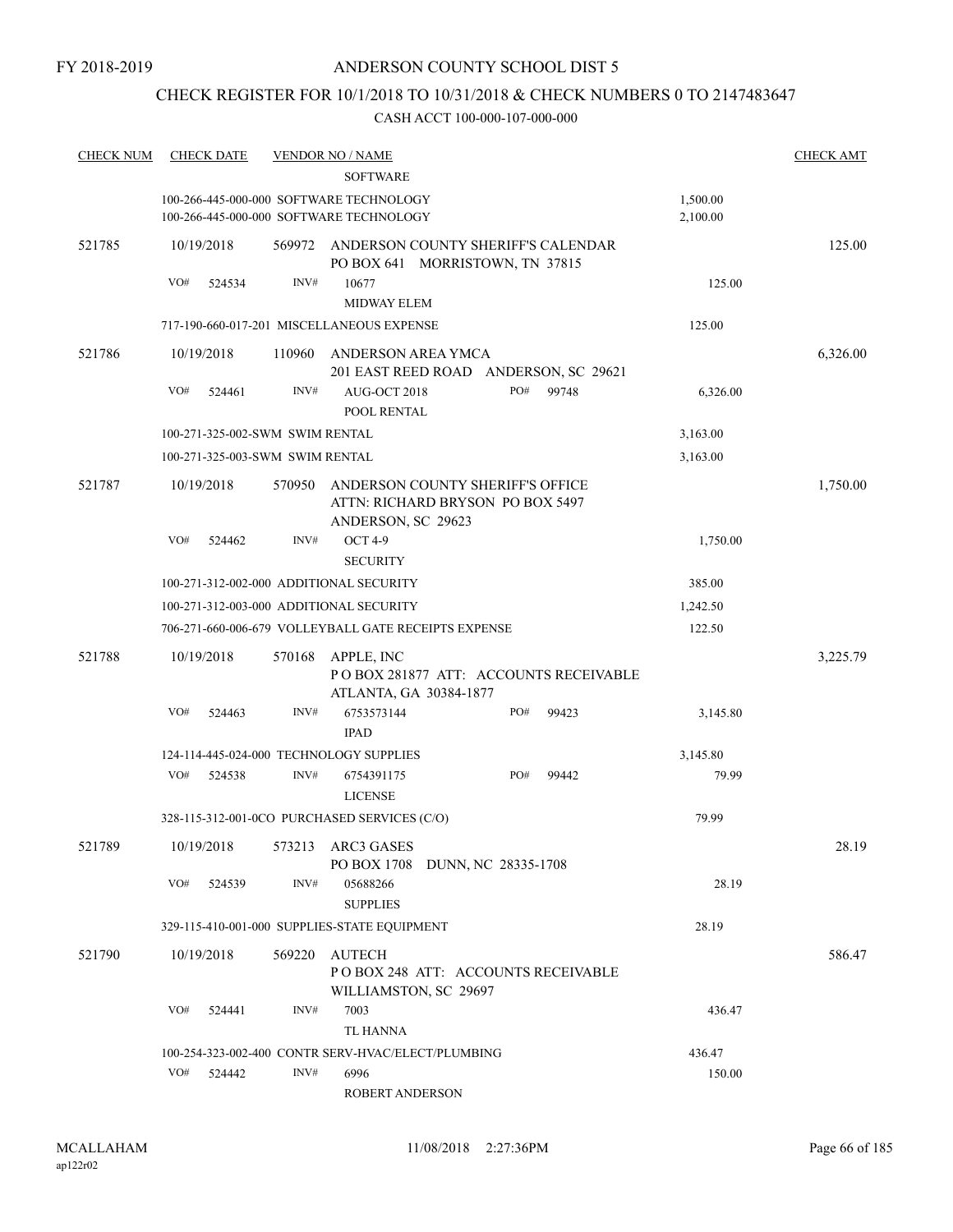# CHECK REGISTER FOR 10/1/2018 TO 10/31/2018 & CHECK NUMBERS 0 TO 2147483647

| <b>CHECK NUM</b> |     | <b>CHECK DATE</b> |        | <b>VENDOR NO / NAME</b>                                                                              |     |       |          | <b>CHECK AMT</b> |
|------------------|-----|-------------------|--------|------------------------------------------------------------------------------------------------------|-----|-------|----------|------------------|
|                  |     |                   |        | 100-254-323-006-400 CONTR SERV-HVAC/ELECT/PLUMBING                                                   |     |       | 150.00   |                  |
| 521791           |     | 10/19/2018        | 572449 | BOND, CHARLIE**<br>107 BARKLEY STREET EASLEY, SC 29640                                               |     |       |          | 77.00            |
|                  | VO# | 524459            | INV#   | 10/10 ANDERSON<br><b>VB OFFICIAL</b>                                                                 |     |       | 77.00    |                  |
|                  |     |                   |        | 706-271-660-006-679 VOLLEYBALL GATE RECEIPTS EXPENSE                                                 |     |       | 77.00    |                  |
| 521792           |     | 10/19/2018        |        | 152495 CAMCOR, INC<br>POBOX 1899 ATT: ACCOUNTS RECEIVABLE<br>BURLINGTON, NC 27216-1899               |     |       |          | 3,311.67         |
|                  | VO# | 524540            | INV#   | 2457144<br><b>TECH SUPPLIES</b>                                                                      | PO# | 99538 | 1,837.21 |                  |
|                  |     |                   |        | 100-266-314-000-000 REPAIRS TO EQUIPMENT                                                             |     |       | 1,837.21 |                  |
|                  | VO# | 524541            | INV#   | 2456812<br><b>TECH SUPPLIES</b>                                                                      | PO# | 99674 | 1,474.46 |                  |
|                  |     |                   |        | 100-266-314-000-000 REPAIRS TO EQUIPMENT                                                             |     |       | 1,474.46 |                  |
| 521793           |     | 10/19/2018        |        | 156525 CAROLINA FRESH FARMS #4<br>3620 HWY 81 NORTH ATT: ACCOUNTS<br>RECEIVABLE ANDERSON, SC 29621   |     |       |          | 142.10           |
|                  | VO# | 524440            | INV#   | 0401062680<br><b>SUPPLIES</b>                                                                        |     |       | 142.10   |                  |
|                  |     |                   |        | 100-254-410-020-001 SUPPLIES - MAINTENANCE                                                           |     |       | 142.10   |                  |
| 521794           |     | 10/19/2018        | 160602 | CDW GOVERNMENT<br>75 REMITTANCE DRIVE SUITE 1515 ATT:<br>ACCOUNTS RECEIVABLE CHICAGO, IL 60675-1515  |     |       |          | 1,465.90         |
|                  | VO# | 524542            | INV#   | <b>PNN1314</b><br><b>ADAPTERS</b>                                                                    | PO# | 99724 | 802.50   |                  |
|                  |     |                   |        | 100-266-314-000-000 REPAIRS TO EQUIPMENT                                                             |     |       | 802.50   |                  |
|                  | VO# | 524543            | INV#   | <b>PNQ4679</b><br><b>TECH SUPPLIES</b>                                                               | PO# | 99725 | 663.40   |                  |
|                  |     |                   |        | 100-266-314-000-000 REPAIRS TO EQUIPMENT                                                             |     |       | 663.40   |                  |
| 521795           |     | 10/19/2018        | 566761 | CENTER FOR EDUCATION/EMPLOYMENT LAW<br>POBOX 3008 ATT: ACCOUNTS RECEIVABLE<br>MALVERN, PA 19355-9562 |     |       |          | 283.95           |
|                  | VO# | 524471            | INV#   | 07185415<br><b>ACCT A27223000</b>                                                                    |     |       | 283.95   |                  |
|                  |     |                   |        | 713-271-660-013-201 MISCELLANEOUS EXPENSE                                                            |     |       | 283.95   |                  |
| 521796           |     | 10/19/2018        | 566288 | CES CITY ELECTRIC ACCTS<br>P.O. BOX 71465 ATT: ACCOUNTS RECEIVABLE<br>NORTH CHARLESTON, SC 29415     |     |       |          | 318.10           |
|                  | VO# | 524436            | INV#   | 140462<br><b>SUPPLIES</b>                                                                            |     |       | 88.98    |                  |
|                  |     |                   |        | 100-254-410-003-400 HVAC/ELECTRICAL/PLUMBING                                                         |     |       | 88.98    |                  |
|                  | VO# | 524437            | INV#   | 140428<br><b>SUPPLIES</b>                                                                            |     |       | 79.38    |                  |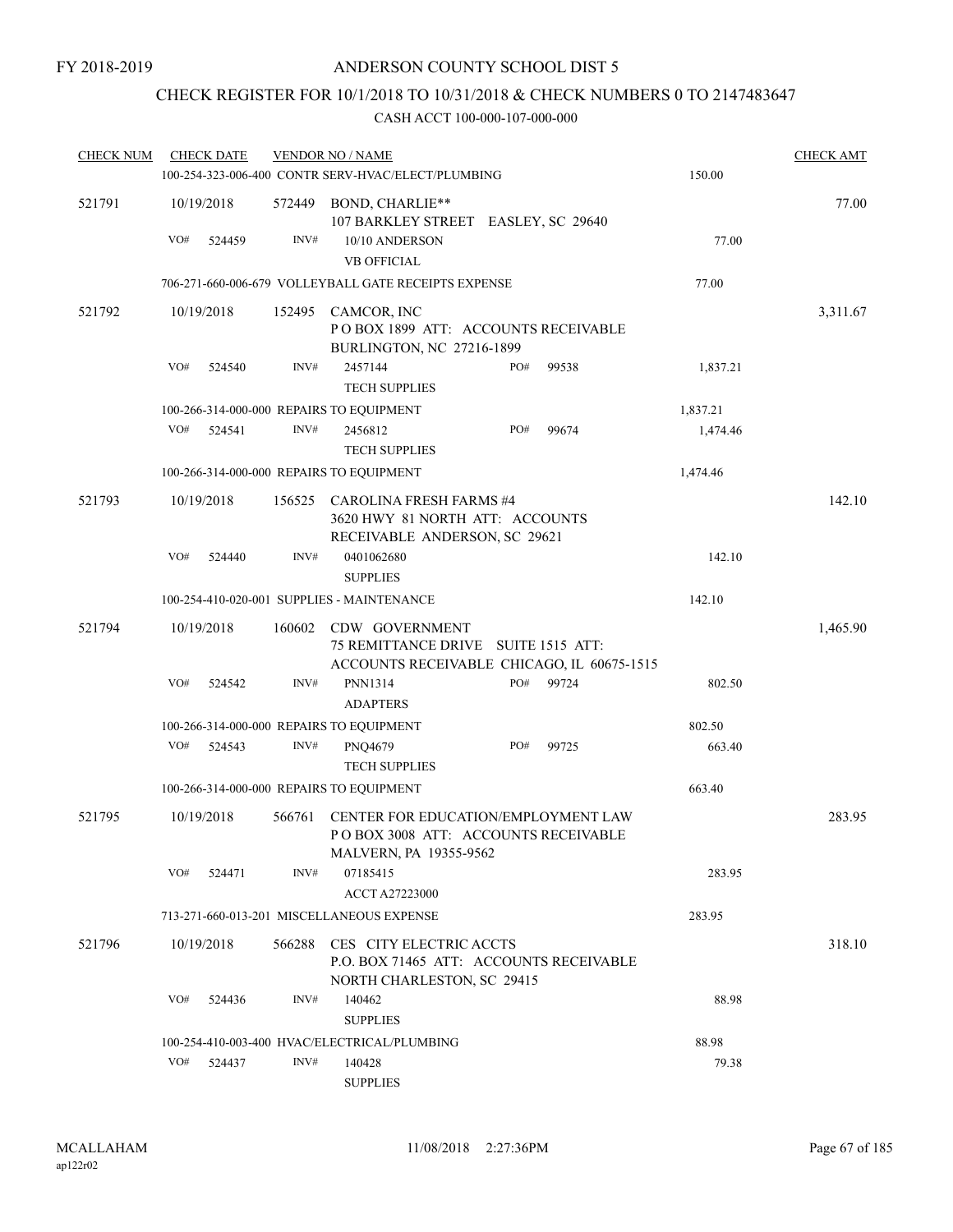## CHECK REGISTER FOR 10/1/2018 TO 10/31/2018 & CHECK NUMBERS 0 TO 2147483647

| <b>CHECK NUM</b> |     | <b>CHECK DATE</b> |                                   | <b>VENDOR NO / NAME</b>                                                                                                   |           | <b>CHECK AMT</b> |
|------------------|-----|-------------------|-----------------------------------|---------------------------------------------------------------------------------------------------------------------------|-----------|------------------|
|                  |     |                   | 100-254-410-000-400 HVAC SUPPLIES |                                                                                                                           | 79.38     |                  |
|                  | VO# | 524438            | INV#                              | 140492<br><b>SUPPLIES</b>                                                                                                 | 149.74    |                  |
|                  |     |                   |                                   | 100-254-410-002-400 HVAC/ELECTRICAL/PLUMBING                                                                              | 149.74    |                  |
| 521797           |     | 10/19/2018        | 570581                            | CITY OF ANDERSON POLICE DEPT<br>401 SOUTH MAIN ST ANDERSON, SC 29624                                                      |           | 838.86           |
|                  | VO# | 524474            | INV#                              | <b>OCT 8-12</b><br><b>ADULT ED</b>                                                                                        | 838.86    |                  |
|                  |     |                   |                                   | 100-181-312-023-000 PURCHASED SERVICES                                                                                    | 838.86    |                  |
|                  |     |                   |                                   |                                                                                                                           |           |                  |
| 521798           |     | 10/19/2018        | 571933                            | COLEMAN, AMY^^<br>STEPPIN OUT DANCE STUDIO 102 COMMERCE<br>BLVD ANDERSON, SC 29625                                        |           | 100.00           |
|                  | VO# | 524508            | INV#                              | <b>MIDWAY ELEM</b><br><b>DANCE INSTRUCTOR</b>                                                                             | 100.00    |                  |
|                  |     |                   |                                   | 717-190-660-017-228 ART INSTRUCT EXPENSES                                                                                 | 100.00    |                  |
| 521799           |     | 10/19/2018        | 569704                            | CONVERGED NETWORKS, LLC<br><b>2 STILL SHADOW DRIVE</b><br><b>SUITE G ATT:</b><br>ACCOUNTS RECEIVABLE CHARLESTON, SC 29414 |           | 448.65           |
|                  | VO# | 524544            | INV#                              | 7305<br><b>HEADSET</b>                                                                                                    | 448.65    |                  |
|                  |     |                   |                                   | 709-271-660-009-201 MISCELLANEOUS EXPENSE                                                                                 | 448.65    |                  |
| 521800           |     | 10/19/2018        | 196400                            | DEAN HUNTER & COMPANY<br>1815 NORTH BOULEVARD ATT: ACCOUNTS<br>RECEIVABLE ANDERSON, SC 29621                              |           | 6,142.00         |
|                  | VO# | 524476            | INV#                              | PO#<br>99426<br>47745<br><b>SOUTHWOOD</b>                                                                                 | 6,142.00  |                  |
|                  |     |                   |                                   | 100-254-323-021-PDR PD ROOM RENOVATIONS                                                                                   | 6,142.00  |                  |
| 521801           |     | 10/19/2018        | 573355                            | DENVER DOWNS FARM<br>PO BOX 400 SANDY SPRINGS, SC 29677                                                                   |           | 1,050.00         |
|                  | VO# | 524475            | INV#                              | FOR 10/24<br><b>MCLEES ELEMENTARY</b>                                                                                     | 1,050.00  |                  |
|                  |     |                   |                                   | 708-001-790-008-350 FIELD TRIPS KINDERGARTEN INCOME                                                                       | 1,050.00  |                  |
| 521802           |     | 10/19/2018        | 211302                            | <b>DUKE ENERGY</b><br>PO BOX 70516 CHARLOTTE, NC 28272-0516                                                               |           | 41,508.67        |
|                  | VO# | 524575            | INV#                              | DUE 10/25<br><b>UTILITIES</b>                                                                                             | 41,508.67 |                  |
|                  |     |                   |                                   | 100-254-470-000-000 ENERGY-ELECTRICITY & WATER                                                                            | 653.10    |                  |
|                  |     |                   |                                   | 100-254-470-002-000 ENERGY-ELECTRICITY & WATER                                                                            | 16.49     |                  |
|                  |     |                   |                                   | 100-254-470-013-000 ENERGY-ELECTRICITY & WATER                                                                            | 11,317.49 |                  |
|                  |     |                   |                                   | 100-254-470-016-000 ENERGY-ELECTRICITY & WATER                                                                            | 6,790.81  |                  |
|                  |     |                   |                                   | 100-254-470-017-000 ENERGY-ELECTRICITY & WATER                                                                            | 10,756.83 |                  |
|                  |     |                   |                                   | 100-254-470-020-000 ENERGY-ELECTRICITY & WATER                                                                            | 11,888.49 |                  |
|                  |     |                   |                                   | 100-254-470-023-000 ENERGY-ELECTRICITY & WATER                                                                            | 85.46     |                  |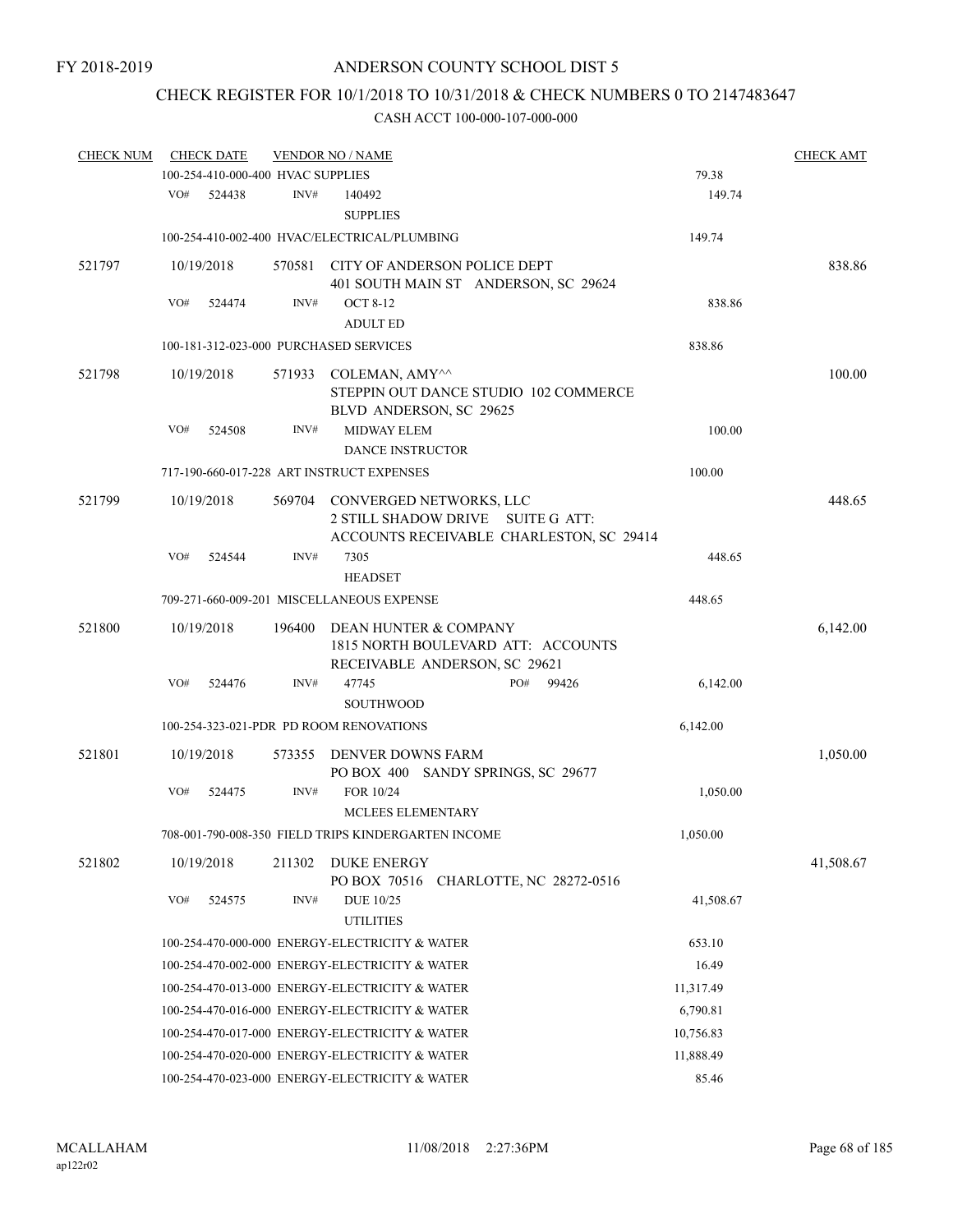## CHECK REGISTER FOR 10/1/2018 TO 10/31/2018 & CHECK NUMBERS 0 TO 2147483647

| <b>CHECK NUM</b> | <b>CHECK DATE</b>                      |        | <b>VENDOR NO / NAME</b>                                                                                 |              |          | <b>CHECK AMT</b> |
|------------------|----------------------------------------|--------|---------------------------------------------------------------------------------------------------------|--------------|----------|------------------|
| 521803           | 10/19/2018                             | 214350 | EASTERN INDUSTRIAL SUPPLIES, INC<br>POBOX 75106 ATT: ACCOUNTS RECEIVABLE<br>CHARLOTTE, NC 28275         |              |          | 129.06           |
|                  | VO#<br>524432                          | INV#   | S2846787<br><b>SUPPLIES</b>                                                                             |              | 37.65    |                  |
|                  |                                        |        | 600-256-323-013-000 REPAIRS TO EQUIPMENT                                                                |              | 20.78    |                  |
|                  |                                        |        | 600-256-323-017-000 REPAIRS TO EQUIPMENT                                                                |              | 16.87    |                  |
|                  | VO#<br>524435                          | INV#   | S2847407<br><b>SUPPLIES</b>                                                                             |              | 34.07    |                  |
|                  |                                        |        | 100-254-410-007-400 HVAC/ELECTRICAL/PLUMBING                                                            |              | 34.07    |                  |
|                  | VO#<br>524520                          | INV#   | S2845575<br><b>SUPPLIES</b>                                                                             |              | 57.34    |                  |
|                  |                                        |        | 600-256-323-005-000 REPAIRS TO EQUIPMENT                                                                |              | 57.34    |                  |
| 521804           | 10/19/2018                             | 215100 | <b>EBSCO INFORMATION SERVICES</b><br>PAYMENT PROCESSING CENTER P.O. BOX 204661<br>DALLAS, TX 75320-4661 |              |          | 154.96           |
|                  | VO#<br>524478                          | INV#   | 0686920                                                                                                 | PO#<br>99634 | 154.96   |                  |
|                  |                                        |        | <b>CALHOUN ELEM</b>                                                                                     |              |          |                  |
|                  | 100-222-410-014-000 SUPPLIES           |        |                                                                                                         |              | 154.96   |                  |
| 521805           | 10/19/2018                             | 563495 | ELECTRIC CITY UTILITIES<br>CITY OF ANDERSON PO BOX 100146 COLUMBIA,<br>SC 29202-3301                    |              |          | 9,973.15         |
|                  | VO#<br>524574                          | INV#   | DUE 10/26                                                                                               |              | 9,973.15 |                  |
|                  |                                        |        | <b>WATER &amp; SEWER</b>                                                                                |              |          |                  |
|                  |                                        |        | 100-254-470-001-000 ENERGY-ELECTRICITY & WATER                                                          |              | 754.49   |                  |
|                  |                                        |        | 100-254-470-005-000 ENERGY-ELECTRICITY & WATER                                                          |              | 12.00    |                  |
|                  |                                        |        | 100-254-470-006-000 ENERGY-ELECTRICITY & WATER                                                          |              | 2,352.24 |                  |
|                  |                                        |        | 100-254-470-015-000 ENERGY-ELECTRICITY & WATER                                                          |              | 1,075.67 |                  |
|                  |                                        |        | 100-254-470-016-000 ENERGY-ELECTRICITY & WATER                                                          |              | 2,568.81 |                  |
|                  |                                        |        | 100-254-470-018-000 ENERGY-ELECTRICITY & WATER                                                          |              | 1,476.53 |                  |
|                  |                                        |        | 100-254-470-021-000 ENERGY-ELECTRICITY & WATER                                                          |              | 1,733.41 |                  |
| 521806           | 10/19/2018                             | 573048 | <b>EXPLORE LEARNING</b><br>110 AVON STREET, SUITE 300<br>CHARLOTTESVILLE, VA 22902                      |              |          | 655.00           |
|                  | VO#<br>524546                          | INV#   | 1993469<br><b>LICENSE</b>                                                                               | PO#<br>99446 | 655.00   |                  |
|                  | 100-221-312-000-000 PURCHASED SERVICES |        |                                                                                                         |              | 655.00   |                  |
| 521807           | 10/19/2018                             | 241500 | <b>GBS LUMBER/ ANDERSON</b><br>POBOX 159 ATT: ACCOUNTS RECEIVABLE                                       |              |          | 17.49            |
|                  | VO#<br>524431                          | INV#   | MAULDIN, SC 29662<br>2031925                                                                            |              | 17.49    |                  |
|                  |                                        |        | <b>SUPPLIES</b>                                                                                         |              |          |                  |
|                  |                                        |        | 100-254-410-002-001 SUPPLIES - MAINTENANCE                                                              |              | 17.49    |                  |
| 521808           | 10/19/2018                             |        | 571176 GLENNA TABOR RESOURCES, LLC^^                                                                    |              |          | 4,740.00         |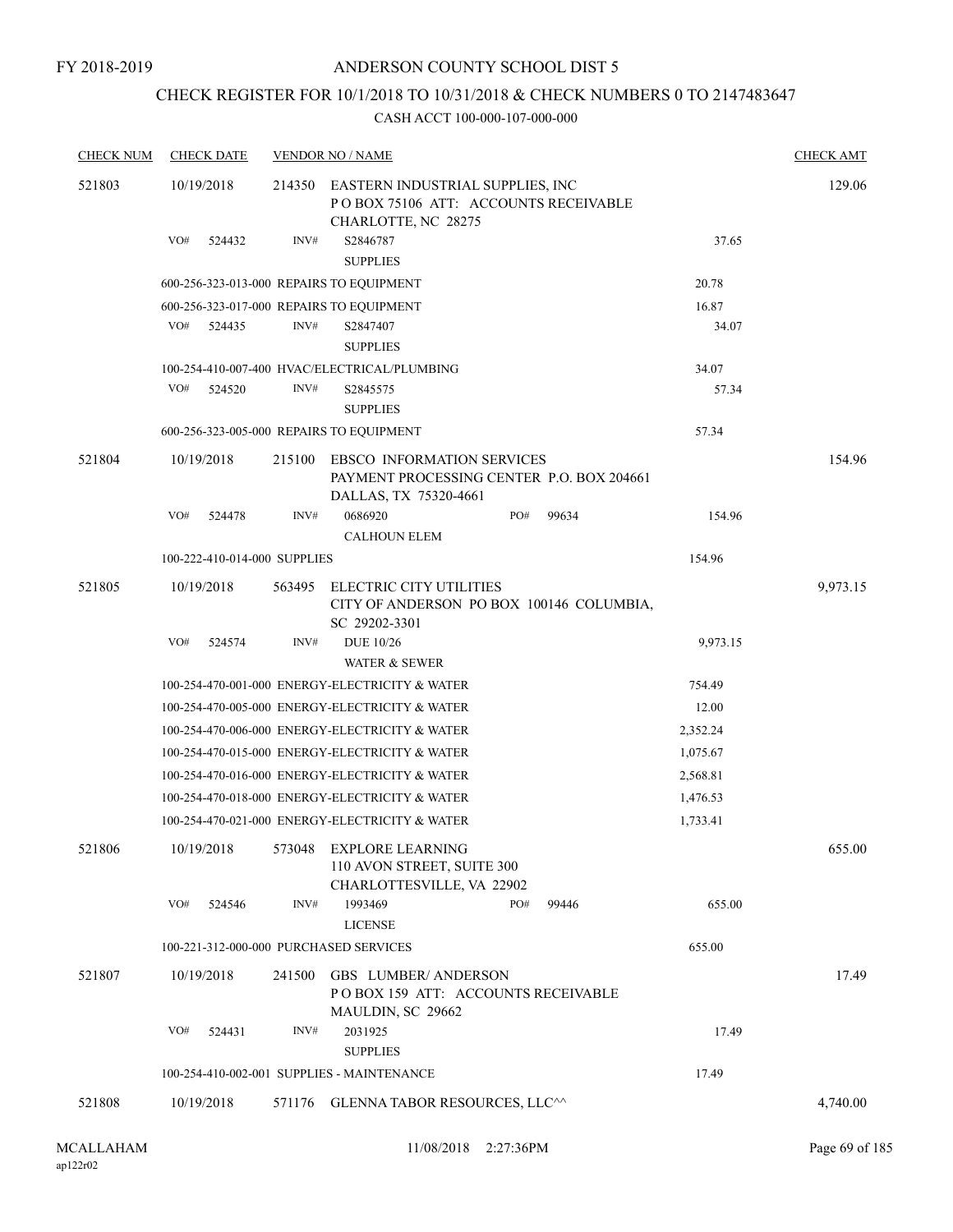## CHECK REGISTER FOR 10/1/2018 TO 10/31/2018 & CHECK NUMBERS 0 TO 2147483647

| <b>CHECK NUM</b> |     | <b>CHECK DATE</b> |                                 | <b>VENDOR NO / NAME</b>                                                                            |     |       |          | <b>CHECK AMT</b> |
|------------------|-----|-------------------|---------------------------------|----------------------------------------------------------------------------------------------------|-----|-------|----------|------------------|
|                  |     |                   |                                 | 31015 PURDUE PARK LANE SPRING, TX 77386                                                            |     |       |          |                  |
|                  | VO# | 524482            | INV#                            | 1535<br><b>ONLINE TRAINING</b>                                                                     | PO# | 99732 | 4,740.00 |                  |
|                  |     |                   |                                 | 267-224-312-000-PD5 CONTRACTED-SC STANDARDS                                                        |     |       | 4,740.00 |                  |
| 521809           |     | 10/19/2018        |                                 |                                                                                                    |     |       |          | 570.00           |
|                  |     |                   | 566478                          | GT SYSTEMS<br>166 PARNELL BRIDGE ROAD ATT: ACCOUNTS<br>RECEIVABLE MARIETTA, SC 29661               |     |       |          |                  |
|                  | VO# | 524548            | INV#                            | <b>CHCAFETV</b><br><b>CALHOUN</b>                                                                  |     |       | 570.00   |                  |
|                  |     |                   |                                 | 714-271-660-014-328 PRODUCTIONS EXPENSE                                                            |     |       | 570.00   |                  |
| 521810           |     | 10/19/2018        | 574279                          | HALLIGAN MAHONEY & WILLIAMS                                                                        |     |       |          | 6,338.85         |
|                  |     |                   |                                 | PO BOX 11367 COLUMBIA, SC 29211-1367                                                               |     |       |          |                  |
|                  | VO# | 524484            | INV#                            | 12634<br><b>SEPT SERVICES</b>                                                                      |     |       | 6,338.85 |                  |
|                  |     |                   | 100-231-319-000-000 LEGAL FEES  |                                                                                                    |     |       | 6,338.85 |                  |
| 521811           |     | 10/19/2018        | 574294                          | <b>INDEPENDENT MAIL</b>                                                                            |     |       |          | 166.75           |
|                  |     |                   |                                 | SUBSCRIPTIONS PO BOX 742699 CINCINNATI, OH<br>45274-2699                                           |     |       |          |                  |
|                  | VO# | 524550            | INV#                            | <b>ACCT 946871</b>                                                                                 | PO# | 99473 | 166.75   |                  |
|                  |     |                   |                                 | AD 2109317                                                                                         |     |       |          |                  |
|                  |     |                   | 100-257-350-000-000 ADVERTISING |                                                                                                    |     |       | 166.75   |                  |
| 521812           |     | 10/19/2018        | 575582                          | INVENTORY TRADING COMPANY<br>X-GRAIN SPORTSWEAR PO BOX 47 PEOSTA, IA<br>52068                      |     |       |          | 1,320.00         |
|                  | VO# | 524487            | INV#                            | 73753                                                                                              |     |       | 1,320.00 |                  |
|                  |     |                   |                                 | <b>MCCANTS</b>                                                                                     |     |       |          |                  |
|                  |     |                   |                                 | 705-271-660-005-682 VOLLEYBALL EXPENSE                                                             |     |       | 1,320.00 |                  |
| 521813           |     | 10/19/2018        | 571483                          | ISOM ELECTRIC, LLC<br>3300-D N. MAIN STREET PMB 325 ANDERSON, SC<br>29621                          |     |       |          | 6,250.00         |
|                  | VO# | 524488            | INV#                            | 8203                                                                                               | PO# | 99706 | 6,250.00 |                  |
|                  |     |                   |                                 | <b>TL HANNA</b>                                                                                    |     |       |          |                  |
|                  |     |                   |                                 | 505-253-520-002-TUR BASEBALL/SOFTBALL TURF                                                         |     |       | 6,250.00 |                  |
| 521814           |     | 10/19/2018        | 570710                          | <b>JOY SET ENTERTAINMENT</b><br>203 CANTERBURY STREET CARL & PAULA<br>WOODY SIMPSONVILLE, SC 29680 |     |       |          | 175.00           |
|                  | VO# | 524489            | INV#                            | 2864                                                                                               |     |       | 175.00   |                  |
|                  |     |                   |                                 | MIDWAY ELEM                                                                                        |     |       |          |                  |
|                  |     |                   |                                 | 717-190-660-017-228 ART INSTRUCT EXPENSES                                                          |     |       | 175.00   |                  |
| 521815           |     | 10/19/2018        |                                 | 574536 EMPLOYEE VENDOR<br>1133 BROWN ROAD ANDERSON, SC 29621                                       |     |       |          | 31.84            |
|                  | VO# | 524531            | INV#                            | <b>AMAZON</b><br>REIMBURSEMENT                                                                     |     |       | 31.84    |                  |
|                  |     |                   |                                 | 711-271-660-011-222 BUSINESS PARTNERSHIP EXPENSE                                                   |     |       | 31.84    |                  |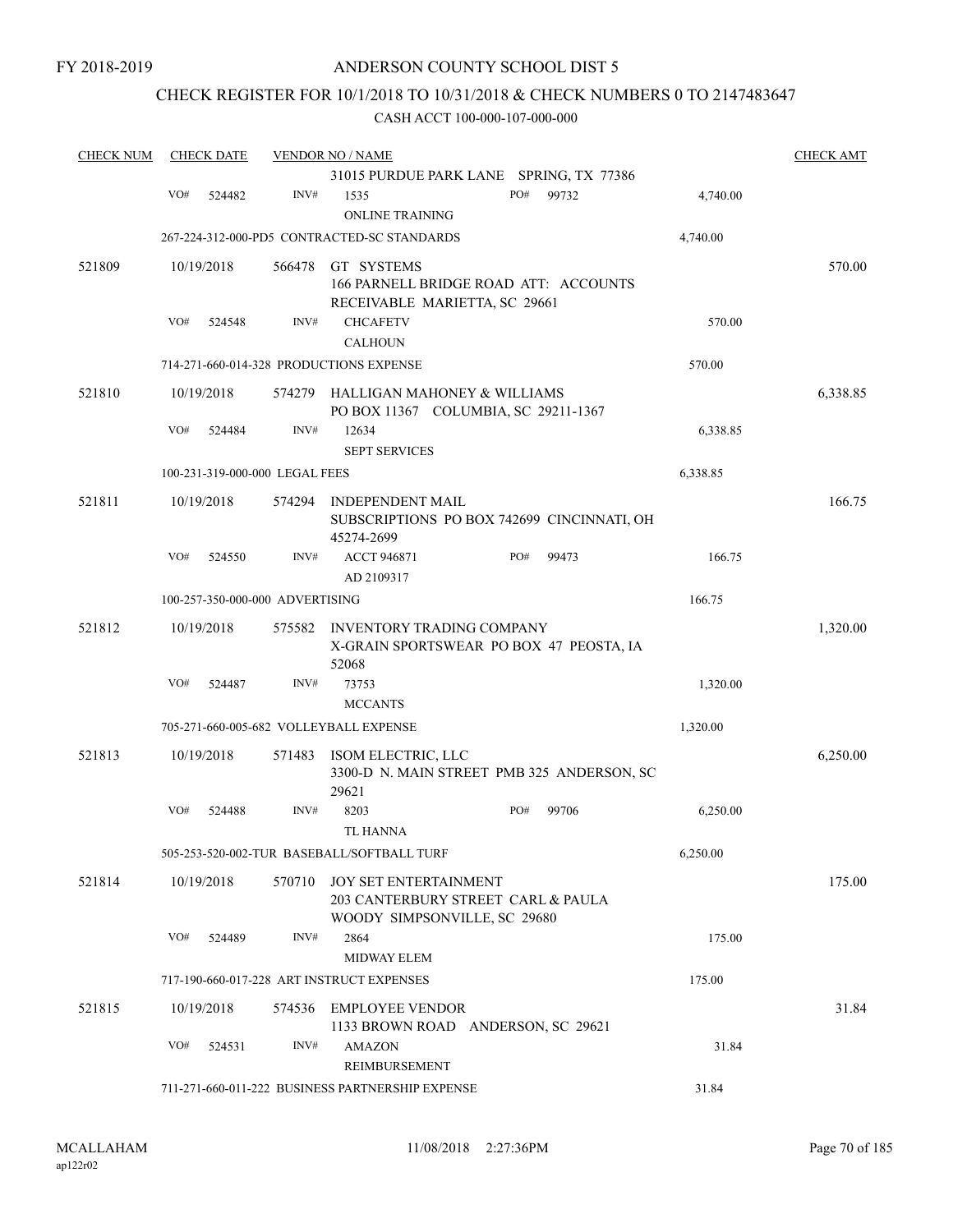# CHECK REGISTER FOR 10/1/2018 TO 10/31/2018 & CHECK NUMBERS 0 TO 2147483647

| <b>CHECK NUM</b> | <b>CHECK DATE</b> |                                     | <b>VENDOR NO / NAME</b>                                                           |                                                | <b>CHECK AMT</b> |
|------------------|-------------------|-------------------------------------|-----------------------------------------------------------------------------------|------------------------------------------------|------------------|
| 521816           | 10/19/2018        |                                     | 571337 KRAUSE, KATE <sup>^^</sup><br>521 MC FALLS CIRCLE ANDERSON, SC 29621       |                                                | 120.00           |
|                  | VO#<br>524552     | INV#                                | <b>MIDWAY ELEM</b><br>10/19 PROGRAM                                               | 120.00                                         |                  |
|                  |                   |                                     | 717-190-660-017-228 ART INSTRUCT EXPENSES                                         | 120.00                                         |                  |
| 521817           | 10/19/2018        | 327600                              | LOLLIS METALS, INC<br>ANDERSON, SC 29624                                          | POBOX 13042 ATT: ACCOUNTS RECEIVABLE           | 250.00           |
|                  | VO#<br>524522     | INV#                                | 78359<br><b>NEW PROSPECT</b>                                                      | 250.00                                         |                  |
|                  |                   |                                     | 600-256-323-010-000 REPAIRS TO EQUIPMENT                                          | 250.00                                         |                  |
| 521818           | 10/19/2018        | 569988                              | MCMILLAN PAZDAN SMITH, LLC<br>DEPT 999450 PO BOX 537044 ATLANTA, GA<br>30353-9450 |                                                | 28,810.08        |
|                  | VO#<br>524553     | INV#                                | 01803703<br>PROJ #015013.01                                                       | 2,715.00                                       |                  |
|                  |                   | 515-253-520-031-CAR CAREER CENTER   |                                                                                   | 2,715.00                                       |                  |
|                  | VO#<br>524554     | INV#                                | 01803702<br>PROJ #015013.00                                                       | 17,140.46                                      |                  |
|                  |                   | 515-253-520-031-CAR CAREER CENTER   |                                                                                   | 17,140.46                                      |                  |
|                  | VO#<br>524555     | INV#                                | 01803706<br>PROJ #017396.00                                                       | 7,199.62                                       |                  |
|                  |                   |                                     | 505-271-540-002-BSC BASEBALL&SOFTBALL COMPLEX                                     | 3,599.81                                       |                  |
|                  |                   |                                     | 505-271-540-003-BSC BASEBALL&SOFTBALL COMPLEX                                     | 3,599.81                                       |                  |
|                  | VO#<br>524556     | INV#                                | 01803709<br>PROJ#018489.00                                                        | 1,755.00                                       |                  |
|                  |                   |                                     | 505-253-520-002-STD STADIUM RENOVATIONS                                           | 1,755.00                                       |                  |
| 521819           | 10/19/2018        | 569972                              | MICHELLE BEHUN                                                                    | 128 BUCKLAND DRIVE ANDERSON, SC 29621          | 66.00            |
|                  | VO#<br>524578     | INV#                                | <b>FIELD TRIP</b><br><b>REFUND</b>                                                | 66.00                                          |                  |
|                  |                   |                                     | 713-271-660-013-353 FIELD TRIPS GRADE 3 EXPENSE                                   | 66.00                                          |                  |
| 521820           | 10/19/2018        | 573103                              | MILLER, RANDY D**<br>SIMPSONVILLE, SC 29680                                       | <b>CRITTER KEEPER 1012 WILLOW BRANCH DRIVE</b> | 475.00           |
|                  | VO#<br>524545     | INV#                                | <b>MIDWAY ELEM</b><br>10/19 PROGRAM                                               | 475.00                                         |                  |
|                  |                   | 717-190-660-017-211 SCIENCE EXPENSE |                                                                                   | 475.00                                         |                  |
| 521821           | 10/19/2018        | 369400                              | <b>NASCO</b><br>ATKINSON, WI 53538-0901                                           | PO BOX 901 ATT: ACCOUNTS RECEIVABLE FORT       | 100.97           |
|                  | VO#<br>524493     | INV#                                | 153107<br>ACCT 424-385-00                                                         | 100.97                                         |                  |
|                  |                   | 100-112-410-013-000 SUPPLIES        |                                                                                   | 100.97                                         |                  |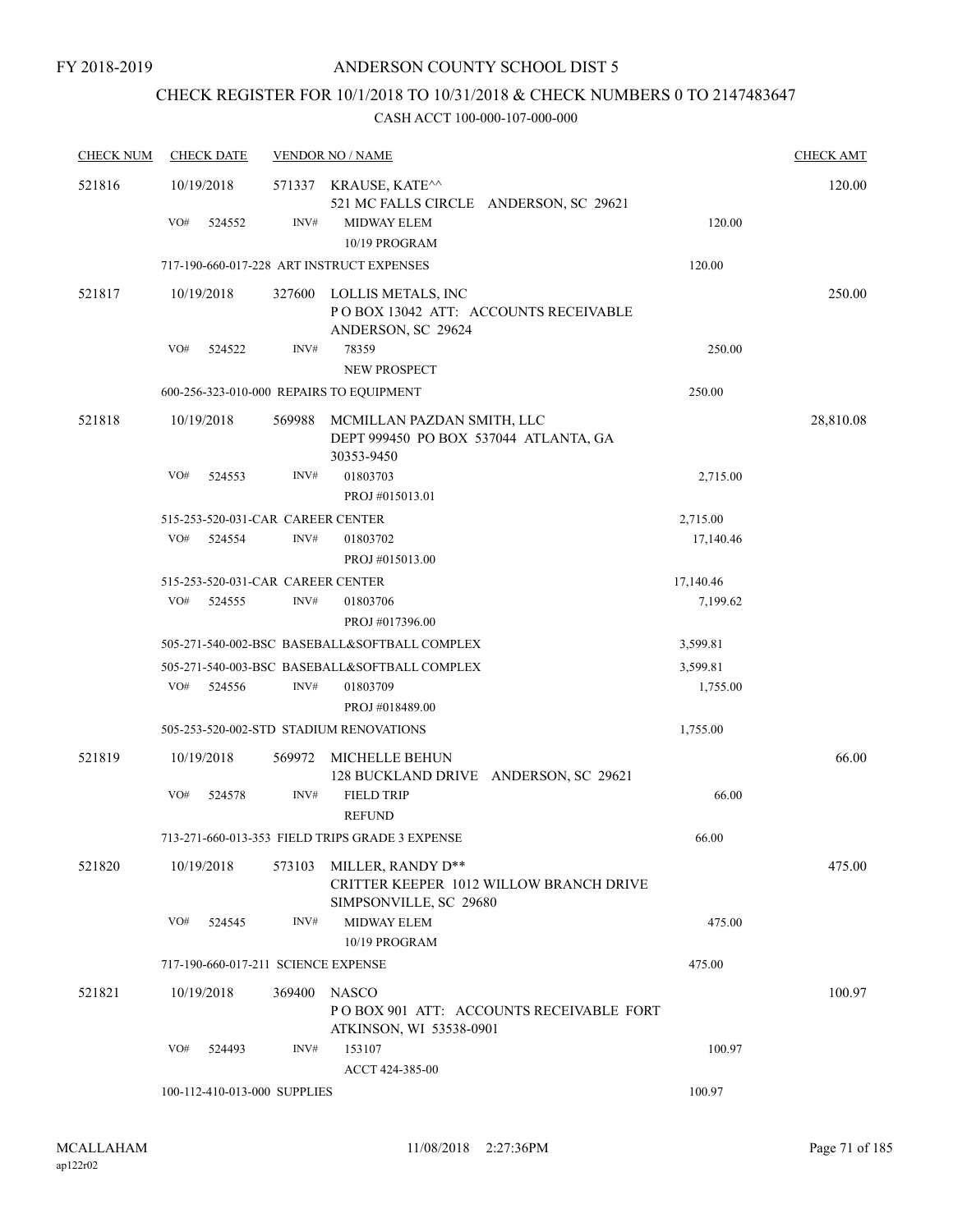## CHECK REGISTER FOR 10/1/2018 TO 10/31/2018 & CHECK NUMBERS 0 TO 2147483647

| <b>CHECK NUM</b> | <b>CHECK DATE</b>                        |        | <b>VENDOR NO / NAME</b>                                                      |     |       |                | <b>CHECK AMT</b> |
|------------------|------------------------------------------|--------|------------------------------------------------------------------------------|-----|-------|----------------|------------------|
| 521822           | 10/19/2018                               |        | 574487 NORTH POINTE PETTY CASH                                               |     |       |                | 300.00           |
|                  | VO#<br>524495                            | INV#   | CASH<br><b>ART SHOW</b>                                                      |     |       | 300.00         |                  |
|                  | 713-271-660-013-228 ART EXPENSE          |        |                                                                              |     |       | 300.00         |                  |
| 521823           | 10/19/2018                               |        | 574487 NORTH POINTE PETTY CASH                                               |     |       |                | 100.00           |
|                  | VO#<br>524494                            | INV#   | CASH<br><b>MUSICAL</b>                                                       |     |       | 100.00         |                  |
|                  | 713-271-660-013-220 MUSIC EXPENSE        |        |                                                                              |     |       | 100.00         |                  |
| 521824           | 10/19/2018                               |        | 389900 OFFICE DEPOT<br>POBOX 1413 CHARLOTTE, NC 28201-1413                   |     |       |                | 1,648.40         |
|                  | VO#<br>524496                            | INV#   | 198342515001<br><b>SUPPLIES</b>                                              | PO# | 99469 | 157.74         |                  |
|                  | 880-113-410-005-000 SUPPLIES             |        |                                                                              |     |       | 33.11          |                  |
|                  | 880-113-410-006-000 SUPPLIES             |        |                                                                              |     |       | 66.26          |                  |
|                  | 880-113-410-020-000 SUPPLIES             |        |                                                                              |     |       | 39.44          |                  |
|                  | 880-113-410-021-000 SUPPLIES             |        |                                                                              |     |       | 18.93          |                  |
|                  | VO#<br>524497                            | INV#   | <b>TL HANNA</b><br><b>SUPPLIES</b>                                           |     |       | 535.36         |                  |
|                  | 100-223-410-002-000 Supplies             |        |                                                                              |     |       | 20.21          |                  |
|                  | 100-223-410-002-000 Supplies             |        |                                                                              |     |       | 181.86         |                  |
|                  | 100-233-410-002-000 SUPPLIES             |        |                                                                              |     |       | 333.29         |                  |
|                  | VO#<br>524498                            | INV#   | <b>NORTH POINTE</b><br><b>SUPPLIES</b>                                       |     |       | 759.11         |                  |
|                  | 100-112-410-013-000 SUPPLIES             |        |                                                                              |     |       | 164.45         |                  |
|                  | 100-112-410-013-RPL REPLACEMENT SUPPLIES |        |                                                                              |     |       | 513.53         |                  |
|                  | 100-147-410-013-000 SUPPLIES             |        |                                                                              |     |       | 45.97          |                  |
|                  | VO#<br>524557                            | INV#   | 713-271-660-013-201 MISCELLANEOUS EXPENSE<br>209661248001<br><b>SUPPLIES</b> |     |       | 35.16<br>59.03 |                  |
|                  |                                          |        | 100-221-410-000-000 SUPPLIES AND MATERIALS                                   |     |       | 59.03          |                  |
|                  | VO#<br>524558                            | INV#   | 209660385001<br><b>SUPPLIES</b>                                              |     |       | 22.34          |                  |
|                  | 100-221-445-000-000 TECHNOLOGY SUPPLIES  |        |                                                                              |     |       | 22.34          |                  |
|                  | VO#<br>524559                            | INV#   | 205506783001<br>205506610001                                                 | PO# | 99565 | 57.92          |                  |
|                  | 100-221-445-000-000 TECHNOLOGY SUPPLIES  |        |                                                                              |     |       | 22.14          |                  |
|                  | 100-221-445-000-000 TECHNOLOGY SUPPLIES  |        |                                                                              |     |       | 35.78          |                  |
|                  | VO#<br>524560                            | INV#   | 214093781001<br><b>SUPPLIES</b>                                              |     |       | 56.90          |                  |
|                  | 600-256-410-000-000 SUPPLIES             |        |                                                                              |     |       | 56.90          |                  |
| 521825           | 10/19/2018                               | 575317 | PARTS TOWN, LLC<br>27787 NETWORK PLACE CHICAGO, IL 60673-1277                |     |       |                | 736.38           |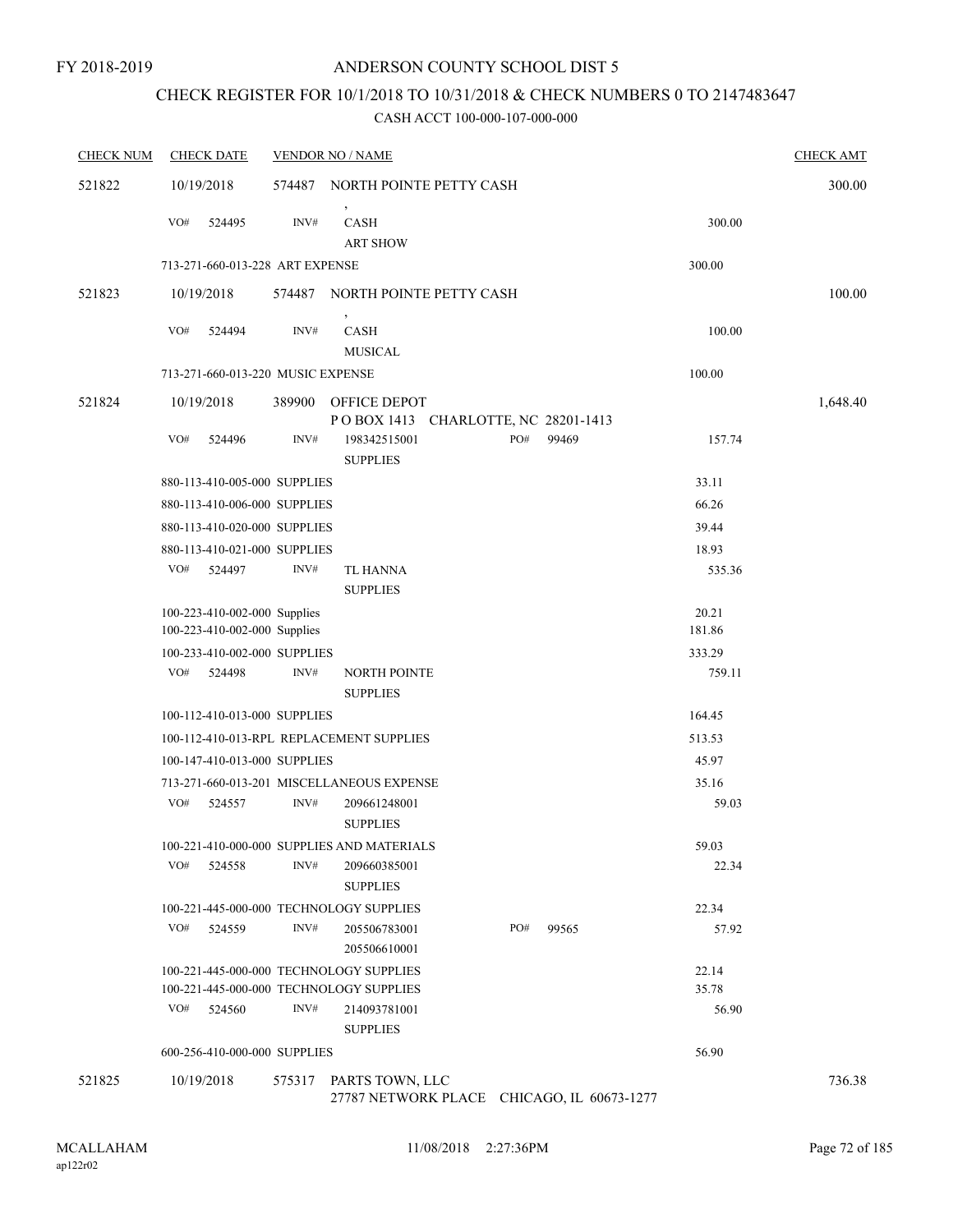### CHECK REGISTER FOR 10/1/2018 TO 10/31/2018 & CHECK NUMBERS 0 TO 2147483647

| <b>CHECK NUM</b> | <b>CHECK DATE</b>                                                                                            |        | <b>VENDOR NO / NAME</b>                              |                                     |       |                   | <b>CHECK AMT</b> |
|------------------|--------------------------------------------------------------------------------------------------------------|--------|------------------------------------------------------|-------------------------------------|-------|-------------------|------------------|
|                  | VO#<br>524523                                                                                                | INV#   | 22263879                                             |                                     |       | 736.38            |                  |
|                  |                                                                                                              |        | <b>REPAIR PARTS</b>                                  |                                     |       |                   |                  |
|                  | 600-256-323-011-000 REPAIRS TO EQUIPMENT                                                                     |        |                                                      |                                     |       | 736.38            |                  |
|                  |                                                                                                              |        |                                                      |                                     |       |                   |                  |
| 521826           | 10/19/2018                                                                                                   |        |                                                      | 407900 PICKENS CONSTRUCTION, INC    |       |                   | 439.00           |
|                  |                                                                                                              |        |                                                      | PO BOX 5135 ANDERSON, SC 29623-5135 |       |                   |                  |
|                  | VO#<br>524418                                                                                                | INV#   | 2025                                                 |                                     |       | 439.00            |                  |
|                  |                                                                                                              |        | <b>SOUTHWOOD</b>                                     |                                     |       |                   |                  |
|                  | 100-254-323-021-001 CONTRACTED SERVICES                                                                      |        |                                                      |                                     |       | 439.00            |                  |
| 521827           | 10/19/2018                                                                                                   |        | 571652 PROSOURCE LLC                                 |                                     |       |                   | 50.07            |
|                  |                                                                                                              |        |                                                      | P.O. BOX 5339 GREENVILLE, SC 29606  |       |                   |                  |
|                  | VO#<br>524417                                                                                                | INV#   | S2007452                                             |                                     |       | 50.07             |                  |
|                  |                                                                                                              |        | <b>SUPPLIES</b>                                      |                                     |       |                   |                  |
|                  | 100-254-410-002-400 HVAC/ELECTRICAL/PLUMBING                                                                 |        |                                                      |                                     |       | 50.07             |                  |
| 521828           | 10/19/2018                                                                                                   |        |                                                      |                                     |       |                   |                  |
|                  |                                                                                                              |        | 567525 ROWLAND MECHANICAL                            | 206 SADDLE TRAIL ANDERSON, SC 29621 |       |                   | 5,603.01         |
|                  | VO#<br>524561                                                                                                | INV#   | <b>OCT 10-15</b>                                     | PO#                                 | 99095 | 2,678.14          |                  |
|                  |                                                                                                              |        | <b>BUS REPAIRS</b>                                   |                                     |       |                   |                  |
|                  |                                                                                                              |        |                                                      |                                     |       |                   |                  |
|                  | 100-255-323-000-ACT ACTIVITY BUS CONTRACTED SERVICES<br>100-255-323-000-ACT ACTIVITY BUS CONTRACTED SERVICES |        |                                                      |                                     |       | 69.00             |                  |
|                  |                                                                                                              |        |                                                      |                                     |       | 1,255.00          |                  |
|                  | 100-255-323-000-ACT ACTIVITY BUS CONTRACTED SERVICES<br>100-255-323-000-ACT ACTIVITY BUS CONTRACTED SERVICES |        |                                                      |                                     |       | 1,164.82<br>94.66 |                  |
|                  | 100-255-323-000-ACT ACTIVITY BUS CONTRACTED SERVICES                                                         |        |                                                      |                                     |       | 94.66             |                  |
|                  | VO#<br>524562                                                                                                | INV#   | <b>OCT 8-15</b>                                      | PO#                                 | 99095 | 2,924.87          |                  |
|                  |                                                                                                              |        | <b>BUS REPAIRS</b>                                   |                                     |       |                   |                  |
|                  |                                                                                                              |        |                                                      |                                     |       |                   |                  |
|                  | 100-255-323-000-ACT ACTIVITY BUS CONTRACTED SERVICES<br>100-255-323-000-ACT ACTIVITY BUS CONTRACTED SERVICES |        |                                                      |                                     |       | 69.00<br>69.00    |                  |
|                  | 100-255-323-000-ACT ACTIVITY BUS CONTRACTED SERVICES                                                         |        |                                                      |                                     |       | 69.00             |                  |
|                  | 100-255-323-000-ACT ACTIVITY BUS CONTRACTED SERVICES                                                         |        |                                                      |                                     |       | 98.32             |                  |
|                  | 100-255-323-000-ACT ACTIVITY BUS CONTRACTED SERVICES                                                         |        |                                                      |                                     |       | 94.66             |                  |
|                  | 100-255-323-000-ACT ACTIVITY BUS CONTRACTED SERVICES                                                         |        |                                                      |                                     |       | 46.00             |                  |
|                  | 100-255-323-000-ACT ACTIVITY BUS CONTRACTED SERVICES                                                         |        |                                                      |                                     |       | 46.00             |                  |
|                  | 100-255-323-000-ACT ACTIVITY BUS CONTRACTED SERVICES                                                         |        |                                                      |                                     |       | 46.00             |                  |
|                  | 100-255-323-000-ACT ACTIVITY BUS CONTRACTED SERVICES                                                         |        |                                                      |                                     |       | 46.00             |                  |
|                  |                                                                                                              |        | 100-255-323-000-ACT ACTIVITY BUS CONTRACTED SERVICES |                                     |       | 1,262.89          |                  |
|                  | 100-255-323-000-ACT ACTIVITY BUS CONTRACTED SERVICES                                                         |        |                                                      |                                     |       | 365.00            |                  |
|                  | 100-255-323-000-ACT ACTIVITY BUS CONTRACTED SERVICES                                                         |        |                                                      |                                     |       | 575.00            |                  |
|                  | 100-255-323-000-ACT ACTIVITY BUS CONTRACTED SERVICES                                                         |        |                                                      |                                     |       | 46.00             |                  |
|                  | 100-255-323-000-ACT ACTIVITY BUS CONTRACTED SERVICES                                                         |        |                                                      |                                     |       | 46.00             |                  |
|                  | 100-255-323-000-ACT ACTIVITY BUS CONTRACTED SERVICES                                                         |        |                                                      |                                     |       | 46.00             |                  |
| 521829           | 10/19/2018                                                                                                   | 572780 |                                                      | SAFETY & COMPLIANCE MGMT INC        |       |                   | 988.70           |
|                  |                                                                                                              |        |                                                      | P.O. BOX 615 ROCK SPRING, GA 30739  |       |                   |                  |
|                  | VO#<br>524501                                                                                                | INV#   | 25662                                                |                                     |       | 494.35            |                  |
|                  |                                                                                                              |        | <b>WESTSIDE</b>                                      |                                     |       |                   |                  |
|                  | 100-271-312-003-TST DRUG TESTING                                                                             |        |                                                      |                                     |       | 375.00            |                  |
|                  | 100-271-312-003-TST DRUG TESTING                                                                             |        |                                                      |                                     |       | 119.35            |                  |
|                  | VO#<br>524502                                                                                                | INV#   | 25662                                                |                                     |       | 494.35            |                  |
|                  |                                                                                                              |        |                                                      |                                     |       |                   |                  |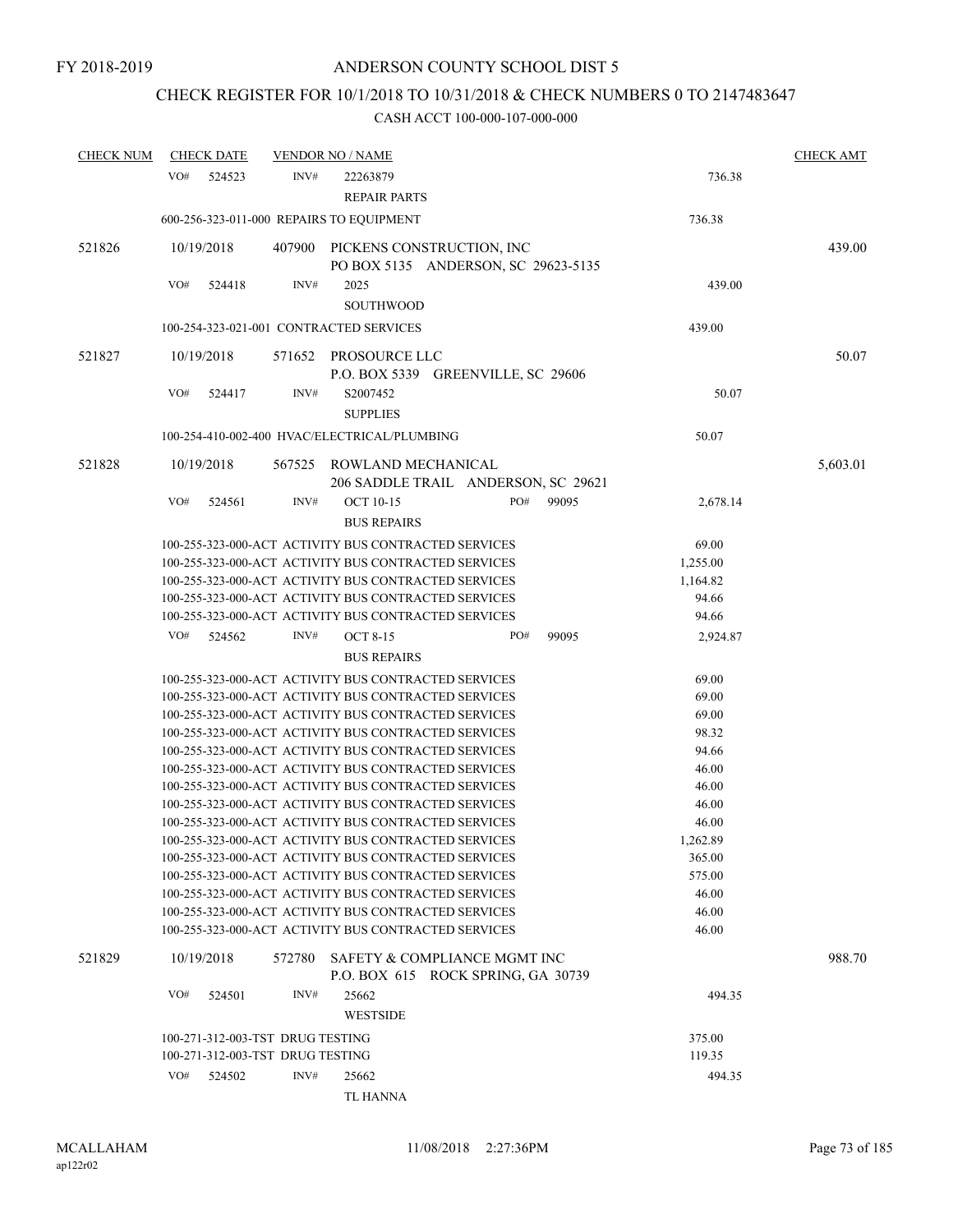### CHECK REGISTER FOR 10/1/2018 TO 10/31/2018 & CHECK NUMBERS 0 TO 2147483647

| <b>CHECK NUM</b> | <b>CHECK DATE</b>                       |        | <b>VENDOR NO / NAME</b>                                                   |     |                                            |           | <b>CHECK AMT</b> |
|------------------|-----------------------------------------|--------|---------------------------------------------------------------------------|-----|--------------------------------------------|-----------|------------------|
|                  | 100-271-312-002-TST DRUG TESTING        |        |                                                                           |     |                                            | 375.00    |                  |
|                  | 100-271-312-002-TST DRUG TESTING        |        |                                                                           |     |                                            | 119.35    |                  |
| 521830           | 10/19/2018                              | 568326 | <b>SCAET/EDTECH</b>                                                       |     |                                            |           | 450.00           |
|                  |                                         |        |                                                                           |     | TOTAL MEETING CONCEPTS, LLC 397 KIM'S LANE |           |                  |
|                  |                                         |        | LAMONT, FL 32336                                                          |     |                                            |           |                  |
|                  | VO#<br>524563                           | INV#   | 101620181<br><b>REGISTRATION</b>                                          | PO# | 99751                                      | 450.00    |                  |
|                  | 100-266-333-000-000 TRIPS & CONFERENCES |        |                                                                           |     |                                            | 450.00    |                  |
|                  |                                         |        |                                                                           |     |                                            |           |                  |
| 521831           | 10/19/2018                              | 563620 | SC DEPT OF LABOR, LIC & REGULATION<br>PO BOX 11329 COLUMBIA, SC 29211     |     |                                            |           | 35.00            |
|                  | VO#<br>524412                           | INV#   | 201803772                                                                 |     |                                            | 35.00     |                  |
|                  |                                         |        | <b>SOUTHWOOD</b>                                                          |     |                                            |           |                  |
|                  |                                         |        | 100-254-323-021-400 CONTR SERV-HVAC/ELECT/PLUMBING                        |     |                                            | 35.00     |                  |
| 521832           | 10/19/2018                              | 575494 | <b>SCHOOLCHECKIN</b>                                                      |     |                                            |           | 84,409.30        |
|                  |                                         |        | PO BOX 17979 TAMPA, FL 33682-7979                                         |     |                                            |           |                  |
|                  | VO#<br>524572                           | INV#   | 36185                                                                     | PO# | 99398                                      | 84,409.30 |                  |
|                  |                                         |        | AA7377                                                                    |     |                                            |           |                  |
|                  |                                         |        | 100-258-410-000-VMS VISITOR MANAGEMEN SYSTEM                              |     |                                            | 3,836.92  |                  |
|                  |                                         |        | 100-258-410-001-VMS VISITOR MANAGEMEN SYSTEM                              |     |                                            | 3,836.78  |                  |
|                  |                                         |        | 100-258-410-002-VMS VISITOR MANAGEMEN SYSTEM                              |     |                                            | 3,836.78  |                  |
|                  |                                         |        | 100-258-410-003-VMS VISITOR MANAGEMEN SYSTEM                              |     |                                            | 3,836.78  |                  |
|                  |                                         |        | 100-258-410-005-VMS VISITOR MANAGEMEN SYSTEM                              |     |                                            | 3,836.78  |                  |
|                  |                                         |        | 100-258-410-006-VMS VISITOR MANAGEMEN SYSTEM                              |     |                                            | 3,836.78  |                  |
|                  |                                         |        | 100-258-410-007-VMS VISITOR MANAGEMEN SYSTEM                              |     |                                            | 3,836.78  |                  |
|                  |                                         |        | 100-258-410-008-VMS VISITOR MANAGEMEN SYSTEM                              |     |                                            | 3,836.78  |                  |
|                  |                                         |        | 100-258-410-009-VMS VISITOR MANAGEMEN SYSTEM                              |     |                                            | 3,836.78  |                  |
|                  |                                         |        | 100-258-410-010-VMS VISITOR MANAGEMEN SYSTEM                              |     |                                            | 3,836.78  |                  |
|                  |                                         |        | 100-258-410-011-VMS VISITOR MANAGEMEN SYSTEM                              |     |                                            | 3,836.78  |                  |
|                  |                                         |        | 100-258-410-012-VMS VISITOR MANAGEMEN SYSTEM                              |     |                                            | 3,836.78  |                  |
|                  |                                         |        | 100-258-410-013-VMS VISITOR MANAGEMEN SYSTEM                              |     |                                            | 3,836.78  |                  |
|                  |                                         |        | 100-258-410-014-VMS VISITOR MANAGEMEN SYSTEM                              |     |                                            | 3,836.78  |                  |
|                  |                                         |        | 100-258-410-015-VMS VISITOR MANAGEMEN SYSTEM                              |     |                                            | 3,836.78  |                  |
|                  |                                         |        | 100-258-410-016-VMS VISITOR MANAGEMEN SYSTEM                              |     |                                            | 3,836.78  |                  |
|                  |                                         |        | 100-258-410-017-VMS VISITOR MANAGEMEN SYSTEM                              |     |                                            | 3,836.78  |                  |
|                  |                                         |        | 100-258-410-018-VMS VISITOR MANAGEMEN SYSTEM                              |     |                                            | 3,836.78  |                  |
|                  |                                         |        | 100-258-410-019-VMS VISITOR MANAGEMEN SYSTEM                              |     |                                            | 3,836.78  |                  |
|                  |                                         |        | 100-258-410-020-VMS VISITOR MANAGEMEN SYSTEM                              |     |                                            | 3,836.78  |                  |
|                  |                                         |        | 100-258-410-021-VMS VISITOR MANAGEMEN SYSTEM                              |     |                                            | 3,836.78  |                  |
|                  |                                         |        | 100-258-410-023-VMS VISITOR MANAGEMEN SYSTEM                              |     |                                            | 3,836.78  |                  |
| 521833           | 10/19/2018                              | 451201 | SC SCHOOL BOARDS INSURANCE TRUST<br>111 RESEARCH DRIVE COLUMBIA, SC 29203 |     |                                            |           | 450.00           |
|                  | VO#<br>524564                           | INV#   | 34326                                                                     | PO# | 99583                                      | 450.00    |                  |
|                  |                                         |        | <b>REGISTRATION</b>                                                       |     |                                            |           |                  |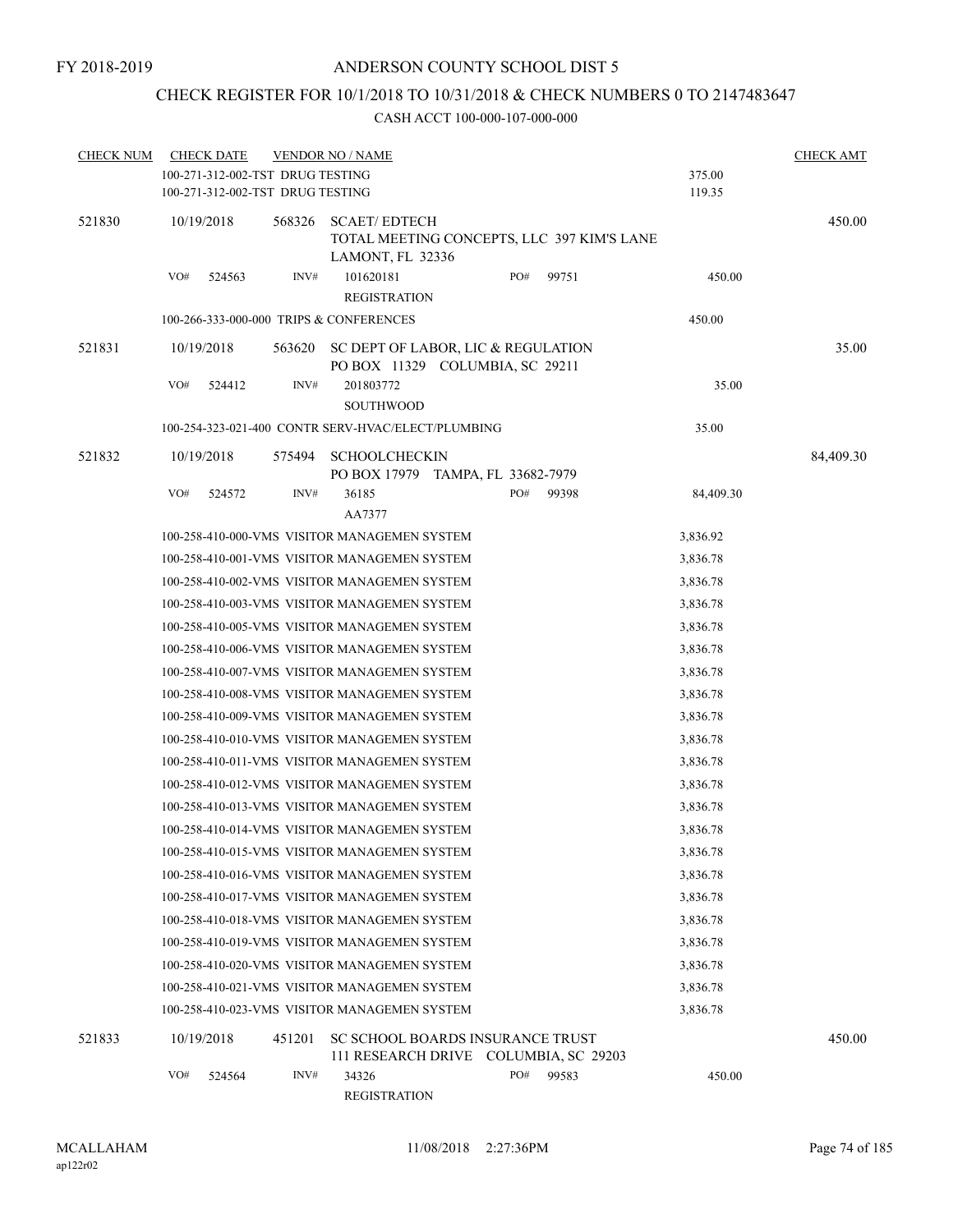### CHECK REGISTER FOR 10/1/2018 TO 10/31/2018 & CHECK NUMBERS 0 TO 2147483647

| <b>CHECK NUM</b> |     | <b>CHECK DATE</b>                  |        | <b>VENDOR NO / NAME</b>                                                            |                               |       |          | <b>CHECK AMT</b> |
|------------------|-----|------------------------------------|--------|------------------------------------------------------------------------------------|-------------------------------|-------|----------|------------------|
|                  |     |                                    |        | 100-231-334-000-000 TRUSTEE EXPENSE                                                |                               |       | 450.00   |                  |
| 521834           |     | 10/19/2018                         | 569899 | <b>SCSELA</b><br>ATTN: CHRISTINE BURRAS 215 CATALAN STREET<br>GREENVILLE, SC 29607 |                               |       |          | 25.00            |
|                  | VO# | 524565                             | INV#   | <b>AMY MCCOY</b><br>2018-2019 DUES                                                 |                               |       | 25.00    |                  |
|                  |     |                                    |        | 871-113-640-000-000 MEMBERSHIP DUES                                                |                               |       | 25.00    |                  |
| 521835           |     | 10/19/2018                         | 568954 | <b>SHRED A WAY</b><br>PO BOX 51132 ATT: ACCOUNTS RECEIVABLE<br>PIEDMONT, SC 29673  |                               |       |          | 33.00            |
|                  | VO# | 524567                             | INV#   | A64010<br>CONCORD                                                                  |                               |       | 33.00    |                  |
|                  |     |                                    |        | 709-271-660-009-201 MISCELLANEOUS EXPENSE                                          |                               |       | 33.00    |                  |
| 521836           |     | 10/19/2018                         |        | 473315 SIGNARAMA<br>4130 CLEMSON BLVD SUITE A ANDERSON, SC<br>29621                |                               |       |          | 678.84           |
|                  | VO# | 524413                             | INV#   | 9730<br><b>WESTSIDE</b>                                                            |                               |       | 148.04   |                  |
|                  |     |                                    |        | 100-254-410-003-001 SUPPLIES - MAINTENANCE                                         |                               |       | 148.04   |                  |
|                  | VO# | 524414                             | INV#   | 10469<br><b>NORTH POINTE</b>                                                       |                               |       | 75.00    |                  |
|                  |     |                                    |        | 713-271-660-013-201 MISCELLANEOUS EXPENSE                                          |                               |       | 75.00    |                  |
|                  | VO# | 524415                             | INV#   | 10129<br><b>NORTH POINTE</b>                                                       |                               |       | 266.03   |                  |
|                  |     |                                    |        | 713-271-660-013-201 MISCELLANEOUS EXPENSE                                          |                               |       | 266.03   |                  |
|                  | VO# | 524416                             | INV#   | 9728<br><b>TL HANNA</b>                                                            |                               |       | 189.77   |                  |
|                  |     |                                    |        | 100-254-410-003-001 SUPPLIES - MAINTENANCE                                         |                               |       | 189.77   |                  |
| 521837           |     | 10/19/2018                         | 571007 | SIMPLIFIED OFFICE SYSTEMS<br>6220 BUSH RIVER ROAD COLUMBIA, SC 29212               |                               |       |          | 120.08           |
|                  | VO# | 524503                             | INV#   | 181001-0118<br><b>COPIES</b>                                                       |                               |       | 120.08   |                  |
|                  |     | 713-271-660-013-362 COPIER EXPENSE |        |                                                                                    |                               |       | 120.08   |                  |
| 521838           |     | 10/19/2018                         | 574710 | <b>SOLIANT HEALTH</b><br>DEPT. CH 14430 PALATINE, IL 60055-4330                    |                               |       |          | 2,437.50         |
|                  | VO# | 524505                             | INV#   | 9991641<br><b>OCT 1-5</b>                                                          | PO#                           | 99577 | 2,437.50 |                  |
|                  |     |                                    |        | 100-126-312-006-000 PURCHASED SERVICES                                             |                               |       | 812.50   |                  |
|                  |     |                                    |        | 100-126-312-008-000 PURCHASED SERVICES                                             |                               |       | 812.50   |                  |
|                  |     |                                    |        | 100-126-312-010-000 PURCHASED SERVICES                                             |                               |       | 812.50   |                  |
| 521839           |     | 10/19/2018                         | 572995 | <b>SUPPLYWORKS</b>                                                                 |                               |       |          | 1,153.80         |
|                  | VO# | 524568                             | INV#   | PO BOX 742604<br>456580869<br>460034713                                            | ATLANTA, GA 30374-2604<br>PO# | 99656 | 1,153.80 |                  |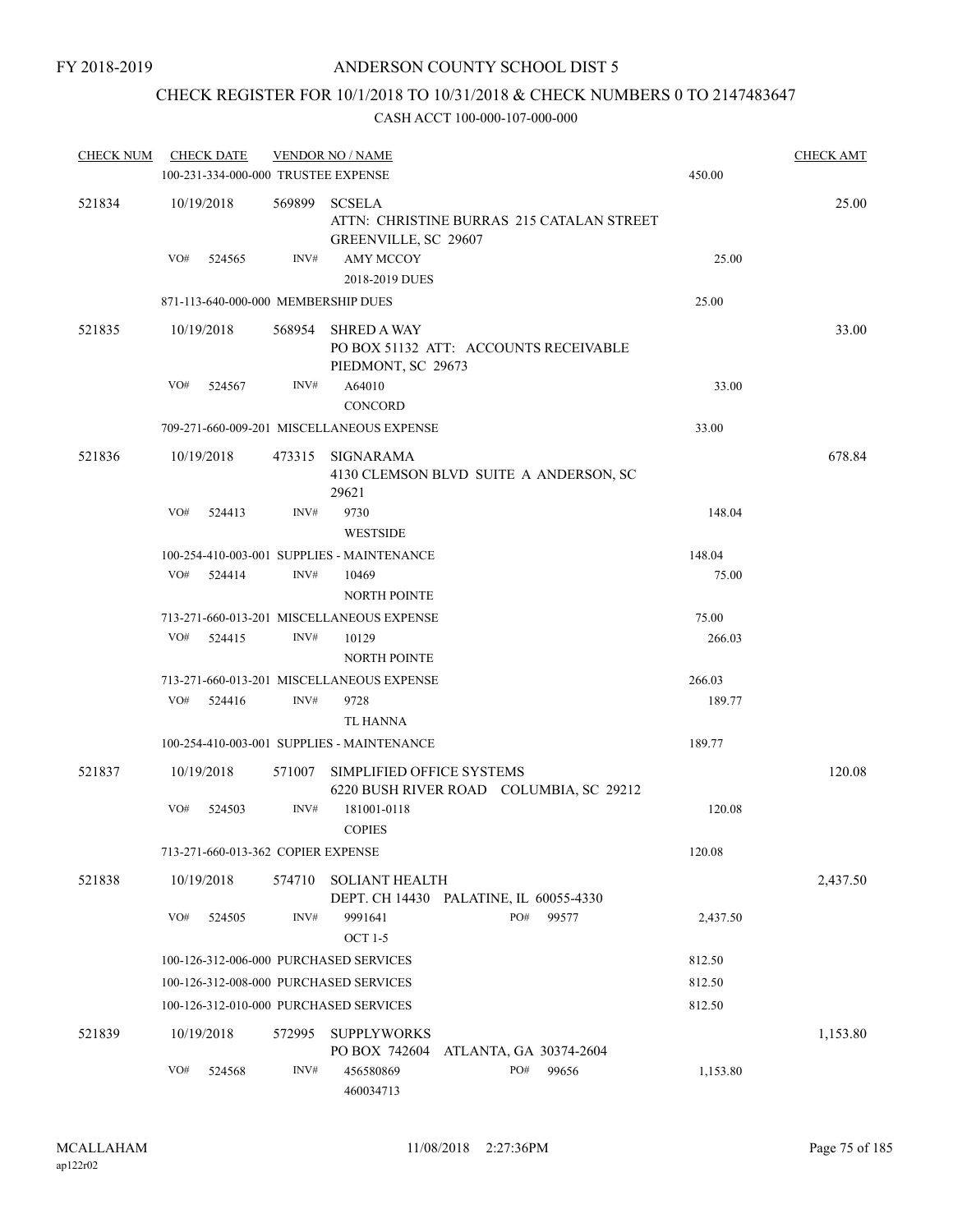### CHECK REGISTER FOR 10/1/2018 TO 10/31/2018 & CHECK NUMBERS 0 TO 2147483647

| <b>CHECK NUM</b> |     | <b>CHECK DATE</b> |                              | <b>VENDOR NO / NAME</b>                                                                             |                    | <b>CHECK AMT</b> |
|------------------|-----|-------------------|------------------------------|-----------------------------------------------------------------------------------------------------|--------------------|------------------|
|                  |     |                   |                              | 100-000-170-000-000 WAREHOUSE INVENTORY<br>100-000-170-000-000 WAREHOUSE INVENTORY                  | 133.02<br>1,020.78 |                  |
| 521840           |     | 10/19/2018        | 571571                       | <b>TECHPOINT</b><br>144 PEARL INDUSTRIAL AVE HOSCHTON, GA<br>30548                                  |                    | 275.00           |
|                  | VO# | 524506            | INV#                         | PO#<br>2783<br>99691<br><b>SOUTHWOOD</b>                                                            | 275.00             |                  |
|                  |     |                   |                              | 100-266-314-021-000 REPAIRS TO EQUIPMENT                                                            | 275.00             |                  |
| 521841           |     | 10/19/2018        | 567457                       | <b>TELEINTERPRETERS</b><br>PO BOX 202572 ATT: ACCOUNTS RECEIVABLE<br>DALLAS, TX 75320-2572          |                    | 173.02           |
|                  | VO# | 524569            | INV#                         | 4416708<br><b>SEPT SERVICE</b>                                                                      | 173.02             |                  |
|                  |     |                   |                              | 100-221-312-000-000 PURCHASED SERVICES                                                              | 173.02             |                  |
| 521842           |     | 10/19/2018        | 575611                       | THE COLLINS GROUP INC<br>PO BOX 982 PENDLETON, SC 29670                                             |                    | 4,168.16         |
|                  | VO# | 524507            | INV#                         | 9743<br><b>CONCORD ELEM</b>                                                                         | 4,168.16           |                  |
|                  |     |                   |                              | 709-271-660-009-295 CAROLINA COURTYARD EXPENSE                                                      | 4,168.16           |                  |
| 521843           |     | 10/19/2018        | 573274                       | THE DIOCESE OF SC<br>2810 SEABROOK ISLAND RD. JOHNS ISLAND, SC<br>29455                             |                    | 11,452.50        |
|                  | VO# | 524509            | INV#                         | <b>MIDWAY ELEM</b><br><b>NOV 19-20</b>                                                              | 11,452.50          |                  |
|                  |     |                   |                              | 717-190-660-017-354 FIELD TRIPS GRADE 4 EXPENSE                                                     | 11,452.50          |                  |
| 521844           |     | 10/19/2018        | 575612                       | THOMPSON BUILDING WRECKING CO., INC<br>PO BOX 932 AUGUSTA, GA 30903                                 |                    | 81,070.00        |
|                  | VO# | 524510            | INV#                         | APP <sub>1</sub><br><b>PROJECT 015196</b>                                                           | 81,070.00          |                  |
|                  |     |                   |                              | 505-253-530-000-000 WHITNER STREET DEMO                                                             | 81,070.00          |                  |
| 521845           |     | 10/19/2018        | 564952                       | TOLEDO PHYSICAL EDUCATION SUPPLY<br>PO BOX 5618 ATT: ACCOUNTS RECEIVABLE<br><b>TOLEDO, OH 43613</b> |                    | 678.24           |
|                  | VO# | 524511            | INV#                         | 257594<br><b>NORTH POINTE</b>                                                                       | 678.24             |                  |
|                  |     |                   | 937-113-410-013-000 SUPPLIES |                                                                                                     | 678.24             |                  |
| 521846           |     | 10/19/2018        | 573139                       | TOP SHELF IMAGING<br>PO BOX 17194 ENCINO, CA 91416                                                  |                    | 176.00           |
|                  | VO# | 524513            | INV#                         | 1419<br><b>TONER</b>                                                                                | 176.00             |                  |
|                  |     |                   |                              | 100-113-410-005-VEN SUPPLY-ADDT'L FOR LOST VENDING                                                  | 176.00             |                  |
| 521847           |     | 10/19/2018        | 575080                       | TRIAD SPECIALTIES INC<br>PO BOX 14009 AUGUSTA, GA 30919-0009                                        |                    | 1,386.72         |
|                  | VO# | 524411            | INV#                         | 118844                                                                                              | 1,386.72           |                  |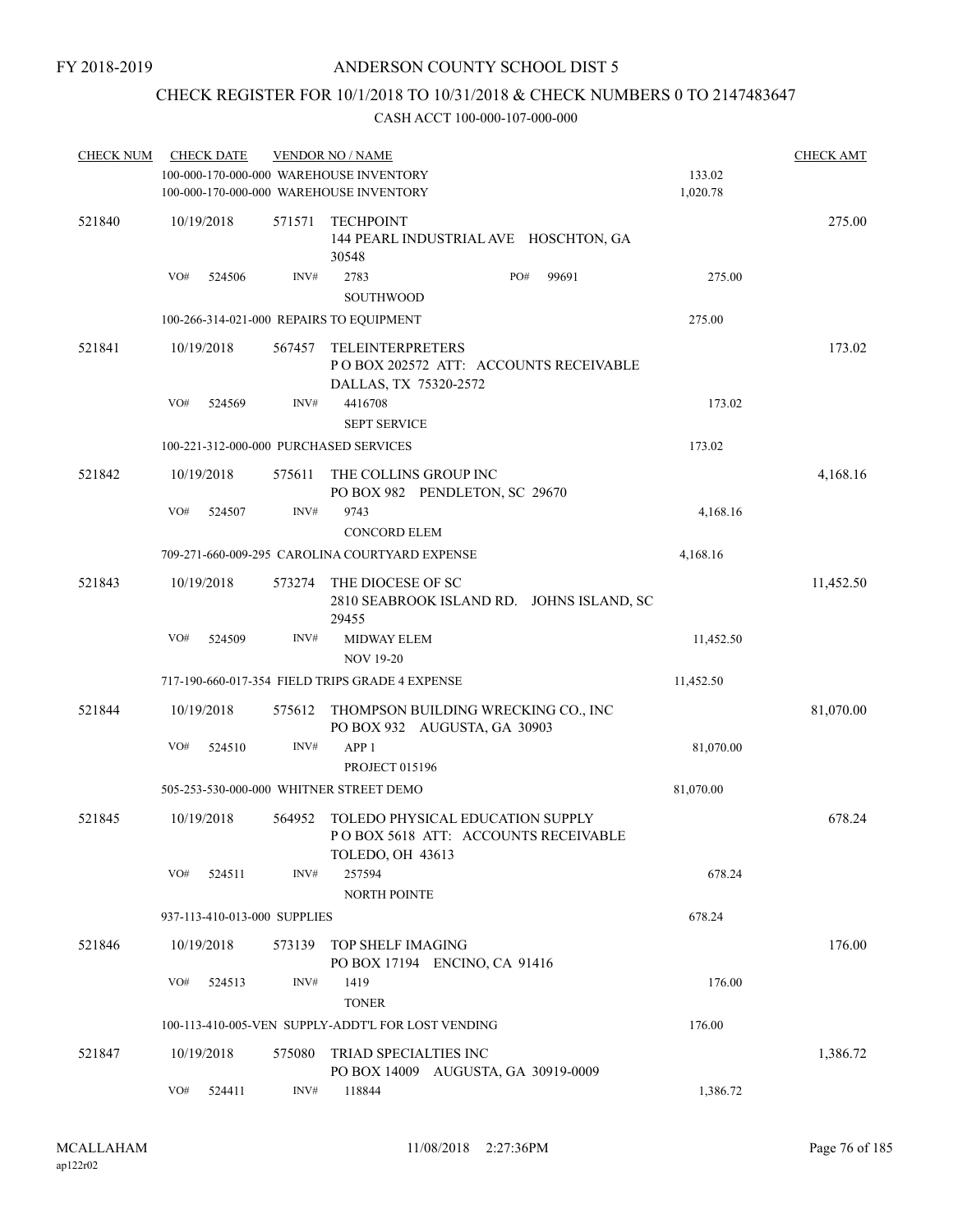### CHECK REGISTER FOR 10/1/2018 TO 10/31/2018 & CHECK NUMBERS 0 TO 2147483647

| <b>CHECK NUM</b> | <b>CHECK DATE</b>                      |        | <b>VENDOR NO / NAME</b>                                  |                                      |                                        |          | <b>CHECK AMT</b> |
|------------------|----------------------------------------|--------|----------------------------------------------------------|--------------------------------------|----------------------------------------|----------|------------------|
|                  |                                        |        | <b>SUPPLIES</b>                                          |                                      |                                        |          |                  |
|                  |                                        |        | 515-253-529-003-FAC STADIUM BATHROOM RENOVATIONS         |                                      |                                        | 1,386.72 |                  |
| 521848           | 10/19/2018                             |        | 572513 UNITED LASER                                      | P.O. BOX 6889 FLORENCE, SC 29501     |                                        |          | 452.82           |
|                  | VO#<br>524514                          | INV#   | 167544<br><b>TONER</b>                                   |                                      |                                        | 425.86   |                  |
|                  | 600-256-410-000-000 SUPPLIES           |        |                                                          |                                      |                                        | 425.86   |                  |
|                  | VO#<br>524515                          | INV#   | 169187<br><b>SUPPLIES</b>                                | PO#                                  | 99699                                  | 26.96    |                  |
|                  | 283-127-410-000-000 SUPPLIES-LD/DD/OHI |        |                                                          |                                      |                                        | 26.96    |                  |
| 521849           | 10/19/2018                             |        | 573815 UNITED REFRIGERATION, INC                         | PO BOX 740703 ATLANTA, GA 30374-0703 |                                        |          | 613.45           |
|                  | VO#<br>524407                          | INV#   | 64769910<br><b>SUPPLIES</b>                              |                                      |                                        | 115.27   |                  |
|                  |                                        |        | 600-256-323-008-000 REPAIRS TO EQUIPMENT                 |                                      |                                        | 115.27   |                  |
|                  | VO# 524408                             | INV#   | 64707171                                                 |                                      |                                        | 81.23    |                  |
|                  |                                        |        | <b>SUPPLIES</b>                                          |                                      |                                        |          |                  |
|                  |                                        |        | 600-256-323-012-000 REPAIRS TO EQUIPMENT                 |                                      |                                        | 81.23    |                  |
|                  | VO#<br>524409                          | INV#   | 64880273                                                 |                                      |                                        | 416.95   |                  |
|                  |                                        |        | <b>SUPPLIES</b>                                          |                                      |                                        |          |                  |
|                  |                                        |        | 100-254-410-001-400 HVAC/ELECTRICAL/PLUMBING             |                                      |                                        | 416.95   |                  |
| 521850           | 10/19/2018                             | 524353 | WAL-MART COMMUNITY/GEMB<br>ATLANTA, GA 30353-0934        |                                      | PO BOX 530934 ATT: ACCOUNTS RECEIVABLE |          | 128.39           |
|                  | VO#<br>524516                          | INV#   | 2021 5308<br><b>GLENVIEW</b>                             |                                      |                                        | 128.39   |                  |
|                  |                                        |        | 720-271-660-020-411 MISCELLANEOUS EXPENSE                |                                      |                                        | 60.96    |                  |
|                  |                                        |        | 720-271-660-020-411 MISCELLANEOUS EXPENSE                |                                      |                                        | 16.86    |                  |
|                  |                                        |        | 720-271-660-020-493 SCHOOL/CLASS DONATIONS EXPENSE       |                                      |                                        | 18.51    |                  |
|                  | 720-271-660-020-674 FOOTBALL EXPENSE   |        |                                                          |                                      |                                        | 32.06    |                  |
| 521851           | 10/19/2018                             |        | 524353 WAL-MART COMMUNITY/GEMB<br>ATLANTA, GA 30353-0934 |                                      | PO BOX 530934 ATT: ACCOUNTS RECEIVABLE |          | 32.32            |
|                  | VO#<br>524573                          | INV#   | 1016 1830<br><b>MIDWAY ELEM</b>                          |                                      |                                        | 32.32    |                  |
|                  |                                        |        | 717-190-660-017-360 SCHOOL STORE/COUNCIL EXPENSE         |                                      |                                        | 32.32    |                  |
| 521852           | 10/19/2018                             |        | 524353 WAL-MART COMMUNITY/GEMB                           |                                      |                                        |          | 880.26           |
|                  |                                        |        | ATLANTA, GA 30353-0934                                   |                                      | PO BOX 530934 ATT: ACCOUNTS RECEIVABLE |          |                  |
|                  | VO#<br>524570                          | INV#   | 2021 5316<br><b>ROBERT ANDERSON</b>                      |                                      |                                        | 880.26   |                  |
|                  | 706-271-660-006-429 FACULTY EXPENSE    |        |                                                          |                                      |                                        | 56.52    |                  |
|                  |                                        |        | 706-271-660-006-666 CONCESSIONS EXPENSE                  |                                      |                                        | 823.74   |                  |
| 521853           | 10/19/2018                             |        | 524353 WAL-MART COMMUNITY/GEMB                           |                                      |                                        |          | 20.90            |
|                  |                                        |        |                                                          |                                      |                                        |          |                  |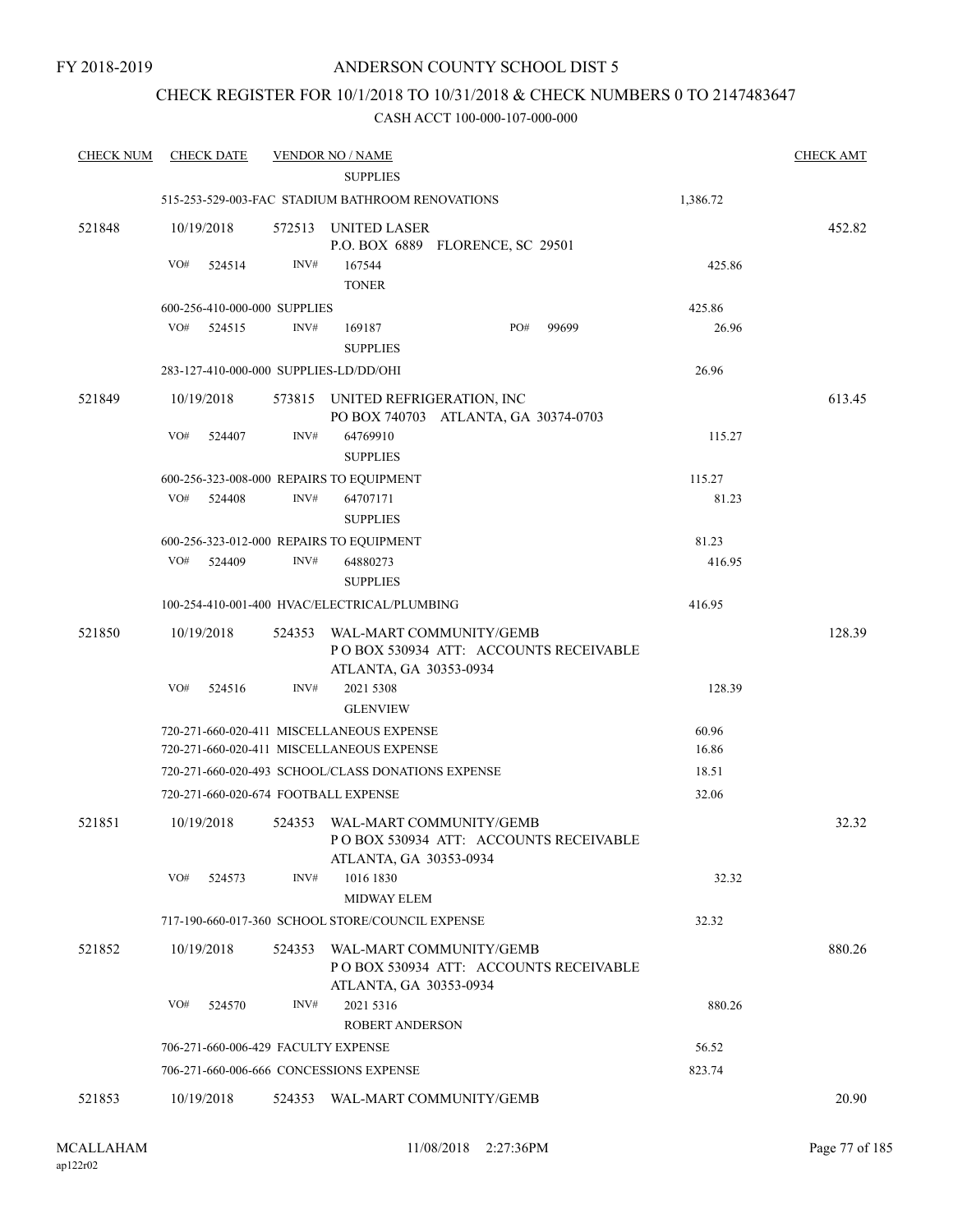### CHECK REGISTER FOR 10/1/2018 TO 10/31/2018 & CHECK NUMBERS 0 TO 2147483647

| <b>CHECK NUM</b> |     | <b>CHECK DATE</b> |                               | <b>VENDOR NO / NAME</b>                                                                      |                                         |              | <b>CHECK AMT</b> |
|------------------|-----|-------------------|-------------------------------|----------------------------------------------------------------------------------------------|-----------------------------------------|--------------|------------------|
|                  |     |                   |                               |                                                                                              | POBOX 530934 ATT: ACCOUNTS RECEIVABLE   |              |                  |
|                  |     |                   |                               | ATLANTA, GA 30353-0934                                                                       |                                         |              |                  |
|                  | VO# | 524571            | INV#                          | 2022 6024<br><b>HOMELAND PARK</b>                                                            |                                         | 20.90        |                  |
|                  |     |                   |                               | 711-271-660-011-222 BUSINESS PARTNERSHIP EXPENSE                                             |                                         | 20.90        |                  |
| 521854           |     | 10/19/2018        |                               | 574962 WESCAD, INC.                                                                          |                                         |              | 24,340.00        |
|                  |     |                   |                               | PO BOX 1085 SIMPSONVILLE, SC 29681                                                           |                                         |              |                  |
|                  | VO# | 524517            | INV#                          | ASD5 1840                                                                                    | PO#<br>99602                            | 24,340.00    |                  |
|                  |     |                   |                               | <b>CALHOUN ELEM</b>                                                                          |                                         |              |                  |
|                  |     |                   |                               | 100-254-323-003-CAP CONTRACTED SERVICES                                                      |                                         | 0.00         |                  |
|                  |     |                   |                               | 100-254-323-011-CAP SEAL AND STRIPE PARKING LOT                                              |                                         | 0.00         |                  |
|                  |     |                   |                               | 100-254-323-014-CAP CAPITAL PROJECTS                                                         |                                         | 24,340.00    |                  |
| 521855           |     | 10/19/2018        |                               | 306035 EMPLOYEE VENDOR                                                                       | BOARD OF TRUSTEES PO BOX 2473 ANDERSON, |              | 300.00           |
|                  |     |                   |                               | SC 29622                                                                                     |                                         |              |                  |
|                  | VO# | 524595            | INV#                          | <b>OCT 17-18</b>                                                                             |                                         | 122.00       |                  |
|                  |     |                   |                               | <b>MYRTLE BEACH</b>                                                                          |                                         |              |                  |
|                  |     |                   |                               | 100-231-334-000-000 TRUSTEE EXPENSE                                                          |                                         | 122.00       |                  |
|                  | VO# | 524596            | INV#                          | OCT 17-18                                                                                    |                                         | 178.00       |                  |
|                  |     |                   |                               | <b>MYRTLE BEACH</b>                                                                          |                                         |              |                  |
|                  |     |                   |                               | 100-231-334-000-000 TRUSTEE EXPENSE                                                          |                                         | 178.00       |                  |
| 521856           |     | 10/24/2018        |                               | 573069 ACT RESEARCH SERVICES (64)                                                            |                                         |              | 21.35            |
|                  |     |                   |                               | PO BOX 168 IOWA CITY, IA 52243-0168                                                          |                                         |              |                  |
|                  | VO# | 524633            | INV#                          | 32082944                                                                                     | PO#<br>99081                            | 21.35        |                  |
|                  |     |                   |                               | <b>SALES TAX</b>                                                                             |                                         |              |                  |
|                  |     |                   |                               | 100-221-410-000-TST SUPPLIES-TESTING                                                         |                                         | 21.35        |                  |
| 521857           |     | 10/24/2018        |                               | 569879 ALLISON, GEROD**<br>332 TARRIGART DRIVE MOORE, SC 29369                               |                                         |              | 144.90           |
|                  | VO# | 524627            | INV#                          | 10/12 TLH                                                                                    |                                         | 144.90       |                  |
|                  |     |                   |                               | FOOTBALL OFFICIAL                                                                            |                                         |              |                  |
|                  |     |                   |                               | 100-271-312-002-000 ADDITIONAL SECURITY                                                      |                                         | 144.90       |                  |
| 521858           |     | 10/24/2018        |                               | 570876 ANDERSON COUNTY TREASURER<br>ATTN: JASON PHILLIPS P.O. BOX 8002<br>ANDERSON, SC 29622 |                                         |              | 1,520,217.09     |
|                  | VO# | 524635            | INV#                          | <b>REFUND</b><br>LGIP CLAIM #2                                                               |                                         | 1,520,217.09 |                  |
|                  |     |                   |                               | 100-000-106-000-000 CASH - GEN. OPERATING ACCT                                               |                                         | 1,520,217.09 |                  |
| 521859           |     | 10/24/2018        | 570003                        | AT&T<br>$(803 M24-8701)$                                                                     |                                         |              | 2,144.16         |
|                  |     |                   |                               | CAROL STREAM, IL 60197                                                                       | PO BOX 9011 ATT: ACCOUNTS RECEIVABLE    |              |                  |
|                  | VO# | 524636            | INV#                          | 803M248701701<br>PHONE SERVICE                                                               |                                         | 2,144.16     |                  |
|                  |     |                   | 100-266-340-000-000 TELEPHONE |                                                                                              |                                         | 536.04       |                  |
|                  |     |                   | 100-266-340-015-000 TELEPHONE |                                                                                              |                                         | 536.04       |                  |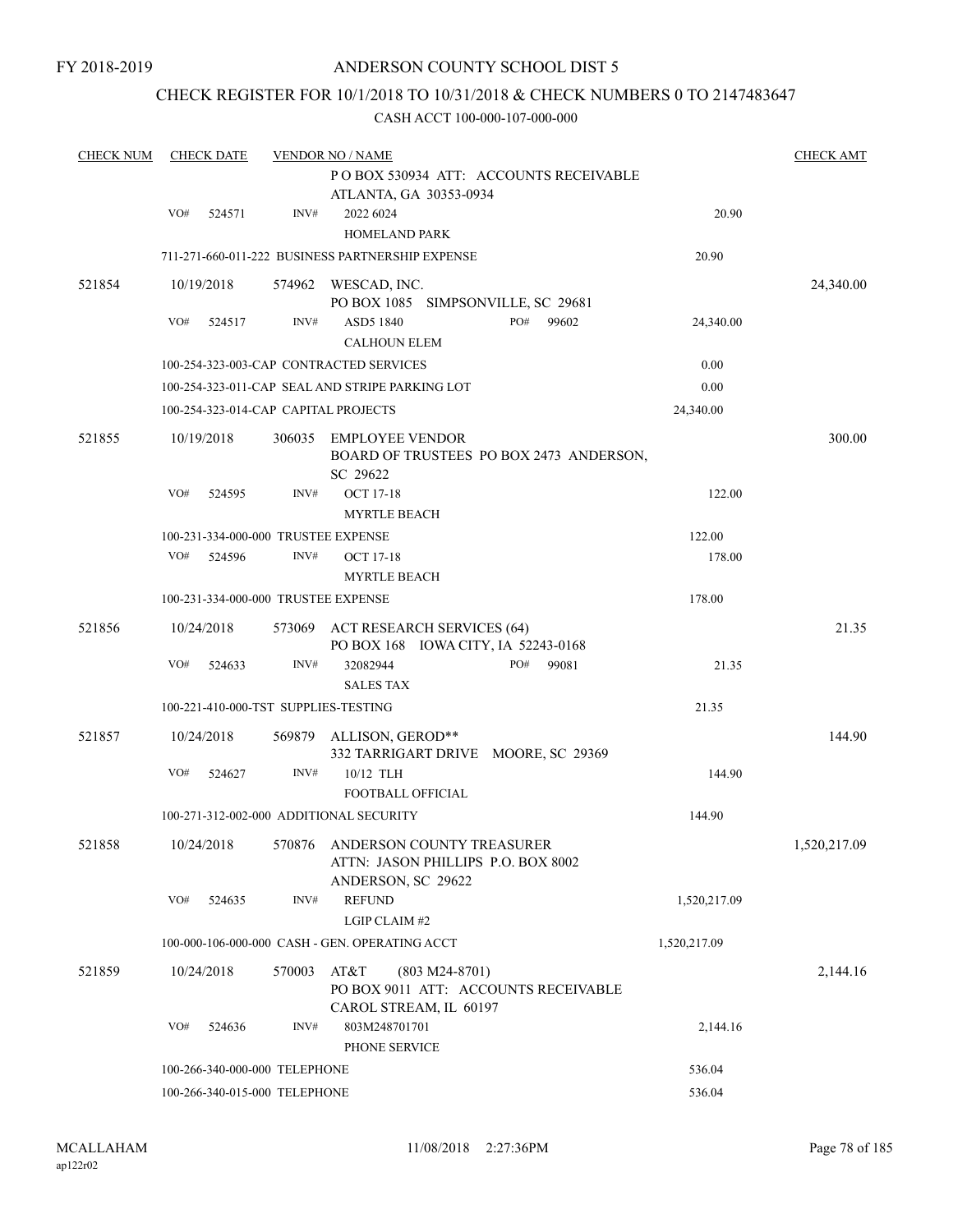## CHECK REGISTER FOR 10/1/2018 TO 10/31/2018 & CHECK NUMBERS 0 TO 2147483647

| <b>CHECK NUM</b> |     | <b>CHECK DATE</b>             |        | <b>VENDOR NO / NAME</b>                                                                               |     |       |           | <b>CHECK AMT</b> |
|------------------|-----|-------------------------------|--------|-------------------------------------------------------------------------------------------------------|-----|-------|-----------|------------------|
|                  |     | 100-266-340-018-000 TELEPHONE |        |                                                                                                       |     |       | 536.04    |                  |
|                  |     | 100-266-340-023-000 TELEPHONE |        |                                                                                                       |     |       | 536.04    |                  |
| $*$ 521861       | VO# | 10/24/2018<br>524614          | INV#   | 139785 BLACKMON, LEE**<br>201 HEATHWOOD DRIVE LIBERTY, SC 29657<br>10/17 MCCANTS<br>FOOTBALL OFFICIAL |     |       | 45.00     | 45.00            |
|                  |     |                               |        | 705-271-660-005-671 FOOTBALL GATE RECEIPTS EXPENSE                                                    |     |       | 45.00     |                  |
| 521862           |     | 10/24/2018                    |        | 565700 BOLDEN, WILLIE L JR^^<br>126 LONGWOOD LANE EASLEY, SC 29642                                    |     |       |           | 117.00           |
|                  | VO# | 524629                        | INV#   | 10/12 TLH<br>FOOTBALL OFFICIAL                                                                        |     |       | 117.00    |                  |
|                  |     |                               |        | 100-271-312-002-000 ADDITIONAL SECURITY                                                               |     |       | 117.00    |                  |
| 521863           |     | 10/24/2018                    |        | 571942 BROWN, EMILY**<br>BAKED BY BROWNIE 102 RIVENDELL DRIVE<br>ANDERSON, SC 29621                   |     |       |           | 100.00           |
|                  | VO# | 524638                        | INV#   | 1255                                                                                                  |     |       | 100.00    |                  |
|                  |     |                               |        | <b>MIDWAY ELEM</b><br>717-190-660-017-228 ART INSTRUCT EXPENSES                                       |     |       | 100.00    |                  |
| 521864           |     | 10/24/2018                    | 568050 | BRYANT PHARMACY & SUPPLY<br>1901 NORTH MAIN STREET ATT: ACCOUNTS<br>RECEIVABLE ANDERSON, SC 29621     |     |       |           | 75.44            |
|                  | VO# | 524639                        | INV#   | <b>SUPPLIES</b><br><b>WESTSIDE HS</b>                                                                 |     |       | 75.44     |                  |
|                  |     |                               |        | 283-127-410-003-000 SUPPLIES-LD/DD/OHI                                                                |     |       | 75.44     |                  |
| 521865           |     | 10/24/2018                    |        | 571698 CAMPBELL, JENNIFER R^^<br><b>CAMPBELL CREATIONS 216 EDWARDS DRIVE</b><br>ANDERSON, SC 29626    |     |       |           | 4,647.00         |
|                  | VO# | 524640                        | INV#   | 20181009                                                                                              |     |       | 4,647.00  |                  |
|                  |     |                               |        | <b>ROBERT ANDERSON</b><br>706-271-660-006-481 AVID FUNDRAISER EXPENSE                                 |     |       | 4,647.00  |                  |
| 521866           |     | 10/24/2018                    |        | 572600 CENERGISTIC, INC<br>DEPARTMENT 41160 PO BOX 650823 DALLAS, TX<br>75265                         |     |       |           | 24,400.00        |
|                  | VO# | 524642                        | INV#   | 129344                                                                                                | PO# | 99295 | 24,400.00 |                  |
|                  |     |                               |        | NOV MGMT FEE                                                                                          |     |       |           |                  |
|                  |     |                               |        | 100-254-470-000-CEN CENERGISTIC CONTRACT                                                              |     |       | 24,400.00 |                  |
| 521867           |     | 10/24/2018                    |        | 569972 CHELLEY SMITH<br>505 FAIRMONT RD ANDERSON, SC 29621                                            |     |       |           | 113.05           |
|                  | VO# | 524611                        | INV#   | <b>FIELD TRIP</b><br><b>REFUND</b>                                                                    |     |       | 113.05    |                  |
|                  |     |                               |        | 705-271-660-005-584 CHARLESTON FIELD TRIP EXPENSE                                                     |     |       | 113.05    |                  |
| 521868           |     | 10/24/2018                    |        | 575617 CIANCIOLO, OLIVIA MARIE**<br>110 LIMELIGHT DR ANDERSON, SC 29621                               |     |       |           | 75.00            |
|                  | VO# | 524618                        | INV#   | YMCA@TLH                                                                                              |     |       | 75.00     |                  |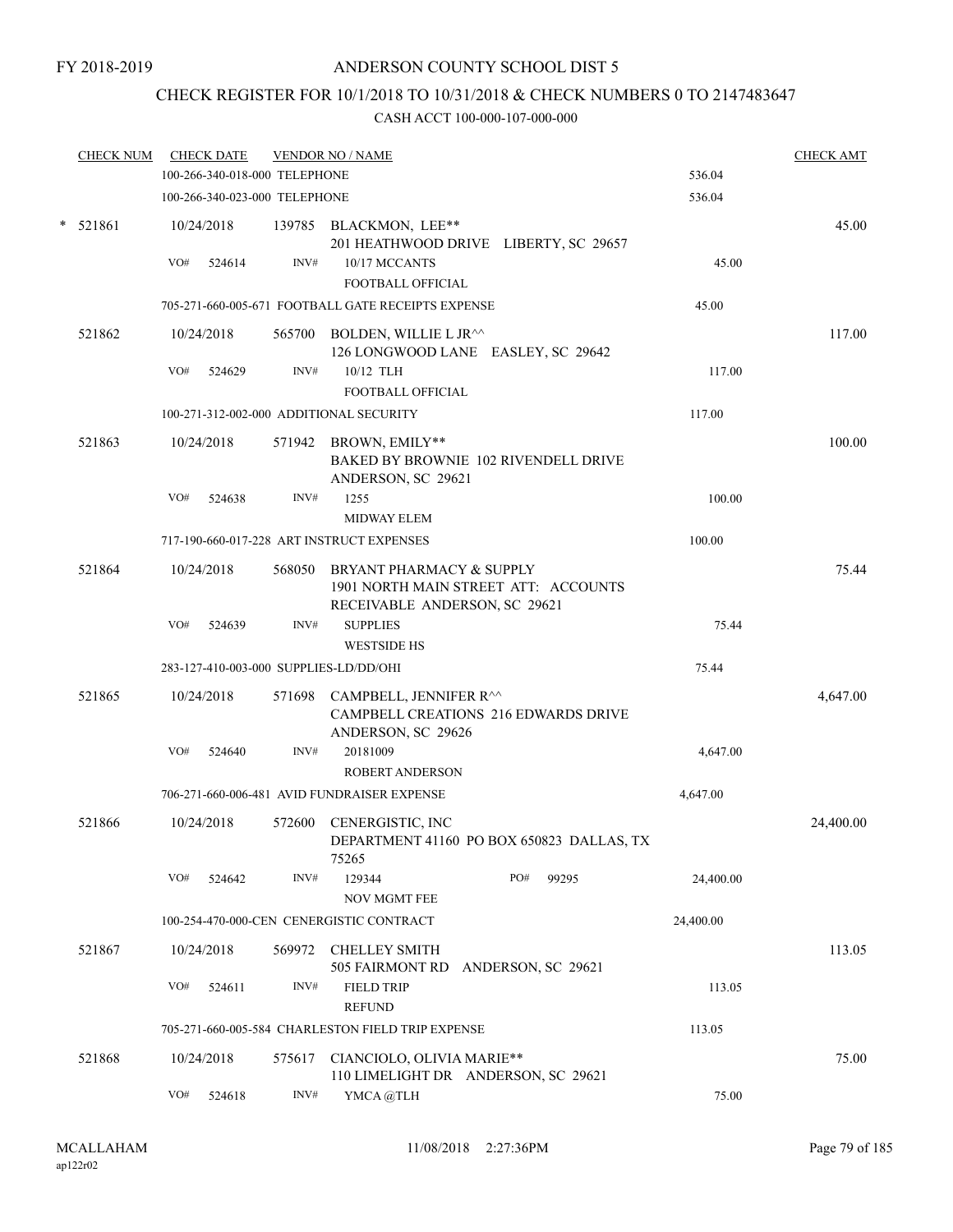### CHECK REGISTER FOR 10/1/2018 TO 10/31/2018 & CHECK NUMBERS 0 TO 2147483647

| <b>CHECK NUM</b> | <b>CHECK DATE</b>            |        | <b>VENDOR NO / NAME</b>                                                                                         |                 | <b>CHECK AMT</b> |
|------------------|------------------------------|--------|-----------------------------------------------------------------------------------------------------------------|-----------------|------------------|
|                  |                              |        | <b>JUMBOTRON</b>                                                                                                |                 |                  |
|                  |                              |        | 100-271-312-002-000 ADDITIONAL SECURITY                                                                         | 75.00           |                  |
| 521869           | 10/24/2018                   |        | 574613 COCA-COLA BOTTLING CO CONSOLIDATED<br>PO BOX 603542 CHARLOTTE, NC 28260-3542                             |                 | 574.86           |
|                  | VO#<br>524643                | INV#   | 9418204527<br><b>MCCANTS</b>                                                                                    | 574.86          |                  |
|                  |                              |        | 705-271-660-005-666 CONCESSIONS EXPENSE                                                                         |                 |                  |
|                  |                              |        |                                                                                                                 | 574.86          |                  |
| 521870           | 10/24/2018                   |        | 569704 CONVERGED NETWORKS, LLC<br>2 STILL SHADOW DRIVE SUITE G ATT:<br>ACCOUNTS RECEIVABLE CHARLESTON, SC 29414 |                 | 448.65           |
|                  | VO#<br>524644                | INV#   | 7298<br><b>HEADSET</b>                                                                                          | 448.65          |                  |
|                  |                              |        | 719-271-660-019-201 MISCELLANEOUS EXPENSE                                                                       | 448.65          |                  |
| 521871           | 10/24/2018                   |        | 575618 CRAFT, MARY**<br>4814 MIDWAY RD<br>WILLIAMSTON, SC 29697                                                 |                 | 75.00            |
|                  | VO#<br>524619                | INV#   | YMCA @TLH<br><b>JUMBOTRON</b>                                                                                   | 75.00           |                  |
|                  |                              |        | 100-271-312-002-000 ADDITIONAL SECURITY                                                                         | 75.00           |                  |
| 521872           | 10/24/2018                   |        | 569972 DEEDI RICHARDSON<br>218 ASHLEY RD ANDERSON, SC 29621                                                     |                 | 16.00            |
|                  | VO#<br>524610                | INV#   | <b>PSAT</b><br><b>REFUND</b>                                                                                    | 16.00           |                  |
|                  |                              |        | 705-271-660-005-522 PSAT TESTING EXPENSE                                                                        | 16.00           |                  |
| 521873           | 10/24/2018                   |        | 575579 DIAMOND DEL'S GEM MINING LLC<br>3607 COLONAL VANDERHORST CIRCLE MOUNT<br>PLEASANT, SC 29466              |                 | 910.00           |
|                  | VO#<br>524645                | INV#   | <b>FIELD TRIP</b><br><b>CALHOUN ELEM</b>                                                                        | 910.00          |                  |
|                  |                              |        | 714-271-660-014-353 FIELD TRIPS GRADE 3 EXPENSE                                                                 | 910.00          |                  |
| 521874           | 10/24/2018                   | 574057 | <b>DOMINO'S PIZZA</b><br>4420 HWY 24 ANDERSON, SC 29626                                                         |                 | 428.41           |
|                  | VO# 524648                   |        | INV# ORD 939969<br>NEW PROSPECT                                                                                 | 428.41          |                  |
|                  |                              |        | 201-188-410-010-000 SUPPLIES-PARENTING<br>201-188-410-010-000 SUPPLIES-PARENTING                                | 388.41<br>40.00 |                  |
| 521875           | 10/24/2018                   |        | 575615 EQUAL JUSTICE INITIATIVE<br>122 COMMERCE STREET MONTGOMERY, AL<br>36104                                  |                 | 584.94           |
|                  | VO#<br>524649                | INV#   | 12082016<br><b>BOOKS</b>                                                                                        | 584.94          |                  |
|                  | 100-114-410-003-000 SUPPLIES |        |                                                                                                                 | 584.94          |                  |
| 521876           | 10/24/2018                   | 569372 | <b>GREAT AMERICA LEASING CORP</b><br>POBOX 660831 ATT: ACCOUNTS RECEIVABLE<br>DALLAS, TX 75266-0831             |                 | 387.34           |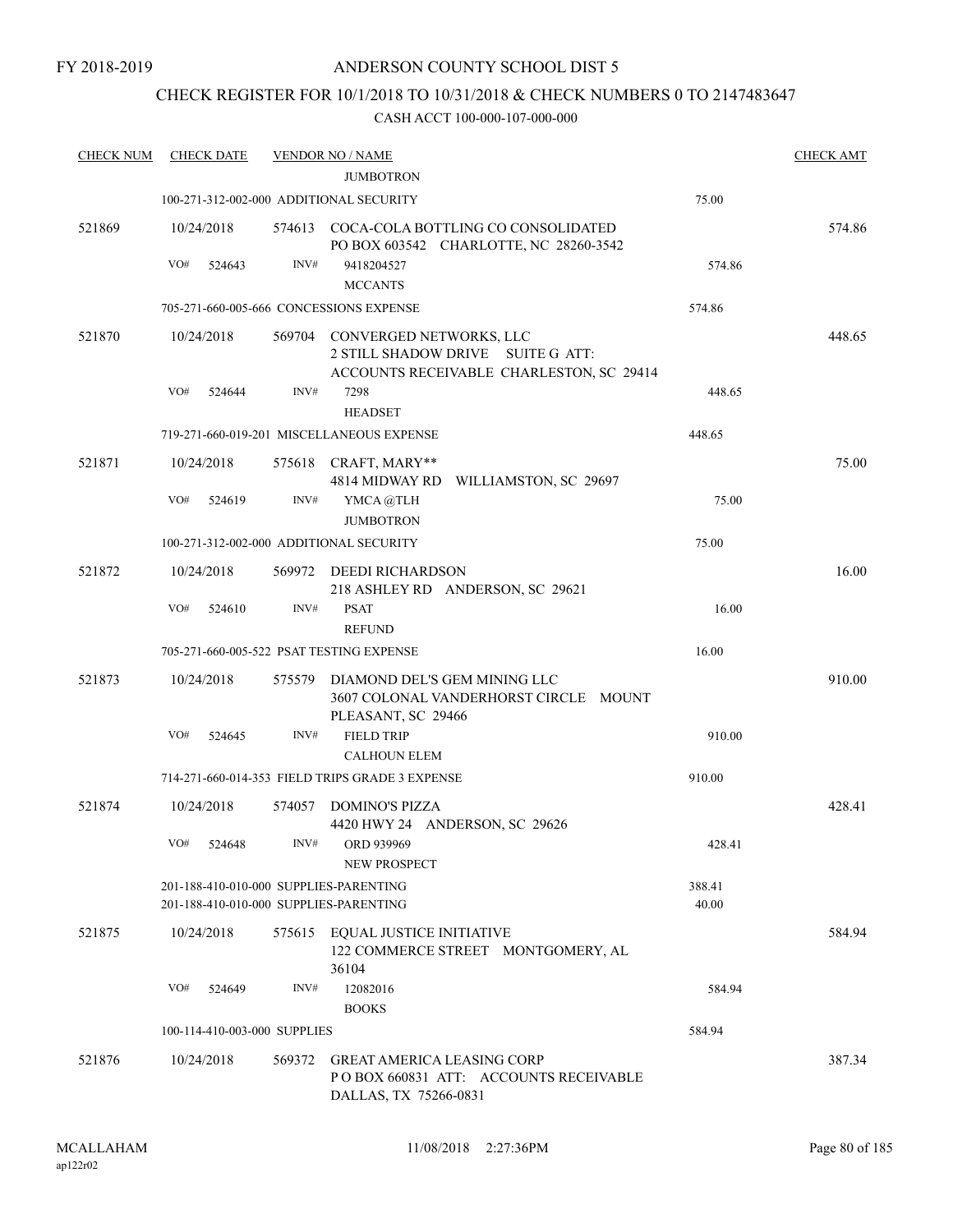# CHECK REGISTER FOR 10/1/2018 TO 10/31/2018 & CHECK NUMBERS 0 TO 2147483647

| <b>CHECK NUM</b> | <b>CHECK DATE</b>                       |        | <b>VENDOR NO / NAME</b>                            |                                       |          | <b>CHECK AMT</b> |
|------------------|-----------------------------------------|--------|----------------------------------------------------|---------------------------------------|----------|------------------|
|                  | VO#<br>524651                           | INV#   | 23345690<br><b>COPIER</b>                          | PO#<br>99695                          | 387.34   |                  |
|                  | 100-113-410-005-000 SUPPLIES            |        |                                                    |                                       | 387.34   |                  |
| 521877           | 10/24/2018                              |        | 575620 HALL, NATHAN**<br>29621                     | 2919 SHACKLEBURG ROAD ANDERSON, SC    |          | 25.00            |
|                  | VO#<br>524622                           | INV#   | YMCA @TLH<br><b>JUMBOTRON</b>                      |                                       | 25.00    |                  |
|                  | 100-271-312-002-000 ADDITIONAL SECURITY |        |                                                    |                                       | 25.00    |                  |
| 521878           | 10/24/2018                              |        | 575598 HARRIS, TYLER**                             | 101 WINDSONG CT ANDERSON, SC 29621    |          | 75.00            |
|                  | VO#<br>524620                           | INV#   | YMCA@TLH<br><b>JUMBOTRON</b>                       |                                       | 75.00    |                  |
|                  | 100-271-312-002-000 ADDITIONAL SECURITY |        |                                                    |                                       | 75.00    |                  |
| 521879           | 10/24/2018                              |        | 574712 HILL, TROY**                                | 108 RUNNING FOX LN BELTON, SC 29627   |          | 82.50            |
|                  | VO#<br>524624                           | INV#   | <b>TL HANNA</b><br><b>FOOTBALL</b>                 |                                       | 82.50    |                  |
|                  | 100-271-312-002-000 ADDITIONAL SECURITY |        |                                                    |                                       | 45.00    |                  |
|                  | 100-271-312-002-000 ADDITIONAL SECURITY |        |                                                    |                                       | 37.50    |                  |
| 521880           | 10/24/2018                              | 575470 | HISTORY UNDERGROUND, LLC<br>29369                  | 304 BLACKWWOOD STORE ROAD MOORE, SC   |          | 531.58           |
|                  | VO#<br>524654                           | INV#   | <b>CHARTER SCHL</b><br><b>SURVIVAL GUIDE</b>       | PO#<br>99307                          | 531.58   |                  |
|                  | 124-114-410-024-000 SUPPLIES            |        |                                                    |                                       | 531.58   |                  |
| 521881           | 10/24/2018                              | 273950 | HUGHES, STEVEN K.^^<br>29621                       | 1224 GREEN WILLOW TRAIL ANDERSON, SC  |          | 45.00            |
|                  | VO#<br>524616                           | INV#   | 10/17 MCCANTS<br>FOOTBALL OFFICIAL                 |                                       | 45.00    |                  |
|                  |                                         |        | 705-271-660-005-671 FOOTBALL GATE RECEIPTS EXPENSE |                                       | 45.00    |                  |
| 521882           | 10/24/2018                              |        | 274150 HUNTER, WILSON.^^<br>29649                  | 117 NORTH ACRES ROAD GREENWOOD, SC    |          | 136.80           |
|                  | VO#<br>524625                           | INV#   | 10/12 TLH<br>FOOTBALL OFFICIAL                     |                                       | 136.80   |                  |
|                  | 100-271-312-002-000 ADDITIONAL SECURITY |        |                                                    |                                       | 136.80   |                  |
| 521883           | 10/24/2018                              | 282620 | <b>IONOSPHERE TOURS</b>                            | 307 N. MAIN STREET ANDERSON, SC 29621 |          | 4,800.00         |
|                  | VO#<br>524655                           | INV#   | <b>CHARTER 6388</b><br><b>ROBERT ANDERSON</b>      |                                       | 4,800.00 |                  |
|                  |                                         |        | 706-271-660-006-585 FIELD TRIPS- GR. 6 EXPENSE     |                                       | 4,800.00 |                  |
| 521884           | 10/24/2018                              | 575515 | JEANES, CHRIS**                                    |                                       |          | 96.00            |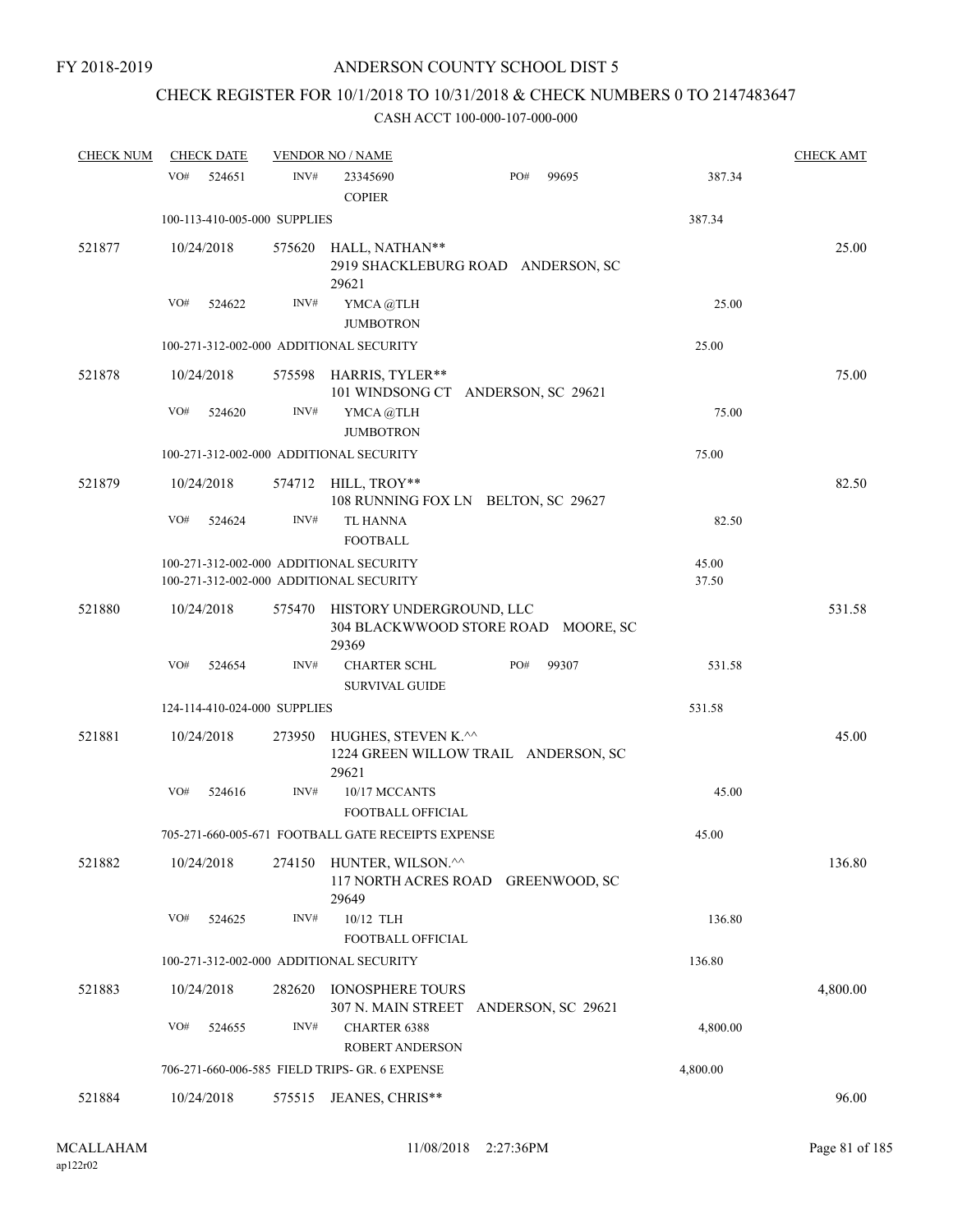### CHECK REGISTER FOR 10/1/2018 TO 10/31/2018 & CHECK NUMBERS 0 TO 2147483647

| <b>CHECK NUM</b> | <b>CHECK DATE</b> |                              |        | <b>VENDOR NO / NAME</b>                                          |        |        |  |  |
|------------------|-------------------|------------------------------|--------|------------------------------------------------------------------|--------|--------|--|--|
|                  |                   |                              |        | 124 HIAWATHA DR BELTON, SC 29627                                 |        |        |  |  |
|                  | VO#               | 524631                       | INV#   | 10/9 TLH<br><b>VB OFFICIAL</b>                                   | 96.00  |        |  |  |
|                  |                   |                              |        | 100-271-312-002-000 ADDITIONAL SECURITY                          | 96.00  |        |  |  |
|                  |                   |                              |        |                                                                  |        |        |  |  |
| 521885           |                   | 10/24/2018                   |        | 574041 JOHNSON, LAURA**<br>506 W. PINEDALE RD ANDERSON, SC 29626 |        | 25.00  |  |  |
|                  | VO#               | 524613                       | INV#   | 10/17 MCCANTS                                                    | 25.00  |        |  |  |
|                  |                   |                              |        | <b>FOOTBALL OFFICIAL</b>                                         |        |        |  |  |
|                  |                   |                              |        | 705-271-660-005-671 FOOTBALL GATE RECEIPTS EXPENSE               | 25.00  |        |  |  |
| 521886           |                   | 10/24/2018                   | 574106 | MAY-LAN TREE PLANTATION                                          |        | 945.00 |  |  |
|                  |                   |                              |        | 156 COOLEY BRIDGE ROAD PELZER, SC 29669                          |        |        |  |  |
|                  | VO#               | 524658                       | INV#   | 1053                                                             | 945.00 |        |  |  |
|                  |                   |                              |        | <b>NEVITT FOREST</b>                                             |        |        |  |  |
|                  |                   |                              |        | 712-271-660-012-350 FIELD TRIPS KINDERGARTEN EXPENSE             | 945.00 |        |  |  |
| 521887           |                   | 10/24/2018                   | 575616 | MITCHELL, CYNDI**                                                |        | 494.70 |  |  |
|                  |                   |                              |        | THE INVESTED FOODIE, LLE 1195 CRESTBROOK                         |        |        |  |  |
|                  |                   |                              |        | LN SW MABLETON, GA 30126                                         |        |        |  |  |
|                  | VO#               | 524659                       | INV#   | 000158<br><b>ULTIMATE SUGAR</b>                                  | 494.70 |        |  |  |
|                  |                   |                              |        | 329-271-312-001-000 PUPIL ACTIVITY/ FIELD TRIPS- WBL             | 494.70 |        |  |  |
| 521888           |                   | 10/24/2018                   |        | 363375 MOORE, R TODD**                                           |        | 45.00  |  |  |
|                  |                   |                              |        | 150 KINGSLAND WAY PIEDMONT, SC 29673                             |        |        |  |  |
|                  | VO#               | 524615                       | INV#   | 10/17 MCCANTS                                                    | 45.00  |        |  |  |
|                  |                   |                              |        | FOOTBALL OFFICIAL                                                |        |        |  |  |
|                  |                   |                              |        | 705-271-660-005-671 FOOTBALL GATE RECEIPTS EXPENSE               | 45.00  |        |  |  |
| 521889           |                   | 10/24/2018                   | 572429 | NATIONAL PEN COMPANY                                             |        | 157.84 |  |  |
|                  |                   |                              |        | PO BOX 847203 DALLAS, TX 75284-7203                              |        |        |  |  |
|                  | VO#               | 524661                       | INV#   | 110287168                                                        | 157.84 |        |  |  |
|                  |                   |                              |        | CUST #18483477                                                   |        |        |  |  |
|                  |                   |                              |        | 715-271-660-015-201 MISCELLANEOUS EXPENSE                        | 157.84 |        |  |  |
| 521890           |                   | 10/24/2018                   |        | 389900 OFFICE DEPOT                                              |        | 160.31 |  |  |
|                  | VO#               | 524662                       | INV#   | POBOX 1413 CHARLOTTE, NC 28201-1413<br>212161360001              | 59.32  |        |  |  |
|                  |                   |                              |        | 212169071001                                                     |        |        |  |  |
|                  |                   | 100-264-410-000-000 SUPPLIES |        |                                                                  | 53.05  |        |  |  |
|                  |                   | 100-264-410-000-000 SUPPLIES |        |                                                                  | 6.27   |        |  |  |
|                  | VO#               | 524663                       | INV#   | <b>NORTH POINTE</b>                                              | 100.99 |        |  |  |
|                  |                   |                              |        | <b>SUPPLIES</b>                                                  |        |        |  |  |
|                  |                   | 100-147-410-013-000 SUPPLIES |        |                                                                  | 19.14  |        |  |  |
|                  |                   |                              |        | 713-271-660-013-201 MISCELLANEOUS EXPENSE                        | 14.92  |        |  |  |
|                  |                   |                              |        | 713-271-660-013-201 MISCELLANEOUS EXPENSE                        | 66.93  |        |  |  |
| 521891           |                   | 10/24/2018                   |        | 573416 PITTMAN, GARY^^                                           |        | 117.00 |  |  |
|                  |                   |                              |        | 322 CAMPERDOWN COURT EASLEY, SC 29642                            |        |        |  |  |
|                  | VO#               | 524630                       | INV#   | 10/9 TLH                                                         | 117.00 |        |  |  |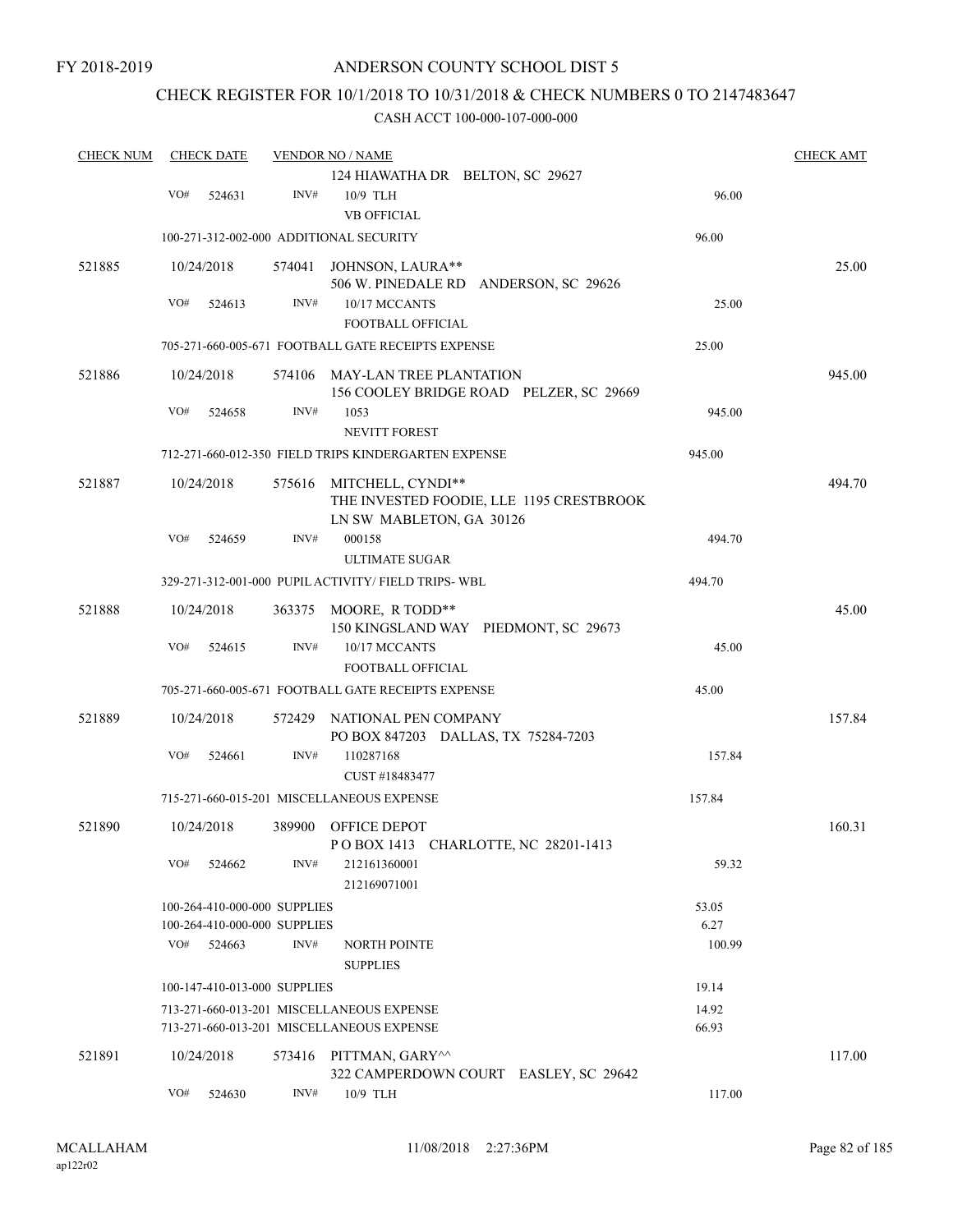### CHECK REGISTER FOR 10/1/2018 TO 10/31/2018 & CHECK NUMBERS 0 TO 2147483647

| <b>CHECK NUM</b> | <b>CHECK DATE</b> |                                                                          |        | <b>VENDOR NO / NAME</b>                                                                           |                  | <b>CHECK AMT</b> |
|------------------|-------------------|--------------------------------------------------------------------------|--------|---------------------------------------------------------------------------------------------------|------------------|------------------|
|                  |                   |                                                                          |        | <b>VB OFFICIAL</b>                                                                                |                  |                  |
|                  |                   |                                                                          |        | 100-271-312-002-000 ADDITIONAL SECURITY                                                           | 117.00           |                  |
| 521892           | 10/24/2018        |                                                                          |        | 430325 RAVAN, STEPHEN.**<br>120 MIRIAM ROAD STARR, SC 29684                                       |                  | 111.60           |
|                  | VO#               | 524632                                                                   | INV#   | 10/9 TLH                                                                                          | 111.60           |                  |
|                  |                   |                                                                          |        | <b>VB OFFICIAL</b>                                                                                |                  |                  |
|                  |                   |                                                                          |        | 100-271-312-002-000 ADDITIONAL SECURITY                                                           | 111.60           |                  |
| 521893           | 10/24/2018        |                                                                          |        | 431095 REALLY GOOD STUFF, INC<br>PO BOX 1111 ATT: ACCOUNTS RECEIVABLE<br>SHELTON, CT 06484-1110   |                  | 19.99            |
|                  | VO#               | 524664                                                                   | INV#   | 6741666<br>ACCT #8775761                                                                          | 19.99            |                  |
|                  |                   | 100-112-410-013-000 SUPPLIES                                             |        |                                                                                                   | 19.99            |                  |
| 521894           | 10/24/2018        |                                                                          |        | 575619 ROMANOWSKI, KAYLA SUZANNE**<br>1501 WHITE OAK DR ANDERSON, SC 29621                        |                  | 25.00            |
|                  | VO#               | 524621                                                                   | INV#   | YMCA@TLH<br><b>JUMBOTRON</b>                                                                      | 25.00            |                  |
|                  |                   |                                                                          |        | 100-271-312-002-000 ADDITIONAL SECURITY                                                           | 25.00            |                  |
| 521895           | 10/24/2018        |                                                                          | 566961 | SAWYER, STEVE^^<br>203 WALNUT AVENUE ANDERSON, SC 29625                                           |                  | 45.00            |
|                  | VO#               | 524617                                                                   | INV#   | 10/17 MCCANTS                                                                                     | 45.00            |                  |
|                  |                   |                                                                          |        | FOOTBALL OFFICIAL                                                                                 |                  |                  |
|                  |                   |                                                                          |        | 705-271-660-005-671 FOOTBALL GATE RECEIPTS EXPENSE                                                | 45.00            |                  |
| 521896           | 10/24/2018        |                                                                          | 451500 | SC STATE DEPARTMENT OF EDUCATION<br>1429 SENATE ST ROOM 1101 TRANSPORTATION<br>COLUMBIA, SC 29201 |                  | 892.80           |
|                  | VO#               | 524665                                                                   | INV#   | <b>JULY 2018</b><br><b>MILEAGE COST</b>                                                           | 892.80           |                  |
|                  |                   |                                                                          |        | 203-251-122-000-000 BUS DRIVERS SALARIES                                                          | 892.80           |                  |
| 521897           | 10/24/2018        |                                                                          | 570059 | SHARP BUSINESS SYSTEMS<br>DEPT 1216 PO BOX 121216 DALLAS, TX                                      |                  | 234.95           |
|                  | VO#               | 524668                                                                   | INV#   | 75312-1216<br>9001454296<br>9001449915                                                            | 234.95           |                  |
|                  |                   | 708-271-660-008-362 COPIER EXPENSE<br>708-271-660-008-362 COPIER EXPENSE |        |                                                                                                   | 115.59<br>119.36 |                  |
| 521898           | 10/24/2018        |                                                                          |        | 569972 SHERRECE JACKSON<br>4008 LIBERTY HWY ANDERSON, SC 29621                                    |                  | 45.00            |
|                  | VO#               | 524612                                                                   | INV#   | RUNNING CLUB<br><b>REFUND</b>                                                                     | 45.00            |                  |
|                  |                   |                                                                          |        | 713-271-660-013-310 RUNNING CLUB EXPENSE                                                          | 45.00            |                  |
| 521899           | 10/24/2018        |                                                                          | 571007 | SIMPLIFIED OFFICE SYSTEMS<br>6220 BUSH RIVER ROAD COLUMBIA, SC 29212                              |                  | 936.49           |
|                  | VO#               | 524669                                                                   | INV#   | 181009-0049                                                                                       | 851.64           |                  |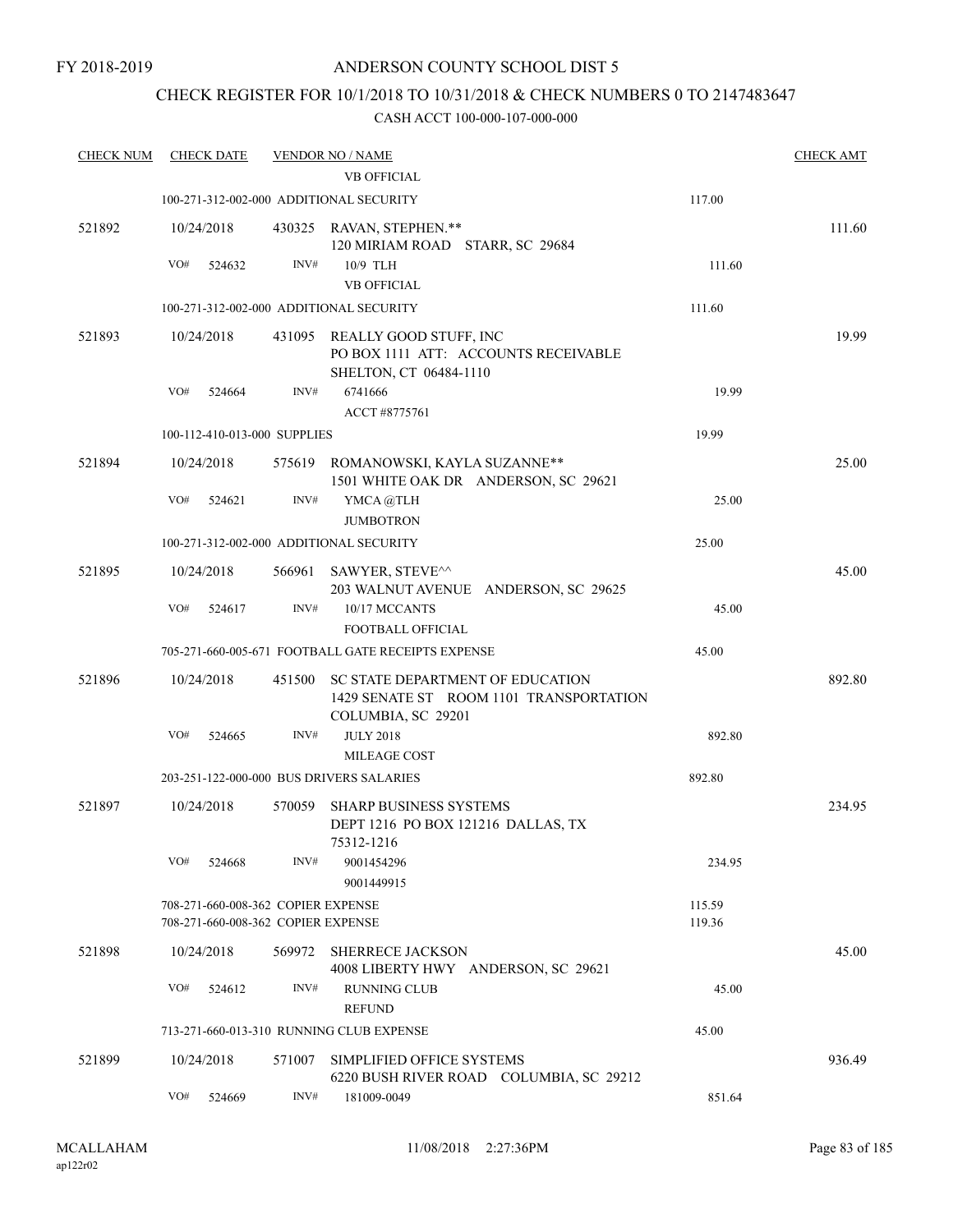### CHECK REGISTER FOR 10/1/2018 TO 10/31/2018 & CHECK NUMBERS 0 TO 2147483647

| <b>CHECK NUM</b> | <b>CHECK DATE</b>                       |        | <b>VENDOR NO / NAME</b>                                                                                          |        | <b>CHECK AMT</b> |
|------------------|-----------------------------------------|--------|------------------------------------------------------------------------------------------------------------------|--------|------------------|
|                  |                                         |        | <b>COPIES</b>                                                                                                    |        |                  |
|                  | 201-112-490-012-000 COPIER COST         |        |                                                                                                                  | 851.64 |                  |
|                  | VO#<br>524670                           | INV#   | 181009-0045<br><b>COPIES</b>                                                                                     | 84.85  |                  |
|                  | 201-112-490-011-000 COPIER COST         |        |                                                                                                                  | 84.85  |                  |
| 521900           | 10/24/2018                              |        | 575622 SMITH, LEE**                                                                                              |        | 157.50           |
|                  |                                         |        | 164 MARTIN LN COWPENS, SC 29330                                                                                  |        |                  |
|                  | VO#<br>524626                           | INV#   | 10/12 TLH<br>FOOTBALL OFFICIAL                                                                                   | 157.50 |                  |
|                  | 100-271-312-002-000 ADDITIONAL SECURITY |        |                                                                                                                  | 157.50 |                  |
| 521901           | 10/24/2018                              |        | 564974 SONEFELT, TIMOTHY**<br>POBOX 4260 ANDERSON, SC 29622                                                      |        | 975.00           |
|                  | VO#<br>524672                           | INV#   | PO#<br>1159-4501<br>99625<br><b>ROBERT ANDERSON</b>                                                              | 975.00 |                  |
|                  |                                         |        | 201-113-312-006-000 CONTRACTED SERVICES                                                                          | 975.00 |                  |
| 521902           | 10/24/2018                              | 573721 | SSBT AS TTEE FOR SCORP MM61953-001-042<br>MASS MUTUAL RETIREMENT SERVICES PO BOX<br>219062 KANSAS CITY, MO 64121 |        | 418.13           |
|                  | VO#<br>524671                           | INV#   | PAYROLL 8/31/18<br><b>RETIREMENT</b>                                                                             | 418.13 |                  |
|                  |                                         |        | 100-000-468-000-000 OPTIONAL RETIREMENT PLAN                                                                     | 268.80 |                  |
|                  |                                         |        | 100-000-484-000-000 EMPLOYER RETIREMENT PAYABLE                                                                  | 149.33 |                  |
| 521903           | 10/24/2018                              |        | 573486 TEACHER'S DISCOVERY<br>2741 PALDAN DRIVE AUBURN HILL, MI 48326                                            |        | 390.95           |
|                  | VO#<br>524673                           | INV#   | <b>ORDER 2229</b><br><b>MCLEES ELEM</b>                                                                          | 390.95 |                  |
|                  |                                         |        | 900-113-416-008-KSB KIMBERLY BARNETTE 18/19 SUPPLIES                                                             | 390.95 |                  |
| 521904           | 10/24/2018                              | 563611 | THE GREENVILLE ZOO<br>150 CLEVELAND PARK DRIVE GREENVILLE, SC<br>29601                                           |        | 534.50           |
|                  | VO#<br>524674                           | INV#   | <b>FIELD TRIP</b><br><b>CENTERVILLE ELEM</b>                                                                     | 534.50 |                  |
|                  |                                         |        | 707-271-660-007-351 FIELD TRIPS GRADE 1 EXPENSE                                                                  | 534.50 |                  |
| 521905           | 10/24/2018                              |        | 571417 TNT SCHOOL SUPPLIES, INC<br>PO BOX 1007 DAWSONVILLE, GA 30534                                             |        | 372.01           |
|                  | VO#<br>524675                           | INV#   | 56711<br><b>MCLEES ELEM</b>                                                                                      | 372.01 |                  |
|                  |                                         |        | 708-001-790-008-360 SCHOOL STORE/COUNCIL INCOME                                                                  | 372.01 |                  |
| 521906           | 10/24/2018                              |        | 534650 WILKIE, R STEVEN**<br>1226 WOODLAWN ROAD GREENWOOD, SC 29646                                              |        | 135.00           |
|                  | VO#<br>524628                           | INV#   | 10/12 TLH<br>FOOTBALL OFFICIAL                                                                                   | 135.00 |                  |
|                  | 100-271-312-002-000 ADDITIONAL SECURITY |        |                                                                                                                  | 135.00 |                  |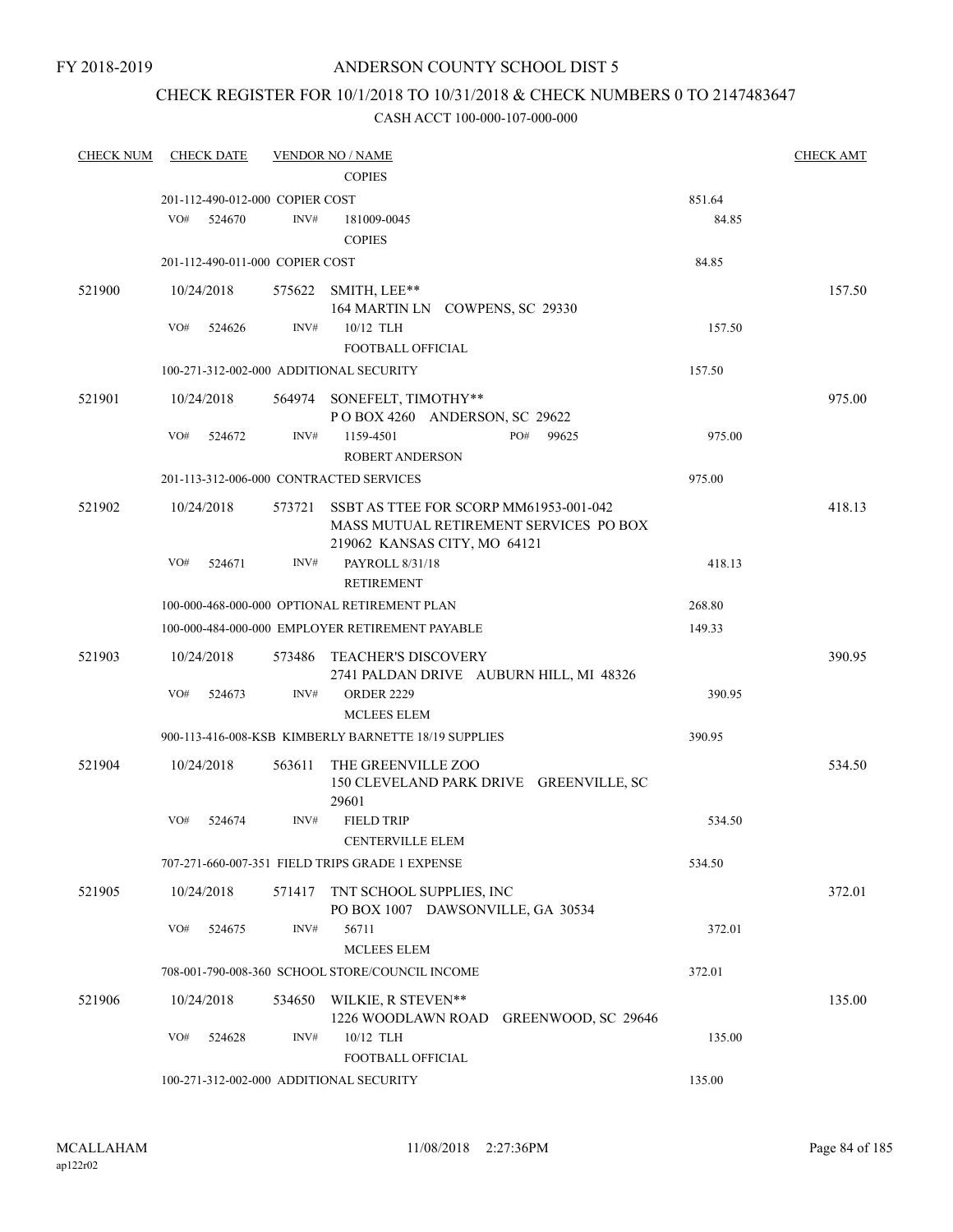## CHECK REGISTER FOR 10/1/2018 TO 10/31/2018 & CHECK NUMBERS 0 TO 2147483647

| <b>CHECK NUM</b> | <b>CHECK DATE</b>                       |            | <b>VENDOR NO / NAME</b>                                                                           |          | <b>CHECK AMT</b> |
|------------------|-----------------------------------------|------------|---------------------------------------------------------------------------------------------------|----------|------------------|
| 521907           | 10/24/2018                              |            | 575621 YOUNGBLOOD, ABREIGH**<br>201 FOREST HILL DR. ANDERSON, SC 29621                            |          | 50.00            |
|                  | VO#<br>524623                           | INV#       | 10/12 TLH<br><b>JUMBOTRON</b>                                                                     | 50.00    |                  |
|                  | 100-271-312-002-000 ADDITIONAL SECURITY |            |                                                                                                   | 50.00    |                  |
| 521908           | 10/26/2018                              |            | 563634 AAA GLASS COMPANY<br>301 MCGEE ROAD ANDERSON, SC 29625                                     |          | 3,483.00         |
|                  | VO#<br>524842                           | INV#       | PO#<br>99579<br>2018-31<br>TL HANNA                                                               | 3,483.00 |                  |
|                  |                                         |            | 100-271-410-002-STM WINDOW REPLACEMENT                                                            | 3,483.00 |                  |
| 521909           | 10/26/2018                              |            | 573978 AAA SUPPLY INC<br>PO BOX 17769 GREENVILLE, SC 29606                                        |          | 179.52           |
|                  | VO#<br>524723                           | INV#       | 04-474060<br><b>SUPPLIES</b>                                                                      | 179.52   |                  |
|                  |                                         |            | 100-254-410-021-400 HVAC/ELECTRICAL/PLUMBING                                                      | 179.52   |                  |
| 521910           | 10/26/2018                              | 563627 ACT | FINANCE PO BOX 4072 IOWA CITY, IA 52243-4072                                                      |          | 216.00           |
|                  | VO#<br>524725                           | INV#       | 1208890<br>CUST#13803779                                                                          | 216.00   |                  |
|                  |                                         |            | 723-190-660-023-911 MISCELLANEOUS- ADULT ED EXPENSE                                               | 216.00   |                  |
| 521911           | 10/26/2018                              |            | 574942 ALABAMA CANDLE CO, LLC<br>76 THRASHER LN WEST BLOCTON, AL 35184                            |          | 2,106.00         |
|                  | VO#<br>524843                           | INV#       | <b>FUNDRAISER</b><br><b>ROBERT ANDERSON</b>                                                       | 2,106.00 |                  |
|                  |                                         |            | 706-271-660-006-586 FIELD TRIPS- GR.7 EXPENSE                                                     | 2,106.00 |                  |
| 521912           | 10/26/2018                              | 569972     | ALLEXIS DAWSON<br>249 HILLMAN DR ANDERSON, SC 29624                                               |          | 70.00            |
|                  | VO#<br>524780                           | INV#       | <b>FUNDRAISER</b><br><b>REFUND</b>                                                                | 70.00    |                  |
|                  | 706-271-660-006-682 VOLLEYBALL EXPENSE  |            |                                                                                                   | 70.00    |                  |
| 521913           | 10/26/2018                              |            | 570950 ANDERSON COUNTY SHERIFF'S OFFICE<br>ATTN: RICHARD BRYSON PO BOX 5497<br>ANDERSON, SC 29623 |          | 1,907.50         |
|                  | VO#<br>524916                           | INV#       | <b>OCT 8-18</b><br><b>SECURITY</b>                                                                | 1,907.50 |                  |
|                  | 100-271-312-002-000 ADDITIONAL SECURITY |            |                                                                                                   | 1,400.00 |                  |
|                  | 100-271-312-003-000 ADDITIONAL SECURITY |            |                                                                                                   | 105.00   |                  |
|                  |                                         |            | 720-271-660-020-671 FOOTBALL GATE RECEIPTS EXPENSE                                                | 297.50   |                  |
|                  |                                         |            | 720-271-660-020-679 VOLLEYBALL GATE RECEIPTS EXPENSE                                              | 105.00   |                  |
| 521914           | 10/26/2018                              | 575391     | ANDERSON CUSTOM FLOORS<br>2004 WHITEHALL ROAD ANDERSON, SC 29625                                  |          | 3,756.90         |
|                  | VO#<br>524724                           | INV#       | PO#<br>2154<br>99555<br>SOUTHWOOD                                                                 | 3,756.90 |                  |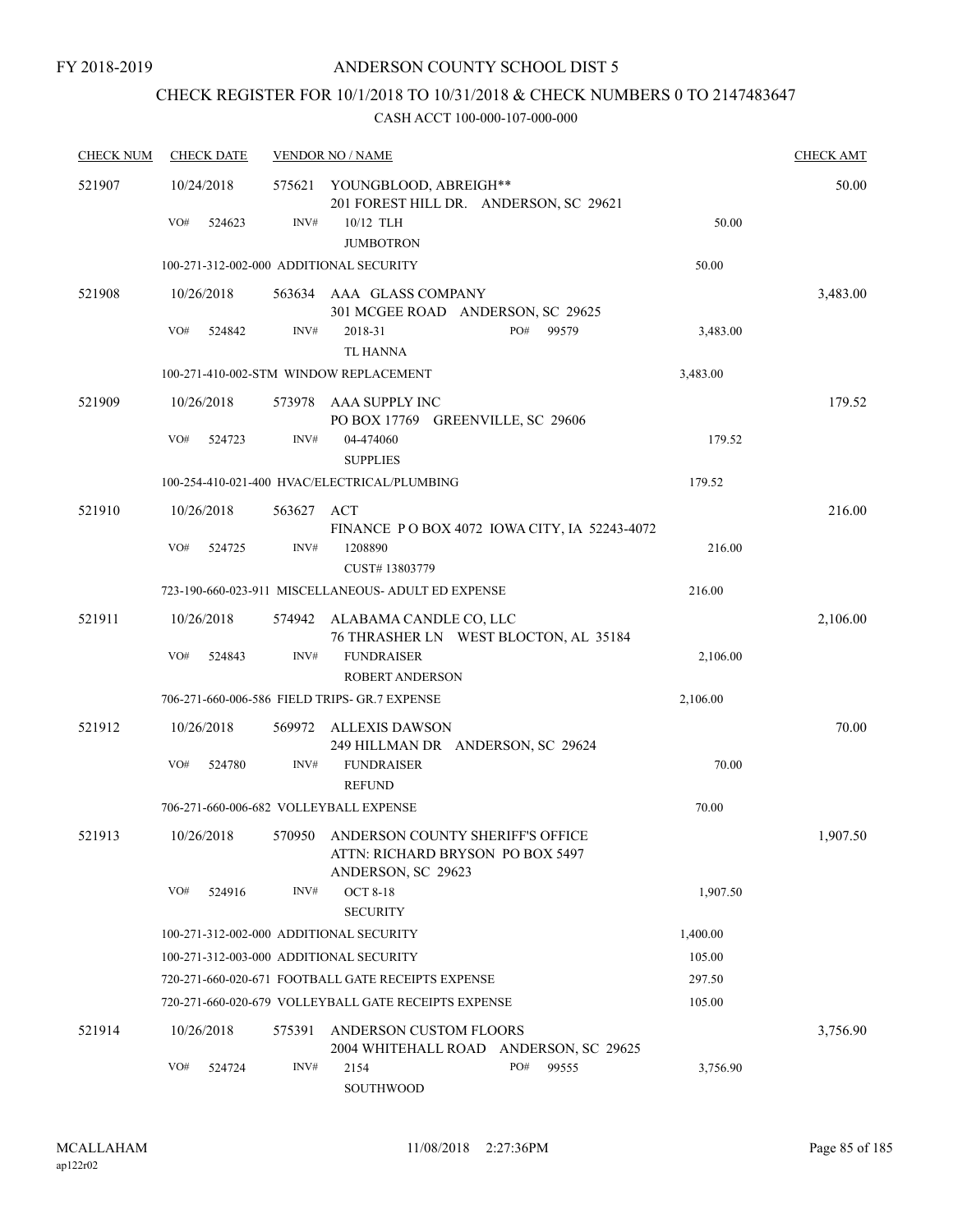### CHECK REGISTER FOR 10/1/2018 TO 10/31/2018 & CHECK NUMBERS 0 TO 2147483647

| <b>CHECK NUM</b> | <b>CHECK DATE</b>                      |        | <b>VENDOR NO / NAME</b>                                                                             |     |                                         |          | <b>CHECK AMT</b> |
|------------------|----------------------------------------|--------|-----------------------------------------------------------------------------------------------------|-----|-----------------------------------------|----------|------------------|
|                  |                                        |        | 100-254-323-021-PDR PD ROOM RENOVATIONS                                                             |     |                                         | 3,756.90 |                  |
| 521915           | 10/26/2018                             |        | 570258 ANDERSON FORD MAZDA<br>3900 CLEMSON BOULEVARD ATT: ACCOUNTS<br>RECEIVABLE ANDERSON, SC 29621 |     |                                         |          | 354.12           |
|                  | VO#<br>524722                          | INV#   | 608941<br><b>REPAIR</b>                                                                             |     |                                         | 354.12   |                  |
|                  |                                        |        | 100-254-412-000-001 TRUCK SERVICE - MAINTENANCE                                                     |     |                                         | 354.12   |                  |
| 521916           | 10/26/2018                             | 569220 | AUTECH<br>POBOX 248 ATT: ACCOUNTS RECEIVABLE<br>WILLIAMSTON, SC 29697                               |     |                                         |          | 650.00           |
|                  | VO#<br>524714                          | INV#   | 6981<br><b>MCCANTS</b>                                                                              |     |                                         | 150.00   |                  |
|                  |                                        |        | 100-254-323-005-400 CONTR SERV-HVAC/ELECT/PLUMBING                                                  |     |                                         | 150.00   |                  |
|                  | VO#<br>524715                          | INV#   | 7006<br><b>MCCANTS</b>                                                                              |     |                                         | 250.00   |                  |
|                  |                                        |        | 100-254-323-005-400 CONTR SERV-HVAC/ELECT/PLUMBING                                                  |     |                                         | 250.00   |                  |
|                  | VO#<br>524716                          | INV#   | 7005<br><b>TL HANNA</b>                                                                             |     |                                         | 250.00   |                  |
|                  |                                        |        | 100-254-323-002-400 CONTR SERV-HVAC/ELECT/PLUMBING                                                  |     |                                         | 250.00   |                  |
| 521917           | 10/26/2018                             |        | 575063 BAYADA HOME HEALTH CARE, INC.<br>PO BOX 536446 PITTSBURGH, PA 15253-5906                     |     |                                         |          | 1,753.50         |
|                  | VO#<br>524730                          | INV#   | 13896313<br><b>SEPT 24-28</b>                                                                       | PO# | 99580                                   | 1,753.50 |                  |
|                  | 283-126-312-017-000 PURCHASED SERVICES |        |                                                                                                     |     |                                         | 1,753.50 |                  |
| 521918           | 10/26/2018                             |        | 569972 BEVERLY LOMAX                                                                                |     | 1312 CHEROKEE CIRCLE ANDERSON, SC 29625 |          | 42.00            |
|                  | VO#<br>524778                          | INV#   | <b>FUNDRAISER</b><br><b>REFUND</b>                                                                  |     |                                         | 42.00    |                  |
|                  | 706-271-660-006-682 VOLLEYBALL EXPENSE |        |                                                                                                     |     |                                         | 42.00    |                  |
| 521919           | 10/26/2018                             | 566907 | BILINGUAL DICTIONARIES, INC<br>POBOX 1154 ATT: ACCOUNTS RECEIVABLE<br>MURRIETA, CA 92564            |     |                                         |          | 118.50           |
|                  | VO#<br>524845                          | INV#   | 40168<br><b>SUPPLIES</b>                                                                            | PO# | 99667                                   | 118.50   |                  |
|                  | 100-221-410-013-TST SUPPLIES-TESTING   |        |                                                                                                     |     |                                         | 118.50   |                  |
| 521920           | 10/26/2018                             | 573189 | <b>BLACKBOARD INC.</b><br>PO BOX 200154 PITTSBURGH, PA 15251-0154                                   |     |                                         |          | 16,000.00        |
|                  | VO#<br>524846                          | INV#   | 1304320<br><b>TEMPLATE</b>                                                                          | PO# | 99697                                   | 8,000.00 |                  |
|                  |                                        |        | 515-253-545-000-FAC TECHNOLOGY HARDWARE/SOFTWARE                                                    |     |                                         | 8,000.00 |                  |
|                  | VO#<br>524847                          | INV#   | 1304321<br><b>TEMPLATE</b>                                                                          | PO# | 99698                                   | 8,000.00 |                  |
|                  | 100-115-312-031-000 PURCHASED SERVICES |        |                                                                                                     |     |                                         | 8,000.00 |                  |
| 521921           | 10/26/2018                             |        | 139785 BLACKMON, LEE**                                                                              |     |                                         |          | 61.20            |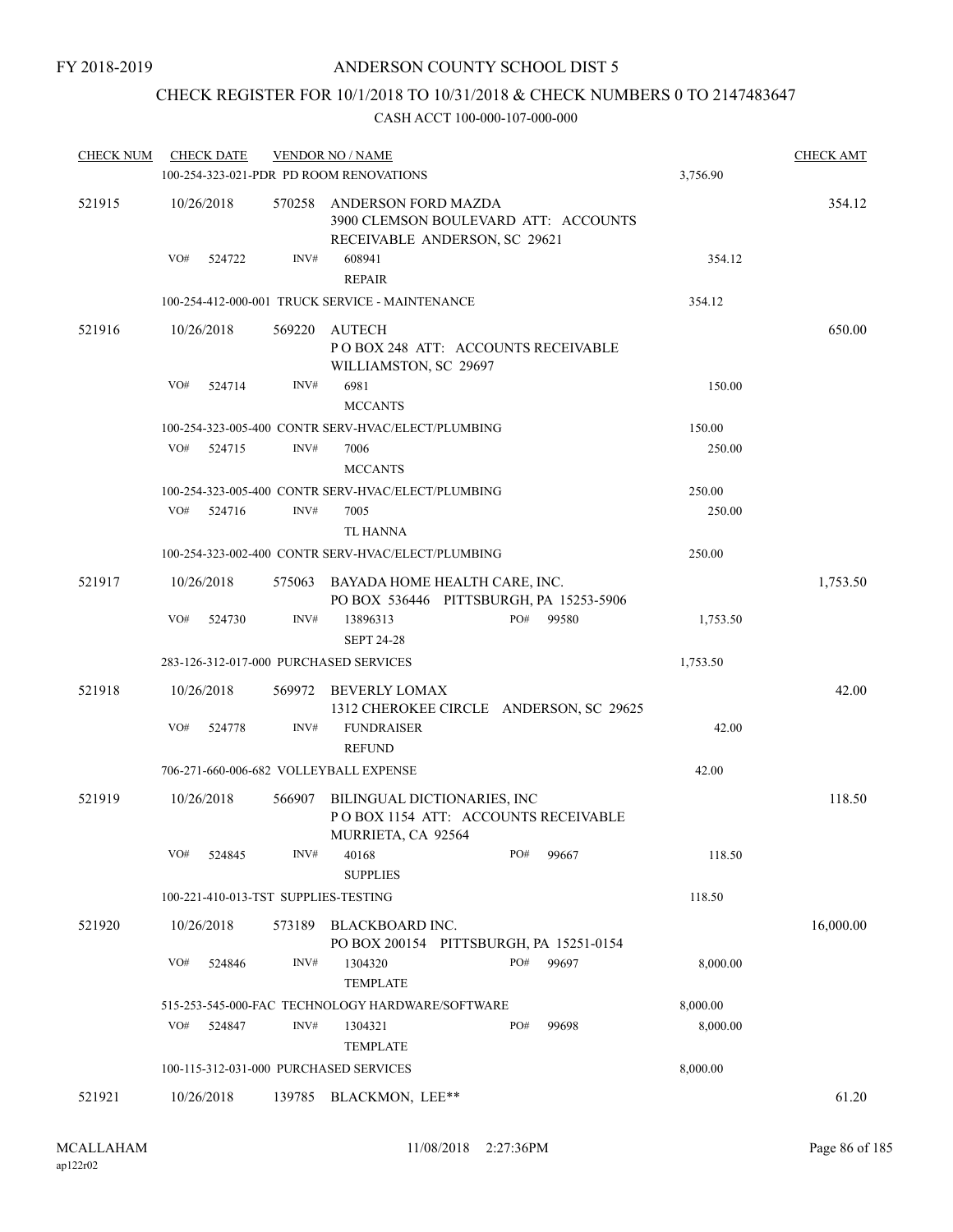### CHECK REGISTER FOR 10/1/2018 TO 10/31/2018 & CHECK NUMBERS 0 TO 2147483647

| <b>CHECK NUM</b> |     | <b>CHECK DATE</b>        |        | <b>VENDOR NO / NAME</b>                                                       |           | <b>CHECK AMT</b> |
|------------------|-----|--------------------------|--------|-------------------------------------------------------------------------------|-----------|------------------|
|                  |     |                          |        | 201 HEATHWOOD DRIVE LIBERTY, SC 29657                                         |           |                  |
|                  | VO# | 524832                   | INV#   | 10/17 GLENVIEW                                                                | 61.20     |                  |
|                  |     |                          |        | FOOTBALL OFFICAL                                                              |           |                  |
|                  |     |                          |        | 720-271-660-020-671 FOOTBALL GATE RECEIPTS EXPENSE                            | 61.20     |                  |
| 521922           |     | 10/26/2018               | 573456 | <b>BLUE RIDGE OFFICIALS ASSOC</b><br>106 PINEWOOD DRIVE SENECA, SC 29678      |           | 100.00           |
|                  | VO# | 524848                   | INV#   | 115                                                                           | 100.00    |                  |
|                  |     |                          |        | 18-19 RBT ANDERSON                                                            |           |                  |
|                  |     |                          |        | 706-271-660-006-753 BASKETBALL GATE EXPENSE                                   | 100.00    |                  |
| 521923           |     | 10/26/2018               | 574045 | <b>BORDEN DAIRY COMPANY</b><br>PO BOX 933179 CLEVELAND, OH 44193              |           | 33,163.57        |
|                  | VO# | 524731                   | INV#   | <b>SEPT 2018</b><br>CUST #138365                                              | 33,163.57 |                  |
|                  |     | 600-256-460-002-000 FOOD |        |                                                                               | 1,373.47  |                  |
|                  |     | 600-256-460-003-000 FOOD |        |                                                                               | 1,628.48  |                  |
|                  |     | 600-256-460-005-000 FOOD |        |                                                                               | 1,061.29  |                  |
|                  |     | 600-256-460-006-000 FOOD |        |                                                                               | 3,544.46  |                  |
|                  |     | 600-256-460-007-000 FOOD |        |                                                                               | 2,299.41  |                  |
|                  |     | 600-256-460-008-000 FOOD |        |                                                                               | 1,780.23  |                  |
|                  |     | 600-256-460-009-000 FOOD |        |                                                                               | 1,343.74  |                  |
|                  |     | 600-256-460-010-000 FOOD |        |                                                                               | 2,819.60  |                  |
|                  |     | 600-256-460-011-000 FOOD |        |                                                                               | 2,012.05  |                  |
|                  |     | 600-256-460-012-000 FOOD |        |                                                                               | 2,283.65  |                  |
|                  |     | 600-256-460-013-000 FOOD |        |                                                                               | 1,239.89  |                  |
|                  |     | 600-256-460-014-000 FOOD |        |                                                                               | 2,282.27  |                  |
|                  |     | 600-256-460-015-000 FOOD |        |                                                                               | 884.12    |                  |
|                  |     | 600-256-460-016-000 FOOD |        |                                                                               | 1,508.78  |                  |
|                  |     | 600-256-460-017-000 FOOD |        |                                                                               | 1,485.14  |                  |
|                  |     | 600-256-460-018-000 FOOD |        |                                                                               | 1,119.59  |                  |
|                  |     | 600-256-460-019-000 FOOD |        |                                                                               | 2,069.69  |                  |
|                  |     | 600-256-460-020-000 FOOD |        |                                                                               | 1,482.37  |                  |
|                  |     |                          |        |                                                                               | 945.34    |                  |
|                  |     | 600-256-460-021-000 FOOD |        |                                                                               |           |                  |
| 521924           |     | 10/26/2018               | 567482 | BORENSON & ASSOCIATES, INC<br>PO BOX 3328 DEPARTMENT B ALLENTOWN, PA<br>18106 |           | 878.21           |
|                  | VO# | 524849                   | INV#   | 78425<br>ID 1104S296157                                                       | 878.21    |                  |
|                  |     |                          |        | 720-271-660-020-411 MISCELLANEOUS EXPENSE                                     | 878.21    |                  |
| 521925           |     | 10/26/2018               |        | 572129 BRYANT, RONALD^^                                                       |           | 68.40            |
|                  |     |                          |        | POBOX 3827 ANDERSON, SC 29622                                                 |           |                  |
|                  | VO# | 524829                   | INV#   | 10/18 GLENVIEW                                                                | 68.40     |                  |
|                  |     |                          |        | FOOTBALL OFFICAL                                                              | 68.40     |                  |
|                  |     |                          |        | 720-271-660-020-671 FOOTBALL GATE RECEIPTS EXPENSE                            |           |                  |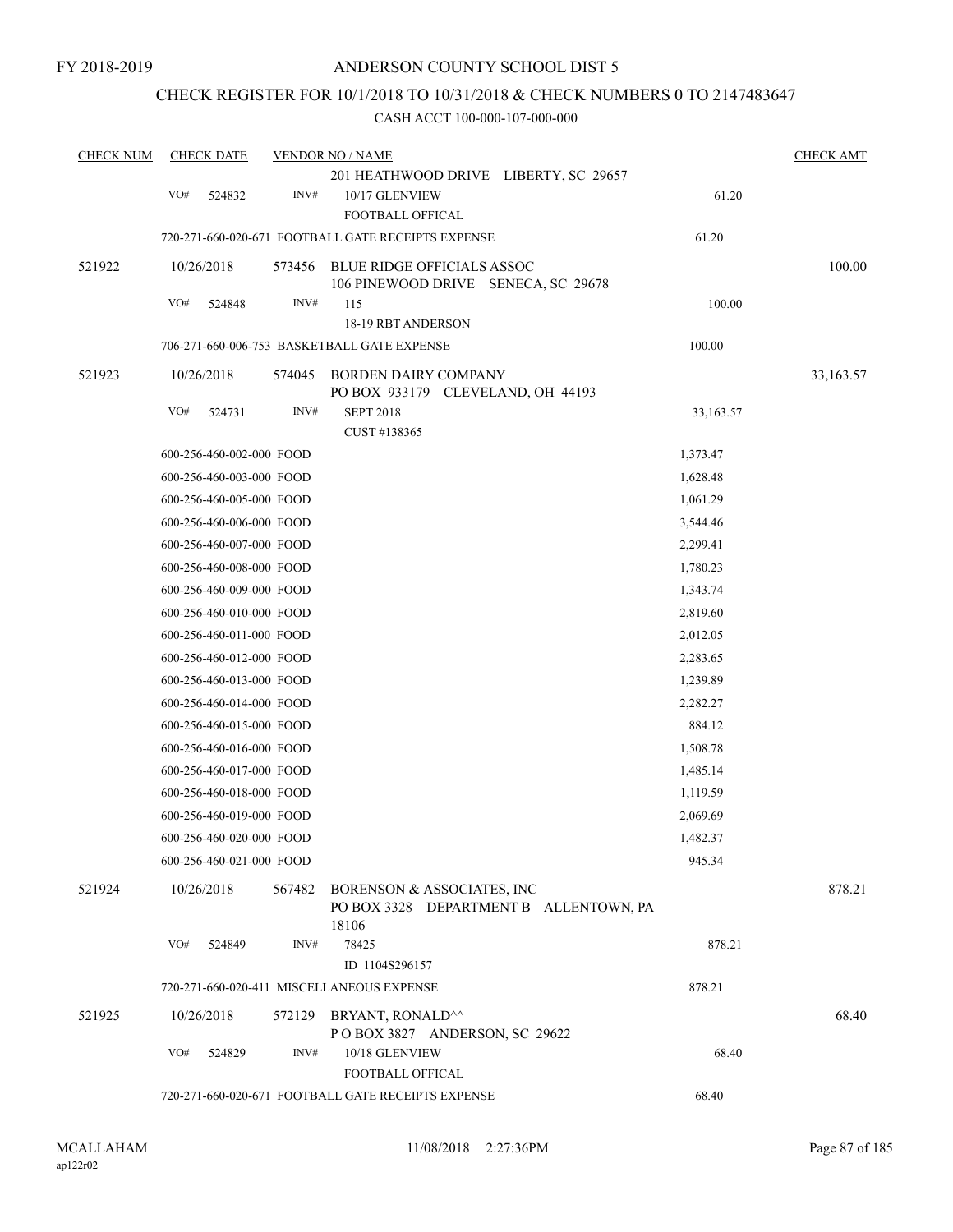FY 2018-2019

### ANDERSON COUNTY SCHOOL DIST 5

## CHECK REGISTER FOR 10/1/2018 TO 10/31/2018 & CHECK NUMBERS 0 TO 2147483647

| <b>CHECK NUM</b> | <b>CHECK DATE</b>                        |            | <b>VENDOR NO / NAME</b>                                                                |        | <b>CHECK AMT</b> |
|------------------|------------------------------------------|------------|----------------------------------------------------------------------------------------|--------|------------------|
| 521926           | 10/26/2018                               |            | 152495 CAMCOR, INC<br>POBOX 1899 ATT: ACCOUNTS RECEIVABLE<br>BURLINGTON, NC 27216-1899 |        | 102.16           |
|                  | VO#<br>524850                            | INV#       | PO#<br>2457504<br>99648<br><b>TECH SUPPLIES</b>                                        | 102.16 |                  |
|                  | 100-266-314-003-000 REPAIRS TO EQUIPMENT |            |                                                                                        | 102.16 |                  |
| 521927           | 10/26/2018                               | 571600 CIT | 21146 NETWORK PLACE CHICAGO, IL 60673-1211                                             |        | 382.66           |
|                  | VO#<br>524734                            | INV#       | PO# 99142<br>32518853<br><b>COPIER</b>                                                 | 382.66 |                  |
|                  | 100-113-410-021-000 SUPPLIES             |            |                                                                                        | 382.66 |                  |
| 521928           | 10/26/2018                               |            | 570581 CITY OF ANDERSON POLICE DEPT<br>401 SOUTH MAIN ST ANDERSON, SC 29624            |        | 559.24           |
|                  | VO#<br>524914                            | INV#       | <b>MCCANTS</b><br><b>SECURITY</b>                                                      | 88.97  |                  |
|                  |                                          |            | 705-271-660-005-671 FOOTBALL GATE RECEIPTS EXPENSE                                     | 88.97  |                  |
|                  | VO#<br>524915                            | INV#       | <b>ADULT ED</b><br><b>SECURITY</b>                                                     | 470.27 |                  |
|                  | 100-181-312-023-000 PURCHASED SERVICES   |            |                                                                                        | 470.27 |                  |
| 521929           | 10/26/2018                               |            | 574613 COCA-COLA BOTTLING CO CONSOLIDATED<br>PO BOX 603542 CHARLOTTE, NC 28260-3542    |        | 165.85           |
|                  | VO#<br>524851                            | INV#       | 9418205054<br><b>GLENVIEW MS</b>                                                       | 165.85 |                  |
|                  | 720-271-660-020-666 CONCESSIONS EXPENSE  |            |                                                                                        | 165.85 |                  |
| 521930           | 10/26/2018                               |            | 569238 CRAWFORD, JASON^^<br>1103 DAVIS MILL ROAD<br>SENECA, SC 29678                   |        | 81.00            |
|                  | VO#<br>524826                            | INV#       | 9/26 GLENVIEW<br>FOOTBALL OFFICAL                                                      | 22.50  |                  |
|                  |                                          |            | 720-271-660-020-671 FOOTBALL GATE RECEIPTS EXPENSE                                     | 22.50  |                  |
|                  | VO#<br>524834                            | INV#       | 10/10 GLENVIEW<br><b>FOOTBALL OFFICAL</b>                                              | 58.50  |                  |
|                  |                                          |            | 720-271-660-020-671 FOOTBALL GATE RECEIPTS EXPENSE                                     | 58.50  |                  |
| 521931           | 10/26/2018                               | 572257     | DAIKIN APPLIED<br>24827 NETWORK PLACE CHICAGO, IL 60673                                |        | 568.00           |
|                  | VO#<br>524706                            | INV#       | 3199114<br><b>SERVICE CALL</b>                                                         | 568.00 |                  |
|                  |                                          |            | 100-254-323-019-400 CONTR SERV-HVAC/ELECT/PLUMBING                                     | 568.00 |                  |
| 521932           | 10/26/2018                               | 569972     | DAWNE SHAW<br>219 WAITES LANE ANDERSON, SC 29626                                       |        | 42.00            |
|                  | VO#<br>524779                            | INV#       | <b>FUNDRAISER</b><br><b>REFUND</b>                                                     | 42.00  |                  |
|                  | 706-271-660-006-682 VOLLEYBALL EXPENSE   |            |                                                                                        | 42.00  |                  |
| 521933           | 10/26/2018                               |            | 575117 DECOSTA, CYNTHIA <sup>^^</sup>                                                  |        | 70.00            |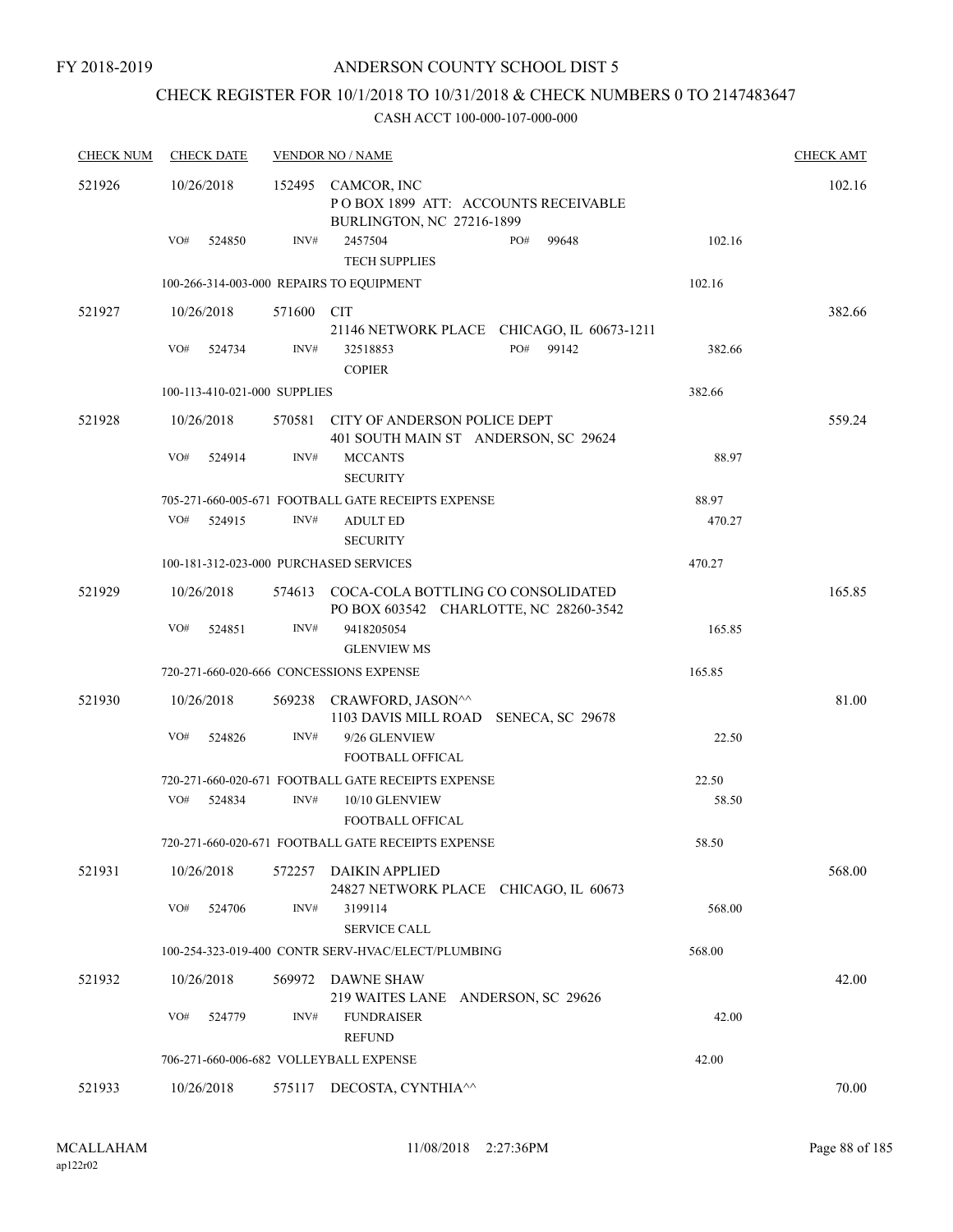### CHECK REGISTER FOR 10/1/2018 TO 10/31/2018 & CHECK NUMBERS 0 TO 2147483647

| 320 SPRING VALLEY LIBERTY, SC 29657<br>VO#<br>INV#<br>524825<br>10/8 GLENVIEW<br>70.00<br><b>VB OFFICIAL</b><br>70.00<br>720-271-660-020-679 VOLLEYBALL GATE RECEIPTS EXPENSE<br>521934<br>10/26/2018<br>567489<br>DE LAGE LANDEN<br>POBOX 41602 PHILADELPHIA, PA 19101-1602<br>VO#<br>INV#<br>PO#<br>99339<br>61130941<br>265.36<br>524735<br><b>COPIER</b><br>265.36<br>100-113-410-017-000 SUPPLIES<br>VO#<br>524736<br>INV#<br>PO#<br>99352<br>61131027<br>207.58<br><b>COPIER</b><br>207.58<br>100-113-410-009-000 SUPPLIES<br>VO#<br>524853<br>INV#<br>119.84<br>61173376<br><b>COPIER</b><br>119.84<br>713-271-660-013-362 COPIER EXPENSE<br>521935<br>10/26/2018<br><b>DENVER DOWNS FARM</b><br>573355<br>PO BOX 400 SANDY SPRINGS, SC 29677<br>VO#<br>INV#<br>524739<br>201840<br>220.00<br>WHITEHALL ELEM | <b>CHECK NUM</b> | <b>CHECK DATE</b> | <b>VENDOR NO / NAME</b> |  | <b>CHECK AMT</b> |
|---------------------------------------------------------------------------------------------------------------------------------------------------------------------------------------------------------------------------------------------------------------------------------------------------------------------------------------------------------------------------------------------------------------------------------------------------------------------------------------------------------------------------------------------------------------------------------------------------------------------------------------------------------------------------------------------------------------------------------------------------------------------------------------------------------------------|------------------|-------------------|-------------------------|--|------------------|
|                                                                                                                                                                                                                                                                                                                                                                                                                                                                                                                                                                                                                                                                                                                                                                                                                     |                  |                   |                         |  |                  |
|                                                                                                                                                                                                                                                                                                                                                                                                                                                                                                                                                                                                                                                                                                                                                                                                                     |                  |                   |                         |  |                  |
|                                                                                                                                                                                                                                                                                                                                                                                                                                                                                                                                                                                                                                                                                                                                                                                                                     |                  |                   |                         |  |                  |
|                                                                                                                                                                                                                                                                                                                                                                                                                                                                                                                                                                                                                                                                                                                                                                                                                     |                  |                   |                         |  |                  |
|                                                                                                                                                                                                                                                                                                                                                                                                                                                                                                                                                                                                                                                                                                                                                                                                                     |                  |                   |                         |  | 592.78           |
|                                                                                                                                                                                                                                                                                                                                                                                                                                                                                                                                                                                                                                                                                                                                                                                                                     |                  |                   |                         |  |                  |
|                                                                                                                                                                                                                                                                                                                                                                                                                                                                                                                                                                                                                                                                                                                                                                                                                     |                  |                   |                         |  |                  |
|                                                                                                                                                                                                                                                                                                                                                                                                                                                                                                                                                                                                                                                                                                                                                                                                                     |                  |                   |                         |  |                  |
|                                                                                                                                                                                                                                                                                                                                                                                                                                                                                                                                                                                                                                                                                                                                                                                                                     |                  |                   |                         |  |                  |
|                                                                                                                                                                                                                                                                                                                                                                                                                                                                                                                                                                                                                                                                                                                                                                                                                     |                  |                   |                         |  |                  |
|                                                                                                                                                                                                                                                                                                                                                                                                                                                                                                                                                                                                                                                                                                                                                                                                                     |                  |                   |                         |  |                  |
|                                                                                                                                                                                                                                                                                                                                                                                                                                                                                                                                                                                                                                                                                                                                                                                                                     |                  |                   |                         |  |                  |
|                                                                                                                                                                                                                                                                                                                                                                                                                                                                                                                                                                                                                                                                                                                                                                                                                     |                  |                   |                         |  |                  |
|                                                                                                                                                                                                                                                                                                                                                                                                                                                                                                                                                                                                                                                                                                                                                                                                                     |                  |                   |                         |  |                  |
|                                                                                                                                                                                                                                                                                                                                                                                                                                                                                                                                                                                                                                                                                                                                                                                                                     |                  |                   |                         |  | 1,010.00         |
|                                                                                                                                                                                                                                                                                                                                                                                                                                                                                                                                                                                                                                                                                                                                                                                                                     |                  |                   |                         |  |                  |
|                                                                                                                                                                                                                                                                                                                                                                                                                                                                                                                                                                                                                                                                                                                                                                                                                     |                  |                   |                         |  |                  |
| 719-271-660-019-292 5th GRADE CELEBRATION EXPENSE<br>100.00                                                                                                                                                                                                                                                                                                                                                                                                                                                                                                                                                                                                                                                                                                                                                         |                  |                   |                         |  |                  |
| 719-271-660-019-357 FIELD TRIPS EXPENSE<br>120.00                                                                                                                                                                                                                                                                                                                                                                                                                                                                                                                                                                                                                                                                                                                                                                   |                  |                   |                         |  |                  |
| VO#<br>INV#<br>524854<br>201846<br>790.00                                                                                                                                                                                                                                                                                                                                                                                                                                                                                                                                                                                                                                                                                                                                                                           |                  |                   |                         |  |                  |
| <b>NEW PROSPECT</b>                                                                                                                                                                                                                                                                                                                                                                                                                                                                                                                                                                                                                                                                                                                                                                                                 |                  |                   |                         |  |                  |
| 710-271-660-010-350 FIELD TRIPS KINDERGARTEN EXPENSE<br>790.00                                                                                                                                                                                                                                                                                                                                                                                                                                                                                                                                                                                                                                                                                                                                                      |                  |                   |                         |  |                  |
| 521936<br>10/26/2018<br>202950<br>DISCOUNT BARK COMPANY<br>1820 PEARMAN DAIRY ROAD ATT: ACCOUNTS                                                                                                                                                                                                                                                                                                                                                                                                                                                                                                                                                                                                                                                                                                                    |                  |                   |                         |  | 2,193.50         |
| RECEIVABLE ANDERSON, SC 29625<br>VO#<br>524740<br>INV#<br>13127<br>PO#<br>2,193.50                                                                                                                                                                                                                                                                                                                                                                                                                                                                                                                                                                                                                                                                                                                                  |                  |                   |                         |  |                  |
| 99385<br><b>MULCH</b>                                                                                                                                                                                                                                                                                                                                                                                                                                                                                                                                                                                                                                                                                                                                                                                               |                  |                   |                         |  |                  |
| 0.00<br>100-254-410-001-MUL MULCH                                                                                                                                                                                                                                                                                                                                                                                                                                                                                                                                                                                                                                                                                                                                                                                   |                  |                   |                         |  |                  |
| 367.00<br>100-254-410-002-MUL MULCH                                                                                                                                                                                                                                                                                                                                                                                                                                                                                                                                                                                                                                                                                                                                                                                 |                  |                   |                         |  |                  |
| 971.50<br>100-254-410-003-MUL MULCH                                                                                                                                                                                                                                                                                                                                                                                                                                                                                                                                                                                                                                                                                                                                                                                 |                  |                   |                         |  |                  |
| 100-254-410-005-MUL MULCH<br>367.00                                                                                                                                                                                                                                                                                                                                                                                                                                                                                                                                                                                                                                                                                                                                                                                 |                  |                   |                         |  |                  |
| 100-254-410-006-MUL MULCH<br>488.00                                                                                                                                                                                                                                                                                                                                                                                                                                                                                                                                                                                                                                                                                                                                                                                 |                  |                   |                         |  |                  |
| 100-254-410-007-MUL MULCH<br>0.00                                                                                                                                                                                                                                                                                                                                                                                                                                                                                                                                                                                                                                                                                                                                                                                   |                  |                   |                         |  |                  |
| 100-254-410-008-MUL MULCH<br>0.00                                                                                                                                                                                                                                                                                                                                                                                                                                                                                                                                                                                                                                                                                                                                                                                   |                  |                   |                         |  |                  |
| 100-254-410-009-MUL MULCH<br>0.00                                                                                                                                                                                                                                                                                                                                                                                                                                                                                                                                                                                                                                                                                                                                                                                   |                  |                   |                         |  |                  |
| 100-254-410-010-MUL MULCH<br>0.00                                                                                                                                                                                                                                                                                                                                                                                                                                                                                                                                                                                                                                                                                                                                                                                   |                  |                   |                         |  |                  |
| 100-254-410-011-MUL MULCH<br>0.00                                                                                                                                                                                                                                                                                                                                                                                                                                                                                                                                                                                                                                                                                                                                                                                   |                  |                   |                         |  |                  |
| 100-254-410-012-MUL MULCH<br>0.00                                                                                                                                                                                                                                                                                                                                                                                                                                                                                                                                                                                                                                                                                                                                                                                   |                  |                   |                         |  |                  |
| 100-254-410-013-MUL MULCH<br>0.00                                                                                                                                                                                                                                                                                                                                                                                                                                                                                                                                                                                                                                                                                                                                                                                   |                  |                   |                         |  |                  |
| 100-254-410-014-MUL MULCH<br>0.00                                                                                                                                                                                                                                                                                                                                                                                                                                                                                                                                                                                                                                                                                                                                                                                   |                  |                   |                         |  |                  |
| 100-254-410-015-MUL MULCH<br>0.00                                                                                                                                                                                                                                                                                                                                                                                                                                                                                                                                                                                                                                                                                                                                                                                   |                  |                   |                         |  |                  |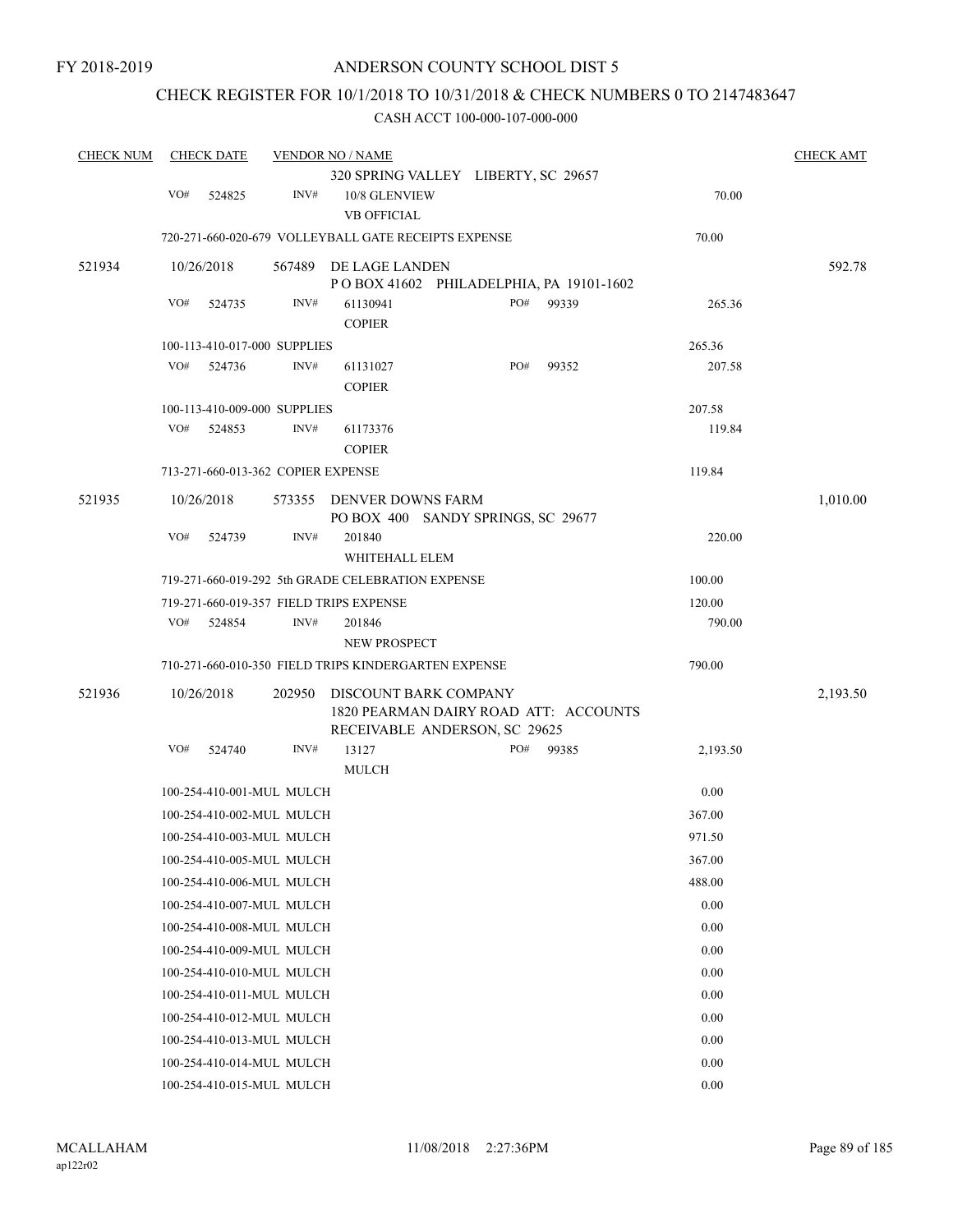## CHECK REGISTER FOR 10/1/2018 TO 10/31/2018 & CHECK NUMBERS 0 TO 2147483647

| <b>CHECK NUM</b> |     | <b>CHECK DATE</b>         |        | <b>VENDOR NO / NAME</b>                                                                 |           | <b>CHECK AMT</b> |
|------------------|-----|---------------------------|--------|-----------------------------------------------------------------------------------------|-----------|------------------|
|                  |     | 100-254-410-016-MUL MULCH |        |                                                                                         | 0.00      |                  |
|                  |     | 100-254-410-017-MUL MULCH |        |                                                                                         | 0.00      |                  |
|                  |     | 100-254-410-018-MUL MULCH |        |                                                                                         | 0.00      |                  |
|                  |     | 100-254-410-019-MUL MULCH |        |                                                                                         | 0.00      |                  |
|                  |     | 100-254-410-020-MUL MULCH |        |                                                                                         | 0.00      |                  |
|                  |     | 100-254-410-021-MUL MULCH |        |                                                                                         | 0.00      |                  |
|                  |     | 100-254-410-023-MUL MULCH |        |                                                                                         | 0.00      |                  |
| 521937           |     | 10/26/2018                |        | 574057 DOMINO'S PIZZA                                                                   |           | 628.41           |
|                  |     |                           |        | 4420 HWY 24 ANDERSON, SC 29626                                                          |           |                  |
|                  | VO# | 524855                    | INV#   | 965708<br>WHITEHALL ELEM                                                                | 628.41    |                  |
|                  |     |                           |        | 201-188-410-019-000 SUPPLIES- PARENTING                                                 | 598.41    |                  |
|                  |     |                           |        | 201-188-410-019-000 SUPPLIES- PARENTING                                                 | 30.00     |                  |
| 521938           |     | 10/26/2018                |        | 573762 DONALD, JOHNNY<br><b>BOARD OF TRUSTEES 2010 BOLT DRIVE</b><br>ANDERSON, SC 29621 |           | 623.63           |
|                  | VO# | 524907                    | INV#   | OCT 17-19                                                                               | 445.63    |                  |
|                  |     |                           |        | <b>MYRTLE BEACH</b>                                                                     |           |                  |
|                  |     |                           |        | 100-231-334-000-000 TRUSTEE EXPENSE                                                     | 445.63    |                  |
|                  | VO# | 524908                    | INV#   | OCT 17-19                                                                               | 178.00    |                  |
|                  |     |                           |        | <b>MYRTLE BEACH</b>                                                                     |           |                  |
|                  |     |                           |        | 100-231-334-000-000 TRUSTEE EXPENSE                                                     | 178.00    |                  |
| 521939           |     | 10/26/2018                | 211302 | DUKE ENERGY                                                                             |           | 30,696.96        |
|                  | VO# | 524920                    | INV#   | PO BOX 70516 CHARLOTTE, NC 28272-0516<br><b>DUE 11/5</b><br><b>UTILITIES</b>            | 30,696.96 |                  |
|                  |     |                           |        | 100-254-470-001-000 ENERGY-ELECTRICITY & WATER                                          | 8,740.59  |                  |
|                  |     |                           |        | 100-254-470-002-000 ENERGY-ELECTRICITY & WATER                                          | 111.72    |                  |
|                  |     |                           |        | 100-254-470-005-000 ENERGY-ELECTRICITY & WATER                                          | 84.20     |                  |
|                  |     |                           |        | 100-254-470-007-000 ENERGY-ELECTRICITY & WATER                                          | 5,993.34  |                  |
|                  |     |                           |        | 100-254-470-008-000 ENERGY-ELECTRICITY & WATER                                          | 22.62     |                  |
|                  |     |                           |        | 100-254-470-009-000 ENERGY-ELECTRICITY & WATER                                          | 32.96     |                  |
|                  |     |                           |        | 100-254-470-010-000 ENERGY-ELECTRICITY & WATER                                          | 7,761.46  |                  |
|                  |     |                           |        | 100-254-470-014-000 ENERGY-ELECTRICITY & WATER                                          | 36.33     |                  |
|                  |     |                           |        | 100-254-470-019-000 ENERGY-ELECTRICITY & WATER                                          | 5,716.77  |                  |
|                  |     |                           |        | 100-254-470-023-000 ENERGY-ELECTRICITY & WATER                                          | 2,196.97  |                  |
| 521940           |     | 10/26/2018                | 563495 | ELECTRIC CITY UTILITIES<br>CITY OF ANDERSON PO BOX 100146 COLUMBIA,<br>SC 29202-3301    |           | 1,096.91         |
|                  | VO# | 524917                    | INV#   | 495402011<br><b>WATER &amp; SEWER</b>                                                   | 116.59    |                  |
|                  |     |                           |        | 100-254-470-000-000 ENERGY-ELECTRICITY & WATER                                          | 116.59    |                  |
|                  | VO# | 524918                    | INV#   | 295758061                                                                               | 980.32    |                  |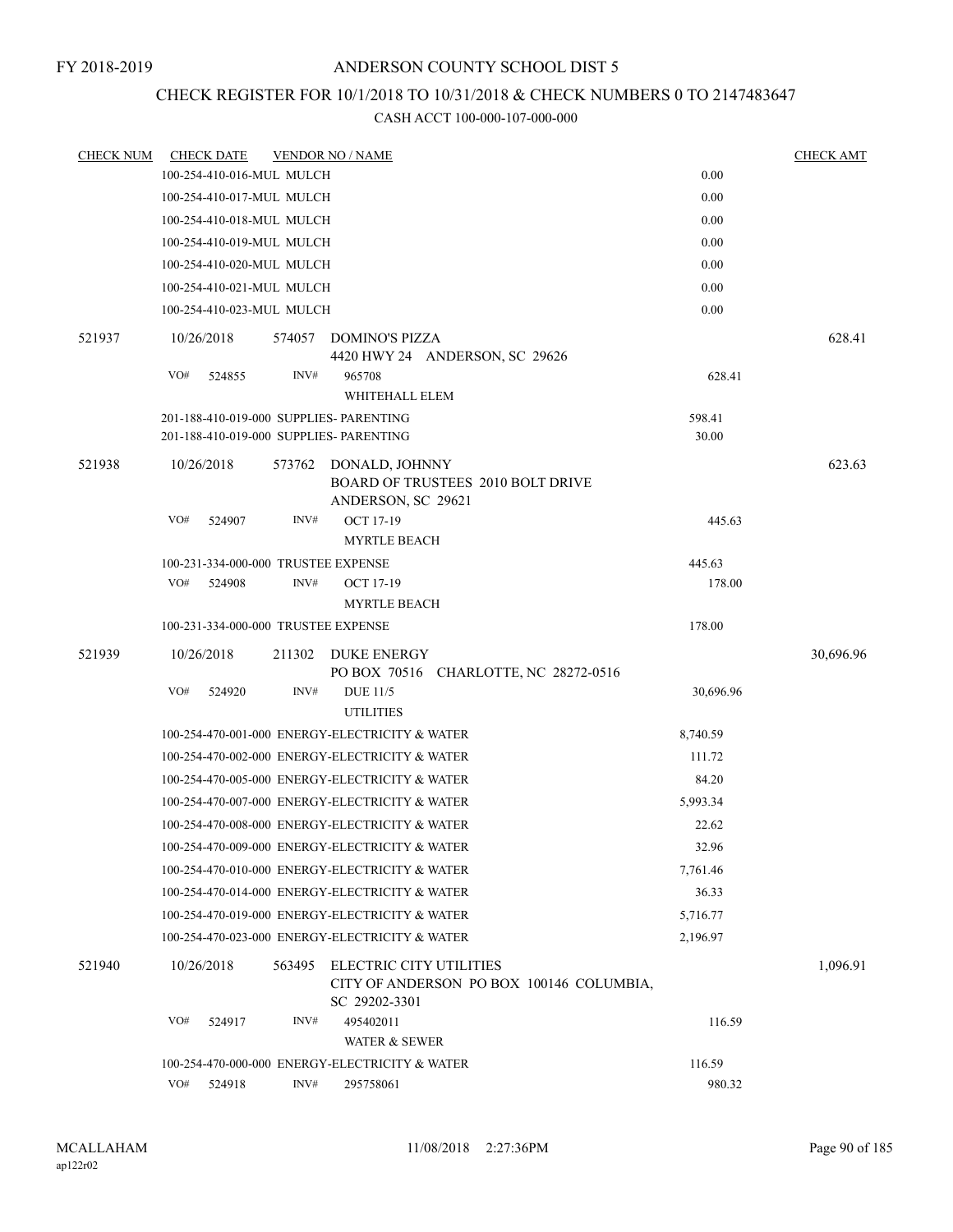## CHECK REGISTER FOR 10/1/2018 TO 10/31/2018 & CHECK NUMBERS 0 TO 2147483647

| <u>CHECK NUM</u> | <b>CHECK DATE</b>                |        | <b>VENDOR NO / NAME</b>                                    |                                           |           | <b>CHECK AMT</b> |
|------------------|----------------------------------|--------|------------------------------------------------------------|-------------------------------------------|-----------|------------------|
|                  |                                  |        | <b>WATER &amp; SEWER</b>                                   |                                           |           |                  |
|                  |                                  |        | 100-254-470-012-000 ENERGY-ELECTRICITY & WATER             |                                           | 980.32    |                  |
| 521941           | 10/26/2018                       |        | 575636 ELECTRIC CITY EXTREME, INC<br>29624                 | 400 E. RIVER STREET, SUITE A ANDERSON, SC |           | 261.08           |
|                  | VO#<br>524856                    | INV#   | 255                                                        |                                           | 261.08    |                  |
|                  |                                  |        | <b>HOSA T-SHIRTS</b>                                       |                                           |           |                  |
|                  | 701-271-660-001-857 HOSA EXPENSE |        |                                                            |                                           | 261.08    |                  |
| 521942           | 10/26/2018                       | 232600 | FASTENAL COMPANY<br>WINONA, MN 55987-1286                  | POBOX 1286 ATT: ACCOUNTS RECEIVABLE       |           | 191.25           |
|                  | VO#<br>524704                    | INV#   | 143519<br><b>SUPPLIES</b>                                  |                                           | 176.14    |                  |
|                  |                                  |        | 100-254-410-000-001 MAINT. SUPPLIES-STRUCTURES             |                                           | 176.14    |                  |
|                  | VO#<br>524705                    | INV#   | 143565<br><b>SUPPLIES</b>                                  |                                           | 15.11     |                  |
|                  |                                  |        | 713-271-660-013-201 MISCELLANEOUS EXPENSE                  |                                           | 15.11     |                  |
| 521943           | 10/26/2018                       |        | 569372 GREAT AMERICA LEASING CORP<br>DALLAS, TX 75266-0831 | POBOX 660831 ATT: ACCOUNTS RECEIVABLE     |           | 1,641.62         |
|                  | VO#<br>524744                    | INV#   | 23475658<br><b>COPIER</b>                                  | PO#<br>99140                              | 1,641.62  |                  |
|                  |                                  |        | 100-252-360-000-000 PRINTING AND BINDING                   |                                           | 1,641.62  |                  |
| 521944           | 10/26/2018                       | 256400 | GRIZZLY INDUSTRIAL, INC                                    | PO BOX 2069 BELLINGHAM, WA 98227-2069     |           | 316.59           |
|                  | VO#<br>524859                    | INV#   | 9397181-01<br><b>ORDER 57507550</b>                        |                                           | 316.59    |                  |
|                  |                                  |        | 705-271-660-005-645 ENGINEERING CLUB EXPENSE               |                                           | 316.59    |                  |
| 521945           | 10/26/2018                       | 566478 | GT SYSTEMS<br>RECEIVABLE MARIETTA, SC 29661                | 166 PARNELL BRIDGE ROAD ATT: ACCOUNTS     |           | 150.00           |
|                  | VO#<br>524860                    | INV#   | WSR902RC<br><b>WESTSIDE</b>                                |                                           | 150.00    |                  |
|                  |                                  |        | 100-266-314-003-000 REPAIRS TO EQUIPMENT                   |                                           | 150.00    |                  |
| 521946           | 10/26/2018                       | 572058 | HARRIS SCHOOL SOLUTIONS<br>IL 60693-0621                   | 62133 COLLECTIONS CENTER DRIVE CHICAGO,   |           | 57,598.33        |
|                  | VO#<br>524861                    | INV#   | 4079<br>2018-2019                                          | PO#<br>99217                              | 57,598.33 |                  |
|                  |                                  |        | 100-266-316-000-000 DATA PROCESSING SERVICES               |                                           | 50,052.11 |                  |
|                  |                                  |        | 100-266-445-000-000 SOFTWARE TECHNOLOGY                    |                                           | 7,546.22  |                  |
| 521947           | 10/26/2018                       | 565590 | HUDSON, JAMES LAMAR**<br>1703 SHILOH ROAD                  | SENECA, SC 29678                          |           | 61.20            |
|                  | VO#<br>524837                    | INV#   | 10/10 GLENVIEW                                             |                                           | 61.20     |                  |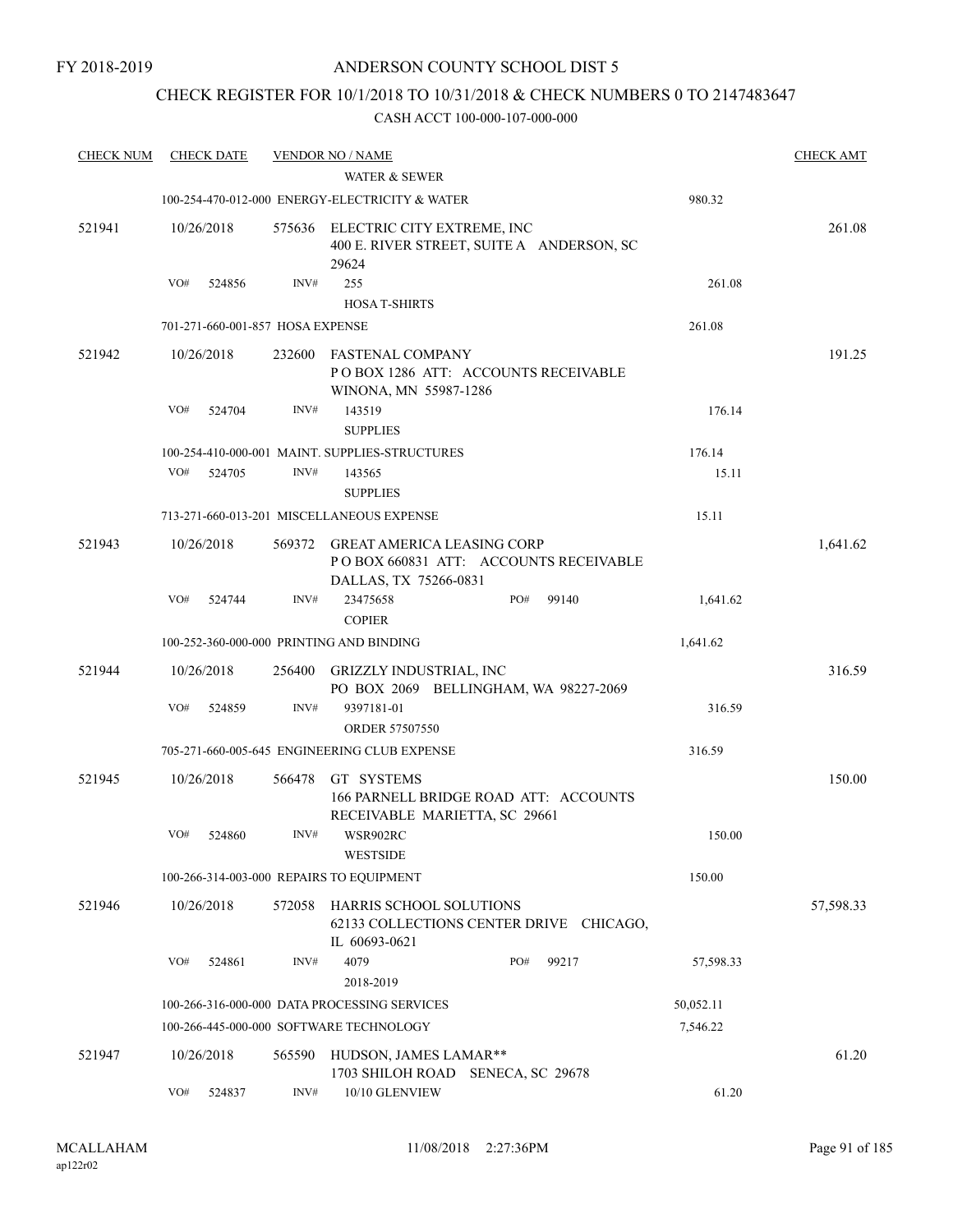### CHECK REGISTER FOR 10/1/2018 TO 10/31/2018 & CHECK NUMBERS 0 TO 2147483647

| <b>CHECK NUM</b> | <b>CHECK DATE</b>                       |        | <b>VENDOR NO / NAME</b>                                                             |          | <b>CHECK AMT</b> |
|------------------|-----------------------------------------|--------|-------------------------------------------------------------------------------------|----------|------------------|
|                  |                                         |        | FOOTBALL OFFICAL                                                                    |          |                  |
|                  |                                         |        | 720-271-660-020-671 FOOTBALL GATE RECEIPTS EXPENSE                                  | 61.20    |                  |
| 521948           | 10/26/2018                              | 273950 | HUGHES, STEVEN K.^^<br>1224 GREEN WILLOW TRAIL ANDERSON, SC<br>29621                |          | 45.00            |
|                  | VO#<br>524830                           | INV#   | 10/17 GLENVIEW<br>FOOTBALL OFFICAL                                                  | 45.00    |                  |
|                  |                                         |        | 720-271-660-020-671 FOOTBALL GATE RECEIPTS EXPENSE                                  | 45.00    |                  |
| 521949           | 10/26/2018                              | 574294 | <b>INDEPENDENT MAIL</b><br>SUBSCRIPTIONS PO BOX 742699 CINCINNATI, OH<br>45274-2699 |          | 176.93           |
|                  | VO#<br>524863                           | INV#   | <b>MCLEES ELEM</b><br><b>ACCT AI0774984</b>                                         | 176.93   |                  |
|                  |                                         |        | 708-271-660-008-201 MISCELLANEOUS EXPENSE                                           | 176.93   |                  |
| 521950           | 10/26/2018                              | 282620 | IONOSPHERE TOURS<br>307 N. MAIN STREET ANDERSON, SC 29621                           |          | 2,100.00         |
|                  | VO#<br>524864                           | INV#   | <b>RSV 17579</b><br><b>SOUTHWOOD</b>                                                | 2,100.00 |                  |
|                  |                                         |        | 721-190-660-021-658 ORCHESTRA MIDDLE EXPENSE                                        | 2,100.00 |                  |
| 521951           | 10/26/2018                              | 571525 | IRRIGATION SERVICE & REPAIR<br>PO BOX 282 ANDERSON, SC 29622                        |          | 1,286.00         |
|                  | VO#<br>524703                           | INV#   | 5073<br><b>TL HANNA</b>                                                             | 1,286.00 |                  |
|                  | 100-254-323-002-001 CONTRACTED SERVICES |        |                                                                                     | 1,286.00 |                  |
| 521952           | 10/26/2018                              |        | 569972 IYESHA ALEXANDER<br>136 NORFOLK CIRCLE ANDERSON, SC 29625                    |          | 36.00            |
|                  | VO#<br>524777                           | INV#   | <b>AVID PURCHASE</b><br><b>REFUND</b>                                               | 36.00    |                  |
|                  |                                         |        | 706-271-660-006-481 AVID FUNDRAISER EXPENSE                                         | 36.00    |                  |
| 521953           | 10/26/2018                              | 569972 | JACQUELINE GLOVER<br>1807 EDGEWOOD AVE ANDERSON, SC 29625                           |          | 25.00            |
|                  | VO# 524776                              | INV#   | FIELD TRIP<br><b>REFUND</b>                                                         | 25.00    |                  |
|                  |                                         |        | 706-271-660-006-586 FIELD TRIPS- GR.7 EXPENSE                                       | 25.00    |                  |
| 521954           | 10/26/2018                              | 284250 | <b>JC'S SANDWICH SHOPPE</b><br>713-B EAST GREENVILLE ST ANDERSON, SC<br>29621       |          | 545.00           |
|                  | VO#<br>524865                           | INV#   | 151888<br>MIDWAY LUNCH                                                              | 545.00   |                  |
|                  |                                         |        | 717-190-660-017-201 MISCELLANEOUS EXPENSE                                           | 545.00   |                  |
| 521955           | 10/26/2018                              |        | 569972 JULIA GRANT<br>104 ALBERTA CIRCLE PIEDMONT, SC 29673                         |          | 3.85             |
|                  | VO#<br>524783                           | INV#   | <b>MCCANTS</b><br>LUNCH REFUND                                                      | 3.85     |                  |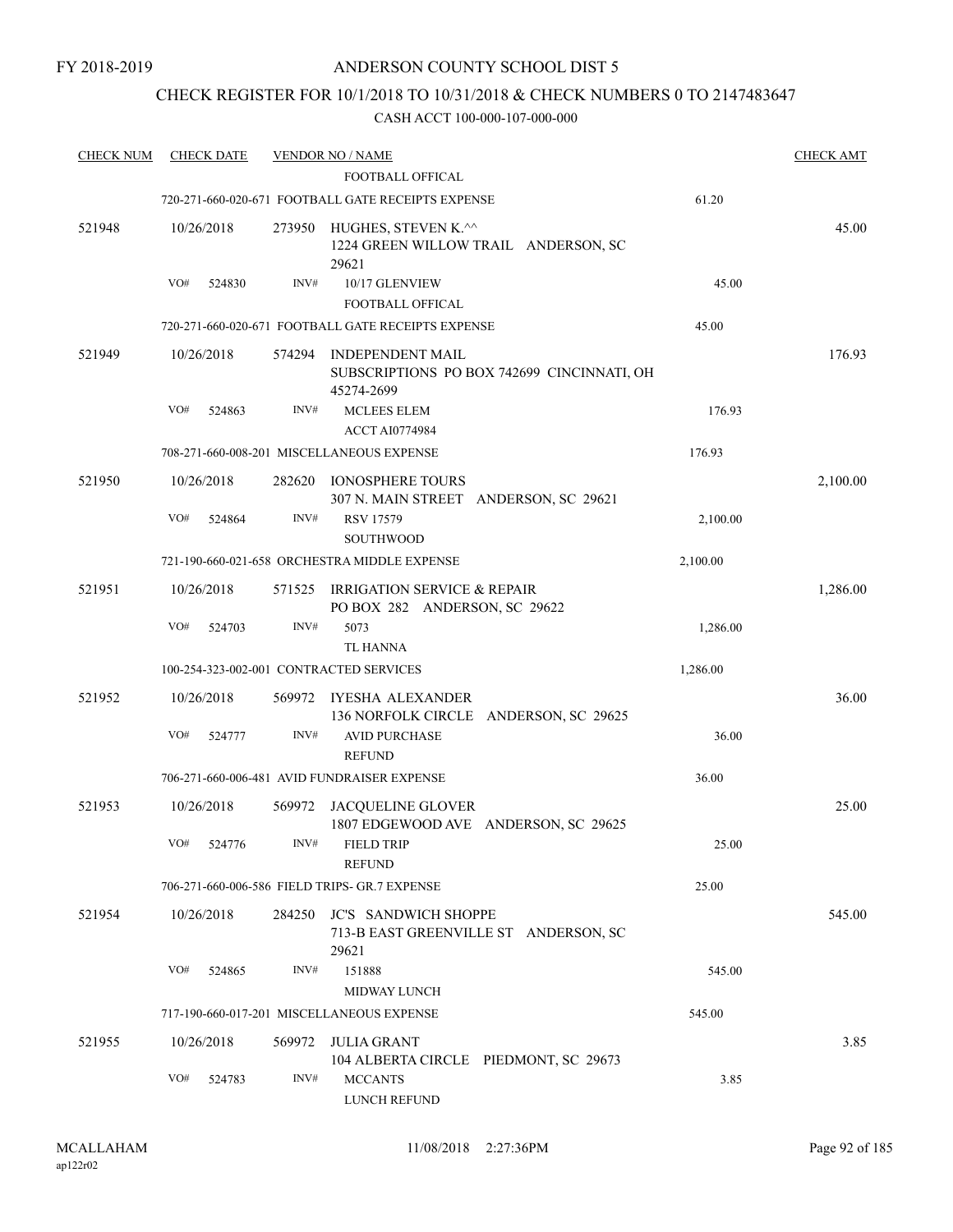### CHECK REGISTER FOR 10/1/2018 TO 10/31/2018 & CHECK NUMBERS 0 TO 2147483647

| <b>CHECK NUM</b> | <b>CHECK DATE</b>                      |        | <b>VENDOR NO / NAME</b>                                                                                |                 | <b>CHECK AMT</b> |
|------------------|----------------------------------------|--------|--------------------------------------------------------------------------------------------------------|-----------------|------------------|
|                  |                                        |        | 600-000-474-005-000 REVENUES COLLECTED IN ADVANCE                                                      | 3.85            |                  |
| 521956           | 10/26/2018                             |        | 569972 LACEY HOLLOWAY<br>120 BAYHILL CIRCLE ANDERSON, SC 29625                                         |                 | 25.00            |
|                  | VO#<br>524775                          | INV#   | <b>FIELD TRIP</b><br><b>REFUND</b>                                                                     | 25.00           |                  |
|                  |                                        |        | 706-271-660-006-586 FIELD TRIPS- GR.7 EXPENSE                                                          | 25.00           |                  |
| 521957           | 10/26/2018                             |        | 569972 LATASHA GROVES<br>110 DELEON DR ANDERSON, SC 29626                                              |                 | 84.00            |
|                  | VO#<br>524782                          | INV#   | <b>FUNDRAISER</b><br><b>REFUND</b>                                                                     | 84.00           |                  |
|                  | 706-271-660-006-682 VOLLEYBALL EXPENSE |        |                                                                                                        | 84.00           |                  |
| 521958           | 10/26/2018                             | 329401 | LOWES BUSINESS ACCOUNT<br>PO BOX 530954 CREDIT SERVICES ATLANTA, GA<br>30353-0954                      |                 | 377.98           |
|                  | VO#<br>524867                          | INV#   | <b>SUPPLIES</b><br>ACCT 430954 2                                                                       | 377.98          |                  |
|                  | 100-115-410-001-000 SUPPLIES           |        |                                                                                                        | 124.16          |                  |
|                  |                                        |        | 329-115-410-001-000 SUPPLIES-STATE EQUIPMENT<br>329-115-410-001-000 SUPPLIES-STATE EQUIPMENT           | 217.29<br>36.53 |                  |
| 521959           | 10/26/2018                             | 564827 | MAC'S TIRE SERVICE<br>POBOX 78 ATT: ACCOUNTS RECEIVABLE<br>ANDERSON, SC 29622                          |                 | 15.00            |
|                  | VO#<br>524701                          | INV#   | 092560                                                                                                 | 15.00           |                  |
|                  |                                        |        | <b>REPAIR</b>                                                                                          |                 |                  |
|                  |                                        |        | 100-254-410-000-001 MAINT. SUPPLIES-STRUCTURES                                                         | 15.00           |                  |
| 521960           | 10/26/2018                             |        | 567442 MAKE MUSIC<br>PO BOX 733687 DALLAS, TX 75373-3687                                               |                 | 255.73           |
|                  | VO#<br>524868                          | INV#   | NS25982512<br>CUST #4902337                                                                            | 255.73          |                  |
|                  | 720-271-660-020-601 BAND CLUB EXPENSE  |        |                                                                                                        | 255.73          |                  |
| 521961           | 10/26/2018                             |        | 569972 MELINDA FRANKLIN<br>102 ELMHURST LANE ANDERSON, SC 29621                                        |                 | 30.00            |
|                  | VO#<br>524784                          | INV#   | <b>MCCANTS</b><br>LUNCH REFUNDS                                                                        | 30.00           |                  |
|                  |                                        |        | 600-000-474-005-000 REVENUES COLLECTED IN ADVANCE<br>600-000-474-005-000 REVENUES COLLECTED IN ADVANCE | 15.00<br>15.00  |                  |
| 521962           | 10/26/2018                             | 358500 | <b>MINUTEMAN PRESS</b><br>3308 NORTH MAIN STREET ATT: ACCOUNTS<br>RECEIVABLE ANDERSON, SC 29621-4108   |                 | 230.05           |
|                  | VO#<br>524758                          | INV#   | 85342<br>WHITEHALL                                                                                     | 230.05          |                  |
|                  |                                        |        | 719-271-660-019-201 MISCELLANEOUS EXPENSE                                                              | 230.05          |                  |
| 521963           | 10/26/2018                             | 363375 | MOORE, R TODD**<br>150 KINGSLAND WAY PIEDMONT, SC 29673                                                |                 | 54.90            |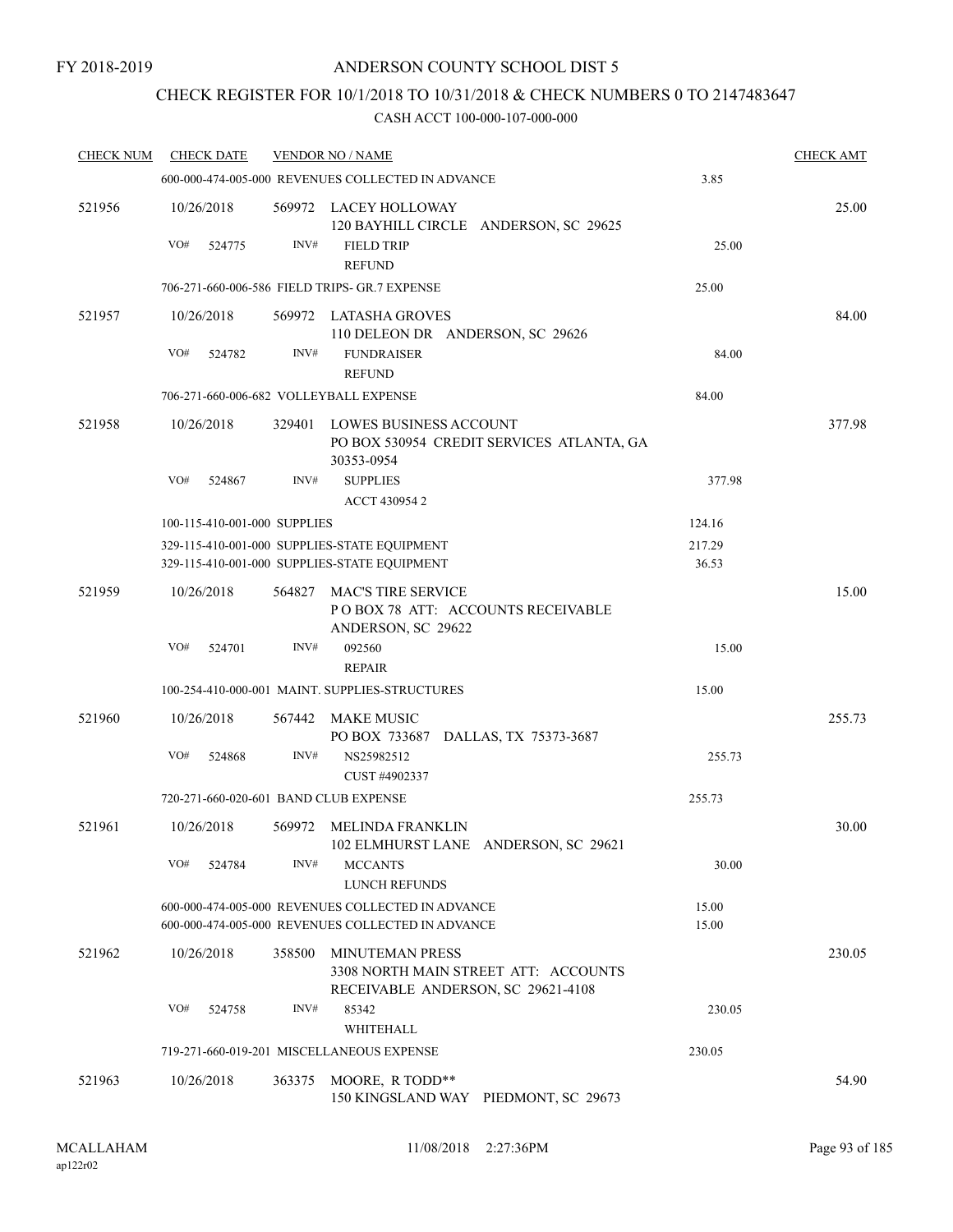# CHECK REGISTER FOR 10/1/2018 TO 10/31/2018 & CHECK NUMBERS 0 TO 2147483647

| <b>CHECK NUM</b> | <b>CHECK DATE</b> |                                       | <b>VENDOR NO / NAME</b>                                                                          |     |       |          | <b>CHECK AMT</b> |
|------------------|-------------------|---------------------------------------|--------------------------------------------------------------------------------------------------|-----|-------|----------|------------------|
|                  | VO#<br>524831     | INV#                                  | 10/17 GLENVIEW<br>FOOTBALL OFFICAL                                                               |     |       | 54.90    |                  |
|                  |                   |                                       | 720-271-660-020-671 FOOTBALL GATE RECEIPTS EXPENSE                                               |     |       | 54.90    |                  |
| 521964           | 10/26/2018        |                                       | 567126 MUSIC & ARTS CENTER<br>5295 WESTVIEW DR SUITE 300 ATTN: CA<br>FREDERICK, MD 21703         |     |       |          | 53.56            |
|                  | VO#               | INV#<br>524869                        | 013545869<br>ACCT# 9422547                                                                       |     | 53.56 |          |                  |
|                  |                   | 720-271-660-020-601 BAND CLUB EXPENSE |                                                                                                  |     |       | 53.56    |                  |
| 521965           | 10/26/2018        | 563478                                | NORFOLK WIRE & ELECTRONICS<br>PO BOX 890608 ATT: ACCOUNTS RECEIVABLE<br>CHARLOTTE, NC 28289-0608 |     |       |          | 37.34            |
|                  | VO#               | INV#<br>524880                        | 2478317<br><b>REPAIR PARTS</b>                                                                   | PO# | 99726 | 37.34    |                  |
|                  |                   |                                       | 100-266-314-014-000 REPAIRS TO EQUIPMENT                                                         |     |       | 37.34    |                  |
| 521966           | 10/26/2018        |                                       | 389900 OFFICE DEPOT<br>POBOX 1413 CHARLOTTE, NC 28201-1413                                       |     |       |          | 259.76           |
|                  | VO#               | 524759<br>INV#                        | 2233211959<br><b>SUPPLIES</b>                                                                    | PO# | 99470 | 116.73   |                  |
|                  |                   | 100-255-410-000-000 SUPPLIES          |                                                                                                  |     |       | 116.73   |                  |
|                  | VO#               | INV#<br>524760                        | 214552183001<br><b>SUPPLIES</b>                                                                  |     |       | 112.29   |                  |
|                  |                   |                                       | 723-190-660-023-911 MISCELLANEOUS- ADULT ED EXPENSE                                              |     |       | 112.29   |                  |
|                  | VO#<br>524761     | INV#                                  | 2218096363<br><b>SUPPLIES</b>                                                                    | PO# | 99319 | 30.74    |                  |
|                  |                   |                                       | 871-113-410-000-000 SUPPLIES AND MATERIALS                                                       |     |       | 30.74    |                  |
| 521967           | 10/26/2018        | 573402                                | <b>OTN</b><br>851 HWY 378 SUITE 100 LEXINGTON, SC 29072                                          |     |       |          | 105.93           |
|                  | VO#<br>524881     | INV#                                  | 5000-23<br><b>LAMPS</b>                                                                          | PO# | 99768 | 105.93   |                  |
|                  |                   |                                       | 100-266-314-000-000 REPAIRS TO EQUIPMENT                                                         |     |       | 105.93   |                  |
| 521968           |                   |                                       | 10/26/2018 568036 PIEDMONT NATURAL GAS<br>PO BOX 1246 CHARLOTTE, NC 28201-1246                   |     |       |          | 2,197.98         |
|                  | VO#<br>524919     | INV#                                  | <b>DUE 11/01</b><br><b>UTILITIES</b>                                                             |     |       | 2,197.98 |                  |
|                  |                   | 100-254-472-000-000 ENERGY-GAS        |                                                                                                  |     |       | 23.54    |                  |
|                  |                   | 100-254-472-000-000 ENERGY-GAS        |                                                                                                  |     |       | 29.47    |                  |
|                  |                   | 100-254-472-003-000 ENERGY-GAS        |                                                                                                  |     |       | 590.17   |                  |
|                  |                   | 100-254-472-005-000 ENERGY-GAS        |                                                                                                  |     |       | 178.02   |                  |
|                  |                   | 100-254-472-006-000 ENERGY-GAS        |                                                                                                  |     |       | 208.97   |                  |
|                  |                   | 100-254-472-007-000 ENERGY-GAS        |                                                                                                  |     |       | 23.54    |                  |
|                  |                   | 100-254-472-010-000 ENERGY-GAS        |                                                                                                  |     |       | 23.54    |                  |
|                  |                   | 100-254-472-014-000 ENERGY-GAS        |                                                                                                  |     |       | 79.50    |                  |
|                  |                   | 100-254-472-023-000 ENERGY-GAS        | 53.00                                                                                            |     |       |          |                  |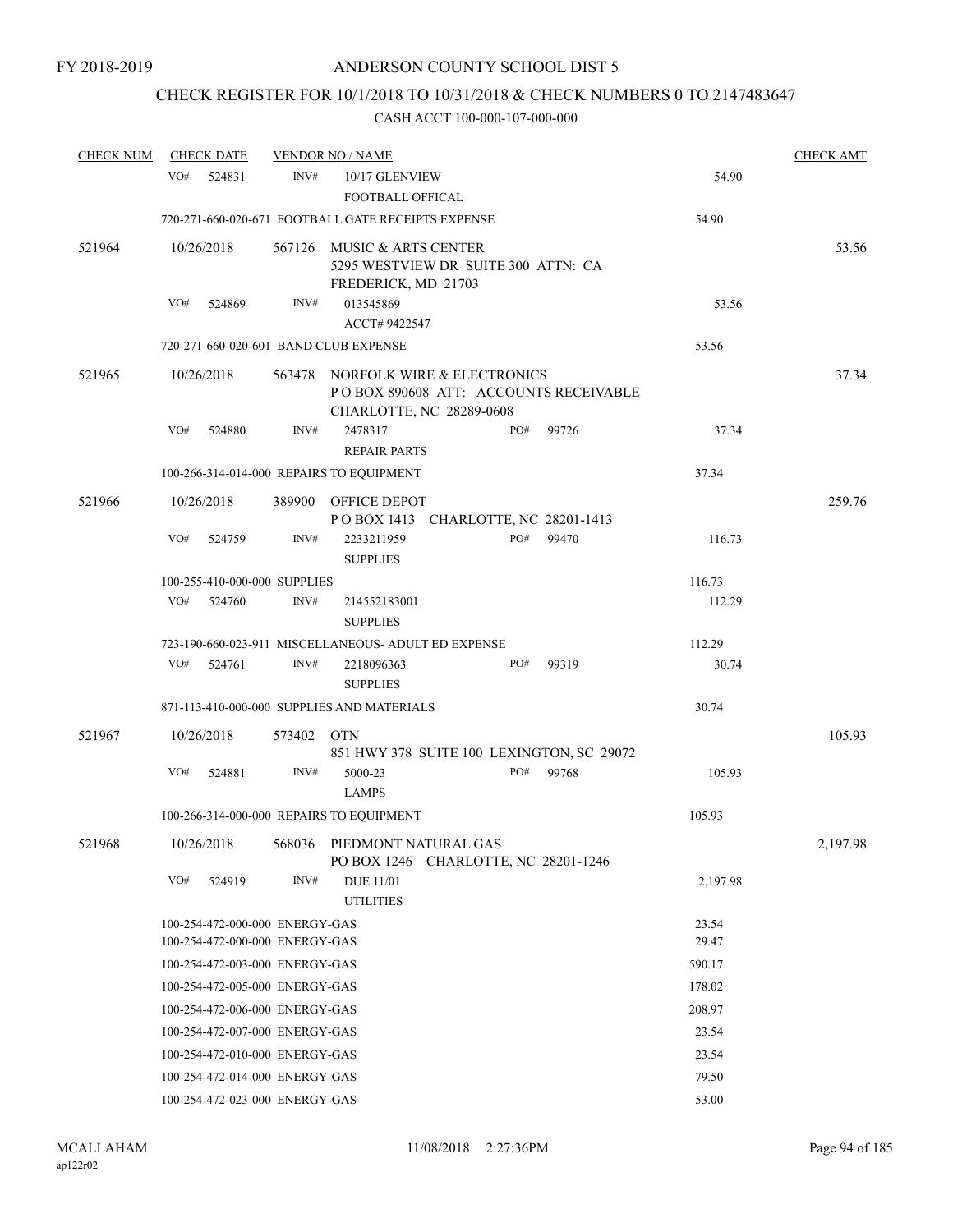### CHECK REGISTER FOR 10/1/2018 TO 10/31/2018 & CHECK NUMBERS 0 TO 2147483647

| <b>CHECK NUM</b> |            | <b>CHECK DATE</b>                |        | <b>VENDOR NO / NAME</b>                                                                                     |  |           |                                             |          | <b>CHECK AMT</b> |
|------------------|------------|----------------------------------|--------|-------------------------------------------------------------------------------------------------------------|--|-----------|---------------------------------------------|----------|------------------|
|                  |            | 600-256-470-003-000 ENERGY       |        |                                                                                                             |  |           |                                             | 153.94   |                  |
|                  |            | 600-256-470-005-000 ENERGY       |        |                                                                                                             |  |           |                                             | 128.74   |                  |
|                  |            | 600-256-470-007-000 ENERGY       |        |                                                                                                             |  |           |                                             | 115.84   |                  |
|                  |            | 600-256-470-008-000 ENERGY       |        |                                                                                                             |  |           |                                             | 137.85   |                  |
|                  |            | 600-256-470-010-000 ENERGY       |        |                                                                                                             |  |           |                                             | 189.50   |                  |
|                  |            | 600-256-470-014-000 ENERGY       |        |                                                                                                             |  |           |                                             | 164.30   |                  |
|                  |            | 600-256-470-018-000 ENERGY       |        |                                                                                                             |  |           |                                             | 98.06    |                  |
| 521969           |            | 10/26/2018                       |        | 571652 PROSOURCE LLC<br>P.O. BOX 5339 GREENVILLE, SC 29606                                                  |  |           |                                             |          | 325.58           |
|                  | VO#        | 524685                           | INV#   | S2006435<br><b>SUPPLIES</b>                                                                                 |  |           |                                             | 295.05   |                  |
|                  |            |                                  |        | 100-254-410-013-400 HVAC/ELECTRICAL/PLUMBING                                                                |  |           |                                             | 295.05   |                  |
|                  | VO#        | 524686                           | INV#   | S2005711<br><b>SUPPLIES</b>                                                                                 |  |           |                                             | 30.53    |                  |
|                  |            |                                  |        | 100-254-410-006-400 HVAC/ELECTRICAL/PLUMBING                                                                |  |           |                                             | 30.53    |                  |
| 521970           |            | 10/26/2018                       |        | 574018 PSA HEALTHCARE<br>ATLANTA, GA 30368-2714                                                             |  |           | PEDIATRIC SERVICES OF AMERICA PO BOX 102714 |          | 3,952.00         |
|                  | VO#        | 524762                           | INV#   | <b>SEPT 5-28</b><br><b>PATIENT #309338</b>                                                                  |  | PO#       | 99589                                       | 3,952.00 |                  |
|                  |            |                                  |        | 283-126-312-017-000 PURCHASED SERVICES                                                                      |  |           |                                             | 3,952.00 |                  |
| 521971           |            | 10/26/2018                       | 569778 | RAPID LUBE OF ANDERSON<br>1704 PEARMAN DAIRY ROAD ATT: ACCOUNTS<br>RECEIVABLE ANDERSON, SC 29625            |  |           |                                             |          | 59.59            |
|                  | VO#        | 524696                           | INV#   | 51879<br><b>SERVICE</b>                                                                                     |  |           |                                             | 59.59    |                  |
|                  |            |                                  |        | 100-254-412-000-001 TRUCK SERVICE - MAINTENANCE                                                             |  |           |                                             | 59.59    |                  |
| 521972           | 10/26/2018 |                                  | 435050 | <b>RESOURCES FOR READING</b><br>130 EAST GRAND AVENUE ATT: ACCOUNTS<br>RECEIVABLE S SAN FRANCISCO, CA 94080 |  |           |                                             | 332.50   |                  |
|                  | VO#        | 524764                           | INV#   | K487199<br><b>SUPPLIES</b>                                                                                  |  |           |                                             | 332.50   |                  |
|                  |            |                                  |        | 358-221-410-000-000 SUPPLIES AND MATERIALS                                                                  |  |           |                                             | 332.50   |                  |
| 521973           |            | 10/26/2018                       |        | 575605 REVELATION TOWING INC<br>PO BOX 161930 BOILING SPRINGS, SC 29316                                     |  |           |                                             |          | 312.50           |
|                  | VO#        | 524765                           | INV#   | 18-5322<br><b>TOWING SERVICE</b>                                                                            |  | PO# 99736 |                                             | 312.50   |                  |
|                  |            | 100-271-312-003-BAN BAND REPAIRS |        |                                                                                                             |  |           |                                             | 312.50   |                  |
| 521974           |            | 10/26/2018                       |        | 572850 ROBERT ANDERSON PETTY CASH                                                                           |  |           |                                             |          | 500.00           |
|                  | VO#        | 524884                           | INV#   | $, --$<br>OCT <sub>30</sub><br><b>FOOTBALL</b>                                                              |  |           |                                             | 500.00   |                  |
|                  |            |                                  |        | 706-271-660-006-666 CONCESSIONS EXPENSE                                                                     |  |           |                                             | 200.00   |                  |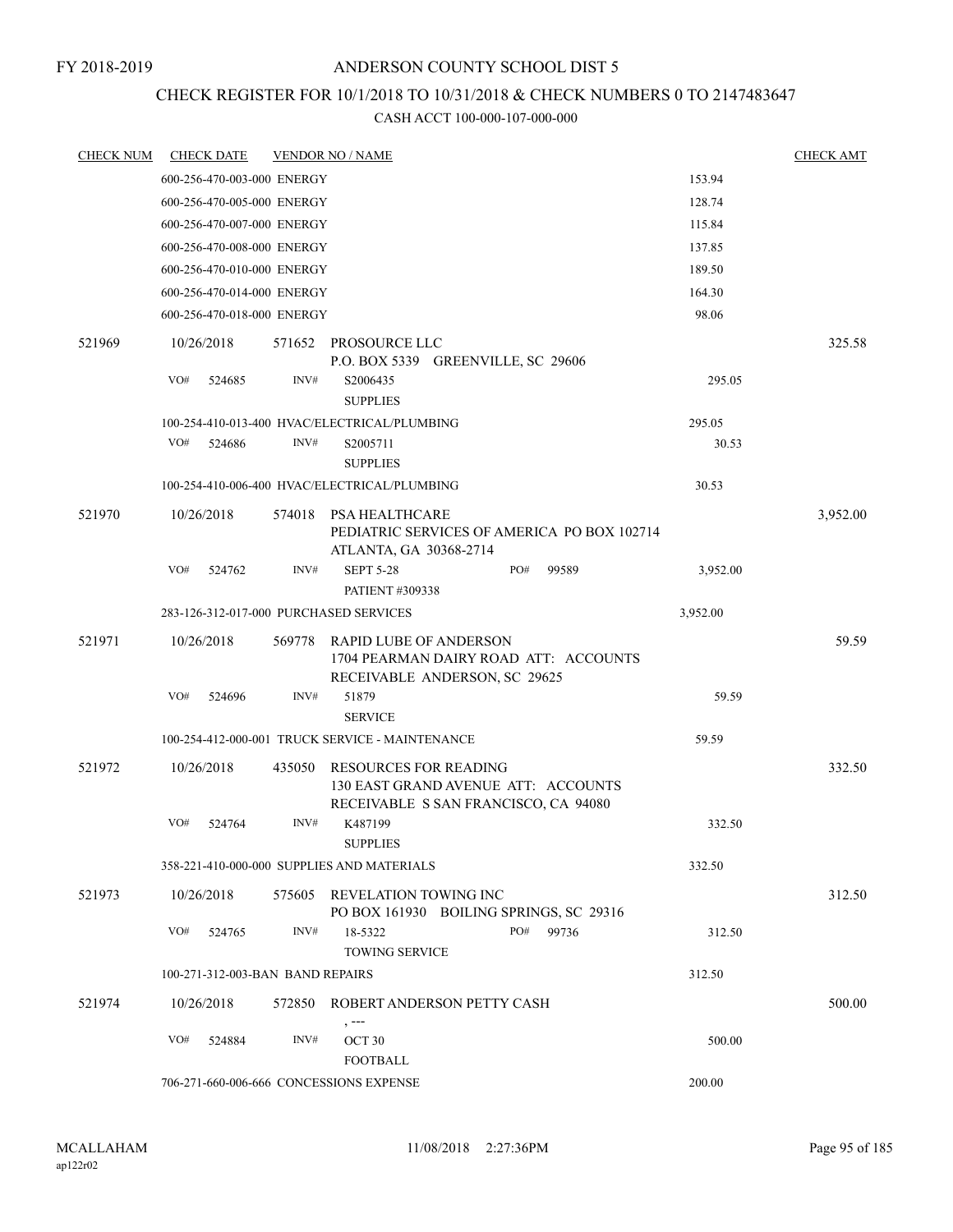## CHECK REGISTER FOR 10/1/2018 TO 10/31/2018 & CHECK NUMBERS 0 TO 2147483647

| <b>CHECK NUM</b> | <b>CHECK DATE</b>                 |        |        | <b>VENDOR NO / NAME</b>                                                                                      |     |       |                    | <b>CHECK AMT</b> |
|------------------|-----------------------------------|--------|--------|--------------------------------------------------------------------------------------------------------------|-----|-------|--------------------|------------------|
|                  |                                   |        |        | 706-271-660-006-671 FOOTBALL GATE RECEIPTS EXPENSE                                                           |     |       | 300.00             |                  |
| 521975           | 10/26/2018                        |        | 567525 | ROWLAND MECHANICAL<br>206 SADDLE TRAIL ANDERSON, SC 29621                                                    |     |       |                    | 6,535.85         |
|                  | VO#                               | 524766 | INV#   | <b>OCT 16-19</b><br><b>BUS REPAIRS</b>                                                                       | PO# | 99095 | 6,535.85           |                  |
|                  |                                   |        |        | 100-255-323-000-ACT ACTIVITY BUS CONTRACTED SERVICES                                                         |     |       | 83.66              |                  |
|                  |                                   |        |        | 100-255-323-000-ACT ACTIVITY BUS CONTRACTED SERVICES                                                         |     |       | 430.37             |                  |
|                  |                                   |        |        | 100-255-323-000-ACT ACTIVITY BUS CONTRACTED SERVICES                                                         |     |       | 284.78             |                  |
|                  |                                   |        |        | 100-255-323-000-ACT ACTIVITY BUS CONTRACTED SERVICES                                                         |     |       | 98.32              |                  |
|                  |                                   |        |        | 100-255-323-000-ACT ACTIVITY BUS CONTRACTED SERVICES                                                         |     |       | 46.00              |                  |
|                  |                                   |        |        | 100-255-323-000-ACT ACTIVITY BUS CONTRACTED SERVICES                                                         |     |       | 103.28             |                  |
|                  |                                   |        |        | 100-255-323-000-ACT ACTIVITY BUS CONTRACTED SERVICES                                                         |     |       | 90.99              |                  |
|                  |                                   |        |        | 100-255-323-000-ACT ACTIVITY BUS CONTRACTED SERVICES                                                         |     |       | 90.99              |                  |
|                  |                                   |        |        | 100-255-323-000-ACT ACTIVITY BUS CONTRACTED SERVICES                                                         |     |       | 83.66              |                  |
|                  |                                   |        |        | 100-255-323-000-ACT ACTIVITY BUS CONTRACTED SERVICES                                                         |     |       | 908.00             |                  |
|                  |                                   |        |        | 100-255-323-000-ACT ACTIVITY BUS CONTRACTED SERVICES                                                         |     |       | 708.38             |                  |
|                  |                                   |        |        | 100-255-323-000-ACT ACTIVITY BUS CONTRACTED SERVICES                                                         |     |       | 1,908.40           |                  |
|                  |                                   |        |        | 100-255-323-000-ACT ACTIVITY BUS CONTRACTED SERVICES<br>100-255-323-000-ACT ACTIVITY BUS CONTRACTED SERVICES |     |       | 575.00<br>1,025.70 |                  |
|                  |                                   |        |        | 100-255-323-000-ACT ACTIVITY BUS CONTRACTED SERVICES                                                         |     |       | 98.32              |                  |
| 521976           | 10/26/2018                        |        | 455650 | SAFETY KLEEN SYSTEMS, INC<br>POBOX 650509 ATT: ACCOUNTS RECEIVABLE                                           |     |       |                    | 527.82           |
|                  | VO#                               | 524697 | INV#   | DALLAS, TX 75265-0509<br>77985297                                                                            |     |       | 527.82             |                  |
|                  |                                   |        |        | <b>DISPOSAL</b>                                                                                              |     |       |                    |                  |
|                  | 100-254-323-000-001 CONTRACT SRVS |        |        |                                                                                                              |     |       | 527.82             |                  |
| 521977           | 10/26/2018                        |        | 566961 | SAWYER, STEVE^^                                                                                              |     |       |                    | 45.00            |
|                  |                                   |        |        | 203 WALNUT AVENUE ANDERSON, SC 29625                                                                         |     |       |                    |                  |
|                  | VO#                               | 524833 | INV#   | 10/17 GLENVIEW<br>FOOTBALL OFFICAL                                                                           |     |       | 45.00              |                  |
|                  |                                   |        |        | 720-271-660-020-671 FOOTBALL GATE RECEIPTS EXPENSE                                                           |     |       | 45.00              |                  |
| 521978           | 10/26/2018                        |        | 563620 | SC DEPT OF LABOR, LIC & REGULATION<br>PO BOX 11329 COLUMBIA, SC 29211                                        |     |       |                    | 75.00            |
|                  | VO#                               | 524690 | INV#   | 11460<br><b>MIDWAY ELEM</b>                                                                                  |     |       | 25.00              |                  |
|                  |                                   |        |        | 100-254-323-017-400 CONTR SERV-HVAC/ELECT/PLUMBING                                                           |     |       | 25.00              |                  |
|                  | VO#                               | 524691 | INV#   | 11448<br><b>HANNA &amp; WHITEHALL</b>                                                                        |     |       | 50.00              |                  |
|                  |                                   |        |        | 100-254-323-002-400 CONTR SERV-HVAC/ELECT/PLUMBING                                                           |     |       | 25.00              |                  |
|                  |                                   |        |        | 100-254-323-019-400 CONTR SERV-HVAC/ELECT/PLUMBING                                                           |     |       | 25.00              |                  |
| 521979           | 10/26/2018                        |        | 570300 | SCHOOL DISTRICT OF PICKENS COUNTY<br>1348 GRIFFIN MILL ROAD ATT: STUDENT<br>SERVICES EASLEY, SC 29640-6997   |     |       |                    | 3,000.00         |
|                  | VO#                               | 524888 | INV#   | <b>SUMMER/FALL</b><br>2018 COHORT                                                                            | PO# | 99735 | 3,000.00           |                  |
|                  |                                   |        |        | 100-224-312-000-000 STAFF DEV. - PURCHASED SERVICES                                                          |     |       | 3,000.00           |                  |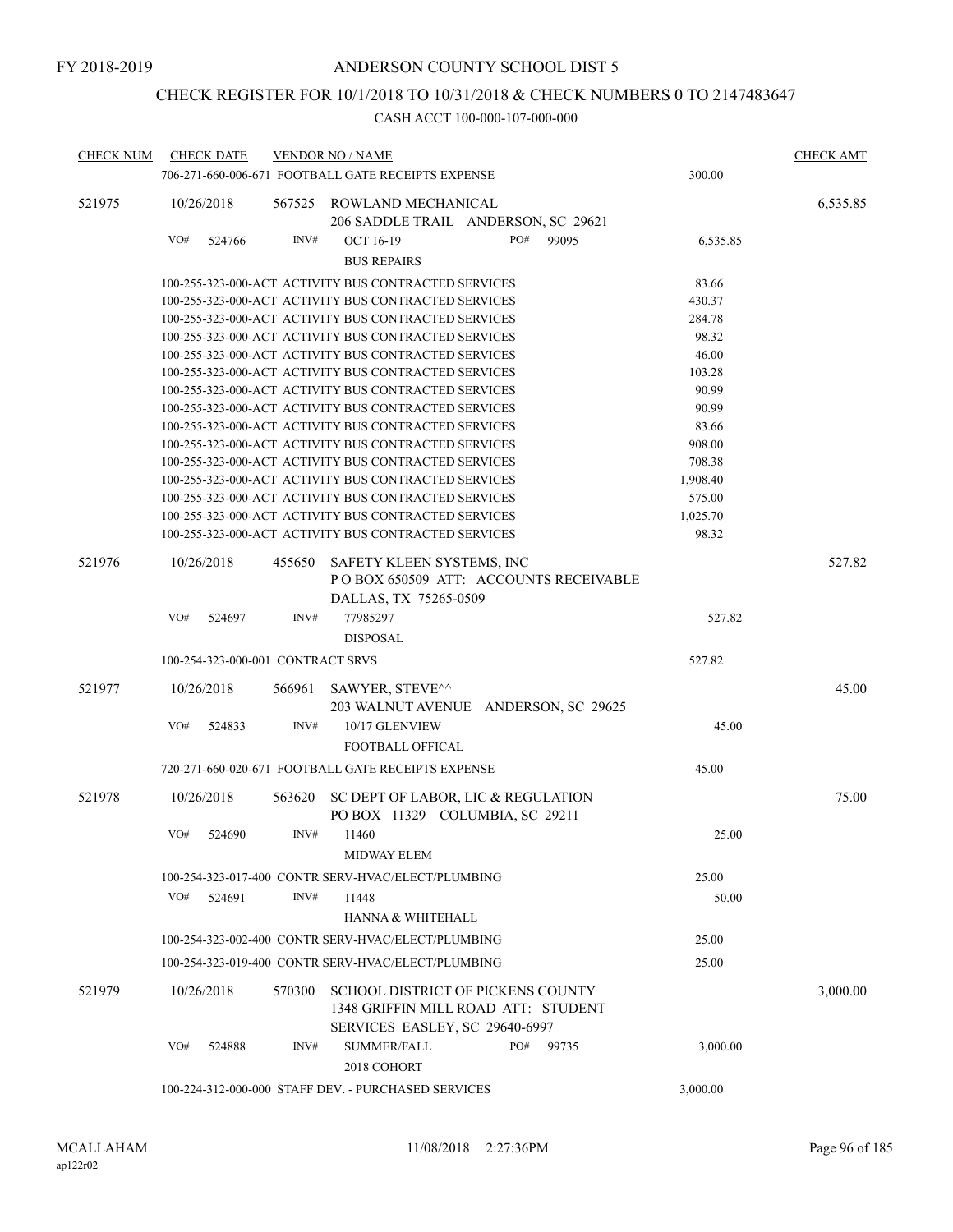## CHECK REGISTER FOR 10/1/2018 TO 10/31/2018 & CHECK NUMBERS 0 TO 2147483647

| <b>CHECK NUM</b> | <b>CHECK DATE</b> |                                          | <b>VENDOR NO / NAME</b>                 |                                                                           |            | <b>CHECK AMT</b> |
|------------------|-------------------|------------------------------------------|-----------------------------------------|---------------------------------------------------------------------------|------------|------------------|
| 521980           | 10/26/2018        | 451201                                   |                                         | SC SCHOOL BOARDS INSURANCE TRUST<br>111 RESEARCH DRIVE COLUMBIA, SC 29203 |            | 268,151.00       |
|                  | VO#               | INV#<br>524767                           | 3689<br>18-19 PAYMENT #2                |                                                                           | 268,151.00 |                  |
|                  |                   |                                          | 100-252-324-000-000 PROPERTY INSURANCE  |                                                                           | 268,151.00 |                  |
| 521981           | 10/26/2018        | 570059                                   | SHARP BUSINESS SYSTEMS<br>75312-1216    | DEPT 1216 PO BOX 121216 DALLAS, TX                                        |            | 1,012.79         |
|                  | VO#               | 524768<br>INV#                           | 9001430694<br>9001455193,5192           | PO#<br>99373                                                              | 164.94     |                  |
|                  |                   | 100-114-410-002-000 SUPPLIES             |                                         |                                                                           | 19.26      |                  |
|                  |                   | 100-114-410-002-000 SUPPLIES             |                                         |                                                                           | 104.39     |                  |
|                  |                   | 100-114-410-002-000 SUPPLIES             |                                         |                                                                           | 41.29      |                  |
|                  | VO#               | 524769<br>INV#                           | 9001442014<br><b>COPIES</b>             |                                                                           | 30.43      |                  |
|                  |                   | 723-271-660-023-913 COPIER EXPENSE       |                                         |                                                                           | 30.43      |                  |
|                  | VO#<br>524892     | INV#                                     | 9000723065<br><b>COPIER</b>             |                                                                           | 66.54      |                  |
|                  |                   | 100-252-360-000-000 PRINTING AND BINDING | 66.54                                   |                                                                           |            |                  |
|                  | VO#               | 524893<br>INV#                           | 9001468625<br>9001413569                |                                                                           | 657.99     |                  |
|                  |                   | 100-113-410-020-000 SUPPLIES             |                                         |                                                                           | 237.63     |                  |
|                  |                   | 100-113-410-020-000 SUPPLIES             |                                         |                                                                           | 420.36     |                  |
|                  | VO#               | 524894<br>INV#                           | 9001469368<br><b>COPIES</b>             |                                                                           | 92.89      |                  |
|                  |                   | 713-271-660-013-362 COPIER EXPENSE       |                                         |                                                                           | 92.89      |                  |
| 521982           | 10/26/2018        | 473315                                   | SIGNARAMA<br>29621                      | 4130 CLEMSON BLVD SUITE A ANDERSON, SC                                    |            | 548.23           |
|                  | VO#<br>524692     | INV#                                     | 10172<br><b>ADULT ED</b>                |                                                                           | 146.79     |                  |
|                  |                   |                                          | 100-254-323-007-CAP CONTRACTED SERVICES |                                                                           | 80.82      |                  |
|                  |                   |                                          | 100-254-323-023-CAP CONTRACTED SERVICES |                                                                           | 65.97      |                  |
|                  | VO#<br>524693     | INV#                                     | 10193                                   |                                                                           | 401.44     |                  |
|                  |                   |                                          | $\sf MCCANTS$                           |                                                                           |            |                  |
|                  |                   |                                          | 505-254-323-005-000 CONTRACTED SERVICES |                                                                           | 401.44     |                  |
| 521983           | 10/26/2018        |                                          | 571007 SIMPLIFIED OFFICE SYSTEMS        | 6220 BUSH RIVER ROAD COLUMBIA, SC 29212                                   |            | 56.98            |
|                  | VO#               | 524895<br>INV#                           | 181017-0028<br><b>COPIES</b>            |                                                                           | 56.98      |                  |
|                  |                   | 100-113-410-021-000 SUPPLIES             |                                         |                                                                           | 56.98      |                  |
| 521984           | 10/26/2018        | 574710                                   | <b>SOLIANT HEALTH</b>                   | DEPT. CH 14430 PALATINE, IL 60055-4330                                    |            | 2,145.00         |
|                  | VO#               | 524770<br>INV#                           | 10008329                                | PO#<br>99577                                                              | 2,145.00   |                  |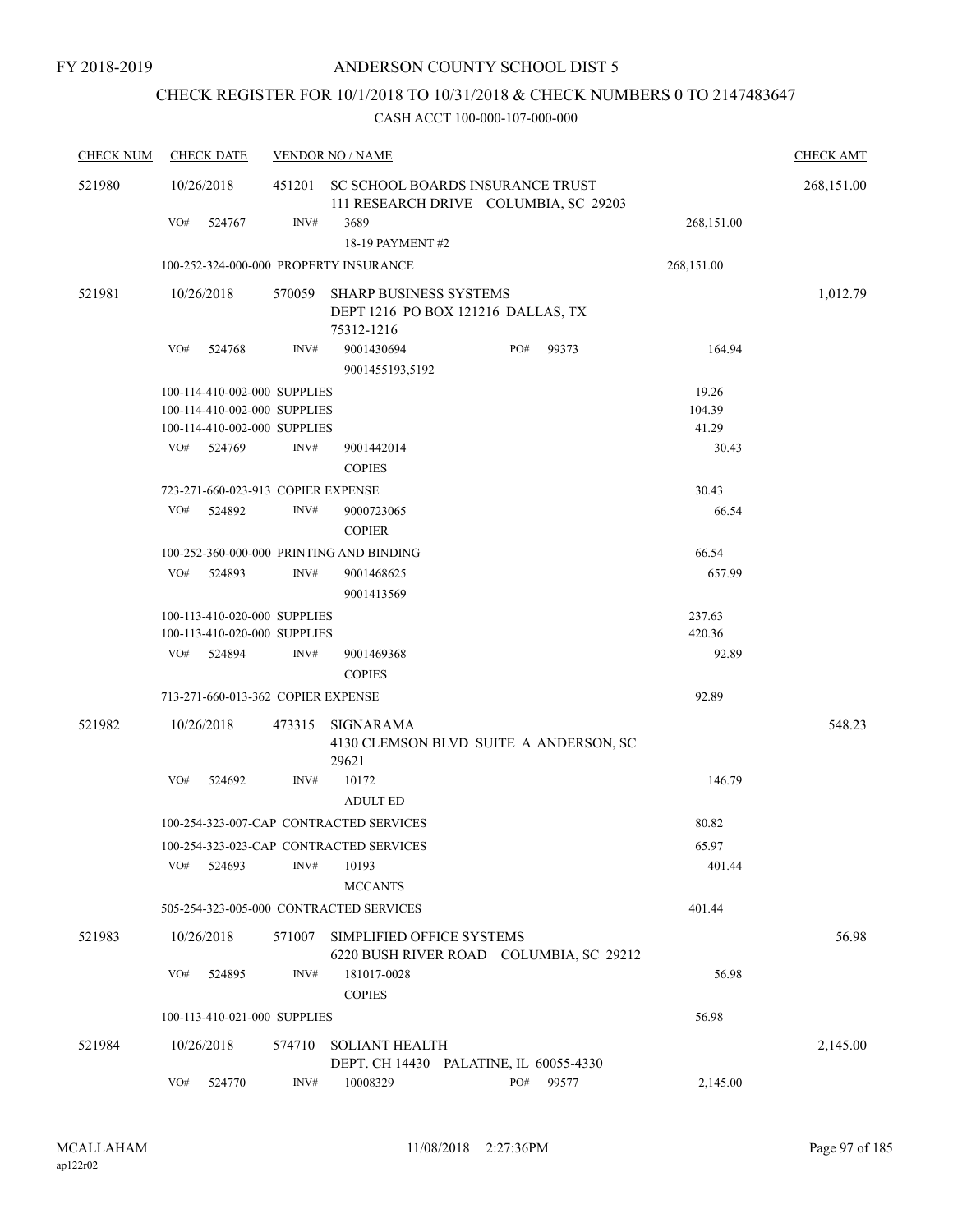### CHECK REGISTER FOR 10/1/2018 TO 10/31/2018 & CHECK NUMBERS 0 TO 2147483647

| <b>CHECK NUM</b> | <b>CHECK DATE</b>                      |        | <b>VENDOR NO / NAME</b>                                                                            |           | <b>CHECK AMT</b> |
|------------------|----------------------------------------|--------|----------------------------------------------------------------------------------------------------|-----------|------------------|
|                  |                                        |        | <b>OCT 8-12</b>                                                                                    |           |                  |
|                  | 100-126-312-006-000 PURCHASED SERVICES |        |                                                                                                    | 715.00    |                  |
|                  | 100-126-312-008-000 PURCHASED SERVICES |        |                                                                                                    | 715.00    |                  |
|                  | 100-126-312-010-000 PURCHASED SERVICES |        |                                                                                                    | 715.00    |                  |
| 521985           | 10/26/2018                             |        | 568722 SOUTHERN FLOORING INC<br>6820 AUGUSTA ROAD ATT: ACCOUNTS<br>RECEIVABLE GREENVILLE, SC 29605 |           | 14,609.95        |
|                  | VO#<br>524771                          | INV#   | PO#<br>11836<br>99151<br><b>GYM FLOOR</b>                                                          | 14,609.95 |                  |
|                  |                                        |        | 505-253-520-010-000 GYM FLOOR - NEW PROSPECT                                                       | 14,609.95 |                  |
|                  | 505-253-520-016-000 GYM FLOOR-VARENNES |        |                                                                                                    | 0.00      |                  |
| 521986           | 10/26/2018                             |        | 574829 STAGECRAFT THEATRE FOR KIDS<br>PO BOX 145 ANDERSON, SC 29622                                |           | 100.00           |
|                  | VO#<br>524896                          | INV#   | <b>MIDWAY ELEM</b><br>FOR OCT 19TH                                                                 | 100.00    |                  |
|                  |                                        |        | 717-190-660-017-228 ART INSTRUCT EXPENSES                                                          | 100.00    |                  |
| 521987           | 10/26/2018                             | 569972 | STUART WHITTON<br>105 MI LUES DRIVE ANDERSON, SC 29626                                             |           | 14.00            |
|                  | VO#<br>524781                          | INV#   | <b>FUNDRAISER</b><br><b>REFUND</b>                                                                 | 14.00     |                  |
|                  | 706-271-660-006-682 VOLLEYBALL EXPENSE |        |                                                                                                    | 14.00     |                  |
| 521988           | 10/26/2018                             | 574220 | <b>SUPER CLEAN COIN SERVICES</b><br>PO BOX 884 IVA, SC 29655                                       |           | 245.00           |
|                  | VO#<br>524689                          | INV#   | 568459<br><b>REPAIR WHS</b>                                                                        | 245.00    |                  |
|                  |                                        |        | 100-254-323-003-400 CONTR SERV-HVAC/ELECT/PLUMBING                                                 | 245.00    |                  |
| 521989           | 10/26/2018                             | 572995 | SUPPLYWORKS<br>PO BOX 742604 ATLANTA, GA 30374-2604                                                |           | 507.72           |
|                  | VO#<br>524688                          | INV#   | 460463508<br><b>SUPPLIES</b>                                                                       | 507.72    |                  |
|                  |                                        |        | 100-254-410-000-001 MAINT. SUPPLIES-STRUCTURES                                                     | 507.72    |                  |
| 521990           | 10/26/2018                             |        | 574738 SWORDS, ANTHONY**<br>591 PINEY TRAIL LIBERTY, SC 29657                                      |           | 54.90            |
|                  | VO#<br>524836                          | INV#   | 10/10 GLENVIEW<br>FOOTBALL OFFICAL                                                                 | 54.90     |                  |
|                  |                                        |        | 720-271-660-020-671 FOOTBALL GATE RECEIPTS EXPENSE                                                 | 54.90     |                  |
| 521991           | 10/26/2018                             | 575405 | TC EDUCATIONAL CONSULTING LLC<br>219 COUNTRY GLEN LANE PELZER, SC 29669                            |           | 7,175.00         |
|                  | VO#<br>524772                          | INV#   | <b>SEPT 2018</b><br>PO#<br>99687<br><b>VARENNES ELEM</b>                                           | 7,175.00  |                  |
|                  |                                        |        | 201-112-312-016-000 CONTRACTED SERVICES                                                            | 7,175.00  |                  |
| 521992           | 10/26/2018                             | 575441 | THALES & CO., LLC                                                                                  |           | 1,171.00         |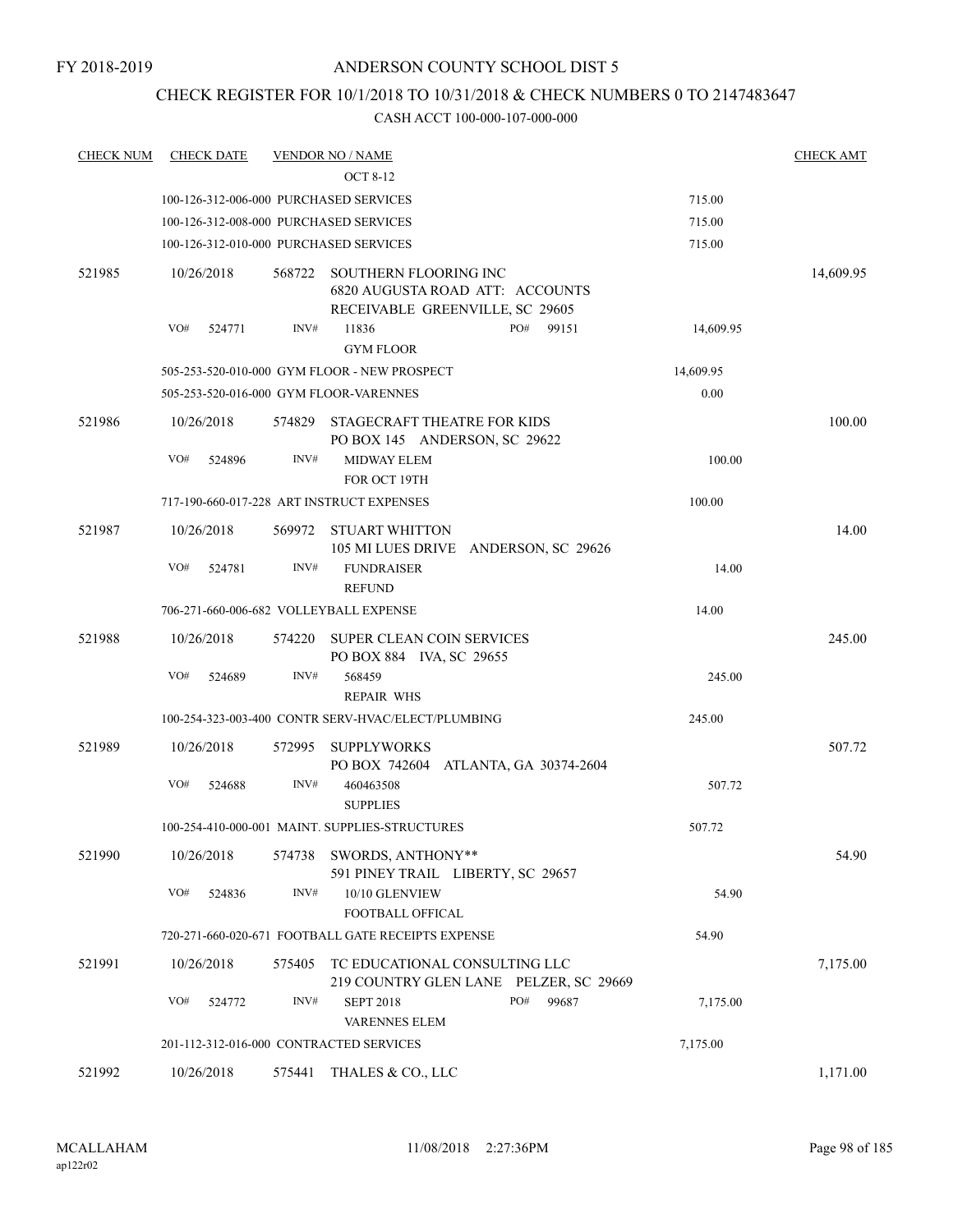### CHECK REGISTER FOR 10/1/2018 TO 10/31/2018 & CHECK NUMBERS 0 TO 2147483647

| <b>CHECK NUM</b> |     | <b>CHECK DATE</b>            |        | <b>VENDOR NO / NAME</b>                                                                                       |     |       |          | <b>CHECK AMT</b> |
|------------------|-----|------------------------------|--------|---------------------------------------------------------------------------------------------------------------|-----|-------|----------|------------------|
|                  |     |                              |        | RESCUE CRITTERS 1885 SURVEYOR AVE STE 101<br>SIMI VALLEY, CA 93063                                            |     |       |          |                  |
|                  | VO# | 524897                       | INV#   | 2042<br><b>SUPPLIES</b>                                                                                       | PO# | 99183 | 1,171.00 |                  |
|                  |     |                              |        | 329-115-410-001-000 SUPPLIES-STATE EQUIPMENT                                                                  |     |       | 1,171.00 |                  |
| 521993           |     | 10/26/2018                   | 567050 | THE GREAT BOOKS FOUNDATION<br>233 N. MICHIGAN AVE, STE 430 ATT: ACCOUNTS<br>RECEIVABLE CHICAGO, IL 60601-5813 |     |       |          | 184.19           |
|                  | VO# | 524898                       | INV#   | SO 0049078<br><b>MIDWAY ELEM</b>                                                                              |     |       | 184.19   |                  |
|                  |     | 100-113-410-017-000 SUPPLIES |        |                                                                                                               |     |       | 184.19   |                  |
| 521994           |     | 10/26/2018                   | 575630 | THE HILLSHIRE BRANDS COMPANY<br>PO BOX 4446 BRIDGETON, MO 63044-0446                                          |     |       |          | 2,340.00         |
|                  | VO# | 524754                       | INV#   | 5702174124<br>CUST #460351                                                                                    |     |       | 2,340.00 |                  |
|                  |     |                              |        | 600-000-172-000-000 FOOD SERV INVEN. FOOD                                                                     |     |       | 2,340.00 |                  |
| 521995           |     | 10/26/2018                   | 573757 | TYMINSKI, ANDREW^^<br>311 SURRYWOOD DRIVE GREENVILLE, SC 29607                                                |     |       |          | 800.00           |
|                  | VO# | 524912                       | INV#   | ASDF5                                                                                                         | PO# | 99291 | 800.00   |                  |
|                  |     |                              |        | FOR OCT 30TH                                                                                                  |     |       |          |                  |
|                  |     |                              |        | 267-224-312-000-PD5 CONTRACTED-SC STANDARDS                                                                   |     |       | 800.00   |                  |
| 521996           |     | 10/26/2018                   | 563377 | UNIFIED AV SYSTEMS<br>DBA: MULTI MEDIA SERVICES PO BOX 161122<br>ATLANTA, GA 30321-1122                       |     |       |          | 839.95           |
|                  | VO# | 524900                       | INV#   | 335871<br><b>TECHNOLOGY</b>                                                                                   | PO# | 99727 | 561.75   |                  |
|                  |     |                              |        | 100-266-314-000-000 REPAIRS TO EQUIPMENT                                                                      |     |       | 561.75   |                  |
|                  | VO# | 524901                       | INV#   | 335948<br><b>TECHNOLOGY</b>                                                                                   | PO# | 99618 | 278.20   |                  |
|                  |     |                              |        | 100-266-314-000-000 REPAIRS TO EQUIPMENT                                                                      |     |       | 278.20   |                  |
| 521997           |     | 10/26/2018                   | 572513 | <b>UNITED LASER</b><br>P.O. BOX 6889 FLORENCE, SC 29501                                                       |     |       |          | 807.85           |
|                  | VO# | 524773                       | INV#   | 169845<br><b>TONER</b>                                                                                        | PO# | 99750 | 403.39   |                  |
|                  |     |                              |        | 201-112-445-012-000 TECHNOLOGY SUPPLIES                                                                       |     |       | 403.39   |                  |
|                  | VO# | 524899                       | INV#   | 169012<br><b>TONER</b>                                                                                        | PO# | 99672 | 404.46   |                  |
|                  |     |                              |        | 201-113-445-006-000 TECHNOLOGY SUPPLIES                                                                       |     |       | 404.46   |                  |
| 521998           |     | 10/26/2018                   | 573163 | <b>US GAMES</b><br>PO BOX 660176 DALLAS, TX 75266-0176                                                        |     |       |          | 281.15           |
|                  | VO# | 524902                       | INV#   | 903315987<br>CUST #1429887                                                                                    |     |       | 281.15   |                  |
|                  |     | 937-113-410-014-000 SUPPLIES |        |                                                                                                               |     |       | 281.15   |                  |
| 521999           |     | 10/26/2018                   |        | 570389 VENET, DANIEL.**                                                                                       |     |       |          | 72.00            |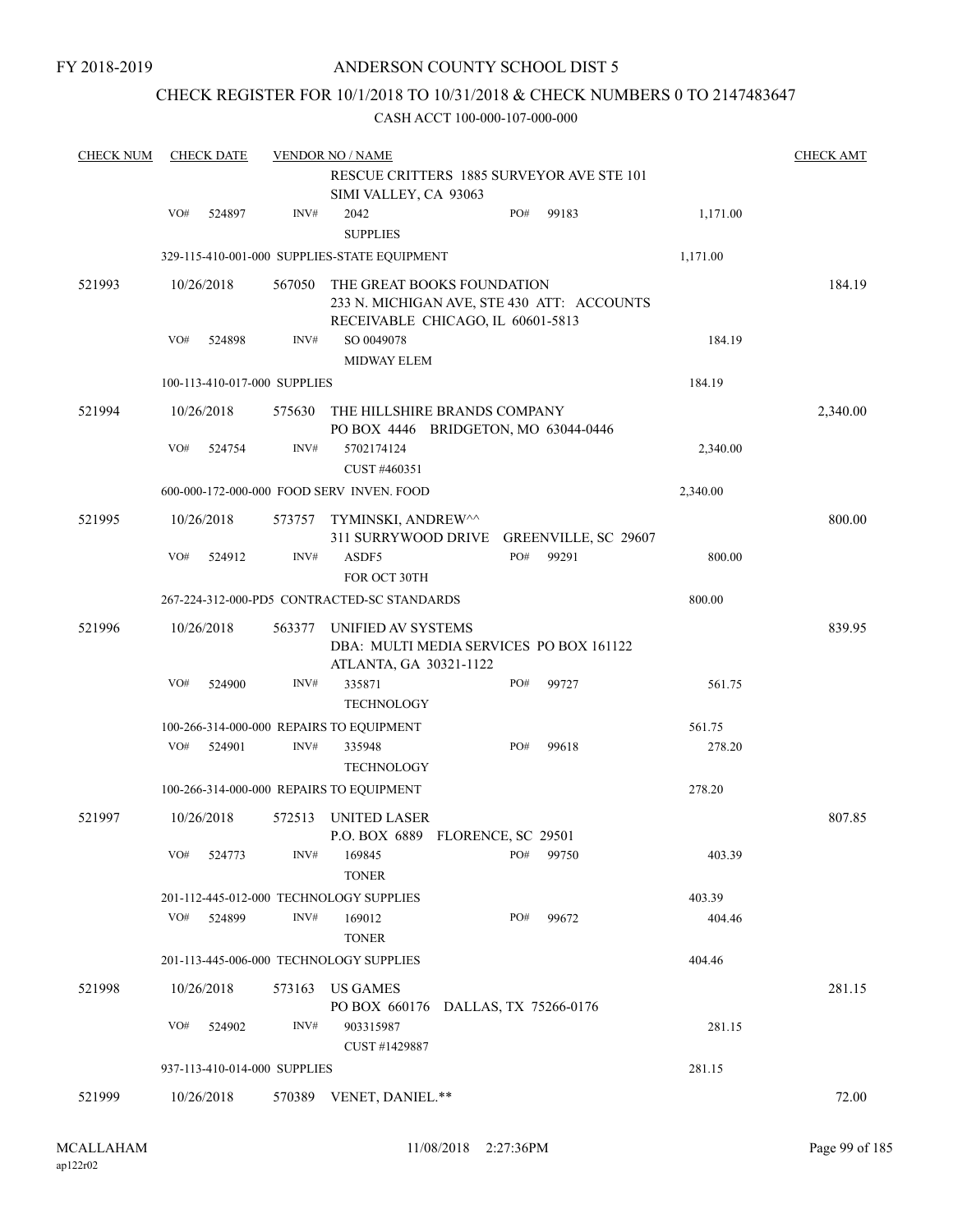### CHECK REGISTER FOR 10/1/2018 TO 10/31/2018 & CHECK NUMBERS 0 TO 2147483647

| <b>CHECK NUM</b> |     | <b>CHECK DATE</b> |                                    | <b>VENDOR NO / NAME</b>                                                    |        | <b>CHECK AMT</b> |
|------------------|-----|-------------------|------------------------------------|----------------------------------------------------------------------------|--------|------------------|
|                  |     |                   |                                    | 232 FLEDGLING WAY EASLEY, SC 29642                                         |        |                  |
|                  | VO# | 524824            | INV#                               | 9/26 GLENVIEW                                                              | 18.00  |                  |
|                  |     |                   |                                    | FOOTBALL OFFICIAL                                                          |        |                  |
|                  |     |                   |                                    | 720-271-660-020-671 FOOTBALL GATE RECEIPTS EXPENSE                         | 18.00  |                  |
|                  | VO# | 524828            | INV#                               | 10/18 GLENVIEW                                                             | 54.00  |                  |
|                  |     |                   |                                    | FOOTBALL OFFICAL                                                           |        |                  |
|                  |     |                   |                                    | 720-271-660-020-671 FOOTBALL GATE RECEIPTS EXPENSE                         | 54.00  |                  |
|                  |     |                   |                                    |                                                                            |        |                  |
| 522000           |     | 10/26/2018        |                                    | 573864 WELLS FARGO VENDOR FIN SERV<br>PO BOX 105710 ATLANTA, GA 30348-5710 |        | 426.93           |
|                  | VO# | 524774            | INV#                               | 68878653                                                                   | 426.93 |                  |
|                  |     |                   |                                    | 68851371                                                                   |        |                  |
|                  |     |                   | 723-190-660-023-913 COPIER EXPENSE |                                                                            | 252.52 |                  |
|                  |     |                   | 723-190-660-023-913 COPIER EXPENSE |                                                                            | 174.41 |                  |
|                  |     |                   |                                    |                                                                            |        |                  |
| 522001           |     | 10/26/2018        | 531000                             | WESTSIDE HIGH SCHOOL                                                       |        | 5.40             |
|                  |     |                   |                                    | 806 PEARMAN DAIRY ROAD ANDERSON, SC<br>29625                               |        |                  |
|                  | VO# | 524905            | INV#                               | <b>HERRERA</b>                                                             | 5.40   |                  |
|                  |     |                   |                                    | <b>FEES OWED</b>                                                           |        |                  |
|                  |     |                   |                                    |                                                                            |        |                  |
|                  |     |                   |                                    | 723-271-660-023-911 MISCELLANEOUS- ADULT ED EXPENSE                        | 5.40   |                  |
| 522002           |     | 10/26/2018        |                                    | 571562 WHITAKER, SCOTT^^                                                   |        | 54.00            |
|                  |     |                   |                                    | 352 HUDSON CIRCLE ANDERSON, SC 29625                                       |        |                  |
|                  | VO# | 524827            | INV#                               | 9/26 GLENVIEW                                                              | 9.00   |                  |
|                  |     |                   |                                    | FOOTBALL OFFICAL                                                           |        |                  |
|                  |     |                   |                                    | 720-271-660-020-671 FOOTBALL GATE RECEIPTS EXPENSE                         | 9.00   |                  |
|                  | VO# | 524835            | INV#                               | 10/10 GLENVIEW                                                             | 45.00  |                  |
|                  |     |                   |                                    | FOOTBALL OFFICAL                                                           |        |                  |
|                  |     |                   |                                    | 720-271-660-020-671 FOOTBALL GATE RECEIPTS EXPENSE                         | 45.00  |                  |
| 522003           |     | 10/26/2018        | 575634                             | YOUNG, LUMMIE**                                                            |        | 438.84           |
|                  |     |                   |                                    | YOUNG'S CREATIONS 405 BROOKHAVEN DRIVE                                     |        |                  |
|                  |     |                   |                                    | ANDERSON, SC 29624                                                         |        |                  |
|                  | VO# | 524906            | INV#                               | 0001                                                                       | 438.84 |                  |
|                  |     |                   |                                    | <b>RBT ANDERSON VB</b>                                                     |        |                  |
|                  |     |                   |                                    | 706-271-660-006-682 VOLLEYBALL EXPENSE                                     | 438.84 |                  |
| 522004           |     | 10/31/2018        | 110960                             | ANDERSON AREA YMCA                                                         |        | 18.00            |
|                  |     |                   |                                    | 201 EAST REED ROAD ANDERSON, SC 29621                                      |        |                  |
|                  | VO# | 525006            | INV#                               | 18-01 REFUND                                                               | 18.00  |                  |
|                  |     |                   |                                    | <b>SUMMER CAMP</b>                                                         |        |                  |
|                  |     |                   |                                    | 100-000-125-000-000 AR - TRANSPORTATION BILLINGS                           | 18.00  |                  |
| 522005           |     | 10/31/2018        | 570950                             | ANDERSON COUNTY SHERIFF'S OFFICE                                           |        | 227.50           |
|                  |     |                   |                                    | ATTN: RICHARD BRYSON PO BOX 5497                                           |        |                  |
|                  |     |                   |                                    | ANDERSON, SC 29623                                                         |        |                  |
|                  | VO# | 525008            | INV#                               | 10/5 SECURITY                                                              | 227.50 |                  |
|                  |     |                   |                                    | TLH FOOTBALL                                                               |        |                  |
|                  |     |                   |                                    | 100-271-312-002-000 ADDITIONAL SECURITY                                    | 227.50 |                  |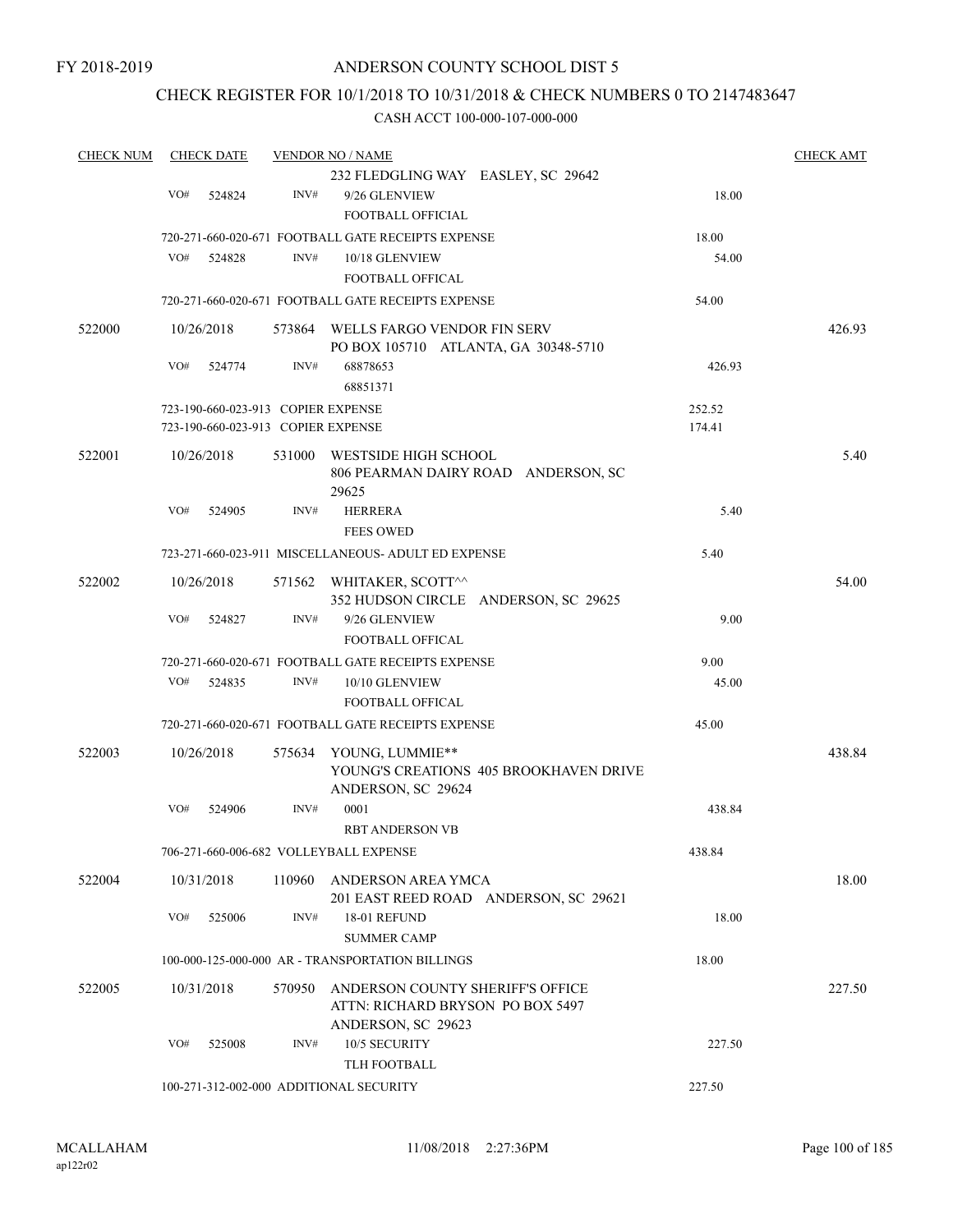## CHECK REGISTER FOR 10/1/2018 TO 10/31/2018 & CHECK NUMBERS 0 TO 2147483647

| <b>CHECK NUM</b> | <b>CHECK DATE</b>                       |        | <b>VENDOR NO / NAME</b>                                                                  |           | <b>CHECK AMT</b> |
|------------------|-----------------------------------------|--------|------------------------------------------------------------------------------------------|-----------|------------------|
| 522006           | 10/31/2018                              | 112250 | ANDERSON COUNTY FINANCE DEPT<br>POBOX 8002 ATT: JANA PRESSLEY ANDERSON,<br>SC 29622-8002 |           | 19,047.63        |
|                  | VO#<br>525007                           | INV#   | PO#<br>AUG-SEPT<br>99820<br><b>CROSSING GUARDS</b>                                       | 19,047.63 |                  |
|                  | 100-258-690-000-000 CROSSING GUARDS     |        |                                                                                          | 19,047.63 |                  |
| 522007           | 10/31/2018                              |        | 127300 AUSTIN, EDWARD FRANKIE JR.**<br>312 LEWIS STREET ANDERSON, SC 29624               |           | 55.00            |
|                  | VO#<br>525004                           | INV#   | 10/22 TLH<br>FOOTBALL OFFICIAL                                                           | 55.00     |                  |
|                  | 100-271-312-002-000 ADDITIONAL SECURITY |        |                                                                                          | 55.00     |                  |
| 522008           | 10/31/2018                              | 574088 | BATES, TRAVIS <sup>^^</sup><br>312 CAMERON CREEK LN SIMPSONVILLE, SC<br>29681            |           | 135.00           |
|                  | VO#<br>525001                           | INV#   | 10/19 TLH<br>FOOTBALL OFFICIAL                                                           | 135.00    |                  |
|                  | 100-271-312-002-000 ADDITIONAL SECURITY |        |                                                                                          | 135.00    |                  |
| 522009           | 10/31/2018                              | 575063 | BAYADA HOME HEALTH CARE, INC.<br>PO BOX 536446 PITTSBURGH, PA 15253-5906                 |           | 105.00           |
|                  | VO#<br>525009                           | INV#   | 13916724<br><b>NURSING SERVICES</b>                                                      | 105.00    |                  |
|                  | 100-233-312-000-000 PURCHASED SERVICES  |        |                                                                                          | 105.00    |                  |
| 522010           | 10/31/2018                              |        | 571685 CALDWELL, JEREMY^^<br>170 HANNAH CIRCLE ANDERSON, SC 29625                        |           | 55.00            |
|                  | VO#<br>524985                           | INV#   | 10/18 WHS<br><b>FOOTBALL OFFICIAL</b>                                                    | 55.00     |                  |
|                  | 100-271-312-003-000 ADDITIONAL SECURITY |        |                                                                                          | 55.00     |                  |
| 522011           | 10/31/2018                              | 565588 | <b>CHAMBER THEATRE PRODUCTIONS</b><br>2 PARK PLAZA SUITE 305 BOSTON, MA 02116            |           | 2,440.80         |
|                  | VO#<br>525011                           | INV#   | <b>RSV 41008</b><br>PATRON #10036247                                                     | 2,440.80  |                  |
|                  |                                         |        | 706-271-660-006-481 AVID FUNDRAISER EXPENSE                                              | 1,017.00  |                  |
|                  |                                         |        | 706-271-660-006-587 FIELD TRIPS- GR. 8 EXPENSE                                           | 1,423.80  |                  |
| 522012           | 10/31/2018                              | 174700 | <b>CLERK OF COURT</b><br>FAMILY COURT RECORD PO BOX 8002<br>ANDERSON, SC 29622           |           | 792.49           |
|                  | VO#<br>524925                           | INV#   | 10/30/18PAYROLL<br><b>DEDUCTIONS</b>                                                     | 792.49    |                  |
|                  |                                         |        | 100-000-435-000-000 WAGE GARNISH/CH SUPPORT                                              | 792.49    |                  |
| 522013           | 10/31/2018                              |        | 574055 COMPTON, SCOTT^^<br>35 TELLICO ST SIMPSONVILLE, SC 29680                          |           | 134.10           |
|                  | VO#<br>525000                           | INV#   | 10/19 TLH<br>FOOTBALL OFFICIAL                                                           | 134.10    |                  |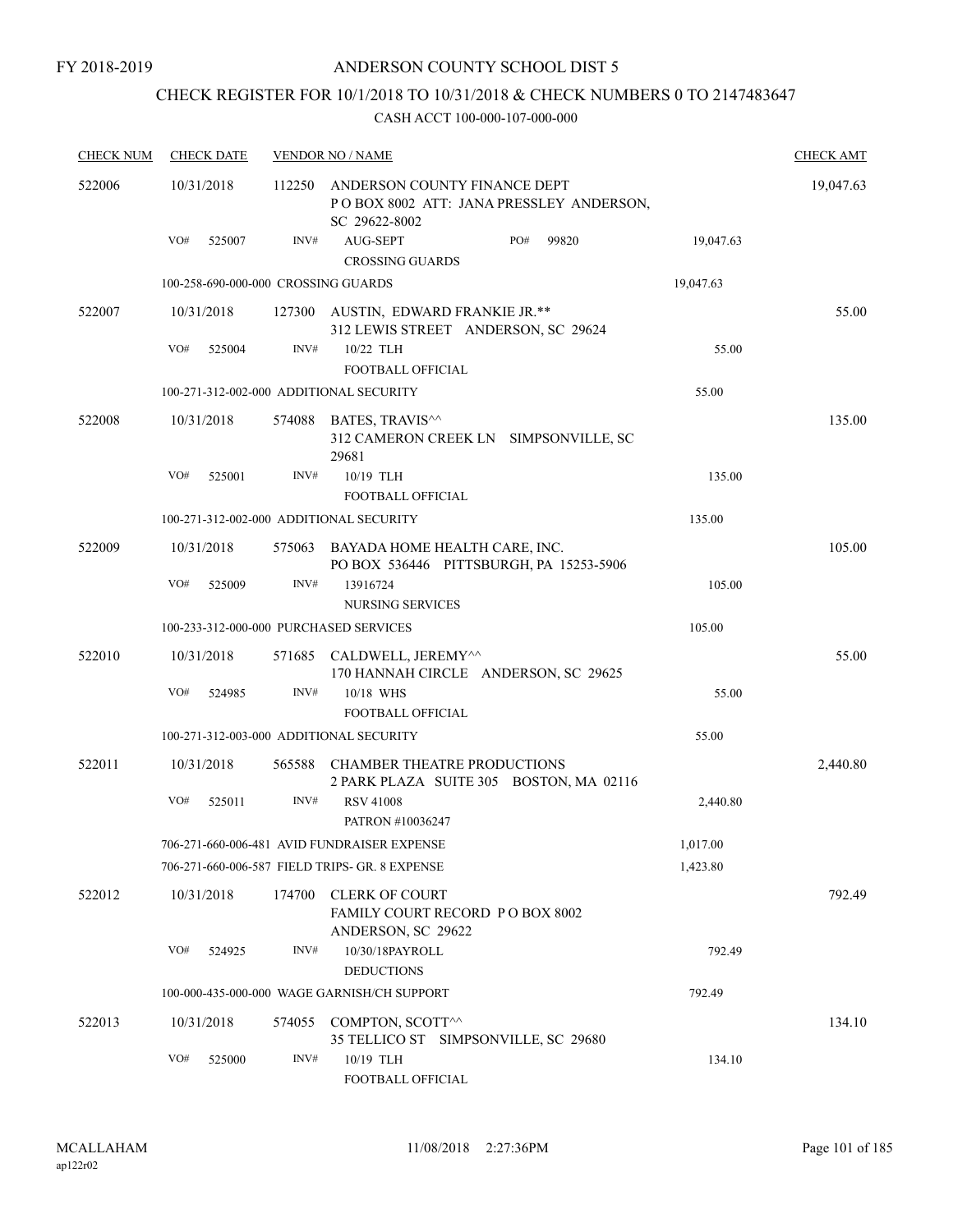## CHECK REGISTER FOR 10/1/2018 TO 10/31/2018 & CHECK NUMBERS 0 TO 2147483647

| <b>CHECK NUM</b> |     | <b>CHECK DATE</b><br><b>VENDOR NO / NAME</b> |        |                                                                                               |     |       |        | <b>CHECK AMT</b> |
|------------------|-----|----------------------------------------------|--------|-----------------------------------------------------------------------------------------------|-----|-------|--------|------------------|
|                  |     |                                              |        | 100-271-312-002-000 ADDITIONAL SECURITY                                                       |     |       | 134.10 |                  |
| 522014           |     | 10/31/2018                                   |        | 569238 CRAWFORD, JASON^^<br>1103 DAVIS MILL ROAD SENECA, SC 29678                             |     |       |        | 68.50            |
|                  | VO# | 525003                                       | INV#   | 10/22 TLH<br><b>FOOTBALL OFFICIAL</b>                                                         |     |       | 68.50  |                  |
|                  |     |                                              |        | 100-271-312-002-000 ADDITIONAL SECURITY                                                       |     |       | 68.50  |                  |
| 522015           |     | 10/31/2018                                   |        | 572942 CROMER, AIMEE**                                                                        |     |       |        | 144.88           |
|                  |     |                                              |        | 1018 THORNEHILL DR ANDERSON, SC 29621                                                         |     |       |        |                  |
|                  | VO# | 525012                                       | INV#   | <b>MCCANTS</b><br>VOLLEYBALL                                                                  |     |       | 89.88  |                  |
|                  |     |                                              |        | 705-271-660-005-682 VOLLEYBALL EXPENSE                                                        |     |       | 89.88  |                  |
|                  | VO# | 525013                                       | INV#   | <b>ADULT ED</b><br><b>BOSS DAY</b>                                                            |     |       | 55.00  |                  |
|                  |     |                                              |        | 723-190-660-023-973 FACULTY EXPENSE                                                           |     |       | 55.00  |                  |
| 522016           |     | 10/31/2018                                   |        | 575117 DECOSTA, CYNTHIA <sup><math>\wedge</math></sup><br>320 SPRING VALLEY LIBERTY, SC 29657 |     |       |        | 93.10            |
|                  | VO# | 524982                                       | INV#   | 10/18 WHS                                                                                     |     |       | 93.10  |                  |
|                  |     |                                              |        | <b>VB OFFICIAL</b>                                                                            |     |       |        |                  |
|                  |     |                                              |        | 100-271-312-003-000 ADDITIONAL SECURITY                                                       |     |       | 93.10  |                  |
| 522017           |     | 10/31/2018                                   | 567489 | DE LAGE LANDEN<br>POBOX 41602 PHILADELPHIA, PA 19101-1602                                     |     |       |        | 86.63            |
|                  | VO# | 525014                                       | INV#   | 61173795<br><b>COPIER</b>                                                                     |     |       | 86.63  |                  |
|                  |     | 100-115-410-003-000 SUPPLIES                 |        |                                                                                               |     |       | 86.63  |                  |
| 522018           |     | 10/31/2018                                   |        | 199050 DENARD, GAREN PRATT**<br>308 HAMPTON ROAD LIBERTY, SC 29657                            |     |       |        | 117.90           |
|                  | VO# | 524998                                       | INV#   | 10/19 TLH<br>FOOTBALL OFFICIAL                                                                |     |       | 117.90 |                  |
|                  |     |                                              |        | 100-271-312-002-000 ADDITIONAL SECURITY                                                       |     |       | 117.90 |                  |
| 522019           |     | 10/31/2018                                   | 573901 | DOLLAR DAYS INTERNATIONAL, INC.<br>7575 E REDFIELD RD, SUITE 201 SCOTTSDALE,<br>AZ 85260      |     |       |        | 152.70           |
|                  | VO# | 525017                                       | INV#   | 2505975<br>ACCT 3362957                                                                       | PO# | 99575 | 152.70 |                  |
|                  |     |                                              |        | 201-113-410-006-000 SUPPLIES AND MATERIALS                                                    |     |       | 152.70 |                  |
| 522020           |     | 10/31/2018                                   | 569900 | ECKMAN, JOHN W II.^^<br>123 TOWNE CREEK TRAIL ANDERSON, SC 29621                              |     |       |        | 100.00           |
|                  | VO# | 524991                                       | INV#   | 10/24 MCCANTS<br>FOOTBALL OFFICIAL                                                            |     |       | 45.00  |                  |
|                  |     |                                              |        | 705-271-660-005-671 FOOTBALL GATE RECEIPTS EXPENSE                                            |     |       | 45.00  |                  |
|                  | VO# | 524995                                       | INV#   | 10/22 TLH<br>FOOTBALL OFFICIAL                                                                |     |       | 55.00  |                  |
|                  |     |                                              |        | 100-271-312-002-000 ADDITIONAL SECURITY                                                       |     |       | 55.00  |                  |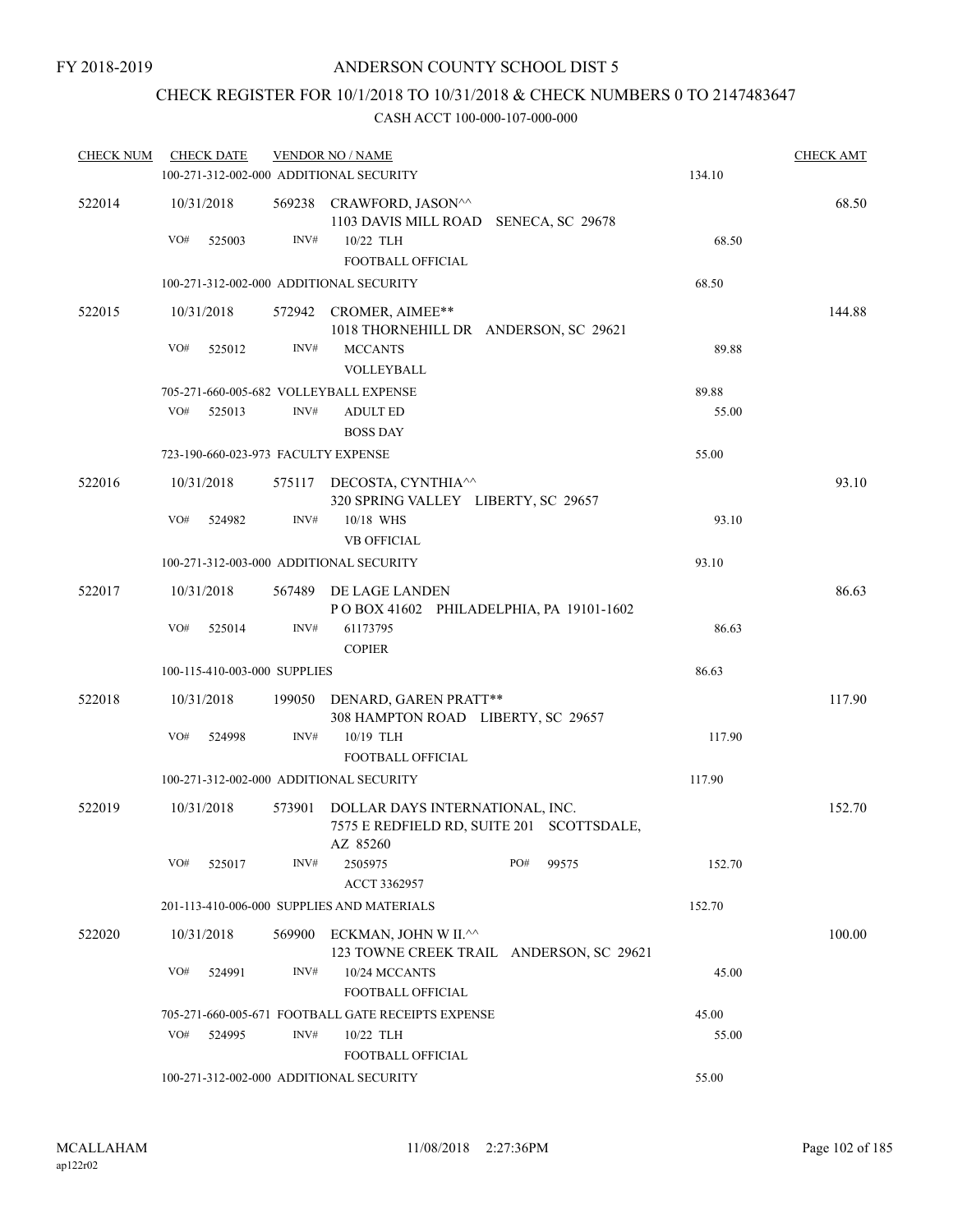FY 2018-2019

### ANDERSON COUNTY SCHOOL DIST 5

# CHECK REGISTER FOR 10/1/2018 TO 10/31/2018 & CHECK NUMBERS 0 TO 2147483647

| <b>CHECK NUM</b> | <b>CHECK DATE</b> |        |             | <b>VENDOR NO / NAME</b>                                                                                                     |        | <b>CHECK AMT</b> |
|------------------|-------------------|--------|-------------|-----------------------------------------------------------------------------------------------------------------------------|--------|------------------|
| 522021           | 10/31/2018        |        | 573962 ECMC | LOCKBOX 7096 P.O. BOX 16478 ST. PAUL, MN<br>55116-0478                                                                      |        | 230.27           |
|                  | VO#               | 524931 | INV#        | 10/30/18PAYROLL<br><b>DEDUCTIONS</b>                                                                                        | 230.27 |                  |
|                  |                   |        |             | 100-000-441-000-000 MISCELLANEOUS                                                                                           | 230.27 |                  |
| 522022           | 10/31/2018        |        | 567123      | ENTERPRISE RENT A CAR<br>PO BOX 100243 ATT: ACCOUNTS RECEIVABLE<br>ATLANTA, GA 30384                                        |        | 57.97            |
|                  | VO#               | 525026 | INV#        | 18951483<br>ACCT# 26C1193                                                                                                   | 57.97  |                  |
|                  |                   |        |             | 100-221-312-000-000 PURCHASED SERVICES                                                                                      | 57.97  |                  |
| 522023           | 10/31/2018        |        |             | 572119 FAULKNER, MICHAEL <sup>^^</sup><br>103 EAST CROYDON COURT EASLEY, SC 29642                                           |        | 76.30            |
|                  | VO#               | 524983 | INV#        | 10/18 WHS<br><b>VB OFFICIAL</b>                                                                                             | 76.30  |                  |
|                  |                   |        |             | 100-271-312-003-000 ADDITIONAL SECURITY                                                                                     | 76.30  |                  |
| 522024           | 10/31/2018        |        |             | 571001 FRICK, JODY**<br>1305 CENTERVILLE ROAD ANDERSON, SC 29625                                                            |        | 55.00            |
|                  | VO#               | 525005 | INV#        | 10/22 TLH<br><b>FOOTBALL OFFICIAL</b>                                                                                       | 55.00  |                  |
|                  |                   |        |             | 100-271-312-002-000 ADDITIONAL SECURITY                                                                                     | 55.00  |                  |
| 522025           | 10/31/2018        |        |             | 250850 GOLDMAN, PAUL**<br>472 BABB ROAD SENECA, SC 29678                                                                    |        | 68.50            |
|                  | VO#               | 524984 | INV#        | 10/18 WHS                                                                                                                   | 68.50  |                  |
|                  |                   |        |             | <b>FOOTBALL OFFICIAL</b>                                                                                                    |        |                  |
|                  |                   |        |             | 100-271-312-003-000 ADDITIONAL SECURITY                                                                                     | 68.50  |                  |
| 522026           | 10/31/2018        |        |             | 572552 GREAT LAKES HIGHER EDUC GUARANTY CORP<br>ADMINISTRATIVE WAGE GARNISHMENT UNIT PO<br>BOX 83230 CHICAGO, IL 60691-0230 |        | 221.53           |
|                  | VO#               | 524930 | INV#        | 10/30/18PAYROLL<br><b>DEDUCTIONS</b>                                                                                        | 221.53 |                  |
|                  |                   |        |             | 100-000-441-000-000 MISCELLANEOUS                                                                                           | 221.53 |                  |
| 522027           | 10/31/2018        |        |             | 571285 GUFFEE, GARY**<br>111 MOSER TRAIL CENTRAL, SC 29630                                                                  |        | 45.00            |
|                  | VO#               | 524990 | INV#        | 10/24 MCCANTS<br>FOOTBALL OFFICIAL                                                                                          | 45.00  |                  |
|                  |                   |        |             | 705-271-660-005-671 FOOTBALL GATE RECEIPTS EXPENSE                                                                          | 45.00  |                  |
| 522028           | 10/31/2018        |        | 572821      | HARDEN, ALLAN^^<br>208 KINCADE DR. SIMPSONVILLE, SC 29681                                                                   |        | 135.00           |
|                  | VO#               | 524999 | INV#        | 10/19 TLH<br>FOOTBALL OFFICIAL                                                                                              | 135.00 |                  |
|                  |                   |        |             | 100-271-312-002-000 ADDITIONAL SECURITY                                                                                     | 135.00 |                  |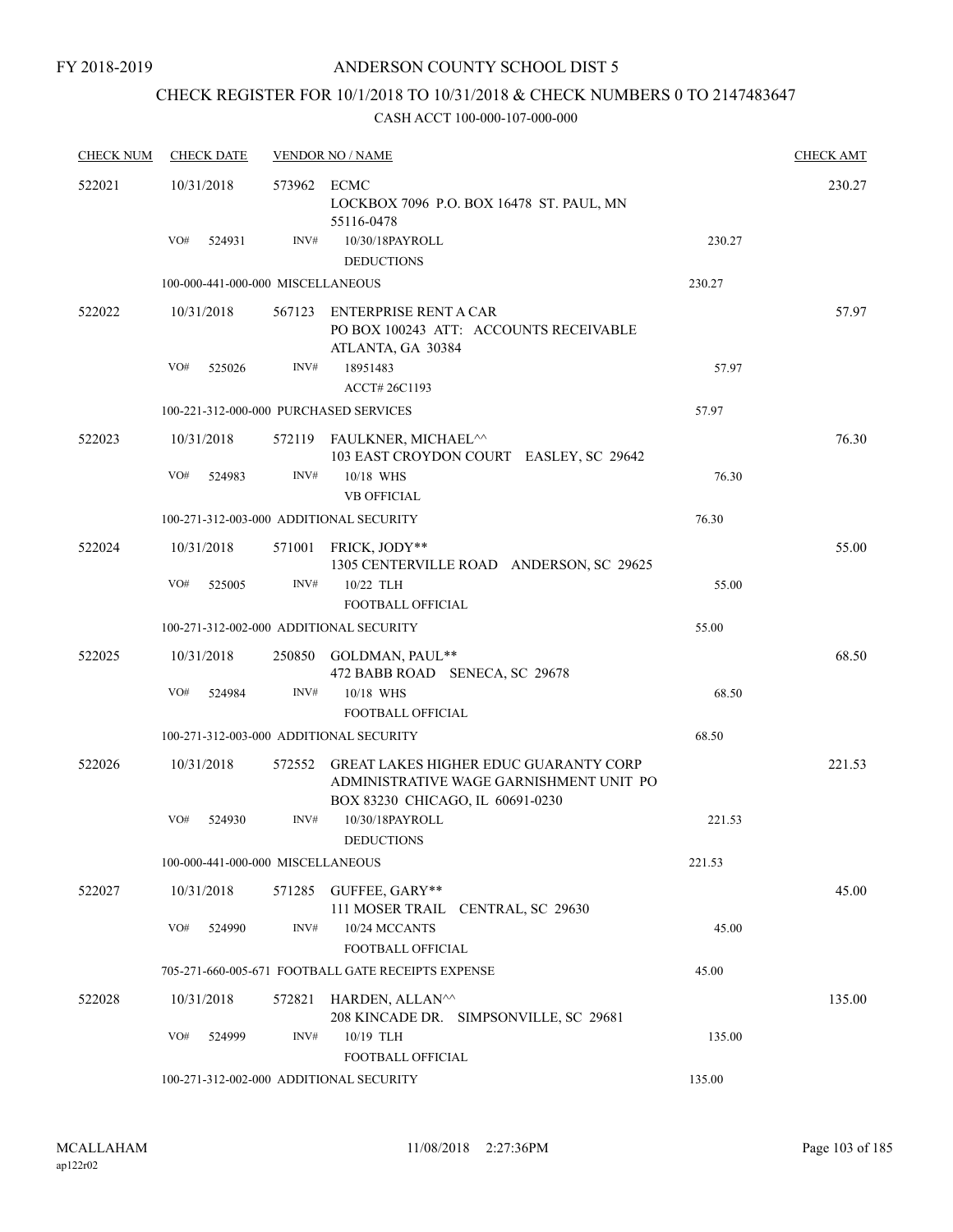FY 2018-2019

### ANDERSON COUNTY SCHOOL DIST 5

# CHECK REGISTER FOR 10/1/2018 TO 10/31/2018 & CHECK NUMBERS 0 TO 2147483647

| <b>CHECK NUM</b> | <b>CHECK DATE</b> |                              |                                                                                                | <b>VENDOR NO / NAME</b>                                                       |                   | <b>CHECK AMT</b> |
|------------------|-------------------|------------------------------|------------------------------------------------------------------------------------------------|-------------------------------------------------------------------------------|-------------------|------------------|
| 522029           | 10/31/2018        |                              | 568255<br>HENRY SCHEIN INC<br>BOX 371952 ATT: ACCOUNTS RECEIVABLE<br>PITTSBURGH, PA 15250-7952 |                                                                               |                   | 265.36           |
|                  | VO#               | 525020                       | INV#                                                                                           | 58324053<br><b>SUPPLIES</b>                                                   | 265.36            |                  |
|                  |                   | 100-271-410-002-000 SUPPLIES |                                                                                                |                                                                               | 265.36            |                  |
| 522030           | 10/31/2018<br>VO# | 524992                       | 574712<br>INV#                                                                                 | HILL, TROY**<br>108 RUNNING FOX LN BELTON, SC 29627<br><b>OCTOBER 2018</b>    | 232.50            | 232.50           |
|                  |                   |                              |                                                                                                | <b>TLH ATHLETICS</b>                                                          |                   |                  |
|                  |                   |                              |                                                                                                | 100-271-312-002-000 ADDITIONAL SECURITY                                       | 232.50            |                  |
| 522031           | 10/31/2018        |                              | 573706                                                                                         | HOLLEY, JEFF**<br>114 LANGWELL DRIVE ANDERSON, SC 29621                       |                   | 50.00            |
|                  | VO#               | 524996                       | INV#                                                                                           | 10/19 TLH<br><b>PA SERVICES</b>                                               | 50.00             |                  |
|                  |                   |                              |                                                                                                | 100-271-312-002-000 ADDITIONAL SECURITY                                       | 50.00             |                  |
| 522032           | 10/31/2018        |                              | 273950                                                                                         | HUGHES, STEVEN K.^^<br>1224 GREEN WILLOW TRAIL ANDERSON, SC<br>29621          |                   | 45.00            |
|                  | VO#               | 524989                       | INV#                                                                                           | 10/24 MCCANTS<br><b>FOOTBALL OFFICIAL</b>                                     | 45.00             |                  |
|                  |                   |                              |                                                                                                | 705-271-660-005-671 FOOTBALL GATE RECEIPTS EXPENSE                            | 45.00             |                  |
| 522033           | 10/31/2018        |                              | 575582                                                                                         | INVENTORY TRADING COMPANY<br>X-GRAIN SPORTSWEAR PO BOX 47 PEOSTA, IA<br>52068 |                   | 2,786.00         |
|                  | VO#               | 525022                       | INV#                                                                                           | 71453,75314<br><b>MCCANTS</b>                                                 | 2,786.00          |                  |
|                  |                   |                              |                                                                                                | 705-271-660-005-674 FOOTBALL EXPENSE<br>705-271-660-005-674 FOOTBALL EXPENSE  | 2,720.00<br>66.00 |                  |
| 522034           | 10/31/2018        |                              | 282620                                                                                         | <b>IONOSPHERE TOURS</b><br>307 N. MAIN STREET ANDERSON, SC 29621              |                   | 3,150.00         |
|                  | VO#               | 525023                       | INV#                                                                                           | <b>RSV 17582</b><br>SOUTHWOOD                                                 | 3,150.00          |                  |
|                  |                   |                              |                                                                                                | 721-190-660-021-643 ART MIDDLE EXPENSE                                        | 3,150.00          |                  |
| 522035           | 10/31/2018        |                              | 569972                                                                                         | JAMES JONES<br>2004 SHELDON DRIVE ANDERSON, SC 29621                          |                   | 134.47           |
|                  | VO#               | 524978                       | INV#                                                                                           | <b>BOOKS</b><br><b>REIMBURSEMENT</b>                                          | 134.47            |                  |
|                  |                   |                              |                                                                                                | 707-190-660-007-305 LIBRARY EXPENSE                                           | 134.47            |                  |
| 522036           | 10/31/2018        |                              | 569972                                                                                         | <b>JASIME PARKS</b><br>311 RAMSEY ANDERSON, SC 29621                          |                   | 12.00            |
|                  | VO#               | 524981                       | INV#                                                                                           | <b>FIELD TRIP</b><br><b>REFUND</b>                                            | 12.00             |                  |
|                  |                   |                              |                                                                                                | 712-271-660-012-350 FIELD TRIPS KINDERGARTEN EXPENSE                          | 12.00             |                  |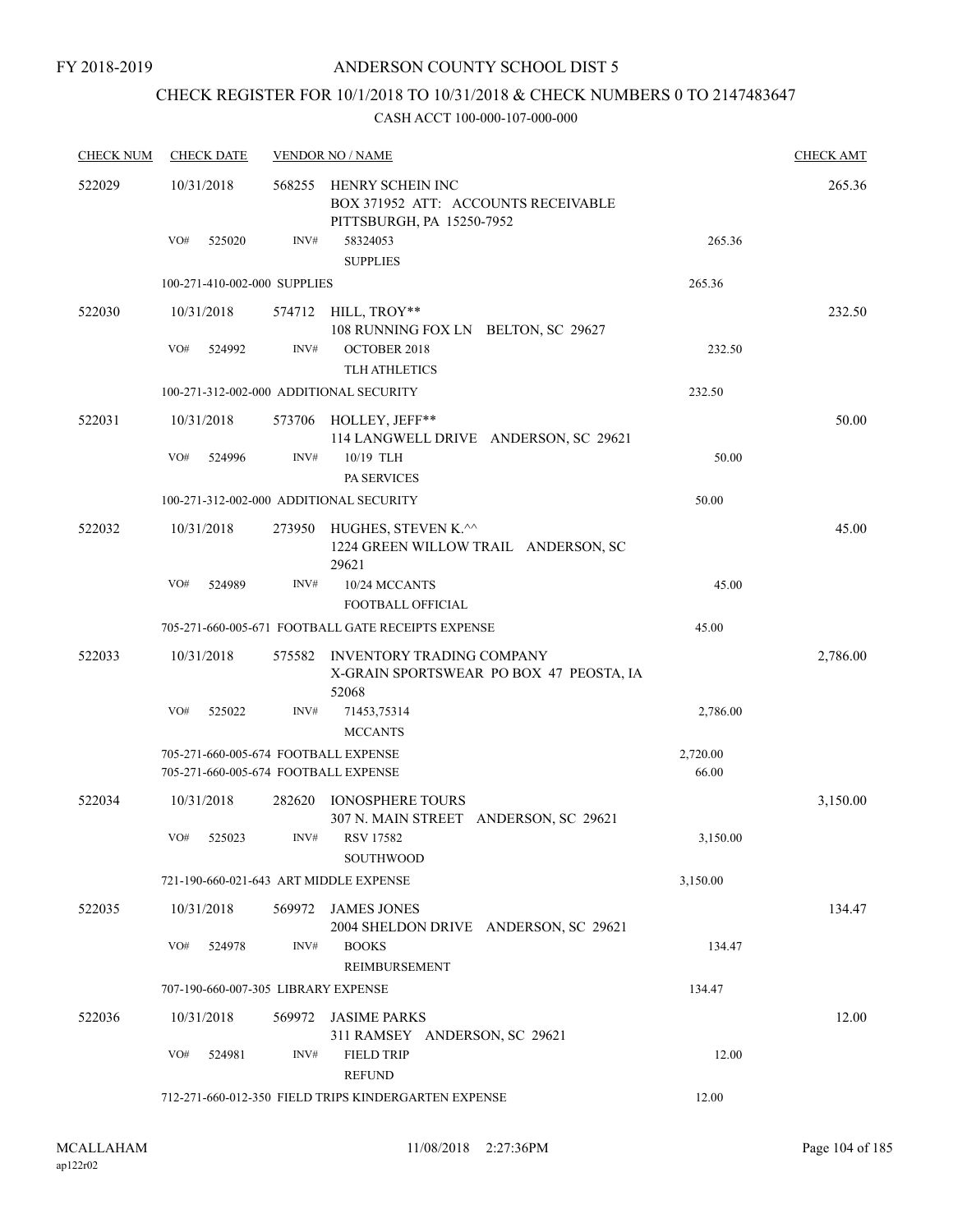## CHECK REGISTER FOR 10/1/2018 TO 10/31/2018 & CHECK NUMBERS 0 TO 2147483647

| <b>CHECK NUM</b> | <b>CHECK DATE</b>                       |        | <b>VENDOR NO / NAME</b>                                                                                   |          |          |  |  |
|------------------|-----------------------------------------|--------|-----------------------------------------------------------------------------------------------------------|----------|----------|--|--|
| 522037           | 10/31/2018                              | 574041 | JOHNSON, LAURA**<br>506 W. PINEDALE RD ANDERSON, SC 29626                                                 |          | 55.00    |  |  |
|                  | VO#<br>524987                           | INV#   | 10/24 CLOCK<br>MCCANTS FOOTBALL                                                                           | 25.00    |          |  |  |
|                  |                                         |        | 705-271-660-005-671 FOOTBALL GATE RECEIPTS EXPENSE                                                        | 25.00    |          |  |  |
|                  | VO#<br>524997                           | INV#   | 10/19 TLH                                                                                                 | 30.00    |          |  |  |
|                  |                                         |        | <b>CLOCK</b>                                                                                              |          |          |  |  |
|                  | 100-271-312-002-000 ADDITIONAL SECURITY |        |                                                                                                           | 30.00    |          |  |  |
| 522038           | 10/31/2018                              |        | 304900 KAPLAN EARLY LEARNING COMPANY<br>POBOX 890575 ATT: ACCOUNTS RECEIVABLE<br>CHARLOTTE, NC 28289-0575 |          | 202.18   |  |  |
|                  | VO#<br>525025                           | INV#   | 4895489                                                                                                   | 202.18   |          |  |  |
|                  |                                         |        | CUST #92210176                                                                                            |          |          |  |  |
|                  | 937-113-410-013-000 SUPPLIES            |        |                                                                                                           | 202.18   |          |  |  |
| 522039           | 10/31/2018                              |        | 307675 KELLY, JOSEPH W**<br>204 MOUNTAIN VIEW ROAD LANDRUM, SC<br>29356                                   |          | 149.40   |  |  |
|                  | VO#<br>525002                           | INV#   | 10/19 TLH                                                                                                 | 149.40   |          |  |  |
|                  |                                         |        | FOOTBALL OFFICIAL                                                                                         |          |          |  |  |
|                  | 100-271-312-002-000 ADDITIONAL SECURITY |        |                                                                                                           | 149.40   |          |  |  |
| 522040           | 10/31/2018                              |        | 574739 KENNINGTON, MATTHEW**<br>103 GREEN CREST WAY EASLEY, SC 29642                                      |          | 70.30    |  |  |
|                  | VO#<br>524986                           | INV#   | 10/18 WHS                                                                                                 | 70.30    |          |  |  |
|                  |                                         |        | FOOTBALL OFFICIAL                                                                                         |          |          |  |  |
|                  | 100-271-312-003-000 ADDITIONAL SECURITY |        |                                                                                                           | 70.30    |          |  |  |
| 522041           | 10/31/2018                              | 329401 | LOWES BUSINESS ACCOUNT<br>PO BOX 530954 CREDIT SERVICES ATLANTA, GA<br>30353-0954                         |          | 1,765.18 |  |  |
|                  | VO#<br>525029                           | INV#   | 9800 728800 8<br><b>SUPPLIES</b>                                                                          | 1,765.18 |          |  |  |
|                  |                                         |        | 100-254-410-000-001 MAINT, SUPPLIES-STRUCTURES                                                            | 446.23   |          |  |  |
|                  | 100-254-410-000-400 HVAC SUPPLIES       |        |                                                                                                           | 45.67    |          |  |  |
|                  | 100-254-410-000-500 PEST MANAGEMENT     |        |                                                                                                           | 101.27   |          |  |  |
|                  |                                         |        | 100-254-410-002-001 SUPPLIES - MAINTENANCE                                                                | 28.22    |          |  |  |
|                  |                                         |        | 100-254-410-003-001 SUPPLIES - MAINTENANCE                                                                | 113.10   |          |  |  |
|                  |                                         |        | 100-254-410-005-001 SUPPLIES - MAINTENANCE                                                                | 269.20   |          |  |  |
|                  |                                         |        | 100-254-410-006-001 SUPPLIES - MAINTENANCE                                                                | 141.28   |          |  |  |
|                  |                                         |        | 100-254-410-010-001 SUPPLIES - MAINTENANCE                                                                | 38.15    |          |  |  |
|                  | 100-254-410-013-000 SUPPLIES            |        |                                                                                                           | 46.99    |          |  |  |
|                  |                                         |        | 100-254-410-017-001 SUPPLIES - MANTENANCE                                                                 | 69.32    |          |  |  |
|                  |                                         |        | 100-254-410-019-001 SUPPLIES - MAINTENANCE                                                                | 87.30    |          |  |  |
|                  |                                         |        | 100-254-410-021-001 SUPPLIES - MAINTENANCE                                                                | 34.94    |          |  |  |
|                  |                                         |        | 100-254-410-023-001 SUPPLIES-MAINTENANCE                                                                  | 343.51   |          |  |  |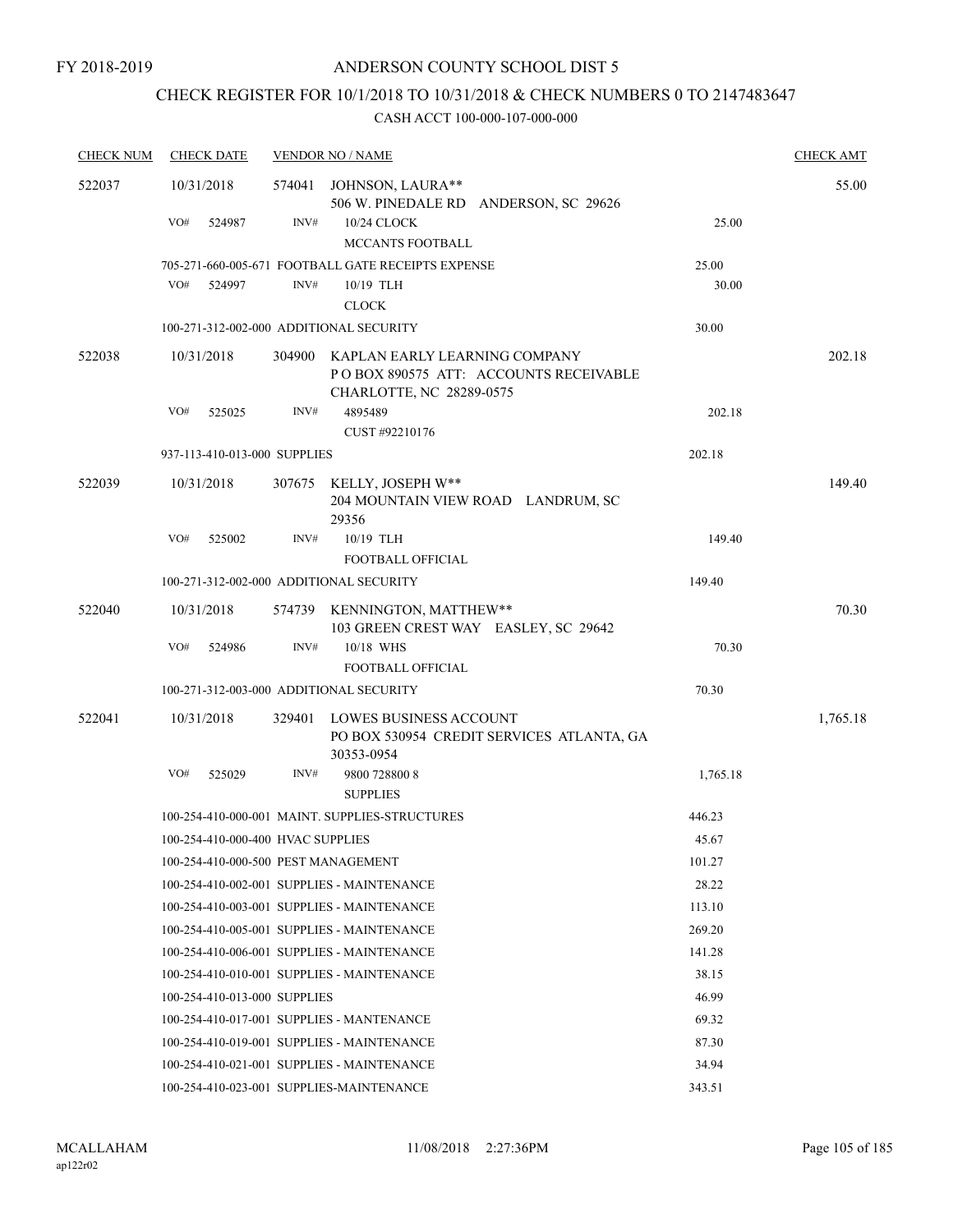## CHECK REGISTER FOR 10/1/2018 TO 10/31/2018 & CHECK NUMBERS 0 TO 2147483647

| <b>CHECK NUM</b> |     | <b>CHECK DATE</b>                 |        | <b>VENDOR NO / NAME</b>                                                                       |          | <b>CHECK AMT</b> |
|------------------|-----|-----------------------------------|--------|-----------------------------------------------------------------------------------------------|----------|------------------|
| 522042           |     | 10/31/2018                        | 329401 | LOWES BUSINESS ACCOUNT<br>PO BOX 530954 CREDIT SERVICES ATLANTA, GA<br>30353-0954             |          | 48.14            |
|                  | VO# | 525027                            | INV#   | 01540                                                                                         | 48.14    |                  |
|                  |     |                                   |        | <b>SAW BLADE</b>                                                                              |          |                  |
|                  |     |                                   |        | 100-113-410-006-VEN SUPPLY-ADDT'L FOR LOST VENDING                                            | 48.14    |                  |
| 522043           |     | 10/31/2018                        | 329401 | LOWES BUSINESS ACCOUNT<br>PO BOX 530954 CREDIT SERVICES ATLANTA, GA<br>30353-0954             |          | 15.08            |
|                  | VO# | 525028                            | INV#   | 14526                                                                                         | 15.08    |                  |
|                  |     |                                   |        | <b>TECH SUPPLIES</b>                                                                          |          |                  |
|                  |     |                                   |        | 100-266-314-000-000 REPAIRS TO EQUIPMENT                                                      | 15.08    |                  |
| 522044           |     | 10/31/2018                        | 575633 | MCCORMICK'S GROUP, LLC<br>216 W. CAMPUS DRIVE ARLINGTON HEIGHTS, IL<br>60004                  |          | 1,009.96         |
|                  | VO# | 525030                            | INV#   | 415800<br>CUST #32392613                                                                      | 1,009.96 |                  |
|                  |     | 100-114-410-003-001 BAND SUPPLIES |        |                                                                                               | 1,009.96 |                  |
| 522045           |     | 10/31/2018                        | 575635 | MFASCO HEALTH & SAFETY CO.                                                                    |          | 138.84           |
|                  | VO# | 525031                            | INV#   | PO BOX 386 ROSEVILLE, MI 48066-0386<br>IN837597                                               | 138.84   |                  |
|                  |     | 100-113-410-006-000 SUPPLIES      |        | ACCT #3137702                                                                                 | 138.84   |                  |
|                  |     |                                   |        |                                                                                               |          |                  |
| 522046           |     | 10/31/2018                        | 358500 | MINUTEMAN PRESS<br>3308 NORTH MAIN STREET ATT: ACCOUNTS<br>RECEIVABLE ANDERSON, SC 29621-4108 |          | 108.97           |
|                  | VO# | 525032                            | INV#   | 85113<br>PO#<br>99614<br><b>WESTSIDE</b>                                                      | 108.97   |                  |
|                  |     | 100-114-410-003-000 SUPPLIES      |        |                                                                                               | 108.97   |                  |
| 522047           |     | 10/31/2018                        |        | 569972 NATASHA MATTHEWS<br>304 F STREET ANDERSON, SC 29624                                    |          | 10.00            |
|                  | VO# | 524979                            | INV#   | <b>FIELD TRIP</b><br><b>REFUND</b>                                                            | 10.00    |                  |
|                  |     |                                   |        | 706-271-660-006-585 FIELD TRIPS- GR. 6 EXPENSE                                                | 10.00    |                  |
| 522048           |     | 10/31/2018                        | 564010 | NC CHILD SUPPORT CENTRALIZED COLLECTNS                                                        |          | 305.50           |
|                  | VO# | 524924                            | INV#   | POBOX 900012 RALEIGH, NC 27675-9012<br>10/30/18PAYROLL<br><b>DEDUCTIONS</b>                   | 305.50   |                  |
|                  |     |                                   |        | 100-000-435-000-000 WAGE GARNISH/CH SUPPORT                                                   | 305.50   |                  |
| 522049           |     | 10/31/2018                        | 389900 | OFFICE DEPOT<br>POBOX 1413 CHARLOTTE, NC 28201-1413                                           |          | 1,169.15         |
|                  | VO# | 525035                            | INV#   | 211890830001<br>211889349001                                                                  | 690.10   |                  |
|                  |     | 100-112-410-010-000 SUPPLIES      |        |                                                                                               | 105.47   |                  |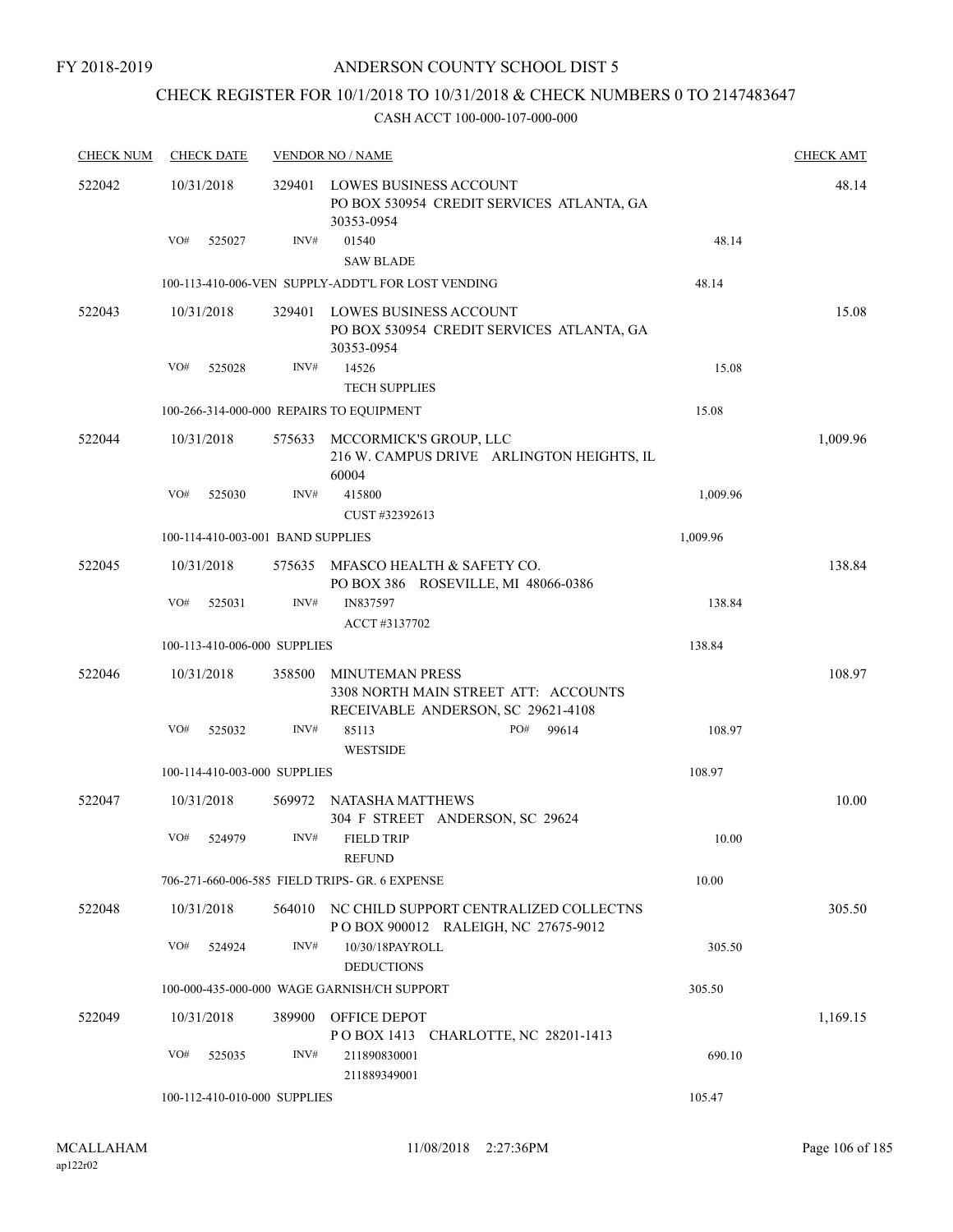## CHECK REGISTER FOR 10/1/2018 TO 10/31/2018 & CHECK NUMBERS 0 TO 2147483647

| <b>CHECK NUM</b> |     | <b>CHECK DATE</b> |                                                              | <b>VENDOR NO / NAME</b>                                                                                                |           |       |                    | <b>CHECK AMT</b> |
|------------------|-----|-------------------|--------------------------------------------------------------|------------------------------------------------------------------------------------------------------------------------|-----------|-------|--------------------|------------------|
|                  |     |                   | 100-112-410-010-000 SUPPLIES                                 |                                                                                                                        |           |       | 584.63             |                  |
|                  | VO# | 525036            | INV#                                                         | 2235181645<br>212233801001                                                                                             |           |       | 479.05             |                  |
|                  |     |                   | 100-113-410-007-000 SUPPLIES<br>100-113-410-007-000 SUPPLIES |                                                                                                                        |           |       | 363.78<br>115.27   |                  |
| 522050           |     | 10/31/2018        |                                                              | 452202 SC DEPT OF REVENUE<br>POBOX 125 301 GERVAIS STREET CENTRAL<br>LEVY UNIT COLUMBIA, SC 29214-0213                 |           |       |                    | 965.14           |
|                  | VO# | 524926            | INV#                                                         | 10/30/18PAYROLL<br><b>DEDUCTIONS</b>                                                                                   |           |       | 965.14             |                  |
|                  |     |                   |                                                              | 100-000-440-000-000 SC STATE TAX LEVY                                                                                  |           |       | 965.14             |                  |
| 522051           |     | 10/31/2018        |                                                              | 566995 SC DEPT OF JUVENILE JUSTICE<br>POBOX 21069 ATT: FISCAL AFFAIRS COLUMBIA,<br>SC 29221-1069                       |           |       |                    | 309.74           |
|                  | VO# | 525037            | INV#                                                         | 2000430520<br><b>SEPT PROVISO</b>                                                                                      |           |       | 309.74             |                  |
|                  |     |                   |                                                              | 100-412-720-000-000 PAYMENTS TO OTHER GOV'T UNITS                                                                      |           |       | 309.74             |                  |
| 522052           |     | 10/31/2018        | 570300                                                       | SCHOOL DISTRICT OF PICKENS COUNTY<br>1348 GRIFFIN MILL ROAD ATT: STUDENT<br>SERVICES EASLEY, SC 29640-6997             |           |       |                    | 2,000.00         |
|                  | VO# | 525040            | INV#                                                         | <b>MASTER TEACHER</b><br>ED8760 SEC 501                                                                                |           |       | 2,000.00           |                  |
|                  |     |                   |                                                              | 100-224-312-000-CLE MASTER TEACHER CLASSES                                                                             |           |       | 2,000.00           |                  |
| 522053           |     | 10/31/2018        |                                                              | 450701 SC RETIREMENT SYSTEM (SPP)<br>POBOX 11960 CAPITOL STATION COLUMBIA, SC<br>29211                                 |           |       |                    | 283.27           |
|                  | VO# | 524922            | INV#                                                         | 10/30/18PAYROLL<br><b>DEDUCTIONS</b>                                                                                   |           |       | 283.27             |                  |
|                  |     |                   |                                                              | 100-000-438-000-000 RETIREMENT SERV PURCHASE                                                                           |           |       | 283.27             |                  |
| 522054           |     | 10/31/2018        |                                                              | 451250 SC SCHOOL FOR THE DEAF & BLIND<br>355 CEDAR SPRINGS ROAD ATT: ACCOUNTS<br>RECEIVABLE SPARTANBURG, SC 29302-4699 |           |       |                    | 5,036.13         |
|                  | VO# | 525038            | INV#                                                         | 2000429776<br>18-19 C19-321                                                                                            | PO# 99789 |       | 5,036.13           |                  |
|                  |     |                   |                                                              | 283-126-312-000-000 CONTRACTED SERVICES                                                                                |           |       | 5,036.13           |                  |
| 522055           |     | 10/31/2018        | 570059                                                       | <b>SHARP BUSINESS SYSTEMS</b><br>DEPT 1216 PO BOX 121216 DALLAS, TX<br>75312-1216                                      |           |       |                    | 4,775.35         |
|                  | VO# | 525041            | INV#                                                         | 9001091776<br><b>COPIES</b>                                                                                            |           |       | 71.85              |                  |
|                  |     |                   | 100-233-410-009-000 SUPPLIES                                 |                                                                                                                        |           |       | 71.85              |                  |
|                  | VO# | 525042            | INV#                                                         | 9001474339<br>9001474353                                                                                               | PO#       | 99373 | 3,736.06           |                  |
|                  |     |                   | 100-114-410-002-000 SUPPLIES<br>100-114-410-002-000 SUPPLIES |                                                                                                                        |           |       | 389.30<br>3,346.76 |                  |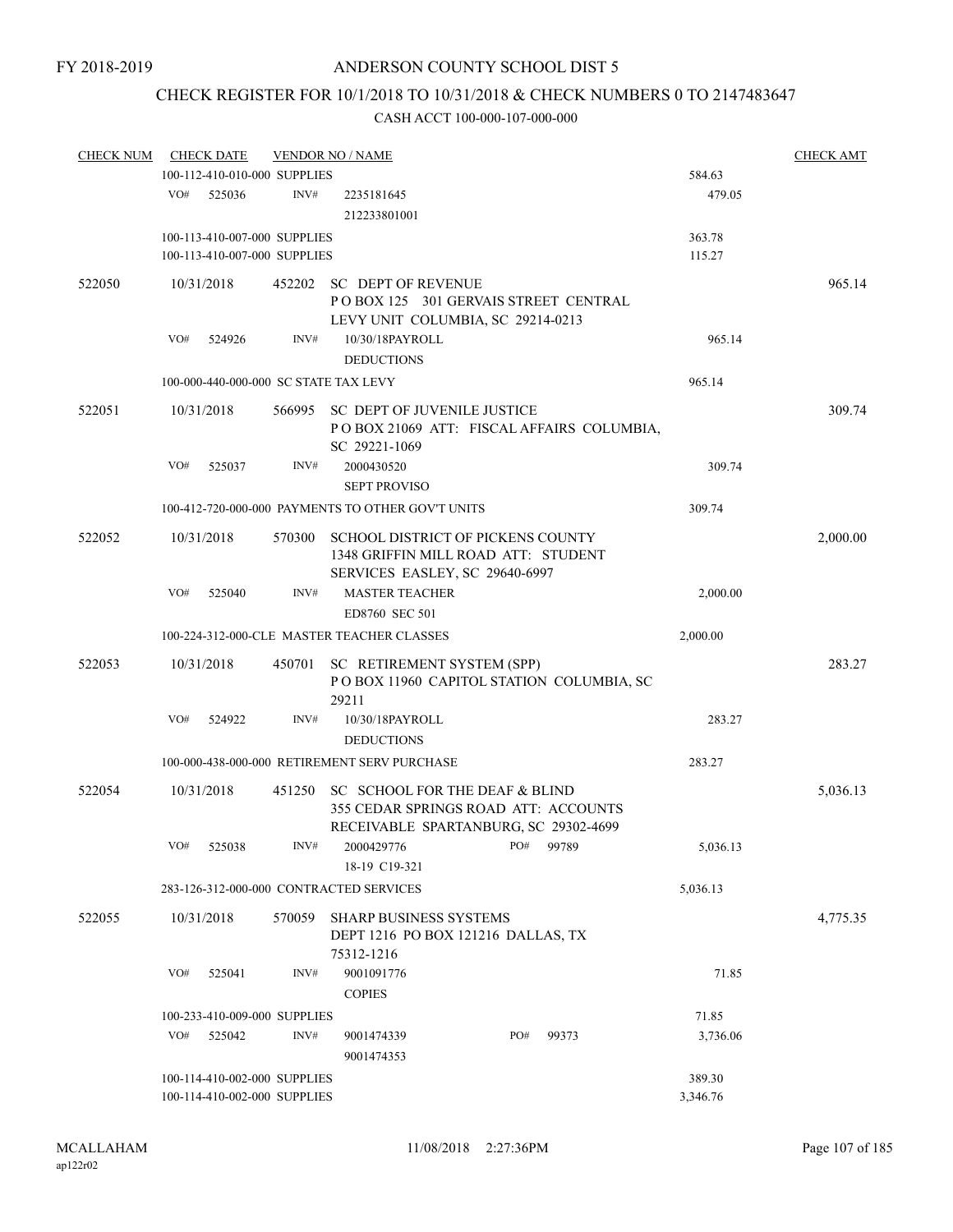### CHECK REGISTER FOR 10/1/2018 TO 10/31/2018 & CHECK NUMBERS 0 TO 2147483647

| <b>CHECK NUM</b> | <b>CHECK DATE</b>                  |        | <b>VENDOR NO / NAME</b>                                                                                                 |           | <b>CHECK AMT</b> |
|------------------|------------------------------------|--------|-------------------------------------------------------------------------------------------------------------------------|-----------|------------------|
|                  | VO#<br>525043                      | INV#   | 9001468616<br><b>COPIES</b>                                                                                             | 85.55     |                  |
|                  | 723-190-660-023-913 COPIER EXPENSE |        |                                                                                                                         | 85.55     |                  |
|                  | VO#<br>525044                      | INV#   | 9001461484<br>9001469358                                                                                                | 310.21    |                  |
|                  | 100-112-410-007-000 SUPPLIES       |        |                                                                                                                         | 19.26     |                  |
|                  | 100-112-410-007-000 SUPPLIES       |        |                                                                                                                         | 290.95    |                  |
|                  | VO#<br>525045                      | INV#   | 9001469349<br><b>COPIES</b>                                                                                             | 571.68    |                  |
|                  |                                    |        | 100-252-360-000-000 PRINTING AND BINDING                                                                                | 571.68    |                  |
| 522056           | 10/31/2018                         |        | 568464 SHORE, CHRISTOPHER G**<br>417 HOLLY RIDGE DR ANDERSON, SC 29621                                                  |           | 60.00            |
|                  | VO#<br>524994                      | INV#   | OCT 19 & 22<br><b>TLH CLOCK</b>                                                                                         | 60.00     |                  |
|                  |                                    |        | 100-271-312-002-000 ADDITIONAL SECURITY                                                                                 | 60.00     |                  |
| 522057           | 10/31/2018                         | 571007 | SIMPLIFIED OFFICE SYSTEMS<br>6220 BUSH RIVER ROAD COLUMBIA, SC 29212                                                    |           | 117.45           |
|                  | VO#<br>525046                      | INV#   | 181009-0046                                                                                                             | 117.45    |                  |
|                  |                                    |        | <b>COPIES</b>                                                                                                           |           |                  |
|                  | 100-113-410-005-000 SUPPLIES       |        |                                                                                                                         | 117.45    |                  |
| 522058           | 10/31/2018                         |        | 573455 SKEEN, CAROLINE ALDRIDGE**<br>128 NEWINGTON CIRCLE ANDERSON, SC 29621                                            |           | 50.00            |
|                  | VO#<br>524993                      | INV#   | 10/12 TLH<br><b>JUMBOTRON</b>                                                                                           | 50.00     |                  |
|                  |                                    |        | 100-271-312-002-000 ADDITIONAL SECURITY                                                                                 | 50.00     |                  |
| 522059           | 10/31/2018                         |        | 575534 SLOAN, ROBERT**<br>160 CORNER RD BELTON, SC 29622                                                                |           | 45.00            |
|                  | VO#<br>524988                      | INV#   | 10/24 MCCANTS                                                                                                           | 45.00     |                  |
|                  |                                    |        | FOOTBALL OFFICIAL                                                                                                       |           |                  |
|                  |                                    |        | 705-271-660-005-671 FOOTBALL GATE RECEIPTS EXPENSE                                                                      | 45.00     |                  |
| 522060           | 10/31/2018                         |        | 573721 SSBT AS TTEE FOR SCORP MM61953-001-042<br>MASS MUTUAL RETIREMENT SERVICES PO BOX<br>219062 KANSAS CITY, MO 64121 |           | 20,186.36        |
|                  | VO#<br>524932                      | INV#   | 10/30/18PAYROLL<br><b>DEDUCTIONS</b>                                                                                    | 20,186.36 |                  |
|                  |                                    |        | 100-000-468-000-000 OPTIONAL RETIREMENT PLAN                                                                            | 12,976.94 |                  |
|                  |                                    |        | 100-000-484-000-000 EMPLOYER RETIREMENT PAYABLE                                                                         | 7,209.42  |                  |
| 522061           | 10/31/2018                         | 575489 | SULLIVAN, ISAIAH^^<br>2 FLINTLOCK COURT GREENVILLE, SC 29611                                                            |           | 900.00           |
|                  | VO#<br>525047                      | INV#   | <b>TLH BAND</b><br><b>INSTRUCTION</b>                                                                                   | 900.00    |                  |
|                  | 100-114-410-002-001 BAND SUPPLIES  |        |                                                                                                                         | 900.00    |                  |
| 522062           | 10/31/2018                         |        | 571571 TECHPOINT                                                                                                        |           | 575.00           |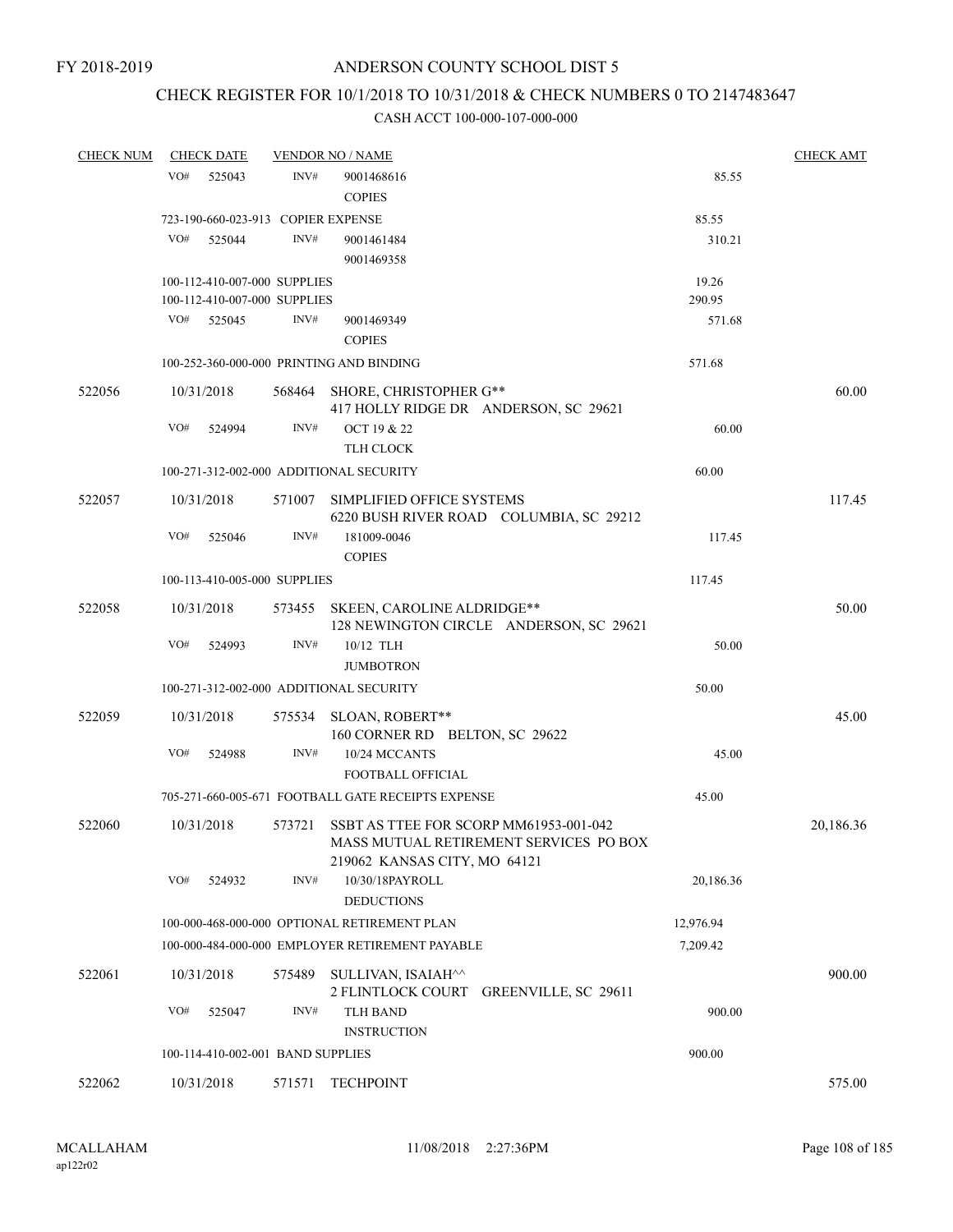## CHECK REGISTER FOR 10/1/2018 TO 10/31/2018 & CHECK NUMBERS 0 TO 2147483647

| <b>CHECK NUM</b> |     | <b>CHECK DATE</b> |                                   | <b>VENDOR NO / NAME</b>                                                                       |           | <b>CHECK AMT</b> |
|------------------|-----|-------------------|-----------------------------------|-----------------------------------------------------------------------------------------------|-----------|------------------|
|                  |     |                   |                                   | 144 PEARL INDUSTRIAL AVE HOSCHTON, GA<br>30548                                                |           |                  |
|                  | VO# | 525048            | INV#                              | 2786<br><b>NEVITT FOREST</b>                                                                  | 325.00    |                  |
|                  |     |                   |                                   | 100-266-314-012-000 REPAIRS TO EQUIPMENT                                                      | 325.00    |                  |
|                  | VO# | 525049            | INV#                              | 2787<br><b>WESTSIDE</b>                                                                       | 250.00    |                  |
|                  |     |                   |                                   | 100-266-314-003-000 REPAIRS TO EQUIPMENT                                                      | 250.00    |                  |
| 522063           |     | 10/31/2018        | 572503                            | <b>TG</b><br>P O BOX 659601 SAN ANTONIO, TX 78265-9601                                        |           | 403.49           |
|                  | VO# | 524929            | INV#                              | 10/30/18PAYROLL<br><b>DEDUCTIONS</b>                                                          | 403.49    |                  |
|                  |     |                   | 100-000-441-000-000 MISCELLANEOUS |                                                                                               | 403.49    |                  |
| 522064           |     | 10/31/2018        | 504890                            | <b>TIAA-CREF</b><br>POBOX 105316 ATLANTA, GA 30348-5316                                       |           | 22,528.83        |
|                  | VO# | 524933            | INV#                              | 10/30/18PAYROLL<br><b>DEDUCTIONS</b>                                                          | 22,528.83 |                  |
|                  |     |                   |                                   | 100-000-468-000-000 OPTIONAL RETIREMENT PLAN                                                  | 14,482.83 |                  |
|                  |     |                   |                                   | 100-000-484-000-000 EMPLOYER RETIREMENT PAYABLE                                               | 8,046.00  |                  |
| 522065           |     | 10/31/2018        | 569972                            | <b>TIFFANY CAMPBELL</b><br>626 OLD ASBURY RD ANDERSON, SC 29625                               |           | 8.01             |
|                  | VO# | 524980            | INV#                              | <b>FIELD TRIP</b><br><b>REFUND</b>                                                            | 8.01      |                  |
|                  |     |                   |                                   | 706-271-660-006-586 FIELD TRIPS- GR.7 EXPENSE                                                 | 8.01      |                  |
| 522066           |     | 10/31/2018        | 497150                            | TL HANNA HIGH SCHOOL<br>2600 HWY 81 NORTH ANDERSON, SC 29621                                  |           | 4,000.00         |
|                  | VO# | 525050            | INV#                              | 2018<br><b>COKE REBATE</b>                                                                    | 4,000.00  |                  |
|                  |     |                   |                                   | 100-114-410-002-WRH WAREHOUSE ORDERS                                                          | 4,000.00  |                  |
| 522067           |     | 10/31/2018        | 574238                            | TRANSWORLD SYSTEMS, INC.<br>ATTN: 417 PO BOX 15110 WILMINGTON, DE 19850                       |           | 83.68            |
|                  | VO# | 524928            | INV#                              | 10/30/18PAYROLL<br><b>DEDUCTIONS</b>                                                          | 83.68     |                  |
|                  |     |                   | 100-000-441-000-000 MISCELLANEOUS |                                                                                               | 83.68     |                  |
| 522068           |     | 10/31/2018        | 564298                            | UNITED WAY OF ANDERSON COUNTY<br>POBOX 2067 ANDERSON, SC 29622                                |           | 1,357.44         |
|                  | VO# | 524923            | INV#                              | 10/30/18PAYROLL<br><b>DEDUCTIONS</b>                                                          | 1,357.44  |                  |
|                  |     |                   |                                   | 100-000-455-000-000 UNITED FUND - PAYABLE                                                     | 1,357.44  |                  |
| 522069           |     | 10/31/2018        | 572350                            | US DEPARTMENT OF EDUCATION<br>NATIONAL PAYMENT CENTER PO BOX 105081<br>ATLANTA, GA 30348-5081 |           | 715.63           |
|                  | VO# | 524927            | INV#                              | 10/30/18PAYROLL<br><b>DEDUCTIONS</b>                                                          | 715.63    |                  |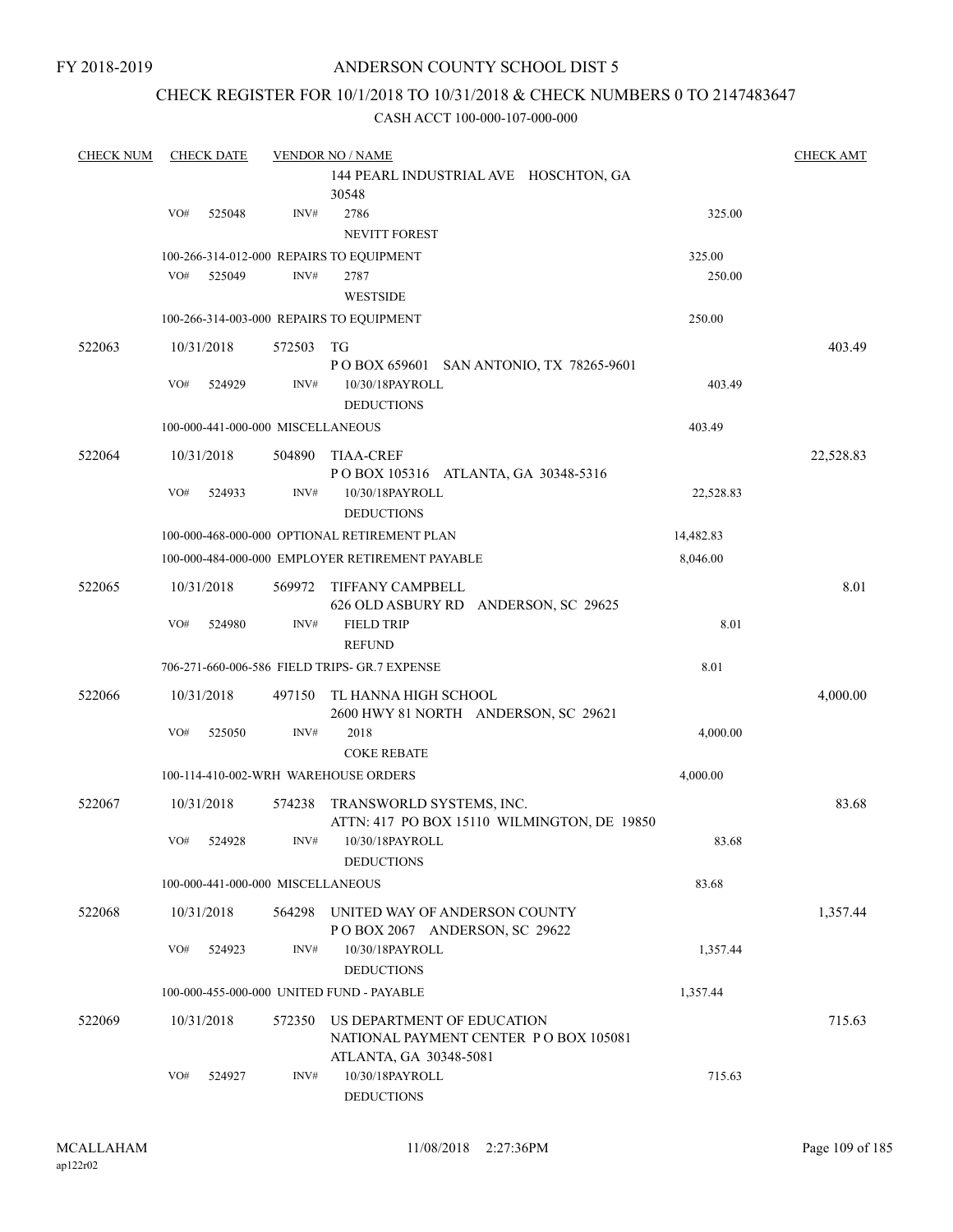## CHECK REGISTER FOR 10/1/2018 TO 10/31/2018 & CHECK NUMBERS 0 TO 2147483647

| <b>CHECK NUM</b> |     | <b>CHECK DATE</b><br>100-000-441-000-000 MISCELLANEOUS |        | <b>VENDOR NO / NAME</b>                                                                    | 715.63    | <b>CHECK AMT</b> |  |
|------------------|-----|--------------------------------------------------------|--------|--------------------------------------------------------------------------------------------|-----------|------------------|--|
| 522070           |     | 10/31/2018                                             | 575086 | VALIC<br>C/O JP MORGAN CHASE PO BOX 301701<br>DALLAS, TX 75303-1701                        |           | 47,105.48        |  |
|                  | VO# | 524934                                                 | INV#   | 10/30/18PAYROLL<br><b>DEDUCTIONS</b>                                                       | 47,105.48 |                  |  |
|                  |     |                                                        |        | 100-000-468-000-000 OPTIONAL RETIREMENT PLAN                                               | 30,282.13 |                  |  |
|                  |     |                                                        |        | 100-000-484-000-000 EMPLOYER RETIREMENT PAYABLE                                            | 16,823.35 |                  |  |
| 522071           |     | 10/31/2018                                             | 524353 | WAL-MART COMMUNITY/GEMB<br>POBOX 530934 ATT: ACCOUNTS RECEIVABLE<br>ATLANTA, GA 30353-0934 |           | 114.57           |  |
|                  | VO# | 525051                                                 | INV#   | 2022 0159<br><b>SOUTHWOOD</b>                                                              | 114.57    |                  |  |
|                  |     |                                                        |        | 721-190-660-021-429 FACULTY EXPENSE                                                        | 114.57    |                  |  |
| 522072           |     | 10/31/2018                                             | 573864 | WELLS FARGO VENDOR FIN SERV                                                                |           | 6,830.88         |  |
|                  | VO# | 525052                                                 | INV#   | PO BOX 105710 ATLANTA, GA 30348-5710<br>7589215008<br>PO#<br>99558<br><b>COPIER</b>        | 4,262.88  |                  |  |
|                  |     | 100-114-410-021-000 SUPPLIES                           |        |                                                                                            | 4,262.88  |                  |  |
|                  | VO# | 525053                                                 | INV#   | PO#<br>99500<br>6550916052<br><b>COPIER</b>                                                | 2,568.00  |                  |  |
|                  |     | 100-112-410-017-000 SUPPLIES                           |        |                                                                                            | 2,568.00  |                  |  |
|                  |     |                                                        |        |                                                                                            |           |                  |  |
| 522073           |     | 10/31/2018                                             | 531000 | WESTSIDE HIGH SCHOOL<br>806 PEARMAN DAIRY ROAD ANDERSON, SC<br>29625                       |           | 4,000.00         |  |
|                  | VO# | 525054                                                 | INV#   | 2018                                                                                       | 4,000.00  |                  |  |
|                  |     |                                                        |        | <b>COKE REBATE</b>                                                                         |           |                  |  |
|                  |     |                                                        |        | 100-114-410-003-WRH WAREHOUSE ORDERS                                                       | 4,000.00  |                  |  |
| 522074           |     | 10/31/2018                                             | 536100 | WILLIAMSON, RICHARD^^<br>500 WRIGHT SCHOOL RD BELTON, SC 29627                             |           | 1,300.00         |  |
|                  | VO# | 525055                                                 | INV#   | 34<br><b>COMMISSION FEE</b>                                                                | 1,300.00  |                  |  |
|                  |     |                                                        |        | 309-113-312-021-000 ARTS IN RESIDENCE                                                      | 1,300.00  |                  |  |
| $*$ 4272         |     | 10/03/2018                                             |        | 574706 EMPLOYEE VENDOR<br>412 ARCADIA DR ANDERSON, SC 29621                                |           | 340.20 E         |  |
|                  | VO# | 523531                                                 | INV#   | <b>WRIST BANDS</b><br>REIMBURSEMENT                                                        | 340.20    |                  |  |
|                  |     |                                                        |        | 717-190-660-017-201 MISCELLANEOUS EXPENSE                                                  | 340.20    |                  |  |
| 4273             |     | 10/03/2018                                             | 574699 | EMPLOYEE VENDOR                                                                            |           | 33.87 E          |  |
|                  |     |                                                        |        | 5737 HWY 29 SOUTH STARR, SC 29684                                                          |           |                  |  |
|                  | VO# | 523535                                                 | INV#   | <b>SUPPLIES</b><br>REIMBURSEMENT                                                           | 33.87     |                  |  |
|                  |     | 600-256-410-008-000 SUPPLIES                           |        |                                                                                            | 33.87     |                  |  |
| 4274             |     | 10/03/2018                                             |        | 573130 CALLAHAM ORCHARD TOURS                                                              |           | 680.00 E         |  |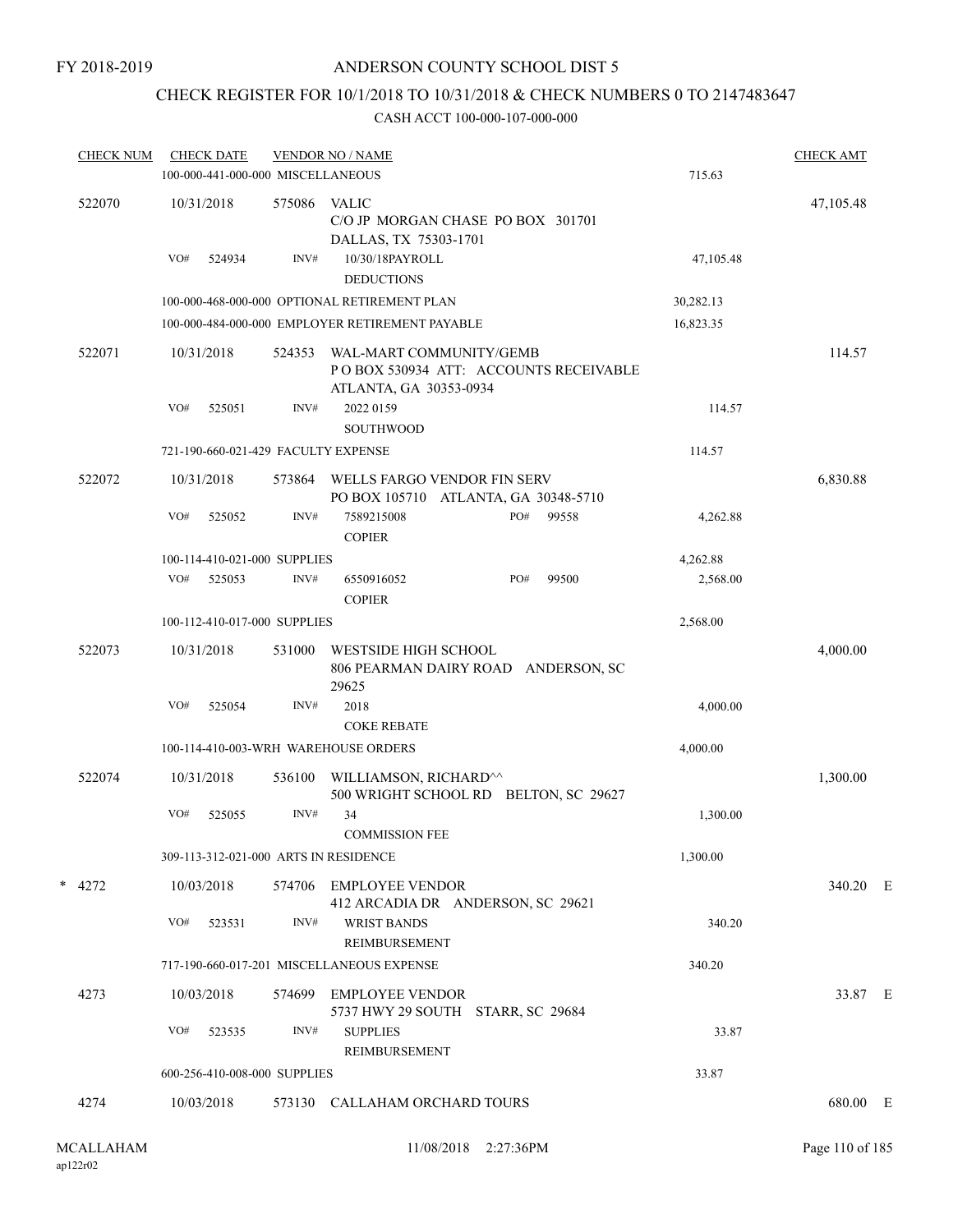## CHECK REGISTER FOR 10/1/2018 TO 10/31/2018 & CHECK NUMBERS 0 TO 2147483647

| <b>CHECK NUM</b> | <b>CHECK DATE</b> |            |                              | <b>VENDOR NO / NAME</b>                                                                      |          |            |  |  |  |
|------------------|-------------------|------------|------------------------------|----------------------------------------------------------------------------------------------|----------|------------|--|--|--|
|                  |                   |            |                              | ANDY CALLAHAM 559 CRAWFORD RD. BELTON,<br>SC 29627                                           |          |            |  |  |  |
|                  | VO#               | 523553     | INV#                         | FOR OCT 5TH<br>WHITEHALL ELEM                                                                | 680.00   |            |  |  |  |
|                  |                   |            |                              | 719-271-660-019-350 FIELD TRIPS KINDERGARTEN EXPENSE                                         | 680.00   |            |  |  |  |
| 4275             |                   | 10/03/2018 |                              | 572771 EMPLOYEE VENDOR<br>124 HIGH C DRIVE ANDERSON, SC 29621                                |          | 35.28 E    |  |  |  |
|                  | VO#               | 523537     | INV#                         | <b>BETA CLUB</b><br>REIMBURSEMENT                                                            | 35.28    |            |  |  |  |
|                  |                   |            |                              | 724-271-660-024-602 BETA CLUB EXPENSE                                                        | 35.28    |            |  |  |  |
| 4276             |                   | 10/03/2018 |                              | 574515 EMPLOYEE VENDOR<br>3 CATALINA DRIVE GREENVILLE, SC 29609                              |          | 55.75 E    |  |  |  |
|                  | VO#               | 523544     | INV#                         | <b>SEPT 17-27</b><br><b>MILEAGE</b>                                                          | 55.75    |            |  |  |  |
|                  |                   |            |                              | 600-256-333-000-000 TRIPS AND CONFERENCES                                                    | 55.75    |            |  |  |  |
| 4277             |                   | 10/03/2018 |                              | 573233 EMPLOYEE VENDOR<br>2400 LANE AVENUE ANDERSON, SC 29621                                |          | 12.97 E    |  |  |  |
|                  | VO#               | 523545     | INV#                         | <b>SEPT 2018</b><br><b>MILEAGE</b>                                                           | 12.97    |            |  |  |  |
|                  |                   |            |                              | 100-266-332-000-000 IN-DISTRICT TRAVEL                                                       | 12.97    |            |  |  |  |
| 4278             |                   | 10/03/2018 | 202600                       | DILLARD'S SPORTS CENTER<br>708 WHITEHALL ROAD ATT: ACCOUNTS<br>RECEIVABLE ANDERSON, SC 29625 |          | 5,934.80 E |  |  |  |
|                  | VO#               | 523556     | INV#                         | 102042<br><b>TLH TENNIS</b>                                                                  | 1,132.00 |            |  |  |  |
|                  |                   |            | 100-271-410-002-000 SUPPLIES |                                                                                              | 1,132.00 |            |  |  |  |
|                  | VO#               | 523557     | INV#                         | 101026<br>TLH VB                                                                             | 2,247.00 |            |  |  |  |
|                  |                   |            | 100-271-410-002-000 SUPPLIES |                                                                                              | 2,247.00 |            |  |  |  |
|                  | VO#               | 523558     | INV#                         | 102337<br><b>MCCANTS FB</b>                                                                  | 2,555.80 |            |  |  |  |
|                  |                   |            |                              | 705-271-660-005-674 FOOTBALL EXPENSE                                                         | 2,555.80 |            |  |  |  |
| 4279             |                   | 10/03/2018 |                              | 237555 FORMS & SUPPLY<br>POBOX 563953 ATT: ACCOUNTS RECEIVABLE<br>CHARLOTTE, NC 28256        |          | 1,376.81 E |  |  |  |
|                  | VO#               | 523561     | INV#                         | 4732253<br>4740602                                                                           | 149.44   |            |  |  |  |
|                  |                   |            |                              | 719-271-660-019-201 MISCELLANEOUS EXPENSE                                                    | 15.10    |            |  |  |  |
|                  |                   |            |                              | 719-271-660-019-201 MISCELLANEOUS EXPENSE                                                    | 134.34   |            |  |  |  |
|                  | VO#               | 523562     | INV#                         | 4717796<br>4739701                                                                           | 295.77   |            |  |  |  |
|                  |                   |            |                              | 100-114-410-002-VEN SUPPLY-ADDT'L FOR LOST VENDING                                           | 215.63   |            |  |  |  |
|                  |                   |            | 100-212-410-002-000 SUPPLIES |                                                                                              | 80.14    |            |  |  |  |
|                  | VO#               | 523563     | INV#                         | 4725850                                                                                      | 53.18    |            |  |  |  |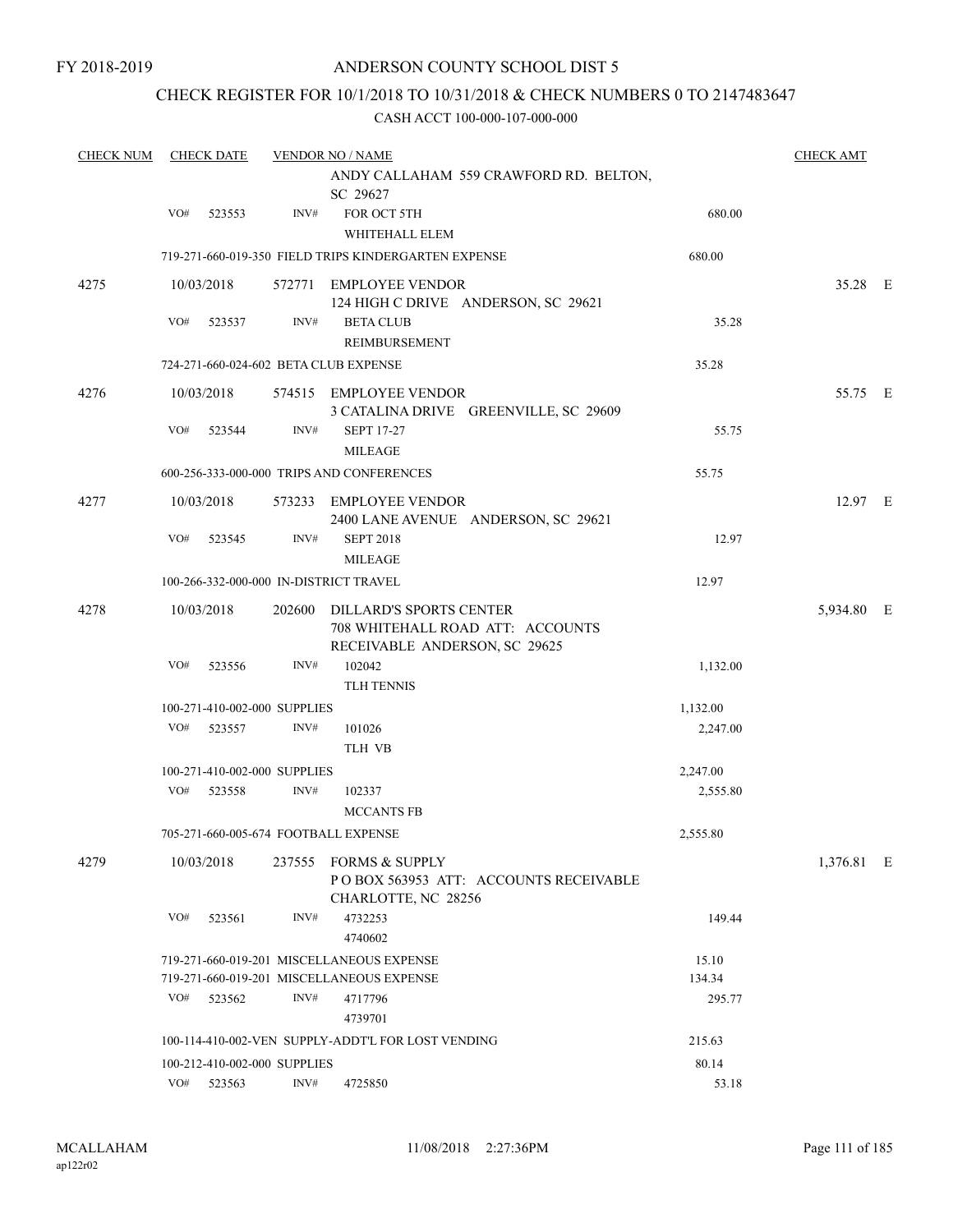## CHECK REGISTER FOR 10/1/2018 TO 10/31/2018 & CHECK NUMBERS 0 TO 2147483647

| <b>CHECK NUM</b> | <b>CHECK DATE</b>                       |      | <b>VENDOR NO / NAME</b>                                                                       |        | <b>CHECK AMT</b> |
|------------------|-----------------------------------------|------|-----------------------------------------------------------------------------------------------|--------|------------------|
|                  |                                         |      | <b>SUPPLIES</b>                                                                               |        |                  |
|                  |                                         |      | 719-271-660-019-201 MISCELLANEOUS EXPENSE                                                     | 53.18  |                  |
|                  | VO#<br>523564                           | INV# | 4746281, 8046<br><b>SUPPLIES</b>                                                              | 108.02 |                  |
|                  |                                         |      | 709-271-660-009-201 MISCELLANEOUS EXPENSE                                                     | 42.02  |                  |
|                  |                                         |      | 709-271-660-009-201 MISCELLANEOUS EXPENSE                                                     | 66.00  |                  |
|                  | VO# 523588                              | INV# | 4694304                                                                                       | 770.40 |                  |
|                  |                                         |      | <b>SUPPLIES</b>                                                                               |        |                  |
|                  | 100-114-410-003-000 SUPPLIES            |      |                                                                                               | 770.40 |                  |
| 4280             | 10/03/2018                              |      | 565738 EMPLOYEE VENDOR<br>100 LIMELIGHT DRIVE ANDERSON, SC 29621                              |        | 328.15 E         |
|                  | VO#<br>523541                           | INV# | <b>SEPT 19-20</b><br><b>COLUMBIA</b>                                                          | 284.50 |                  |
|                  | 100-254-333-000-OPS TRIPS-OPERATIONS    |      |                                                                                               | 284.50 |                  |
|                  | VO#<br>523543                           | INV# | AUG-SEPT<br><b>MILEAGE</b>                                                                    | 43.65  |                  |
|                  | 100-254-333-000-OPS TRIPS-OPERATIONS    |      |                                                                                               | 43.65  |                  |
| 4281             | 10/03/2018                              |      | 573279 HERSHEY CREAMERY COMPANY<br>301 S CAMERON STREET HARRISBURG, PA<br>17101-2815          |        | 741.60 E         |
|                  | VO#<br>523567                           | INV# | 13485686<br><b>NEVITT FOREST</b>                                                              | 179.04 |                  |
|                  |                                         |      | 712-271-660-012-391 ICE CREAM SALES EXPENSE                                                   | 179.04 |                  |
|                  | VO#<br>523568                           | INV# | 13440526<br><b>NORTH POINTE</b>                                                               | 562.56 |                  |
|                  |                                         |      | 713-271-660-013-391 ICE CREAM SALES EXPENSE                                                   | 562.56 |                  |
| 4282             | 10/03/2018                              |      | 572291 EMPLOYEE VENDOR<br>2624 SYDNEY PLACE PEKIN, IL 61554                                   |        | 14.25 E          |
|                  | VO#<br>523605                           | INV# | <b>KROGER</b><br>REIMBURSEMENT                                                                | 14.25  |                  |
|                  |                                         |      | 712-271-660-012-324 POSTIVE BEHAVIOR I.S. EXPENSE                                             | 14.25  |                  |
| 4283             | 10/03/2018                              |      | 573588 EMPLOYEE VENDOR<br>207 BOWEN DR. ANDERSON, SC 29621                                    |        | 67.35 E          |
|                  | VO#<br>523532                           | INV# | <b>HOBBY LOBBY</b><br>REIMBURSEMENT                                                           | 67.35  |                  |
|                  | 714-271-660-014-376 ENGAGE CLUB EXPENSE |      |                                                                                               | 67.35  |                  |
| 4284             | 10/03/2018                              |      | 575128 EMPLOYEE VENDOR<br>700 CONCORD AVE ANDERSON, SC 29621                                  |        | 496.34 E         |
|                  | VO#<br>523540                           | INV# | <b>SEPT 19-21</b><br><b>COLUMBIA</b>                                                          | 496.34 |                  |
|                  |                                         |      | 267-224-333-000-P15 TRIPS- NEW PRINC/ASST PRINC                                               | 496.34 |                  |
| 4285             | 10/03/2018                              |      | 563959 LEARNING A-Z<br>23939 NETWORK PLACE ATT: ACCOUNTS<br>RECEIVABLE CHICAGO, IL 60673-1239 |        | 187.20 E         |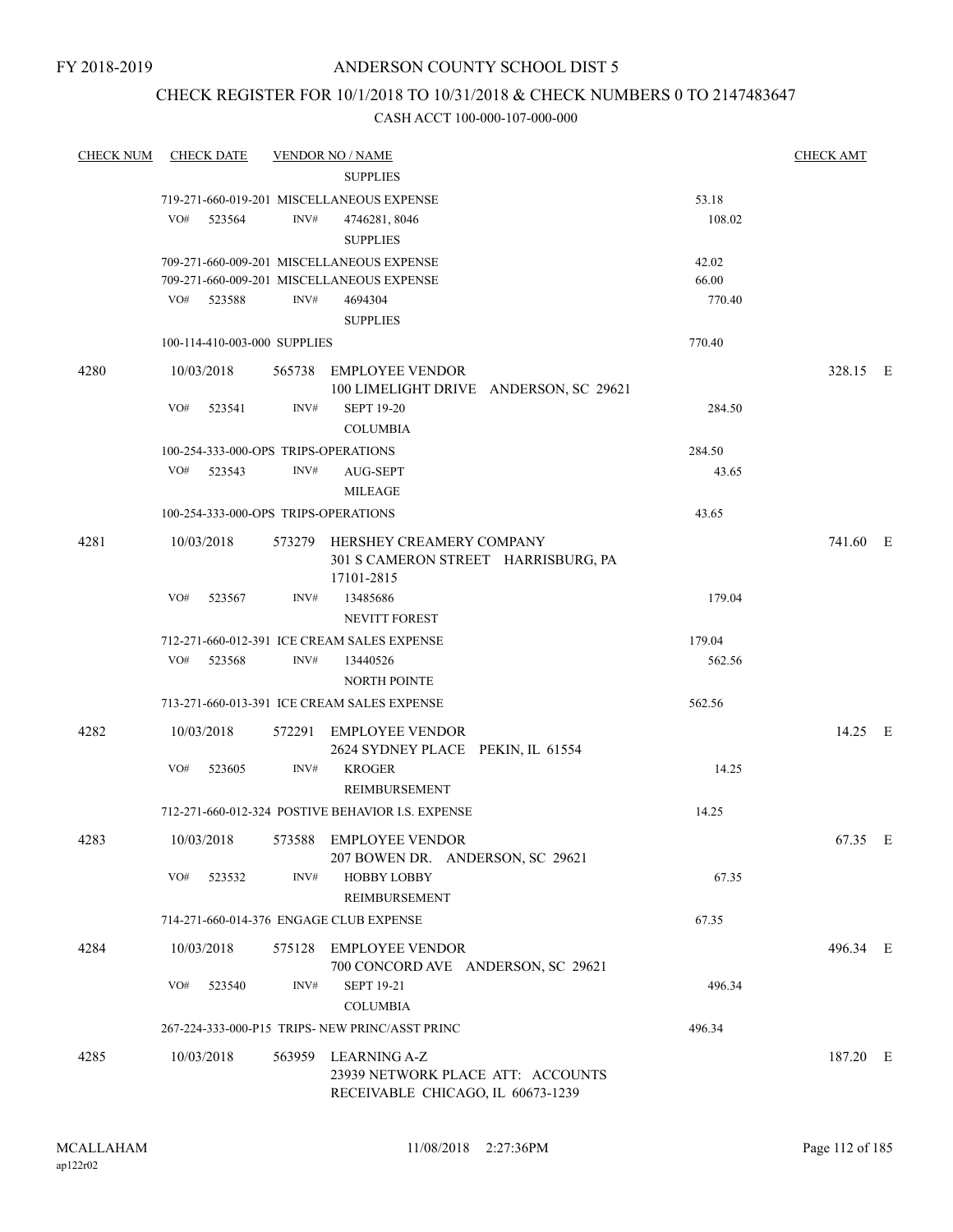# CHECK REGISTER FOR 10/1/2018 TO 10/31/2018 & CHECK NUMBERS 0 TO 2147483647

| <b>CHECK NUM</b> | <b>CHECK DATE</b>                      |                | <b>VENDOR NO / NAME</b>                                                                                            |        | <b>CHECK AMT</b> |  |
|------------------|----------------------------------------|----------------|--------------------------------------------------------------------------------------------------------------------|--------|------------------|--|
|                  | VO#<br>523571                          | INV#           | 2006794<br>CUST #1471677                                                                                           | 187.20 |                  |  |
|                  | 100-114-410-003-000 SUPPLIES           |                |                                                                                                                    | 187.20 |                  |  |
| 4286             | 10/03/2018                             |                | 345710 EMPLOYEE VENDOR<br>224 PENINSULA DRIVE ANDERSON, SC 29626                                                   |        | 94.03 E          |  |
|                  | VO#<br>523542                          | INV#           | <b>SEPT 20-21</b><br><b>GREENVILLE</b>                                                                             | 94.03  |                  |  |
|                  |                                        |                | 100-264-333-000-000 TRIPS AND CONFERENCES                                                                          | 94.03  |                  |  |
| 4287             | 10/03/2018                             |                | 565666 EMPLOYEE VENDOR<br>100 TALLEY COURT ANDERSON, SC 29621                                                      |        | 23.97 E          |  |
|                  | VO#<br>523536                          | INV#           | <b>HOBBY LOBBY</b><br>REIMBURSEMENT                                                                                | 23.97  |                  |  |
|                  | 600-256-410-008-000 SUPPLIES           |                |                                                                                                                    | 23.97  |                  |  |
| 4288             | 10/03/2018                             | 574805         | EMPLOYEE VENDOR<br>2514 GENTRY ROAD STARR, SC 29684                                                                |        | 25.68 E          |  |
|                  | VO#<br>523539                          | INV#           | <b>CUPCAKES</b><br><b>REIMBURSEMENT</b>                                                                            | 25.68  |                  |  |
|                  | 705-271-660-005-682 VOLLEYBALL EXPENSE |                |                                                                                                                    | 25.68  |                  |  |
| 4289             | 10/03/2018                             |                | 463000 SCHOLASTIC INC/SCHOLASTIC MAGAZINES<br>POBOX 3725 ATT: ACCOUNTS RECEIVABLE<br>JEFFERSON CITY, MO 65102-3725 |        | 506.00 E         |  |
|                  | VO#<br>523586                          | INV#           | M6642951<br>ACCT#01009808                                                                                          | 506.00 |                  |  |
|                  |                                        |                | 713-271-660-013-201 MISCELLANEOUS EXPENSE                                                                          | 506.00 |                  |  |
| 4290             | 10/03/2018                             |                | 470850 EMPLOYEE VENDOR<br>118 GREGORY COURT ANDERSON, SC 29626                                                     |        | 163.93 E         |  |
|                  | VO#<br>523533                          | INV#           | <b>SNACKS</b><br><b>REIMBURSEMENT</b>                                                                              | 163.93 |                  |  |
|                  |                                        |                | 719-271-660-019-201 MISCELLANEOUS EXPENSE                                                                          | 163.93 |                  |  |
| 4291             | 10/03/2018                             |                | 571658 EMPLOYEE VENDOR<br>102 RHODEHAVEN DRIVE ANDERSON, SC 29625                                                  |        | 160.60 E         |  |
|                  | VO# 523534                             | INV#           | ROCK SCHOOL<br>REIMBURSEMENT                                                                                       | 160.60 |                  |  |
|                  |                                        |                | 100-113-410-006-VEN SUPPLY-ADDT'L FOR LOST VENDING                                                                 | 160.60 |                  |  |
| 4292             | 10/03/2018                             |                | 574654 EMPLOYEE VENDOR<br>234 GREENLAND ROAD ANDERSON, SC 29626                                                    |        | 179.00 E         |  |
|                  | VO#<br>523538                          | INV#           | <b>INCENTIVE BELT</b><br>REIMBURSEMENT                                                                             | 179.00 |                  |  |
|                  | 100-233-410-010-000 SUPPLIES           |                |                                                                                                                    | 179.00 |                  |  |
| 4293             | 10/05/2018<br>VO#                      | 573497<br>INV# | ALL CLEAR PLUMBING<br>101 GREEN LAKE ROAD GREENVILLE, SC 29607                                                     |        | $1,410.00$ E     |  |
|                  | 523662                                 |                | 5239409<br>NORTH POINTE                                                                                            | 400.00 |                  |  |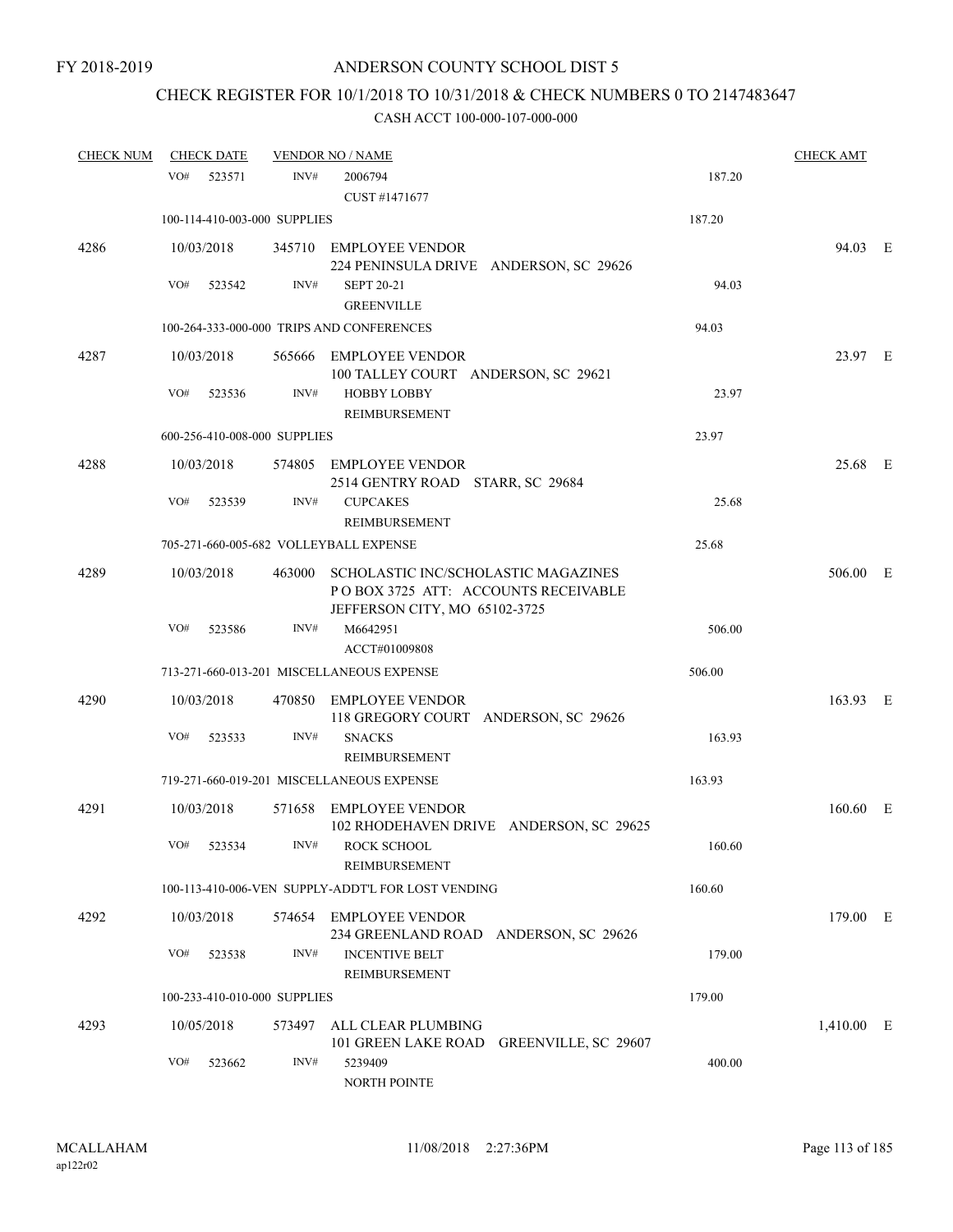# CHECK REGISTER FOR 10/1/2018 TO 10/31/2018 & CHECK NUMBERS 0 TO 2147483647

| <b>CHECK NUM</b> | <b>CHECK DATE</b> | <b>VENDOR NO / NAME</b>                                |                                     |           | <b>CHECK AMT</b> |  |
|------------------|-------------------|--------------------------------------------------------|-------------------------------------|-----------|------------------|--|
|                  |                   | 100-254-323-013-400 CONTR SERV-HVAC/ELECT/PLUMBING     |                                     | 542.00    |                  |  |
|                  |                   | 100-254-323-013-400 CONTR SERV-HVAC/ELECT/PLUMBING     |                                     | $-142.00$ |                  |  |
|                  | $VO#$ 523663      | INV#<br>5260530<br><b>SOUTH FANT</b>                   |                                     | 210.00    |                  |  |
|                  |                   | 100-254-323-015-400 CONTR SERV-HVAC/ELECT/PLUMBING     |                                     | 290.00    |                  |  |
|                  |                   | 100-254-323-015-400 CONTR SERV-HVAC/ELECT/PLUMBING     |                                     | $-80.00$  |                  |  |
|                  | VO#<br>523664     | INV#<br>5238228<br><b>VARENNES</b>                     |                                     | 400.00    |                  |  |
|                  |                   | 100-254-323-016-400 CONTR SERV-HVAC/ELECT/PLUMBING     |                                     | 532.00    |                  |  |
|                  |                   | 100-254-323-016-400 CONTR SERV-HVAC/ELECT/PLUMBING     |                                     | $-132.00$ |                  |  |
|                  | VO#<br>523665     | INV#<br>5300429<br><b>VARENNES</b>                     |                                     | 400.00    |                  |  |
|                  |                   | 100-254-323-016-400 CONTR SERV-HVAC/ELECT/PLUMBING     |                                     | 400.00    |                  |  |
| 4294             | 10/05/2018        | 574706 EMPLOYEE VENDOR                                 | 412 ARCADIA DR ANDERSON, SC 29621   |           | 50.69 E          |  |
|                  | VO#<br>523768     | INV#<br><b>SEPT 2018</b><br><b>MILEAGE</b>             |                                     | 50.69     |                  |  |
|                  |                   | 717-271-660-017-201 MISCELLANEOUS EXPENSE              |                                     | 50.69     |                  |  |
| 4295             | 10/05/2018        | 113600<br>ANDERSON FIRE & SAFETY<br>ANDERSON, SC 29622 | POBOX 1265 ATT: ACCOUNTS RECEIVABLE |           | $1,039.00$ E     |  |
|                  | VO#<br>523800     | INV#<br>PO 99605<br><b>SCHOOL SERVICE</b>              | PO#<br>99605                        | 1,039.00  |                  |  |
|                  |                   | 100-254-323-000-600 MAINTENANCE SERVICES               |                                     | 66.00     |                  |  |
|                  |                   | 100-254-323-001-600 MAINTENANCE SERVICES               |                                     | 0.00      |                  |  |
|                  |                   |                                                        |                                     |           |                  |  |
|                  |                   | 100-254-323-002-600 MAINTENANCE SERVICES               |                                     | 0.00      |                  |  |
|                  |                   | 100-254-323-003-600 MAINTENANCE SERVICES               |                                     | 0.00      |                  |  |
|                  |                   | 100-254-323-005-600 MAINTENANCE SERVICES               |                                     | 0.00      |                  |  |
|                  |                   | 100-254-323-006-600 MAINTENANCE SERVICES               |                                     | 0.00      |                  |  |
|                  |                   | 100-254-323-007-600 MAINTENANCE SERVICES               |                                     | 0.00      |                  |  |
|                  |                   | 100-254-323-008-600 MAINTENANCE SERVICES               |                                     | 0.00      |                  |  |
|                  |                   | 100-254-323-009-600 MAINTENANCE SERVICES               |                                     | 0.00      |                  |  |
|                  |                   | 100-254-323-010-600 MAINTENANCE SERVICES               |                                     | 0.00      |                  |  |
|                  |                   | 100-254-323-011-600 MAINTENANCE SERVICES               |                                     | 0.00      |                  |  |
|                  |                   | 100-254-323-012-600 MAINTENANCE SERVICES               |                                     | 0.00      |                  |  |
|                  |                   | 100-254-323-013-600 MAINTENANCE SERVICES               |                                     | 973.00    |                  |  |
|                  |                   | 100-254-323-014-600 MAINTENANCE SERVICES               |                                     | 0.00      |                  |  |
|                  |                   | 100-254-323-015-600 MAINTENANCE SERVICES               |                                     | 0.00      |                  |  |
|                  |                   | 100-254-323-016-600 MAINTENANCE SERVICES               |                                     | 0.00      |                  |  |
|                  |                   | 100-254-323-017-600 MAINTENANCE SERVICES               |                                     | 0.00      |                  |  |
|                  |                   | 100-254-323-018-600 MAINTENANCE SERVICES               |                                     | 0.00      |                  |  |
|                  |                   | 100-254-323-019-600 MAINTENANCE SERVICES               |                                     | 0.00      |                  |  |
|                  |                   |                                                        |                                     |           |                  |  |
|                  |                   | 100-254-323-020-600 MAINTENANCE SERVICES               |                                     | 0.00      |                  |  |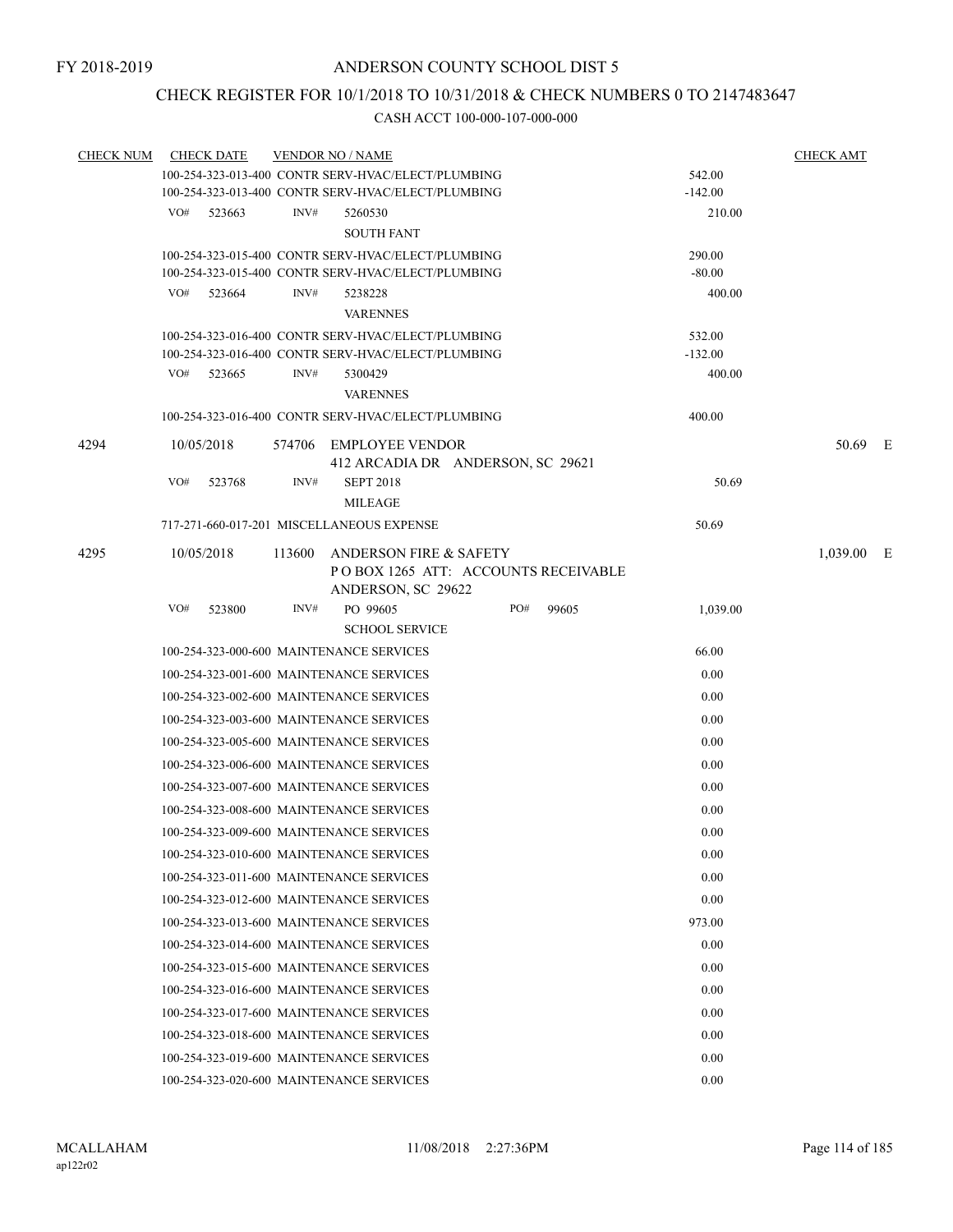# CHECK REGISTER FOR 10/1/2018 TO 10/31/2018 & CHECK NUMBERS 0 TO 2147483647

| <b>CHECK NUM</b> | <b>CHECK DATE</b> |        |                                   | <b>VENDOR NO / NAME</b>                                                                                          |                    | <b>CHECK AMT</b> |  |
|------------------|-------------------|--------|-----------------------------------|------------------------------------------------------------------------------------------------------------------|--------------------|------------------|--|
|                  |                   |        |                                   | 100-254-323-021-600 MAINTENANCE SERVICES                                                                         | 0.00               |                  |  |
|                  |                   |        |                                   | 100-254-323-023-600 MAINTENANCE SERVICES                                                                         | 0.00               |                  |  |
| 4296             | 10/05/2018        |        |                                   | 566562 ANDERSON OUTDOOR POWER EQUIPMENT<br>110 MIRACLE MILE DRIVE ATT: ACCOUNTS<br>RECEIVABLE ANDERSON, SC 29621 |                    | 48.80 E          |  |
|                  | VO#               | 523666 | INV#                              | 205132<br><b>REPAIR</b>                                                                                          | 48.80              |                  |  |
|                  |                   |        | 100-254-323-000-001 CONTRACT SRVS |                                                                                                                  | 48.80              |                  |  |
| 4297             | 10/05/2018        |        |                                   | 563865 ANDERSON WINNELSON CO<br>POBOX 1446 ATT: ACCOUNTS RECEIVABLE<br>ANDERSON, SC 29622                        |                    | 416.01 E         |  |
|                  | VO#               | 523667 | INV#                              | 220734<br><b>REPAIR PARTS</b>                                                                                    | 416.01             |                  |  |
|                  |                   |        |                                   | 100-254-410-017-400 HVAC/ELECTRICAL/PLUMBING                                                                     | 416.01             |                  |  |
| 4298             | 10/05/2018        |        |                                   | 201391 BLICK ART MATERIALS<br>6910 EAGLE WAY CHICAGO, IL 60670-1069                                              |                    | 189.06 E         |  |
|                  | VO#               | 523810 | INV#                              | 231994<br><b>WESTSIDE</b>                                                                                        | 189.06             |                  |  |
|                  |                   |        | 100-114-410-003-000 SUPPLIES      |                                                                                                                  | 189.06             |                  |  |
| 4299             | 10/05/2018        |        | 575543                            | <b>EMPLOYEE VENDOR</b><br>103 GRANITE LANE ANDERSON, SC 29626                                                    |                    | 38.37 E          |  |
|                  | VO#               | 523766 | INV#                              | AUG-SEPT<br><b>MILEAGE</b>                                                                                       | 38.37              |                  |  |
|                  |                   |        |                                   | 706-271-660-006-429 FACULTY EXPENSE                                                                              | 38.37              |                  |  |
| 4300             | 10/05/2018        |        | 564662                            | <b>BRADY'S SCREEN PRINTING</b><br>106 CONCORD ROAD ATT: ACCOUNTS<br>RECEIVABLE ANDERSON, SC 29621                |                    | 5,476.26 E       |  |
|                  | VO#               | 523797 | INV#                              | 34057<br><b>HOMELAND PARK</b>                                                                                    | 1,761.22           |                  |  |
|                  |                   |        |                                   | 711-271-660-011-261 "T" SHIRTS EXPENSE                                                                           | 1,761.22           |                  |  |
|                  | VO#               | 523811 | INV#                              | 33936,34038<br><b>NORTH POINTE</b>                                                                               | 3,715.04           |                  |  |
|                  |                   |        |                                   | 713-271-660-013-256 FUNDRAISERS EXPENSE<br>713-271-660-013-256 FUNDRAISERS EXPENSE                               | 3,493.55<br>221.49 |                  |  |
| 4301             | 10/05/2018        |        |                                   | 147195 EMPLOYEE VENDOR<br>417 BLAIR STREET ANDERSON, SC 29625                                                    |                    | 137.34 E         |  |
|                  | VO#               | 523777 | INV#                              | SEPT <sub>28</sub><br><b>COLUMBIA</b>                                                                            | 137.34             |                  |  |
|                  |                   |        |                                   | 356-223-333-023-000 TRIPS AND CONFERENCES                                                                        | 137.34             |                  |  |
| 4302             | 10/05/2018        |        | 565413                            | <b>EMPLOYEE VENDOR</b><br>104 QUEENSDALE END ANDERSON, SC 29621                                                  |                    | 9.63 E           |  |
|                  | VO#               | 523790 | INV#                              | <b>DOLLAR TREE</b><br>REIMBURSEMENT                                                                              | 9.63               |                  |  |
|                  |                   |        | 100-147-410-013-000 SUPPLIES      |                                                                                                                  | 9.63               |                  |  |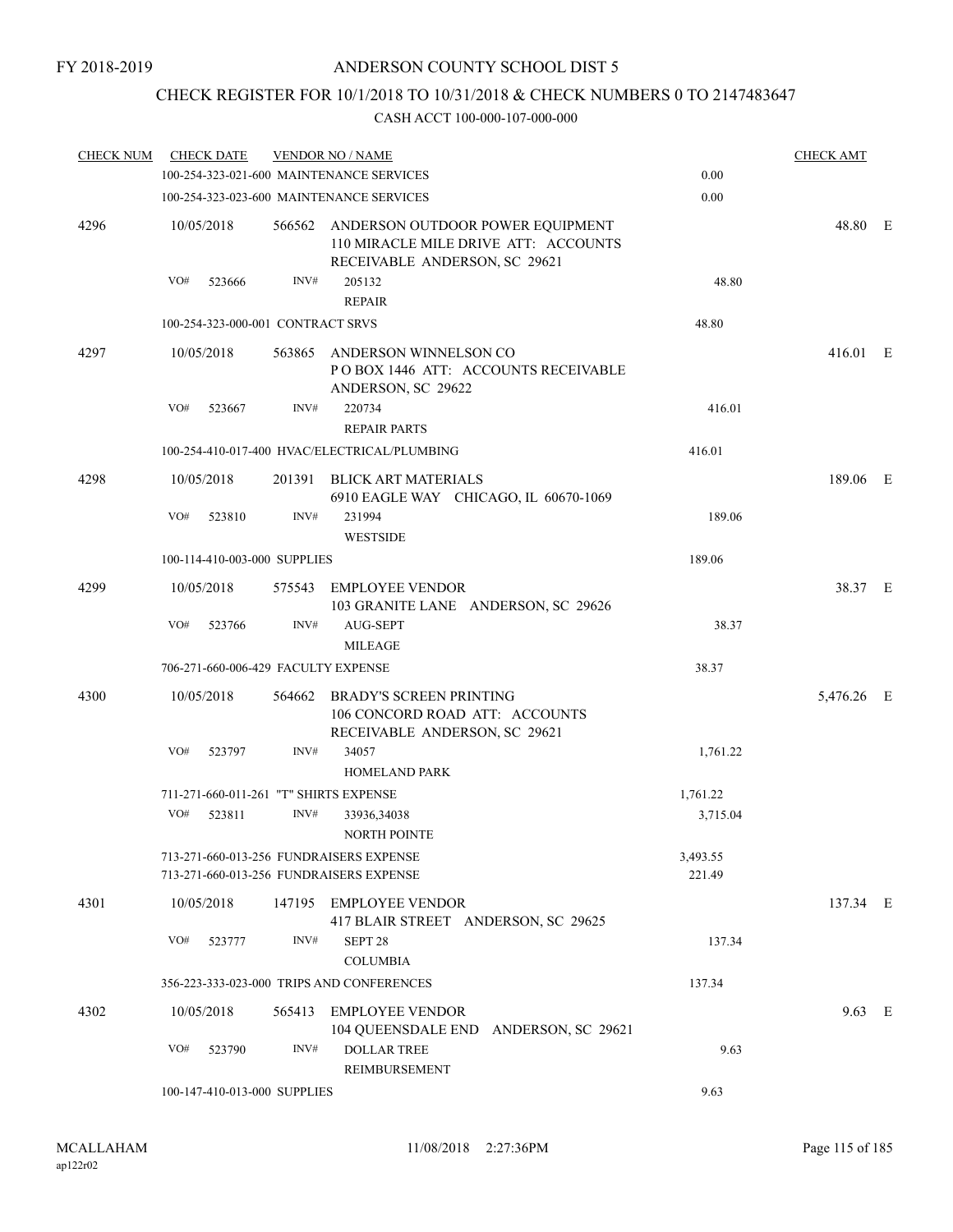# CHECK REGISTER FOR 10/1/2018 TO 10/31/2018 & CHECK NUMBERS 0 TO 2147483647

| <b>CHECK NUM</b> | <b>CHECK DATE</b>                      | <b>VENDOR NO / NAME</b> |                                                                                               |        |            |  |  |
|------------------|----------------------------------------|-------------------------|-----------------------------------------------------------------------------------------------|--------|------------|--|--|
| 4303             | 10/05/2018                             |                         | 563493 EMPLOYEE VENDOR<br>922 NEW PROSPECT CH RD ANDERSON, SC 29625                           |        | 16.19 E    |  |  |
|                  | VO#<br>523773                          | INV#                    | <b>SEPT 2018</b><br><b>MILEAGE</b>                                                            | 16.19  |            |  |  |
|                  | 600-256-332-010-000 IN DISTRICT TRAVEL |                         |                                                                                               | 16.19  |            |  |  |
| 4304             | 10/05/2018                             |                         | 564954 EMPLOYEE VENDOR<br>115 PUBLIC WELL ROAD ANDERSON, SC 29626                             |        | 82.89 E    |  |  |
|                  | VO#<br>523625                          | INV#                    | AUG-SEPT<br><b>MILEAGE</b>                                                                    | 82.89  |            |  |  |
|                  |                                        |                         | 232-224-333-000-000 TRIPS AND CONFERENCES                                                     | 82.89  |            |  |  |
| 4305             | 10/05/2018                             |                         | 572771 EMPLOYEE VENDOR<br>124 HIGH C DRIVE ANDERSON, SC 29621                                 |        | 499.90 E   |  |  |
|                  | VO#<br>523783                          | INV#                    | <b>CLEMSON</b><br><b>REIMBURSEMENT</b>                                                        | 300.00 |            |  |  |
|                  |                                        |                         | 724-271-660-024-593 FIELD TRIPS-MISC. EXPENSE                                                 | 300.00 |            |  |  |
|                  | VO#<br>523784                          | INV#                    | <b>AMAZON</b><br>REIMBURSEMENT                                                                | 199.90 |            |  |  |
|                  | 124-114-410-024-000 SUPPLIES           |                         |                                                                                               | 199.90 |            |  |  |
| 4306             | 10/05/2018                             |                         | 163200 EMPLOYEE VENDOR<br>112 ELROD PLACE ROAD PIEDMONT, SC 29673                             |        | 44.37 E    |  |  |
|                  | VO#<br>523781                          | INV#                    | <b>J PETERS</b><br>REIMBURSEMENT                                                              | 44.37  |            |  |  |
|                  | 721-190-660-021-429 FACULTY EXPENSE    |                         |                                                                                               | 44.37  |            |  |  |
| 4307             | 10/05/2018                             |                         | 185729 EMPLOYEE VENDOR<br>1317 MOOREHEAD PLACE PENDLETON, SC 29670                            |        | 139.52 E   |  |  |
|                  | VO#<br>523795                          | INV#                    | SEPT <sub>28</sub><br><b>COLUMBIA</b>                                                         | 139.52 |            |  |  |
|                  |                                        |                         | 356-182-333-023-000 TRIPS AND CONFERENCES                                                     | 139.52 |            |  |  |
| 4308             | 10/05/2018                             |                         | 187300 CRESCENT SUPPLY CO, INC<br>POBOX 8798 ATT: ACCOUNTS RECEIVABLE<br>GREENVILLE, SC 29604 |        | 2,827.89 E |  |  |
|                  | VO# 523677                             | INV#                    | 392273<br><b>SUPPLIES</b>                                                                     | 2.89   |            |  |  |
|                  |                                        |                         | 100-254-410-012-400 HVAC/ELECTRICAL/PLUMBING                                                  | 2.89   |            |  |  |
|                  | VO# 523678                             | INV#                    | 392276<br><b>SUPPLIES</b>                                                                     | 23.39  |            |  |  |
|                  |                                        |                         | 100-254-410-010-400 HVAC/ELECTRICAL/PLUMBING                                                  | 23.39  |            |  |  |
|                  | VO# 523679                             | INV#                    | 392272<br><b>SUPPLIES</b>                                                                     | 26.75  |            |  |  |
|                  |                                        |                         | 100-254-410-012-400 HVAC/ELECTRICAL/PLUMBING                                                  | 26.75  |            |  |  |
|                  | VO# 523680                             | INV#                    | 392278<br><b>SUPPLIES</b>                                                                     | 61.33  |            |  |  |
|                  | 100-254-410-000-400 HVAC SUPPLIES      |                         |                                                                                               | 61.33  |            |  |  |
|                  | VO# 523681                             | INV#                    | 392274                                                                                        | 96.30  |            |  |  |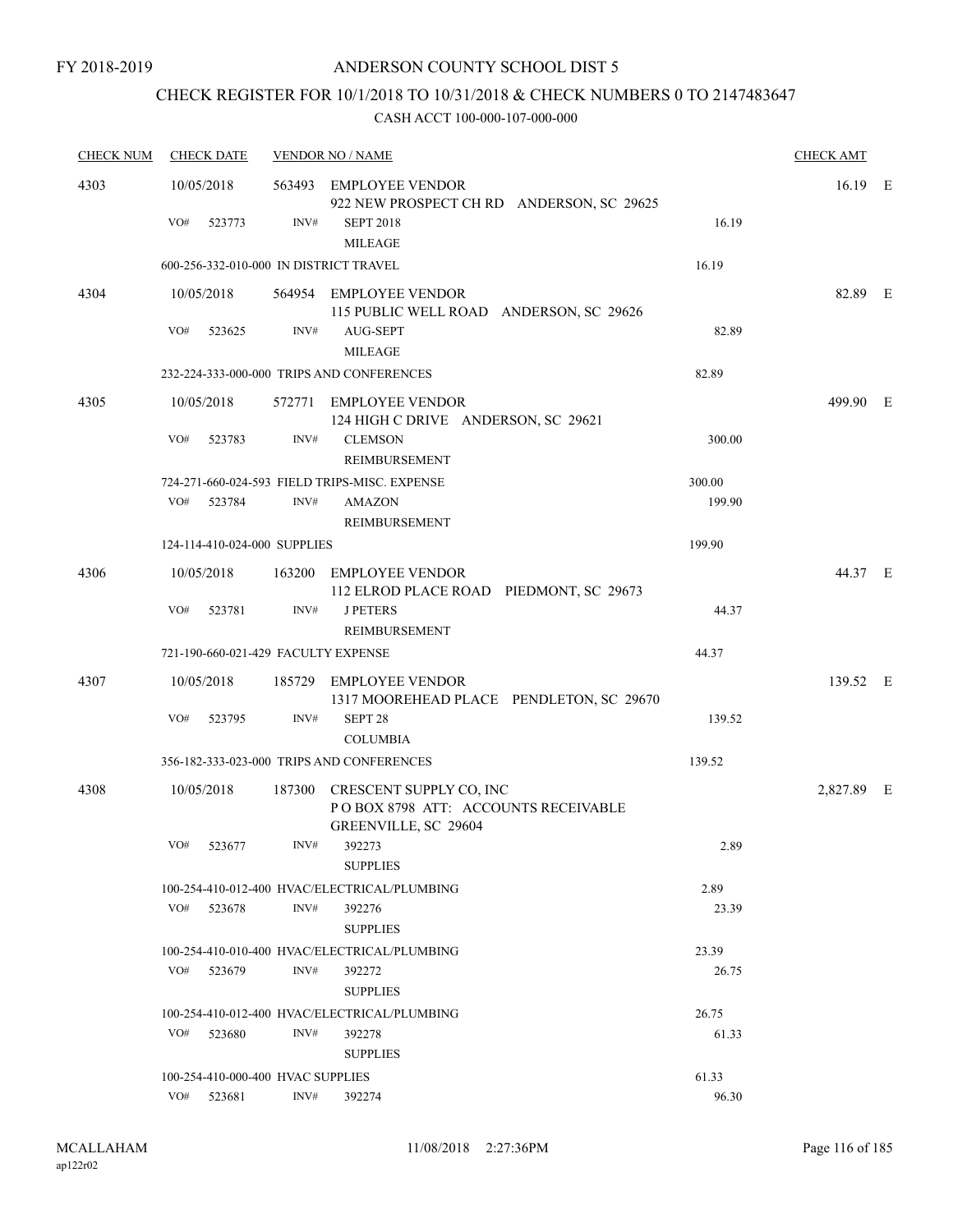FY 2018-2019

#### ANDERSON COUNTY SCHOOL DIST 5

# CHECK REGISTER FOR 10/1/2018 TO 10/31/2018 & CHECK NUMBERS 0 TO 2147483647

| <b>CHECK NUM</b> | <b>CHECK DATE</b>                 |      | <b>VENDOR NO / NAME</b>                                |     |                                       |          | <u>CHECK AMT</u> |  |
|------------------|-----------------------------------|------|--------------------------------------------------------|-----|---------------------------------------|----------|------------------|--|
|                  |                                   |      | <b>SUPPLIES</b>                                        |     |                                       |          |                  |  |
|                  |                                   |      | 100-254-410-013-400 HVAC/ELECTRICAL/PLUMBING           |     |                                       | 96.30    |                  |  |
|                  | VO#<br>523682                     | INV# | 392277<br><b>SUPPLIES</b>                              |     |                                       | 116.10   |                  |  |
|                  |                                   |      | 100-254-410-020-400 HVAC/ELECTRICAL/PLUMBING           |     |                                       | 116.10   |                  |  |
|                  | VO#<br>523683                     | INV# | 392271                                                 |     |                                       | 217.16   |                  |  |
|                  |                                   |      | <b>SUPPLIES</b>                                        |     |                                       |          |                  |  |
|                  | 100-254-410-000-400 HVAC SUPPLIES |      |                                                        |     |                                       | 217.16   |                  |  |
|                  | VO#<br>523684                     | INV# | 392270<br><b>SUPPLIES</b>                              |     |                                       | 478.34   |                  |  |
|                  |                                   |      | 100-254-410-017-400 HVAC/ELECTRICAL/PLUMBING           |     |                                       | 478.34   |                  |  |
|                  | VO#<br>523685                     | INV# | 392275                                                 |     |                                       | 963.00   |                  |  |
|                  |                                   |      | <b>SUPPLIES</b>                                        |     |                                       |          |                  |  |
|                  |                                   |      | 100-254-410-002-400 HVAC/ELECTRICAL/PLUMBING           |     |                                       | 963.00   |                  |  |
|                  | VO#<br>523820                     | INV# | 392386<br><b>LIGHT BULBS</b>                           | PO# | 99491                                 | 842.63   |                  |  |
|                  |                                   |      | 100-000-170-000-000 WAREHOUSE INVENTORY                |     |                                       | 842.63   |                  |  |
| 4309             | 10/05/2018                        |      |                                                        |     |                                       |          |                  |  |
|                  |                                   |      | 199000 DEMCO, INC<br>POBOX 8048 MADISON, WI 53708-8048 |     |                                       |          | 2,543.53 E       |  |
|                  | VO#<br>523632                     | INV# | 6453059                                                |     | PO# 99524                             | 189.86   |                  |  |
|                  |                                   |      | <b>SUPPLIES</b>                                        |     |                                       |          |                  |  |
|                  | 100-222-410-008-000 SUPPLIES      |      |                                                        |     |                                       | 189.86   |                  |  |
|                  | VO#<br>523633                     | INV# | 6439857                                                | PO# | 99408                                 | 113.67   |                  |  |
|                  |                                   |      | <b>SUPPLIES</b>                                        |     |                                       |          |                  |  |
|                  | 100-222-410-005-000 SUPPLIES      |      |                                                        |     |                                       | 113.67   |                  |  |
|                  | VO#<br>523657                     | INV# | 6435283                                                | PO# | 99228                                 | 2,240.00 |                  |  |
|                  |                                   |      | <b>CHAIRS</b>                                          |     |                                       |          |                  |  |
|                  | 397-113-410-005-000 SUPPLIES      |      |                                                        |     |                                       | 2,240.00 |                  |  |
| 4310             | 10/05/2018                        |      | 569982 DSCS HOLDINGS, LLC                              |     |                                       |          | 480.00 E         |  |
|                  |                                   |      |                                                        |     | D/B/A VIRTUAL IMAGE TECHNOLOGY PO BOX |          |                  |  |
|                  |                                   |      | 2200 CHARLOTTE, NC 28241-2200                          |     |                                       |          |                  |  |
|                  | VO#<br>523913                     | INV# | 283808                                                 |     |                                       | 480.00   |                  |  |
|                  |                                   |      | <b>SERVICE</b>                                         |     |                                       |          |                  |  |
|                  |                                   |      | 203-127-312-000-000 PURCHASED SERVICES-LD/DD/OHI       |     |                                       | 480.00   |                  |  |
| 4311             | 10/05/2018                        |      | 213300 EBS, INC                                        |     |                                       |          | 183.06 E         |  |
|                  |                                   |      | 615 EAST RIVER STREET ATT: ACCOUNTS                    |     |                                       |          |                  |  |
|                  |                                   |      | RECEIVABLE ANDERSON, SC 29624                          |     |                                       |          |                  |  |
|                  | VO#<br>523688                     | INV# | 104245                                                 |     |                                       | 16.05    |                  |  |
|                  |                                   |      | <b>KEYS</b>                                            |     |                                       |          |                  |  |
|                  |                                   |      | 100-254-410-000-001 MAINT. SUPPLIES-STRUCTURES         |     |                                       | 16.05    |                  |  |
|                  | VO#<br>523689                     | INV# | 104253                                                 |     |                                       | 37.45    |                  |  |
|                  |                                   |      | <b>LOCK</b>                                            |     |                                       |          |                  |  |
|                  |                                   |      | 100-254-410-000-001 MAINT. SUPPLIES-STRUCTURES         |     |                                       | 37.45    |                  |  |
|                  | VO#<br>523690                     | INV# | 104256                                                 |     |                                       | 88.10    |                  |  |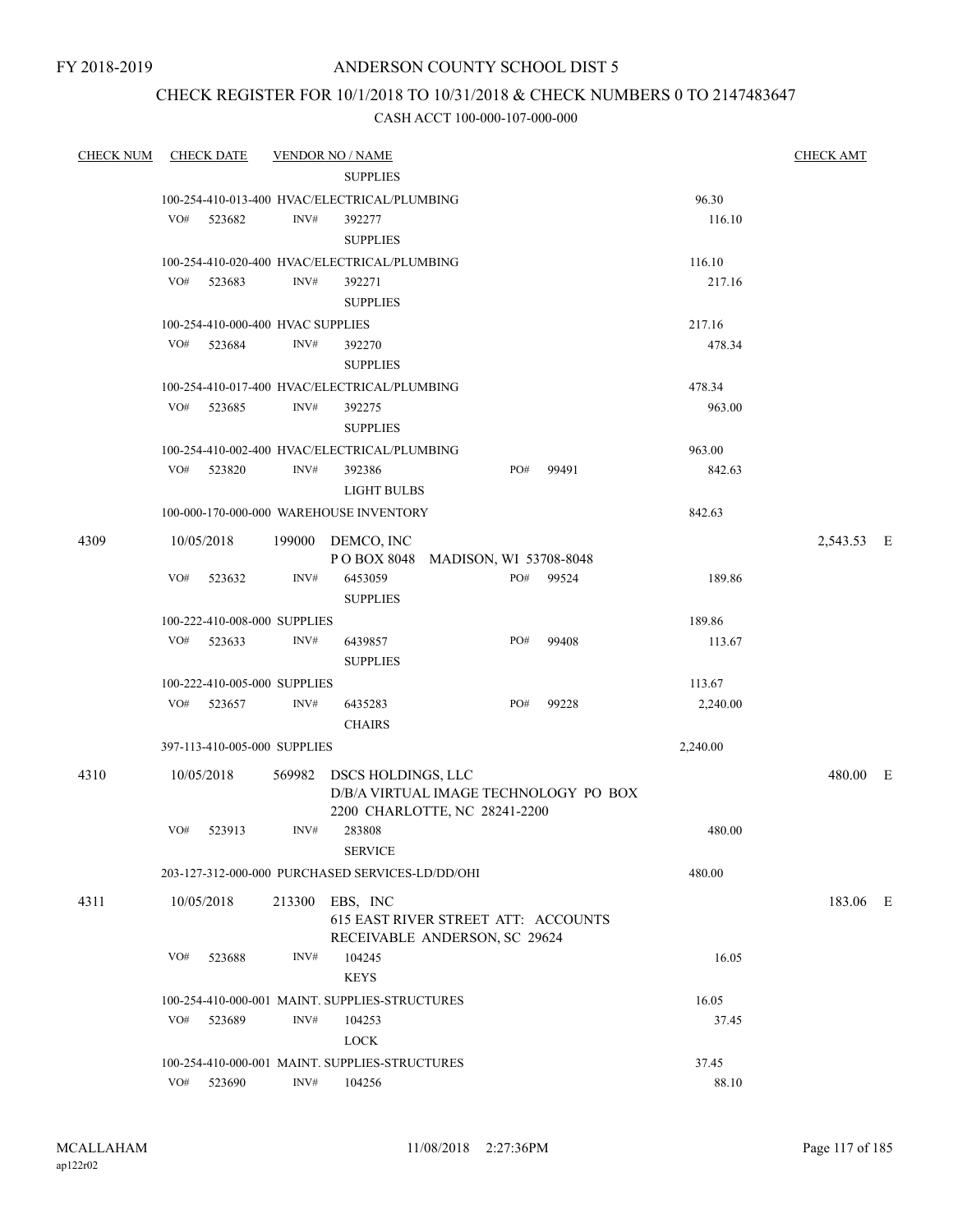## CHECK REGISTER FOR 10/1/2018 TO 10/31/2018 & CHECK NUMBERS 0 TO 2147483647

| <b>CHECK NUM</b> | <b>CHECK DATE</b>                                            |        | <u>VENDOR NO / NAME</u>                                                                       |     |       |                 | <b>CHECK AMT</b> |  |
|------------------|--------------------------------------------------------------|--------|-----------------------------------------------------------------------------------------------|-----|-------|-----------------|------------------|--|
|                  |                                                              |        | <b>SUPPLIES</b>                                                                               |     |       |                 |                  |  |
|                  | 100-254-410-001-001 SUPPLIES - MAINTENANCE                   |        |                                                                                               |     |       | 7.44            |                  |  |
|                  | 100-254-410-002-001 SUPPLIES - MAINTENANCE                   |        |                                                                                               |     |       | 16.58           |                  |  |
|                  | 100-254-410-003-001 SUPPLIES - MAINTENANCE                   |        |                                                                                               |     |       | 24.08           |                  |  |
|                  | 100-254-410-005-001 SUPPLIES - MAINTENANCE                   |        |                                                                                               |     |       | 20.00           |                  |  |
|                  | 100-254-410-008-001 SUPPLIES - MAINTENANCE                   |        |                                                                                               |     |       | 20.00           |                  |  |
|                  | VO#<br>523691                                                | INV#   | 104272<br><b>SUPPLIES</b>                                                                     |     |       | 21.40           |                  |  |
|                  | 100-254-410-001-001 SUPPLIES - MAINTENANCE                   |        |                                                                                               |     |       | 8.56            |                  |  |
|                  | 100-254-410-008-001 SUPPLIES - MAINTENANCE                   |        |                                                                                               |     |       | 12.84           |                  |  |
|                  | VO# 523692                                                   | INV#   | 104261<br><b>SUPPLIES</b>                                                                     |     |       | 20.06           |                  |  |
|                  | 100-254-410-010-001 SUPPLIES - MAINTENANCE                   |        |                                                                                               |     |       | 20.06           |                  |  |
| 4312             | 10/05/2018                                                   | 226585 | EMPLOYEE VENDOR<br>222 DANDELION TRAIL ANDERSON, SC 29621                                     |     |       |                 | 115.28 E         |  |
|                  | VO#<br>523627                                                | INV#   | <b>FLIGHT</b><br><b>REIMBURSEMENT</b>                                                         |     |       | 104.61          |                  |  |
|                  | 311-224-312-000-000 PURCHASED SERVICE                        |        |                                                                                               |     |       | 104.61          |                  |  |
|                  | VO#<br>523788                                                | INV#   | <b>WALMART</b><br><b>REIMBURSEMENT</b>                                                        |     |       | 10.67           |                  |  |
|                  | 705-271-660-005-411 MISCELLANEOUS EXPENSE                    |        |                                                                                               |     |       | 10.67           |                  |  |
| 4313             | 10/05/2018                                                   | 564637 | EMD ELECTRIC MOTORS & DRIVES INC<br>POBOX 2565 ATT: ACCOUNTS RECEIVABLE<br>ANDERSON, SC 29622 |     |       |                 | 548.23 E         |  |
|                  | VO#<br>523687                                                | INV#   | 0053054<br><b>MOTOR</b>                                                                       |     |       | 548.23          |                  |  |
|                  |                                                              |        | 100-254-410-007-400 HVAC/ELECTRICAL/PLUMBING                                                  |     |       | 548.23          |                  |  |
| 4314             | 10/05/2018                                                   | 566171 | EMPLOYMENT SCREENING, INC<br>PO BOX 410442 ATT: ACCOUNTS RECEIVABLE<br>CHARLOTTE, NC 28241    |     |       |                 | 247.00 E         |  |
|                  | VO#<br>523828                                                | INV#   | ANDER51002181<br><b>SEPT SERVICES</b>                                                         |     |       | 247.00          |                  |  |
|                  | 100-264-312-000-000 PURCHASED SERVICES                       |        |                                                                                               |     |       | 247.00          |                  |  |
| 4315             | 10/05/2018                                                   |        | 212578 ETR ASSOCIATES<br>100 ENTERPRISE WAY SUITE G300 SCOTTS<br>VALLEY, CA 95066             |     |       |                 | 3,586.39 E       |  |
|                  | VO#<br>523636                                                | INV#   | IP226061<br><b>MATERIALS</b>                                                                  | PO# | 99462 | 3,586.39        |                  |  |
|                  | 871-114-410-002-000 SUPPLIES<br>871-114-410-002-000 SUPPLIES |        |                                                                                               |     |       | 124.94<br>14.22 |                  |  |
|                  | 871-114-410-003-000 SUPPLIES<br>871-114-410-003-000 SUPPLIES |        |                                                                                               |     |       | 124.94<br>14.22 |                  |  |
|                  | 880-113-410-005-000 SUPPLIES<br>880-113-410-005-000 SUPPLIES |        |                                                                                               |     |       | 623.71<br>70.97 |                  |  |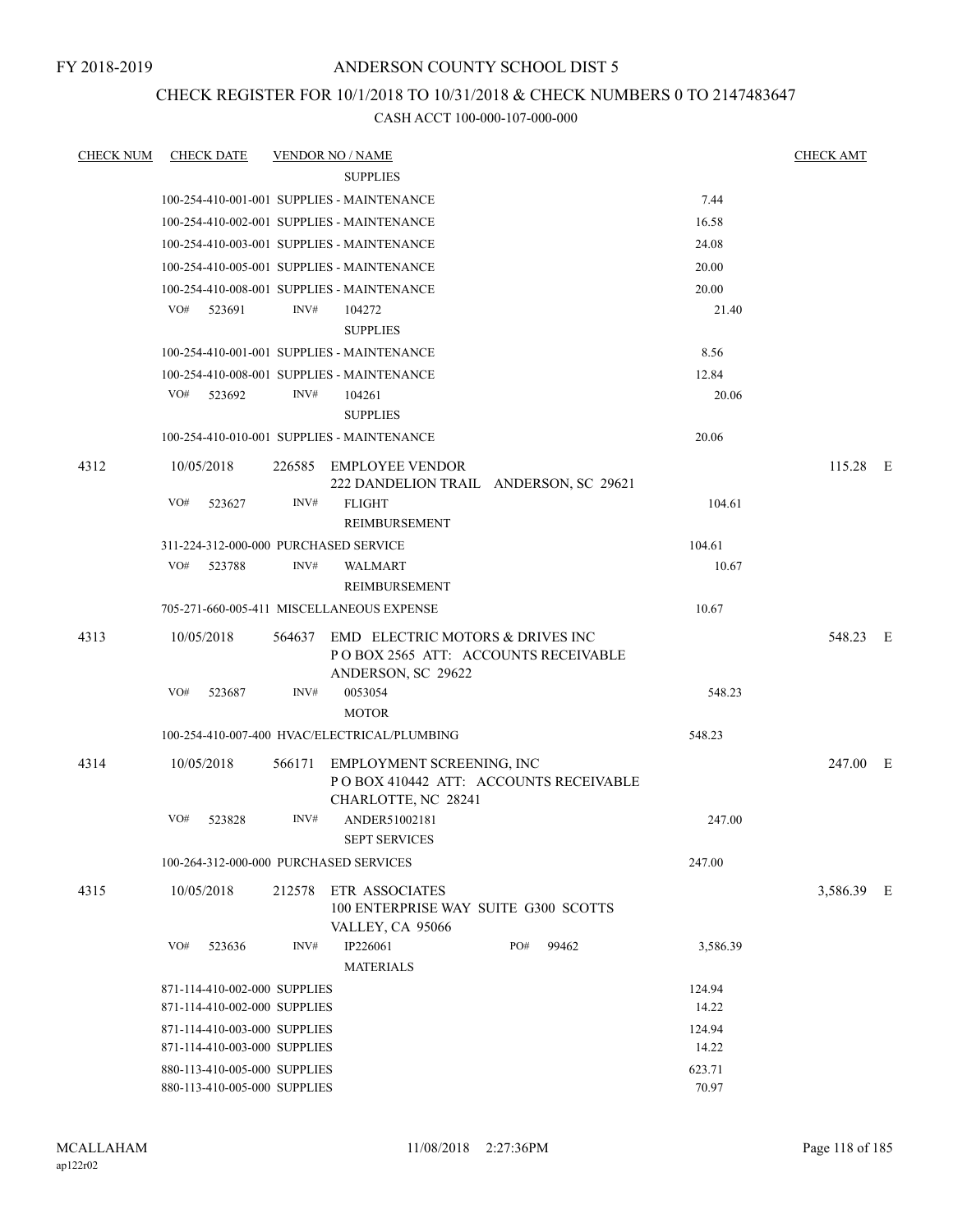## CHECK REGISTER FOR 10/1/2018 TO 10/31/2018 & CHECK NUMBERS 0 TO 2147483647

| <u>CHECK NUM</u> |            | <b>CHECK DATE</b>                                            |                | <b>VENDOR NO / NAME</b>                                                                                                       |     |          |                                | <b>CHECK AMT</b> |  |
|------------------|------------|--------------------------------------------------------------|----------------|-------------------------------------------------------------------------------------------------------------------------------|-----|----------|--------------------------------|------------------|--|
|                  |            | 880-113-410-006-000 SUPPLIES                                 |                |                                                                                                                               |     |          | 1,247.43                       |                  |  |
|                  |            | 880-113-410-006-000 SUPPLIES                                 |                |                                                                                                                               |     |          | 141.94                         |                  |  |
|                  |            | 880-113-410-020-000 SUPPLIES                                 |                |                                                                                                                               |     |          | 742.53                         |                  |  |
|                  |            | 880-113-410-020-000 SUPPLIES                                 |                |                                                                                                                               |     |          | 84.48                          |                  |  |
|                  |            | 880-113-410-021-000 SUPPLIES<br>880-113-410-021-000 SUPPLIES |                |                                                                                                                               |     |          | 356.45<br>40.56                |                  |  |
| 4316             |            | 10/05/2018                                                   |                | 232425 EMPLOYEE VENDOR<br>501 BURTS GARAGE ROAD ANDERSON, SC<br>29626                                                         |     |          |                                | 79.00 E          |  |
|                  | VO#        | 523789                                                       | INV#           | <b>SMORE</b><br>REIMBURSEMENT                                                                                                 |     |          | 79.00                          |                  |  |
|                  |            |                                                              |                | 717-190-660-017-201 MISCELLANEOUS EXPENSE                                                                                     |     |          | 79.00                          |                  |  |
| 4317             | 10/05/2018 |                                                              |                | 569871 FOLLETT SCHOOL SOLUTIONS, INC<br>91826 COLLECTION CENTER DRIVE ATT:<br>ACCOUNTS RECEIVABLE CHICAGO, IL 60693-0918      |     |          |                                | 963.56 E         |  |
|                  | VO#        | 523638                                                       | INV#           | 1329135                                                                                                                       | PO# | 99528    | 266.43                         |                  |  |
|                  |            |                                                              |                | <b>SCANNER</b>                                                                                                                |     |          |                                |                  |  |
|                  |            | 100-222-410-002-000 SUPPLIES                                 |                |                                                                                                                               |     |          | 266.43                         |                  |  |
|                  | VO#        | 523829                                                       | INV#           | 895072<br><b>ROBERT ANDERSON</b>                                                                                              | PO# | 99392    | 697.13                         |                  |  |
|                  |            | 100-222-410-006-000 SUPPLIES                                 |                |                                                                                                                               |     |          | 697.13                         |                  |  |
|                  |            |                                                              |                |                                                                                                                               |     |          |                                |                  |  |
| 4318             |            | 10/05/2018                                                   |                | 237555 FORMS & SUPPLY<br>POBOX 563953 ATT: ACCOUNTS RECEIVABLE<br>CHARLOTTE, NC 28256                                         |     |          |                                | 12,282.10 E      |  |
|                  | VO#        | 523639                                                       | INV#           | 4709665<br><b>INSTALLATION</b>                                                                                                | PO# | 99303    | 2,317.96                       |                  |  |
|                  |            |                                                              |                | 100-113-410-021-VEN SUPPLY-ADDT'L FOR LOST VENDING                                                                            |     | 2,317.96 |                                |                  |  |
|                  | VO#        | 523640                                                       | $\text{INV}\#$ | 4674927<br><b>BINDER</b>                                                                                                      |     |          | 5.36                           |                  |  |
|                  |            | 201-113-410-006-AVD AVID SUPPLIES                            |                |                                                                                                                               |     |          | 5.36                           |                  |  |
|                  | VO#        | 523830                                                       | INV#           | PO 99321<br><b>WHSE SUPPLIES</b>                                                                                              | PO# | 99321    | 6,314.11                       |                  |  |
|                  |            |                                                              |                | 100-000-170-000-000 WAREHOUSE INVENTORY<br>100-000-170-000-000 WAREHOUSE INVENTORY<br>100-000-170-000-000 WAREHOUSE INVENTORY |     |          | 3,675.49<br>1,671.13<br>967.49 |                  |  |
|                  | VO#        | 523831                                                       | INV#           | 4730288<br><b>SUPPLIES</b>                                                                                                    | PO# | 99450    | 3,413.30                       |                  |  |
|                  |            |                                                              |                | 100-000-170-000-000 WAREHOUSE INVENTORY                                                                                       |     |          | 3,413.30                       |                  |  |
|                  | VO#        | 523832                                                       | INV#           | 4740053<br><b>SUPPLIES</b>                                                                                                    | PO# | 99527    | 32.97                          |                  |  |
|                  |            |                                                              |                | 100-252-410-000-000 SUPPLIES AND MATERIALS                                                                                    |     |          | 32.97                          |                  |  |
|                  | VO#        | 523833                                                       | INV#           | 4754246<br><b>SUPPLIES</b>                                                                                                    |     |          | 198.40                         |                  |  |
|                  |            |                                                              |                | 711-271-660-011-201 MISCELLANEOUS EXPENSE                                                                                     |     |          | 198.40                         |                  |  |
| 4319             |            | 10/05/2018                                                   |                | 237613 EMPLOYEE VENDOR                                                                                                        |     |          |                                | 13.73 E          |  |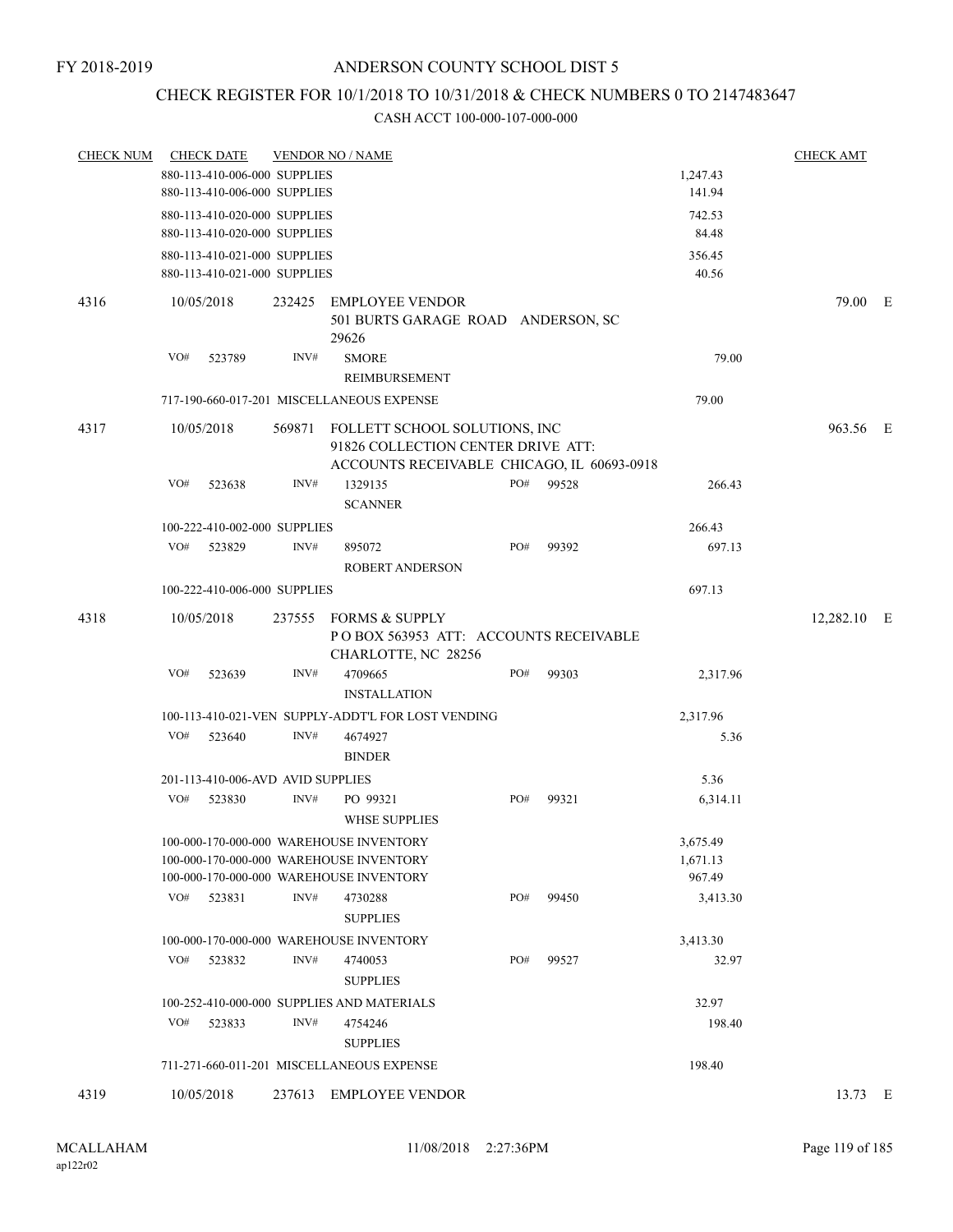## CHECK REGISTER FOR 10/1/2018 TO 10/31/2018 & CHECK NUMBERS 0 TO 2147483647

| <b>CHECK NUM</b> |     | <b>CHECK DATE</b> |                                   | <b>VENDOR NO / NAME</b>                                                                                      |              |          | <b>CHECK AMT</b> |  |
|------------------|-----|-------------------|-----------------------------------|--------------------------------------------------------------------------------------------------------------|--------------|----------|------------------|--|
|                  |     |                   |                                   | 302 CHEROKEE STREET ANDERSON, SC 29626                                                                       |              |          |                  |  |
|                  | VO# | 523771            | INV#                              | <b>SEPT 2018</b><br><b>MILEAGE</b>                                                                           |              | 13.73    |                  |  |
|                  |     |                   |                                   | 600-256-332-017-000 IN DISTRICT TRAVEL                                                                       |              | 13.73    |                  |  |
| 4320             |     | 10/05/2018        |                                   | 574619 EMPLOYEE VENDOR                                                                                       |              |          | 12.43 E          |  |
|                  |     |                   |                                   | 3207 MCCURLEY STREET ANDERSON, SC 29626                                                                      |              |          |                  |  |
|                  | VO# | 523772            | INV#                              | AUG-SEPT                                                                                                     |              | 12.43    |                  |  |
|                  |     |                   |                                   | <b>MILEAGE</b>                                                                                               |              |          |                  |  |
|                  |     |                   |                                   | 600-256-332-016-000 IN DISTRICT TRAVEL                                                                       |              | 12.43    |                  |  |
| 4321             |     | 10/05/2018        |                                   | 249700 GLENN PLUMBING COMPANY, INC<br>481 EAST WHITNER STREET ATT: ACCOUNTS<br>RECEIVABLE ANDERSON, SC 29624 |              |          | 2,212.72 E       |  |
|                  | VO# | 523694            | INV#                              | 818313<br><b>WESTSIDE</b>                                                                                    |              | 2,112.83 |                  |  |
|                  |     |                   |                                   | 505-271-540-003-BSC BASEBALL&SOFTBALL COMPLEX                                                                |              | 2,112.83 |                  |  |
|                  | VO# | 523695            | INV#                              | 818312                                                                                                       |              | 99.89    |                  |  |
|                  |     |                   |                                   | <b>WESTSIDE</b>                                                                                              |              |          |                  |  |
|                  |     |                   |                                   | 100-254-323-003-400 CONTR SERV-HVAC/ELECT/PLUMBING                                                           |              | 99.89    |                  |  |
| 4322             |     | 10/05/2018        | 575591                            | <b>EMPLOYEE VENDOR</b><br>109 BRIDGEVIEW DRIVE ANDERSON, SC 29625                                            |              |          | 22.35 E          |  |
|                  | VO# | 523796            | INV#                              | SEPT <sub>17</sub><br><b>HONEA PATH</b>                                                                      |              | 22.35    |                  |  |
|                  |     |                   |                                   | 100-213-333-010-000 TRIPS AND CONFERENCES                                                                    |              | 22.35    |                  |  |
| 4323             |     | 10/05/2018        | 571807 GOS                        |                                                                                                              |              |          | 26.69 E          |  |
|                  |     |                   |                                   | POBOX 3358 GREENVILLE, SC 29602                                                                              |              |          |                  |  |
|                  | VO# | 523834            | INV#                              | 597647                                                                                                       |              | 26.69    |                  |  |
|                  |     |                   |                                   | <b>TICKETS</b>                                                                                               |              |          |                  |  |
|                  |     |                   |                                   | 705-271-660-005-674 FOOTBALL EXPENSE                                                                         |              | 26.69    |                  |  |
| 4324             |     | 10/05/2018        |                                   | 574701 EMPLOYEE VENDOR<br>210 METZ ROAD ANDERSON, SC 29621                                                   |              |          | 44.63 E          |  |
|                  | VO# | 523791            | INV#                              | <b>AMAZON</b><br>REIMBURSEMENT                                                                               |              | 44.63    |                  |  |
|                  |     |                   |                                   | 709-271-660-009-201 MISCELLANEOUS EXPENSE                                                                    |              | 44.63    |                  |  |
|                  |     |                   |                                   | 573954 EMPLOYEE VENDOR                                                                                       |              |          | 90.69 E          |  |
| 4325             |     | 10/05/2018        |                                   | 1045 BLYTHWOOD DRIVE PIEDMONT, SC 29673                                                                      |              |          |                  |  |
|                  | VO# | 523779            | INV#                              | <b>SEPT 2018</b>                                                                                             |              | 90.69    |                  |  |
|                  |     |                   |                                   | <b>MILEAGE</b>                                                                                               |              |          |                  |  |
|                  |     |                   | 283-223-333-000-000 TRIPS/MILEAGE |                                                                                                              |              | 90.69    |                  |  |
| 4326             |     | 10/05/2018        | 264114                            | <b>HEINEMANN</b><br>15963 COLLECTIONS CENTER DRIVE ATT:                                                      |              |          | 236.50 E         |  |
|                  |     |                   |                                   | ACCOUNTS RECEIVABLE CHICAGO, IL 60693                                                                        |              |          |                  |  |
|                  | VO# | 523641            | INV#                              | 6977940<br><b>SUPPLIES</b>                                                                                   | PO#<br>99584 | 236.50   |                  |  |
|                  |     |                   | 100-112-410-014-000 SUPPLIES      |                                                                                                              |              | 215.00   |                  |  |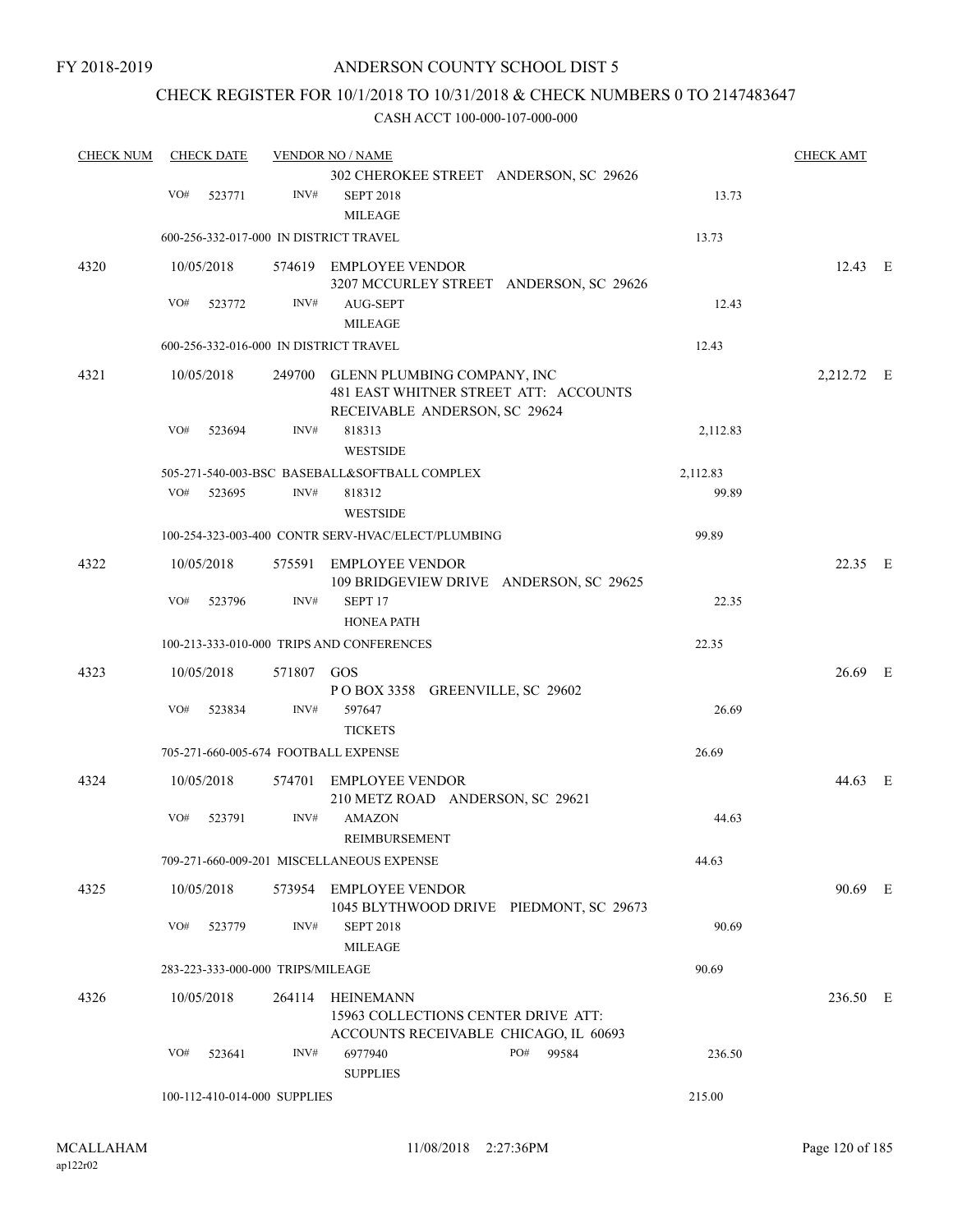# CHECK REGISTER FOR 10/1/2018 TO 10/31/2018 & CHECK NUMBERS 0 TO 2147483647

| <b>CHECK NUM</b> | <b>CHECK DATE</b>                      |        | <b>VENDOR NO / NAME</b>                                                              |              |          | <b>CHECK AMT</b> |  |
|------------------|----------------------------------------|--------|--------------------------------------------------------------------------------------|--------------|----------|------------------|--|
|                  | 100-112-410-014-000 SUPPLIES           |        |                                                                                      |              | 21.50    |                  |  |
| 4327             | 10/05/2018                             |        | 573279 HERSHEY CREAMERY COMPANY<br>301 S CAMERON STREET HARRISBURG, PA<br>17101-2815 |              |          | 95.04 E          |  |
|                  | VO#<br>523836                          | INV#   | 13518129<br>WHITEHALL ELEM                                                           |              | 95.04    |                  |  |
|                  |                                        |        | 719-271-660-019-391 ICE CREAM SALES EXPENSE                                          |              | 95.04    |                  |  |
| 4328             | 10/05/2018                             |        | 574697 EMPLOYEE VENDOR<br>102 CEDAR POND ROAD ANDERSON, SC 29621                     |              |          | 36.62 E          |  |
|                  | VO#<br>523770                          | INV#   | <b>SEPT 2018</b><br><b>MILEAGE</b>                                                   |              | 36.62    |                  |  |
|                  | 600-256-332-017-000 IN DISTRICT TRAVEL |        |                                                                                      |              | 36.62    |                  |  |
| 4329             | 10/05/2018                             |        | 575592 EMPLOYEE VENDOR<br>9 HARBOR GATE ANDERSON, SC 29625                           |              |          | 144.97 E         |  |
|                  | VO#<br>523794                          | INV#   | SEPT <sub>28</sub><br><b>COLUMBIA</b>                                                |              | 144.97   |                  |  |
|                  |                                        |        | 356-182-333-023-000 TRIPS AND CONFERENCES                                            |              | 144.97   |                  |  |
| 4330             | 10/05/2018                             |        | 574559 EMPLOYEE VENDOR<br>P.O. BOX 852 BELTON, SC 29627                              |              |          | 144.87 E         |  |
|                  | VO#<br>523762                          | INV#   | <b>JULY-SEPT</b><br><b>MILEAGE</b>                                                   |              | 144.87   |                  |  |
|                  |                                        |        | 100-233-333-000-000 TRIPS AND CONFERENCES                                            |              | 144.87   |                  |  |
| 4331             | 10/05/2018                             |        | 276355 IPC SUPPLY, INC<br>POBOX 1987 ATT: ACCOUNTS RECEIVABLE<br>ANDERSON, SC 29622  |              |          | 1,145.33 E       |  |
|                  | VO#<br>523842                          | INV#   | 35548<br><b>DUSTERS</b>                                                              | PO#<br>99552 | 1,145.33 |                  |  |
|                  |                                        |        | 100-000-170-000-000 WAREHOUSE INVENTORY                                              |              | 1,145.33 |                  |  |
| 4332             | 10/05/2018                             | 564696 | JOHNSTONE SUPPLY<br>POBOX 17466 GREENVILLE, SC 29606                                 |              |          | 1,058.53 E       |  |
|                  | VO#<br>523698                          | INV#   | 4006011<br><b>SUPPLIES</b>                                                           |              | 21.41    |                  |  |
|                  |                                        |        | 100-254-410-006-400 HVAC/ELECTRICAL/PLUMBING                                         |              | 21.41    |                  |  |
|                  | VO# 523699                             | INV#   | 4005947<br><b>COMPRESSOR</b>                                                         |              | 634.29   |                  |  |
|                  |                                        |        | 100-254-410-006-400 HVAC/ELECTRICAL/PLUMBING                                         |              | 634.29   |                  |  |
|                  | VO#<br>523700                          | INV#   | 4005946<br><b>SUPPLIES</b>                                                           |              | 402.83   |                  |  |
|                  |                                        |        | 100-254-410-007-400 HVAC/ELECTRICAL/PLUMBING                                         |              | 402.83   |                  |  |
| 4333             | 10/05/2018                             |        | 575524 EMPLOYEE VENDOR<br>109 WATERMARKE LANE ANDERSON, SC 29625                     |              |          | 51.07 E          |  |
|                  | VO#<br>523765                          | INV#   | <b>SEPT 2018</b><br>MILEAGE                                                          |              | 51.07    |                  |  |
|                  |                                        |        | 712-271-660-012-201 MISCELLANEOUS EXPENSE                                            |              | 51.07    |                  |  |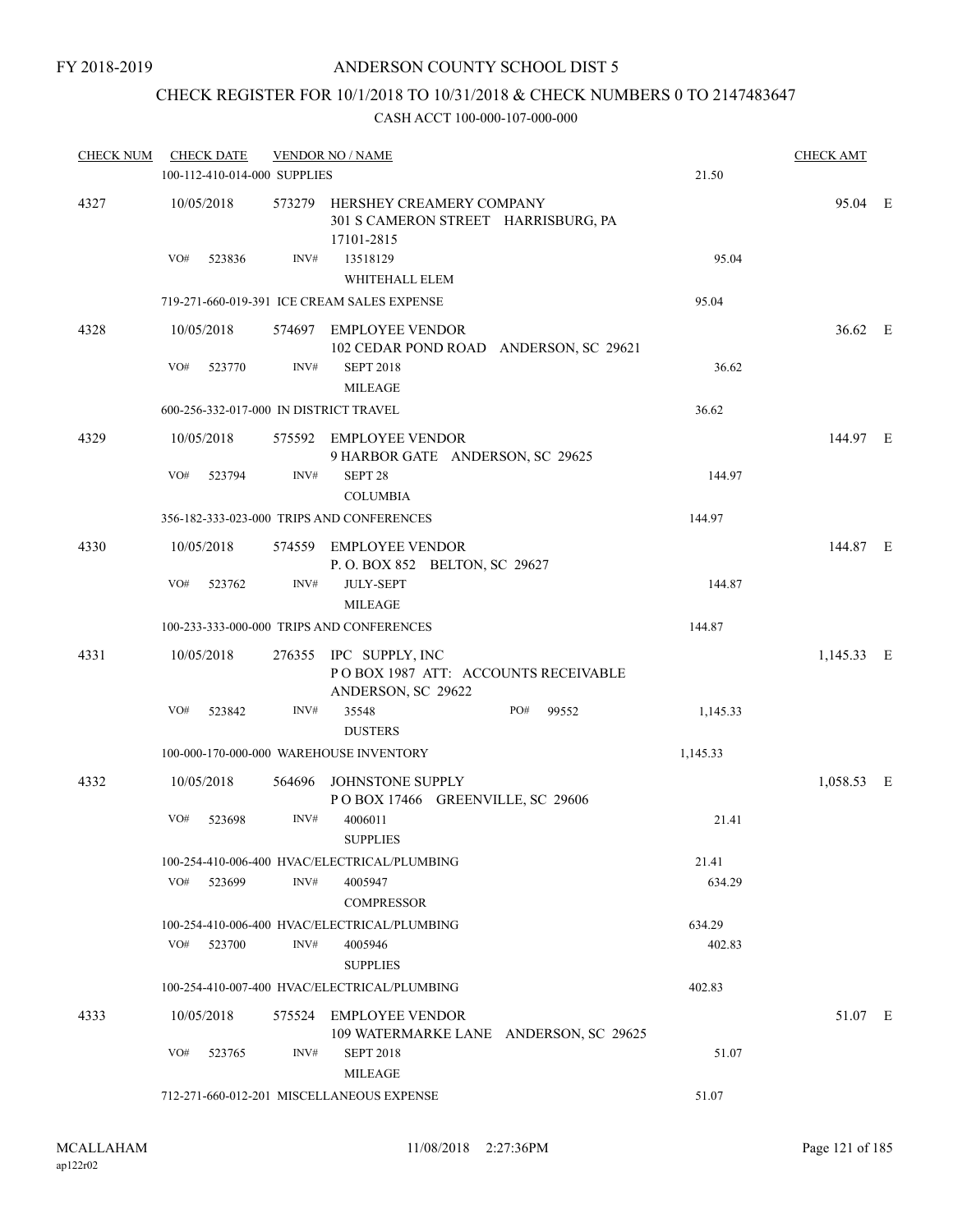## CHECK REGISTER FOR 10/1/2018 TO 10/31/2018 & CHECK NUMBERS 0 TO 2147483647

| <b>CHECK NUM</b> | <b>CHECK DATE</b>                      |        | <b>VENDOR NO / NAME</b>                                                          |        | <b>CHECK AMT</b> |  |
|------------------|----------------------------------------|--------|----------------------------------------------------------------------------------|--------|------------------|--|
| 4334             | 10/05/2018<br>VO#<br>523774            | INV#   | 307650 EMPLOYEE VENDOR<br>106 WYCOMBE DRIVE ANDERSON, SC 29621<br>SEPT 28        | 136.71 | 300.89 E         |  |
|                  |                                        |        | <b>COLUMBIA</b>                                                                  |        |                  |  |
|                  |                                        |        | 311-224-333-000-0BK TRIPS- BRENDA KELLEY                                         | 136.71 |                  |  |
|                  | VO#<br>523775                          | INV#   | SEPT 26<br><b>COLUMBIA</b>                                                       | 126.36 |                  |  |
|                  |                                        |        | 100-221-333-000-000 TRIPS AND CONFERENCES                                        | 126.36 |                  |  |
|                  | VO#<br>523785                          | INV#   | <b>BAGEL SHOP</b><br>REIMBURSEMENT                                               | 37.82  |                  |  |
|                  | 100-221-312-000-000 PURCHASED SERVICES |        |                                                                                  | 37.82  |                  |  |
| 4335             | 10/05/2018                             |        | 574514 EMPLOYEE VENDOR<br>410 CONCORD ROAD ANDERSON, SC 29621                    |        | 197.78 E         |  |
|                  | VO#<br>523756                          | INV#   | <b>AUD-SEPT</b><br><b>MILEAGE</b>                                                | 197.78 |                  |  |
|                  | 100-266-332-000-000 IN-DISTRICT TRAVEL |        |                                                                                  | 197.78 |                  |  |
| 4336             | 10/05/2018                             |        | 574799 EMPLOYEE VENDOR<br>926 CLEVELAND STREET APT. 3110 GREENVILLE,<br>SC 29601 |        | 39.19 E          |  |
|                  | VO#<br>523761                          | INV#   | <b>SEPT 2018</b><br><b>MILEAGE</b>                                               | 39.19  |                  |  |
|                  | 283-223-333-000-000 TRIPS/MILEAGE      |        |                                                                                  | 39.19  |                  |  |
| 4337             | 10/05/2018                             |        | 564511 EMPLOYEE VENDOR<br>313 DUNHILL DR ANDERSON, SC 29625                      |        | 49.05 E          |  |
|                  | VO#<br>523624                          | INV#   | AUG-SEPT<br><b>MILEAGE</b>                                                       | 49.05  |                  |  |
|                  | 708-271-660-008-375 FACULTY EXPENSE    |        |                                                                                  | 49.05  |                  |  |
| 4338             | 10/05/2018                             |        | 574708 EMPLOYEE VENDOR<br>17 TIDEWATER ANDERSON, SC 29625                        |        | 59.51 E          |  |
|                  | VO#<br>523760                          | INV#   | <b>SEPT 2018</b><br><b>MILEAGE</b>                                               | 59.51  |                  |  |
|                  | 283-223-333-000-000 TRIPS/MILEAGE      |        |                                                                                  | 59.51  |                  |  |
| 4339             | 10/05/2018                             | 340065 | <b>EMPLOYEE VENDOR</b><br>166 AMBERWOOD DRIVE ANDERSON, SC 29621                 |        | 10.46 E          |  |
|                  | VO#<br>523758                          | INV#   | <b>SEPT 2018</b><br><b>MILEAGE</b>                                               | 10.46  |                  |  |
|                  | 100-221-332-000-000 TRAVEL             |        |                                                                                  | 10.46  |                  |  |
| 4340             | 10/05/2018                             | 575527 | <b>EMPLOYEE VENDOR</b><br>2821 BELLVIEW ROAD ANDERSON, SC 29621                  |        | 136.91 E         |  |
|                  | VO#<br>523763                          | INV#   | <b>SEPT 2018</b><br><b>MILEAGE</b>                                               | 136.91 |                  |  |
|                  | 100-266-332-000-000 IN-DISTRICT TRAVEL |        |                                                                                  | 136.91 |                  |  |
| 4341             | 10/05/2018                             |        | 262185 EMPLOYEE VENDOR                                                           |        | 65.92 E          |  |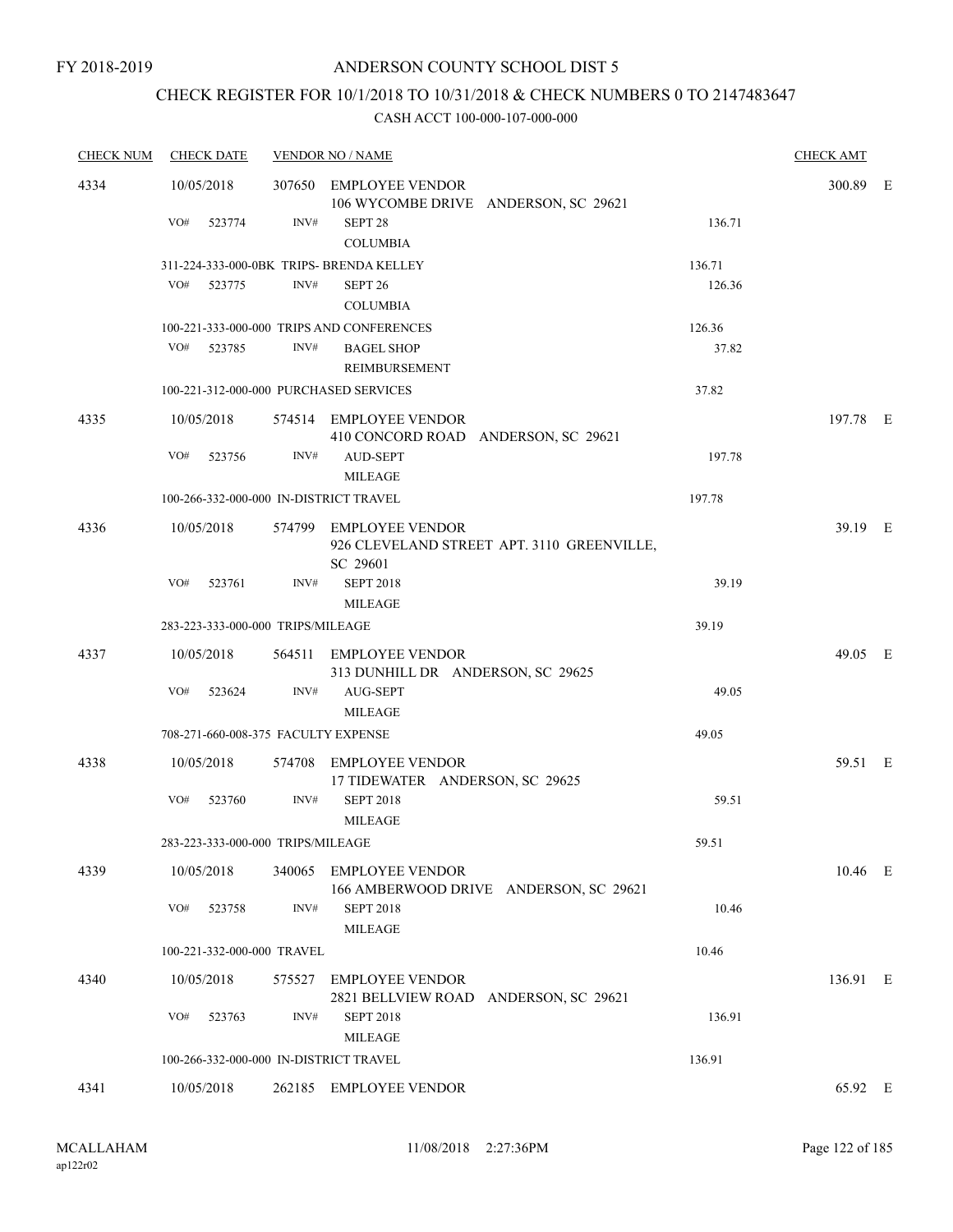## CHECK REGISTER FOR 10/1/2018 TO 10/31/2018 & CHECK NUMBERS 0 TO 2147483647

| <b>CHECK NUM</b> |     | <b>CHECK DATE</b> |                            | <b>VENDOR NO / NAME</b>                                                                                   |        | <b>CHECK AMT</b> |
|------------------|-----|-------------------|----------------------------|-----------------------------------------------------------------------------------------------------------|--------|------------------|
|                  |     |                   |                            | 107 OLDE TOWNE DRIVE ANDERSON, SC 29621                                                                   |        |                  |
|                  | VO# | 523776            | INV#                       | <b>SEPT 20-21</b><br><b>GREENVILLE</b>                                                                    | 65.92  |                  |
|                  |     |                   |                            | 100-221-333-000-000 TRIPS AND CONFERENCES                                                                 | 65.92  |                  |
| 4342             |     | 10/05/2018        |                            | 572165 MCGRAW-HILL SCHOOL EDUCATION, LLC<br>BMO HARRIS BANK, N.A. LOCKBOX 71545<br>CHICAGO, IL 60694-1545 |        | 511.52 E         |
|                  | VO# | 523846            | INV#                       | 105362437001<br><b>ACCT 181140</b>                                                                        | 511.52 |                  |
|                  |     |                   |                            | 723-190-660-023-911 MISCELLANEOUS- ADULT ED EXPENSE                                                       | 511.52 |                  |
| 4343             |     | 10/05/2018        |                            | 349701 MED CENTRAL HEALTH RESOURCES<br>3424 CLEMSON BLVD ATT: ACCOUNTS<br>RECEIVABLE ANDERSON, SC 29621   |        | 345.00 E         |
|                  | VO# | 523645            | INV#                       | 54643<br><b>CARSON</b>                                                                                    | 45.00  |                  |
|                  |     |                   |                            | 100-255-323-000-000 CONTRACTED SERVICES                                                                   | 45.00  |                  |
|                  | VO# | 523646            | INV#                       | 54453                                                                                                     | 45.00  |                  |
|                  |     |                   |                            | <b>CAPELL</b>                                                                                             |        |                  |
|                  |     |                   |                            | 100-255-323-000-000 CONTRACTED SERVICES                                                                   | 45.00  |                  |
|                  | VO# | 523647            | INV#                       | 49149                                                                                                     | 65.00  |                  |
|                  |     |                   |                            | <b>MORRIS</b>                                                                                             |        |                  |
|                  |     |                   |                            | 100-255-323-000-000 CONTRACTED SERVICES                                                                   | 65.00  |                  |
|                  | VO# | 523847            | INV#                       | 54643                                                                                                     | 20.00  |                  |
|                  |     |                   |                            | <b>CARSON</b>                                                                                             |        |                  |
|                  |     |                   |                            | 100-255-323-000-000 CONTRACTED SERVICES                                                                   | 20.00  |                  |
|                  | VO# | 523848            | INV#                       | 15574<br><b>JONES</b>                                                                                     | 85.00  |                  |
|                  |     |                   |                            | 100-255-323-000-000 CONTRACTED SERVICES                                                                   | 85.00  |                  |
|                  | VO# | 523849            | INV#                       | 54679                                                                                                     | 85.00  |                  |
|                  |     |                   |                            | <b>STOREY</b>                                                                                             |        |                  |
|                  |     |                   |                            | 100-255-323-000-000 CONTRACTED SERVICES                                                                   | 85.00  |                  |
| 4344             |     | 10/05/2018        |                            | 564431 EMPLOYEE VENDOR<br>212 DANDELION TRAIL ANDERSON, SC 29621                                          |        | 72.76 E          |
|                  | VO# | 523780            | INV#                       | <b>MAMA PENNS</b><br>REIMBURSEMENT                                                                        | 72.76  |                  |
|                  |     |                   |                            | 717-190-660-017-201 MISCELLANEOUS EXPENSE                                                                 | 72.76  |                  |
| 4345             |     | 10/05/2018        | 127350                     | <b>EMPLOYEE VENDOR</b><br>120 OLIVE BRANCH ANDERSON, SC 29626                                             |        | 87.09 E          |
|                  | VO# | 523759            | INV#                       | <b>SEPT 2018</b>                                                                                          | 87.09  |                  |
|                  |     |                   |                            | <b>MILEAGE</b>                                                                                            |        |                  |
|                  |     |                   | 100-221-332-000-000 TRAVEL |                                                                                                           | 87.09  |                  |
| 4346             |     | 10/05/2018        | 370175                     | <b>EMPLOYEE VENDOR</b><br>427 BROADWAY LAKE RD ANDERSON, SC 29621                                         |        | 24.00 E          |
|                  | VO# | 523786            | INV#                       | <b>SCRUBS OUTLET</b>                                                                                      | 24.00  |                  |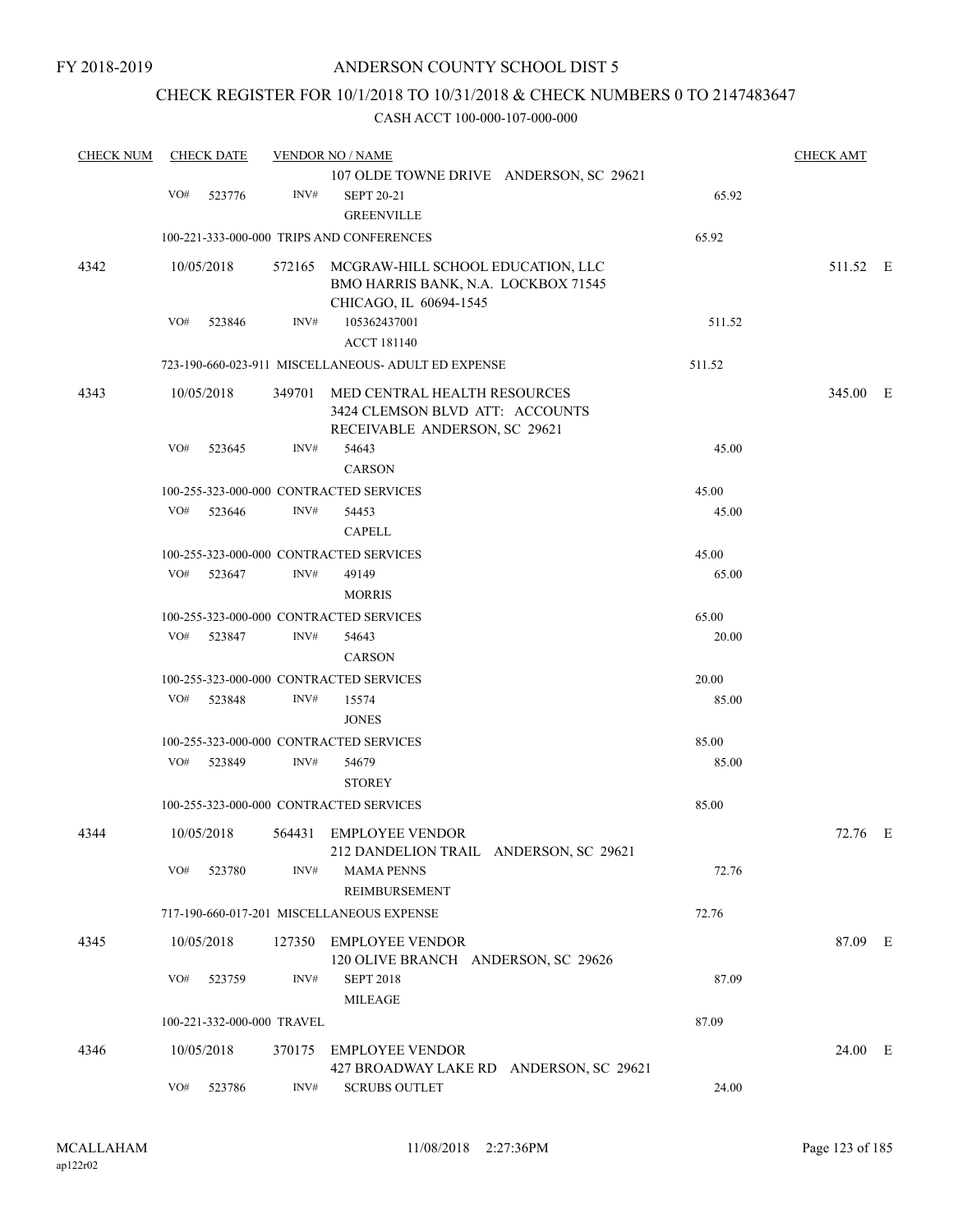## CHECK REGISTER FOR 10/1/2018 TO 10/31/2018 & CHECK NUMBERS 0 TO 2147483647

| <b>CHECK NUM</b> | <b>CHECK DATE</b>                    |        | <b>VENDOR NO / NAME</b>                                                                         |          | <b>CHECK AMT</b> |  |
|------------------|--------------------------------------|--------|-------------------------------------------------------------------------------------------------|----------|------------------|--|
|                  |                                      |        | REIMBURSEMENT                                                                                   |          |                  |  |
|                  |                                      |        | 701-271-660-001-860 ALLIED HEALTH EXPENSE                                                       | 24.00    |                  |  |
| 4347             | 10/05/2018                           |        | 572025 EMPLOYEE VENDOR<br>105 HANOVER CIRCLE ANDERSON, SC 29621                                 |          | $1,665.00$ E     |  |
|                  | VO#<br>523792                        | INV#   | <b>CHAMBER</b>                                                                                  | 15.00    |                  |  |
|                  |                                      |        | REIMBURSEMENT                                                                                   |          |                  |  |
|                  |                                      |        | 100-263-410-000-000 SUPPLIES AND MATERIALS                                                      | 15.00    |                  |  |
|                  | VO#<br>523793                        | INV#   | <b>TCT ENTRY FEE</b>                                                                            | 1,650.00 |                  |  |
|                  |                                      |        | <b>REIMBURSEMENT</b>                                                                            |          |                  |  |
|                  |                                      |        | 100-390-410-000-000 SUPPLIES AND MATERIALS                                                      | 1,650.00 |                  |  |
| 4348             | 10/05/2018                           |        | 391100 OLD STONE TRACTOR CO, INC<br>PO BOX 13565 ATT: ACCOUNTS RECEIVABLE<br>ANDERSON, SC 29624 |          | 119.51 E         |  |
|                  | VO#<br>523705                        | INV#   | 96163                                                                                           | 119.51   |                  |  |
|                  |                                      |        | <b>REPAIR PARTS</b>                                                                             |          |                  |  |
|                  |                                      |        | 100-254-410-000-001 MAINT. SUPPLIES-STRUCTURES                                                  | 119.51   |                  |  |
| 4349             | 10/05/2018                           | 575484 | <b>EMPLOYEE VENDOR</b>                                                                          |          | 626.65 E         |  |
|                  |                                      |        | 190 SENTELL ROAD WILLIAMSTON, SC 29697                                                          |          |                  |  |
|                  | VO#<br>523787                        | INV#   | <b>SOUND SYSTEM</b>                                                                             | 626.65   |                  |  |
|                  |                                      |        | <b>REIMBURSEMENT</b>                                                                            |          |                  |  |
|                  | 100-114-410-003-001 BAND SUPPLIES    |        |                                                                                                 | 626.65   |                  |  |
| 4350             | 10/05/2018                           | 575523 | <b>EMPLOYEE VENDOR</b><br>743 BRITTON STREET ANDERSON, SC 29621                                 |          | 17.28 E          |  |
|                  | VO#<br>523757                        | INV#   | <b>SEPT 2018</b><br><b>MILEAGE</b>                                                              | 17.28    |                  |  |
|                  | 100-221-332-000-000 TRAVEL           |        |                                                                                                 | 17.28    |                  |  |
| 4351             | 10/05/2018                           | 570443 | PROJECT LEAD THE WAY<br>3939 PRIORITY WAY SOUTH DRIVE SUITE 400                                 |          | 145.00 E         |  |
|                  | VO#<br>523876                        | INV#   | INDIANAPOLIS, IN 46240<br>154011<br>PO#<br>99247<br><b>SUPPLIES</b>                             | 145.00   |                  |  |
|                  |                                      |        | 329-115-410-001-000 SUPPLIES-STATE EQUIPMENT                                                    | 145.00   |                  |  |
| 4352             | 10/05/2018                           |        | 574606 EMPLOYEE VENDOR<br>7 TIN ROOF CT. PENDLETON, SC 29670                                    |          | 39.79 E          |  |
|                  | VO#<br>523626                        | INV#   | SEPT 27<br><b>FURMAN</b>                                                                        | 39.79    |                  |  |
|                  |                                      |        | 201-224-333-012-000 TRIPS AND CONFERENCES                                                       | 39.79    |                  |  |
| 4353             | 10/05/2018                           |        | 573830 SCHOLASTIC EDUCATION<br>PO BOX 7502 JEFFERSON CITY, MO 65102                             |          | 318.14 E         |  |
|                  | VO#<br>523886                        | INV#   | PO#<br>99489<br>17740262<br><b>BOOKS</b>                                                        | 318.14   |                  |  |
|                  | 100-221-410-011-TST SUPPLIES-TESTING |        |                                                                                                 | 185.90   |                  |  |
|                  | 264-162-410-011-000 SUPPLIES         |        |                                                                                                 | 132.24   |                  |  |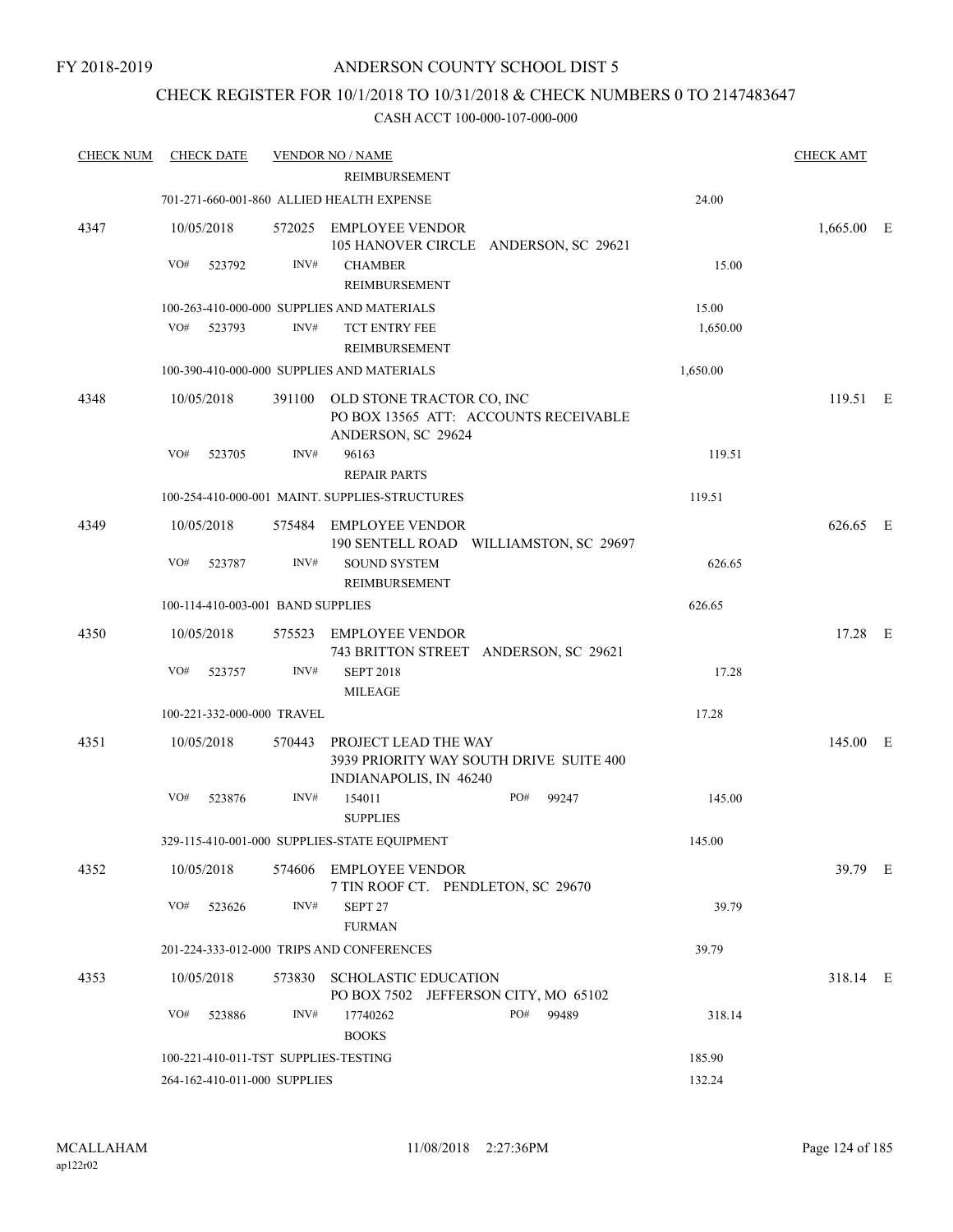# CHECK REGISTER FOR 10/1/2018 TO 10/31/2018 & CHECK NUMBERS 0 TO 2147483647

| <b>CHECK NUM</b> | <b>CHECK DATE</b>                      |        | <b>VENDOR NO / NAME</b>                                                                                |          | <b>CHECK AMT</b> |  |
|------------------|----------------------------------------|--------|--------------------------------------------------------------------------------------------------------|----------|------------------|--|
| 4354             | 10/05/2018                             |        | 566032 SCHOOL OUTFITTERS                                                                               |          | 1,994.61 E       |  |
|                  | VO#<br>523656                          | INV#   | PO BOX 638517 CINCINNATI, OH 45263-8517<br>12963094<br>PO#<br>99441<br><b>TABLES</b>                   | 1,994.61 |                  |  |
|                  | 397-113-410-005-000 SUPPLIES           |        |                                                                                                        | 1,994.61 |                  |  |
| 4355             | 10/05/2018                             |        | 469775 SEVEN OAKS DOORS & HARDWARE, INC<br>POBOX 280 ATT: ACCOUNTS RECEIVABLE<br>OAKBORO, NC 28129     |          | 96.30 E          |  |
|                  | VO#<br>523706                          | INV#   | 975840<br><b>LOCKS</b>                                                                                 | 96.30    |                  |  |
|                  |                                        |        | 100-254-410-000-001 MAINT. SUPPLIES-STRUCTURES                                                         | 96.30    |                  |  |
| 4356             | 10/05/2018                             |        | 472700 SHERWIN WILLIAMS<br>613 NORTH MURRAY AVENUE ATT: ACCOUNTS<br>RECEIVABLE ANDERSON, SC 29625      |          | 283.26 E         |  |
|                  | VO#<br>523707                          | INV#   | 8297-4<br><b>SUPPLIES</b>                                                                              | 72.91    |                  |  |
|                  |                                        |        | 100-254-410-007-001 SUPPLIES - MAINTENANCE                                                             | 72.91    |                  |  |
|                  | VO#<br>523708                          | INV#   | 8364-2<br><b>SUPPLIES</b>                                                                              | 120.97   |                  |  |
|                  |                                        |        | 100-254-410-000-001 MAINT. SUPPLIES-STRUCTURES                                                         | 120.97   |                  |  |
|                  | VO#<br>523709                          | INV#   | 8363-4<br><b>SUPPLIES</b>                                                                              | 28.86    |                  |  |
|                  |                                        |        | 100-254-410-003-001 SUPPLIES - MAINTENANCE                                                             | 28.86    |                  |  |
|                  | VO#<br>523710                          | INV#   | 8320-4<br><b>SUPPLIES</b>                                                                              | 60.52    |                  |  |
|                  |                                        |        | 100-254-410-023-001 SUPPLIES-MAINTENANCE                                                               | 60.52    |                  |  |
| 4357             | 10/05/2018                             |        | 574599 EMPLOYEE VENDOR<br>110 LYTTLETON WAY ANDERSON, SC 29621                                         |          | 105.32 E         |  |
|                  | VO#<br>523782                          | INV#   | <b>WILLY WONKA</b><br>REIMBURSEMENT                                                                    | 105.32   |                  |  |
|                  | 721-190-660-021-647 DRAMA HIGH EXPENSE |        |                                                                                                        | 105.32   |                  |  |
| 4358             | 10/05/2018                             |        | 476700 SMITH & JONES JANITORIAL<br>1 BILOXI SQUARE ATT: ACCOUNTS RECEIVABLE<br>WEST COLUMBIA, SC 29170 |          | 2,568.00 E       |  |
|                  | VO#<br>523895                          | INV#   | 188185<br>99380<br>PO#<br><b>SUPPLIES</b>                                                              | 2,568.00 |                  |  |
|                  |                                        |        | 100-000-170-000-000 WAREHOUSE INVENTORY                                                                | 2,568.00 |                  |  |
| 4359             | 10/05/2018                             | 568682 | <b>SNA</b><br>POBOX 759297 ANA 2018 REGISTRATION<br>BALTIMORE, MD 21298-9297                           |          | $1,192.00$ E     |  |
|                  | VO#<br>523655                          | INV#   | SC9252018DEE<br><b>DUES</b>                                                                            | 1,192.00 |                  |  |
|                  | 600-256-640-000-000 DUES AND FEES      |        |                                                                                                        | 364.00   |                  |  |
|                  | 600-256-640-002-000 DUES AND FEES      |        |                                                                                                        | 46.00    |                  |  |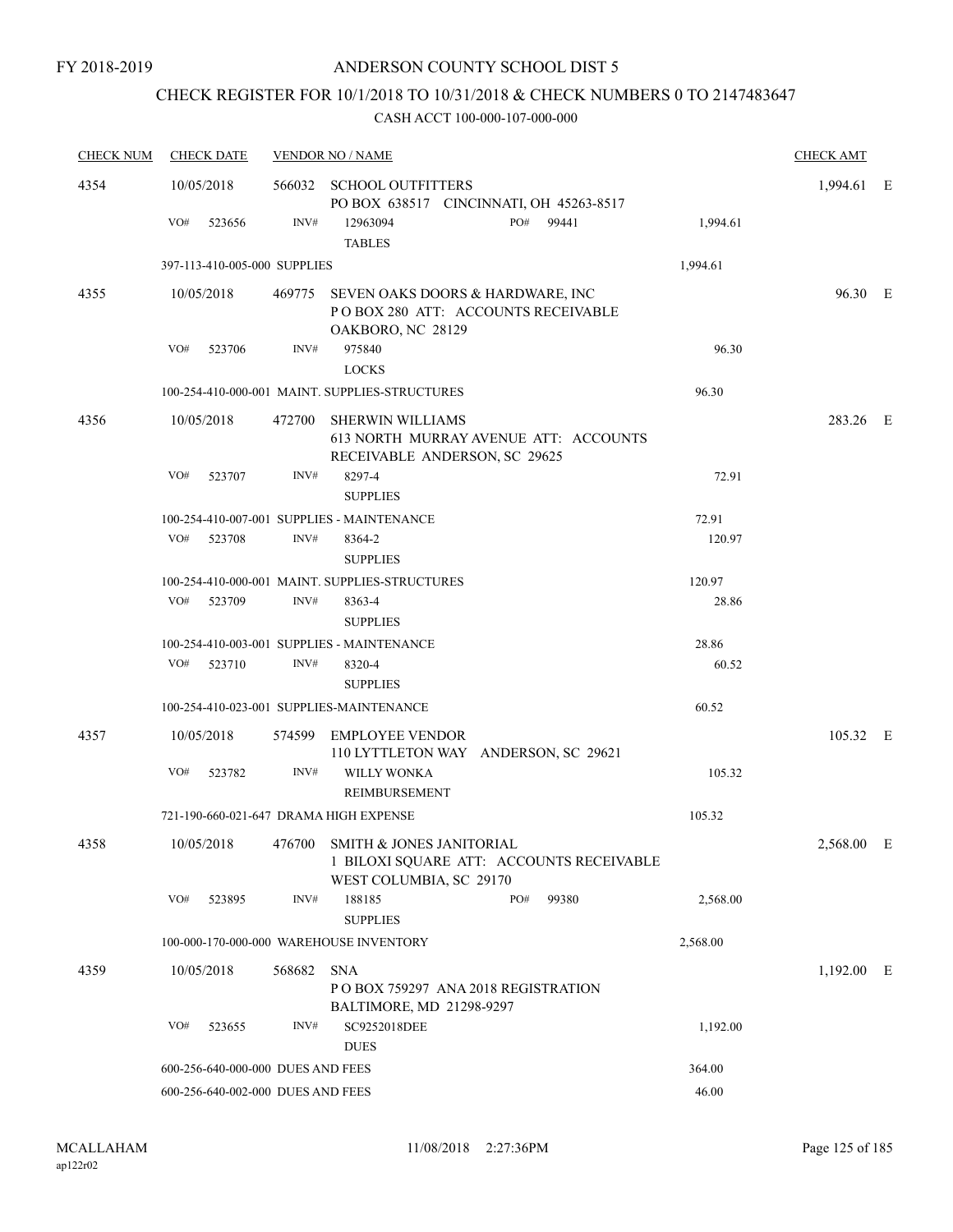## CHECK REGISTER FOR 10/1/2018 TO 10/31/2018 & CHECK NUMBERS 0 TO 2147483647

| <b>CHECK NUM</b> | <b>CHECK DATE</b>                       |      | <b>VENDOR NO / NAME</b>                                                                               |     |       |          | <u>CHECK AMT</u> |  |
|------------------|-----------------------------------------|------|-------------------------------------------------------------------------------------------------------|-----|-------|----------|------------------|--|
|                  | 600-256-640-003-000 DUES AND FEES       |      |                                                                                                       |     |       | 46.00    |                  |  |
|                  | 600-256-640-005-000 DUES AND FEES       |      |                                                                                                       |     |       | 46.00    |                  |  |
|                  | 600-256-640-006-000 DUES AND FEES       |      |                                                                                                       |     |       | 46.00    |                  |  |
|                  | 600-256-640-007-000 DUES AND FEES       |      |                                                                                                       |     |       | 46.00    |                  |  |
|                  | 600-256-640-008-000 DUES AND FEES       |      |                                                                                                       |     |       | 46.00    |                  |  |
|                  | 600-256-640-009-000 DUES AND FEES       |      |                                                                                                       |     |       | 46.00    |                  |  |
|                  | 600-256-640-010-000 DUES AND FEES       |      |                                                                                                       |     |       | 46.00    |                  |  |
|                  | 600-256-640-011-000 DUES AND FEES       |      |                                                                                                       |     |       | 46.00    |                  |  |
|                  | 600-256-640-012-000 DUES AND FEES       |      |                                                                                                       |     |       | 46.00    |                  |  |
|                  | 600-256-640-013-000 DUES AND FEES       |      |                                                                                                       |     |       | 46.00    |                  |  |
|                  | 600-256-640-014-000 DUES AND FEES       |      |                                                                                                       |     |       | 46.00    |                  |  |
|                  | 600-256-640-015-000 DUES AND FEES       |      |                                                                                                       |     |       | 46.00    |                  |  |
|                  | 600-256-640-016-000 DUES AND FEES       |      |                                                                                                       |     |       | 46.00    |                  |  |
|                  | 600-256-640-017-000 DUES AND FEES       |      |                                                                                                       |     |       | 46.00    |                  |  |
|                  | 600-256-640-018-000 DUES AND FEES       |      |                                                                                                       |     |       | 46.00    |                  |  |
|                  | 600-256-640-019-000 DUES AND FEES       |      |                                                                                                       |     |       | 46.00    |                  |  |
|                  | 600-256-640-020-000 DUES AND FEES       |      |                                                                                                       |     |       | 46.00    |                  |  |
| 4360             | 10/05/2018                              |      | 563982 SOUTHEASTERN PAPER GROUP<br>PO BOX 890671 ATT: ACCOUNTS RECEIVABLE<br>CHARLOTTE, NC 28289-0671 |     |       |          | $1,620.76$ E     |  |
|                  | VO#<br>523896                           | INV# | 4262189<br>4265402                                                                                    | PO# | 99453 | 552.89   |                  |  |
|                  | 100-000-170-000-000 WAREHOUSE INVENTORY |      |                                                                                                       |     |       | 510.84   |                  |  |
|                  | 100-000-170-000-000 WAREHOUSE INVENTORY |      |                                                                                                       |     |       | 42.05    |                  |  |
|                  | VO#<br>523897                           | INV# | 4254691<br>4267171                                                                                    | PO# | 99381 | 1,067.87 |                  |  |
|                  | 100-000-170-000-000 WAREHOUSE INVENTORY |      |                                                                                                       |     |       | 486.99   |                  |  |
|                  | 100-000-170-000-000 WAREHOUSE INVENTORY |      |                                                                                                       |     |       | 580.88   |                  |  |
| 4361             | 10/05/2018                              |      | 569192 STC INCORPORATED<br>1904 WHITEHALL ROAD ATT: ACCOUNTS<br>RECEIVABLE ANDERSON, SC 29625         |     |       |          | $1,043.24$ E     |  |
|                  | VO# 523899                              | INV# | 4769<br><b>REPAIR</b>                                                                                 |     |       | 1,043.24 |                  |  |
|                  | 100-115-410-001-000 SUPPLIES            |      |                                                                                                       |     |       | 1,043.24 |                  |  |
| 4362             | 10/05/2018                              |      | 490575 EMPLOYEE VENDOR<br>2010 SHELDON DR ANDERSON, SC 29621                                          |     |       |          | 11.88 E          |  |
|                  | VO#<br>523767                           | INV# | <b>SEPT 2018</b><br><b>MILEAGE</b>                                                                    |     |       | 11.88    |                  |  |
|                  |                                         |      | 714-271-660-014-201 MISCELLANEOUS EXPENSE                                                             |     |       | 11.88    |                  |  |
|                  |                                         |      |                                                                                                       |     |       |          |                  |  |
| 4363             | 10/05/2018                              |      | 571821 EMPLOYEE VENDOR<br>113 CHEYENNE RIDGE TRAIL CAMPOBELLO, SC<br>29322                            |     |       |          | 27.09 E          |  |
|                  | VO#<br>523769                           | INV# | <b>SEPT 2018</b><br><b>MILEAGE</b>                                                                    |     |       | 27.09    |                  |  |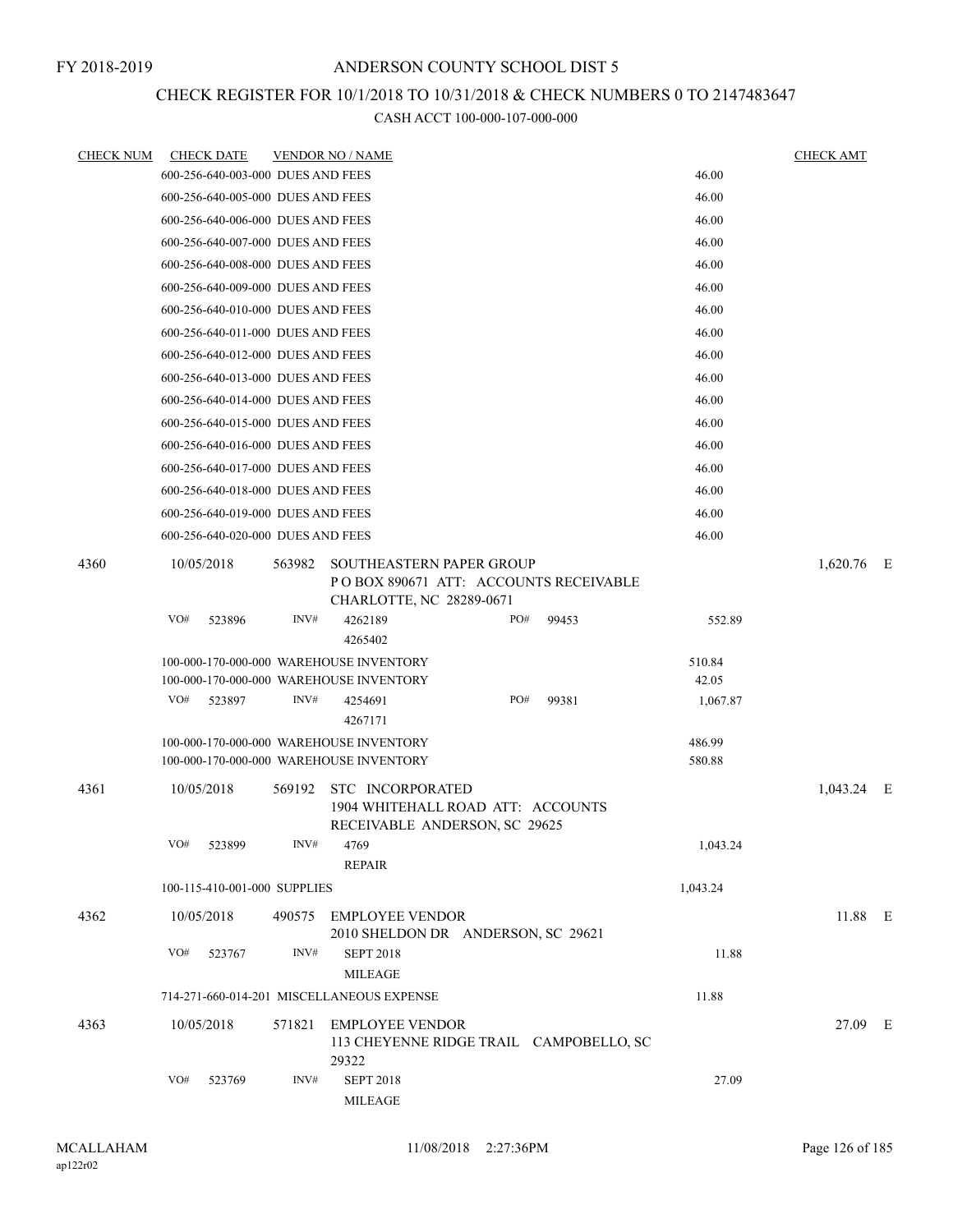## CHECK REGISTER FOR 10/1/2018 TO 10/31/2018 & CHECK NUMBERS 0 TO 2147483647

| <b>CHECK NUM</b> | <b>CHECK DATE</b>                      |        | <b>VENDOR NO / NAME</b>                                                    |                                          |          | <b>CHECK AMT</b> |  |
|------------------|----------------------------------------|--------|----------------------------------------------------------------------------|------------------------------------------|----------|------------------|--|
|                  | 600-256-332-018-000 IN DISTRICT TRAVEL |        |                                                                            |                                          | 27.09    |                  |  |
| 4364             | 10/05/2018                             | 507850 | <b>TRANE</b><br>ATLANTA, GA 30384-6469                                     | POBOX 406469 ATT: ACCOUNTS RECEIVABLE    |          | 4,367.23 E       |  |
|                  | VO#<br>523718                          | INV#   | 4979945<br><b>REPAIR PARTS</b>                                             |                                          | 99.22    |                  |  |
|                  |                                        |        | 100-254-410-002-400 HVAC/ELECTRICAL/PLUMBING                               |                                          | 99.22    |                  |  |
|                  | VO#<br>523719                          | INV#   | 4977379<br>4982594                                                         |                                          | 274.01   |                  |  |
|                  |                                        |        | 100-254-410-005-400 HVAC/ELECTRICAL/PLUMBING                               |                                          | 49.75    |                  |  |
|                  |                                        |        | 100-254-410-005-400 HVAC/ELECTRICAL/PLUMBING                               |                                          | 224.26   |                  |  |
|                  | VO#<br>523907                          | INV#   | 39341077                                                                   | PO#<br>99179                             | 3,994.00 |                  |  |
|                  |                                        |        | <b>CAREER CENTER</b><br>100-254-323-001-400 CONTR SERV-HVAC/ELECT/PLUMBING |                                          | 3,994.00 |                  |  |
|                  |                                        |        |                                                                            |                                          |          |                  |  |
| 4365             | 10/05/2018                             | 574485 | EMPLOYEE VENDOR<br>615 LOOKOVER DRIVE ANDERSON, SC 29621                   |                                          |          | 40.66 E          |  |
|                  | VO#<br>523764                          | INV#   | <b>SEPT 2018</b><br><b>MILEAGE</b>                                         |                                          | 40.66    |                  |  |
|                  | 100-266-332-000-000 IN-DISTRICT TRAVEL |        |                                                                            |                                          | 40.66    |                  |  |
| 4366             | 10/05/2018                             | 574618 | EMPLOYEE VENDOR<br>208 OLIVE BRANCH ANDERSON, SC 29626                     |                                          |          | 136.71 E         |  |
|                  | VO#<br>523778                          | INV#   | OCT <sub>1</sub>                                                           |                                          | 136.71   |                  |  |
|                  |                                        |        | <b>COLUMBIA</b>                                                            |                                          |          |                  |  |
|                  |                                        |        | 100-233-333-000-000 TRIPS AND CONFERENCES                                  |                                          | 136.71   |                  |  |
| 4367             | 10/09/2018                             | 574902 | <b>EMPLOYEE VENDOR</b>                                                     | 225 LONGVIEW DRIVE WILLIAMSTON, SC 29697 |          | 14.45 E          |  |
|                  | VO#<br>523946                          | INV#   | <b>SEPT 2018</b><br><b>MILEAGE</b>                                         |                                          | 14.45    |                  |  |
|                  | 100-221-332-000-000 TRAVEL             |        |                                                                            |                                          | 14.45    |                  |  |
| $* 4369$         | 10/09/2018                             | 575601 | <b>EMPLOYEE VENDOR</b><br>127 REAVES PL ANDERSON, SC 29625                 |                                          |          | 37.61 E          |  |
|                  | VO# 524010                             | INV#   | <b>SEPT 2018</b><br><b>MILEAGE</b>                                         |                                          | 37.61    |                  |  |
|                  | 283-223-333-000-000 TRIPS/MILEAGE      |        |                                                                            |                                          | 37.61    |                  |  |
| * 4372           | 10/09/2018                             |        | 574512 EMPLOYEE VENDOR<br>2001 RIDGEVIEW LANE SENECA, SC 29678             |                                          |          | 140.61 E         |  |
|                  | VO#<br>524058                          | INV#   | OCT <sub>5</sub><br><b>COLUMBIA</b>                                        |                                          | 140.61   |                  |  |
|                  |                                        |        | 311-224-333-000-TEC TRIPS AND CONFERENCES                                  |                                          | 140.61   |                  |  |
| 4373             | 10/09/2018                             |        | 573859 EMPLOYEE VENDOR                                                     |                                          |          | 32.00 E          |  |
|                  | VO#<br>524070                          | INV#   | 3 FAWN HILL DRIVE ANDERSON, SC 29621<br><b>SEPT 11-12</b>                  |                                          | 32.00    |                  |  |
|                  |                                        |        | <b>GEORGIA</b><br>100-113-410-020-VEN SUPPLY-ADDT'L FOR LOST VENDING       |                                          | 32.00    |                  |  |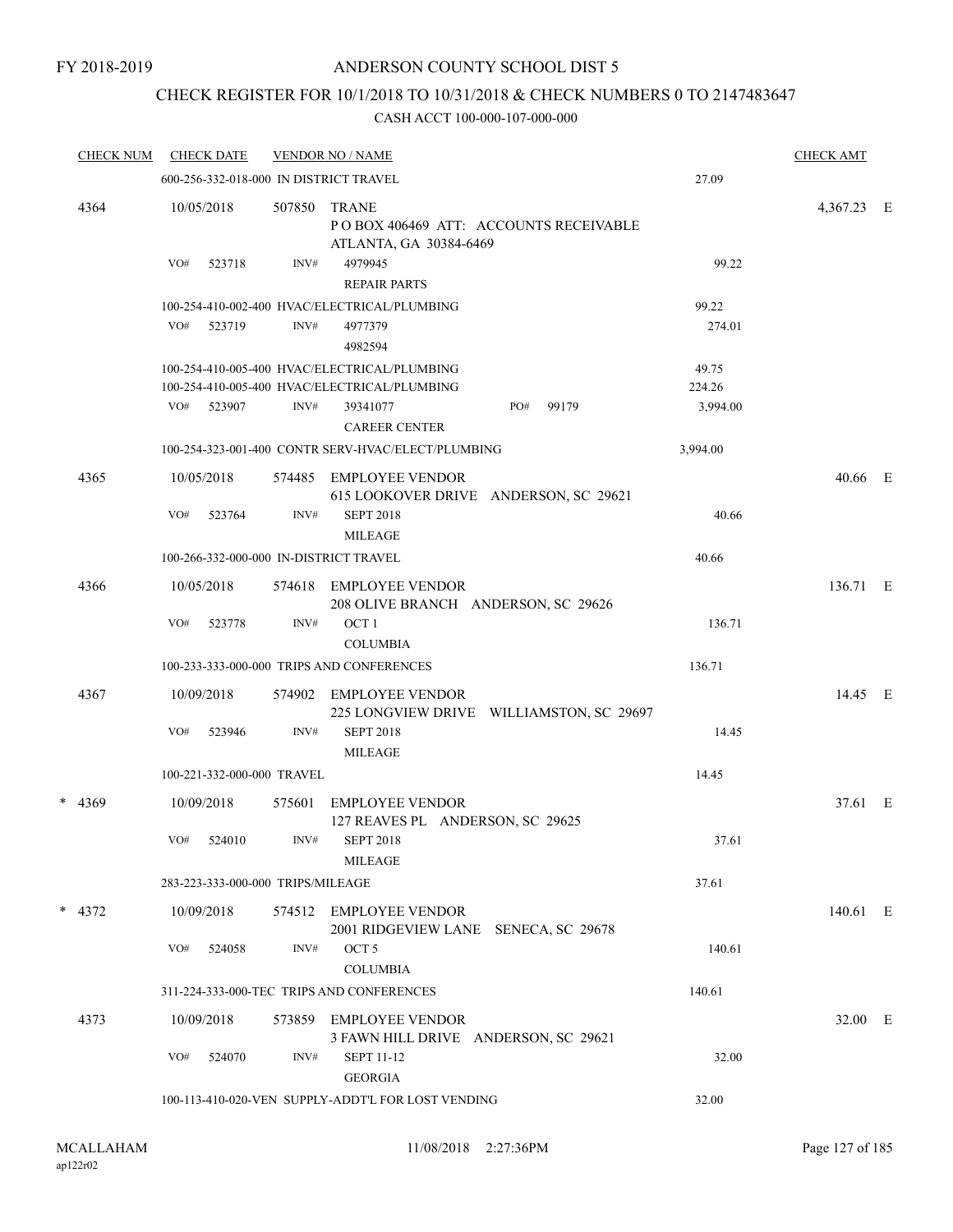# CHECK REGISTER FOR 10/1/2018 TO 10/31/2018 & CHECK NUMBERS 0 TO 2147483647

|   | <b>CHECK NUM</b> |     | <b>CHECK DATE</b>                 |        | <b>VENDOR NO / NAME</b>                                                 |       | <b>CHECK AMT</b> |  |
|---|------------------|-----|-----------------------------------|--------|-------------------------------------------------------------------------|-------|------------------|--|
| * | 4375             |     | 10/09/2018                        |        | 141455 EMPLOYEE VENDOR<br>201 BOXWOOD LANE ANDERSON, SC 29621           |       | 12.58 E          |  |
|   |                  | VO# | 524064                            | INV#   | <b>WALMART</b><br>REIMBURSEMENT                                         | 12.58 |                  |  |
|   |                  |     |                                   |        | 100-213-410-000-000 SUPPLIES AND MATERIALS                              | 12.58 |                  |  |
|   | 4376             |     | 10/09/2018                        |        | 572665 EMPLOYEE VENDOR<br>201 RIDGE BAY CT GREENVILLE, SC 29611         |       | 79.00 E          |  |
|   |                  | VO# | 523962                            | INV#   | SMORE.COM<br><b>REIMBURSEMENT</b>                                       | 79.00 |                  |  |
|   |                  |     |                                   |        | 719-271-660-019-201 MISCELLANEOUS EXPENSE                               | 79.00 |                  |  |
|   | 4377             |     | 10/09/2018                        |        | 572926 EMPLOYEE VENDOR<br>221 RICHLAND POINT ROAD ANDERSON, SC<br>29626 |       | $7.00$ E         |  |
|   |                  | VO# | 523956                            | INV#   | SEPT <sub>19</sub><br><b>GREENVILLE</b>                                 | 7.00  |                  |  |
|   |                  |     |                                   |        | 358-221-333-000-000 TRIPS AND CONFERENCES                               | 7.00  |                  |  |
|   | 4379             |     | 10/09/2018                        |        | 575397 EMPLOYEE VENDOR<br>232 CEDAR RIDGE ANDERSON, SC 29621            |       | 49.05 E          |  |
|   |                  | VO# | 523943                            | INV#   | <b>SEPT 2018</b><br><b>MILEAGE</b>                                      | 49.05 |                  |  |
|   |                  |     | 283-223-333-000-000 TRIPS/MILEAGE |        |                                                                         | 49.05 |                  |  |
|   | 4380             |     | 10/09/2018                        |        | 234055 EMPLOYEE VENDOR<br>114 WOODSIDE DRIVE HONEA PATH, SC 29654       |       | 56.60 E          |  |
|   |                  | VO# | 523953                            | INV#   | SEPT <sub>25</sub><br><b>MCCORMICK</b>                                  | 56.60 |                  |  |
|   |                  |     |                                   |        | 871-224-333-006-000 TRIPS AND CONFERENCES                               | 56.60 |                  |  |
| * | 4382             |     | 10/09/2018                        |        | 574753 EMPLOYEE VENDOR<br>2501 JACKSON SQUARE ANDERSON, SC 29625        |       | 6.87 E           |  |
|   |                  | VO# | 523937                            | INV#   | <b>SEPT 2018</b><br><b>MILEAGE</b>                                      | 6.87  |                  |  |
|   |                  |     |                                   |        | 600-256-332-012-000 IN DISTRICT TRAVEL                                  | 6.87  |                  |  |
|   | 4383             |     | 10/09/2018                        | 573361 | <b>EMPLOYEE VENDOR</b><br>3607 HOPEWELL ROAD ANDERSON, SC 29621         |       | 5.09 E           |  |
|   |                  | VO# | 523961                            | INV#   | <b>PICTURES</b><br>REIMBURSEMENT                                        | 5.09  |                  |  |
|   |                  |     |                                   |        | 719-271-660-019-201 MISCELLANEOUS EXPENSE                               | 5.09  |                  |  |
|   | 4384             |     | 10/09/2018                        |        | 575526 EMPLOYEE VENDOR<br>423 TANGLEWOOD DRIVE ANDERSON, SC 29621       |       | 45.89 E          |  |
|   |                  | VO# | 523942                            | INV#   | <b>SEPT 2018</b>                                                        | 45.89 |                  |  |
|   |                  |     |                                   |        | <b>MILEAGE</b>                                                          |       |                  |  |
|   |                  |     | 283-223-333-000-000 TRIPS/MILEAGE |        |                                                                         | 45.89 |                  |  |
|   | 4385             |     | 10/09/2018                        |        | 226585 EMPLOYEE VENDOR<br>222 DANDELION TRAIL ANDERSON, SC 29621        |       | 43.08 E          |  |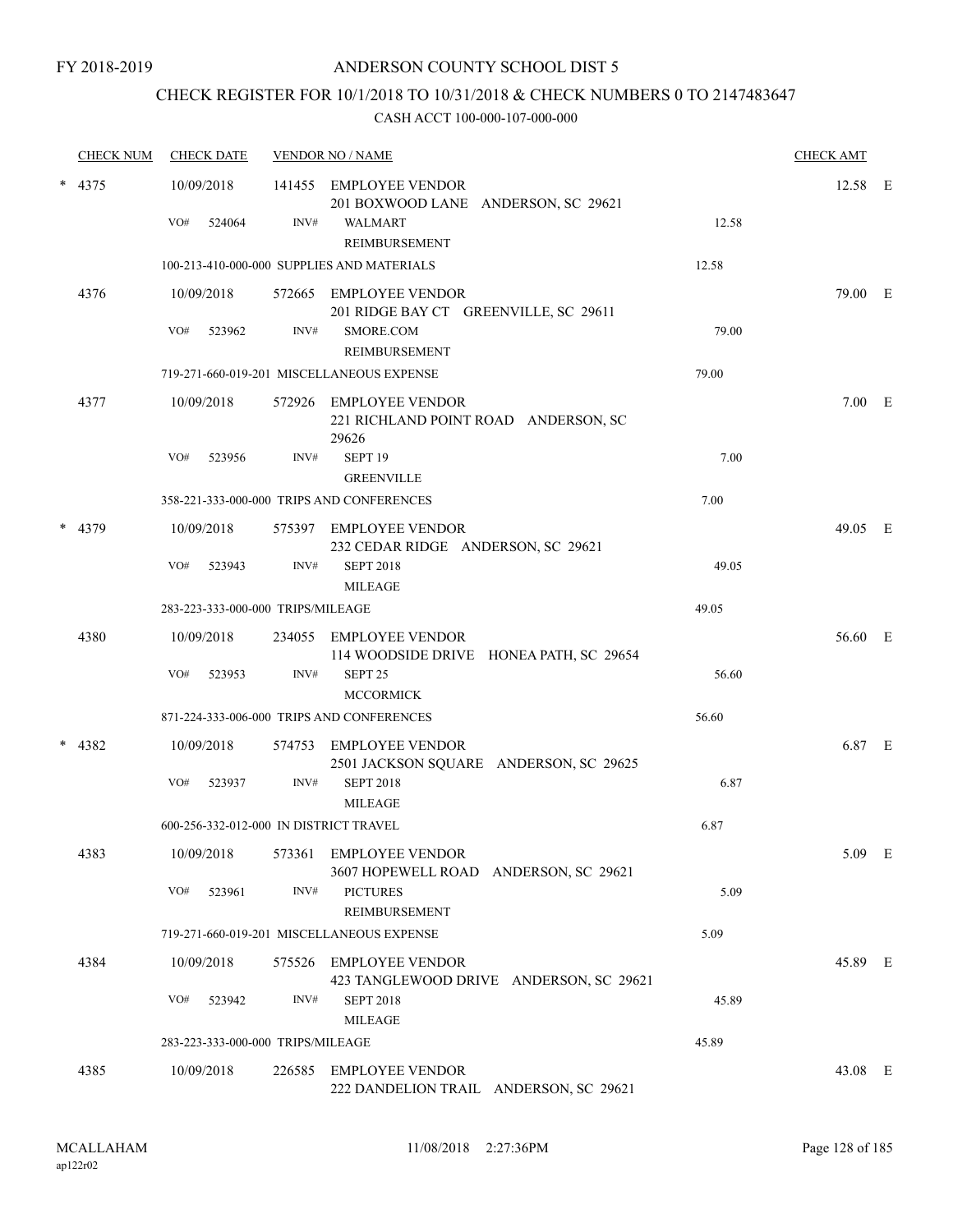# CHECK REGISTER FOR 10/1/2018 TO 10/31/2018 & CHECK NUMBERS 0 TO 2147483647

| <b>CHECK NUM</b> |     | <b>CHECK DATE</b> |        | <b>VENDOR NO / NAME</b>                                                 |        | <b>CHECK AMT</b> |  |
|------------------|-----|-------------------|--------|-------------------------------------------------------------------------|--------|------------------|--|
|                  | VO# | 523951            | INV#   | SEPT <sub>27</sub><br><b>FURMAN</b>                                     | 43.08  |                  |  |
|                  |     |                   |        | 267-224-333-000-PD5 TRIPS- SC STANDARDS                                 | 43.08  |                  |  |
| $* 4387$         |     | 10/09/2018        |        | 572696 EMPLOYEE VENDOR<br>141 DOWELL ROAD ANDERSON, SC 29626            |        | 23.49 E          |  |
|                  | VO# | 523936            | INV#   | <b>SEPT 2018</b><br><b>MILEAGE</b>                                      | 23.49  |                  |  |
|                  |     |                   |        | 600-256-332-012-000 IN DISTRICT TRAVEL                                  | 23.49  |                  |  |
| 4388             |     | 10/09/2018        |        | 288175 EMPLOYEE VENDOR<br>207 SWEET GUM CIRCLE WILLIAMSTON, SC<br>29697 |        | 91.46 E          |  |
|                  | VO# | 524063            | INV#   | <b>COSTUMES</b><br>REIMBURSEMENT                                        | 91.46  |                  |  |
|                  |     |                   |        | 708-271-660-008-335 CHORUS CLUB EXPENSE                                 | 91.46  |                  |  |
| 4389             |     | 10/09/2018        |        | 575576 EMPLOYEE VENDOR<br>150 FOREST COVE ROAD ANDERSON, SC 29626       |        | 7.00 E           |  |
|                  | VO# | 523950            | INV#   | SEPT <sub>27</sub><br><b>FURMAN</b>                                     | 7.00   |                  |  |
|                  |     |                   |        | 267-224-333-000-PD5 TRIPS- SC STANDARDS                                 | 7.00   |                  |  |
| 4390             |     | 10/09/2018        |        | 314500 EMPLOYEE VENDOR<br>128 TOWNE CREEK TRAIL ANDERSON, SC 29621      |        | 17.99 E          |  |
|                  | VO# | 523940            | INV#   | <b>SEPT 2018</b><br><b>MILEAGE</b>                                      | 17.99  |                  |  |
|                  |     |                   |        | 600-256-332-021-000 IN DISTRICT TRAVEL                                  | 17.99  |                  |  |
| 4391             |     | 10/09/2018        | 564683 | EMPLOYEE VENDOR<br>222 GREENWAY DRIVE GREENWOOD, SC 29649               |        | 135.60 E         |  |
|                  | VO# | 523959            | INV#   | <b>OCT 3-4</b><br><b>COLUMBIA</b>                                       | 135.60 |                  |  |
|                  |     |                   |        | 817-224-333-021-000 TRIPS AND CONFERENCES                               | 135.60 |                  |  |
| 4392             |     | 10/09/2018        |        | 340065 EMPLOYEE VENDOR<br>166 AMBERWOOD DRIVE ANDERSON, SC 29621        |        | 149.52 E         |  |
|                  |     | VO# 524059        | INV#   | OCT 5<br><b>COLUMBIA</b>                                                | 149.52 |                  |  |
|                  |     |                   |        | 311-224-333-000-0SM TRIPS- SHERRY MARTIN                                | 149.52 |                  |  |
| 4393             |     | 10/09/2018        |        | 346425 EMPLOYEE VENDOR<br>2436 WHITEHALL RD ANDERSON, SC 29625          |        | 49.51 E          |  |
|                  | VO# | 523952            | INV#   | SEPT <sub>27</sub><br><b>FURMAN</b>                                     | 49.51  |                  |  |
|                  |     |                   |        | 267-224-333-000-PD5 TRIPS- SC STANDARDS                                 | 49.51  |                  |  |
| $*$ 4395         |     | 10/09/2018        |        | 370175 EMPLOYEE VENDOR<br>427 BROADWAY LAKE RD ANDERSON, SC 29621       |        | 21.58 E          |  |
|                  | VO# | 523947            | INV#   | <b>SEPT 2018</b><br><b>MILEAGE</b>                                      | 21.58  |                  |  |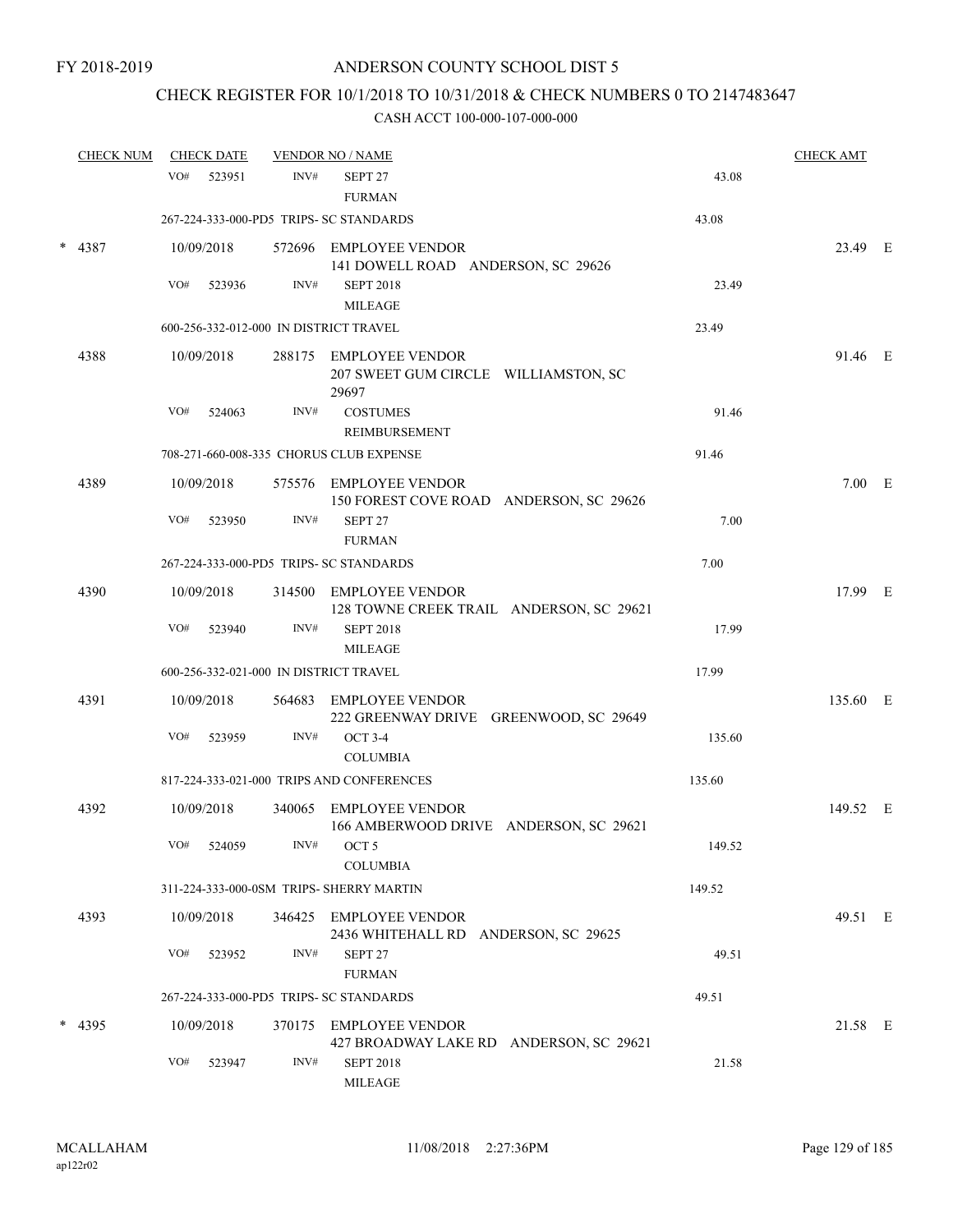# CHECK REGISTER FOR 10/1/2018 TO 10/31/2018 & CHECK NUMBERS 0 TO 2147483647

| <b>CHECK NUM</b> | <b>CHECK DATE</b> |                                        | <b>VENDOR NO / NAME</b>                                            |        | <b>CHECK AMT</b> |  |
|------------------|-------------------|----------------------------------------|--------------------------------------------------------------------|--------|------------------|--|
|                  |                   |                                        | 329-271-312-001-0CO PUPIL ACTIV/ FIELD TRIPS-WBL (C/O)             | 21.58  |                  |  |
| 4396             | 10/09/2018        |                                        | 575600 EMPLOYEE VENDOR<br>215 E FRANKLIN STREET ANDERSON, SC 29624 |        | 19.52 E          |  |
|                  | VO#               | 524011<br>INV#                         | <b>SUPPLIES</b><br>REIMBURSEMENT                                   | 19.52  |                  |  |
|                  |                   |                                        | 201-112-410-012-000 SUPPLIES AND MATERIALS                         | 19.52  |                  |  |
| 4397             | 10/09/2018        |                                        | 387100 EMPLOYEE VENDOR<br>1216 OAK HILL DRIVE ANDERSON, SC 29621   |        | 130.00 E         |  |
|                  | VO#               | INV#<br>523964                         | <b>MEMBERSHIP</b><br>REIMBURSEMENT                                 | 130.00 |                  |  |
|                  |                   |                                        | 721-190-660-021-411 MISCELLANEOUS EXPENSE                          | 130.00 |                  |  |
| 4398             | 10/09/2018        |                                        | 565357 EMPLOYEE VENDOR<br>103 LINKSIDE DRIVE ANDERSON, SC 29621    |        | 34.23 E          |  |
|                  | VO#               | INV#<br>523958                         | SEPT <sub>18</sub><br><b>GREENVILLE</b>                            | 34.23  |                  |  |
|                  |                   |                                        | 201-224-333-006-000 TRIPS AND CONFERENCES                          | 34.23  |                  |  |
| 4399             | 10/09/2018        |                                        | 563745 EMPLOYEE VENDOR<br>337 BRAEBURN DRIVE ANDERSON, SC 29621    |        | 81.24 E          |  |
|                  | VO#               | INV#<br>523941                         | <b>SEPT 2018</b><br><b>MILEAGE</b>                                 | 46.11  |                  |  |
|                  |                   | 358-221-332-000-000 IN DISTRICT TRAVEL |                                                                    | 46.11  |                  |  |
|                  | VO# 523954        | INV#                                   | SEPT <sub>19</sub><br><b>GREENVILLE</b>                            | 35.13  |                  |  |
|                  |                   |                                        | 358-221-333-000-000 TRIPS AND CONFERENCES                          | 35.13  |                  |  |
| 4400             | 10/09/2018        |                                        | 575070 EMPLOYEE VENDOR<br>2209 ANNANDALE DRIVE ANDERSON, SC 29621  |        | 7.00 E           |  |
|                  | VO#               | 523957<br>INV#                         | SEPT <sub>19</sub><br><b>GREENVILLE</b>                            | 7.00   |                  |  |
|                  |                   |                                        | 358-221-333-000-000 TRIPS AND CONFERENCES                          | 7.00   |                  |  |
| 4401             | 10/09/2018        |                                        | 574491 EMPLOYEE VENDOR<br>107 NETTLES ROAD CLEMSON, SC 29631       |        | 40.00 E          |  |
|                  | VO# 523966        |                                        | INV# TUITION<br>REIMBURSEMENT                                      | 40.00  |                  |  |
|                  |                   |                                        | 100-224-312-000-000 STAFF DEV. - PURCHASED SERVICES                | 40.00  |                  |  |
| 4402             | 10/09/2018        |                                        | 574722 EMPLOYEE VENDOR<br>402 CATHEY ROAD ANDERSON, SC 29621       |        | 438.07 E         |  |
|                  | VO#               | 523960<br>INV#                         | $OCT$ 3-4<br><b>COLUMBIA</b>                                       | 438.07 |                  |  |
|                  |                   |                                        | 817-224-333-021-000 TRIPS AND CONFERENCES                          | 438.07 |                  |  |
| 4403             | 10/09/2018        |                                        | 416375 EMPLOYEE VENDOR<br>405 ALLENBY ROAD ANDERSON, SC 29621      |        | 9.81 E           |  |
|                  | VO#               | 523938<br>INV#                         | <b>SEPT 2018</b><br><b>MILEAGE</b>                                 | 9.81   |                  |  |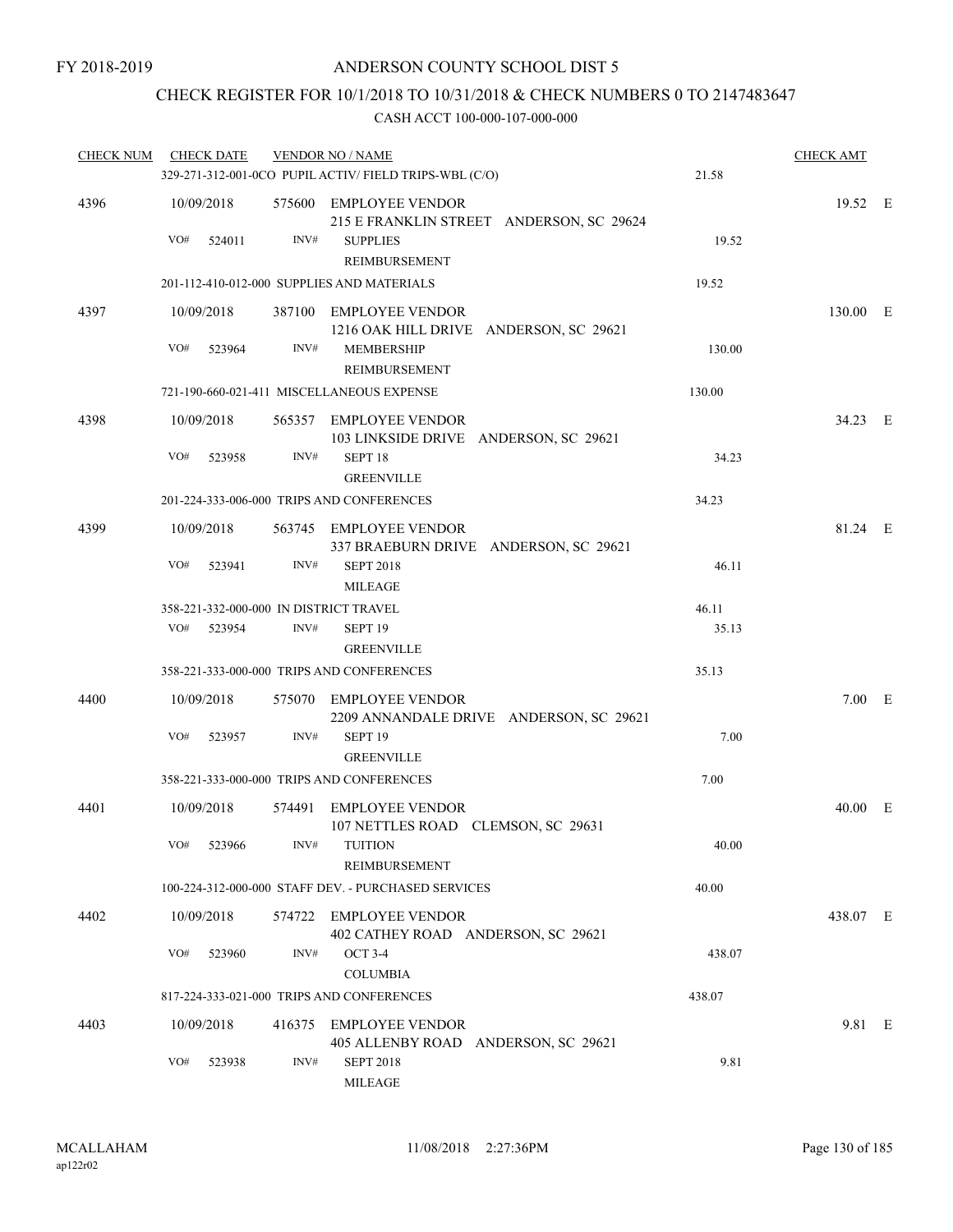# CHECK REGISTER FOR 10/1/2018 TO 10/31/2018 & CHECK NUMBERS 0 TO 2147483647

|   | <b>CHECK NUM</b> |     | <b>CHECK DATE</b>          |      | <b>VENDOR NO / NAME</b><br>600-256-332-009-000 IN DISTRICT TRAVEL              | 9.81   | <b>CHECK AMT</b> |  |
|---|------------------|-----|----------------------------|------|--------------------------------------------------------------------------------|--------|------------------|--|
|   | $* 4405$         | VO# | 10/09/2018<br>523965       | INV# | 565418 EMPLOYEE VENDOR<br>1032 LADY'S LANE ANDERSON, SC 29621<br><b>AMAZON</b> | 49.22  | 49.22 E          |  |
|   |                  |     |                            |      | REIMBURSEMENT<br>701-271-660-001-835 ENGINEERING - RICHARDSON EXPENSE          | 49.22  |                  |  |
| * | 4407             |     | 10/09/2018                 |      | 470850 EMPLOYEE VENDOR                                                         |        | 140.16 E         |  |
|   |                  | VO# | 523963                     | INV# | 118 GREGORY COURT ANDERSON, SC 29626<br><b>CANDY</b>                           | 57.70  |                  |  |
|   |                  |     |                            |      | REIMBURSEMENT                                                                  |        |                  |  |
|   |                  |     |                            |      | 719-271-660-019-201 MISCELLANEOUS EXPENSE                                      | 57.70  |                  |  |
|   |                  | VO# | 524062                     | INV# | <b>AMAZON</b><br>REIMBURSEMENT                                                 | 82.46  |                  |  |
|   |                  |     |                            |      | 719-271-660-019-201 MISCELLANEOUS EXPENSE                                      | 82.46  |                  |  |
|   | 4408             |     | 10/09/2018                 |      | 574734 EMPLOYEE VENDOR<br>602 CREEK DRIVE EASLEY, SC 29642                     |        | 177.35 E         |  |
|   |                  | VO# | 523945                     | INV# | <b>SEPT 2018</b><br><b>MILEAGE</b>                                             | 177.35 |                  |  |
|   |                  |     | 100-221-332-000-000 TRAVEL |      |                                                                                | 177.35 |                  |  |
|   | 4409             |     | 10/09/2018                 |      | 574721 EMPLOYEE VENDOR<br>153 CIVIC CENTER BLVD. APT 352 ANDERSON, SC<br>29625 |        | $7.00$ E         |  |
|   |                  | VO# | 523949                     | INV# | SEPT 27<br><b>FURMAN</b>                                                       | 7.00   |                  |  |
|   |                  |     |                            |      | 267-224-333-000-PD5 TRIPS- SC STANDARDS                                        | 7.00   |                  |  |
|   | 4410             |     | 10/09/2018                 |      | 526475 EMPLOYEE VENDOR<br>2901 PLAINFIELD DRIVE ANDERSON, SC 29624             |        | 121.34 E         |  |
|   |                  | VO# | 524061                     | INV# | <b>MICHAELS</b><br>REIMBURSEMENT                                               | 121.34 |                  |  |
|   |                  |     |                            |      | 715-271-660-015-201 MISCELLANEOUS EXPENSE                                      | 121.34 |                  |  |
|   | 4411             |     | 10/09/2018                 |      | 572674 EMPLOYEE VENDOR<br>1201 NEW HOPE ROAD ANDERSON, SC 29625                |        | 31.07 E          |  |
|   |                  | VO# | 523939                     | INV# | <b>SEPT 2018</b><br><b>MILEAGE</b>                                             | 31.07  |                  |  |
|   |                  |     |                            |      | 600-256-332-002-000 IN DISTRICT TRAVEL                                         | 31.07  |                  |  |
|   | 4412             |     | 10/09/2018                 |      | 575112 EMPLOYEE VENDOR<br>200 COUNTRY CLUB LANE APT D13 ANDERSON,<br>SC 29625  |        | 28.87 E          |  |
|   |                  | VO# | 524060                     | INV# | <b>FFA SUPPLIES</b><br>REIMBURSEMENT                                           | 28.87  |                  |  |
|   |                  |     |                            |      | 329-115-410-001-000 SUPPLIES-STATE EQUIPMENT                                   | 28.87  |                  |  |
|   | 4413             |     | 10/09/2018                 |      | 575544 EMPLOYEE VENDOR<br>4419 LEXINGTON WAY ANDERSON, SC 29621                |        | 22.18 E          |  |
|   |                  | VO# | 523944                     | INV# | <b>SEPT 2018</b>                                                               | 22.18  |                  |  |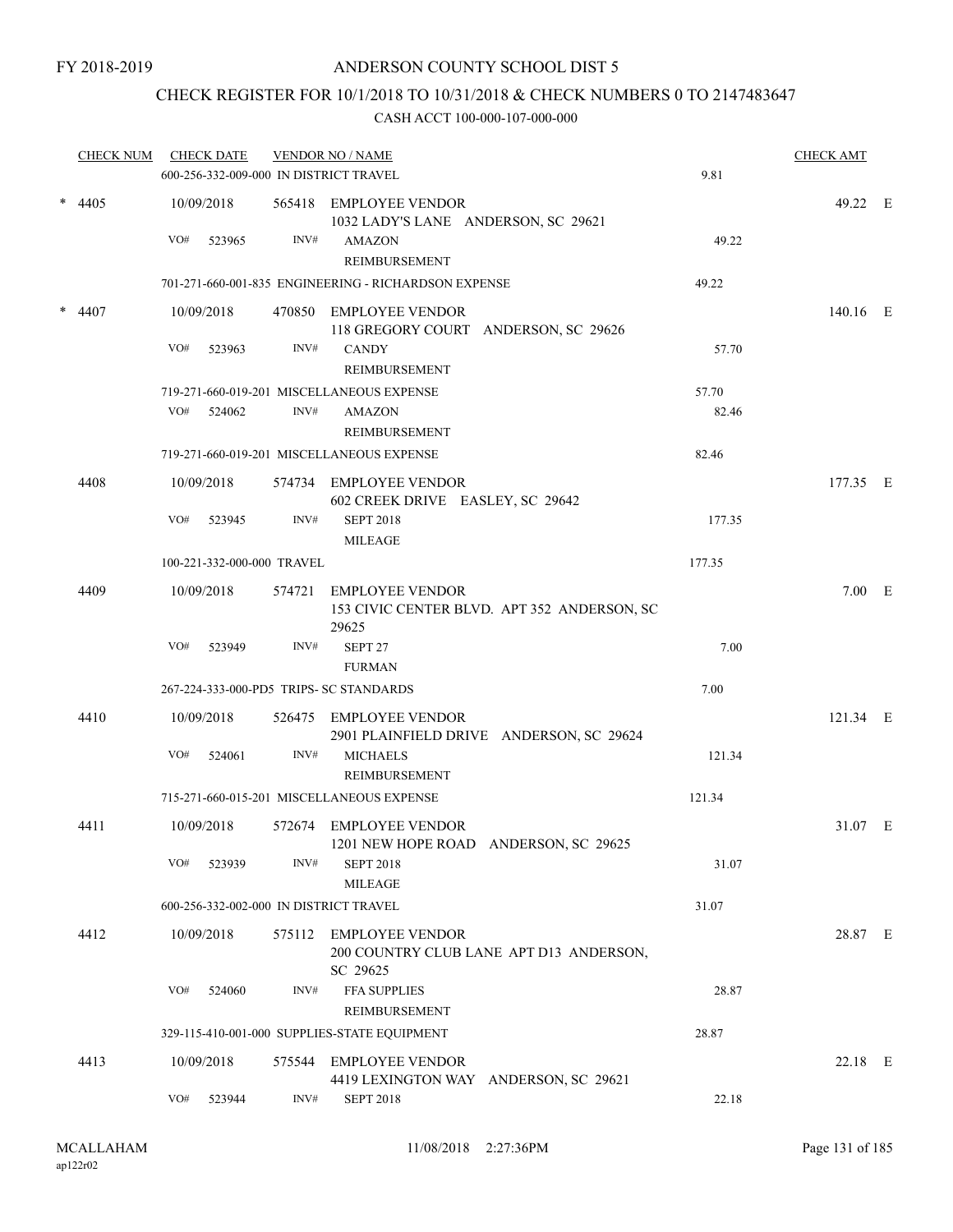FY 2018-2019

#### ANDERSON COUNTY SCHOOL DIST 5

## CHECK REGISTER FOR 10/1/2018 TO 10/31/2018 & CHECK NUMBERS 0 TO 2147483647

| <b>CHECK NUM</b> |     | <b>CHECK DATE</b>                 |      | <b>VENDOR NO / NAME</b><br><b>MILEAGE</b>                                 |        | <b>CHECK AMT</b> |  |
|------------------|-----|-----------------------------------|------|---------------------------------------------------------------------------|--------|------------------|--|
|                  |     | 283-223-333-000-000 TRIPS/MILEAGE |      |                                                                           | 22.18  |                  |  |
| $* 4415$         |     | 10/09/2018                        |      | 536250 EMPLOYEE VENDOR<br>1420 HARD HILLHOUSE DRIVE ANDERSON, SC<br>29626 |        | 111.09 E         |  |
|                  | VO# | 523967                            | INV# | <b>KIT SUPPLIES</b><br>REIMBURSEMENT                                      | 111.09 |                  |  |
|                  |     |                                   |      | 326-112-410-000-000 SCIENCE KITS SUPPLIES                                 | 111.09 |                  |  |
| 4416             |     | 10/09/2018                        |      | 575026 EMPLOYEE VENDOR<br>2812 ECHO TRAIL ANDERSON, SC 29621              |        | 7.00 E           |  |
|                  | VO# | 523955                            | INV# | SEPT <sub>19</sub><br><b>GREENVILLE</b>                                   | 7.00   |                  |  |
|                  |     |                                   |      | 358-221-333-000-000 TRIPS AND CONFERENCES                                 | 7.00   |                  |  |
| 4417             |     | 10/12/2018                        |      | 572519 EMPLOYEE VENDOR<br>1520 OLD WILLIAMSTON ROAD ANDERSON, SC<br>29621 |        | 84.13 E          |  |
|                  | VO# | 524089                            | INV# | <b>LUNCH</b><br>REIMBURSEMENT                                             | 84.13  |                  |  |
|                  |     | 100-115-410-001-000 SUPPLIES      |      |                                                                           | 84.13  |                  |  |
| 4421             |     | 10/12/2018                        |      | 123225 EMPLOYEE VENDOR<br>121 BRIAR PATCH ROAD ANDERSON, SC 29621         |        | 125.90 E         |  |
|                  | VO# | 524095                            | INV# | <b>SEPT 2018</b><br><b>MILEAGE</b>                                        | 125.90 |                  |  |
|                  |     | 100-221-332-000-000 TRAVEL        |      |                                                                           | 125.90 |                  |  |
| 4422             |     | 10/12/2018                        |      | 574512 EMPLOYEE VENDOR<br>2001 RIDGEVIEW LANE SENECA, SC 29678            |        | 79.13 E          |  |
|                  | VO# | 524100                            | INV# | <b>SEPT 20-21</b><br><b>GREENVILLE</b>                                    | 79.13  |                  |  |
|                  |     |                                   |      | 100-221-333-000-000 TRIPS AND CONFERENCES                                 | 79.13  |                  |  |
| 4423             |     | 10/12/2018                        |      | 132560 EMPLOYEE VENDOR<br>109 EVERGREEN ST WILLIAMSTON, SC 29697          |        | 130.00 E         |  |
|                  |     | VO# 524091                        |      | INV# CONFERENCE<br>REIMBURSEMENT                                          | 130.00 |                  |  |
|                  |     |                                   |      | 709-271-660-009-305 LIBRARY EXPENSE                                       | 130.00 |                  |  |
| 4424             |     | 10/12/2018                        |      | 574800 EMPLOYEE VENDOR<br>126 CURTIS CIRCLE CLEMSON, SC 29631             |        | 141.70 E         |  |
|                  |     | VO# 524109                        | INV# | SEPT 28<br><b>COLUMBIA</b>                                                | 141.70 |                  |  |
|                  |     |                                   |      | 356-181-333-023-000 TRIPS AND CONFERENCES                                 | 141.70 |                  |  |
| * 4427           |     | 10/12/2018                        |      | 573679 EMPLOYEE VENDOR<br>1110 GILREATH RD ANDERSON, SC 29621             |        | 25.00 E          |  |
|                  | VO# | 524090                            | INV# | <b>INCENTIVES</b><br>REIMBURSEMENT                                        | 25.00  |                  |  |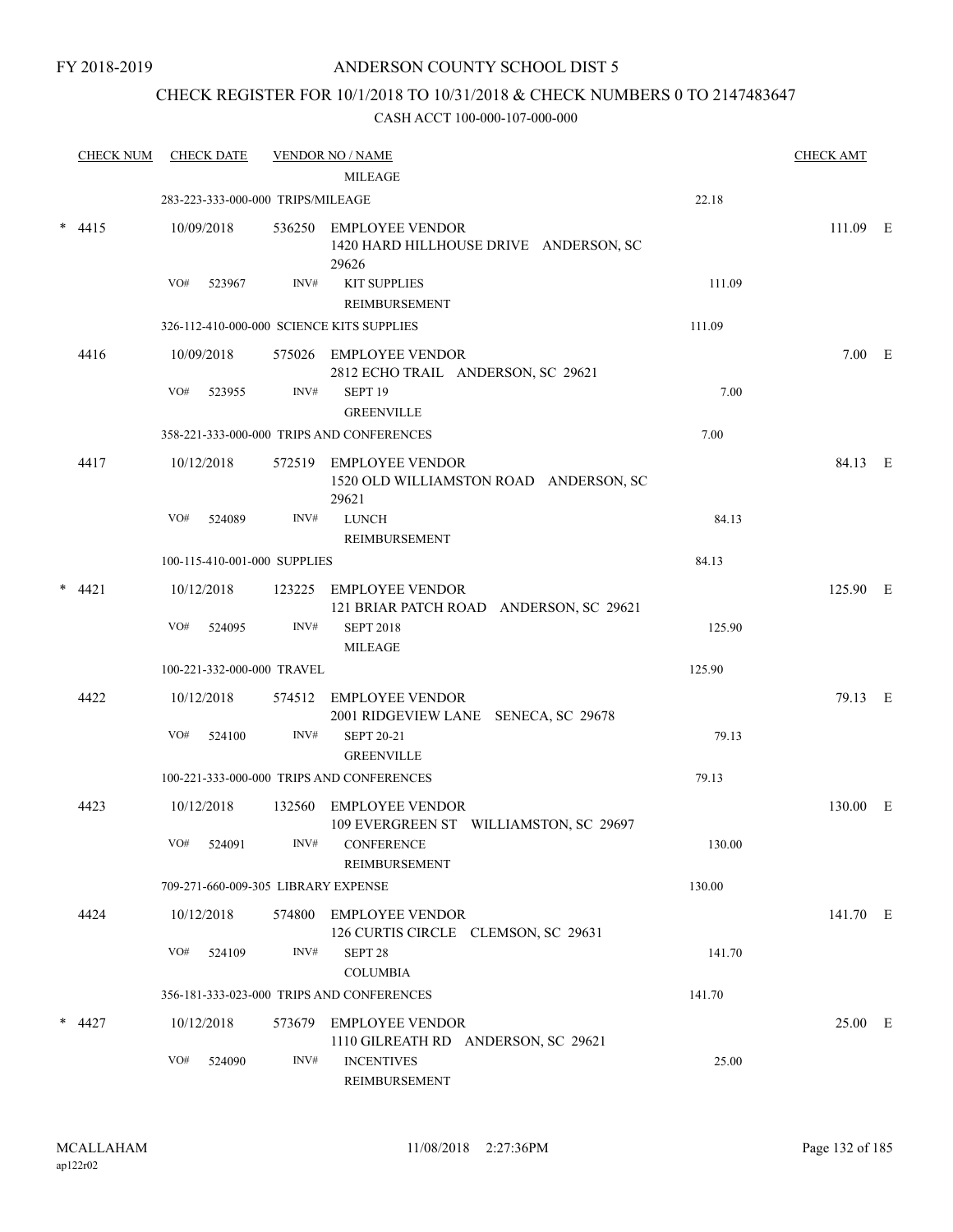## CHECK REGISTER FOR 10/1/2018 TO 10/31/2018 & CHECK NUMBERS 0 TO 2147483647

|   | CHECK NUM |     | <b>CHECK DATE</b> |      | <b>VENDOR NO / NAME</b><br>712-271-660-012-324 POSTIVE BEHAVIOR I.S. EXPENSE | 25.00  | <b>CHECK AMT</b> |  |
|---|-----------|-----|-------------------|------|------------------------------------------------------------------------------|--------|------------------|--|
|   |           |     |                   |      |                                                                              |        |                  |  |
|   | $*$ 4429  |     | 10/12/2018        |      | 211400 EMPLOYEE VENDOR<br>204 ARDEN CHASE ANDERSON, SC 29621                 |        | 142.16 E         |  |
|   |           | VO# | 524102            | INV# | OCT <sub>2</sub>                                                             | 142.16 |                  |  |
|   |           |     |                   |      | <b>COLUMBIA</b>                                                              |        |                  |  |
|   |           |     |                   |      | 100-221-333-000-000 TRIPS AND CONFERENCES                                    | 142.16 |                  |  |
|   | $*$ 4431  |     | 10/12/2018        |      | 226585 EMPLOYEE VENDOR                                                       |        | 120.00 E         |  |
|   |           |     |                   |      | 222 DANDELION TRAIL ANDERSON, SC 29621                                       |        |                  |  |
|   |           | VO# | 524086            | INV# | <b>CUPCAKES</b>                                                              | 120.00 |                  |  |
|   |           |     |                   |      | REIMBURSEMENT                                                                |        |                  |  |
|   |           |     |                   |      | 705-271-660-005-663 ATHLETIC GENERAL EXPENSE                                 | 120.00 |                  |  |
|   | 4435      |     | 10/12/2018        |      | 573862 EMPLOYEE VENDOR<br>3022 BRACKENBERRY DRIVE ANDERSON, SC<br>29621      |        | 76.22 E          |  |
|   |           | VO# | 524083            | INV# | <b>SAFETY LUNCH</b><br><b>REIMBURSEMENT</b>                                  | 76.22  |                  |  |
|   |           |     |                   |      | 100-264-312-000-ERP EMPLOYEE RECOGNITION PROGRAM                             | 76.22  |                  |  |
|   | 4438      |     | 10/12/2018        |      | 307650 EMPLOYEE VENDOR<br>106 WYCOMBE DRIVE ANDERSON, SC 29621               |        | 275.06 E         |  |
|   |           | VO# | 524096            | INV# | <b>SEPT 2018</b>                                                             | 17.44  |                  |  |
|   |           |     |                   |      | <b>MILEAGE</b>                                                               |        |                  |  |
|   |           |     |                   |      | 100-221-333-000-000 TRIPS AND CONFERENCES                                    | 17.44  |                  |  |
|   |           |     | VO# 524104        | INV# | OCT <sub>5</sub>                                                             | 131.26 |                  |  |
|   |           |     |                   |      | <b>COLUMBIA</b>                                                              |        |                  |  |
|   |           |     |                   |      | 100-221-333-000-000 TRIPS AND CONFERENCES                                    | 131.26 |                  |  |
|   |           | VO# | 524105            | INV# | OCT <sub>4</sub>                                                             | 126.36 |                  |  |
|   |           |     |                   |      | <b>COLUMBIA</b>                                                              |        |                  |  |
|   |           |     |                   |      | 100-221-333-000-000 TRIPS AND CONFERENCES                                    | 126.36 |                  |  |
|   | 4439      |     | 10/12/2018        |      | 574785 EMPLOYEE VENDOR<br>101 SUNSET DRIVE IVA, SC 29655                     |        | 25.00 E          |  |
|   |           | VO# | 524081            | INV# | <b>PBIS REWARDS</b><br>REIMBURSEMENT                                         | 25.00  |                  |  |
|   |           |     |                   |      | 712-271-660-012-324 POSTIVE BEHAVIOR I.S. EXPENSE                            | 25.00  |                  |  |
| * | 4441      |     | 10/12/2018        |      | 338700 EMPLOYEE VENDOR<br>1104 STRATFORD DRIVE ANDERSON, SC 29621            |        | 132.98 E         |  |
|   |           | VO# | 524101            | INV# | SEPT <sub>28</sub><br><b>COLUMBIA</b>                                        | 132.98 |                  |  |
|   |           |     |                   |      | 311-224-333-000-000 TRIPS AND CONFERENCES                                    | 132.98 |                  |  |
|   | 4442      |     | 10/12/2018        |      | 340065 EMPLOYEE VENDOR<br>166 AMBERWOOD DRIVE ANDERSON, SC 29621             |        | 54.47 E          |  |
|   |           | VO# | 524099            | INV# | OCT <sub>3</sub><br><b>GREENVILLE</b>                                        | 38.12  |                  |  |
|   |           |     |                   |      | 311-224-333-000-0SM TRIPS- SHERRY MARTIN                                     | 38.12  |                  |  |
|   |           |     | VO# 524106        | INV# | OCT <sub>9</sub>                                                             | 16.35  |                  |  |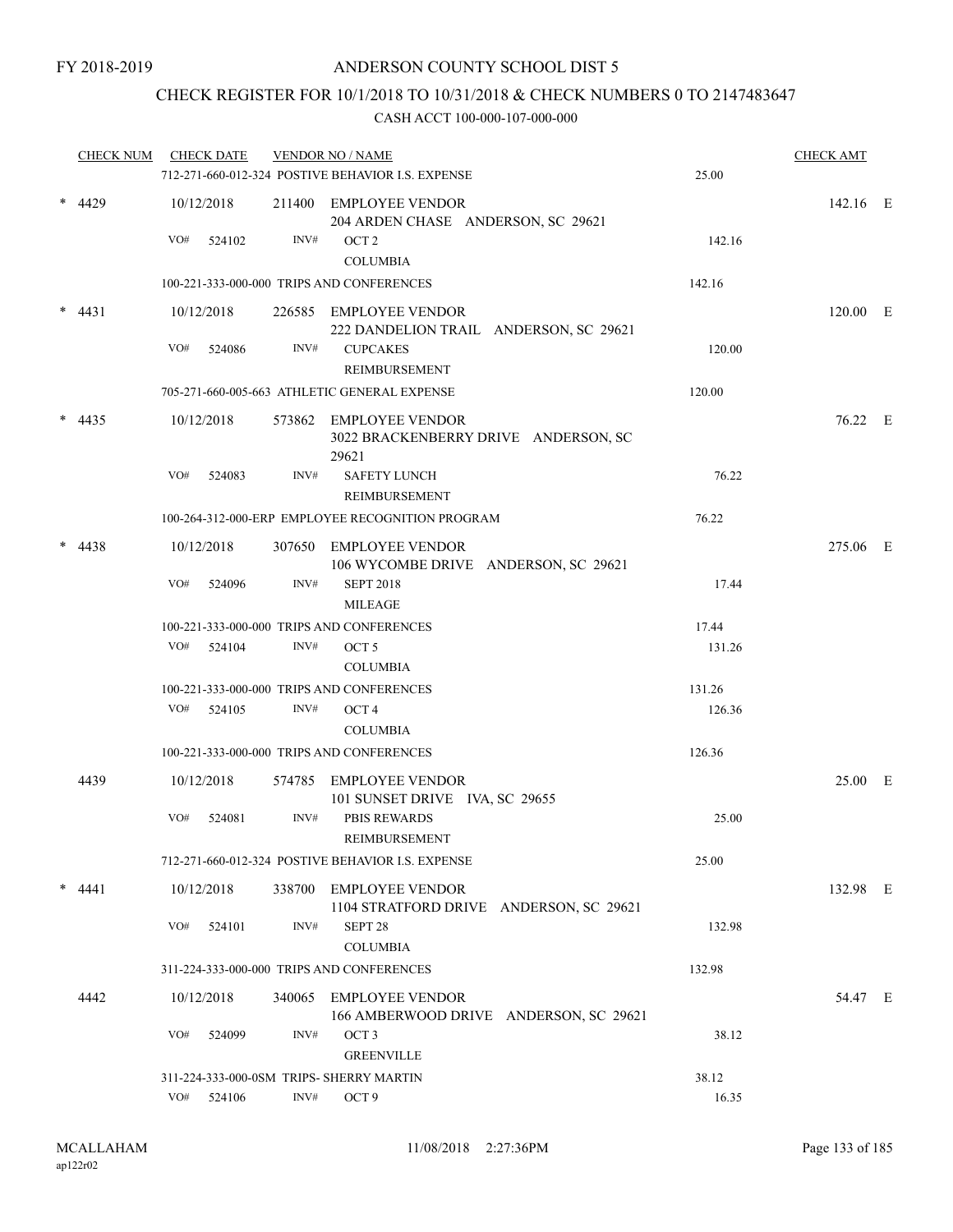## CHECK REGISTER FOR 10/1/2018 TO 10/31/2018 & CHECK NUMBERS 0 TO 2147483647

|        | <b>CHECK NUM</b> |     | <b>CHECK DATE</b> |                            | <b>VENDOR NO / NAME</b>                                           |        | <b>CHECK AMT</b> |  |
|--------|------------------|-----|-------------------|----------------------------|-------------------------------------------------------------------|--------|------------------|--|
|        |                  |     |                   |                            | <b>TCTC</b>                                                       |        |                  |  |
|        |                  |     |                   |                            | 100-221-333-000-000 TRIPS AND CONFERENCES                         | 16.35  |                  |  |
|        | 4443             |     | 10/12/2018        |                            | 262185 EMPLOYEE VENDOR<br>107 OLDE TOWNE DRIVE ANDERSON, SC 29621 |        | 213.29 E         |  |
|        |                  | VO# | 524085            | INV#                       | PD LUNCH<br>REIMBURSEMENT                                         | 78.67  |                  |  |
|        |                  |     |                   |                            | 100-221-410-000-000 SUPPLIES AND MATERIALS                        | 78.67  |                  |  |
|        |                  | VO# | 524103            | INV#                       | OCT <sub>5</sub><br><b>COLUMBIA</b>                               | 134.62 |                  |  |
|        |                  |     |                   |                            | 311-224-333-000-0AM TRIPS-AMY MCCOY                               | 134.62 |                  |  |
|        | 4444             |     | 10/12/2018        |                            | 226700 EMPLOYEE VENDOR<br>102 GREENBRIAR ROAD ANDERSON, SC 29621  |        | 37.06 E          |  |
|        |                  | VO# | 524108            | INV#                       | SEPT 27<br><b>FURMAN</b>                                          | 37.06  |                  |  |
|        |                  |     |                   |                            | 311-224-333-000-000 TRIPS AND CONFERENCES                         | 37.06  |                  |  |
| $\ast$ | 4446             |     | 10/12/2018        | 574772                     | EMPLOYEE VENDOR<br>102 LOTTS DRIVE CLINTON, SC 29325              |        | 221.40 E         |  |
|        |                  | VO# | 524084            | INV#                       | <b>SUPPLIES</b><br>REIMBURSEMENT                                  | 221.40 |                  |  |
|        |                  |     |                   |                            | 714-271-660-014-328 PRODUCTIONS EXPENSE                           | 221.40 |                  |  |
| *      | 4449             |     | 10/12/2018        | 572183                     | EMPLOYEE VENDOR<br>4003 BRACKENBERRY DRIVE ANDERSON, SC<br>29621  |        | 72.27 E          |  |
|        |                  | VO# | 524094            | INV#                       | $8/21 - 10/5$<br><b>MILEAGE</b>                                   | 72.27  |                  |  |
|        |                  |     |                   |                            | 100-221-333-000-000 TRIPS AND CONFERENCES                         | 72.27  |                  |  |
|        | 4450             |     | 10/12/2018        | 573512                     | EMPLOYEE VENDOR<br>1011 SHIRLEY DRIVE ANDERSON, SC 29621          |        | 16.90 E          |  |
|        |                  | VO# | 524098            | INV#                       | <b>SEPT 2018</b><br><b>MILEAGE</b>                                | 16.90  |                  |  |
|        |                  |     |                   | 100-221-332-000-000 TRAVEL |                                                                   | 16.90  |                  |  |
| *      | 4455             |     | 10/12/2018        | 574841                     | <b>EMPLOYEE VENDOR</b><br>165 BUCKLAND DRIVE ANDERSON, SC 29621   |        | 44.26 E          |  |
|        |                  | VO# | 524107            | INV#                       | SEPT 27<br><b>FURMAN</b>                                          | 44.26  |                  |  |
|        |                  |     |                   |                            | 311-224-333-000-000 TRIPS AND CONFERENCES                         | 44.26  |                  |  |
|        | 4456             |     | 10/12/2018        | 574672                     | <b>EMPLOYEE VENDOR</b><br>101 SHADOW OAKS DRIVE EASLEY, SC 29642  |        | 35.00 E          |  |
|        |                  | VO# | 524087            | INV#                       | <b>PBIS REWARDS</b><br>REIMBURSEMENT                              | 25.00  |                  |  |
|        |                  |     |                   |                            | 712-271-660-012-324 POSTIVE BEHAVIOR I.S. EXPENSE                 | 25.00  |                  |  |
|        |                  | VO# | 524088            | INV#                       | <b>DOLLAR TREE</b><br>REIMBURSEMENT                               | 10.00  |                  |  |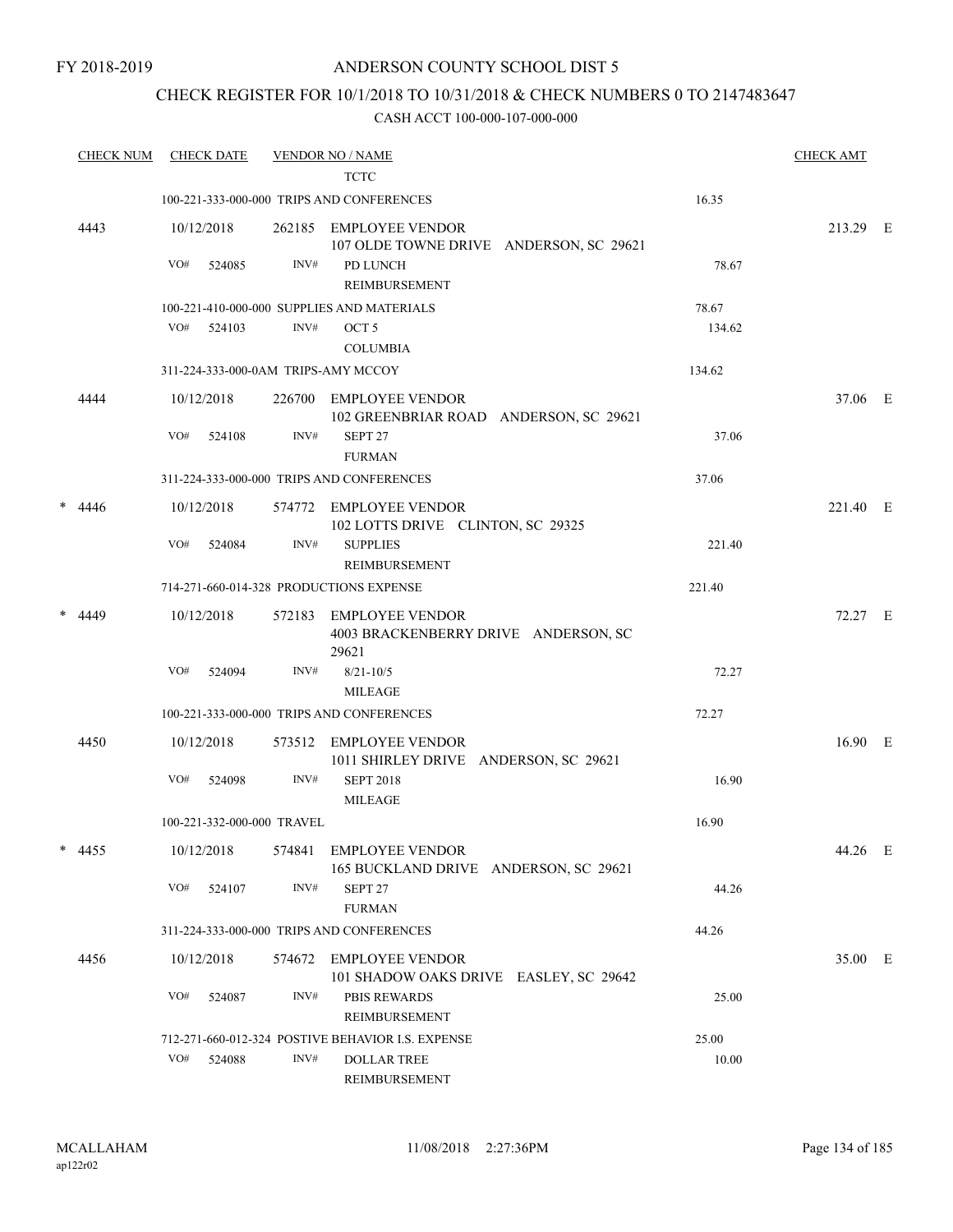# CHECK REGISTER FOR 10/1/2018 TO 10/31/2018 & CHECK NUMBERS 0 TO 2147483647

| <b>CHECK NUM</b> |     | <b>CHECK DATE</b>          |        | <b>VENDOR NO / NAME</b><br>712-271-660-012-324 POSTIVE BEHAVIOR I.S. EXPENSE                        | 10.00  | <b>CHECK AMT</b> |  |
|------------------|-----|----------------------------|--------|-----------------------------------------------------------------------------------------------------|--------|------------------|--|
| 4457             | VO# | 10/12/2018<br>524092       | INV#   | 443575 EMPLOYEE VENDOR<br>601 LAUREL CREEK ANDERSON, SC 29621<br><b>SEPT 2018</b><br><b>MILEAGE</b> | 11.66  | 11.66 E          |  |
|                  |     | 100-221-332-000-000 TRAVEL |        |                                                                                                     | 11.66  |                  |  |
| $* 4461$         |     | 10/12/2018                 |        | 575607 EMPLOYEE VENDOR<br>3107 PINEHURST LN ANDERSON, SC 29621                                      |        | 127.96 E         |  |
|                  | VO# | 524181                     | INV#   | <b>SAMS CLUB</b><br>REIMBURSEMENT                                                                   | 127.96 |                  |  |
|                  |     |                            |        | 719-271-660-019-201 MISCELLANEOUS EXPENSE                                                           | 127.96 |                  |  |
| $* 4463$         |     | 10/12/2018                 |        | 574596 EMPLOYEE VENDOR<br>112 CEDAR ROAD ANDERSON, SC 29624                                         |        | $7.25$ E         |  |
|                  | VO# | 524093                     | INV#   | <b>SEPT 2018</b><br><b>MILEAGE</b>                                                                  | 7.25   |                  |  |
|                  |     |                            |        | 600-256-332-003-000 IN DISTRICT TRAVEL                                                              | 7.25   |                  |  |
| 4464             |     | 10/12/2018                 |        | 574599 EMPLOYEE VENDOR<br>110 LYTTLETON WAY ANDERSON, SC 29621                                      |        | 458.50 E         |  |
|                  | VO# | 524082                     | INV#   | <b>CHOIR SHIRTS</b><br>REIMBURSEMENT                                                                | 458.50 |                  |  |
|                  |     |                            |        | 721-190-660-021-642 CHORUS HIGH EXPENSE                                                             | 458.50 |                  |  |
| 4465             |     | 10/12/2018                 |        | 571825 EMPLOYEE VENDOR<br>1206 BRIARWOOD STREET ANDERSON, SC 29621                                  |        | 29.10 E          |  |
|                  | VO# | 524183                     | INV#   | SEPT <sub>18</sub><br><b>GREENVILLE</b>                                                             | 29.10  |                  |  |
|                  |     |                            |        | 201-224-333-014-000 TRIPS AND CONFERENCES                                                           | 29.10  |                  |  |
| $* 4470$         |     | 10/12/2018                 |        | 573380 EMPLOYEE VENDOR<br>241 MILLER ROAD BELTON, SC 29627                                          |        | 369.52 E         |  |
|                  | VO# | 524182                     | INV#   | <b>OCT 1-3</b><br><b>CHARLESTON</b>                                                                 | 369.52 |                  |  |
|                  |     |                            |        | 100-254-333-000-001 TRIPS & CONFERENCES                                                             | 369.52 |                  |  |
| 4471             |     | 10/12/2018                 | 536460 | <b>EMPLOYEE VENDOR</b><br>1303 NORTHHAMPTON ROAD ANDERSON, SC<br>29621                              |        | 63.93 E          |  |
|                  | VO# | 524097                     | INV#   | <b>SEPT 2018</b><br><b>MILEAGE</b>                                                                  | 63.93  |                  |  |
|                  |     | 100-221-332-000-000 TRAVEL |        |                                                                                                     | 63.93  |                  |  |
| 4472             |     | 10/17/2018                 | 574682 | <b>EMPLOYEE VENDOR</b><br>100 SOARING HAWK COURT ANDERSON, SC<br>29621                              |        | 53.46 E          |  |
|                  | VO# | 524314                     | INV#   | <b>DECORATIONS</b><br>REIMBURSEMENT                                                                 | 53.46  |                  |  |
|                  |     |                            |        | 100-113-410-006-VEN SUPPLY-ADDT'L FOR LOST VENDING                                                  | 53.46  |                  |  |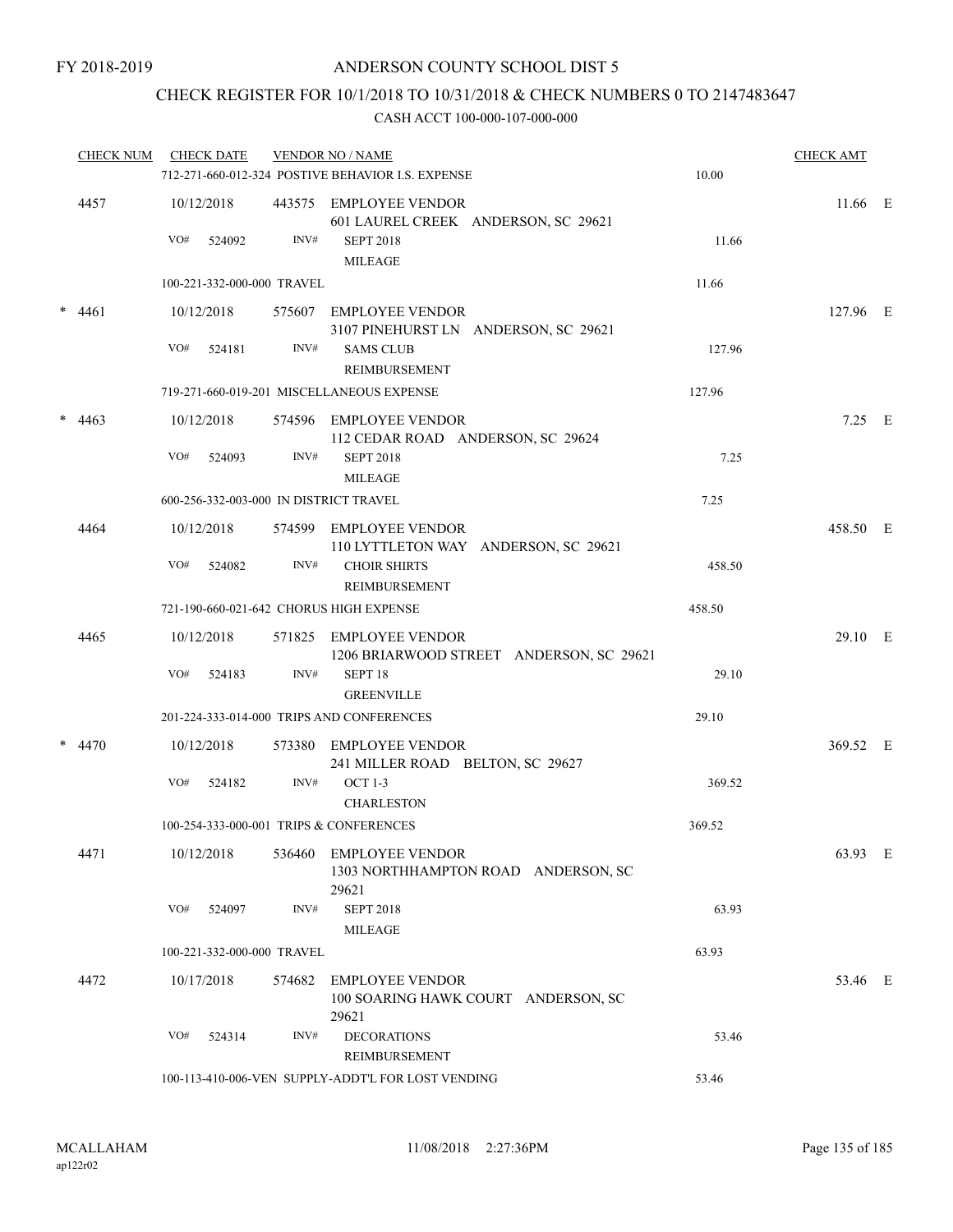# CHECK REGISTER FOR 10/1/2018 TO 10/31/2018 & CHECK NUMBERS 0 TO 2147483647

| <b>CHECK NUM</b> | <b>CHECK DATE</b>                        |        | <b>VENDOR NO / NAME</b>                                                 |          | <b>CHECK AMT</b> |  |
|------------------|------------------------------------------|--------|-------------------------------------------------------------------------|----------|------------------|--|
| 4473             | 10/17/2018                               | 572893 | ANDERSON MAGAZINE<br>POBOX 3848 ANDERSON, SC 29622                      |          | 390.00 E         |  |
|                  | VO#<br>524334                            | INV#   | 10905<br>NOV/DEC 2018                                                   | 390.00   |                  |  |
|                  | 100-263-360-000-000 PRINTING AND BINDING |        |                                                                         | 390.00   |                  |  |
| 4474             | 10/17/2018                               | 126675 | ATTAWAY INC<br>POBOX 302 ATT: ACCOUNTS RECEIVABLE<br>ANDERSON, SC 29622 |          | 80.25 E          |  |
|                  | VO#<br>524336                            | INV#   | 217448<br>99399<br>PO#<br><b>BUSINESS CARDS</b>                         | 80.25    |                  |  |
|                  | 100-233-410-000-000 SUPPLIES             |        |                                                                         | 80.25    |                  |  |
| 4475             | 10/17/2018                               |        | 201391 BLICK ART MATERIALS<br>6910 EAGLE WAY CHICAGO, IL 60670-1069     |          | 587.75 E         |  |
|                  | VO#<br>524339                            | INV#   | PO#<br>200508<br>99539<br><b>SOUTHWOOD</b>                              | 587.75   |                  |  |
|                  |                                          |        | 309-113-410-021-000 SUPPLIES AND MATERIALS                              | 587.75   |                  |  |
| 4476             | 10/17/2018                               |        | 143760 EMPLOYEE VENDOR<br>1202 NORTHAMPTON ROAD ANDERSON, SC<br>29621   |          | 96.30 E          |  |
|                  | VO#<br>524324                            | INV#   | <b>PIZZA</b><br>REIMBURSEMENT                                           | 96.30    |                  |  |
|                  |                                          |        | 711-271-660-011-222 BUSINESS PARTNERSHIP EXPENSE                        | 96.30    |                  |  |
| 4477             | 10/17/2018                               | 565413 | <b>EMPLOYEE VENDOR</b><br>104 QUEENSDALE END ANDERSON, SC 29621         |          | 15.85 E          |  |
|                  | VO#<br>524322                            | INV#   | <b>CRAZY PIZZA</b><br>REIMBURSEMENT                                     | 15.85    |                  |  |
|                  | 100-147-410-013-000 SUPPLIES             |        |                                                                         | 15.85    |                  |  |
| 4478             | 10/17/2018                               |        | 564176 BSN SPORTS, LLC<br>PO BOX 660176 DALLAS, TX 75209-0176           |          | 1,640.88 E       |  |
|                  | VO#<br>524340                            | INV#   | 902892697<br><b>WESTSIDE</b>                                            | 1,640.88 |                  |  |
|                  | 100-114-410-003-001 BAND SUPPLIES        |        |                                                                         | 1,640.88 |                  |  |
| 4479             | 10/17/2018                               |        | 574859 EMPLOYEE VENDOR<br>204 CRETEWOOD DRIVE ANDERSON, SC 29621        |          | 41.22 E          |  |
|                  | VO#<br>524317                            | INV#   | <b>WAL MART</b><br>REIMBURSEMENT                                        | 41.22    |                  |  |
|                  |                                          |        | 100-390-410-000-000 SUPPLIES AND MATERIALS                              | 41.22    |                  |  |
| 4480             | 10/17/2018                               | 564954 | <b>EMPLOYEE VENDOR</b><br>115 PUBLIC WELL ROAD ANDERSON, SC 29626       |          | 188.19 E         |  |
|                  | VO#<br>524325                            | INV#   | <b>OCT 7-9</b>                                                          | 188.19   |                  |  |
|                  |                                          |        | <b>COLUMBIA</b><br>232-224-333-000-000 TRIPS AND CONFERENCES            | 188.19   |                  |  |
|                  |                                          |        |                                                                         |          |                  |  |
| 4481             | 10/17/2018                               |        | 573130 CALLAHAM ORCHARD TOURS                                           |          | $1,080.00$ E     |  |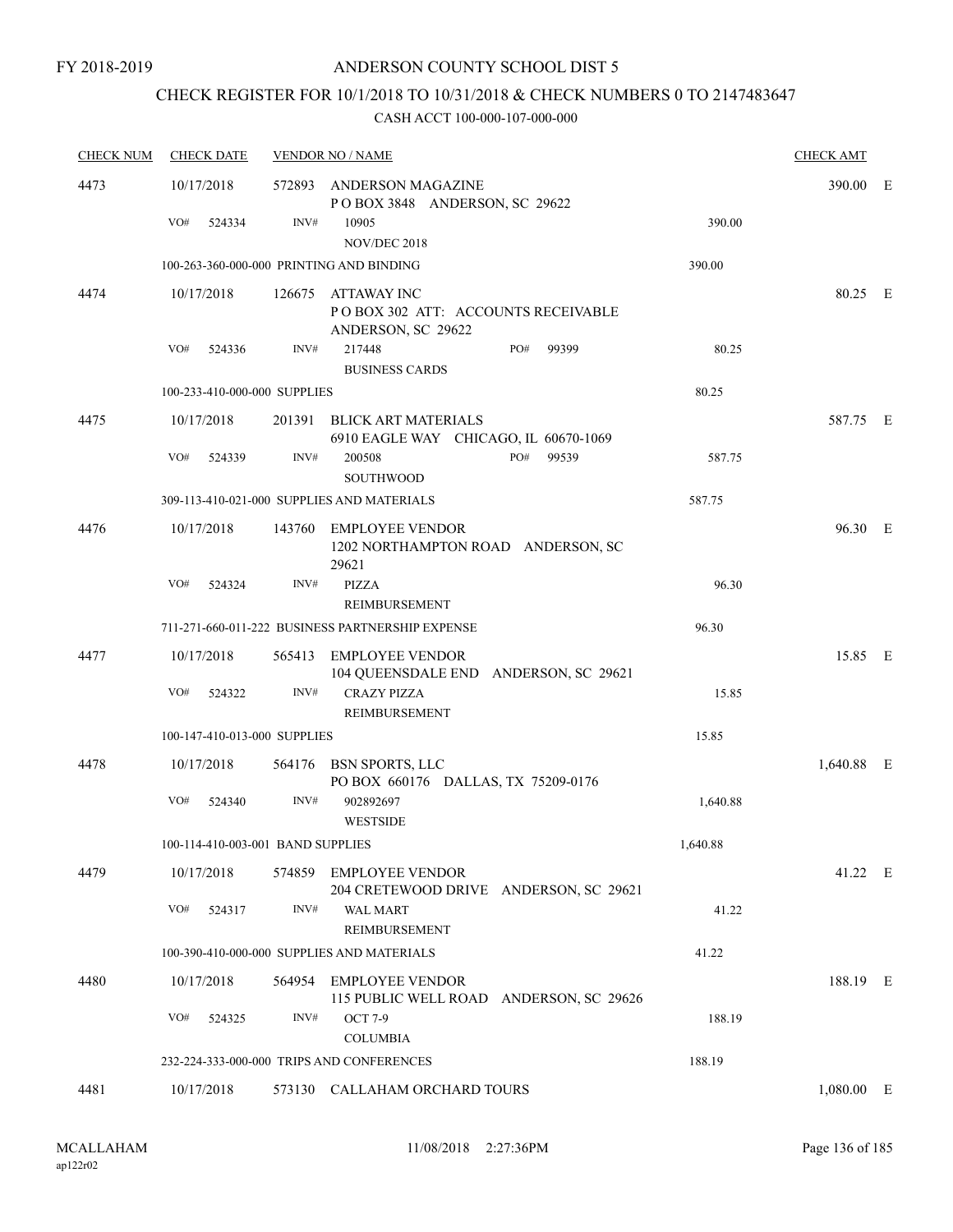## CHECK REGISTER FOR 10/1/2018 TO 10/31/2018 & CHECK NUMBERS 0 TO 2147483647

| <b>CHECK NUM</b> |     | <b>CHECK DATE</b>                            |      | <b>VENDOR NO / NAME</b>                                                                               |                | <b>CHECK AMT</b> |  |
|------------------|-----|----------------------------------------------|------|-------------------------------------------------------------------------------------------------------|----------------|------------------|--|
|                  |     |                                              |      | ANDY CALLAHAM 559 CRAWFORD RD. BELTON,<br>SC 29627                                                    |                |                  |  |
|                  | VO# | 524346                                       | INV# | MIDWAY ELEM<br>10/12 FIELD TRIP                                                                       | 1,080.00       |                  |  |
|                  |     |                                              |      | 717-190-660-017-350 FIELD TRIPS KINDERGARTEN EXPENSE                                                  | 1,080.00       |                  |  |
| 4482             |     | 10/17/2018                                   |      | 572771 EMPLOYEE VENDOR<br>124 HIGH C DRIVE ANDERSON, SC 29621                                         |                | 249.27 E         |  |
|                  | VO# | 524319                                       | INV# | <b>BATTERIES</b><br>REIMBURSEMENT                                                                     | 27.78          |                  |  |
|                  |     | 124-114-410-024-000 SUPPLIES                 |      |                                                                                                       | 27.78          |                  |  |
|                  | VO# | 524323                                       | INV# | <b>CLEMSON LUNCH</b><br>REIMBURSEMENT                                                                 | 221.49         |                  |  |
|                  |     |                                              |      | 724-271-660-024-593 FIELD TRIPS-MISC. EXPENSE                                                         | 221.49         |                  |  |
| 4483             |     | 10/17/2018                                   |      | 575609 EMPLOYEE VENDOR<br>229 SHADY LANE ANDERSON, SC 29625                                           |                | 275.00 E         |  |
|                  | VO# | 524397                                       | INV# | 2018-2019<br><b>TEACHER SUPPLY</b>                                                                    | 275.00         |                  |  |
|                  |     |                                              |      | 377-112-410-007-000 TEACHER SUPPLY - CENTERVILLE                                                      | 275.00         |                  |  |
| 4484             |     | 10/17/2018                                   |      | 573679 EMPLOYEE VENDOR<br>1110 GILREATH RD ANDERSON, SC 29621                                         |                | 63.49 E          |  |
|                  | VO# | 524318                                       | INV# | <b>SUPPLIES</b><br>REIMBURSEMENT                                                                      | 63.49          |                  |  |
|                  |     |                                              |      | 712-271-660-012-315 HOSPITALITY EXPENSE                                                               | 63.49          |                  |  |
| 4485             |     | 10/17/2018                                   |      | 170630 CINTAS CORPORATION #216<br>PO BOX 630803 ATT: ACCOUNTS RECEIVABLE<br>CINCINNATI, OH 45263-0803 |                | 530.72 E         |  |
|                  | VO# | 524267                                       | INV# | <b>TERRY TOWELS</b><br>PAYER 12969757                                                                 | 34.24          |                  |  |
|                  |     | 600-256-410-021-000 SUPPLIES                 |      |                                                                                                       | 34.24          |                  |  |
|                  | VO# | 524268                                       | INV# | <b>TERRY TOWELS</b><br>PAYER 12969929                                                                 | 34.24          |                  |  |
|                  |     | 600-256-410-018-000 SUPPLIES                 |      |                                                                                                       | 34.24          |                  |  |
|                  | VO# | 524269                                       | INV# | <b>TERRY TOWELS</b><br>PAYER 12969444                                                                 | 17.12          |                  |  |
|                  |     | 600-256-410-019-000 SUPPLIES                 |      |                                                                                                       | 17.12          |                  |  |
|                  |     | VO# 524270                                   | INV# | <b>TERRY TOWELS</b><br>PAYER 12969479                                                                 | 25.68          |                  |  |
|                  |     |                                              |      |                                                                                                       | 25.68          |                  |  |
|                  |     | 600-256-410-017-000 SUPPLIES<br>$VO#$ 524271 | INV# | <b>TERRY TOWELS</b><br>PAYER 12969849                                                                 | 34.24          |                  |  |
|                  |     |                                              |      |                                                                                                       |                |                  |  |
|                  |     | 600-256-410-016-000 SUPPLIES<br>VO# 524272   | INV# | <b>TERRY TOWELS</b><br>PAYER 12969780                                                                 | 34.24<br>34.24 |                  |  |
|                  |     | 600-256-410-015-000 SUPPLIES                 |      |                                                                                                       | 34.24          |                  |  |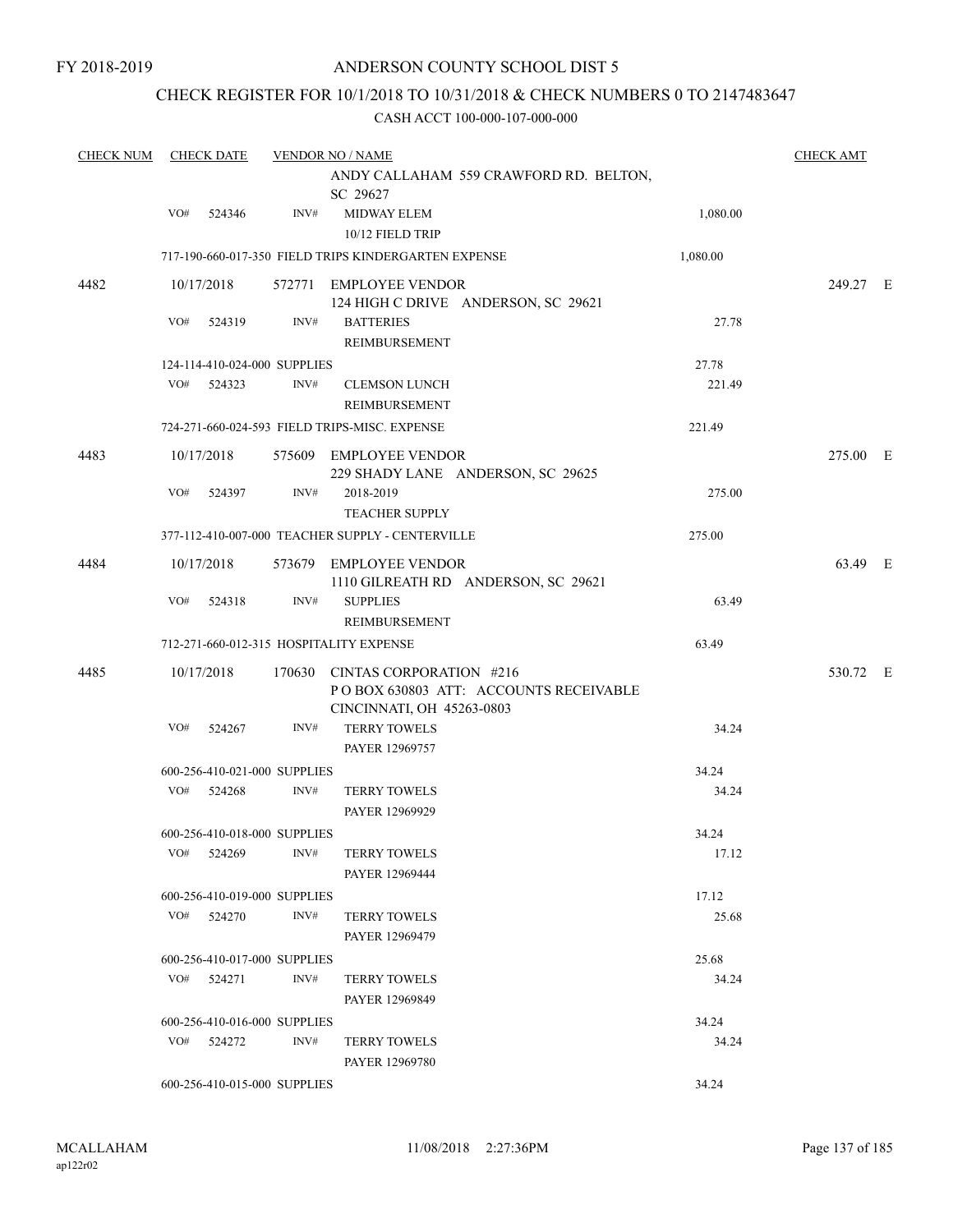# CHECK REGISTER FOR 10/1/2018 TO 10/31/2018 & CHECK NUMBERS 0 TO 2147483647

| CHECK NUM |     |                                                              |      | CHECK DATE VENDOR NO / NAME                                   |                | <b>CHECK AMT</b> |  |
|-----------|-----|--------------------------------------------------------------|------|---------------------------------------------------------------|----------------|------------------|--|
|           |     | VO# 524273                                                   | INV# | <b>TERRY TOWELS</b>                                           | 34.24          |                  |  |
|           |     |                                                              |      | PAYER 12969860                                                |                |                  |  |
|           |     | 600-256-410-012-000 SUPPLIES                                 |      |                                                               | 34.24          |                  |  |
|           |     | VO# 524274                                                   | INV# | <b>TERRY TOWELS</b>                                           | 34.24          |                  |  |
|           |     |                                                              |      | PAYER 12969418                                                |                |                  |  |
|           |     | 600-256-410-011-000 SUPPLIES                                 |      |                                                               | 34.24          |                  |  |
|           |     | VO# 524275                                                   | INV# | <b>TERRY TOWELS</b>                                           | 34.24          |                  |  |
|           |     |                                                              |      | PAYER 12969842                                                |                |                  |  |
|           |     | 600-256-410-010-000 SUPPLIES                                 |      |                                                               | 34.24          |                  |  |
|           |     | VO# 524276                                                   | INV# | <b>TERRY TOWELS</b>                                           | 34.24          |                  |  |
|           |     |                                                              |      | PAYER 12969483                                                |                |                  |  |
|           |     | 600-256-410-009-000 SUPPLIES                                 |      |                                                               | 34.24          |                  |  |
|           |     | VO# 524277                                                   | INV# | <b>TERRY TOWELS</b>                                           | 34.24          |                  |  |
|           |     |                                                              |      | PAYER 12969501                                                |                |                  |  |
|           |     | 600-256-410-008-000 SUPPLIES                                 |      |                                                               | 34.24          |                  |  |
|           |     | VO# 524278                                                   | INV# | <b>TERRY TOWELS</b>                                           | 25.68          |                  |  |
|           |     |                                                              |      | PAYER 12969800                                                |                |                  |  |
|           |     | 600-256-410-007-000 SUPPLIES                                 |      |                                                               | 25.68          |                  |  |
|           |     | VO# 524279 INV#                                              |      | <b>TERRY TOWELS</b>                                           | 51.36          |                  |  |
|           |     |                                                              |      | PAYER 12969794                                                |                |                  |  |
|           |     | 600-256-410-006-000 SUPPLIES                                 |      |                                                               | 51.36          |                  |  |
|           |     | VO# 524280                                                   | INV# | <b>TERRY TOWELS</b>                                           | 34.24          |                  |  |
|           |     |                                                              |      | PAYER 12969523                                                |                |                  |  |
|           |     | 600-256-410-005-000 SUPPLIES                                 |      |                                                               | 34.24          |                  |  |
|           |     | VO# 524281                                                   | INV# | <b>TERRY TOWELS</b>                                           | 42.80          |                  |  |
|           |     |                                                              |      | PAYER 12969891                                                |                |                  |  |
|           |     | 600-256-410-003-000 SUPPLIES                                 |      |                                                               | 42.80          |                  |  |
|           |     | VO# 524282                                                   | INV# | <b>TERRY TOWELS</b>                                           | 25.68          |                  |  |
|           |     |                                                              |      | PAYER 12969874                                                |                |                  |  |
|           |     | 600-256-410-002-000 SUPPLIES                                 |      |                                                               | 25.68          |                  |  |
|           |     |                                                              |      |                                                               |                |                  |  |
| 4486      |     | 10/17/2018                                                   |      | 575542 EMPLOYEE VENDOR<br>108 NORTH AVENUE ANDERSON, SC 29621 |                | 43.65 E          |  |
|           | VO# | 524330                                                       | INV# | <b>SEPT 2018</b>                                              | 43.65          |                  |  |
|           |     |                                                              |      | <b>MILEAGE</b>                                                |                |                  |  |
|           |     | 283-223-333-000-000 TRIPS/MILEAGE                            |      |                                                               |                |                  |  |
|           |     |                                                              |      |                                                               | 43.65          |                  |  |
| 4487      |     | 10/17/2018                                                   |      | 569871 FOLLETT SCHOOL SOLUTIONS, INC                          |                | 2,141.29 E       |  |
|           |     |                                                              |      | 91826 COLLECTION CENTER DRIVE ATT:                            |                |                  |  |
|           |     |                                                              |      | ACCOUNTS RECEIVABLE CHICAGO, IL 60693-0918<br>PO#             |                |                  |  |
|           | VO# | 524356                                                       | INV# | 99523<br>307964                                               | 2,141.29       |                  |  |
|           |     |                                                              |      | <b>WESTSIDE HS</b>                                            |                |                  |  |
|           |     | 100-222-410-003-000 SUPPLIES<br>100-222-410-003-000 SUPPLIES |      |                                                               | 81.03<br>52.94 |                  |  |
|           |     | 100-222-410-003-000 SUPPLIES                                 |      |                                                               | 2,007.32       |                  |  |
|           |     |                                                              |      |                                                               |                |                  |  |
| 4488      |     | 10/17/2018                                                   |      | 573279 HERSHEY CREAMERY COMPANY                               |                | 148.92 E         |  |
|           |     |                                                              |      |                                                               |                |                  |  |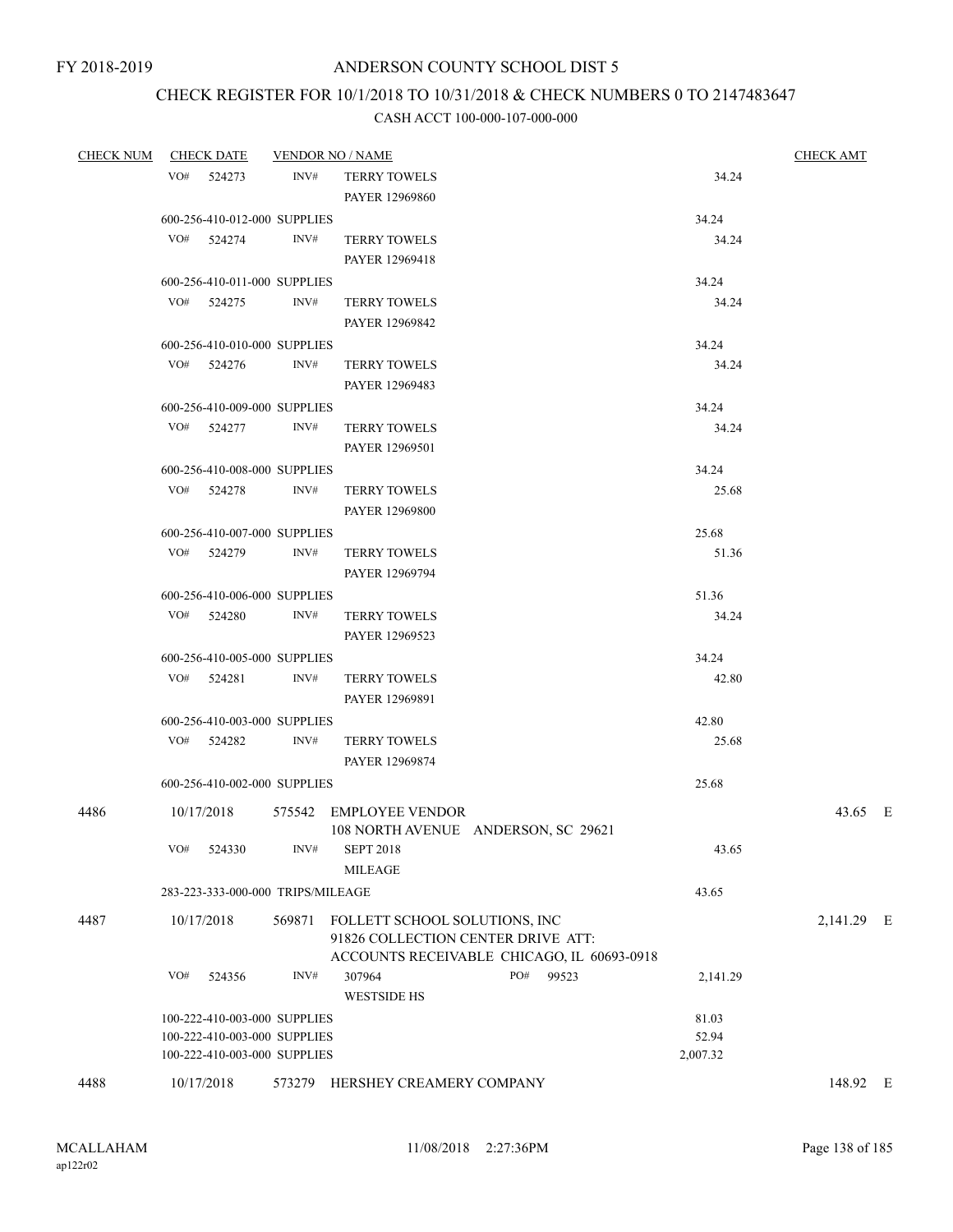## CHECK REGISTER FOR 10/1/2018 TO 10/31/2018 & CHECK NUMBERS 0 TO 2147483647

| <b>CHECK NUM</b> | <b>CHECK DATE</b>                      |        | <b>VENDOR NO / NAME</b>                                          |          | <b>CHECK AMT</b> |  |
|------------------|----------------------------------------|--------|------------------------------------------------------------------|----------|------------------|--|
|                  |                                        |        | 301 S CAMERON STREET HARRISBURG, PA                              |          |                  |  |
|                  |                                        |        | 17101-2815                                                       |          |                  |  |
|                  | VO#<br>524359                          | INV#   | 0013549256                                                       | 148.92   |                  |  |
|                  |                                        |        | <b>NEVITT FOREST</b>                                             |          |                  |  |
|                  |                                        |        | 712-271-660-012-391 ICE CREAM SALES EXPENSE                      | 148.92   |                  |  |
| 4489             | 10/17/2018                             |        | 575568 EMPLOYEE VENDOR                                           |          | $10.03$ E        |  |
|                  |                                        |        | 110 MULLINAX ROAD BELTON, SC 29627                               |          |                  |  |
|                  | VO#<br>524331                          | INV#   | <b>SEPT 2018</b>                                                 | 10.03    |                  |  |
|                  |                                        |        | <b>MILEAGE</b>                                                   |          |                  |  |
|                  | 283-223-333-000-000 TRIPS/MILEAGE      |        |                                                                  | 10.03    |                  |  |
| 4490             | 10/17/2018                             |        | 288175 EMPLOYEE VENDOR                                           |          | 74.95 E          |  |
|                  |                                        |        | 207 SWEET GUM CIRCLE WILLIAMSTON, SC<br>29697                    |          |                  |  |
|                  | VO#<br>524316                          | INV#   | <b>CINDERELLA</b>                                                | 74.95    |                  |  |
|                  |                                        |        | REIMBURSEMENT                                                    |          |                  |  |
|                  |                                        |        | 708-271-660-008-335 CHORUS CLUB EXPENSE                          | 74.95    |                  |  |
|                  |                                        |        |                                                                  |          |                  |  |
| 4491             | 10/17/2018                             |        | 299250 EMPLOYEE VENDOR                                           |          | 11.77 E          |  |
|                  |                                        |        | 2004 SHELDON DRIVE ANDERSON, SC 29621                            |          |                  |  |
|                  | VO#<br>524320                          | INV#   | <b>LIBRARY</b>                                                   | 11.77    |                  |  |
|                  |                                        |        | REIMBURSEMENT                                                    |          |                  |  |
|                  | 707-190-660-007-305 LIBRARY EXPENSE    |        |                                                                  | 11.77    |                  |  |
| 4492             | 10/17/2018                             |        | 574725 EMPLOYEE VENDOR                                           |          | 38.37 E          |  |
|                  |                                        |        | 202 ANSONBOROUGH BELTON, SC 29627                                |          |                  |  |
|                  | VO#<br>524329                          | INV#   | <b>SEPT 2018</b>                                                 | 38.37    |                  |  |
|                  |                                        |        | <b>MILEAGE</b>                                                   |          |                  |  |
|                  | 283-223-333-000-000 TRIPS/MILEAGE      |        |                                                                  | 38.37    |                  |  |
| 4493             | 10/17/2018                             | 563608 | JW PEPPER & SON, INC                                             |          | 119.95 E         |  |
|                  |                                        |        | POBOX 642 ATT: ACCOUNTS RECEIVABLE                               |          |                  |  |
|                  |                                        |        | <b>EXTON, PA 19341</b>                                           |          |                  |  |
|                  | VO#<br>524364                          | INV#   | 15A31742                                                         | 119.95   |                  |  |
|                  |                                        |        | SOUTHWOOD                                                        |          |                  |  |
|                  |                                        |        | 309-113-410-021-000 SUPPLIES AND MATERIALS                       | 119.95   |                  |  |
| 4494             | 10/17/2018                             |        | 572855 KRISPY KREME                                              |          | 1,182.65 E       |  |
|                  | VO#<br>524365                          | INV#   | 1620 N. MAIN ST. ANDERSON, SC 29621                              | 1,182.65 |                  |  |
|                  |                                        |        | <b>FUNDRAISER</b>                                                |          |                  |  |
|                  |                                        |        | <b>CALHOUN ELEM</b>                                              |          |                  |  |
|                  |                                        |        | 714-271-660-014-355 FIELD TRIPS GRADE 5 EXPENSE                  | 1,182.65 |                  |  |
| 4495             | 10/17/2018                             | 574631 | EMPLOYEE VENDOR                                                  |          | 72.16 E          |  |
|                  |                                        |        | 918 BRENTWOOD WAY SIMPSONVILLE, SC 29680                         |          |                  |  |
|                  | VO#<br>524333                          | INV#   | <b>SEPT 2018</b>                                                 | 72.16    |                  |  |
|                  |                                        |        | <b>MILEAGE</b>                                                   |          |                  |  |
|                  | 600-256-332-000-000 IN DISTRICT TRAVEL |        |                                                                  | 72.16    |                  |  |
|                  |                                        |        |                                                                  |          |                  |  |
| 4496             | 10/17/2018                             |        | 345710 EMPLOYEE VENDOR<br>224 PENINSULA DRIVE ANDERSON, SC 29626 |          | 22.24 E          |  |
|                  |                                        |        |                                                                  |          |                  |  |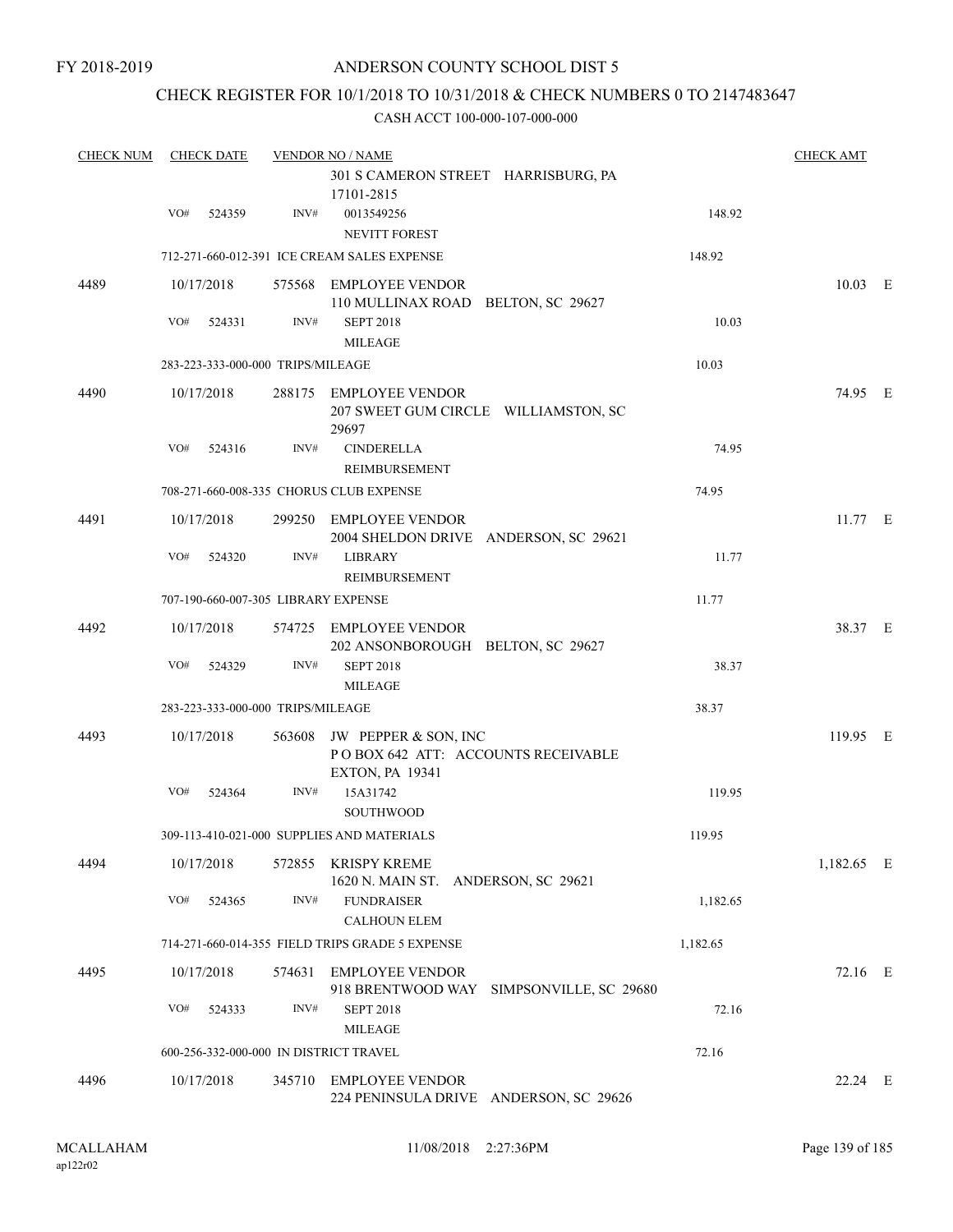## CHECK REGISTER FOR 10/1/2018 TO 10/31/2018 & CHECK NUMBERS 0 TO 2147483647

| <b>CHECK NUM</b> | <b>CHECK DATE</b> |        |        | <b>VENDOR NO / NAME</b>                                                                          |          | <b>CHECK AMT</b> |  |
|------------------|-------------------|--------|--------|--------------------------------------------------------------------------------------------------|----------|------------------|--|
|                  | VO#               | 524326 | INV#   | OCT <sub>12</sub><br><b>CENTRAL</b>                                                              | 22.24    |                  |  |
|                  |                   |        |        | 100-264-333-000-000 TRIPS AND CONFERENCES                                                        | 22.24    |                  |  |
| 4497             | 10/17/2018        |        |        | 568354 MCKAY, ZORN & ASSOCIATES, PA<br>110 FEDERAL STREET STE 5-C ANDERSON, SC<br>29625          |          | 1,376.96 E       |  |
|                  | VO#               | 524368 | INV#   | 1465.0918<br>PROJECT 1465                                                                        | 1,376.96 |                  |  |
|                  |                   |        |        | 515-253-520-000-ART FINE ARTS CENTER                                                             | 1,376.96 |                  |  |
| 4498             | 10/17/2018        |        |        | 226700 EMPLOYEE VENDOR<br>102 GREENBRIAR ROAD ANDERSON, SC 29621                                 |          | 23.88 E          |  |
|                  | VO#               | 524295 | INV#   | <b>LOWES</b><br>REIMBURSEMENT                                                                    | 23.88    |                  |  |
|                  |                   |        |        | 718-271-660-018-201 MISCELLANEOUS EXPENSE                                                        | 23.88    |                  |  |
| 4499             | 10/17/2018        |        | 349701 | MED CENTRAL HEALTH RESOURCES<br>3424 CLEMSON BLVD ATT: ACCOUNTS<br>RECEIVABLE ANDERSON, SC 29621 |          | 325.00 E         |  |
|                  | VO#               | 524369 | INV#   | 15859<br><b>HOLDER</b>                                                                           | 65.00    |                  |  |
|                  |                   |        |        | 100-255-323-000-000 CONTRACTED SERVICES                                                          | 65.00    |                  |  |
|                  | VO#               | 524370 | INV#   | 46145<br><b>JORDAN</b>                                                                           | 65.00    |                  |  |
|                  |                   |        |        | 100-255-323-000-000 CONTRACTED SERVICES                                                          | 65.00    |                  |  |
|                  | VO#               | 524371 | INV#   | 36768<br><b>SAYLORS</b>                                                                          | 65.00    |                  |  |
|                  |                   |        |        | 100-255-323-000-000 CONTRACTED SERVICES                                                          | 65.00    |                  |  |
|                  | VO#               | 524372 | INV#   | 21575<br><b>WEBB</b>                                                                             | 65.00    |                  |  |
|                  |                   |        |        | 100-255-323-000-000 CONTRACTED SERVICES                                                          | 65.00    |                  |  |
|                  | VO#               | 524373 | INV#   | 16663<br><b>SMITH</b>                                                                            | 65.00    |                  |  |
|                  |                   |        |        | 100-255-323-000-000 CONTRACTED SERVICES                                                          | 65.00    |                  |  |
| 4500             | 10/17/2018        |        |        | 574388 NAPA AUTO PARTS<br>508 SOUTH MAIN ST ANDERSON, SC 29624                                   |          | 121.30 E         |  |
|                  | VO#               | 524374 | INV#   | <b>ACCT 5229</b><br><b>SUPPLIES</b>                                                              | 121.30   |                  |  |
|                  |                   |        |        | 701-271-660-001-862 AUTO MECHANICS EXPENSE                                                       | 121.30   |                  |  |
| 4501             | 10/17/2018        |        |        | 572183 EMPLOYEE VENDOR<br>4003 BRACKENBERRY DRIVE ANDERSON, SC<br>29621                          |          | 42.88 E          |  |
|                  | VO#               | 524315 | INV#   | <b>INGLES</b><br>REIMBURSEMENT                                                                   | 42.88    |                  |  |
|                  |                   |        |        | 100-221-410-000-000 SUPPLIES AND MATERIALS                                                       | 42.88    |                  |  |
| 4502             | 10/17/2018        |        |        | 394675 PIP PRINTING                                                                              |          | 140.96 E         |  |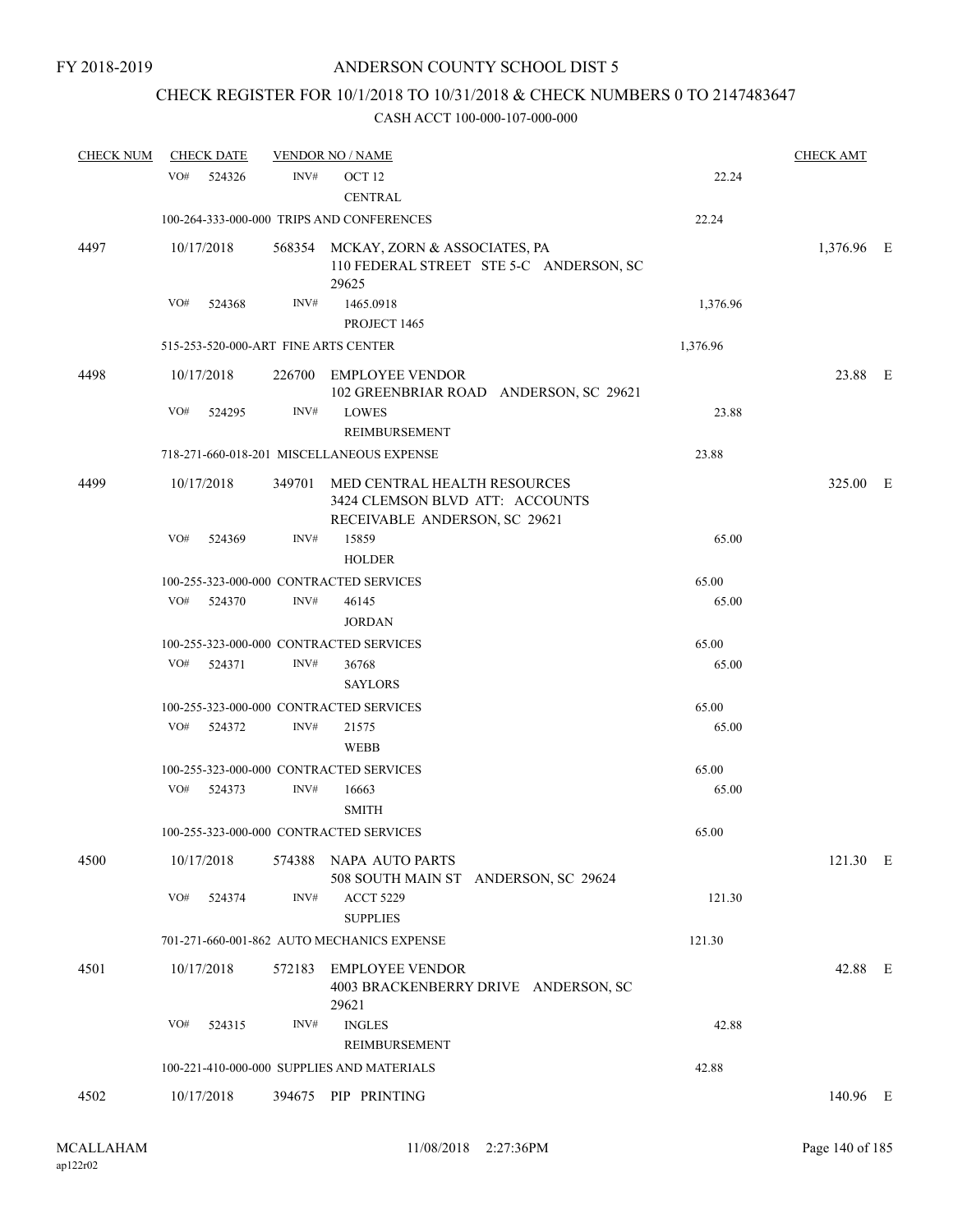## CHECK REGISTER FOR 10/1/2018 TO 10/31/2018 & CHECK NUMBERS 0 TO 2147483647

| <b>CHECK NUM</b> | <b>CHECK DATE</b> |            | <b>VENDOR NO / NAME</b>           | <b>CHECK AMT</b>                                                                            |        |            |  |
|------------------|-------------------|------------|-----------------------------------|---------------------------------------------------------------------------------------------|--------|------------|--|
|                  |                   |            |                                   | 1005 NORTH FANT STREET ATT: ACCOUNTS<br>RECEIVABLE ANDERSON, SC 29621                       |        |            |  |
|                  | VO#               | 524381     | INV#                              | 97661<br>NEW PROSPECT                                                                       | 140.96 |            |  |
|                  |                   |            | 100-111-410-010-000 SUPPLIES      |                                                                                             | 140.96 |            |  |
| 4503             |                   | 10/17/2018 |                                   | 565666 EMPLOYEE VENDOR<br>100 TALLEY COURT ANDERSON, SC 29621                               |        | 49.38 E    |  |
|                  | VO#               | 524332     | INV#                              | <b>SEPT 2018</b><br><b>MILEAGE</b>                                                          | 49.38  |            |  |
|                  |                   |            |                                   | 600-256-332-008-000 IN DISTRICT TRAVEL                                                      | 49.38  |            |  |
| 4504             |                   | 10/17/2018 |                                   | 574180 EMPLOYEE VENDOR<br>713 MARSHALL AVENUE ANDERSON, SC 29621                            |        | 25.00 E    |  |
|                  | VO#               | 524321     | INV#                              | <b>WAL MART</b><br>REIMBURSEMENT                                                            | 25.00  |            |  |
|                  |                   |            |                                   | 712-271-660-012-324 POSTIVE BEHAVIOR I.S. EXPENSE                                           | 25.00  |            |  |
| 4505             |                   | 10/17/2018 |                                   | 574599 EMPLOYEE VENDOR<br>110 LYTTLETON WAY ANDERSON, SC 29621                              |        | 44.17 E    |  |
|                  | VO#               | 524327     | INV#                              | SEPT <sub>27</sub><br><b>FURMAN</b>                                                         | 44.17  |            |  |
|                  |                   |            |                                   | 900-224-312-000-011 SCABSE PROF DEV                                                         | 44.17  |            |  |
| 4506             |                   | 10/17/2018 |                                   | 574286 EMPLOYEE VENDOR<br>300 HOLLY RIDGE DRIVE ANDERSON, SC 29621                          |        | 77.72 E    |  |
|                  | VO#               | 524328     | INV#                              | $9/10 - 10/4$<br><b>MILEAGE</b>                                                             | 77.72  |            |  |
|                  |                   |            | 283-223-333-000-000 TRIPS/MILEAGE |                                                                                             | 77.72  |            |  |
| 4507             |                   | 10/17/2018 | 575541                            | <b>EMPLOYEE VENDOR</b><br>302 KNOLLWOOD DRIVE ANDERSON, SC 29625                            |        | 38.00 E    |  |
|                  | VO#               | 524294     | INV#                              | <b>OCT 1-3</b><br><b>CHARLESTON</b>                                                         | 38.00  |            |  |
|                  |                   |            |                                   | 100-254-333-000-001 TRIPS & CONFERENCES                                                     | 38.00  |            |  |
| 4508             |                   | 10/19/2018 |                                   | 574682 EMPLOYEE VENDOR<br>100 SOARING HAWK COURT ANDERSON, SC<br>29621                      |        | 32.00 E    |  |
|                  | VO#               | 524454     | INV#                              | <b>SEPT 26-28</b><br><b>ATLANTA</b>                                                         | 32.00  |            |  |
|                  |                   |            |                                   | 201-224-333-006-000 TRIPS AND CONFERENCES                                                   | 32.00  |            |  |
| 4509             |                   | 10/19/2018 |                                   | 111125 ANDERSON AWARDS<br>716 WHITEHALL ROAD ATT: ACCOUNTS<br>RECEIVABLE ANDERSON, SC 29625 |        | 6.42 E     |  |
|                  | VO#               | 524535     | INV#                              | <b>HUNT</b><br><b>NAME BADGE</b>                                                            | 6.42   |            |  |
|                  |                   |            | 600-256-410-000-000 SUPPLIES      |                                                                                             | 6.42   |            |  |
| 4510             |                   | 10/19/2018 |                                   | 112485 ANDERSON COUNTY SEWER<br>P.O. BOX 13666 ANDERSON, SC 29624                           |        | 3,252.40 E |  |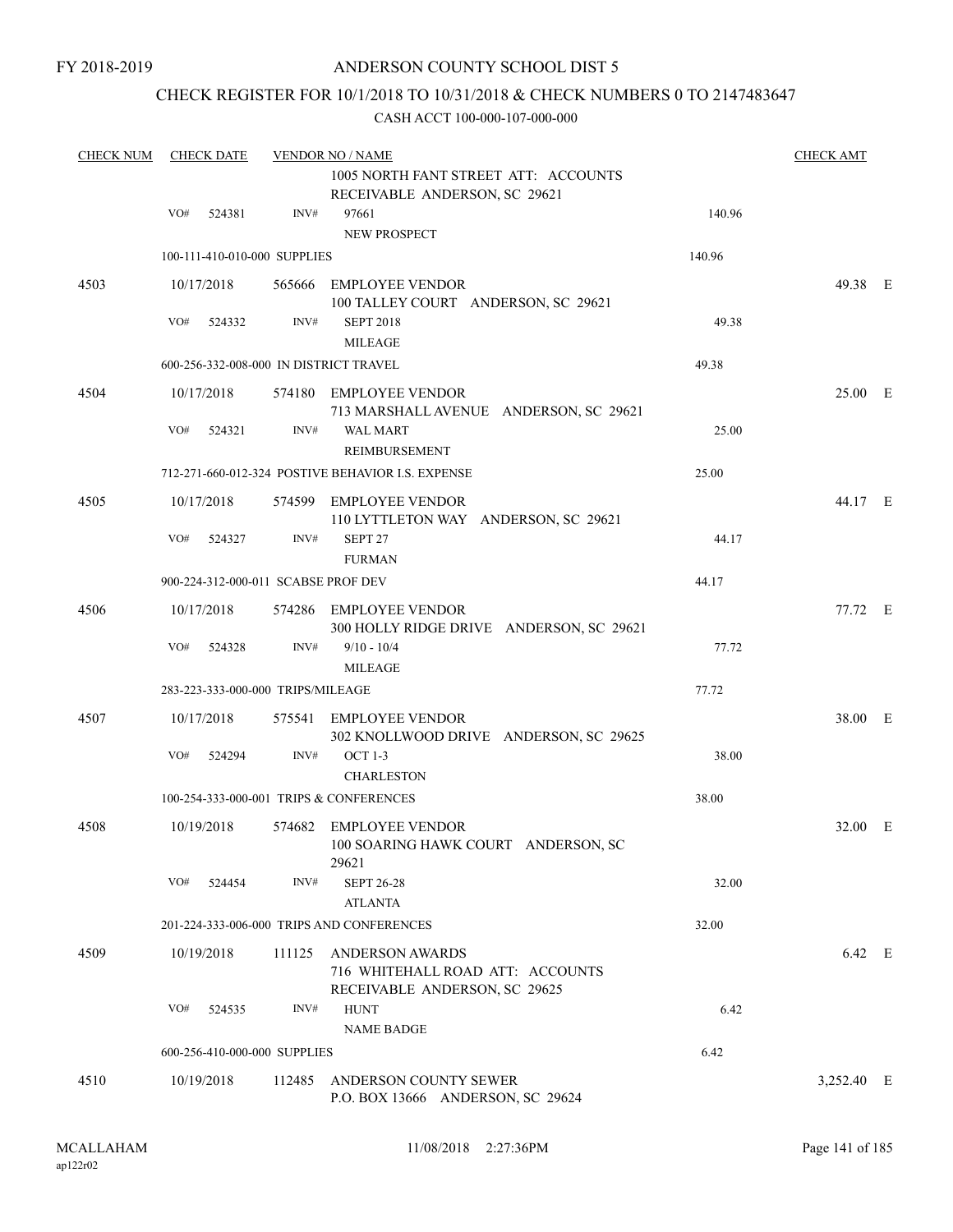## CHECK REGISTER FOR 10/1/2018 TO 10/31/2018 & CHECK NUMBERS 0 TO 2147483647

| <b>CHECK NUM</b> | <b>CHECK DATE</b>               |      | <b>VENDOR NO / NAME</b>                                                                                          |          | <b>CHECK AMT</b> |  |
|------------------|---------------------------------|------|------------------------------------------------------------------------------------------------------------------|----------|------------------|--|
|                  | VO#<br>524576                   | INV# | <b>ACCT 4931</b>                                                                                                 | 71.70    |                  |  |
|                  |                                 |      | 209 A VANDIVER RD                                                                                                |          |                  |  |
|                  |                                 |      | 100-254-470-002-000 ENERGY-ELECTRICITY & WATER                                                                   | 71.70    |                  |  |
|                  | VO#<br>524577                   | INV# | ACCT <sub>8</sub>                                                                                                | 3,180.70 |                  |  |
|                  |                                 |      | 2600 N HWY 81                                                                                                    |          |                  |  |
|                  |                                 |      | 100-254-470-002-000 ENERGY-ELECTRICITY & WATER                                                                   | 3,180.70 |                  |  |
| 4511             | 10/19/2018                      |      | 566562 ANDERSON OUTDOOR POWER EQUIPMENT<br>110 MIRACLE MILE DRIVE ATT: ACCOUNTS<br>RECEIVABLE ANDERSON, SC 29621 |          | 31.20 E          |  |
|                  | VO#<br>524443                   | INV# | 205447                                                                                                           | 31.20    |                  |  |
|                  |                                 |      | <b>MAINTENANCE</b>                                                                                               |          |                  |  |
|                  |                                 |      | 100-254-410-000-001 MAINT. SUPPLIES-STRUCTURES                                                                   | 31.20    |                  |  |
| 4512             | 10/19/2018                      |      | 114225 ANDERSON RESTAURANT EQUIPMENT<br>112 EAST MAULDIN STREET ATT: ACCOUNTS<br>RECEIVABLE ANDERSON, SC 29621   |          | 218.66 E         |  |
|                  | VO#<br>524536                   | INV# | 51857<br><b>SUPPLIES</b>                                                                                         | 79.61    |                  |  |
|                  | 600-256-410-019-000 SUPPLIES    |      |                                                                                                                  | 79.61    |                  |  |
|                  | VO#<br>524537                   | INV# | 52062                                                                                                            | 139.05   |                  |  |
|                  |                                 |      | <b>SUPPLIES</b>                                                                                                  |          |                  |  |
|                  | 600-256-410-002-000 SUPPLIES    |      |                                                                                                                  | 139.05   |                  |  |
| 4513             | 10/19/2018                      |      | 575584 EMPLOYEE VENDOR                                                                                           |          | 127.53 E         |  |
|                  |                                 |      | 337 RAY MCMAHAN ROAD IVA, SC 29655                                                                               |          |                  |  |
|                  | VO#<br>524586                   | INV# | <b>OCT 9-10</b><br><b>COLUMBIA</b>                                                                               | 127.53   |                  |  |
|                  |                                 |      | 100-233-333-031-000 TRIPS AND CONFERENCES                                                                        | 127.53   |                  |  |
| 4514             | 10/19/2018                      |      | 574767 EMPLOYEE VENDOR                                                                                           |          | 275.56 E         |  |
|                  | VO#<br>524530                   | INV# | 305 MEETING STREET ANDERSON, SC 29621<br><b>ART SUPPLIES</b>                                                     | 275.56   |                  |  |
|                  |                                 |      | REIMBURSEMENT                                                                                                    |          |                  |  |
|                  | 713-271-660-013-228 ART EXPENSE |      |                                                                                                                  | 275.56   |                  |  |
| 4515             |                                 |      | 10/19/2018 147195 EMPLOYEE VENDOR<br>417 BLAIR STREET ANDERSON, SC 29625                                         |          | 44.69 E          |  |
|                  | VO#<br>524452                   | INV# | OC T <sub>12</sub><br><b>GREENWOOD</b>                                                                           | 44.69    |                  |  |
|                  |                                 |      | 124-224-333-024-000 TRIPS AND CONFERENCES                                                                        | 44.69    |                  |  |
| 4516             | 10/19/2018                      |      | 564276 EMPLOYEE VENDOR<br>936 CAMEO COURT ANDERSON, SC 29621                                                     |          | 54.02 E          |  |
|                  | VO#<br>524593                   | INV# | <b>LOWES</b><br>REIMBURSEMENT                                                                                    | 54.02    |                  |  |
|                  |                                 |      | 711-271-660-011-222 BUSINESS PARTNERSHIP EXPENSE                                                                 | 54.02    |                  |  |
| 4517             | 10/19/2018                      |      | 564954 EMPLOYEE VENDOR                                                                                           |          | 36.40 E          |  |
|                  |                                 |      | 115 PUBLIC WELL ROAD ANDERSON, SC 29626                                                                          |          |                  |  |
|                  | VO#<br>524457                   | INV# | OCT <sub>15</sub>                                                                                                | 36.40    |                  |  |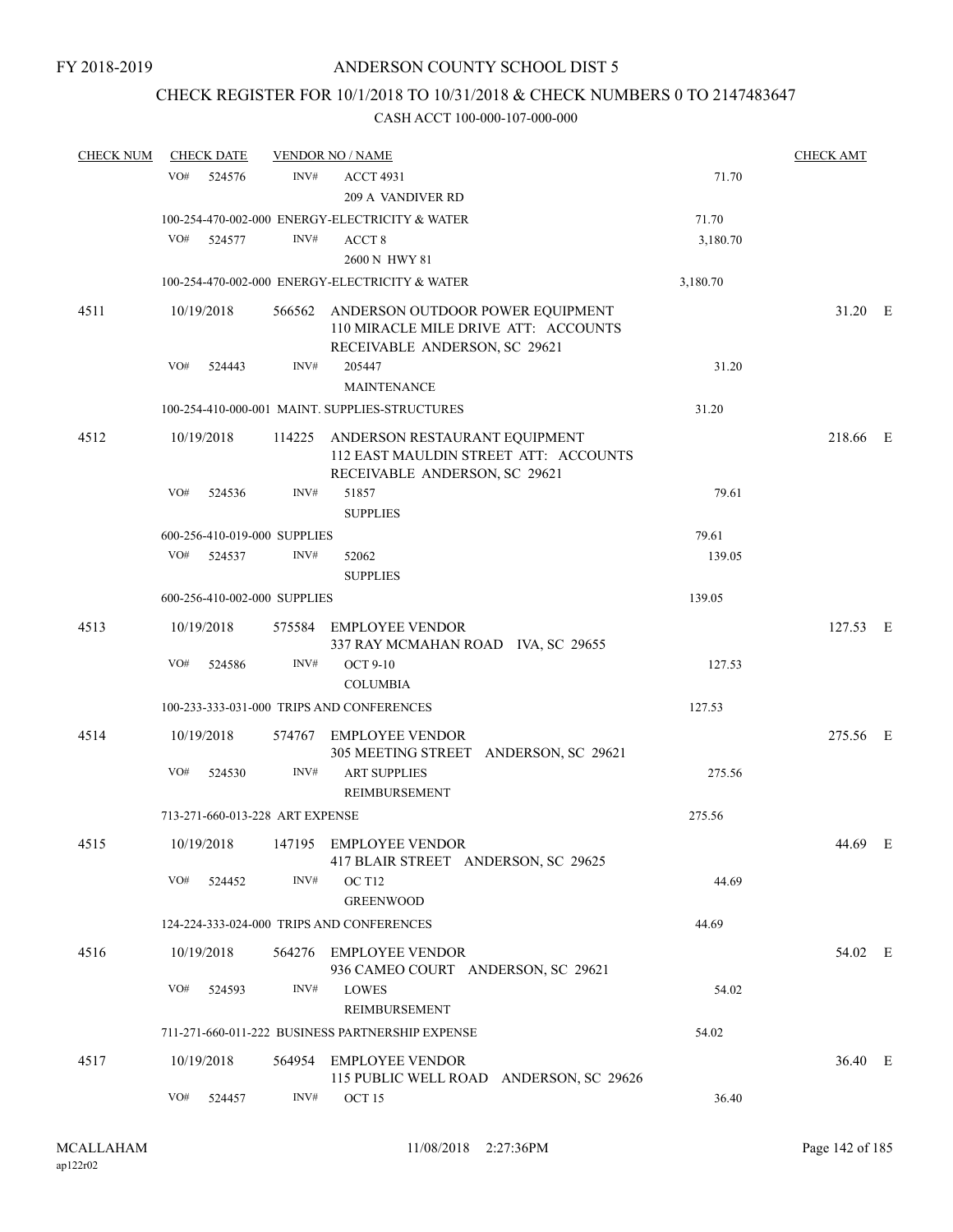## CHECK REGISTER FOR 10/1/2018 TO 10/31/2018 & CHECK NUMBERS 0 TO 2147483647

| <b>CHECK NUM</b> |            | <b>CHECK DATE</b> |                                 | <u>VENDOR NO / NAME</u>                                                                      |     |       |          | <b>CHECK AMT</b> |  |
|------------------|------------|-------------------|---------------------------------|----------------------------------------------------------------------------------------------|-----|-------|----------|------------------|--|
|                  |            |                   |                                 | <b>GREENVILLE</b>                                                                            |     |       |          |                  |  |
|                  |            |                   |                                 | 232-224-333-000-000 TRIPS AND CONFERENCES                                                    |     |       | 36.40    |                  |  |
| 4518             | 10/19/2018 |                   |                                 | 573130 CALLAHAM ORCHARD TOURS<br>ANDY CALLAHAM 559 CRAWFORD RD. BELTON,<br>SC 29627          |     |       |          | 613.00 E         |  |
|                  | VO#        | 524464            | INV#                            | FOR 10/31<br><b>CENTERVILLE ELEM</b>                                                         |     |       | 613.00   |                  |  |
|                  |            |                   |                                 | 707-190-660-007-350 FIELD TRIPS KINDERGARTEN EXPENSE                                         |     |       | 613.00   |                  |  |
| 4519             | 10/19/2018 |                   |                                 | 575613 EMPLOYEE VENDOR<br>2602 LINDALE ROAD ANDERSON, SC 29621                               |     |       |          | 65.31 E          |  |
|                  | VO#        | 524594            | INV#                            | <b>ART SUPPLIES</b><br>REIMBURSEMENT                                                         |     |       | 65.31    |                  |  |
|                  |            |                   | 709-271-660-009-228 ART EXPENSE |                                                                                              |     |       | 65.31    |                  |  |
| 4520             | 10/19/2018 |                   |                                 | 569307 CAROLINA PCO SUPPLY CO. INC<br>POBOX 3517 ATT: ACCOUNTS RECEIVABLE<br>CAYCE, SC 29171 |     |       |          | 85.07 E          |  |
|                  | VO#        | 524439            | INV#                            | 001849                                                                                       |     |       | 85.07    |                  |  |
|                  |            |                   |                                 | <b>SUPPLIES</b>                                                                              |     |       |          |                  |  |
|                  |            |                   |                                 | 100-254-410-000-500 PEST MANAGEMENT                                                          |     |       | 85.07    |                  |  |
| 4521             | 10/19/2018 |                   |                                 | 574515 EMPLOYEE VENDOR<br>3 CATALINA DRIVE GREENVILLE, SC 29609                              |     |       |          | 32.05 E          |  |
|                  | VO#        | 524453            | INV#                            | OC T <sub>12</sub><br><b>ROEBUCK SC</b>                                                      |     |       | 32.05    |                  |  |
|                  |            |                   |                                 | 600-256-332-000-000 IN DISTRICT TRAVEL                                                       |     |       | 32.05    |                  |  |
| 4522             |            | 10/19/2018        |                                 | 572787 CC&I SERVICES LLC<br>4795 S CHURCH ST EXT SUITE 2 ROEBUCK, SC<br>29376                |     |       |          | 8,865.00 E       |  |
|                  | VO#        | 524466            | INV#                            | 4149<br>TL HANNA                                                                             | PO# | 98317 | 3,052.00 |                  |  |
|                  |            |                   |                                 | 505-271-540-002-BSC BASEBALL&SOFTBALL COMPLEX                                                |     |       | 3,052.00 |                  |  |
|                  | VO#        | 524467            | INV#                            | 4150<br><b>WESTSIDE</b>                                                                      | PO# | 98318 | 2,902.50 |                  |  |
|                  |            |                   |                                 | 505-271-540-003-BSC BASEBALL&SOFTBALL COMPLEX                                                |     |       | 2,902.50 |                  |  |
|                  | VO#        | 524468            | INV#                            | 4159<br><b>WESTSIDE</b>                                                                      | PO# | 98501 | 715.00   |                  |  |
|                  |            |                   |                                 | 505-253-520-003-TUR BASEBALL/SOFTBALL TURF                                                   |     |       | 715.00   |                  |  |
|                  | VO#        | 524469            | INV#                            | 4151<br><b>SOUTHWOOD</b>                                                                     | PO# | 99365 | 1,260.50 |                  |  |
|                  |            |                   |                                 | 515-253-520-000-ART FINE ARTS CENTER                                                         |     |       | 1,260.50 |                  |  |
|                  | VO#        | 524470            | INV#                            | 4160<br>TL HANNA                                                                             | PO# | 98500 | 935.00   |                  |  |
|                  |            |                   |                                 | 505-253-520-002-TUR BASEBALL/SOFTBALL TURF                                                   |     |       | 935.00   |                  |  |
| 4523             | 10/19/2018 |                   |                                 | 170630 CINTAS CORPORATION #216                                                               |     |       |          | 2,827.12 E       |  |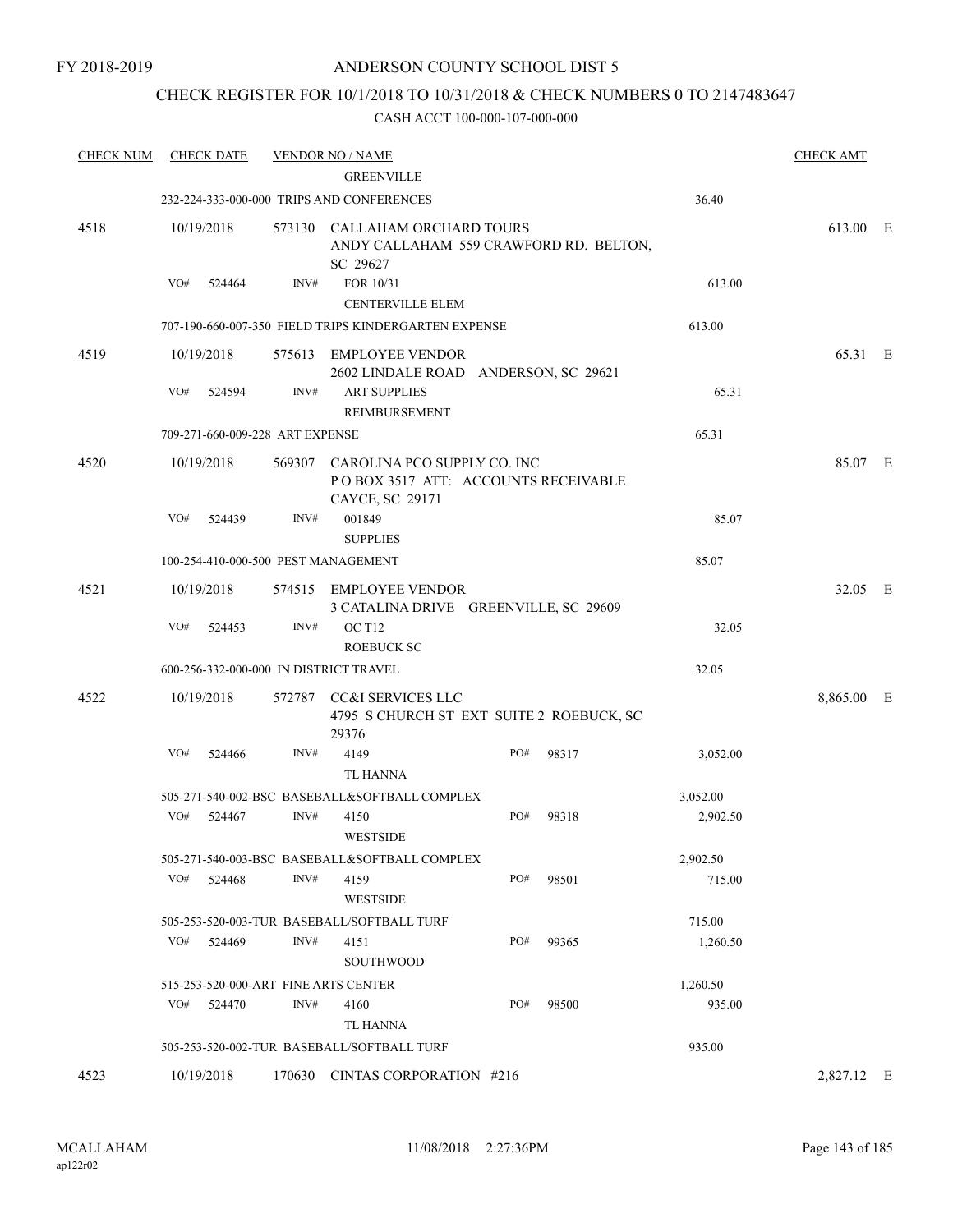## CHECK REGISTER FOR 10/1/2018 TO 10/31/2018 & CHECK NUMBERS 0 TO 2147483647

| <b>CHECK NUM</b> |     | <b>CHECK DATE</b>            | <b>VENDOR NO / NAME</b> |                                       |     |       | <b>CHECK AMT</b> |  |
|------------------|-----|------------------------------|-------------------------|---------------------------------------|-----|-------|------------------|--|
|                  |     |                              |                         | POBOX 630803 ATT: ACCOUNTS RECEIVABLE |     |       |                  |  |
|                  |     |                              |                         | CINCINNATI, OH 45263-0803             |     |       |                  |  |
|                  | VO# | 524472                       | INV#                    | 12966569<br><b>DUST MOPS</b>          | PO# | 99160 | 1,854.07         |  |
|                  |     | 100-254-410-001-000 SUPPLIES |                         |                                       |     |       | 104.82           |  |
|                  |     | 100-254-410-002-000 SUPPLIES |                         |                                       |     |       | 150.34           |  |
|                  |     | 100-254-410-003-000 SUPPLIES |                         |                                       |     |       | 155.00           |  |
|                  |     | 100-254-410-005-000 SUPPLIES |                         |                                       |     |       | 112.22           |  |
|                  |     | 100-254-410-006-000 SUPPLIES |                         |                                       |     |       | 169.26           |  |
|                  |     | 100-254-410-007-000 SUPPLIES |                         |                                       |     |       | 48.36            |  |
|                  |     | 100-254-410-008-000 SUPPLIES |                         |                                       |     |       | 112.58           |  |
|                  |     | 100-254-410-009-000 SUPPLIES |                         |                                       |     |       | 82.36            |  |
|                  |     | 100-254-410-010-000 SUPPLIES |                         |                                       |     |       | 65.72            |  |
|                  |     | 100-254-410-011-000 SUPPLIES |                         |                                       |     |       | 48.16            |  |
|                  |     | 100-254-410-012-000 SUPPLIES |                         |                                       |     |       | 48.70            |  |
|                  |     | 100-254-410-013-000 SUPPLIES |                         |                                       |     |       | 75.70            |  |
|                  |     | 100-254-410-014-000 SUPPLIES |                         |                                       |     |       | 71.02            |  |
|                  |     | 100-254-410-015-000 SUPPLIES |                         |                                       |     |       | 55.90            |  |
|                  |     | 100-254-410-016-000 SUPPLIES |                         |                                       |     |       | 55.90            |  |
|                  |     | 100-254-410-017-000 SUPPLIES |                         |                                       |     |       | 145.54           |  |
|                  |     | 100-254-410-018-000 SUPPLIES |                         |                                       |     |       | 62.68            |  |
|                  |     | 100-254-410-019-000 SUPPLIES |                         |                                       |     |       | 82.62            |  |
|                  |     | 100-254-410-020-000 SUPPLIES |                         |                                       |     |       | 42.13            |  |
|                  |     | 100-254-410-021-000 SUPPLIES |                         |                                       |     |       | 129.20           |  |
|                  |     | 100-254-410-023-000 SUPPLIES |                         |                                       |     |       | 35.86            |  |
|                  | VO# | 524473                       | INV#                    | 12966569                              | PO# | 99160 | 973.05           |  |
|                  |     |                              |                         | <b>DUST MOPS</b>                      |     |       |                  |  |
|                  |     | 100-254-410-001-000 SUPPLIES |                         |                                       |     |       | 52.41            |  |
|                  |     | 100-254-410-002-000 SUPPLIES |                         |                                       |     |       | 75.17            |  |
|                  |     | 100-254-410-003-000 SUPPLIES |                         |                                       |     |       | 77.50            |  |
|                  |     | 100-254-410-005-000 SUPPLIES |                         |                                       |     |       | 56.11            |  |
|                  |     | 100-254-410-006-000 SUPPLIES |                         |                                       |     |       | 84.63            |  |
|                  |     | 100-254-410-007-000 SUPPLIES |                         |                                       |     |       | 24.18            |  |
|                  |     | 100-254-410-008-000 SUPPLIES |                         |                                       |     |       | 112.58           |  |
|                  |     | 100-254-410-009-000 SUPPLIES |                         |                                       |     |       | 41.18            |  |
|                  |     | 100-254-410-010-000 SUPPLIES |                         |                                       |     |       | 32.86            |  |
|                  |     | 100-254-410-011-000 SUPPLIES |                         |                                       |     |       | 24.08            |  |
|                  |     | 100-254-410-012-000 SUPPLIES |                         |                                       |     |       | 24.35            |  |
|                  |     | 100-254-410-013-000 SUPPLIES |                         |                                       |     |       | 37.85            |  |
|                  |     | 100-254-410-014-000 SUPPLIES |                         |                                       |     |       | 35.51            |  |
|                  |     | 100-254-410-015-000 SUPPLIES |                         |                                       |     |       | 27.95            |  |
|                  |     | 100-254-410-016-000 SUPPLIES |                         |                                       |     |       | 27.95            |  |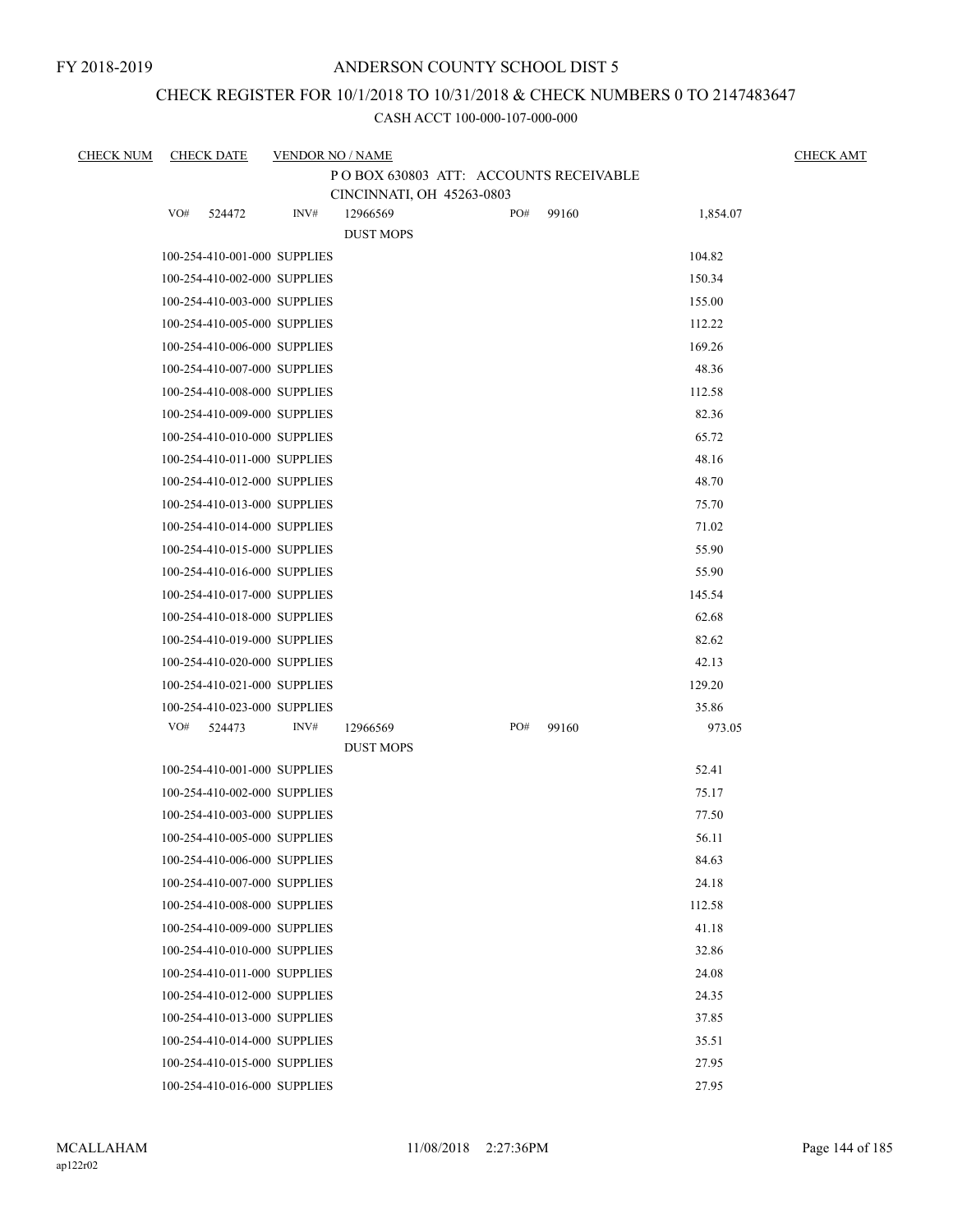### CHECK REGISTER FOR 10/1/2018 TO 10/31/2018 & CHECK NUMBERS 0 TO 2147483647

| <b>CHECK NUM</b> | <b>CHECK DATE</b>               |        |        | <b>VENDOR NO / NAME</b>                                                                               |     |       |          | <b>CHECK AMT</b> |  |
|------------------|---------------------------------|--------|--------|-------------------------------------------------------------------------------------------------------|-----|-------|----------|------------------|--|
|                  | 100-254-410-017-000 SUPPLIES    |        |        |                                                                                                       |     |       | 72.77    |                  |  |
|                  | 100-254-410-018-000 SUPPLIES    |        |        |                                                                                                       |     |       | 0.00     |                  |  |
|                  | 100-254-410-019-000 SUPPLIES    |        |        |                                                                                                       |     |       | 41.31    |                  |  |
|                  | 100-254-410-020-000 SUPPLIES    |        |        |                                                                                                       |     |       | 42.13    |                  |  |
|                  | 100-254-410-021-000 SUPPLIES    |        |        |                                                                                                       |     |       | 64.60    |                  |  |
|                  | 100-254-410-023-000 SUPPLIES    |        |        |                                                                                                       |     |       | 17.93    |                  |  |
| 4524             | 10/19/2018                      |        |        | 574575 EMPLOYEE VENDOR<br>22 FAWN HILL DRIVE ANDERSON, SC 29621                                       |     |       |          | 407.76 E         |  |
|                  | VO#                             | 524580 | INV#   | <b>OCT 9-10</b><br><b>COLUMBIA</b>                                                                    |     |       | 407.76   |                  |  |
|                  |                                 |        |        | 100-233-333-031-000 TRIPS AND CONFERENCES                                                             |     |       | 407.76   |                  |  |
|                  |                                 |        |        |                                                                                                       |     |       |          |                  |  |
| 4525             | 10/19/2018                      |        |        | 569982 DSCS HOLDINGS, LLC<br>D/B/A VIRTUAL IMAGE TECHNOLOGY PO BOX<br>2200 CHARLOTTE, NC 28241-2200   |     |       |          | 48.10 E          |  |
|                  | VO#                             | 524477 | INV#   | 284028<br><b>STORAGE</b>                                                                              |     |       | 48.10    |                  |  |
|                  |                                 |        |        | 100-264-312-000-000 PURCHASED SERVICES                                                                |     |       | 48.10    |                  |  |
| 4526             | 10/19/2018                      |        |        | 213300 EBS, INC<br>615 EAST RIVER STREET ATT: ACCOUNTS<br>RECEIVABLE ANDERSON, SC 29624               |     |       |          | 231.62 E         |  |
|                  | VO#                             | 524433 | INV#   | 104282<br><b>HOMELAND PARK</b>                                                                        |     |       | 45.57    |                  |  |
|                  |                                 |        |        | 600-256-323-011-000 REPAIRS TO EQUIPMENT                                                              |     |       | 45.57    |                  |  |
|                  | VO#                             | 524434 | INV#   | 104331<br><b>KEYS</b>                                                                                 |     |       | 186.05   |                  |  |
|                  |                                 |        |        | 515-253-529-003-FAC STADIUM BATHROOM RENOVATIONS                                                      |     |       | 186.05   |                  |  |
| 4527             | 10/19/2018                      |        |        | 237555 FORMS & SUPPLY<br>POBOX 563953 ATT: ACCOUNTS RECEIVABLE<br>CHARLOTTE, NC 28256                 |     |       |          | 2,685.69 E       |  |
|                  | VO#                             | 524479 | INV#   | 4775028<br><b>SHREDDER</b>                                                                            | PO# | 99717 | 320.99   |                  |  |
|                  | 397-112-410-012-000 SUPPLIES    |        |        |                                                                                                       |     |       | 320.99   |                  |  |
|                  | VO#                             | 524480 | INV#   | 4770763<br><b>SUPPLIES</b>                                                                            | PO# | 99700 | 96.30    |                  |  |
|                  |                                 |        |        | 100-252-410-000-000 SUPPLIES AND MATERIALS                                                            |     |       | 96.30    |                  |  |
|                  | VO#                             | 524481 | INV#   | 4738956<br><b>SUPPLIES</b>                                                                            |     |       | 1,343.92 |                  |  |
|                  | 713-271-660-013-228 ART EXPENSE |        |        |                                                                                                       |     |       | 1,343.92 |                  |  |
|                  | VO#                             | 524547 | INV#   | 4754738<br><b>SUPPLIES</b>                                                                            | PO# | 99629 | 924.48   |                  |  |
|                  |                                 |        |        | 100-000-170-000-000 WAREHOUSE INVENTORY                                                               |     |       | 924.48   |                  |  |
| 4528             | 10/19/2018                      |        | 249700 | GLENN PLUMBING COMPANY, INC<br>481 EAST WHITNER STREET ATT: ACCOUNTS<br>RECEIVABLE ANDERSON, SC 29624 |     |       |          | 1,454.93 E       |  |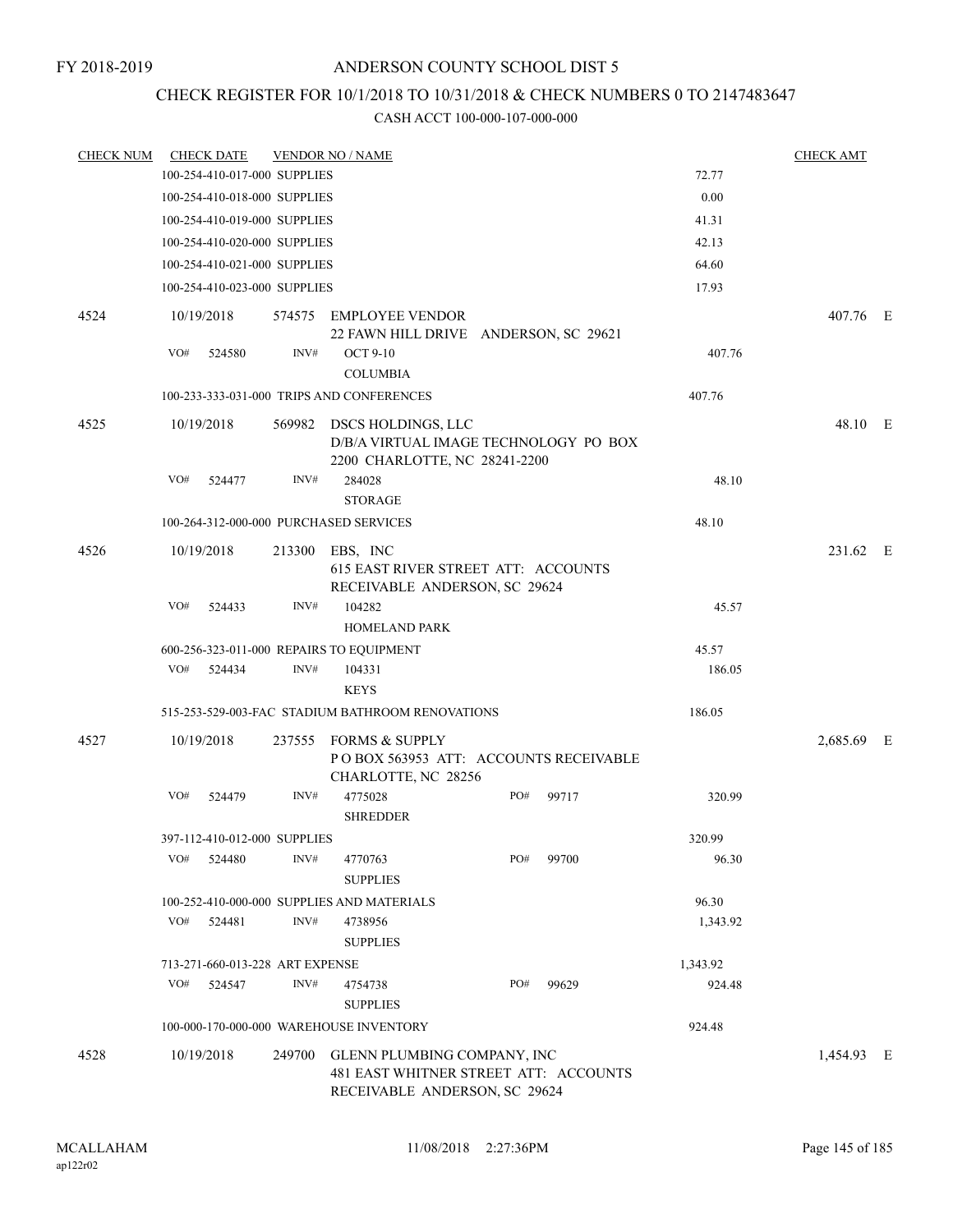# CHECK REGISTER FOR 10/1/2018 TO 10/31/2018 & CHECK NUMBERS 0 TO 2147483647

| <b>CHECK NUM</b> | <b>CHECK DATE</b>                      |        | <b>VENDOR NO / NAME</b>                                                                         |          | <b>CHECK AMT</b> |  |
|------------------|----------------------------------------|--------|-------------------------------------------------------------------------------------------------|----------|------------------|--|
|                  | VO#<br>524429                          | INV#   | 0918333<br><b>SOUTH FANT</b>                                                                    | 188.50   |                  |  |
|                  |                                        |        | 100-254-323-015-400 CONTR SERV-HVAC/ELECT/PLUMBING                                              | 188.50   |                  |  |
|                  | VO#<br>524430                          | INV#   | 1018032<br><b>WATER LEAKS</b>                                                                   | 1,266.43 |                  |  |
|                  |                                        |        | 100-254-323-003-400 CONTR SERV-HVAC/ELECT/PLUMBING                                              | 522.02   |                  |  |
|                  |                                        |        | 100-254-323-008-400 CONTR SERV-HVAC/ELECT/PLUMBING                                              | 521.84   |                  |  |
|                  |                                        |        | 100-254-323-020-400 CONTR SERV-HVAC/ELECT/PLUMBING                                              | 222.57   |                  |  |
| 4529             | 10/19/2018                             | 251600 | <b>GOPHER SPORT</b><br>POBOX 1450 NW5634 ATT: ACCOUNTS<br>RECEIVABLE MINNEAPOLIS, MN 55485-5634 |          | 365.85 E         |  |
|                  | VO#<br>524483                          | INV#   | 9518855<br><b>MCLEES ELEM</b>                                                                   | 365.85   |                  |  |
|                  | 937-113-410-008-000 SUPPLIES           |        |                                                                                                 | 365.85   |                  |  |
| 4530             | 10/19/2018                             | 252650 | GRAINGER<br>DEPT 867098550 ATT: ACCOUNTS RECEIVABLE<br>PALATINE, IL 60038-0001                  |          | 1,099.56 E       |  |
|                  | VO#<br>524427                          | INV#   | 9918884215<br><b>TOOLS</b>                                                                      | 144.45   |                  |  |
|                  | 100-254-410-000-000 CUSTODIAL SUPPLIES |        |                                                                                                 | 144.45   |                  |  |
|                  | VO#<br>524428                          | INV#   | 9918848699<br><b>SUPPLIES</b>                                                                   | 822.83   |                  |  |
|                  |                                        |        | 100-254-410-001-400 HVAC/ELECTRICAL/PLUMBING                                                    | 41.15    |                  |  |
|                  |                                        |        | 100-254-410-002-400 HVAC/ELECTRICAL/PLUMBING                                                    | 41.15    |                  |  |
|                  |                                        |        | 100-254-410-003-400 HVAC/ELECTRICAL/PLUMBING                                                    | 246.80   |                  |  |
|                  |                                        |        | 100-254-410-005-400 HVAC/ELECTRICAL/PLUMBING                                                    | 41.15    |                  |  |
|                  |                                        |        | 100-254-410-007-400 HVAC/ELECTRICAL/PLUMBING                                                    | 41.15    |                  |  |
|                  |                                        |        | 100-254-410-009-400 HVAC/ELECTRICAL/PLUMBING                                                    | 41.15    |                  |  |
|                  |                                        |        | 100-254-410-011-400 HVAC/ELECTRICAL/PLUMBING                                                    | 82.28    |                  |  |
|                  |                                        |        | 100-254-410-013-400 HVAC/ELECTRICAL/PLUMBING                                                    | 82.28    |                  |  |
|                  |                                        |        | 100-254-410-014-400 HVAC/ELECTRICAL/PLUMBING                                                    | 41.15    |                  |  |
|                  |                                        |        | 100-254-410-019-400 HVAC/ELECTRICAL/PLUMBING                                                    | 41.15    |                  |  |
|                  |                                        |        | 100-254-410-021-400 HVAC/ELECTRICAL/PLUMBING                                                    | 123.42   |                  |  |
|                  | VO#<br>524525                          | INV#   | 9915319512<br><b>SUPPLIES</b>                                                                   | 132.28   |                  |  |
|                  |                                        |        | 600-256-323-017-000 REPAIRS TO EQUIPMENT                                                        | 132.28   |                  |  |
| 4531             | 10/19/2018                             |        | 575614 EMPLOYEE VENDOR<br>100 LIMELIGHT DR ANDERSON, SC 29621                                   |          | 864.75 E         |  |
|                  | VO#<br>524585                          | INV#   | <b>OCT 9-10</b><br><b>COLUMBIA</b>                                                              | 864.75   |                  |  |
|                  |                                        |        | 100-233-333-031-000 TRIPS AND CONFERENCES                                                       | 864.75   |                  |  |
| 4532             | 10/19/2018                             |        | 573256 EMPLOYEE VENDOR<br>1900 HIGHWAY 252 BELTON, SC 29627                                     |          | 188.96 E         |  |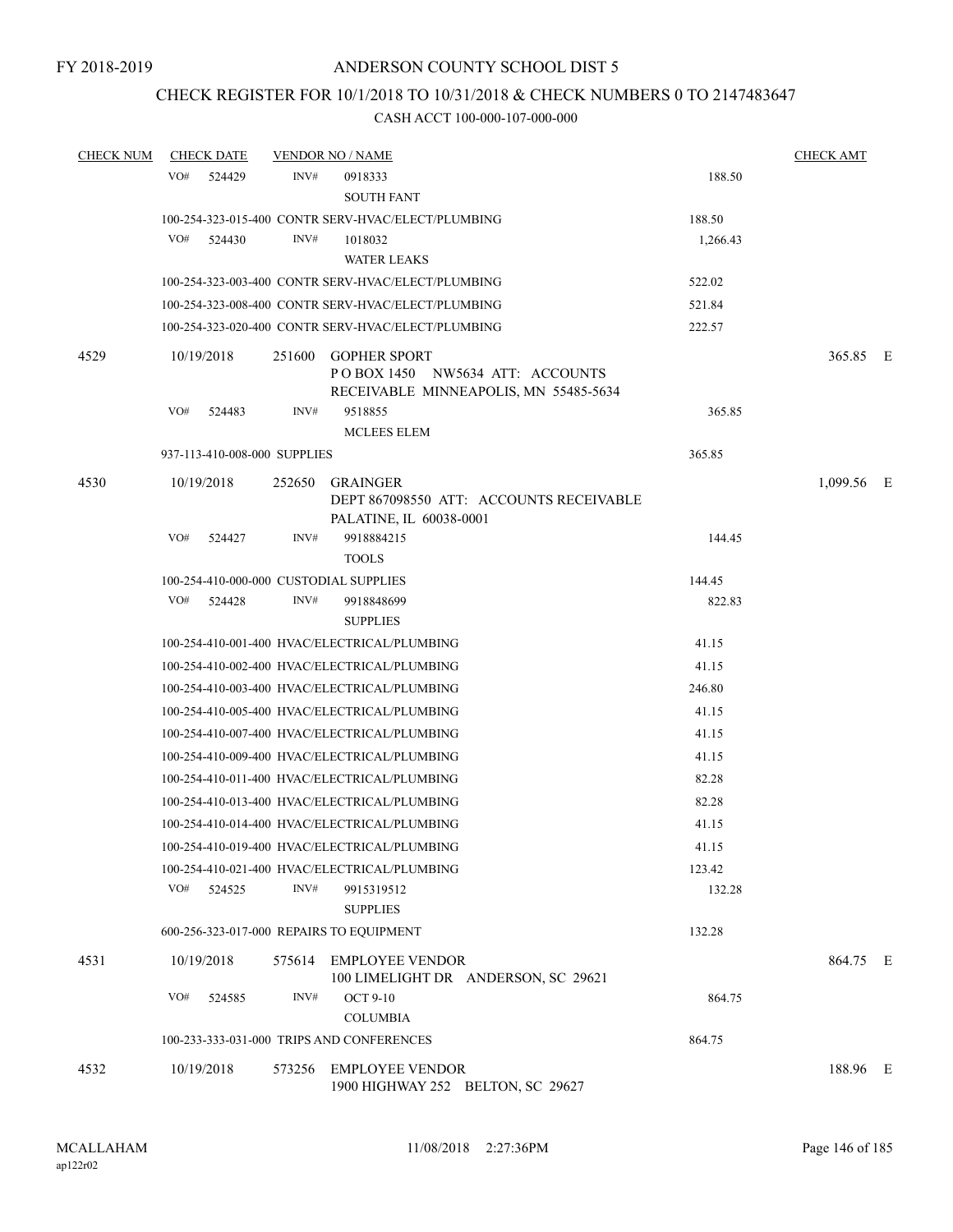# CHECK REGISTER FOR 10/1/2018 TO 10/31/2018 & CHECK NUMBERS 0 TO 2147483647

| <b>CHECK NUM</b> | <b>CHECK DATE</b> |        | <b>VENDOR NO / NAME</b>                                                                                 |        | <b>CHECK AMT</b> |  |
|------------------|-------------------|--------|---------------------------------------------------------------------------------------------------------|--------|------------------|--|
|                  | VO#<br>524456     | INV#   | <b>SEPT 26-28</b><br><b>ATLANTA</b>                                                                     | 188.96 |                  |  |
|                  |                   |        | 201-224-333-006-000 TRIPS AND CONFERENCES                                                               | 188.96 |                  |  |
| 4533             | 10/19/2018        |        | 264114 HEINEMANN<br>15963 COLLECTIONS CENTER DRIVE ATT:<br>ACCOUNTS RECEIVABLE CHICAGO, IL 60693        |        | 467.50 E         |  |
|                  | VO#<br>524485     | INV#   | 6984991<br>ACCT 10246899                                                                                | 467.50 |                  |  |
|                  |                   |        | 717-190-660-017-269 LITERACY COACH EXPENSE                                                              | 467.50 |                  |  |
| 4534             | 10/19/2018        |        | 570057 HERITAGE FOOD SERVICE GROUP<br>P.O. BOX 71595 ATT: ACCOUNTS RECEIVABLE<br>CHICAGO, IL 60694-1595 |        | 1,283.12 E       |  |
|                  | VO#<br>524423     | INV#   | 5228509<br><b>REPAIR PARTS</b>                                                                          | 34.92  |                  |  |
|                  |                   |        | 600-256-323-015-000 REPAIRS TO EQUIPMENT                                                                | 34.92  |                  |  |
|                  | VO#<br>524424     | INV#   | 0005245478<br><b>REPAIR PARTS</b>                                                                       | 372.77 |                  |  |
|                  |                   |        | 600-256-323-002-000 REPAIRS TO EQUIPMENT                                                                | 372.77 |                  |  |
|                  | VO#<br>524425     | INV#   | 0005232972<br><b>REPAIR PARTS</b>                                                                       | 229.93 |                  |  |
|                  |                   |        | 600-256-323-005-000 REPAIRS TO EQUIPMENT                                                                | 229.93 |                  |  |
|                  | VO#<br>524426     | INV#   | 005231853<br><b>REPAIR PARTS</b>                                                                        | 90.52  |                  |  |
|                  |                   |        | 600-256-323-006-000 REPAIRS TO EQUIPMENT                                                                | 90.52  |                  |  |
|                  | VO#<br>524521     | INV#   | 0005216214<br><b>REPAIR PARTS</b>                                                                       | 554.98 |                  |  |
|                  |                   |        | 600-256-323-008-000 REPAIRS TO EQUIPMENT                                                                | 554.98 |                  |  |
| 4535             | 10/19/2018        |        | 574935 EMPLOYEE VENDOR<br>11377 HIGHLANDS HIGHWAY P.O. BOX 120<br>MOUNTAIN REST, SC 29664               |        | 97.68 E          |  |
|                  | VO#<br>524592     | INV#   | <b>SUPPLIES</b><br>REIMBURSEMENT                                                                        | 97.68  |                  |  |
|                  |                   |        | 713-271-660-013-201 MISCELLANEOUS EXPENSE                                                               | 97.68  |                  |  |
| 4536             | 10/19/2018        | 566000 | HOUGHTON MIFFLIN HARCOURT<br>14046 COLLECTIONS CENTER DRIVE CHICAGO,<br>IL 60693                        |        | 364.21 E         |  |
|                  | VO#<br>524549     | INV#   | 954002809<br>PO#<br>99561<br><b>MATERIALS</b>                                                           | 364.21 |                  |  |
|                  |                   |        | 100-112-410-000-000 SUPPLIES AND MATERIALS                                                              | 364.21 |                  |  |
| 4537             | 10/19/2018        | 272800 | <b>HOUSE OF TROPHIES</b><br>616 NORTH MURRAY AVENUE ATT: ACCOUNTS<br>RECEIVABLE ANDERSON, SC 29625-4311 |        | 14.98 E          |  |
|                  | VO#<br>524486     | INV#   | 32206<br>MIDWAY ELEM                                                                                    | 14.98  |                  |  |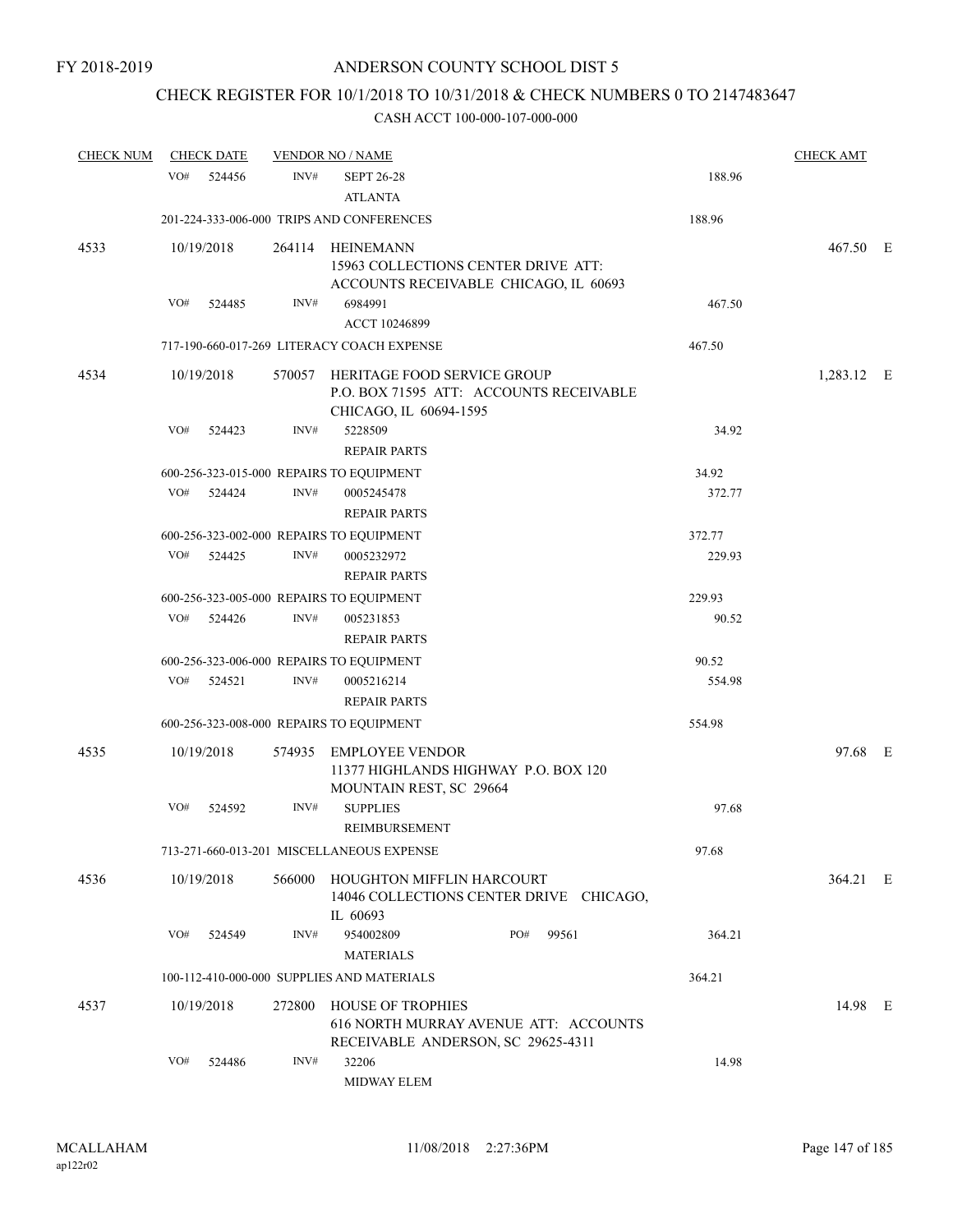### CHECK REGISTER FOR 10/1/2018 TO 10/31/2018 & CHECK NUMBERS 0 TO 2147483647

| <b>CHECK NUM</b> |     | <b>CHECK DATE</b>                 |        | <b>VENDOR NO / NAME</b><br>717-190-660-017-201 MISCELLANEOUS EXPENSE                | 14.98  | <b>CHECK AMT</b> |  |
|------------------|-----|-----------------------------------|--------|-------------------------------------------------------------------------------------|--------|------------------|--|
| 4538             | VO# | 10/19/2018<br>524448              | INV#   | 573295 EMPLOYEE VENDOR<br>114 SHADY LANE BELTON, SC 29627<br><b>SEPT &amp; OCT</b>  | 127.81 | 127.81 E         |  |
|                  |     |                                   |        | <b>MILEAGE</b>                                                                      |        |                  |  |
|                  |     |                                   |        | 100-266-332-000-000 IN-DISTRICT TRAVEL                                              | 127.81 |                  |  |
| 4539             |     | 10/19/2018                        |        | 573252 EMPLOYEE VENDOR<br>512 W. HAMPTON STREET ANDERSON, SC 29624                  |        | 146.52 E         |  |
|                  | VO# | 524579                            | INV#   | OCT <sub>9</sub><br><b>COLUMBIA</b>                                                 | 146.52 |                  |  |
|                  |     |                                   |        | 880-224-333-000-000 TRIPS AND CONFERENCES                                           | 146.52 |                  |  |
| 4540             |     | 10/19/2018                        |        | 276355 IPC SUPPLY, INC<br>POBOX 1987 ATT: ACCOUNTS RECEIVABLE<br>ANDERSON, SC 29622 |        | 530.29 E         |  |
|                  | VO# | 524551                            | INV#   | 35869<br>PO#<br>99714                                                               | 530.29 |                  |  |
|                  |     |                                   |        | <b>SUPPLIES</b>                                                                     |        |                  |  |
|                  |     |                                   |        | 100-000-170-000-000 WAREHOUSE INVENTORY                                             | 530.29 |                  |  |
| 4541             | VO# | 10/19/2018<br>524421              | INV#   | 564696 JOHNSTONE SUPPLY<br>POBOX 17466 GREENVILLE, SC 29606<br>4005678              | 475.69 | 531.51 E         |  |
|                  |     |                                   |        | NORTH POINTE                                                                        |        |                  |  |
|                  |     |                                   |        | 100-254-410-013-400 HVAC/ELECTRICAL/PLUMBING                                        | 475.69 |                  |  |
|                  | VO# | 524422                            | INV#   | 4006442<br><b>HVAC REPAIRS</b>                                                      | 55.82  |                  |  |
|                  |     | 100-254-410-000-400 HVAC SUPPLIES |        |                                                                                     | 55.82  |                  |  |
| $* 4543$         |     | 10/19/2018                        |        | 575449 EMPLOYEE VENDOR<br>28 HIDDEN FALLS DRIVE ANDERSON, SC 29621                  |        | 10.68 E          |  |
|                  | VO# | 524529                            | INV#   | <b>SUPPLIES</b><br>REIMBURSEMENT                                                    | 10.68  |                  |  |
|                  |     |                                   |        | 100-254-412-000-001 TRUCK SERVICE - MAINTENANCE                                     | 10.68  |                  |  |
| 4544             |     | 10/19/2018                        |        | 563964 EMPLOYEE VENDOR<br>11 MATTESON BROOK LANE SIMPSONVILLE, SC<br>29681          |        | 82.74 E          |  |
|                  |     | VO# 524449                        | INV#   | <b>SEPT &amp; OCT</b><br><b>MILEAGE</b>                                             | 82.74  |                  |  |
|                  |     |                                   |        | 100-266-332-000-000 IN-DISTRICT TRAVEL                                              | 82.74  |                  |  |
| 4545             |     | 10/19/2018                        |        | 574761 EMPLOYEE VENDOR<br>106 HARLOND DRIVE ANDERSON, SC 29621                      |        | 108.57 E         |  |
|                  | VO# | 524588                            | INV#   | <b>SEPT 2018</b><br><b>MILEAGE</b>                                                  | 108.57 |                  |  |
|                  |     | 100-221-332-000-000 TRAVEL        |        |                                                                                     | 108.57 |                  |  |
| 4546             |     | 10/19/2018                        | 327400 | <b>EMPLOYEE VENDOR</b><br>208 MIRIAM RD. STARR, SC 29684                            |        | 121.59 E         |  |
|                  | VO# | 524587                            | INV#   | <b>SEPT 2018</b>                                                                    | 121.59 |                  |  |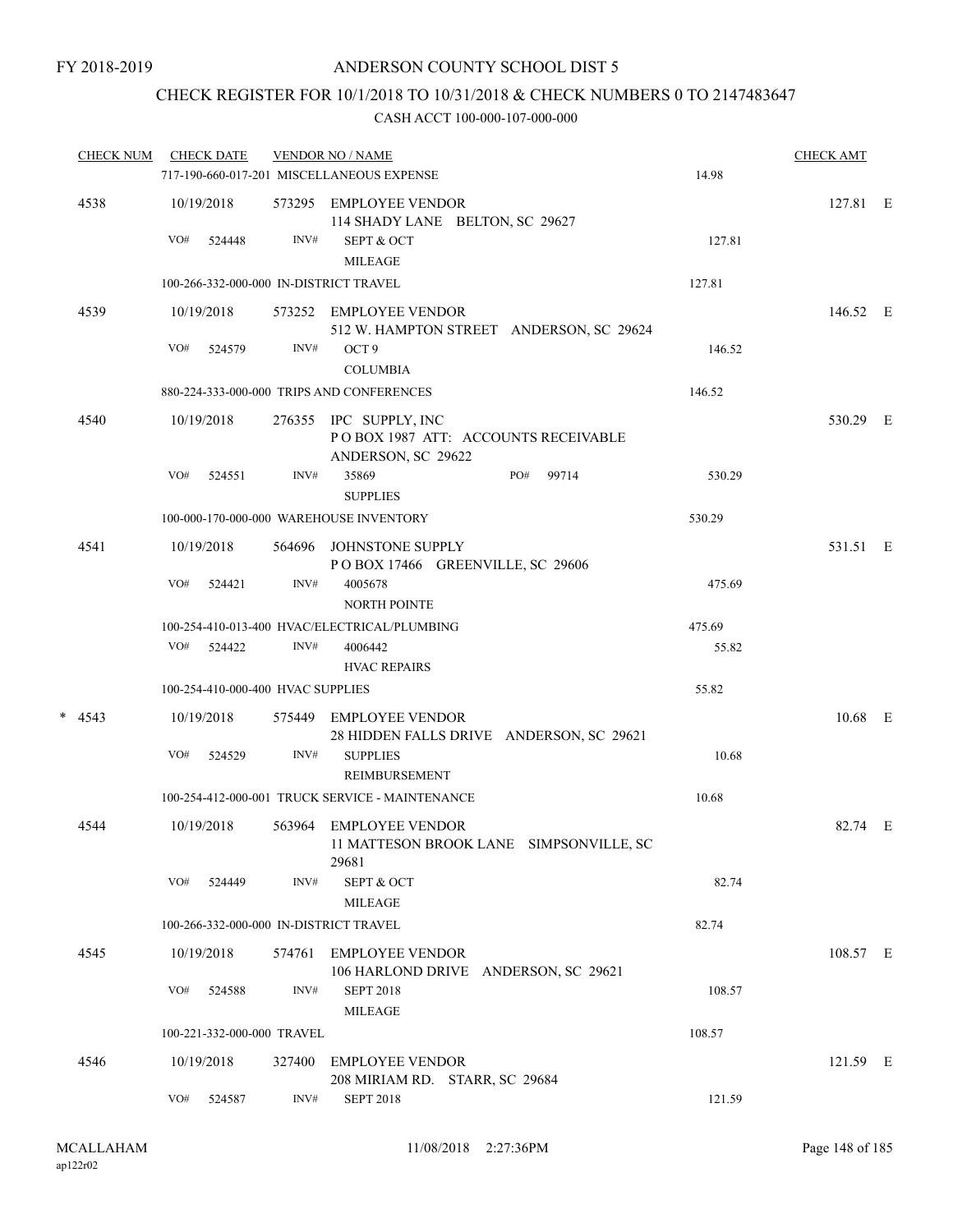### CHECK REGISTER FOR 10/1/2018 TO 10/31/2018 & CHECK NUMBERS 0 TO 2147483647

| <b>CHECK NUM</b> | <b>CHECK DATE</b>                       |        | <b>VENDOR NO / NAME</b>                                           |                                        |          | <b>CHECK AMT</b> |  |
|------------------|-----------------------------------------|--------|-------------------------------------------------------------------|----------------------------------------|----------|------------------|--|
|                  |                                         |        | <b>MILEAGE</b>                                                    |                                        |          |                  |  |
|                  | 100-221-332-000-000 TRAVEL              |        |                                                                   |                                        | 121.59   |                  |  |
| 4547             | 10/19/2018                              | 338700 | <b>EMPLOYEE VENDOR</b><br>1104 STRATFORD DRIVE ANDERSON, SC 29621 |                                        |          | 2,837.28 E       |  |
|                  | VO#<br>524527                           | INV#   | <b>OCT 9-12</b><br><b>LAS VEGAS</b>                               |                                        | 2,791.34 |                  |  |
|                  |                                         |        | 100-221-333-000-IST TRIPS AND CONFERENCES                         |                                        | 2,791.34 |                  |  |
|                  | VO#<br>524589                           | INV#   | <b>SEPT 2018</b><br><b>MILEAGE</b>                                |                                        | 45.94    |                  |  |
|                  |                                         |        | 100-221-333-000-000 TRIPS AND CONFERENCES                         |                                        | 45.94    |                  |  |
| 4548             | 10/19/2018                              | 340065 | <b>EMPLOYEE VENDOR</b>                                            | 166 AMBERWOOD DRIVE ANDERSON, SC 29621 |          | 49.18 E          |  |
|                  | VO#<br>524584                           | INV#   | OCT <sub>12</sub><br><b>GREENWOOD</b>                             |                                        | 49.18    |                  |  |
|                  | 100-221-333-000-TST TESTING TRAVEL      |        |                                                                   |                                        | 49.18    |                  |  |
| 4549             | 10/19/2018                              | 569461 | METROGROUP, INC<br>50-23 TWENTY-THIRD STREET LONG ISLAND          |                                        |          | 2,297.15 E       |  |
|                  | VO#<br>524519                           | INV#   | CITY, NY 11101<br>PI 580183<br><b>HVAC TREATMENT</b>              | PO#<br>99227                           | 2,297.15 |                  |  |
|                  |                                         |        | 100-254-323-000-600 MAINTENANCE SERVICES                          |                                        | 23.19    |                  |  |
|                  |                                         |        | 100-254-323-001-600 MAINTENANCE SERVICES                          |                                        | 48.10    |                  |  |
|                  |                                         |        | 100-254-323-002-600 MAINTENANCE SERVICES                          |                                        | 462.10   |                  |  |
|                  |                                         |        | 100-254-323-003-600 MAINTENANCE SERVICES                          |                                        | 398.53   |                  |  |
|                  |                                         |        | 100-254-323-005-600 MAINTENANCE SERVICES                          |                                        | 23.19    |                  |  |
|                  |                                         |        | 100-254-323-007-600 MAINTENANCE SERVICES                          |                                        | 23.19    |                  |  |
|                  |                                         |        | 100-254-323-008-600 MAINTENANCE SERVICES                          |                                        | 23.19    |                  |  |
|                  |                                         |        | 100-254-323-010-600 MAINTENANCE SERVICES                          |                                        | 132.27   |                  |  |
|                  |                                         |        | 100-254-323-011-600 MAINTENANCE SERVICES                          |                                        | 23.19    |                  |  |
|                  |                                         |        | 100-254-323-012-600 MAINTENANCE SERVICES                          |                                        | 107.36   |                  |  |
|                  |                                         |        | 100-254-323-014-600 MAINTENANCE SERVICES                          |                                        | 340.13   |                  |  |
|                  |                                         |        | 100-254-323-015-600 MAINTENANCE SERVICES                          |                                        | 23.19    |                  |  |
|                  |                                         |        | 100-254-323-016-600 MAINTENANCE SERVICES                          |                                        | 325.78   |                  |  |
|                  |                                         |        | 100-254-323-017-600 MAINTENANCE SERVICES                          |                                        | 23.19    |                  |  |
|                  |                                         |        | 100-254-323-019-600 MAINTENANCE SERVICES                          |                                        | 167.49   |                  |  |
|                  |                                         |        | 100-254-323-021-600 MAINTENANCE SERVICES                          |                                        | 153.06   |                  |  |
| 4550             | 10/19/2018                              | 573328 | <b>EMPLOYEE VENDOR</b><br>1310 SHADOW LANE ANDERSON, SC 29625     |                                        |          | 143.88 E         |  |
|                  | VO#<br>524583                           | INV#   | OCT <sub>2</sub><br><b>COLUMBIA</b>                               |                                        | 143.88   |                  |  |
|                  | 203-223-333-000-000 TRIPS & CONF-ADMIN. |        |                                                                   |                                        | 143.88   |                  |  |
| 4551             | 10/19/2018                              | 573801 | MUSICAL INNOVATIONS                                               |                                        |          | 347.75 E         |  |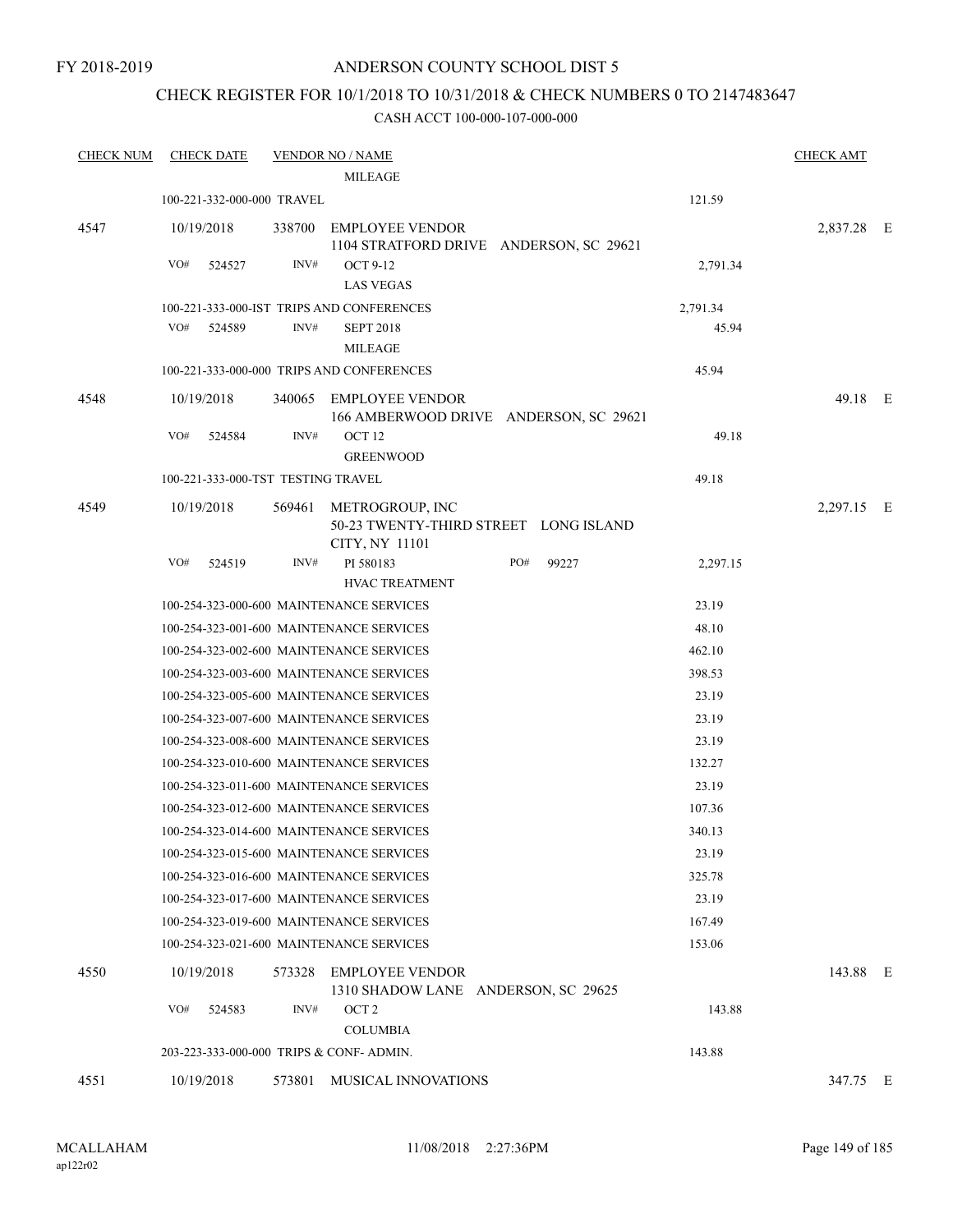### CHECK REGISTER FOR 10/1/2018 TO 10/31/2018 & CHECK NUMBERS 0 TO 2147483647

| <b>CHECK NUM</b> | <b>CHECK DATE</b>                                                      |        | <b>VENDOR NO / NAME</b><br>150-G TANNER RD AT BUTLER GREENVILLE, SC<br>29607-5917                    |                 | <b>CHECK AMT</b> |  |
|------------------|------------------------------------------------------------------------|--------|------------------------------------------------------------------------------------------------------|-----------------|------------------|--|
|                  | VO#<br>524492                                                          | INV#   | 306489,308136<br><b>CENTERVILLE ELEM</b>                                                             | 347.75          |                  |  |
|                  | 707-190-660-007-220 MUSIC EXPENSE<br>707-190-660-007-220 MUSIC EXPENSE |        |                                                                                                      | 267.50<br>80.25 |                  |  |
| 4552             | 10/19/2018                                                             |        | 574388 NAPA AUTO PARTS<br>508 SOUTH MAIN ST ANDERSON, SC 29624                                       |                 | 57.76 E          |  |
|                  | VO#<br>524420                                                          | INV#   | 685804<br><b>SUPPLIES</b>                                                                            | 57.76           |                  |  |
|                  |                                                                        |        | 100-254-410-000-001 MAINT. SUPPLIES-STRUCTURES                                                       | 57.76           |                  |  |
| 4553             | 10/19/2018                                                             |        | 391100 OLD STONE TRACTOR CO, INC<br>PO BOX 13565 ATT: ACCOUNTS RECEIVABLE<br>ANDERSON, SC 29624      |                 | 236.67 E         |  |
|                  | VO#<br>524419                                                          | INV#   | CT96662<br><b>MOWER PART</b>                                                                         | 236.67          |                  |  |
|                  | 100-254-410-000-100 SMALL EQUIPMENT                                    |        |                                                                                                      | 236.67          |                  |  |
| 4554             | 10/19/2018                                                             |        | 563745 EMPLOYEE VENDOR<br>337 BRAEBURN DRIVE ANDERSON, SC 29621                                      |                 | 41.20 E          |  |
|                  | VO#<br>524581                                                          | INV#   | <b>OCT 4-5</b><br><b>CLEMSON/GREENVILLE</b>                                                          | 41.20           |                  |  |
|                  |                                                                        |        | 358-221-333-000-000 TRIPS AND CONFERENCES                                                            | 41.20           |                  |  |
| 4555             | 10/19/2018                                                             |        | 572246 EMPLOYEE VENDOR<br>436 JETS LANDING ROAD ABBEVILLE, SC 29620                                  |                 | 45.24 E          |  |
|                  | VO#<br>524526                                                          | INV#   | $8/14 - 10/5$<br><b>MILEAGE</b>                                                                      | 45.24           |                  |  |
|                  | 283-223-333-000-000 TRIPS/MILEAGE                                      |        |                                                                                                      | 45.24           |                  |  |
| 4556             | 10/19/2018                                                             |        | 574804 EMPLOYEE VENDOR<br>243 ANSONBOROUGH BELTON, SC 29627                                          |                 | 212.04 E         |  |
|                  | VO#<br>524532                                                          | INV#   | <b>AMAZON</b><br>REIMBURSEMENT                                                                       | 79.35           |                  |  |
|                  | 717-190-660-017-220 MUSIC EXPENSE                                      |        |                                                                                                      | 79.35           |                  |  |
|                  | VO#<br>524533                                                          | INV#   | <b>AMAZON</b><br>REIMBURSEMENT                                                                       | 132.69          |                  |  |
|                  | 717-190-660-017-284 DRAMA CLUB EXPENSE                                 |        |                                                                                                      | 132.69          |                  |  |
| 4557             | 10/19/2018                                                             | 568660 | PURE AIR FILTER SALES AND SERVICE<br>POBOX 9519 ATT: ACCOUNTS RECEIVABLE<br>GREENWOOD, MS 38935-9519 |                 | 20,804.34 E      |  |
|                  | VO#<br>524499                                                          | INV#   | 2018-2019<br>99113<br>PO#<br>CUST #8253                                                              | 20,804.34       |                  |  |
|                  |                                                                        |        | 100-254-323-000-600 MAINTENANCE SERVICES                                                             | 175.82          |                  |  |
|                  |                                                                        |        | 100-254-323-001-600 MAINTENANCE SERVICES                                                             | 857.63          |                  |  |
|                  |                                                                        |        | 100-254-323-002-600 MAINTENANCE SERVICES                                                             | 1,985.53        |                  |  |
|                  |                                                                        |        | 100-254-323-003-600 MAINTENANCE SERVICES                                                             | 2,045.97        |                  |  |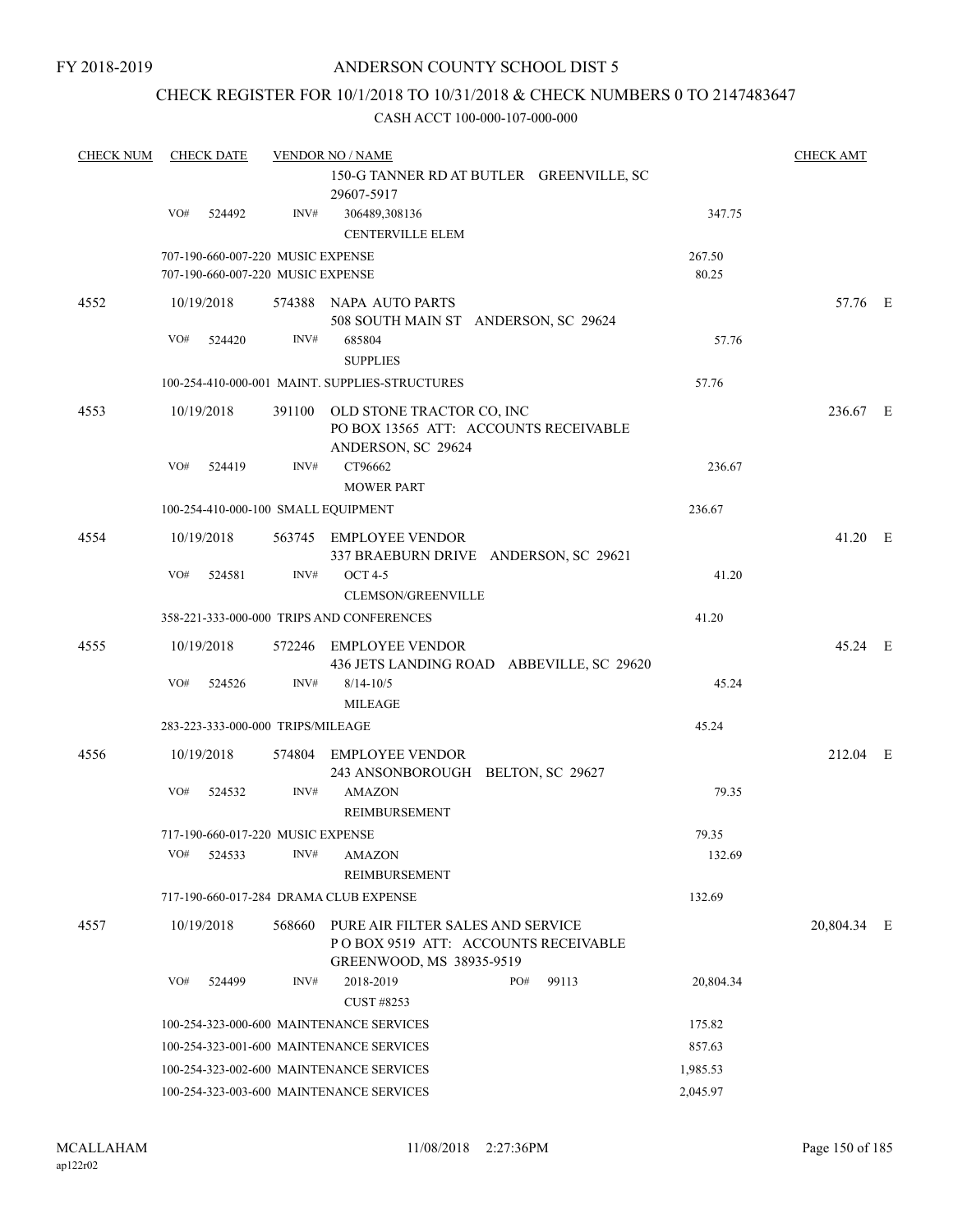### CHECK REGISTER FOR 10/1/2018 TO 10/31/2018 & CHECK NUMBERS 0 TO 2147483647

| <b>CHECK NUM</b> | <b>CHECK DATE</b> | <b>VENDOR NO / NAME</b>                                                             | <b>CHECK AMT</b> |
|------------------|-------------------|-------------------------------------------------------------------------------------|------------------|
|                  |                   | 1,329.75<br>100-254-323-005-600 MAINTENANCE SERVICES                                |                  |
|                  |                   | 100-254-323-006-600 MAINTENANCE SERVICES<br>2,060.79                                |                  |
|                  |                   | 100-254-323-007-600 MAINTENANCE SERVICES<br>734.03                                  |                  |
|                  |                   | 100-254-323-008-600 MAINTENANCE SERVICES<br>751.47                                  |                  |
|                  |                   | 100-254-323-009-600 MAINTENANCE SERVICES<br>722.51                                  |                  |
|                  |                   | 100-254-323-010-600 MAINTENANCE SERVICES<br>726.28                                  |                  |
|                  |                   | 100-254-323-011-600 MAINTENANCE SERVICES<br>651.66                                  |                  |
|                  |                   | 619.18<br>100-254-323-012-600 MAINTENANCE SERVICES                                  |                  |
|                  |                   | 100-254-323-013-600 MAINTENANCE SERVICES<br>1,407.99                                |                  |
|                  |                   | 100-254-323-014-600 MAINTENANCE SERVICES<br>1,020.48                                |                  |
|                  |                   | 100-254-323-015-600 MAINTENANCE SERVICES<br>331.62                                  |                  |
|                  |                   | 707.58<br>100-254-323-016-600 MAINTENANCE SERVICES                                  |                  |
|                  |                   | 100-254-323-017-600 MAINTENANCE SERVICES<br>1,031.92                                |                  |
|                  |                   | 100-254-323-018-600 MAINTENANCE SERVICES<br>274.02                                  |                  |
|                  |                   | 100-254-323-019-600 MAINTENANCE SERVICES<br>723.34                                  |                  |
|                  |                   | 100-254-323-020-600 MAINTENANCE SERVICES<br>1,602.71                                |                  |
|                  |                   | 100-254-323-021-600 MAINTENANCE SERVICES<br>937.55                                  |                  |
|                  |                   | 106.51<br>100-254-323-023-600 MAINTENANCE SERVICES                                  |                  |
| 4558             | 10/19/2018        | 427745 EMPLOYEE VENDOR<br>27 FAWN HILL DRIVE ANDERSON, SC 29621                     | 7.00 E           |
|                  | VO#<br>524451     | INV#<br>7.00<br>SEPT <sub>27</sub><br><b>FURMAN</b>                                 |                  |
|                  |                   | 267-224-333-000-PD5 TRIPS- SC STANDARDS<br>7.00                                     |                  |
| 4559             | 10/19/2018        | <b>REPUBLIC SERVICES #744</b><br>571719<br>PO BOX 9001099 LOUISVILLE, KY 40290-1099 | 8,244.06 E       |
|                  | VO#<br>524500     | INV#<br>0744-001822962<br>PO#<br>99114<br>8,244.06<br><b>OCTOBER 2018</b>           |                  |
|                  |                   | 100-254-323-000-600 MAINTENANCE SERVICES<br>589.91                                  |                  |
|                  |                   | 100-254-323-001-600 MAINTENANCE SERVICES<br>656.92                                  |                  |
|                  |                   | 100-254-323-002-600 MAINTENANCE SERVICES<br>619.15                                  |                  |
|                  |                   | 100-254-323-003-600 MAINTENANCE SERVICES<br>689.86                                  |                  |
|                  |                   | 583.80<br>100-254-323-005-600 MAINTENANCE SERVICES                                  |                  |
|                  |                   | 100-254-323-006-600 MAINTENANCE SERVICES<br>475.61                                  |                  |
|                  |                   | 237.81<br>100-254-323-007-600 MAINTENANCE SERVICES                                  |                  |
|                  |                   | 100-254-323-008-600 MAINTENANCE SERVICES<br>286.01                                  |                  |
|                  |                   | 100-254-323-009-600 MAINTENANCE SERVICES<br>237.81                                  |                  |
|                  |                   | 100-254-323-010-600 MAINTENANCE SERVICES<br>237.81                                  |                  |
|                  |                   | 237.81<br>100-254-323-011-600 MAINTENANCE SERVICES                                  |                  |
|                  |                   | 100-254-323-012-600 MAINTENANCE SERVICES<br>454.31                                  |                  |
|                  |                   | 237.81<br>100-254-323-013-600 MAINTENANCE SERVICES                                  |                  |
|                  |                   | 237.81<br>100-254-323-014-600 MAINTENANCE SERVICES                                  |                  |
|                  |                   | 100-254-323-015-600 MAINTENANCE SERVICES<br>237.81                                  |                  |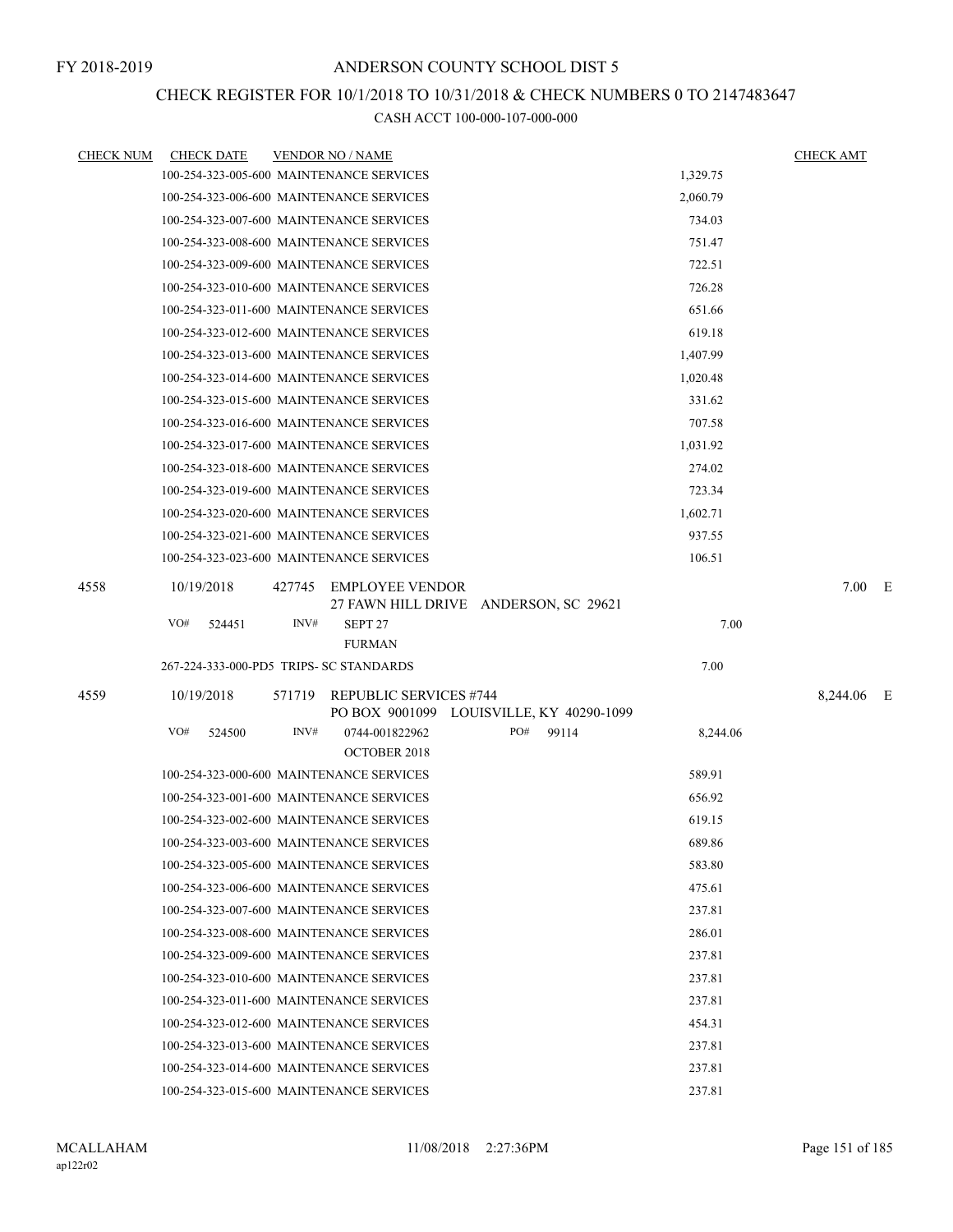### CHECK REGISTER FOR 10/1/2018 TO 10/31/2018 & CHECK NUMBERS 0 TO 2147483647

| <b>CHECK NUM</b> | <b>CHECK DATE</b> |                                 |        | <b>VENDOR NO / NAME</b>                                                                                         |     |       |          | <b>CHECK AMT</b> |  |
|------------------|-------------------|---------------------------------|--------|-----------------------------------------------------------------------------------------------------------------|-----|-------|----------|------------------|--|
|                  |                   |                                 |        | 100-254-323-016-600 MAINTENANCE SERVICES                                                                        |     |       | 237.81   |                  |  |
|                  |                   |                                 |        | 100-254-323-017-600 MAINTENANCE SERVICES                                                                        |     |       | 286.01   |                  |  |
|                  |                   |                                 |        | 100-254-323-018-600 MAINTENANCE SERVICES                                                                        |     |       | 237.81   |                  |  |
|                  |                   |                                 |        | 100-254-323-019-600 MAINTENANCE SERVICES                                                                        |     |       | 237.81   |                  |  |
|                  |                   |                                 |        | 100-254-323-020-600 MAINTENANCE SERVICES                                                                        |     |       | 475.61   |                  |  |
|                  |                   |                                 |        | 100-254-323-021-600 MAINTENANCE SERVICES                                                                        |     |       | 570.95   |                  |  |
|                  |                   |                                 |        | 100-254-323-023-600 MAINTENANCE SERVICES                                                                        |     |       | 177.82   |                  |  |
| 4560             | 10/19/2018        |                                 |        | 574513 EMPLOYEE VENDOR<br>115 VICKI COURT ANDERSON, SC 29624                                                    |     |       |          | 168.85 E         |  |
|                  | VO#               | 524590                          | INV#   | <b>SEPT 2018</b><br><b>MILEAGE</b>                                                                              |     |       | 168.85   |                  |  |
|                  |                   | 100-221-332-000-000 TRAVEL      |        |                                                                                                                 |     |       | 168.85   |                  |  |
| 4561             | 10/19/2018        |                                 |        | 462725 SCHOLASTIC BOOK CLUBS, INC<br>POBOX 3745 ATT: ACCOUNTS RECEIVABLE<br>JEFFERSON CITY, MO 65102-3720       |     |       |          | 116.36 E         |  |
|                  | VO#               | 524504                          | INV#   | 17851589<br><b>CENTERVILLE</b>                                                                                  |     |       | 116.36   |                  |  |
|                  |                   |                                 |        | 707-190-660-007-288 LITERACY EXPENSE                                                                            |     |       | 116.36   |                  |  |
| 4562             | 10/19/2018        |                                 |        | 570099 SCHOOL SPECIALTY, INC.<br>32656 COLLECTION CENTER DR. ATT:<br>ACCOUNTS RECEIVABLE CHICAGO, IL 60693-0656 |     |       |          | 884.68 E         |  |
|                  | VO#               | 524566                          | INV#   | 208121750597<br><b>SUPPLIES</b>                                                                                 | PO# | 99451 | 884.68   |                  |  |
|                  |                   |                                 |        | 100-000-170-000-000 WAREHOUSE INVENTORY                                                                         |     |       | 884.68   |                  |  |
| 4563             | 10/19/2018        |                                 | 571658 | EMPLOYEE VENDOR<br>102 RHODEHAVEN DRIVE ANDERSON, SC 29625                                                      |     |       |          | 32.00 E          |  |
|                  | VO#               | 524455                          | INV#   | <b>SEPT 26-28</b><br><b>ATLANTA</b>                                                                             |     |       | 32.00    |                  |  |
|                  |                   |                                 |        | 201-224-333-006-000 TRIPS AND CONFERENCES                                                                       |     |       | 32.00    |                  |  |
| 4564             | 10/19/2018        |                                 |        | 574671 EMPLOYEE VENDOR<br>2415 POPE DRIVE ANDERSON, SC 29625                                                    |     |       |          | 695.68 E         |  |
|                  | VO#               | 524458                          | INV#   | <b>JULY 10-15</b><br><b>ORLANDO</b>                                                                             |     |       | 695.68   |                  |  |
|                  |                   | 267-224-333-000-P19 TRIPS- SREB |        |                                                                                                                 |     |       | 695.68   |                  |  |
| 4565             | 10/19/2018        |                                 | 563805 | <b>EMPLOYEE VENDOR</b><br>102 ISSAC COURT ANDERSON, SC 29625                                                    |     |       |          | 143.99 E         |  |
|                  | VO#               | 524528                          | INV#   | <b>MATERIALS</b><br>REIMBURSEMENT                                                                               |     |       | 143.99   |                  |  |
|                  |                   |                                 |        | 326-113-410-000-000 SCIENCE KITS SUPPLIES                                                                       |     |       | 143.99   |                  |  |
| 4566             | 10/19/2018        |                                 | 504870 | THYSSENKRUPP ELEVATOR CORP<br>POBOX 933004 ATT: ACCOUNTS RECEIVABLE<br>ATLANTA, GA 31193-3004                   |     |       |          | $2,665.00$ E     |  |
|                  | VO#               | 524512                          | INV#   | 6000323311<br>TL HANNA                                                                                          | PO# | 99280 | 2,665.00 |                  |  |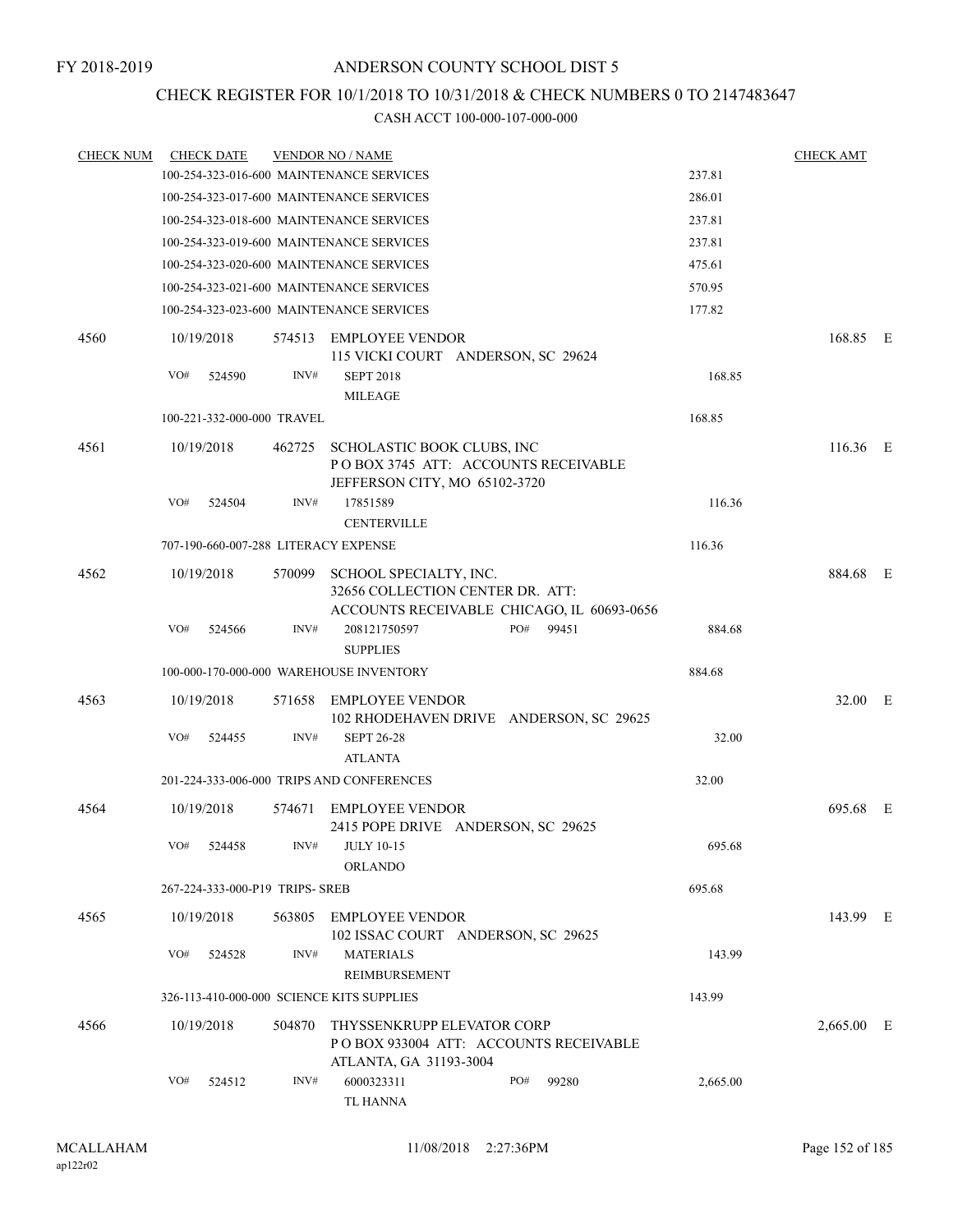### CHECK REGISTER FOR 10/1/2018 TO 10/31/2018 & CHECK NUMBERS 0 TO 2147483647

| <b>CHECK NUM</b> | <b>CHECK DATE</b>                      |      | <b>VENDOR NO / NAME</b>                                                                               |                | <b>CHECK AMT</b> |  |
|------------------|----------------------------------------|------|-------------------------------------------------------------------------------------------------------|----------------|------------------|--|
|                  |                                        |      | 100-254-323-002-400 CONTR SERV-HVAC/ELECT/PLUMBING                                                    | 2,665.00       |                  |  |
| 4567             | 10/19/2018                             |      | 508675 TRI-COUNTY BATTERY SALES<br>1413 WHITEHALL ROAD ATT: ACCOUNTS<br>RECEIVABLE ANDERSON, SC 29625 |                | 98.30 E          |  |
|                  | VO#<br>524410                          | INV# | 71986<br><b>BATTERY</b>                                                                               | 98.30          |                  |  |
|                  |                                        |      | 100-254-412-000-001 TRUCK SERVICE - MAINTENANCE                                                       | 98.30          |                  |  |
| 4568             | 10/19/2018                             |      | 511600 EMPLOYEE VENDOR<br>102 RICHLAND COVE ROAD ANDERSON, SC<br>29626                                |                | 11.34 E          |  |
|                  | VO#<br>524450                          | INV# | <b>SEPT 2018</b><br><b>MILEAGE</b>                                                                    | 11.34          |                  |  |
|                  |                                        |      | 707-190-660-007-201 MISCELLANEOUS EXPENSE                                                             | 11.34          |                  |  |
| 4569             | 10/19/2018                             |      | 570855 ULINE - ATLANTA<br>P.O. BOX 88741 ATT: ACCOUNTS RECEIVABLE<br>CHICAGO, IL 60680-1741           |                | 118.05 E         |  |
|                  | VO#<br>524582                          | INV# | PO#<br>99592<br>101390607<br><b>SUPPLIES</b>                                                          | 118.05         |                  |  |
|                  |                                        |      | 326-112-410-000-000 SCIENCE KITS SUPPLIES                                                             | 118.05         |                  |  |
| 4570             | 10/19/2018                             |      | 532300 WHITE JONES ACE HARDWARE<br>POBOX 13012 ATT: ACCOUNTS RECEIVABLE<br>ANDERSON, SC 29624         |                | 234.49 E         |  |
|                  | VO#<br>524401                          | INV# | 394030<br><b>SUPPLIES</b>                                                                             | 74.85          |                  |  |
|                  |                                        |      | 100-254-410-000-001 MAINT. SUPPLIES-STRUCTURES                                                        | 21.50          |                  |  |
|                  |                                        |      | 713-271-660-013-201 MISCELLANEOUS EXPENSE                                                             | 53.35          |                  |  |
|                  | VO#<br>524402                          | INV# | 394142<br><b>SUPPLIES</b>                                                                             | 27.34          |                  |  |
|                  |                                        |      | 100-254-410-000-001 MAINT. SUPPLIES-STRUCTURES                                                        | 27.34          |                  |  |
|                  | VO#<br>524403                          | INV# | 876314<br><b>SUPPLIES</b>                                                                             | 17.41          |                  |  |
|                  | VO#<br>524404                          | INV# | 100-254-410-000-001 MAINT, SUPPLIES-STRUCTURES<br>394076<br><b>SUPPLIES</b>                           | 17.41<br>19.93 |                  |  |
|                  | 100-254-410-000-000 CUSTODIAL SUPPLIES |      |                                                                                                       | 19.93          |                  |  |
|                  | VO#<br>524405                          | INV# | 876317<br><b>SUPPLIES</b>                                                                             | 66.62          |                  |  |
|                  |                                        |      | 100-254-410-000-001 MAINT. SUPPLIES-STRUCTURES                                                        | 66.62          |                  |  |
|                  | VO#<br>524406                          | INV# | 145070<br><b>SUPPLIES</b>                                                                             | 19.68          |                  |  |
|                  |                                        |      | 100-254-410-005-001 SUPPLIES - MAINTENANCE                                                            | 19.68          |                  |  |
|                  | VO#<br>524524                          | INV# | 876387<br><b>SUPPLIES</b>                                                                             | 8.66           |                  |  |
|                  |                                        |      | 600-256-323-011-000 REPAIRS TO EQUIPMENT                                                              | 8.66           |                  |  |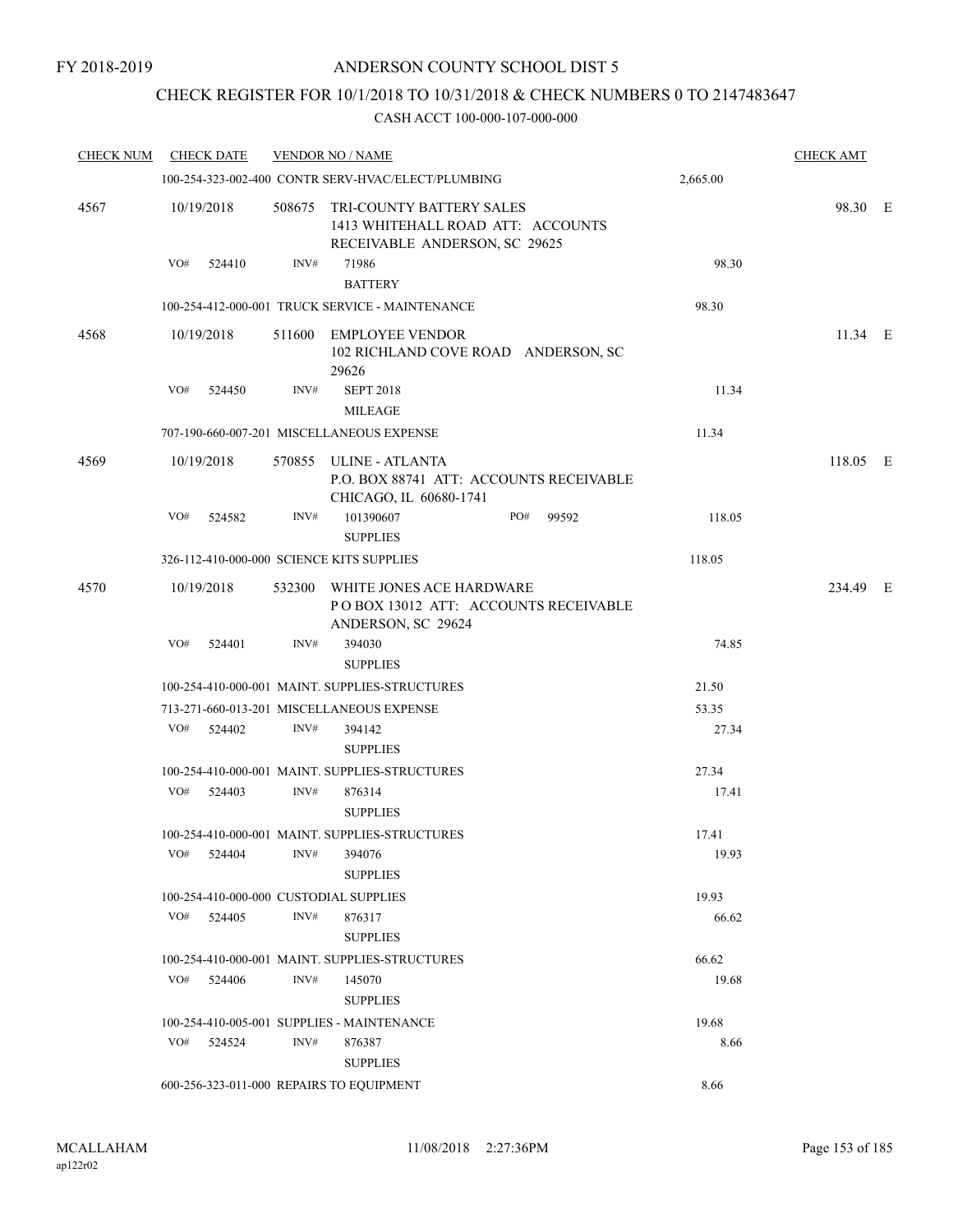## CHECK REGISTER FOR 10/1/2018 TO 10/31/2018 & CHECK NUMBERS 0 TO 2147483647

| <b>CHECK NUM</b> | <b>CHECK DATE</b>                     |        | <b>VENDOR NO / NAME</b>                                                                             |          | <b>CHECK AMT</b> |  |
|------------------|---------------------------------------|--------|-----------------------------------------------------------------------------------------------------|----------|------------------|--|
| 4571             | 10/19/2018                            | 575112 | EMPLOYEE VENDOR<br>200 COUNTRY CLUB LANE APT D13 ANDERSON,<br>SC 29625                              |          | 39.96 E          |  |
|                  | VO#<br>524447                         | INV#   | <b>SUPPLIES</b><br>REIMBURSEMENT                                                                    | 39.96    |                  |  |
|                  |                                       |        | 329-115-410-001-000 SUPPLIES-STATE EQUIPMENT                                                        | 39.96    |                  |  |
| 4572             | 10/19/2018                            |        | 574771 EMPLOYEE VENDOR<br>206 HERIN DRIVE GREENWOOD, SC 29649                                       |          | 157.24 E         |  |
|                  | VO#<br>524591                         | INV#   | <b>SEPT 2018</b><br><b>MILEAGE</b>                                                                  | 157.24   |                  |  |
|                  | 283-223-333-000-000 TRIPS/MILEAGE     |        |                                                                                                     | 157.24   |                  |  |
| 4573             | 10/19/2018                            | 564831 | YELLOW CAB OF ANDERSON, LLC<br>522 NORTH MAIN STREET ATT: ACCOUNTS<br>RECEIVABLE ANDERSON, SC 29621 |          | $1,008.00$ E     |  |
|                  | VO#<br>524518                         | INV#   | <b>SEPT 2018</b><br><b>TRANSPORTATION</b>                                                           | 1,008.00 |                  |  |
|                  | 232-211-313-000-000 STUDENTS SERVICES |        |                                                                                                     | 1,008.00 |                  |  |
| 4574             | 10/24/2018                            |        | 574534 EMPLOYEE VENDOR<br>175 AMBERWOOD DR. ANDERSON, SC 29621                                      |          | 50.93 E          |  |
|                  | VO#<br>524597                         | INV#   | <b>FEB-JUNE</b><br><b>MILEAGE</b>                                                                   | 50.93    |                  |  |
|                  |                                       |        | 100-264-333-000-000 TRIPS AND CONFERENCES                                                           | 50.93    |                  |  |
| 4575             | 10/24/2018                            |        | 126675 ATTAWAY INC<br>POBOX 302 ATT: ACCOUNTS RECEIVABLE<br>ANDERSON, SC 29622                      |          | 181.90 E         |  |
|                  | VO#<br>524637                         | INV#   | 217658<br><b>BUSINESS CARDS</b>                                                                     | 181.90   |                  |  |
|                  | 100-233-410-031-000 SUPPLIES          |        |                                                                                                     | 181.90   |                  |  |
| 4576             | 10/24/2018                            | 575629 | <b>EMPLOYEE VENDOR</b><br>1031 ANNA LANE ANDERSON, SC 29625                                         |          | 37.88 E          |  |
|                  | VO#<br>524683                         | INV#   | AUG-SEPT<br><b>MILEAGE</b>                                                                          | 37.88    |                  |  |
|                  | 100-221-332-000-000 TRAVEL            |        |                                                                                                     | 37.88    |                  |  |
| 4577             | 10/24/2018                            |        | 575626 EMPLOYEE VENDOR<br>106 PINE NEEDLE TRAIL ANDERSON, SC 29625                                  |          | 48.00 E          |  |
|                  | VO#<br>524680                         | INV#   | <b>OCT 8-9</b><br><b>CHARLOTTE</b>                                                                  | 48.00    |                  |  |
|                  |                                       |        | 201-224-333-010-000 TRIPS AND CONFERENCES                                                           | 48.00    |                  |  |
| 4578             | 10/24/2018                            |        | 572787 CC&I SERVICES LLC<br>4795 S CHURCH ST EXT SUITE 2 ROEBUCK, SC<br>29376                       |          | 5,594.00 E       |  |
|                  | VO#<br>524641                         | INV#   | 4148<br>PO#<br>96454<br><b>AIT PROJECT</b>                                                          | 5,594.00 |                  |  |
|                  | 515-253-520-031-CAR CAREER CENTER     |        |                                                                                                     | 5,594.00 |                  |  |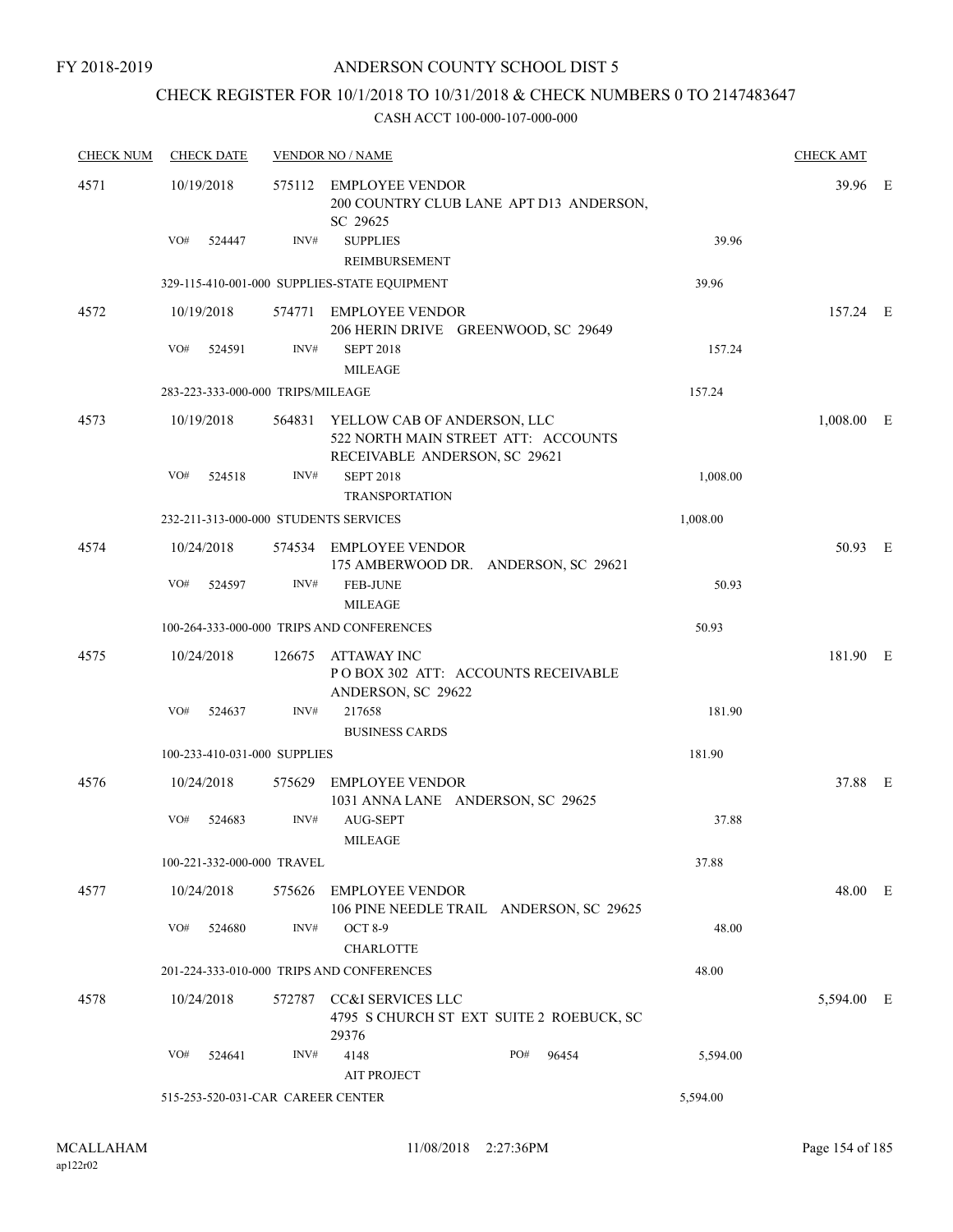### CHECK REGISTER FOR 10/1/2018 TO 10/31/2018 & CHECK NUMBERS 0 TO 2147483647

| <b>CHECK NUM</b> | <b>CHECK DATE</b>                                                            |        | <b>VENDOR NO / NAME</b>                                                                             |                 | <b>CHECK AMT</b> |  |
|------------------|------------------------------------------------------------------------------|--------|-----------------------------------------------------------------------------------------------------|-----------------|------------------|--|
| 4579             | 10/24/2018                                                                   | 141800 | EMPLOYEE VENDOR<br>509 WESTVIEW AVENUE ANDERSON, SC 29625                                           |                 | $110.20$ E       |  |
|                  | VO#<br>524599                                                                | INV#   | OCT 10<br><b>COLUMBIA</b>                                                                           | 110.20          |                  |  |
|                  |                                                                              |        | 207-224-333-001-004 TRIPS AND CONFERENCES                                                           | 110.20          |                  |  |
| 4580             | 10/24/2018                                                                   |        | 202600 DILLARD'S SPORTS CENTER<br>708 WHITEHALL ROAD ATT: ACCOUNTS<br>RECEIVABLE ANDERSON, SC 29625 |                 | 2,994.93 E       |  |
|                  | VO#<br>524646                                                                | INV#   | 101027<br>TLH VOLLEYBALL                                                                            | 2,247.00        |                  |  |
|                  | 100-271-410-002-000 SUPPLIES                                                 |        |                                                                                                     | 2,247.00        |                  |  |
|                  | VO#<br>524647                                                                | INV#   | 102354,102346<br><b>ROBERT ANDERSON</b>                                                             | 747.93          |                  |  |
|                  | 706-271-660-006-674 FOOTBALL EXPENSE<br>706-271-660-006-674 FOOTBALL EXPENSE |        |                                                                                                     | 699.78<br>48.15 |                  |  |
| 4581             | 10/24/2018                                                                   |        | 237555 FORMS & SUPPLY<br>POBOX 563953 ATT: ACCOUNTS RECEIVABLE<br>CHARLOTTE, NC 28256               |                 | 36.10 E          |  |
|                  | VO#<br>524650                                                                | INV#   | 4759188<br>PO#<br>99655<br>4767639                                                                  | 36.10           |                  |  |
|                  | 100-257-410-000-000 SUPPLIES<br>100-257-410-000-000 SUPPLIES                 |        |                                                                                                     | 10.69<br>25.41  |                  |  |
| 4582             | 10/24/2018                                                                   |        | 565398 EMPLOYEE VENDOR<br>104 BAYBROOKE LANE ANDERSON, SC 29621                                     |                 | 905.73 E         |  |
|                  | VO#<br>524603                                                                | INV#   | <b>SEPT 26-28</b><br><b>ATLANTA</b>                                                                 | 765.48          |                  |  |
|                  |                                                                              |        | 201-224-333-006-000 TRIPS AND CONFERENCES                                                           | 765.48          |                  |  |
|                  | VO#<br>524606                                                                | INV#   | <b>BOWLING</b><br>REIMBURSEMENT                                                                     | 140.25          |                  |  |
|                  | 706-271-660-006-429 FACULTY EXPENSE                                          |        |                                                                                                     | 140.25          |                  |  |
| 4583             | 10/24/2018                                                                   | 575625 | <b>EMPLOYEE VENDOR</b><br>103 ASHLAWN COURT ANDERSON, SC 29625                                      |                 | $10.00$ E        |  |
|                  | VO#<br>524681                                                                | INV#   | <b>SUPPLIES</b><br>REIMBURSEMENT                                                                    | 10.00           |                  |  |
|                  |                                                                              |        | 201-112-410-012-000 SUPPLIES AND MATERIALS                                                          | 10.00           |                  |  |
| 4584             | 10/24/2018                                                                   |        | 573954 EMPLOYEE VENDOR<br>1045 BLYTHWOOD DRIVE PIEDMONT, SC 29673                                   |                 | 53.22 E          |  |
|                  | VO#<br>524604                                                                | INV#   | OCT 10<br>SPARTANBURG                                                                               | 53.22           |                  |  |
|                  | 203-223-333-000-000 TRIPS & CONF-ADMIN.                                      |        |                                                                                                     | 53.22           |                  |  |
| 4585             | 10/24/2018                                                                   | 264114 | <b>HEINEMANN</b><br>15963 COLLECTIONS CENTER DRIVE ATT:<br>ACCOUNTS RECEIVABLE CHICAGO, IL 60693    |                 | 467.50 E         |  |
|                  | VO#<br>524652                                                                | INV#   | 6988709                                                                                             | 467.50          |                  |  |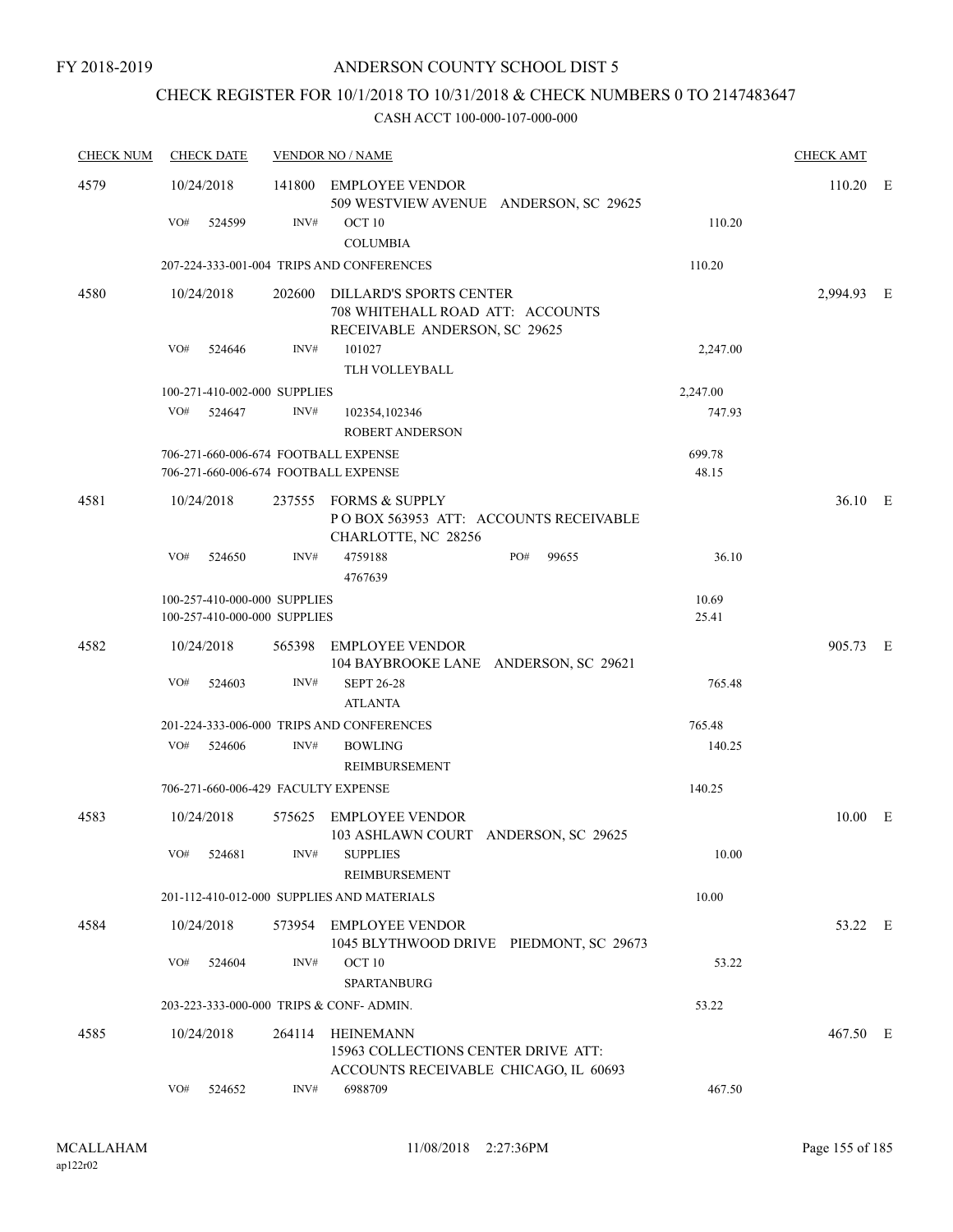### CHECK REGISTER FOR 10/1/2018 TO 10/31/2018 & CHECK NUMBERS 0 TO 2147483647

| <b>CHECK NUM</b> | <b>CHECK DATE</b>                      |        | <b>VENDOR NO / NAME</b>                                                                         |        | <b>CHECK AMT</b> |  |
|------------------|----------------------------------------|--------|-------------------------------------------------------------------------------------------------|--------|------------------|--|
|                  |                                        |        | ACCT 10246899                                                                                   |        |                  |  |
|                  |                                        |        | 717-190-660-017-269 LITERACY COACH EXPENSE                                                      | 467.50 |                  |  |
| 4586             | 10/24/2018                             |        | 573279 HERSHEY CREAMERY COMPANY<br>301 S CAMERON STREET HARRISBURG, PA<br>17101-2815            |        | 413.58 E         |  |
|                  | VO#<br>524653                          | INV#   | 13564732<br>WHITEHALL ELEM                                                                      | 413.58 |                  |  |
|                  |                                        |        | 719-271-660-019-391 ICE CREAM SALES EXPENSE                                                     | 413.58 |                  |  |
| 4587             | 10/24/2018                             |        | 288175 EMPLOYEE VENDOR<br>207 SWEET GUM CIRCLE WILLIAMSTON, SC<br>29697                         |        | 49.22 E          |  |
|                  | VO#<br>524605                          | INV#   | <b>CINDERELLA</b><br>REIMBURSEMENT                                                              | 49.22  |                  |  |
|                  |                                        |        | 708-271-660-008-335 CHORUS CLUB EXPENSE                                                         | 49.22  |                  |  |
| 4588             | 10/24/2018                             |        | 563608 JW PEPPER & SON, INC<br>POBOX 642 ATT: ACCOUNTS RECEIVABLE<br><b>EXTON, PA 19341</b>     |        | 108.92 E         |  |
|                  | VO#<br>524656                          | INV#   | 15A33964<br>MIDWAY ELEM                                                                         | 78.97  |                  |  |
|                  | 717-190-660-017-220 MUSIC EXPENSE      |        |                                                                                                 | 78.97  |                  |  |
|                  | VO#<br>524657                          | INV#   | 15A34229<br><b>SOUTHWOOD</b>                                                                    | 29.95  |                  |  |
|                  |                                        |        | 721-190-660-021-642 CHORUS HIGH EXPENSE                                                         | 29.95  |                  |  |
| 4589             | 10/24/2018                             |        | 575624 EMPLOYEE VENDOR<br>166 ASHTON LANE ANDERSON, SC 29621                                    |        | 454.33 E         |  |
|                  | VO#<br>524682                          | INV#   | <b>LITERACY NT</b><br>REIMBURSEMENT                                                             | 454.33 |                  |  |
|                  | 201-188-410-010-000 SUPPLIES-PARENTING |        |                                                                                                 | 454.33 |                  |  |
| 4590             | 10/24/2018                             | 321400 | <b>EMPLOYEE VENDOR</b><br>1 RIVER DRIVE EXTENSION WILLIAMSTON, SC<br>29697                      |        | 56.44 E          |  |
|                  | VO#<br>524607                          | INV#   | <b>AMAZON</b><br><b>REIMBURSEMENT</b>                                                           | 56.44  |                  |  |
|                  | 100-112-410-014-000 SUPPLIES           |        |                                                                                                 | 56.44  |                  |  |
| 4591             | 10/24/2018                             | 370175 | <b>EMPLOYEE VENDOR</b><br>427 BROADWAY LAKE RD ANDERSON, SC 29621                               |        | 136.71 E         |  |
|                  | VO#<br>524600                          | INV#   | OCT 10<br><b>COLUMBIA</b>                                                                       | 136.71 |                  |  |
|                  |                                        |        | 207-224-333-001-004 TRIPS AND CONFERENCES                                                       | 136.71 |                  |  |
| 4592             | 10/24/2018                             | 569877 | NATIONAL FFA ORGANIZATION<br>POBOX 631363 ATT: ACCOUNTS RECEIVABLE<br>CINCINNATI, OH 45263-1363 |        | 66.50 E          |  |
|                  | VO#<br>524660                          | INV#   | MDS149096<br><b>SUPPLIES</b>                                                                    | 66.50  |                  |  |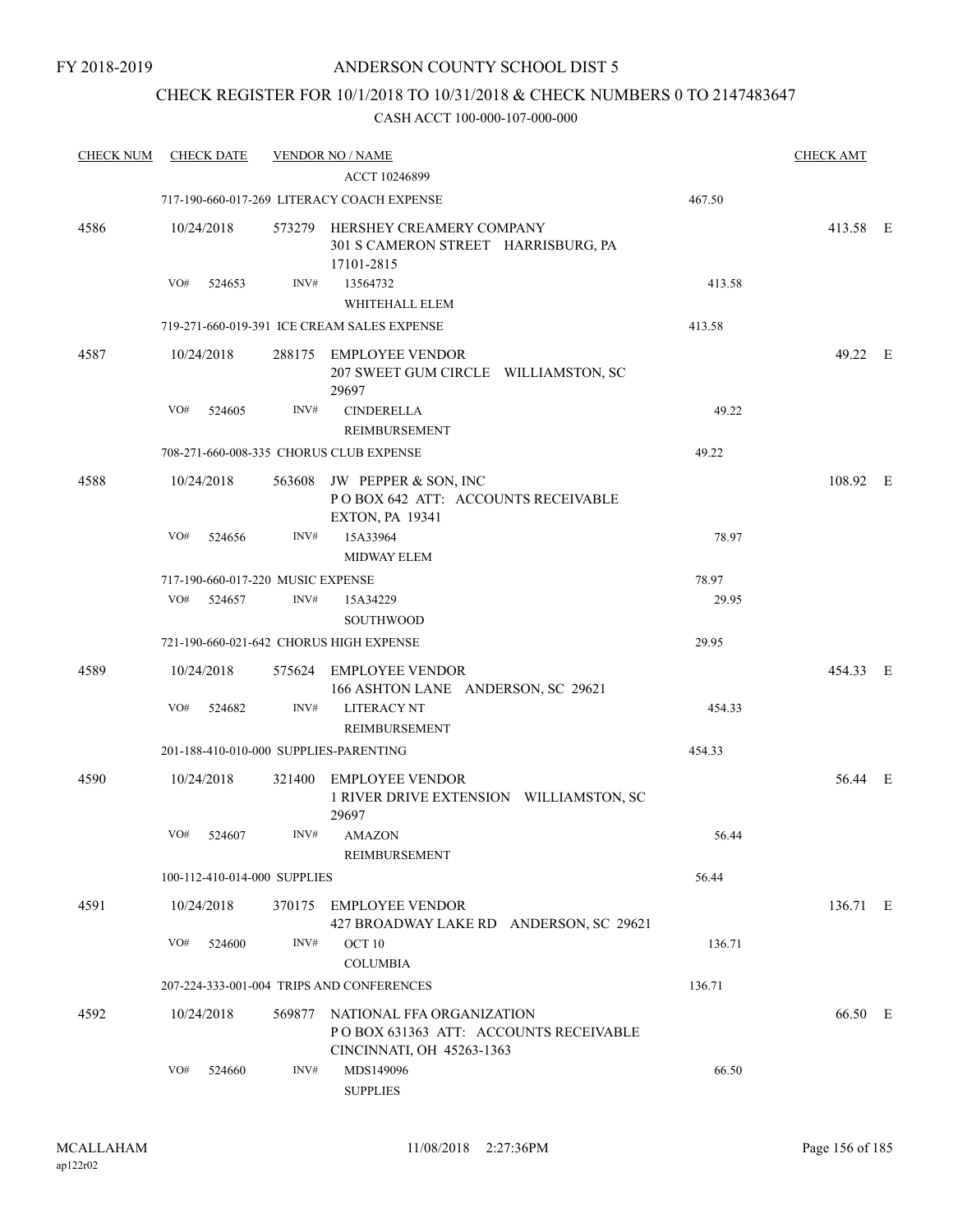### CHECK REGISTER FOR 10/1/2018 TO 10/31/2018 & CHECK NUMBERS 0 TO 2147483647

| <u>CHECK NUM</u> |            | <b>CHECK DATE</b>               |        | <b>VENDOR NO / NAME</b>                                                                                    |     |       |           | <b>CHECK AMT</b> |  |
|------------------|------------|---------------------------------|--------|------------------------------------------------------------------------------------------------------------|-----|-------|-----------|------------------|--|
|                  |            | 701-271-660-001-850 FFA EXPENSE |        |                                                                                                            |     |       | 66.50     |                  |  |
| 4593             |            | 10/24/2018                      |        | 572840 EMPLOYEE VENDOR<br>566 SAM BROWN ROAD SENECA, SC 29678                                              |     |       |           | 135.61 E         |  |
|                  | VO#        | 524608                          | INV#   | <b>LIBRARY</b><br>REIMBURSEMENT                                                                            |     |       | 135.61    |                  |  |
|                  |            | 100-222-410-008-000 SUPPLIES    |        |                                                                                                            |     |       | 135.61    |                  |  |
| 4594             | 10/24/2018 |                                 |        | 575627 EMPLOYEE VENDOR<br>111 COUNTRY GLEN PELZER, SC 29669                                                |     |       |           | 611.66 E         |  |
|                  | VO#        | 524679                          | INV#   | <b>OCT 8-9</b><br><b>CHARLOTTE</b>                                                                         |     |       | 611.66    |                  |  |
|                  |            |                                 |        | 201-224-333-010-000 TRIPS AND CONFERENCES                                                                  |     |       | 611.66    |                  |  |
| 4595             | 10/24/2018 |                                 |        | 563687 EMPLOYEE VENDOR<br>211 GRACEVIEW W ANDERSON, SC 29625                                               |     |       |           | 176.80 E         |  |
|                  | VO#        | 524601                          | INV#   | OCT 10<br><b>COLUMBIA</b>                                                                                  |     |       | 122.63    |                  |  |
|                  |            |                                 |        | 207-224-333-001-004 TRIPS AND CONFERENCES                                                                  |     |       | 122.63    |                  |  |
|                  |            | VO# 524602                      | INV#   | OCT <sub>5</sub><br><b>SPARTANBURG</b>                                                                     |     |       | 54.17     |                  |  |
|                  |            |                                 |        | 207-224-333-001-004 TRIPS AND CONFERENCES                                                                  |     |       | 54.17     |                  |  |
| 4596             | 10/24/2018 |                                 |        | 573851 EMPLOYEE VENDOR<br>112 ASHLAWN CT ANDERSON, SC 29625                                                |     |       |           | 321.43 E         |  |
|                  | VO#        | 524598                          | INV#   | <b>SEPT 24-29</b><br><b>DENVER</b>                                                                         |     |       | 321.43    |                  |  |
|                  |            |                                 |        | 207-224-333-001-004 TRIPS AND CONFERENCES                                                                  |     |       | 321.43    |                  |  |
| 4597             |            | 10/24/2018                      |        | 575628 EMPLOYEE VENDOR<br>1253 COX LAKE ROAD BELTON, SC 29627                                              |     |       |           | 383.04 E         |  |
|                  | VO#        | 524678                          | INV#   | <b>OCT 8-9</b><br><b>CHARLOTTE</b>                                                                         |     |       | 383.04    |                  |  |
|                  |            |                                 |        | 201-224-333-010-000 TRIPS AND CONFERENCES                                                                  |     |       | 383.04    |                  |  |
| 4598             | 10/24/2018 |                                 |        | 462725 SCHOLASTIC BOOK CLUBS, INC<br>PO BOX 3745 ATT: ACCOUNTS RECEIVABLE<br>JEFFERSON CITY, MO 65102-3720 |     |       |           | 4,043.77 E       |  |
|                  | VO#        | 524666                          | INV#   | W3860857BF<br>ACCT 1599042                                                                                 |     |       | 4,043.77  |                  |  |
|                  |            |                                 |        | 713-271-660-013-305 LIBRARY EXPENSE                                                                        |     |       | 4,043.77  |                  |  |
| 4599             | 10/24/2018 |                                 | 570099 | SCHOOL SPECIALTY, INC.<br>32656 COLLECTION CENTER DR. ATT:                                                 |     |       |           | 469.84 E         |  |
|                  | VO#        | 524667                          | INV#   | ACCOUNTS RECEIVABLE CHICAGO, IL 60693-0656<br>308103183163<br>CUST #330699                                 |     |       | 469.84    |                  |  |
|                  |            |                                 |        | 717-190-660-017-228 ART INSTRUCT EXPENSES                                                                  |     |       | 469.84    |                  |  |
| 4600             | 10/24/2018 |                                 |        | 567862 USA TESTPREP INC<br>PO BOX 2906 TUCKER, GA 30085                                                    |     |       |           | 28,522.50 E      |  |
|                  | VO#        | 524676                          | INV#   | 29691                                                                                                      | PO# | 99707 | 28,522.50 |                  |  |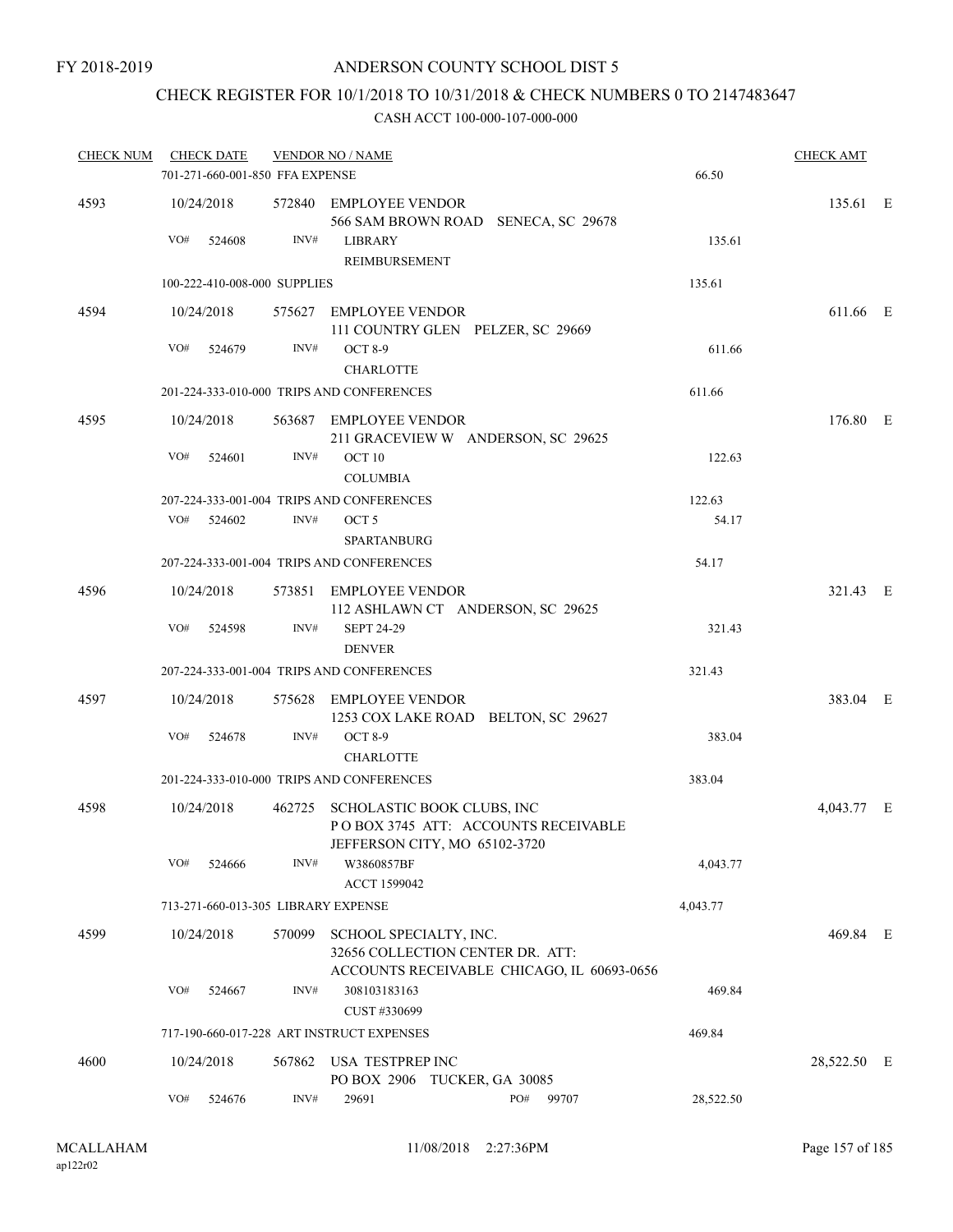### CHECK REGISTER FOR 10/1/2018 TO 10/31/2018 & CHECK NUMBERS 0 TO 2147483647

| <u>CHECK NUM</u> | <b>CHECK DATE</b> |        |                              | <b>VENDOR NO / NAME</b>                                                                                          |           | <b>CHECK AMT</b> |  |
|------------------|-------------------|--------|------------------------------|------------------------------------------------------------------------------------------------------------------|-----------|------------------|--|
|                  |                   |        |                              | <b>SUPPLIES</b>                                                                                                  |           |                  |  |
|                  |                   |        |                              | 338-221-445-002-EAR TECHNOLOGY SUPPLIES                                                                          | 8,550.00  |                  |  |
|                  |                   |        |                              | 338-221-445-003-EAR TECHNOLOGY SUPPLIES                                                                          | 9,000.00  |                  |  |
|                  |                   |        |                              | 338-221-445-005-EAR TECHNOLOGY SUPPLIES                                                                          | 3,990.00  |                  |  |
|                  |                   |        |                              | 338-221-445-006-EAR TECHNOLOGY SUPPLIES                                                                          | 3,990.00  |                  |  |
|                  |                   |        |                              | 338-221-445-021-EAR TECHNOLOGY SUPPLIES                                                                          | 2,992.50  |                  |  |
| 4601             | 10/24/2018<br>VO# |        | INV#                         | 573363 VARSITY SPIRIT FASHION<br>PO BOX 751210 MEMPHIS, TN 38175-1210<br>41603036                                |           | 15,223.45 E      |  |
|                  |                   | 524677 |                              | <b>ROBERT ANDERSON</b>                                                                                           | 15,223.45 |                  |  |
|                  |                   |        |                              | 706-271-660-006-611 PEP CLUB EXPENSE                                                                             | 15,223.45 |                  |  |
|                  |                   |        |                              |                                                                                                                  |           |                  |  |
| 4602             | 10/24/2018        |        |                              | 574654 EMPLOYEE VENDOR<br>234 GREENLAND ROAD ANDERSON, SC 29626                                                  |           | 136.64 E         |  |
|                  | VO#               | 524609 | INV#                         | <b>SUPPLIES</b><br>REIMBURSEMENT                                                                                 | 136.64    |                  |  |
|                  |                   |        | 100-111-410-010-000 SUPPLIES |                                                                                                                  | 136.64    |                  |  |
| 4603             | 10/24/2018        |        | 111125                       | ANDERSON AWARDS<br>716 WHITEHALL ROAD ATT: ACCOUNTS<br>RECEIVABLE ANDERSON, SC 29625                             |           | 14.84 E          |  |
|                  | VO#               | 524040 | INV#                         | <b>GLENVIEW</b>                                                                                                  | 14.84     |                  |  |
|                  |                   |        |                              | <b>NAME BADGES</b>                                                                                               |           |                  |  |
|                  |                   |        |                              | 720-271-660-020-411 MISCELLANEOUS EXPENSE                                                                        | 14.84     |                  |  |
| 4604             | 10/24/2018        |        |                              | 566562 ANDERSON OUTDOOR POWER EQUIPMENT<br>110 MIRACLE MILE DRIVE ATT: ACCOUNTS<br>RECEIVABLE ANDERSON, SC 29621 |           | 127.31 E         |  |
|                  | VO#               | 524177 | INV#                         | 205436<br><b>SUPPLIES</b>                                                                                        | 56.14     |                  |  |
|                  |                   |        |                              | 100-254-410-000-001 MAINT. SUPPLIES-STRUCTURES                                                                   | 56.14     |                  |  |
|                  | VO#               | 524178 | INV#                         | 205893<br><b>SUPPLIES</b>                                                                                        | 71.17     |                  |  |
|                  |                   |        |                              | 100-254-410-000-001 MAINT. SUPPLIES-STRUCTURES                                                                   | 71.17     |                  |  |
| 4605             | 10/24/2018        |        |                              | 114225 ANDERSON RESTAURANT EQUIPMENT<br>112 EAST MAULDIN STREET ATT: ACCOUNTS<br>RECEIVABLE ANDERSON, SC 29621   |           | 719.55 E         |  |
|                  | VO#               | 524197 | INV#                         | 52022                                                                                                            | 439.64    |                  |  |
|                  |                   |        |                              | <b>SUPPLIES</b>                                                                                                  |           |                  |  |
|                  |                   |        | 600-256-410-000-000 SUPPLIES |                                                                                                                  | 439.64    |                  |  |
|                  | VO#               | 524198 | INV#                         | 51550<br><b>SUPPLIES</b>                                                                                         | 120.65    |                  |  |
|                  |                   |        | 600-256-410-000-000 SUPPLIES |                                                                                                                  | 120.65    |                  |  |
|                  | VO#               | 524199 | INV#                         | 52026<br><b>SUPPLIES</b>                                                                                         | 159.26    |                  |  |
|                  |                   |        | 600-256-410-000-000 SUPPLIES |                                                                                                                  | 159.26    |                  |  |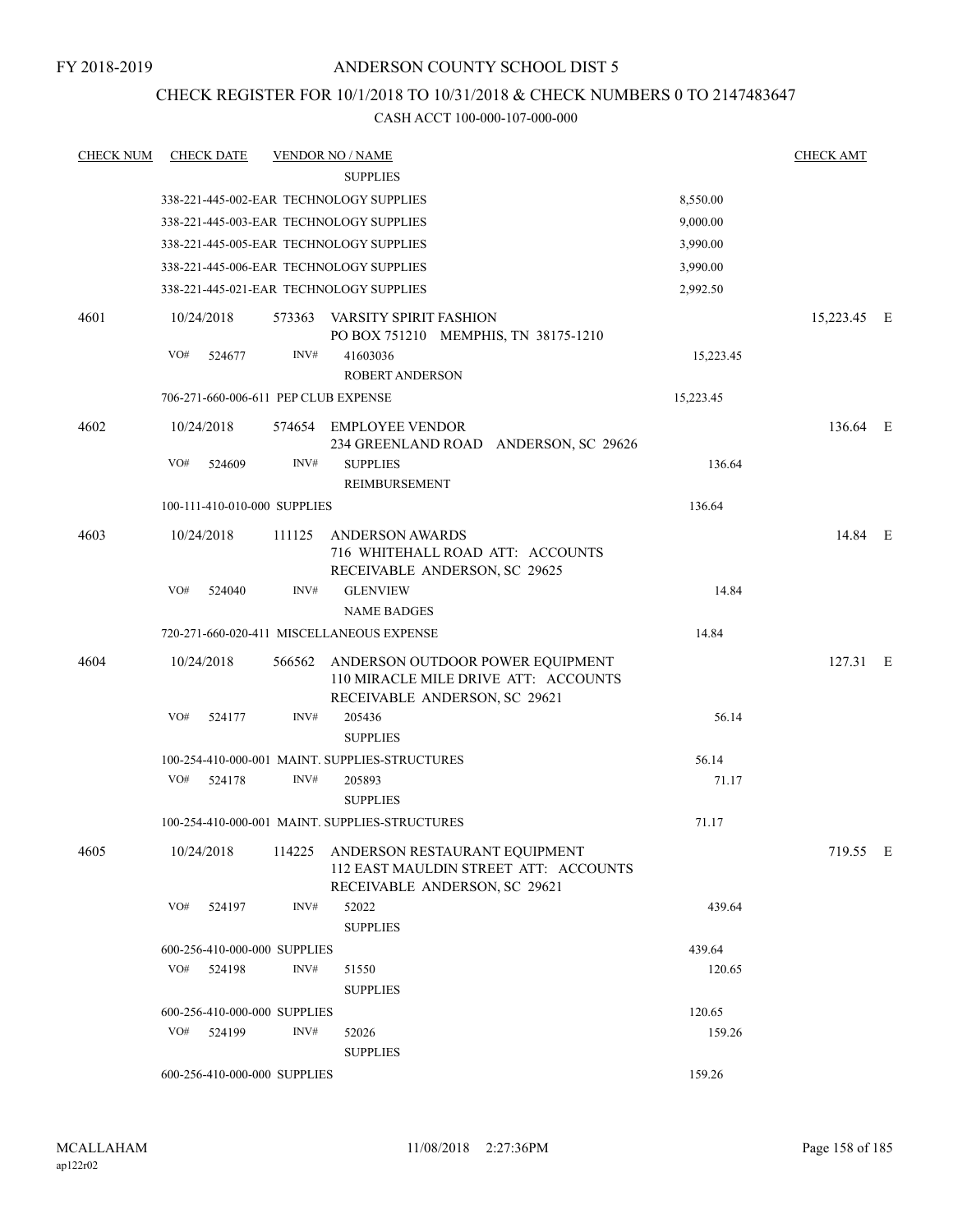FY 2018-2019

### ANDERSON COUNTY SCHOOL DIST 5

# CHECK REGISTER FOR 10/1/2018 TO 10/31/2018 & CHECK NUMBERS 0 TO 2147483647

| <b>CHECK NUM</b> | <b>CHECK DATE</b>                      |        | <b>VENDOR NO / NAME</b>                                                                        |     |       |          | <b>CHECK AMT</b> |  |
|------------------|----------------------------------------|--------|------------------------------------------------------------------------------------------------|-----|-------|----------|------------------|--|
| 4606             | 10/24/2018                             |        | 563865 ANDERSON WINNELSON CO<br>POBOX 1446 ATT: ACCOUNTS RECEIVABLE<br>ANDERSON, SC 29622      |     |       |          | 183.79 E         |  |
|                  | VO#<br>524175                          | INV#   | 221192<br><b>SUPPLIES</b>                                                                      |     |       | 183.79   |                  |  |
|                  | 100-254-410-000-400 HVAC SUPPLIES      |        |                                                                                                |     |       | 45.36    |                  |  |
|                  |                                        |        | 100-254-410-003-400 HVAC/ELECTRICAL/PLUMBING                                                   |     |       | 75.12    |                  |  |
|                  |                                        |        | 100-254-410-007-400 HVAC/ELECTRICAL/PLUMBING                                                   |     |       | 17.14    |                  |  |
|                  |                                        |        | 100-254-410-012-400 HVAC/ELECTRICAL/PLUMBING                                                   |     |       | 6.67     |                  |  |
|                  |                                        |        | 100-254-410-013-400 HVAC/ELECTRICAL/PLUMBING                                                   |     |       | 20.64    |                  |  |
|                  |                                        |        | 100-254-410-018-400 HVAC/ELECTRICAL/PLUMBING                                                   |     |       | 18.86    |                  |  |
| 4607             | 10/24/2018                             |        | 573200 AOP BUSINESS & INDUSTRY SHOWCASE<br>PO BOX 147 PENDLETON, SC 29670                      |     |       |          | 500.00 E         |  |
|                  | VO#<br>523968                          | INV#   | 0005<br><b>SPONSORSHIP</b>                                                                     | PO# | 99581 | 500.00   |                  |  |
|                  | 100-115-312-031-000 PURCHASED SERVICES |        |                                                                                                |     |       | 500.00   |                  |  |
| 4608             | 10/24/2018                             |        | 126675 ATTAWAY INC<br>POBOX 302 ATT: ACCOUNTS RECEIVABLE<br>ANDERSON, SC 29622                 |     |       |          | 667.68 E         |  |
|                  | VO#<br>523970                          | INV#   | 217449<br><b>SUPPLIES</b>                                                                      | PO# | 99496 | 667.68   |                  |  |
|                  | 100-257-410-000-000 SUPPLIES           |        |                                                                                                |     |       | 667.68   |                  |  |
| 4609             | 10/24/2018                             | 201391 | <b>BLICK ART MATERIALS</b><br>6910 EAGLE WAY CHICAGO, IL 60670-1069                            |     |       |          | 972.79 E         |  |
|                  | VO#<br>523972                          | INV#   | 9975834<br><b>MCCANTS</b>                                                                      |     |       | 347.85   |                  |  |
|                  | 705-271-660-005-600 ART CLUB EXPENSE   |        |                                                                                                |     |       | 347.85   |                  |  |
|                  | VO#<br>524201                          | INV#   | 210460<br><b>SUPPLIES</b>                                                                      |     |       | 610.09   |                  |  |
|                  | 706-271-660-006-458 ART CLASS EXPENSE  |        |                                                                                                |     |       | 610.09   |                  |  |
|                  | VO#<br>524202                          | INV#   | 221376,249859<br><b>SUPPLIES</b>                                                               |     |       | 14.85    |                  |  |
|                  | 706-271-660-006-458 ART CLASS EXPENSE  |        |                                                                                                |     |       | 9.90     |                  |  |
|                  | 706-271-660-006-458 ART CLASS EXPENSE  |        |                                                                                                |     |       | 4.95     |                  |  |
| 4610             | 10/24/2018                             |        | 564176 BSN SPORTS, LLC<br>PO BOX 660176 DALLAS, TX 75209-0176                                  |     |       |          | 3,640.68 E       |  |
|                  | VO#<br>524684                          | INV#   | 902871040<br>ROBERT ANDERSON                                                                   |     |       | 3,640.68 |                  |  |
|                  | 706-271-660-006-682 VOLLEYBALL EXPENSE |        |                                                                                                |     |       | 3,640.68 |                  |  |
| 4611             | 10/24/2018                             | 155900 | CAROLINA BIOLOGICAL SUPPLY<br>POBOX 60232 ATT: ACCOUNTS RECEIVABLE<br>CHARLOTTE, NC 28260-0232 |     |       |          | 60.94 E          |  |
|                  | VO#<br>523974                          | INV#   | 50430373<br>TL HANNA                                                                           |     |       | 60.94    |                  |  |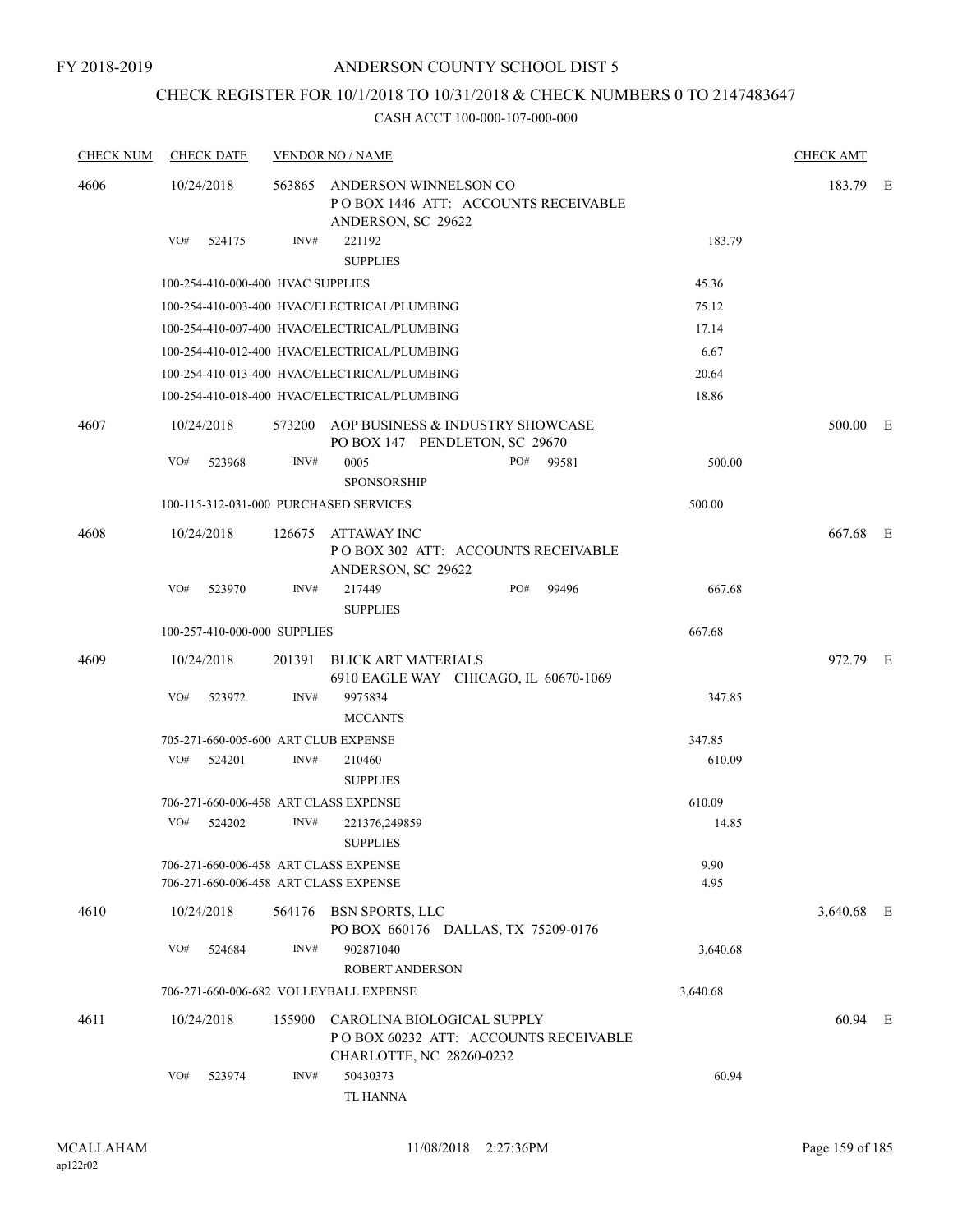### CHECK REGISTER FOR 10/1/2018 TO 10/31/2018 & CHECK NUMBERS 0 TO 2147483647

| <b>CHECK NUM</b> | <b>CHECK DATE</b> |                                       | <b>VENDOR NO / NAME</b>                                                                       |     |       |          | <b>CHECK AMT</b> |  |
|------------------|-------------------|---------------------------------------|-----------------------------------------------------------------------------------------------|-----|-------|----------|------------------|--|
|                  |                   | 100-114-410-002-SCI SCIENCE MATERIALS |                                                                                               |     |       | 60.94    |                  |  |
| 4612             | 10/24/2018        |                                       | 187300 CRESCENT SUPPLY CO, INC<br>POBOX 8798 ATT: ACCOUNTS RECEIVABLE<br>GREENVILLE, SC 29604 |     |       |          | 2,485.65 E       |  |
|                  | VO#<br>523992     | INV#                                  | 392508<br><b>SUPPLIES</b>                                                                     | PO# | 99544 | 2,375.40 |                  |  |
|                  |                   |                                       | 100-000-170-000-000 WAREHOUSE INVENTORY                                                       |     |       | 2,375.40 |                  |  |
|                  | VO#<br>524176     | INV#                                  | 392387<br><b>SUPPLIES</b>                                                                     |     |       | 110.25   |                  |  |
|                  |                   |                                       | 100-254-410-008-400 HVAC/ELECTRICAL/PLUMBING                                                  |     |       | 22.05    |                  |  |
|                  |                   |                                       | 100-254-410-012-400 HVAC/ELECTRICAL/PLUMBING                                                  |     |       | 22.05    |                  |  |
|                  |                   |                                       | 100-254-410-013-400 HVAC/ELECTRICAL/PLUMBING                                                  |     |       | 22.05    |                  |  |
|                  |                   |                                       | 100-254-410-017-400 HVAC/ELECTRICAL/PLUMBING                                                  |     |       | 22.05    |                  |  |
|                  |                   |                                       | 100-254-410-021-400 HVAC/ELECTRICAL/PLUMBING                                                  |     |       | 22.05    |                  |  |
| 4613             | 10/24/2018        |                                       | 213300 EBS, INC<br>615 EAST RIVER STREET ATT: ACCOUNTS<br>RECEIVABLE ANDERSON, SC 29624       |     |       |          | 116.84 E         |  |
|                  | VO#<br>524162     | INV#                                  | 104330<br><b>KEYS</b>                                                                         |     |       | 59.92    |                  |  |
|                  |                   |                                       | 100-254-410-016-001 SUPPLIES - MAINTENANCE                                                    |     |       | 49.75    |                  |  |
|                  |                   |                                       | 100-254-410-019-001 SUPPLIES - MAINTENANCE                                                    |     |       | 10.17    |                  |  |
|                  | VO#<br>524163     | INV#                                  | 104284<br><b>KEYS</b>                                                                         |     |       | 36.05    |                  |  |
|                  |                   |                                       | 100-254-323-017-001 CONTRACTED SERVICES                                                       |     |       | 36.05    |                  |  |
|                  | VO#<br>524164     | INV#                                  | 104279                                                                                        |     |       | 20.87    |                  |  |
|                  |                   |                                       | <b>KEYS</b>                                                                                   |     |       |          |                  |  |
|                  |                   |                                       | 100-254-410-006-001 SUPPLIES - MAINTENANCE                                                    |     |       | 20.87    |                  |  |
| 4614             | 10/24/2018        |                                       | 571257 EMS LINQ, INC.<br>EDUCATION MANAGEMENT SYSTEMS PO BOX<br>745000 ATLANTA, GA 30374      |     |       |          | $1,125.00$ E     |  |
|                  | VO#<br>524207     | INV#                                  | 34840<br><b>HOSTING</b>                                                                       |     |       | 1,125.00 |                  |  |
|                  |                   | 600-256-445-000-000 SOFTWARE          |                                                                                               |     |       | 1,125.00 |                  |  |
| 4615             | 10/24/2018        |                                       | 237555 FORMS & SUPPLY<br>POBOX 563953 ATT: ACCOUNTS RECEIVABLE<br>CHARLOTTE, NC 28256         |     |       |          | 2,566.50 E       |  |
|                  | VO#<br>523994     | INV#                                  | 4755036<br>4750082,4752325                                                                    |     |       | 327.92   |                  |  |
|                  |                   |                                       | 705-271-660-005-411 MISCELLANEOUS EXPENSE                                                     |     |       | 252.86   |                  |  |
|                  |                   |                                       | 705-271-660-005-411 MISCELLANEOUS EXPENSE                                                     |     |       | 66.02    |                  |  |
|                  |                   |                                       | 705-271-660-005-411 MISCELLANEOUS EXPENSE                                                     |     |       | 9.04     |                  |  |
|                  | VO#<br>523995     | INV#                                  | C4753354<br><b>CREDIT</b>                                                                     |     |       | $-66.02$ |                  |  |
|                  |                   |                                       | 705-271-660-005-411 MISCELLANEOUS EXPENSE                                                     |     |       | $-66.02$ |                  |  |
|                  | VO#<br>523996     | INV#                                  | 4746457                                                                                       | PO# | 99570 | 66.82    |                  |  |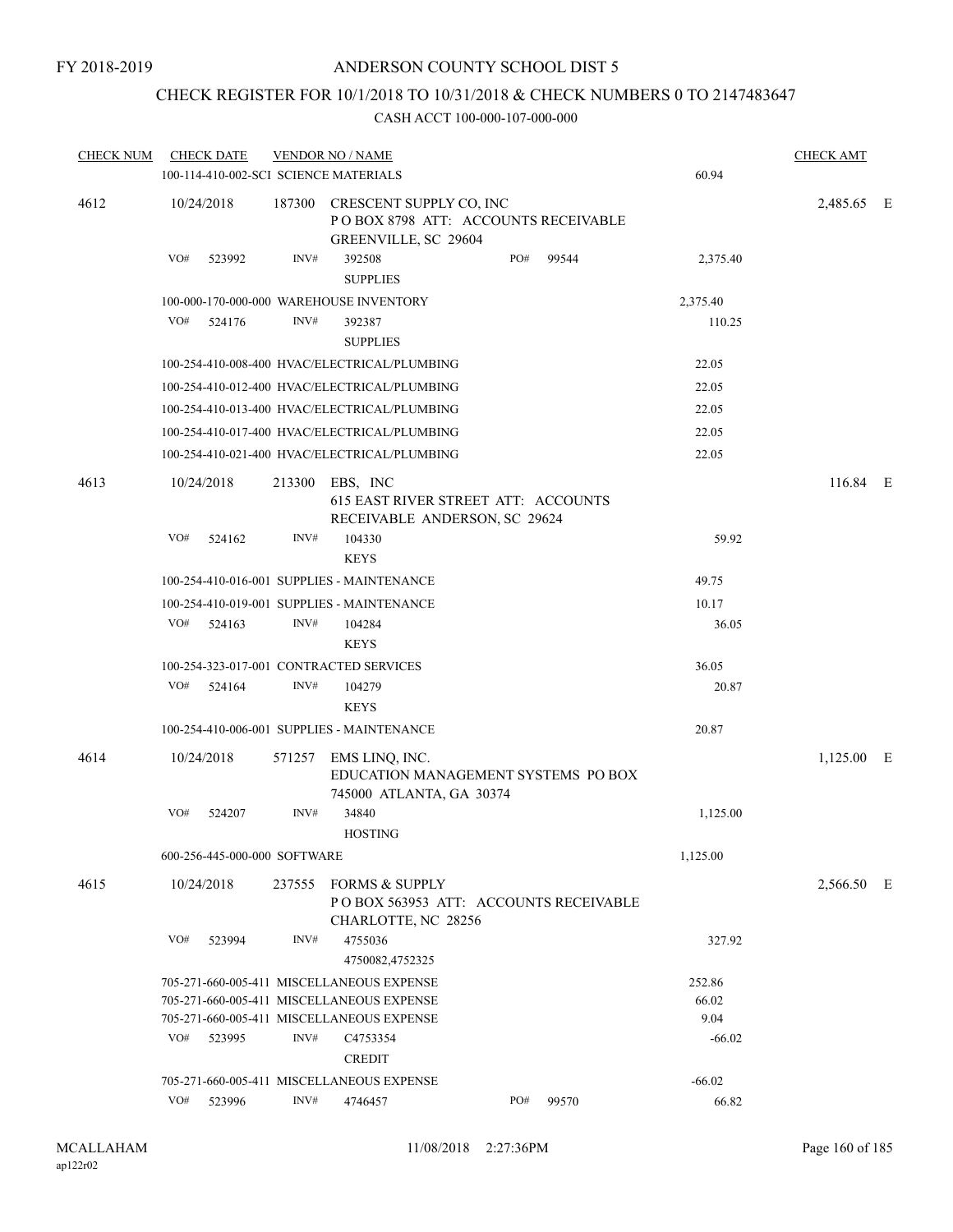### CHECK REGISTER FOR 10/1/2018 TO 10/31/2018 & CHECK NUMBERS 0 TO 2147483647

| <b>CHECK NUM</b> | <b>CHECK DATE</b> |        |                                   | <b>VENDOR NO / NAME</b>                                                           |     |       |                 | <b>CHECK AMT</b> |
|------------------|-------------------|--------|-----------------------------------|-----------------------------------------------------------------------------------|-----|-------|-----------------|------------------|
|                  |                   |        |                                   | <b>SUPPLIES</b>                                                                   |     |       |                 |                  |
|                  |                   |        | 100-257-410-000-000 SUPPLIES      |                                                                                   |     |       | 52.39           |                  |
|                  |                   |        | 100-257-410-000-000 SUPPLIES      |                                                                                   |     |       | 14.43           |                  |
|                  | VO# 523997        |        | INV#                              | 4755781<br><b>SUPPLIES</b>                                                        | PO# | 99631 | 156.01          |                  |
|                  |                   |        |                                   | 394-114-410-063-000 SUPPLIES-SUCCESS CONN/ SUMMER                                 |     |       | 156.01          |                  |
|                  | VO# 523998        |        | INV#                              | 4756108<br>4760296                                                                |     |       | 1,242.85        |                  |
|                  |                   |        | 100-112-410-007-000 SUPPLIES      |                                                                                   |     |       | 1,091.92        |                  |
|                  |                   |        | 100-233-410-007-000 SUPPLIES      |                                                                                   |     |       | 150.93          |                  |
|                  | VO# 524042        |        | INV#                              | 4762500<br><b>SUPPLIES</b>                                                        |     |       | 33.90           |                  |
|                  |                   |        | 100-112-410-014-000 SUPPLIES      |                                                                                   |     |       | 33.90           |                  |
|                  | VO# 524157        |        | INV#                              | 4735206<br><b>CLOCKS</b>                                                          |     |       | 96.04           |                  |
|                  |                   |        |                                   | 100-254-410-007-400 HVAC/ELECTRICAL/PLUMBING                                      |     |       | 96.04           |                  |
|                  | VO# 524158        |        | INV#                              | 4735206<br><b>CLOCKS</b>                                                          |     |       | 64.03           |                  |
|                  |                   |        |                                   | 100-254-410-007-400 HVAC/ELECTRICAL/PLUMBING                                      |     |       | 64.03           |                  |
|                  | VO# 524208        |        | INV#                              | 4759906<br><b>SUPPLIES</b>                                                        |     |       | 29.70           |                  |
|                  |                   |        |                                   | 705-271-660-005-411 MISCELLANEOUS EXPENSE                                         |     |       | 29.70           |                  |
|                  | VO# 524209        |        | INV#                              | 4729627<br><b>BOOKCASE</b>                                                        | PO# | 99437 | 463.16          |                  |
|                  | VO#               | 524210 | INV#                              | 394-114-410-063-000 SUPPLIES-SUCCESS CONN/ SUMMER<br>4746200<br><b>SUPPLIES</b>   |     |       | 463.16<br>56.27 |                  |
|                  |                   |        |                                   | 719-271-660-019-201 MISCELLANEOUS EXPENSE                                         |     |       | 56.27           |                  |
|                  | VO# 524211        |        | INV#                              | 4765378<br><b>SUPPLIES</b>                                                        |     |       | 95.82           |                  |
|                  |                   |        | 100-112-410-014-0RE RELATED ARTS  |                                                                                   |     |       | 95.82           |                  |
| 4616             | 10/24/2018        |        |                                   | 570843 GATEWAY SUPPLY CO<br>CORPORATE OFFICES P.O. BOX 2826 COLUMBIA,<br>SC 29202 |     |       |                 | 775.02 E         |
|                  | VO#               | 524155 | INV#                              | S4398147<br><b>SUPPLIES</b>                                                       |     |       | 633.22          |                  |
|                  |                   |        | 100-254-410-000-400 HVAC SUPPLIES |                                                                                   |     |       | 83.58           |                  |
|                  |                   |        |                                   | 100-254-410-002-400 HVAC/ELECTRICAL/PLUMBING                                      |     |       | 27.88           |                  |
|                  |                   |        |                                   | 100-254-410-003-400 HVAC/ELECTRICAL/PLUMBING                                      |     |       | 91.66           |                  |
|                  |                   |        |                                   | 100-254-410-005-400 HVAC/ELECTRICAL/PLUMBING                                      |     |       | 118.96          |                  |
|                  |                   |        |                                   | 100-254-410-012-400 HVAC/ELECTRICAL/PLUMBING                                      |     |       | 17.20           |                  |
|                  |                   |        |                                   | 100-254-410-013-400 HVAC/ELECTRICAL/PLUMBING                                      |     |       | 38.14           |                  |
|                  |                   |        |                                   | 100-254-410-014-400 HVAC/ELECTRICAL/PLUMBING                                      |     |       | 27.32           |                  |
|                  |                   |        |                                   | 100-254-410-019-400 HVAC/ELECTRICAL/PLUMBING                                      |     |       | 24.36           |                  |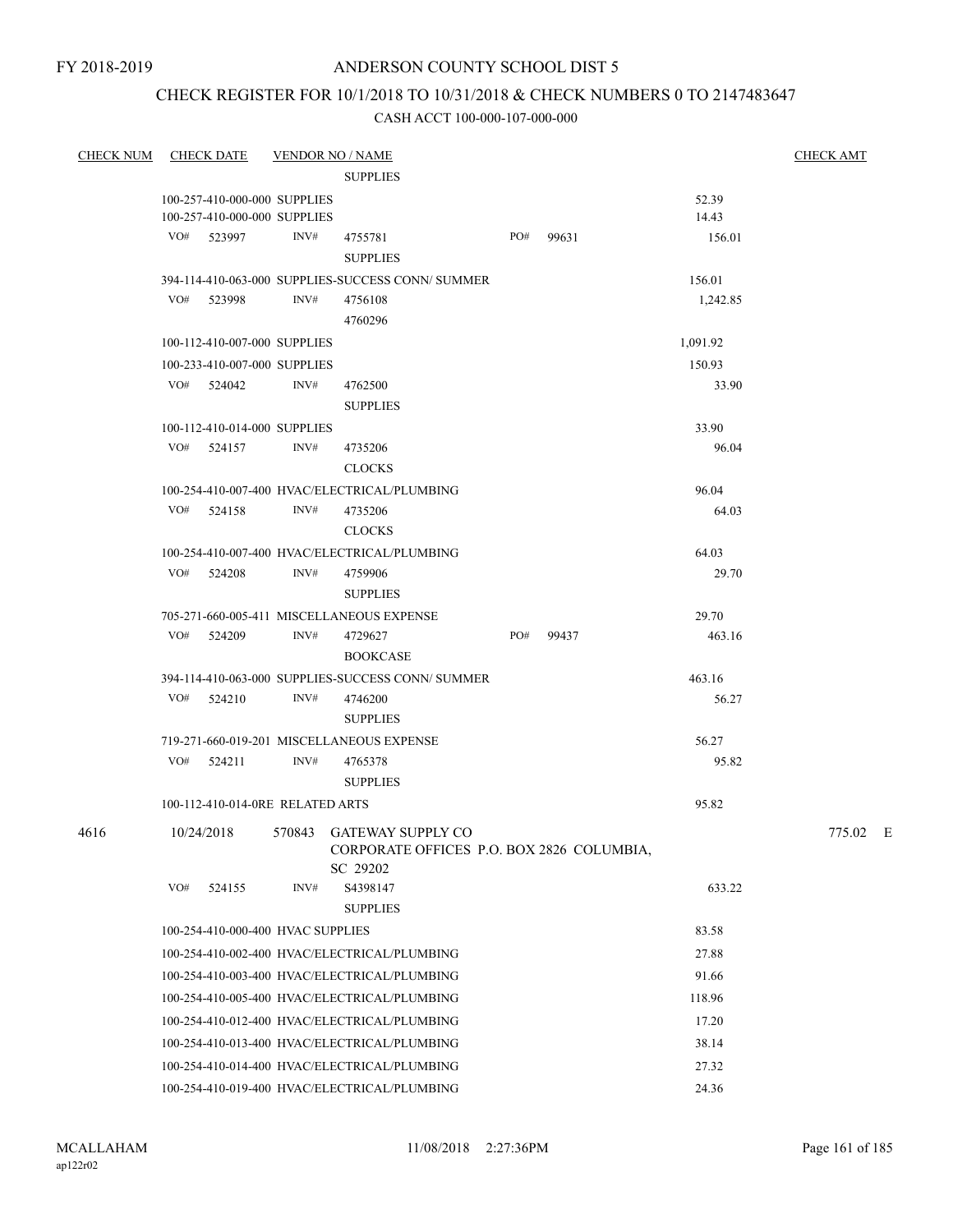### CHECK REGISTER FOR 10/1/2018 TO 10/31/2018 & CHECK NUMBERS 0 TO 2147483647

| <b>CHECK NUM</b> | <b>CHECK DATE</b>                        |      | <b>VENDOR NO / NAME</b>                                                       |        | <b>CHECK AMT</b> |  |
|------------------|------------------------------------------|------|-------------------------------------------------------------------------------|--------|------------------|--|
|                  |                                          |      | 100-254-410-021-400 HVAC/ELECTRICAL/PLUMBING                                  | 107.07 |                  |  |
|                  |                                          |      | 100-254-410-023-400 SUPPLIES-HVAC/ELECT/PLUMBING                              | 97.05  |                  |  |
|                  | VO# 524156                               | INV# | S4398164                                                                      | 141.80 |                  |  |
|                  |                                          |      | <b>SUPPLIES</b>                                                               |        |                  |  |
|                  |                                          |      | 100-254-410-002-400 HVAC/ELECTRICAL/PLUMBING                                  | 51.81  |                  |  |
|                  |                                          |      | 100-254-410-003-400 HVAC/ELECTRICAL/PLUMBING                                  | 89.99  |                  |  |
|                  |                                          |      |                                                                               |        |                  |  |
| 4617             | 10/24/2018                               |      | 570057 HERITAGE FOOD SERVICE GROUP<br>P.O. BOX 71595 ATT: ACCOUNTS RECEIVABLE |        | 434.40 E         |  |
|                  |                                          |      | CHICAGO, IL 60694-1595                                                        |        |                  |  |
|                  | VO# 524152                               | INV# | 5180794                                                                       | 339.09 |                  |  |
|                  |                                          |      | <b>REPAIR PARTS</b>                                                           |        |                  |  |
|                  | 600-256-323-021-000 REPAIRS TO EQUIPMENT |      |                                                                               | 339.09 |                  |  |
|                  | VO#<br>524153                            | INV# | 5188255                                                                       | 95.31  |                  |  |
|                  |                                          |      | <b>REPAIR PARTS</b>                                                           |        |                  |  |
|                  | 600-256-323-014-000 REPAIRS TO EQUIPMENT |      |                                                                               | 95.31  |                  |  |
|                  |                                          |      |                                                                               |        |                  |  |
| 4618             | 10/24/2018                               |      | 564696 JOHNSTONE SUPPLY                                                       |        | 401.14 E         |  |
|                  | VO#                                      | INV# | POBOX 17466 GREENVILLE, SC 29606                                              |        |                  |  |
|                  | 524149                                   |      | 4006132<br>ROBERT ANDERSON                                                    | 369.15 |                  |  |
|                  |                                          |      | 100-254-410-006-400 HVAC/ELECTRICAL/PLUMBING                                  | 369.15 |                  |  |
|                  | VO# 524150                               | INV# | 4006184                                                                       | 31.99  |                  |  |
|                  |                                          |      | CO <sub>2</sub>                                                               |        |                  |  |
|                  | 100-254-410-000-400 HVAC SUPPLIES        |      |                                                                               | 31.99  |                  |  |
| 4619             | 10/24/2018                               |      | 572855 KRISPY KREME                                                           |        | 68.45 E          |  |
|                  |                                          |      | 1620 N. MAIN ST. ANDERSON, SC 29621                                           |        |                  |  |
|                  | VO#<br>524213                            | INV# | 2869<br>PO#<br>99628                                                          | 68.45  |                  |  |
|                  |                                          |      | <b>HOMELAND PARK</b>                                                          |        |                  |  |
|                  | 201-188-410-011-000 SUPPLIES- PARENTING  |      |                                                                               | 68.45  |                  |  |
| 4620             | 10/24/2018                               |      | 572165 MCGRAW-HILL SCHOOL EDUCATION, LLC                                      |        | 229.31 E         |  |
|                  |                                          |      | BMO HARRIS BANK, N.A. LOCKBOX 71545                                           |        |                  |  |
|                  |                                          |      | CHICAGO, IL 60694-1545                                                        |        |                  |  |
|                  | VO#<br>524003                            | INV# | 105474933001                                                                  | 229.31 |                  |  |
|                  |                                          |      | ACCT#181140                                                                   |        |                  |  |
|                  |                                          |      | 723-190-660-023-911 MISCELLANEOUS- ADULT ED EXPENSE                           | 229.31 |                  |  |
| 4621             | 10/24/2018                               |      | 349701 MED CENTRAL HEALTH RESOURCES                                           |        | 105.00 E         |  |
|                  |                                          |      | 3424 CLEMSON BLVD ATT: ACCOUNTS                                               |        |                  |  |
|                  |                                          |      | RECEIVABLE ANDERSON, SC 29621                                                 |        |                  |  |
|                  | VO#<br>524215                            | INV# | 54683                                                                         | 85.00  |                  |  |
|                  |                                          |      | <b>WALDROP</b>                                                                |        |                  |  |
|                  | 100-255-323-000-000 CONTRACTED SERVICES  |      |                                                                               | 85.00  |                  |  |
|                  | VO#<br>524216                            | INV# | 54683                                                                         | 20.00  |                  |  |
|                  |                                          |      | <b>WALDROP</b>                                                                |        |                  |  |
|                  | 100-255-323-000-000 CONTRACTED SERVICES  |      |                                                                               | 20.00  |                  |  |
| 4622             | 10/24/2018                               |      | 573801 MUSICAL INNOVATIONS                                                    |        | 32.00 E          |  |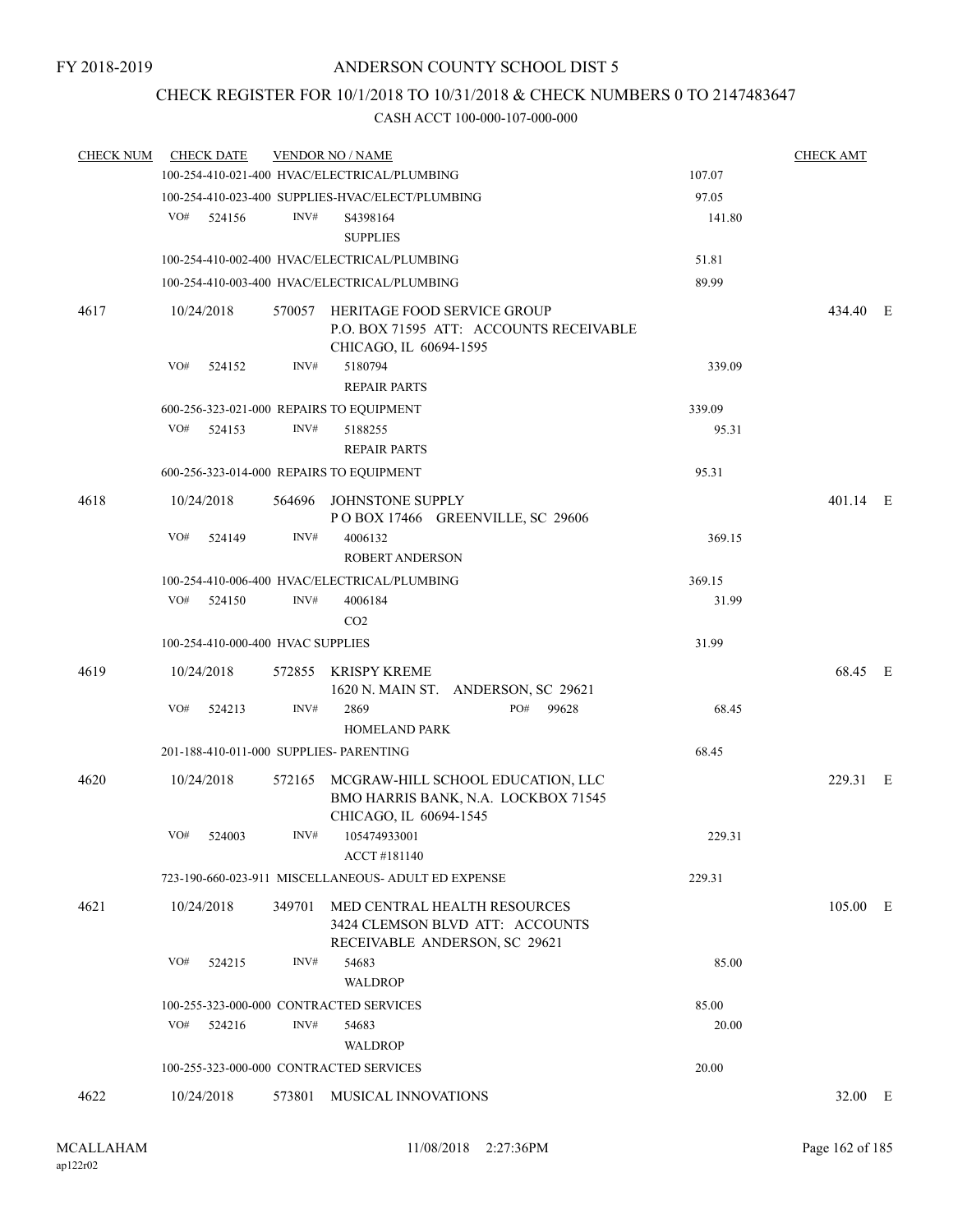### CHECK REGISTER FOR 10/1/2018 TO 10/31/2018 & CHECK NUMBERS 0 TO 2147483647

| <b>CHECK NUM</b> |     | <b>CHECK DATE</b> |                                   | <b>VENDOR NO / NAME</b>                                                                         |     |       |          | <b>CHECK AMT</b> |  |
|------------------|-----|-------------------|-----------------------------------|-------------------------------------------------------------------------------------------------|-----|-------|----------|------------------|--|
|                  |     |                   |                                   | 150-G TANNER RD AT BUTLER GREENVILLE, SC<br>29607-5917                                          |     |       |          |                  |  |
|                  | VO# | 524217            | INV#                              | 309946<br><b>MCCANTS</b>                                                                        |     |       | 32.00    |                  |  |
|                  |     |                   |                                   | 100-113-410-005-COB CHORUS, ORCHESTRA & BAND                                                    |     |       | 32.00    |                  |  |
| 4623             |     | 10/24/2018        |                                   | 574388 NAPA AUTO PARTS<br>508 SOUTH MAIN ST ANDERSON, SC 29624                                  |     |       |          | 126.44 E         |  |
|                  | VO# | 524144            | INV#                              | 686295<br><b>SUPPLIES</b>                                                                       |     |       | 30.62    |                  |  |
|                  |     |                   |                                   | 100-254-410-006-001 SUPPLIES - MAINTENANCE                                                      |     |       | 30.62    |                  |  |
|                  | VO# | 524145            | INV#                              | 686810<br><b>TOOLS</b>                                                                          |     |       | 95.82    |                  |  |
|                  |     |                   |                                   | 100-254-410-000-001 MAINT. SUPPLIES-STRUCTURES                                                  |     |       | 95.82    |                  |  |
|                  |     |                   |                                   |                                                                                                 |     |       |          |                  |  |
| 4624             |     | 10/24/2018        |                                   | 391100 OLD STONE TRACTOR CO, INC<br>PO BOX 13565 ATT: ACCOUNTS RECEIVABLE<br>ANDERSON, SC 29624 |     |       |          | 910.60 E         |  |
|                  | VO# | 524141            | INV#                              | 36505<br><b>REPAIR PARTS</b>                                                                    |     |       | 910.60   |                  |  |
|                  |     |                   | 100-254-323-000-001 CONTRACT SRVS |                                                                                                 |     |       | 910.60   |                  |  |
| 4625             |     | 10/24/2018        |                                   | 394675 PIP PRINTING<br>1005 NORTH FANT STREET ATT: ACCOUNTS<br>RECEIVABLE ANDERSON, SC 29621    |     |       |          | 26.25 E          |  |
|                  | VO# | 524140            | INV#                              | 97575                                                                                           |     |       | 26.25    |                  |  |
|                  |     |                   |                                   | <b>TL HANNA</b>                                                                                 |     |       |          |                  |  |
|                  |     |                   |                                   | 100-254-410-002-001 SUPPLIES - MAINTENANCE                                                      |     |       | 26.25    |                  |  |
| 4626             |     | 10/24/2018        |                                   | 574687 PRIORITY ONE SECURITY<br>18 INTERCHANGE BLVD., SUITE B GREENVILLE,<br>SC 29607           |     |       |          | 1,282.00 E       |  |
|                  | VO# | 524227            | INV#                              | 1742091<br><b>FOR OCT 2018</b>                                                                  | PO# | 99112 | 1,282.00 |                  |  |
|                  |     |                   |                                   | 100-254-323-000-600 MAINTENANCE SERVICES                                                        |     |       | 92.00    |                  |  |
|                  |     |                   |                                   | 100-254-323-001-600 MAINTENANCE SERVICES                                                        |     |       | 46.00    |                  |  |
|                  |     |                   |                                   | 100-254-323-002-600 MAINTENANCE SERVICES                                                        |     |       | 168.00   |                  |  |
|                  |     |                   |                                   | 100-254-323-003-600 MAINTENANCE SERVICES                                                        |     |       | 102.00   |                  |  |
|                  |     |                   |                                   | 100-254-323-005-600 MAINTENANCE SERVICES                                                        |     |       | 46.00    |                  |  |
|                  |     |                   |                                   | 100-254-323-006-600 MAINTENANCE SERVICES                                                        |     |       | 69.00    |                  |  |
|                  |     |                   |                                   | 100-254-323-007-600 MAINTENANCE SERVICES                                                        |     |       | 46.00    |                  |  |
|                  |     |                   |                                   | 100-254-323-008-600 MAINTENANCE SERVICES                                                        |     |       | 46.00    |                  |  |
|                  |     |                   |                                   | 100-254-323-009-600 MAINTENANCE SERVICES                                                        |     |       | 46.00    |                  |  |
|                  |     |                   |                                   | 100-254-323-010-600 MAINTENANCE SERVICES                                                        |     |       | 46.00    |                  |  |
|                  |     |                   |                                   | 100-254-323-011-600 MAINTENANCE SERVICES                                                        |     |       | 46.00    |                  |  |
|                  |     |                   |                                   | 100-254-323-012-600 MAINTENANCE SERVICES                                                        |     |       | 46.00    |                  |  |
|                  |     |                   |                                   | 100-254-323-013-600 MAINTENANCE SERVICES                                                        |     |       | 46.00    |                  |  |
|                  |     |                   |                                   | 100-254-323-014-600 MAINTENANCE SERVICES                                                        |     |       | 46.00    |                  |  |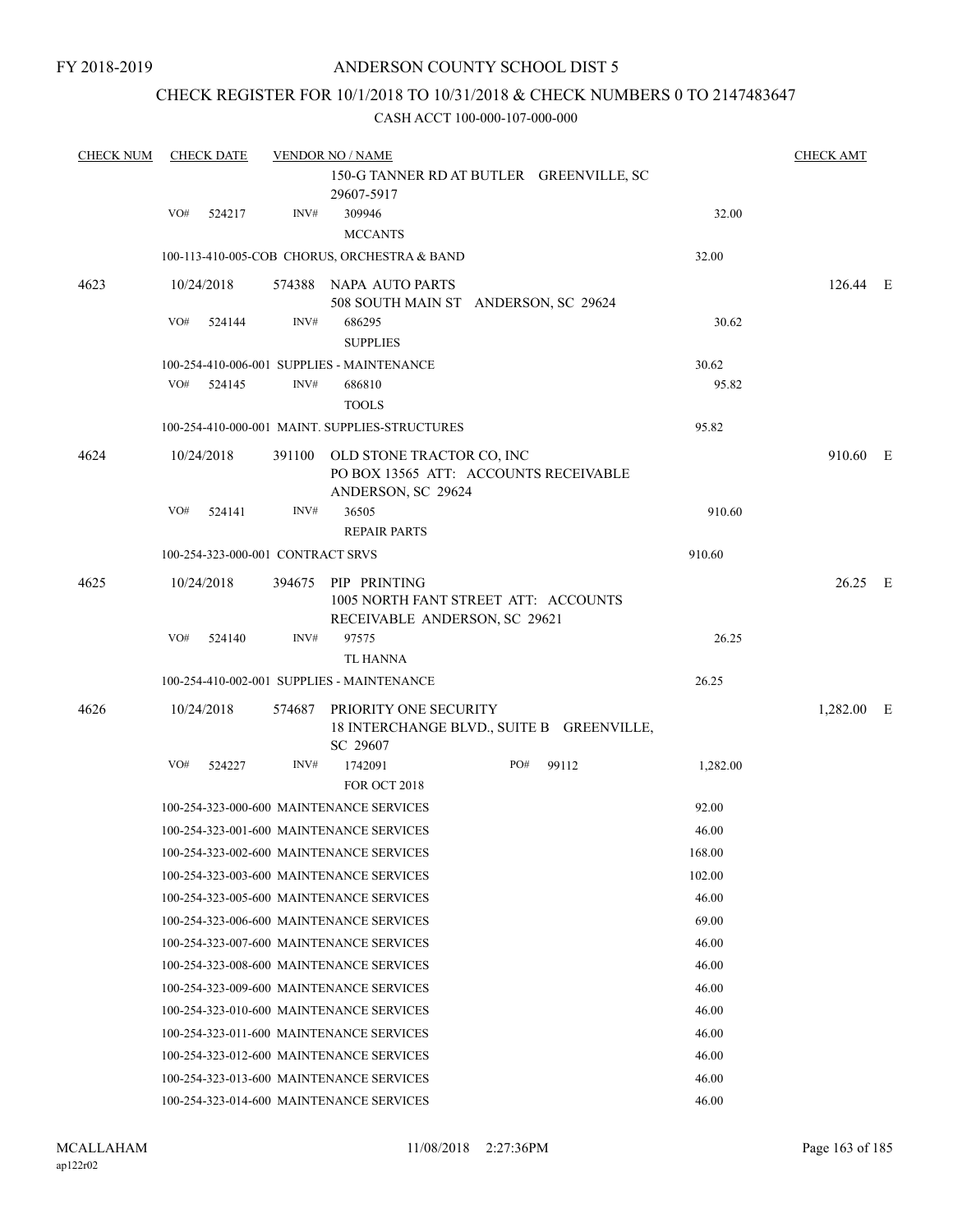### CHECK REGISTER FOR 10/1/2018 TO 10/31/2018 & CHECK NUMBERS 0 TO 2147483647

| <b>CHECK NUM</b> | <b>CHECK DATE</b>               |        | <b>VENDOR NO / NAME</b>                                                                                  |     |       |          | <b>CHECK AMT</b> |  |
|------------------|---------------------------------|--------|----------------------------------------------------------------------------------------------------------|-----|-------|----------|------------------|--|
|                  |                                 |        | 100-254-323-015-600 MAINTENANCE SERVICES                                                                 |     |       | 46.00    |                  |  |
|                  |                                 |        | 100-254-323-016-600 MAINTENANCE SERVICES                                                                 |     |       | 46.00    |                  |  |
|                  |                                 |        | 100-254-323-017-600 MAINTENANCE SERVICES                                                                 |     |       | 46.00    |                  |  |
|                  |                                 |        | 100-254-323-018-600 MAINTENANCE SERVICES                                                                 |     |       | 46.00    |                  |  |
|                  |                                 |        | 100-254-323-019-600 MAINTENANCE SERVICES                                                                 |     |       | 46.00    |                  |  |
|                  |                                 |        | 100-254-323-020-600 MAINTENANCE SERVICES                                                                 |     |       | 46.00    |                  |  |
|                  |                                 |        | 100-254-323-021-600 MAINTENANCE SERVICES                                                                 |     |       | 46.00    |                  |  |
|                  |                                 |        | 100-254-323-023-600 MAINTENANCE SERVICES                                                                 |     |       | 69.00    |                  |  |
| 4627             | 10/24/2018                      | 570443 | PROJECT LEAD THE WAY<br>3939 PRIORITY WAY SOUTH DRIVE SUITE 400<br>INDIANAPOLIS, IN 46240                |     |       |          | 5,278.75 E       |  |
|                  | VO#<br>524013                   | INV#   | 144626<br><b>TRAINING</b>                                                                                | PO# | 99219 | 2,400.00 |                  |  |
|                  |                                 |        | 207-224-333-001-C04 TRIPS AND CONFERENCES (C/O)                                                          |     |       | 2,400.00 |                  |  |
|                  | VO#<br>524014                   | INV#   | 157064<br><b>SUPPLIES</b>                                                                                | PO# | 99429 | 2,878.75 |                  |  |
|                  |                                 |        | 100-221-410-006-000 SUPPLIES AND MATERIALS                                                               |     |       | 2,878.75 |                  |  |
| 4628             | 10/24/2018                      | 426200 | <b>OUILL CORPORATION</b><br>POBOX 37600 ATT: ACCOUNTS RECEIVABLE<br>PHILADELPHIA, PA 19101-0600          |     |       |          | 1,210.75 E       |  |
|                  | VO#<br>524228                   | INV#   | 1362658<br>1417717                                                                                       | PO# | 99616 | 1,210.75 |                  |  |
|                  |                                 |        | 329-115-410-001-000 SUPPLIES-STATE EQUIPMENT                                                             |     |       | 252.51   |                  |  |
|                  |                                 |        | 329-115-410-001-000 SUPPLIES-STATE EQUIPMENT                                                             |     |       | 958.24   |                  |  |
| 4629             | 10/24/2018                      | 572558 | <b>SCHNEIDER ELECTRIC</b><br>PO BOX 841868 DALLAS, TX 75284-1868                                         |     |       |          | 4,600.79 E       |  |
|                  | VO#<br>524133                   | INV#   | 730165<br><b>MIDWAY ELEM</b>                                                                             |     |       | 357.72   |                  |  |
|                  |                                 |        | 100-254-410-017-400 HVAC/ELECTRICAL/PLUMBING                                                             |     |       | 357.72   |                  |  |
|                  | VO#<br>524134                   | INV#   | 730164<br><b>MIDWAY ELEM</b>                                                                             |     |       | 156.73   |                  |  |
|                  |                                 |        | 100-254-410-017-400 HVAC/ELECTRICAL/PLUMBING                                                             |     |       | 156.73   |                  |  |
|                  | $VO#$ 524235                    | INV#   | 730147<br>MIDWAY ELEM                                                                                    | PO# | 99685 | 4,086.34 |                  |  |
|                  |                                 |        | 100-254-323-017-400 CONTR SERV-HVAC/ELECT/PLUMBING                                                       |     |       | 4,086.34 |                  |  |
| 4630             | 10/24/2018                      | 570099 | SCHOOL SPECIALTY, INC.<br>32656 COLLECTION CENTER DR. ATT:<br>ACCOUNTS RECEIVABLE CHICAGO, IL 60693-0656 |     |       |          | 335.22 E         |  |
|                  | VO#<br>524053                   | INV#   | 208121685839<br><b>SUPPLIES</b>                                                                          |     |       | 172.29   |                  |  |
|                  | 709-271-660-009-228 ART EXPENSE |        |                                                                                                          |     |       | 172.29   |                  |  |
|                  | VO#<br>524236                   | INV#   | 208121622698<br><b>SUPPLIES</b>                                                                          | PO# | 99277 | 162.93   |                  |  |
|                  |                                 |        | 203-127-410-000-000 SUPPLIES- LD/DD/OHI                                                                  |     |       | 162.93   |                  |  |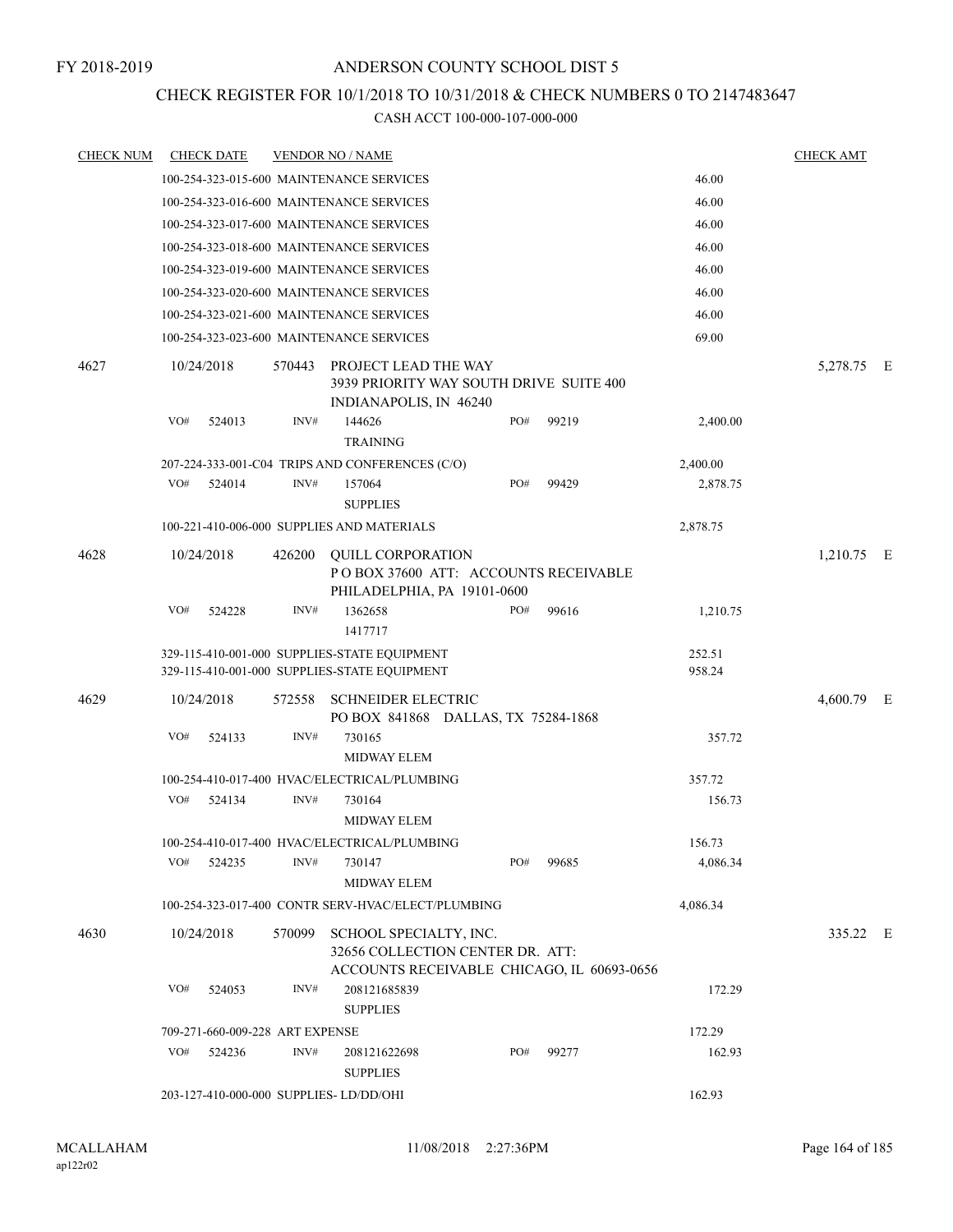## CHECK REGISTER FOR 10/1/2018 TO 10/31/2018 & CHECK NUMBERS 0 TO 2147483647

| <b>CHECK NUM</b> |     | <b>CHECK DATE</b> |        | <b>VENDOR NO / NAME</b>                                                                               |     |       |          | <b>CHECK AMT</b> |  |
|------------------|-----|-------------------|--------|-------------------------------------------------------------------------------------------------------|-----|-------|----------|------------------|--|
| 4631             |     | 10/24/2018        |        | 469775 SEVEN OAKS DOORS & HARDWARE, INC<br>POBOX 280 ATT: ACCOUNTS RECEIVABLE<br>OAKBORO, NC 28129    |     |       |          | 368.08 E         |  |
|                  | VO# | 524132            | INV#   | 976075<br><b>SUPPLIES</b>                                                                             |     |       | 368.08   |                  |  |
|                  |     |                   |        | 100-254-410-008-001 SUPPLIES - MAINTENANCE                                                            |     |       | 368.08   |                  |  |
| 4632             |     | 10/24/2018        |        | 472700 SHERWIN WILLIAMS                                                                               |     |       |          | 2,355.03 E       |  |
|                  |     |                   |        | 613 NORTH MURRAY AVENUE ATT: ACCOUNTS<br>RECEIVABLE ANDERSON, SC 29625                                |     |       |          |                  |  |
|                  | VO# | 524129            | INV#   | 91620                                                                                                 |     |       | 298.80   |                  |  |
|                  |     |                   |        | <b>SUPPLIES</b>                                                                                       |     |       |          |                  |  |
|                  |     |                   |        | 100-254-410-002-001 SUPPLIES - MAINTENANCE                                                            |     |       | 149.40   |                  |  |
|                  |     |                   |        | 100-254-410-003-001 SUPPLIES - MAINTENANCE                                                            |     |       | 149.40   |                  |  |
|                  | VO# | 524130            | INV#   | 8638-9<br><b>SUPPLIES</b>                                                                             |     |       | 1,990.20 |                  |  |
|                  |     |                   |        | 100-254-410-000-001 MAINT. SUPPLIES-STRUCTURES                                                        |     |       | 1,990.20 |                  |  |
|                  | VO# | 524131            | INV#   | 8634-8<br><b>SUPPLIES</b>                                                                             |     |       | 66.03    |                  |  |
|                  |     |                   |        | 100-254-410-021-001 SUPPLIES - MAINTENANCE                                                            |     |       | 66.03    |                  |  |
| 4633             |     | 10/24/2018        |        | 504870 THYSSENKRUPP ELEVATOR CORP<br>PO BOX 933004 ATT: ACCOUNTS RECEIVABLE<br>ATLANTA, GA 31193-3004 |     |       |          | 2,854.41 E       |  |
|                  | VO# | 524245            | INV#   | 3004154648<br><b>WESTSIDE</b>                                                                         | PO# | 99116 | 510.08   |                  |  |
|                  |     |                   |        | 100-254-323-003-600 MAINTENANCE SERVICES                                                              |     |       | 510.08   |                  |  |
|                  | VO# | 524246            | INV#   | 3004155210<br><b>WESTSIDE</b>                                                                         | PO# | 99117 | 614.42   |                  |  |
|                  |     |                   |        | 100-254-323-003-600 MAINTENANCE SERVICES                                                              |     |       | 614.42   |                  |  |
|                  | VO# | 524247            | INV#   | 3004154239<br><b>WESTSIDE</b>                                                                         | PO# | 99115 | 614.42   |                  |  |
|                  |     |                   |        | 100-254-323-003-600 MAINTENANCE SERVICES                                                              |     |       | 614.42   |                  |  |
|                  | VO# | 524248            | INV#   | 3004154836<br><b>TL HANNA</b>                                                                         | PO# | 99133 | 1,115.49 |                  |  |
|                  |     |                   |        | 100-254-323-002-600 MAINTENANCE SERVICES                                                              |     |       | 1,115.49 |                  |  |
| 4634             |     | 10/24/2018        | 508675 | TRI-COUNTY BATTERY SALES<br>1413 WHITEHALL ROAD ATT: ACCOUNTS<br>RECEIVABLE ANDERSON, SC 29625        |     |       |          | 87.49 E          |  |
|                  | VO# | 524123            | INV#   | 0071990<br><b>BATTERY</b>                                                                             |     |       | 87.49    |                  |  |
|                  |     |                   |        | 100-254-410-008-400 HVAC/ELECTRICAL/PLUMBING                                                          |     |       | 87.49    |                  |  |
| 4635             |     | 10/24/2018        |        | 510975 U.S. SCHOOL SUPPLY, INC<br>3361 W. HOSPITAL AVE CHAMBLEE, GA<br>30341-3419                     |     |       |          | 124.70 E         |  |
|                  | VO# | 524250            | INV#   | 372219                                                                                                |     |       | 124.70   |                  |  |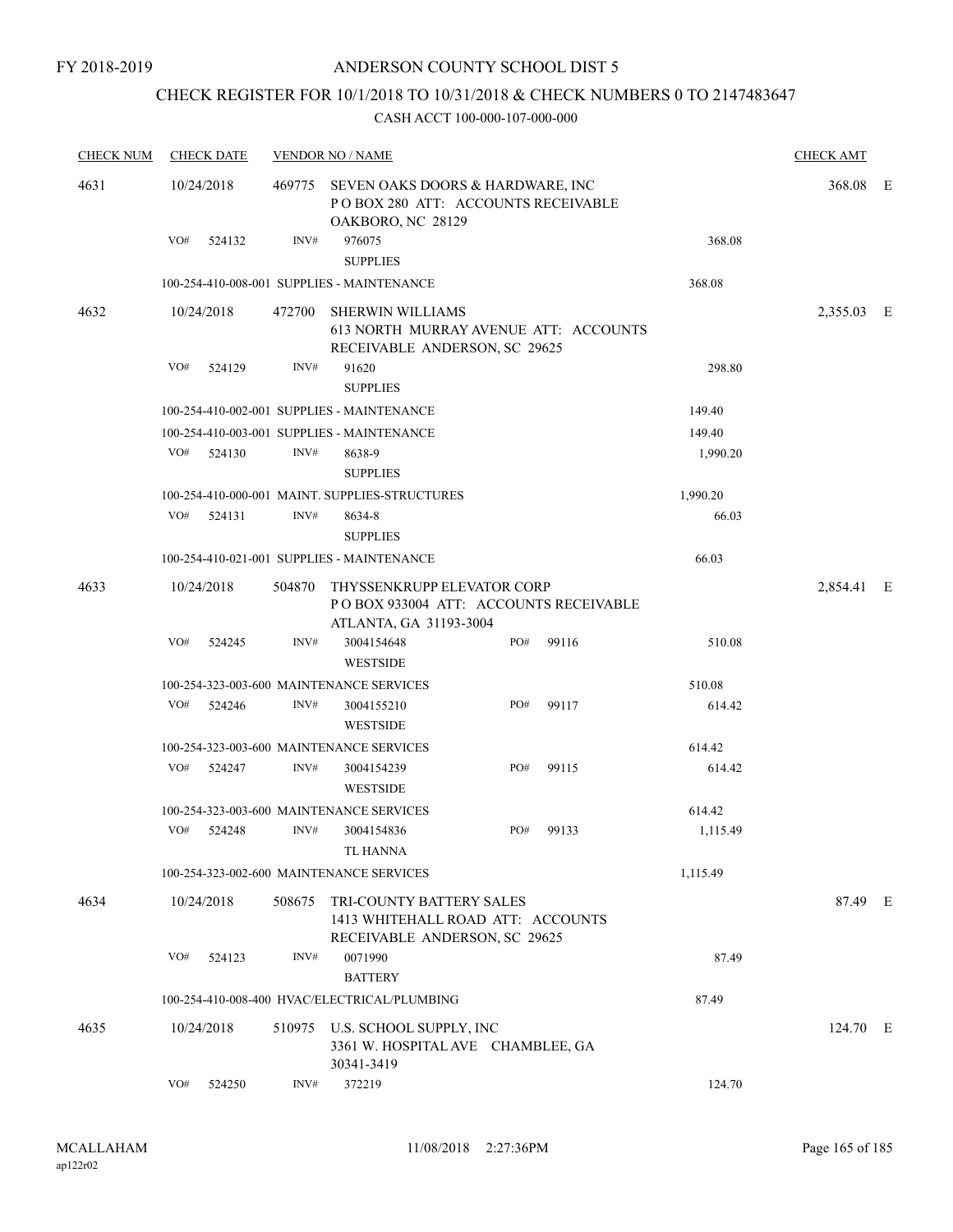### CHECK REGISTER FOR 10/1/2018 TO 10/31/2018 & CHECK NUMBERS 0 TO 2147483647

| <b>CHECK NUM</b> | <b>CHECK DATE</b>                     |                | <b>VENDOR NO / NAME</b>                                                                                |          | <b>CHECK AMT</b> |  |
|------------------|---------------------------------------|----------------|--------------------------------------------------------------------------------------------------------|----------|------------------|--|
|                  |                                       |                | CUST #102851                                                                                           |          |                  |  |
|                  |                                       |                | 719-271-660-019-201 MISCELLANEOUS EXPENSE                                                              | 124.70   |                  |  |
| 4636             | 10/24/2018                            |                | 532300 WHITE JONES ACE HARDWARE<br>POBOX 13012 ATT: ACCOUNTS RECEIVABLE<br>ANDERSON, SC 29624          |          | 202.13 E         |  |
|                  | VO#<br>524110                         | INV#           | 875897<br><b>SUPPLIES</b>                                                                              | 73.97    |                  |  |
|                  |                                       |                | 100-254-410-006-001 SUPPLIES - MAINTENANCE                                                             | 73.97    |                  |  |
|                  | VO#<br>524111                         | INV#           | 393997<br><b>SUPPLIES</b>                                                                              | 17.71    |                  |  |
|                  |                                       |                | 100-254-410-000-001 MAINT. SUPPLIES-STRUCTURES                                                         | 17.71    |                  |  |
|                  | VO#<br>524112                         | INV#           | 393932<br><b>SUPPLIES</b>                                                                              | 28.83    |                  |  |
|                  |                                       |                | 100-254-410-000-001 MAINT, SUPPLIES-STRUCTURES                                                         | 28.83    |                  |  |
|                  | VO# 524113                            | INV#           | 393944<br><b>SUPPLIES</b>                                                                              | 12.32    |                  |  |
|                  |                                       |                | 100-254-410-005-400 HVAC/ELECTRICAL/PLUMBING                                                           | 12.32    |                  |  |
|                  | VO#<br>524114                         | INV#           | 876076<br><b>SUPPLIES</b>                                                                              | 69.30    |                  |  |
|                  |                                       |                | 100-254-410-003-001 SUPPLIES - MAINTENANCE                                                             | 69.30    |                  |  |
| 4637             | 10/24/2018                            |                | 332750 WILLIAM V MACGILL & CO<br>1000 NORTH LOMBARD ROAD ATT: ACCOUNTS<br>RECEIVABLE LOMBARD, IL 60148 |          | 176.28 E         |  |
|                  | VO#<br>524038                         | $\text{INV}\#$ | PO# 99550<br>650408<br><b>SUPPLIES</b>                                                                 | 176.28   |                  |  |
|                  |                                       |                | 100-213-410-000-000 SUPPLIES AND MATERIALS                                                             | 176.28   |                  |  |
| 4638             | 10/26/2018                            |                | 573966 ALCO SOAP AND SUPPLY<br>PO BOX 1086 MOORESVILLE, NC 28115                                       |          | 3,891.90 E       |  |
|                  | VO#<br>524726                         | INV#           | $9/28 - 10/2$<br>CUST #20-ANDE500                                                                      | 3,891.90 |                  |  |
|                  | 600-256-410-002-CHE CHEMICAL SUPPLIES |                |                                                                                                        | 363.95   |                  |  |
|                  | 600-256-410-003-CHE CHEMICAL SUPPLIES |                |                                                                                                        | 207.29   |                  |  |
|                  | 600-256-410-005-CHE CHEMICAL SUPPLIES |                |                                                                                                        | 230.55   |                  |  |
|                  | 600-256-410-006-CHE CHEMICAL SUPPLIES |                |                                                                                                        | 250.48   |                  |  |
|                  | 600-256-410-007-CHE CHEMICAL SUPPLIES |                |                                                                                                        | 68.80    |                  |  |
|                  | 600-256-410-008-CHE CHEMICAL SUPPLIES |                |                                                                                                        | 130.72   |                  |  |
|                  | 600-256-410-009-CHE CHEMICAL SUPPLIES |                |                                                                                                        | 35.10    |                  |  |
|                  | 600-256-410-010-CHE CHEMICAL SUPPLIES |                |                                                                                                        | 227.54   |                  |  |
|                  | 600-256-410-011-CHE CHEMICAL SUPPLIES |                |                                                                                                        | 267.86   |                  |  |
|                  | 600-256-410-012-CHE CHEMICAL SUPPLIES |                |                                                                                                        | 241.44   |                  |  |
|                  | 600-256-410-013-CHE CHEMICAL SUPPLIES |                |                                                                                                        | 296.54   |                  |  |
|                  | 600-256-410-014-CHE CHEMICAL SUPPLIES |                |                                                                                                        | 205.90   |                  |  |
|                  | 600-256-410-015-CHE CHEMICAL SUPPLIES |                |                                                                                                        | 205.90   |                  |  |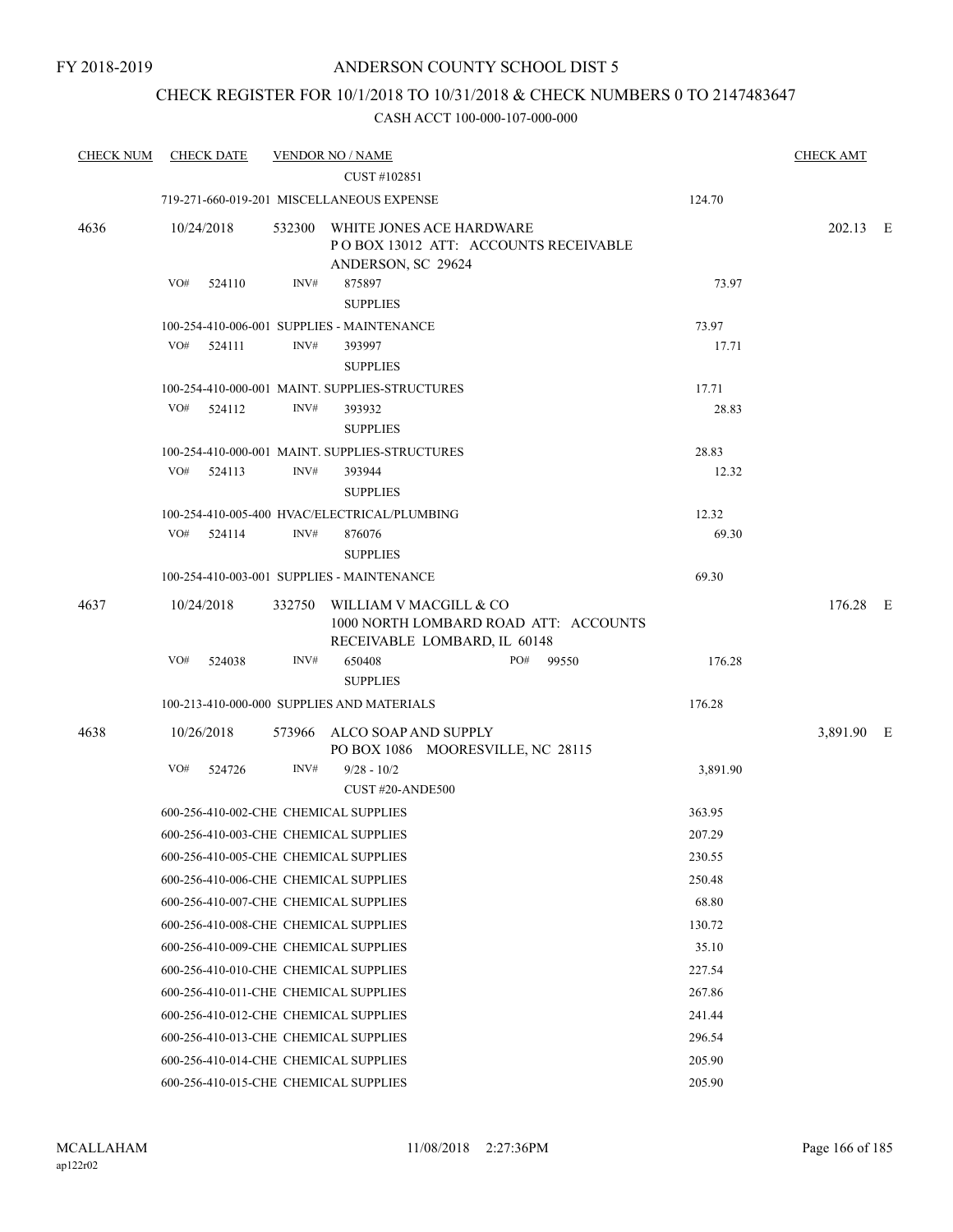### CHECK REGISTER FOR 10/1/2018 TO 10/31/2018 & CHECK NUMBERS 0 TO 2147483647

| <b>CHECK NUM</b> |            | <b>CHECK DATE</b>                 |        | <b>VENDOR NO / NAME</b>                                                                                        |          | <b>CHECK AMT</b> |  |
|------------------|------------|-----------------------------------|--------|----------------------------------------------------------------------------------------------------------------|----------|------------------|--|
|                  |            |                                   |        | 600-256-410-016-CHE CHEMICAL SUPPLIES                                                                          | 294.11   |                  |  |
|                  |            |                                   |        | 600-256-410-018-CHE CHEMICAL SUPPLIES                                                                          | 214.11   |                  |  |
|                  |            |                                   |        | 600-256-410-019-CHE CHEMICAL SUPPLIES                                                                          | 274.30   |                  |  |
|                  |            |                                   |        | 600-256-410-020-CHE CHEMICAL SUPPLIES                                                                          | 234.16   |                  |  |
|                  |            |                                   |        | 600-256-410-021-CHE CHEMICAL SUPPLIES                                                                          | 143.15   |                  |  |
| 4639             |            | 10/26/2018                        |        | 147400 EMPLOYEE VENDOR<br>205 WINDJAMMER WAY ANDERSON, SC 29626                                                |          | 64.36 E          |  |
|                  | VO#        | 524806                            | INV#   | $8/14 - 10/17$<br><b>MILEAGE</b>                                                                               | 64.36    |                  |  |
|                  |            | 100-221-332-000-000 TRAVEL        |        |                                                                                                                | 64.36    |                  |  |
| 4640             |            | 10/26/2018                        | 111125 | <b>ANDERSON AWARDS</b><br>716 WHITEHALL ROAD ATT: ACCOUNTS<br>RECEIVABLE ANDERSON, SC 29625                    |          | 67.41 E          |  |
|                  | VO#        | 524727                            | INV#   | <b>MIDWAY</b><br><b>PLAQUE</b>                                                                                 | 48.15    |                  |  |
|                  |            |                                   |        | 717-190-660-017-201 MISCELLANEOUS EXPENSE                                                                      | 48.15    |                  |  |
|                  | VO#        | 524844                            | INV#   | <b>MORGAN</b><br><b>NAME BADGES</b>                                                                            | 19.26    |                  |  |
|                  |            |                                   |        | 201-223-410-000-000 SUPPLIES- POSTAGE/PRINTING                                                                 | 19.26    |                  |  |
| 4641             |            | 10/26/2018                        |        | 566562 ANDERSON OUTDOOR POWER EQUIPMENT<br>110 MIRACLE MILE DRIVE ATT: ACCOUNTS                                |          | 1,373.61 E       |  |
|                  | VO#        | 524720                            | INV#   | RECEIVABLE ANDERSON, SC 29621<br>206431<br><b>SUPPLIES</b>                                                     | 1,112.64 |                  |  |
|                  |            |                                   |        | 100-254-410-000-100 SMALL EQUIPMENT                                                                            | 1,112.64 |                  |  |
|                  | VO#        | 524721                            | INV#   | 206584                                                                                                         | 260.97   |                  |  |
|                  |            |                                   |        | <b>SUPPLIES</b>                                                                                                |          |                  |  |
|                  |            |                                   |        | 100-254-410-000-001 MAINT. SUPPLIES-STRUCTURES                                                                 | 260.97   |                  |  |
| 4642             | 10/26/2018 |                                   |        | 114225 ANDERSON RESTAURANT EQUIPMENT<br>112 EAST MAULDIN STREET ATT: ACCOUNTS<br>RECEIVABLE ANDERSON, SC 29621 |          | 841.60 E         |  |
|                  | VO#        | 524728                            | INV#   | 51231<br>PLATFORM TRUCK                                                                                        | 841.60   |                  |  |
|                  |            |                                   |        | 600-256-540-011-000 EQUIPMENT-EXPENDABLE                                                                       | 841.60   |                  |  |
|                  |            |                                   |        |                                                                                                                |          |                  |  |
| 4643             |            | 10/26/2018                        |        | 563865 ANDERSON WINNELSON CO<br>POBOX 1446 ATT: ACCOUNTS RECEIVABLE<br>ANDERSON, SC 29622                      |          | 135.65 E         |  |
|                  | VO#        | 524717                            | INV#   | 221708<br><b>SUPPLIES</b>                                                                                      | 43.81    |                  |  |
|                  |            |                                   |        | 100-254-410-003-400 HVAC/ELECTRICAL/PLUMBING                                                                   | 21.91    |                  |  |
|                  |            |                                   |        | 100-254-410-017-400 HVAC/ELECTRICAL/PLUMBING                                                                   | 21.90    |                  |  |
|                  | VO#        | 524718                            | INV#   | 222054<br><b>SUPPLIES</b>                                                                                      | 144.48   |                  |  |
|                  |            | 100-254-410-000-400 HVAC SUPPLIES |        |                                                                                                                | 26.75    |                  |  |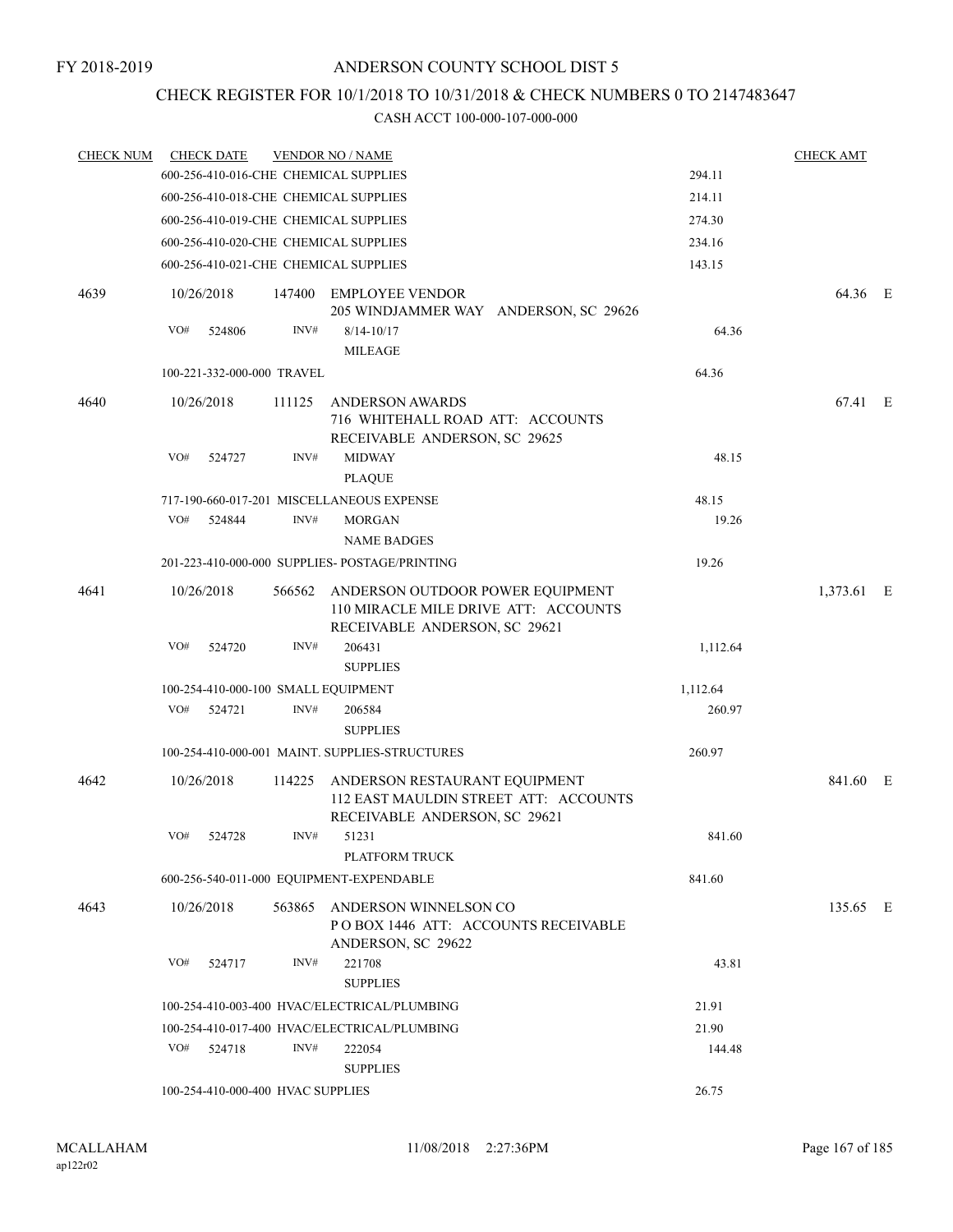### CHECK REGISTER FOR 10/1/2018 TO 10/31/2018 & CHECK NUMBERS 0 TO 2147483647

| <b>CHECK NUM</b> | <b>CHECK DATE</b>                       |        | <b>VENDOR NO / NAME</b>                                                                                   |          | <b>CHECK AMT</b> |  |
|------------------|-----------------------------------------|--------|-----------------------------------------------------------------------------------------------------------|----------|------------------|--|
|                  |                                         |        | 100-254-410-002-400 HVAC/ELECTRICAL/PLUMBING                                                              | 22.36    |                  |  |
|                  |                                         |        | 100-254-410-005-400 HVAC/ELECTRICAL/PLUMBING                                                              | 55.91    |                  |  |
|                  |                                         |        | 100-254-410-011-400 HVAC/ELECTRICAL/PLUMBING                                                              | 22.32    |                  |  |
|                  |                                         |        | 100-254-410-023-400 SUPPLIES-HVAC/ELECT/PLUMBING                                                          | 17.14    |                  |  |
|                  | VO# 524719                              | INV#   | 221713<br><b>CREDIT</b>                                                                                   | $-52.64$ |                  |  |
|                  |                                         |        | 100-254-410-003-400 HVAC/ELECTRICAL/PLUMBING                                                              | $-52.64$ |                  |  |
| 4644             | 10/26/2018                              |        | 574534 EMPLOYEE VENDOR<br>175 AMBERWOOD DR. ANDERSON, SC 29621                                            |          | 16.94 E          |  |
|                  | VO#<br>524801                           | INV#   | WALMART<br>REIMBURSEMENT                                                                                  | 16.94    |                  |  |
|                  |                                         |        | 100-224-312-000-TEF TEACHER EFFECTIVENESS                                                                 | 16.94    |                  |  |
| 4645             | 10/26/2018                              |        | 574512 EMPLOYEE VENDOR<br>2001 RIDGEVIEW LANE SENECA, SC 29678                                            |          | 242.13 E         |  |
|                  | VO#<br>524795                           | INV#   | <b>MATERIALS</b><br>REIMBURSEMENT                                                                         | 58.00    |                  |  |
|                  |                                         |        | 100-221-410-000-DIS DIGITAL INTEGRATION SUPPLIES                                                          | 58.00    |                  |  |
|                  | VO#<br>524820                           | INV#   | OCT <sub>22</sub><br><b>CAMDEN</b>                                                                        | 184.13   |                  |  |
|                  |                                         |        | 311-224-333-000-TEC TRIPS AND CONFERENCES                                                                 | 184.13   |                  |  |
| 4646             | 10/26/2018                              | 564662 | <b>BRADY'S SCREEN PRINTING</b><br>106 CONCORD ROAD ATT: ACCOUNTS<br>RECEIVABLE ANDERSON, SC 29621         |          | 263.76 E         |  |
|                  | VO#<br>524732                           | INV#   | 34138<br><b>CALHOUN</b>                                                                                   | 263.76   |                  |  |
|                  | 714-271-660-014-376 ENGAGE CLUB EXPENSE |        |                                                                                                           | 263.76   |                  |  |
|                  |                                         |        |                                                                                                           |          |                  |  |
| 4647             | 10/26/2018                              |        | 147195 EMPLOYEE VENDOR<br>417 BLAIR STREET ANDERSON, SC 29625                                             |          | 26.82 E          |  |
|                  | VO#<br>524785                           | INV#   | <b>TABE WORKBOOK</b><br>REIMBURSEMENT                                                                     | 26.82    |                  |  |
|                  | 124-114-410-024-000 SUPPLIES            |        |                                                                                                           | 26.82    |                  |  |
| 4648             | 10/26/2018                              |        | 565361 EMPLOYEE VENDOR<br>111 CHAD COURT ANDERSON, SC 29621                                               |          | 34.95 E          |  |
|                  | VO#<br>524841                           | INV#   | <b>STAMPS</b><br><b>REIMBURSEMENT</b>                                                                     | 34.95    |                  |  |
|                  | 717-190-660-017-211 SCIENCE EXPENSE     |        |                                                                                                           | 34.95    |                  |  |
| 4649             | 10/26/2018                              |        | 567691 CARSON'S NUT-BOLT & TOOL CO, INC<br>P.O. BOX 3629 ATT: ACCOUNTS RECEIVABLE<br>GREENVILLE, SC 29608 |          | 25.74 E          |  |
|                  | VO#<br>524713                           | INV#   | 3774113<br><b>SUPPLIES</b>                                                                                | 25.74    |                  |  |
|                  |                                         |        | 100-254-410-013-001 SUPPLIES - MAINTENANCE                                                                | 25.74    |                  |  |
| 4650             | 10/26/2018                              |        | 158960 EMPLOYEE VENDOR<br>1721 MANSE JOLLY RD. ANDERSON, SC 29621                                         |          | $6.00$ E         |  |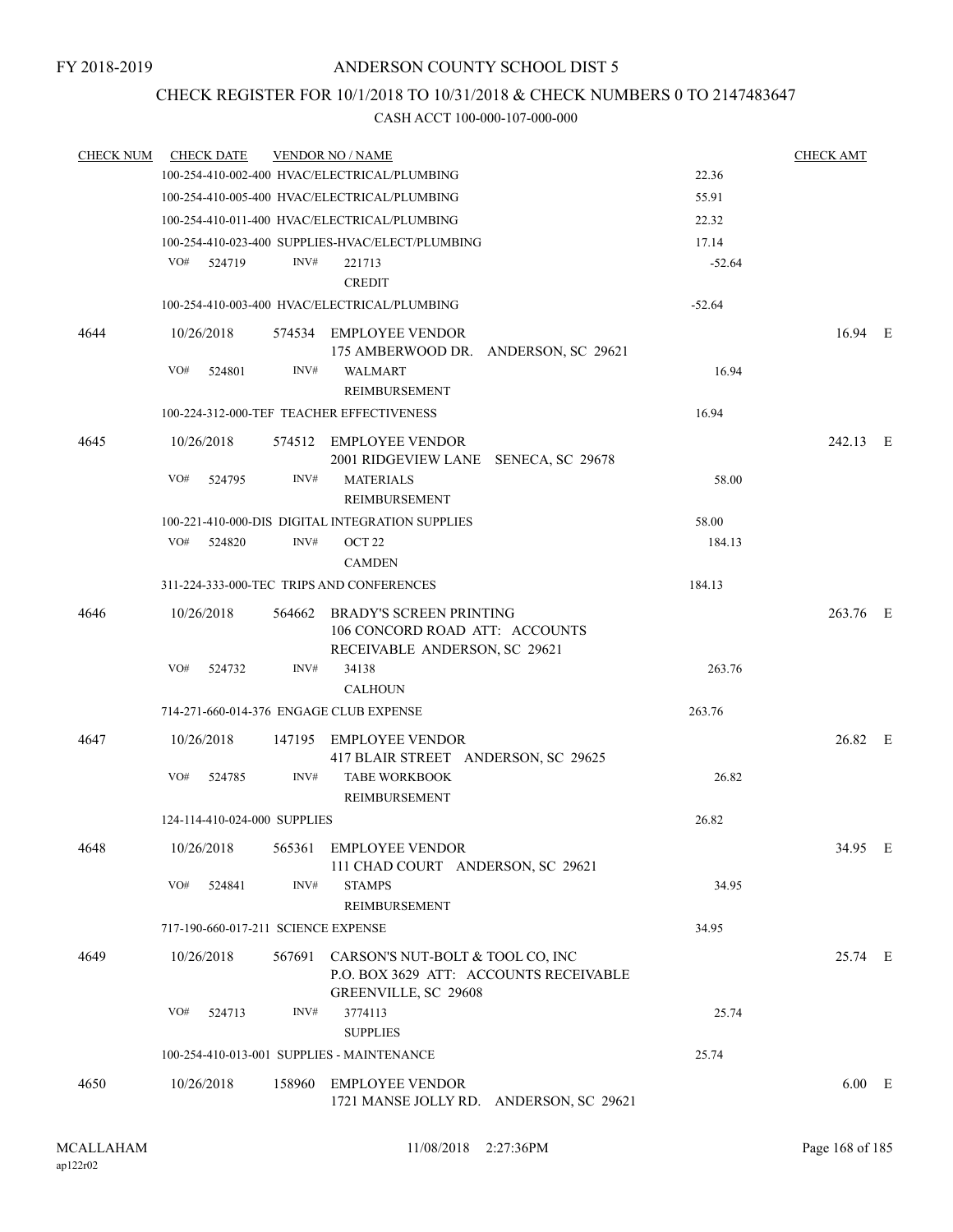### CHECK REGISTER FOR 10/1/2018 TO 10/31/2018 & CHECK NUMBERS 0 TO 2147483647

| <b>CHECK NUM</b> | <b>CHECK DATE</b>                       |        | <b>VENDOR NO / NAME</b>                                                                       |        | <b>CHECK AMT</b> |  |
|------------------|-----------------------------------------|--------|-----------------------------------------------------------------------------------------------|--------|------------------|--|
|                  | VO#<br>524911                           | INV#   | OCT <sub>17</sub><br><b>FORT MILL</b>                                                         | 6.00   |                  |  |
|                  |                                         |        | 264-224-333-017-000 TRIPS AND CONFERENCES                                                     | 6.00   |                  |  |
| 4651             | 10/26/2018                              |        | 574515 EMPLOYEE VENDOR<br>3 CATALINA DRIVE GREENVILLE, SC 29609                               |        | 70.41 E          |  |
|                  | VO#<br>524802                           | INV#   | <b>FUEL</b><br>REIMBURSEMENT                                                                  | 20.00  |                  |  |
|                  | 600-256-690-000-000 OTHER OBJECTS       |        |                                                                                               | 20.00  |                  |  |
|                  | VO# 524808                              | INV#   | $9/28 - 10/22$<br>MILEAGE                                                                     | 50.41  |                  |  |
|                  |                                         |        | 600-256-333-000-000 TRIPS AND CONFERENCES                                                     | 50.41  |                  |  |
| 4652             | 10/26/2018                              |        | 568574 CCP CROWE'S CORPORATE PROMOTIONS<br>PO BOX 2647 ANDERSON, SC 29622                     |        | 574.49 E         |  |
|                  | VO#<br>524733                           | INV#   | 12960<br><b>CALHOUN</b>                                                                       | 574.49 |                  |  |
|                  | 714-271-660-014-335 CHORUS CLUB EXPENSE |        |                                                                                               | 574.49 |                  |  |
| 4653             | 10/26/2018                              |        | 187300 CRESCENT SUPPLY CO, INC<br>POBOX 8798 ATT: ACCOUNTS RECEIVABLE<br>GREENVILLE, SC 29604 |        | 784.89 E         |  |
|                  | VO#<br>524707                           | INV#   | 392622<br><b>SUPPLIES</b>                                                                     | 214.00 |                  |  |
|                  |                                         |        | 100-254-410-010-400 HVAC/ELECTRICAL/PLUMBING                                                  | 214.00 |                  |  |
|                  | VO# 524708                              | INV#   | 392624<br><b>SUPPLIES</b>                                                                     | 147.19 |                  |  |
|                  |                                         |        | 100-254-410-016-400 HVAC/ELECTRICAL/PLUMBING                                                  | 147.19 |                  |  |
|                  | VO#<br>524709                           | INV#   | 392621<br><b>SUPPLIES</b>                                                                     | 117.91 |                  |  |
|                  | 100-254-410-000-400 HVAC SUPPLIES       |        |                                                                                               | 117.91 |                  |  |
|                  | VO#<br>524710                           | INV#   | 392620<br><b>SUPPLIES</b>                                                                     | 80.75  |                  |  |
|                  |                                         |        | 100-254-410-021-400 HVAC/ELECTRICAL/PLUMBING                                                  | 80.75  |                  |  |
|                  | VO#<br>524711                           | INV#   | 392619<br><b>SUPPLIES</b>                                                                     | 216.50 |                  |  |
|                  |                                         |        | 100-254-410-002-400 HVAC/ELECTRICAL/PLUMBING                                                  | 22.05  |                  |  |
|                  |                                         |        | 100-254-410-003-400 HVAC/ELECTRICAL/PLUMBING                                                  | 22.05  |                  |  |
|                  |                                         |        | 100-254-410-005-400 HVAC/ELECTRICAL/PLUMBING                                                  | 22.05  |                  |  |
|                  |                                         |        | 100-254-410-006-400 HVAC/ELECTRICAL/PLUMBING                                                  | 22.05  |                  |  |
|                  |                                         |        | 100-254-410-018-400 HVAC/ELECTRICAL/PLUMBING                                                  | 22.05  |                  |  |
|                  |                                         |        | 100-254-410-021-400 HVAC/ELECTRICAL/PLUMBING                                                  | 106.25 |                  |  |
|                  | VO#<br>524712                           | INV#   | 392623<br><b>SUPPLIES</b>                                                                     | 8.54   |                  |  |
|                  |                                         |        | 100-254-410-011-400 HVAC/ELECTRICAL/PLUMBING                                                  | 8.54   |                  |  |
| 4654             | 10/26/2018                              | 571091 | DAVID TAYLOR HEATING & AIR<br>P.O. BOX 1287 ANDERSON, SC 29622                                |        | 7,480.00 E       |  |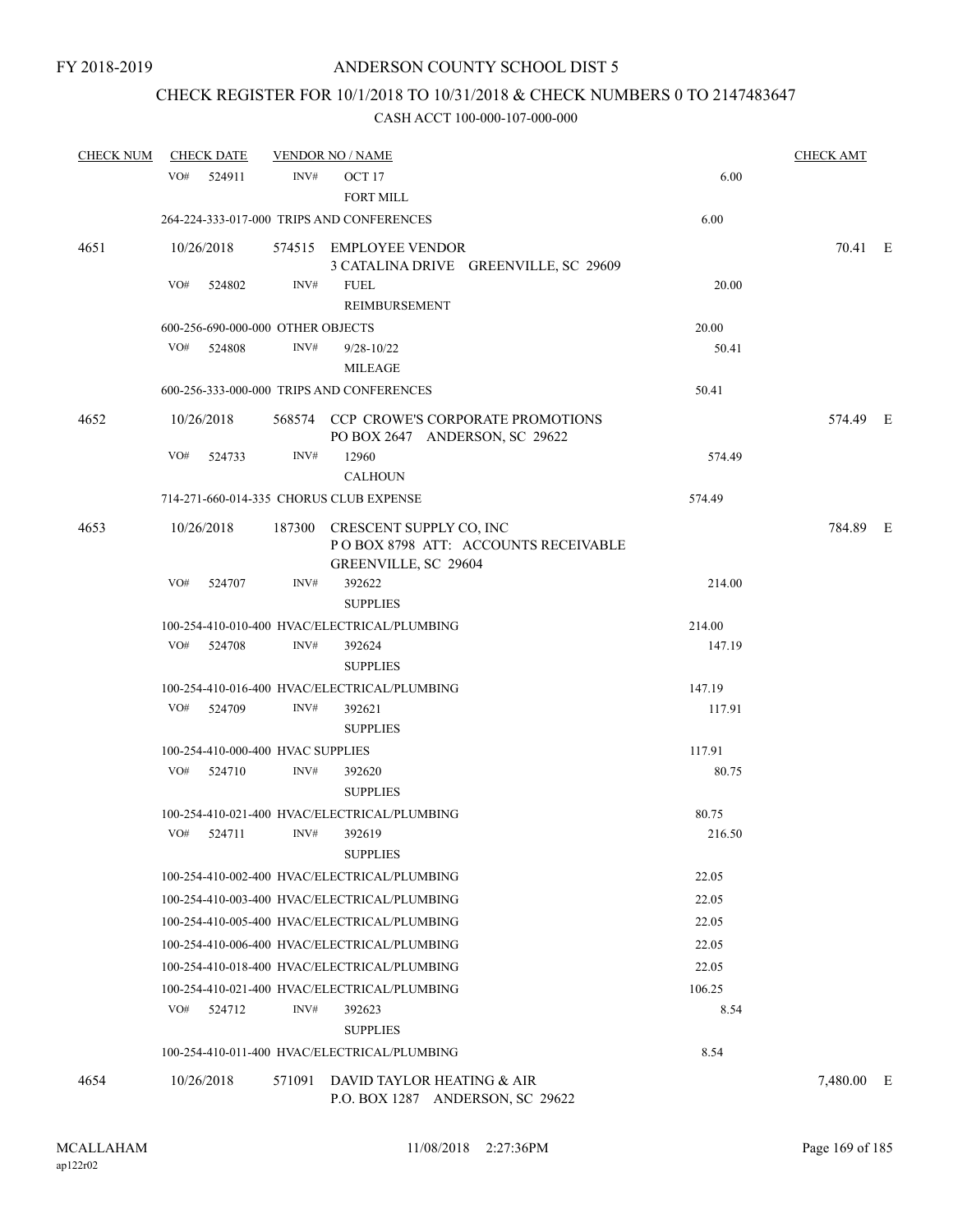### CHECK REGISTER FOR 10/1/2018 TO 10/31/2018 & CHECK NUMBERS 0 TO 2147483647

| <b>CHECK NUM</b> | <b>CHECK DATE</b>                                            |        | <b>VENDOR NO / NAME</b>                            |                                                                          |     |                                            |                   | <b>CHECK AMT</b> |  |
|------------------|--------------------------------------------------------------|--------|----------------------------------------------------|--------------------------------------------------------------------------|-----|--------------------------------------------|-------------------|------------------|--|
|                  | VO#<br>524852                                                | INV#   | 1322<br><b>VARENNES ELEM</b>                       |                                                                          | PO# | 99619                                      | 7,480.00          |                  |  |
|                  |                                                              |        | 100-254-323-016-400 CONTR SERV-HVAC/ELECT/PLUMBING |                                                                          |     |                                            | 7,480.00          |                  |  |
| 4655             | 10/26/2018                                                   |        | 199000 DEMCO, INC                                  | POBOX 8048 MADISON, WI 53708-8048                                        |     |                                            |                   | 532.66 E         |  |
|                  | VO#<br>524737                                                | INV#   | 6462235<br><b>SUPPLIES</b>                         |                                                                          | PO# | 99653                                      | 23.79             |                  |  |
|                  |                                                              |        | 201-112-410-014-000 SUPPLIES AND MATERIALS         |                                                                          |     |                                            | 23.79             |                  |  |
|                  | VO#<br>524738                                                | INV#   | 6470604<br><b>SUPPLIES</b>                         |                                                                          | PO# | 99540                                      | 508.87            |                  |  |
|                  | 100-222-410-003-000 SUPPLIES                                 |        |                                                    |                                                                          |     |                                            | 508.87            |                  |  |
| 4656             | 10/26/2018                                                   |        | 232425 EMPLOYEE VENDOR<br>29626                    | 501 BURTS GARAGE ROAD ANDERSON, SC                                       |     |                                            |                   | 31.35 E          |  |
|                  | VO#<br>524791                                                | INV#   | <b>READING CLUB</b><br>REIMBURSEMENT               |                                                                          |     |                                            | 31.35             |                  |  |
|                  |                                                              |        | 717-190-660-017-286 READING CLUB EXPENSE           |                                                                          |     |                                            | 31.35             |                  |  |
| 4657             | 10/26/2018                                                   |        | 569871 FOLLETT SCHOOL SOLUTIONS, INC               | 91826 COLLECTION CENTER DRIVE ATT:                                       |     | ACCOUNTS RECEIVABLE CHICAGO, IL 60693-0918 |                   | 3,373.52 E       |  |
|                  | VO#<br>524741                                                | INV#   | 318839                                             |                                                                          | PO# | 99632                                      | 1,166.92          |                  |  |
|                  |                                                              |        | <b>CALHOUN</b>                                     |                                                                          |     |                                            |                   |                  |  |
|                  | 100-222-410-014-000 SUPPLIES                                 |        |                                                    |                                                                          |     |                                            | 1,166.92          |                  |  |
|                  | VO#<br>524742                                                | INV#   | 318859<br><b>CALHOUN</b>                           |                                                                          | PO# | 99633                                      | 197.13            |                  |  |
|                  | 100-222-410-014-000 SUPPLIES                                 |        |                                                    |                                                                          |     |                                            | 197.13            |                  |  |
|                  | VO#<br>524743                                                | INV#   | 311133<br><b>TL HANNA</b>                          |                                                                          | PO# | 99559                                      | 2,009.47          |                  |  |
|                  | 100-222-410-002-000 SUPPLIES                                 |        |                                                    |                                                                          |     |                                            | 496.25            |                  |  |
|                  | 100-222-410-002-000 SUPPLIES<br>100-222-410-002-000 SUPPLIES |        |                                                    |                                                                          |     |                                            | 16.98<br>1,496.24 |                  |  |
| 4658             | 10/26/2018                                                   |        | 564815 EMPLOYEE VENDOR                             | 106 PROSPECT COURT ANDERSON, SC 29625                                    |     |                                            |                   | 89.38 E          |  |
|                  | VO#<br>524807                                                | INV#   | AUG-SEPT<br><b>MILEAGE</b>                         |                                                                          |     |                                            | 89.38             |                  |  |
|                  |                                                              |        | 100-113-410-021-VEN SUPPLY-ADDT'L FOR LOST VENDING |                                                                          |     |                                            | 89.38             |                  |  |
| 4659             | 10/26/2018                                                   | 251600 | <b>GOPHER SPORT</b>                                | POBOX 1450 NW5634 ATT: ACCOUNTS<br>RECEIVABLE MINNEAPOLIS, MN 55485-5634 |     |                                            |                   | 2,299.92 E       |  |
|                  | VO#<br>524857                                                | INV#   | 9516978<br>CUST#1132070                            |                                                                          |     |                                            | 1,257.04          |                  |  |
|                  | 937-113-410-013-000 SUPPLIES                                 |        |                                                    |                                                                          |     |                                            | 1,257.04          |                  |  |
|                  | VO#<br>524858                                                | INV#   | 9526569<br>CUST #5095034                           |                                                                          |     |                                            | 1,042.88          |                  |  |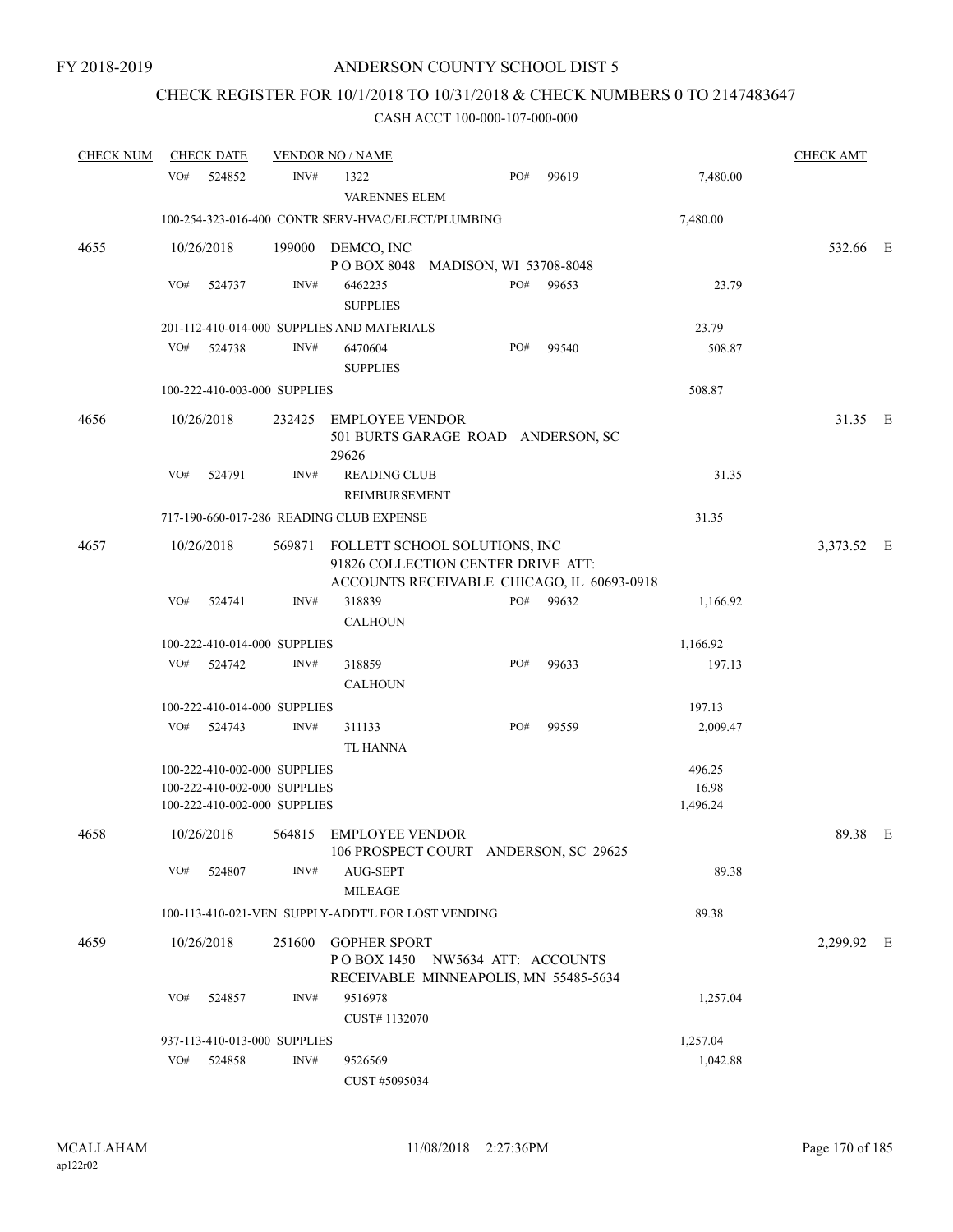### CHECK REGISTER FOR 10/1/2018 TO 10/31/2018 & CHECK NUMBERS 0 TO 2147483647

| <b>CHECK NUM</b> | <b>CHECK DATE</b>            |        |      | <b>VENDOR NO / NAME</b>                                                              |        | <b>CHECK AMT</b> |  |
|------------------|------------------------------|--------|------|--------------------------------------------------------------------------------------|--------|------------------|--|
|                  | 100-223-410-003-000 SUPPLIES |        |      | 1,042.88                                                                             |        |                  |  |
| 4660             | 10/26/2018                   |        |      | 575140 EMPLOYEE VENDOR<br>1313 NORTHAMPTON ROAD ANDERSON, SC<br>29621                |        | 32.14 E          |  |
|                  | VO#                          | 524794 | INV# | <b>MUSIC</b><br>REIMBURSEMENT                                                        | 32.14  |                  |  |
|                  |                              |        |      | 309-113-410-021-000 SUPPLIES AND MATERIALS                                           | 32.14  |                  |  |
| 4661             | 10/26/2018                   |        |      | 573862 EMPLOYEE VENDOR<br>3022 BRACKENBERRY DRIVE ANDERSON, SC<br>29621              |        | 643.00 E         |  |
|                  | VO#                          | 524786 | INV# | <b>DINNER</b><br>REIMBURSEMENT                                                       | 617.00 |                  |  |
|                  |                              |        |      | 100-231-334-000-000 TRUSTEE EXPENSE                                                  | 617.00 |                  |  |
|                  | VO#                          | 524818 | INV# | OCT 17-19                                                                            | 26.00  |                  |  |
|                  |                              |        |      | <b>SCSBA</b>                                                                         |        |                  |  |
|                  |                              |        |      | 100-224-333-000-000 TRIPS/CONFERENCES                                                | 26.00  |                  |  |
| 4662             | 10/26/2018                   |        |      | 573279 HERSHEY CREAMERY COMPANY<br>301 S CAMERON STREET HARRISBURG, PA<br>17101-2815 |        | 2,745.90 E       |  |
|                  | VO#                          | 524745 | INV# | <b>SOUTHWOOD</b><br>SOUSOUAND0620                                                    | 246.48 |                  |  |
|                  | 600-256-460-021-000 FOOD     |        |      |                                                                                      | 140.16 |                  |  |
|                  | 600-256-460-021-000 FOOD     |        |      |                                                                                      | 106.32 |                  |  |
|                  | VO# 524746                   |        | INV# | <b>GLENVIEW</b>                                                                      | 315.00 |                  |  |
|                  |                              |        |      | GLEOLDAND620                                                                         |        |                  |  |
|                  | 600-256-460-020-000 FOOD     |        |      |                                                                                      | 203.16 |                  |  |
|                  | 600-256-460-020-000 FOOD     |        |      |                                                                                      | 111.84 |                  |  |
|                  | VO# 524747                   |        | INV# | <b>CONCORD</b><br>CONCALAND0620                                                      | 229.68 |                  |  |
|                  | 600-256-460-009-000 FOOD     |        |      |                                                                                      | 229.68 |                  |  |
|                  | VO# 524748                   |        | INV# | <b>MCLEES</b>                                                                        | 804.84 |                  |  |
|                  |                              |        |      | MCLDOBAND0620                                                                        |        |                  |  |
|                  | 600-256-460-008-000 FOOD     |        |      |                                                                                      | 804.84 |                  |  |
|                  | VO#                          | 524749 | INV# | <b>CENTERVILLE</b><br>CENWHIAND0620                                                  | 529.62 |                  |  |
|                  | 600-256-460-007-000 FOOD     |        |      |                                                                                      | 237.96 |                  |  |
|                  | 600-256-460-007-000 FOOD     |        |      |                                                                                      | 291.66 |                  |  |
|                  | VO# 524750                   |        | INV# | <b>RBT ANDERSON</b>                                                                  | 348.36 |                  |  |
|                  |                              |        |      | ROBDOBAND0620                                                                        |        |                  |  |
|                  | 600-256-460-006-000 FOOD     |        |      |                                                                                      | 348.36 |                  |  |
|                  | VO# 524751                   |        | INV# | <b>MCCANTS</b><br>MCCMARAND0620                                                      | 62.64  |                  |  |
|                  | 600-256-460-005-000 FOOD     |        |      |                                                                                      | 62.64  |                  |  |
|                  | VO#                          | 524752 | INV# | <b>WESTSIDE</b>                                                                      | 109.44 |                  |  |
|                  |                              |        |      | WESPEAAND0620                                                                        |        |                  |  |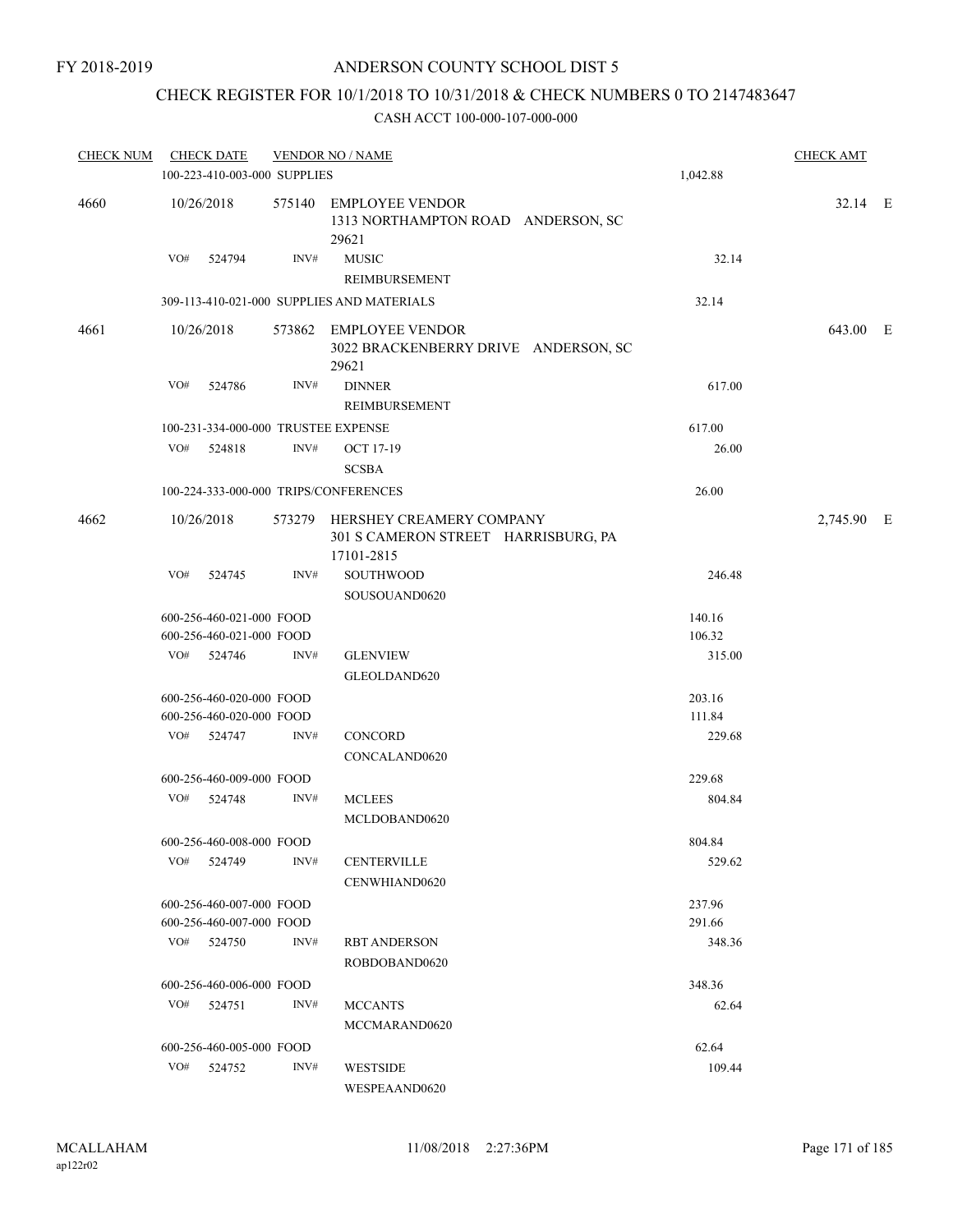# CHECK REGISTER FOR 10/1/2018 TO 10/31/2018 & CHECK NUMBERS 0 TO 2147483647

| <b>CHECK NUM</b> | <b>CHECK DATE</b> |                                       | <b>VENDOR NO / NAME</b>                                                                               |          | <b>CHECK AMT</b> |  |
|------------------|-------------------|---------------------------------------|-------------------------------------------------------------------------------------------------------|----------|------------------|--|
|                  |                   | 600-256-460-003-000 FOOD              |                                                                                                       | 109.44   |                  |  |
|                  | VO#<br>524753     | INV#                                  | <b>TL HANNA</b><br>TLHHWYAND0620                                                                      | 99.84    |                  |  |
|                  |                   | 600-256-460-002-000 FOOD              |                                                                                                       | 99.84    |                  |  |
| 4663             | 10/26/2018        | 566000                                | HOUGHTON MIFFLIN HARCOURT<br>14046 COLLECTIONS CENTER DRIVE CHICAGO,<br>IL 60693                      |          | 1,548.50 E       |  |
|                  | VO#<br>524862     | INV#                                  | 954039774<br>PO#<br>99671<br><b>MATERIALS</b>                                                         | 1,548.50 |                  |  |
|                  |                   |                                       | 201-113-410-006-000 SUPPLIES AND MATERIALS                                                            | 1,548.50 |                  |  |
| 4664             | 10/26/2018        |                                       | 572054 EMPLOYEE VENDOR<br>227 LAUREL TRACE CIRCLE PIEDMONT, SC<br>29673                               |          | 252.90 E         |  |
|                  | VO#<br>524812     | INV#                                  | <b>OCT 14-16</b><br><b>CHARLESTON</b>                                                                 | 252.90   |                  |  |
|                  |                   | 309-113-333-021-000 TRIPS/ ACTIVITIES |                                                                                                       | 252.90   |                  |  |
| 4665             | 10/26/2018        | 575453                                | <b>EMPLOYEE VENDOR</b><br>405 REGENCY CIR ANDERSON, SC 29625                                          |          | 204.62 E         |  |
|                  | VO#<br>524838     | INV#                                  | <b>OCT 7-9</b><br><b>CHARLOTTE</b>                                                                    | 204.62   |                  |  |
|                  |                   |                                       | 100-233-333-019-APA NEW ADMINISTRATOR TRAINING                                                        | 204.62   |                  |  |
| 4666             | 10/26/2018        | 564623                                | <b>EMPLOYEE VENDOR</b><br>301 WILLIAMSBURG RD ANDERSON, SC 29621                                      |          | 149.88 E         |  |
|                  | VO#<br>524909     | INV#                                  | OCT <sub>17</sub><br><b>FORT MILL</b>                                                                 | 149.88   |                  |  |
|                  |                   |                                       | 264-224-333-006-000 TRIPS AND CONFERENCES                                                             | 149.88   |                  |  |
| 4667             | 10/26/2018        |                                       | 566173 LEGO EDUCATION<br>13569 COLLECTIONS CENTER DRIVE ATT:<br>ACCOUNTS RECEIVABLE CHICAGO, IL 60693 |          | 1,492.44 E       |  |
|                  | VO#<br>524866     | INV#                                  | 1190321341<br>PO#<br>99448<br>CUST #202438                                                            | 1,492.44 |                  |  |
|                  |                   |                                       | 100-221-410-020-PLW PROJECT LEAD THE WAY                                                              | 1,492.44 |                  |  |
| 4668             | 10/26/2018        |                                       | 574152 EMPLOYEE VENDOR<br>107 CAYMAN WAY ANDERSON, SC 29621                                           |          | 154.71 E         |  |
|                  | VO#<br>524790     | INV#                                  | <b>MICHAELS</b><br>REIMBURSEMENT                                                                      | 154.71   |                  |  |
|                  |                   | 713-271-660-013-220 MUSIC EXPENSE     |                                                                                                       | 154.71   |                  |  |
| 4669             | 10/26/2018        |                                       | 564683 EMPLOYEE VENDOR<br>222 GREENWAY DRIVE GREENWOOD, SC 29649                                      |          | 243.08 E         |  |
|                  | VO#<br>524813     | INV#                                  | <b>OCT 14-16</b><br><b>CHARLESTON</b>                                                                 | 243.08   |                  |  |
|                  |                   | 309-113-333-021-000 TRIPS/ ACTIVITIES |                                                                                                       | 243.08   |                  |  |
| 4670             | 10/26/2018        |                                       | 340065 EMPLOYEE VENDOR<br>166 AMBERWOOD DRIVE ANDERSON, SC 29621                                      |          | 148.25 E         |  |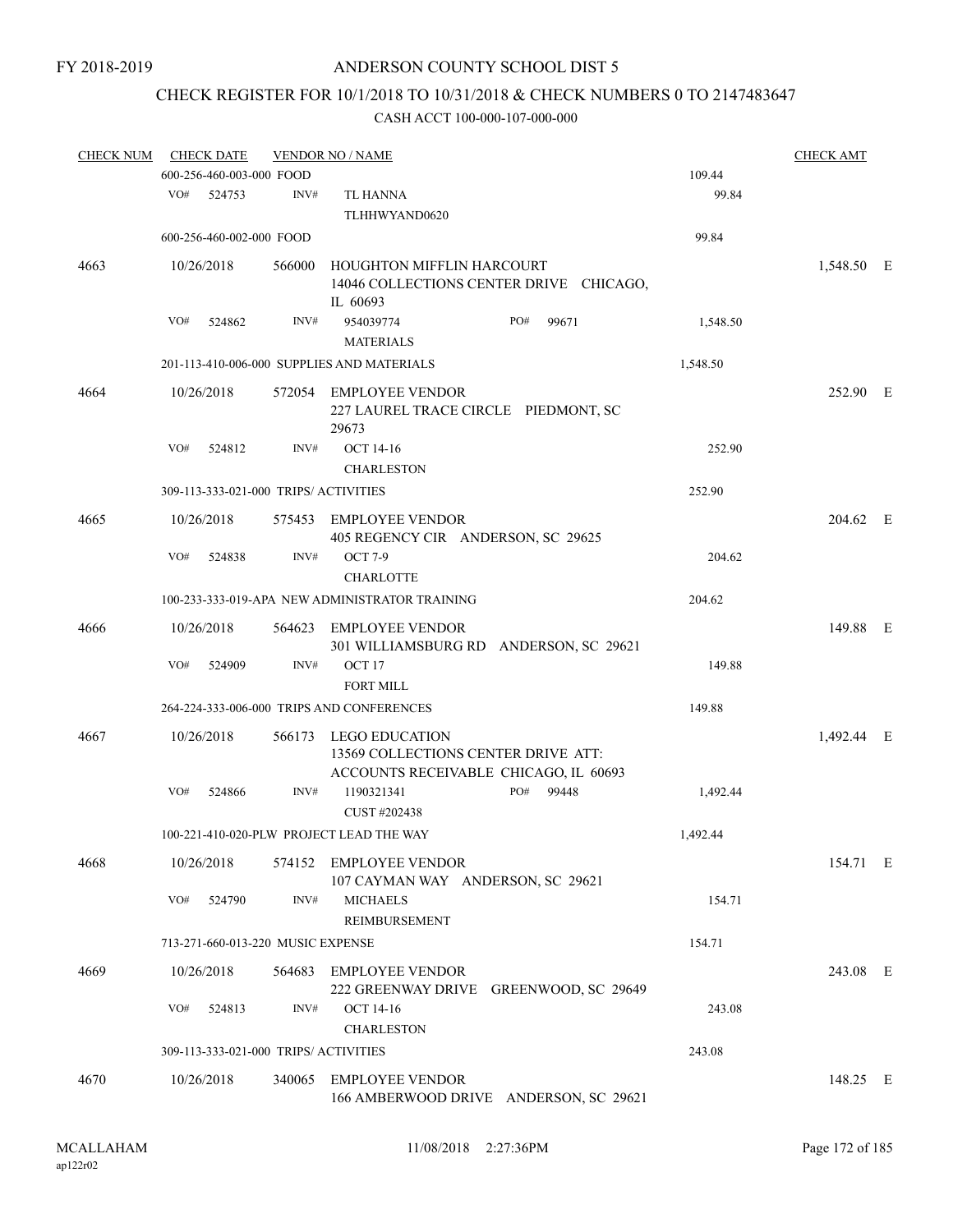### CHECK REGISTER FOR 10/1/2018 TO 10/31/2018 & CHECK NUMBERS 0 TO 2147483647

| <b>CHECK NUM</b> | <b>CHECK DATE</b>                      |        | <b>VENDOR NO / NAME</b>                                           |        | <b>CHECK AMT</b> |  |
|------------------|----------------------------------------|--------|-------------------------------------------------------------------|--------|------------------|--|
|                  | VO#<br>524796                          | INV#   | <b>AMAZON</b>                                                     | 16.99  |                  |  |
|                  |                                        |        | <b>REIMBURSEMENT</b>                                              |        |                  |  |
|                  | 100-221-410-000-TST SUPPLIES-TESTING   |        |                                                                   | 16.99  |                  |  |
|                  | VO#<br>524821                          | INV#   | OCT <sub>18</sub>                                                 | 131.26 |                  |  |
|                  |                                        |        | <b>COLUMBIA</b>                                                   |        |                  |  |
|                  |                                        |        | 311-224-333-000-0SM TRIPS- SHERRY MARTIN                          | 131.26 |                  |  |
| 4671             | 10/26/2018                             |        | 575631 EMPLOYEE VENDOR<br>301 NELSON DRIVE ANDERSON, SC 29621     |        | 275.00 E         |  |
|                  | VO#<br>524804                          | INV#   | 2018-2019<br>TEACHER SUPPLY                                       | 275.00 |                  |  |
|                  |                                        |        | 377-115-410-001-000 TEACHER SUPPLY - AVCC                         | 275.00 |                  |  |
| 4672             | 10/26/2018                             |        | 345710 EMPLOYEE VENDOR<br>224 PENINSULA DRIVE ANDERSON, SC 29626  |        | 364.38 E         |  |
|                  | VO#<br>524910                          | INV#   | <b>OCT 15-17</b><br><b>AUBURN</b>                                 | 364.38 |                  |  |
|                  |                                        |        | 267-264-333-000-RR3 TRIPS-RECRUITE HQ TEACHERS                    | 364.38 |                  |  |
| 4673             | 10/26/2018                             |        | 575091 EMPLOYEE VENDOR<br>2205 EDGEWOOD AVENUE ANDERSON, SC 29625 |        | 149.52 E         |  |
|                  | VO#<br>524803                          | INV#   | <b>SUPPLIES</b><br><b>REIMBURSEMENT</b>                           | 149.52 |                  |  |
|                  | 283-127-410-003-000 SUPPLIES-LD/DD/OHI |        |                                                                   | 149.52 |                  |  |
| 4674             | 10/26/2018                             |        | 575639 EMPLOYEE VENDOR<br>302 BRITTANY PARK ANDERSON, SC 29621    |        | 48.00 E          |  |
|                  | VO#<br>524839                          | INV#   | <b>OCT 8-9</b><br><b>CHARLOTTE</b>                                | 48.00  |                  |  |
|                  |                                        |        | 201-224-333-010-000 TRIPS AND CONFERENCES                         | 48.00  |                  |  |
| 4675             | 10/26/2018                             | 575078 | EMPLOYEE VENDOR<br>708 CHEROKEE ROAD PELZER, SC 29669             |        | 24.00 E          |  |
|                  | VO#<br>524921                          | INV#   | <b>OCT 14-16</b><br><b>CHARLESTON</b>                             | 24.00  |                  |  |
|                  | 309-113-333-021-000 TRIPS/ ACTIVITIES  |        |                                                                   | 24.00  |                  |  |
| 4676             | 10/26/2018                             |        | 574400 EMPLOYEE VENDOR<br>132 GALLANT LANE ANDERSON, SC 29621     |        | 253.89 E         |  |
|                  | VO#<br>524815                          | INV#   | SEPT <sub>20</sub><br><b>MONCKS CORNER</b>                        | 253.89 |                  |  |
|                  |                                        |        | 201-224-333-012-000 TRIPS AND CONFERENCES                         | 253.89 |                  |  |
| 4677             | 10/26/2018                             | 575522 | <b>EMPLOYEE VENDOR</b><br>106 OLIVE BRANCH ANDERSON, SC 29626     |        | $6.00$ E         |  |
|                  | VO#<br>524913                          | INV#   | OCT <sub>17</sub><br><b>FORT MILL</b>                             | 6.00   |                  |  |
|                  |                                        |        | 264-224-333-006-000 TRIPS AND CONFERENCES                         | 6.00   |                  |  |
| 4678             | 10/26/2018                             |        | 349701 MED CENTRAL HEALTH RESOURCES                               |        | 170.00 E         |  |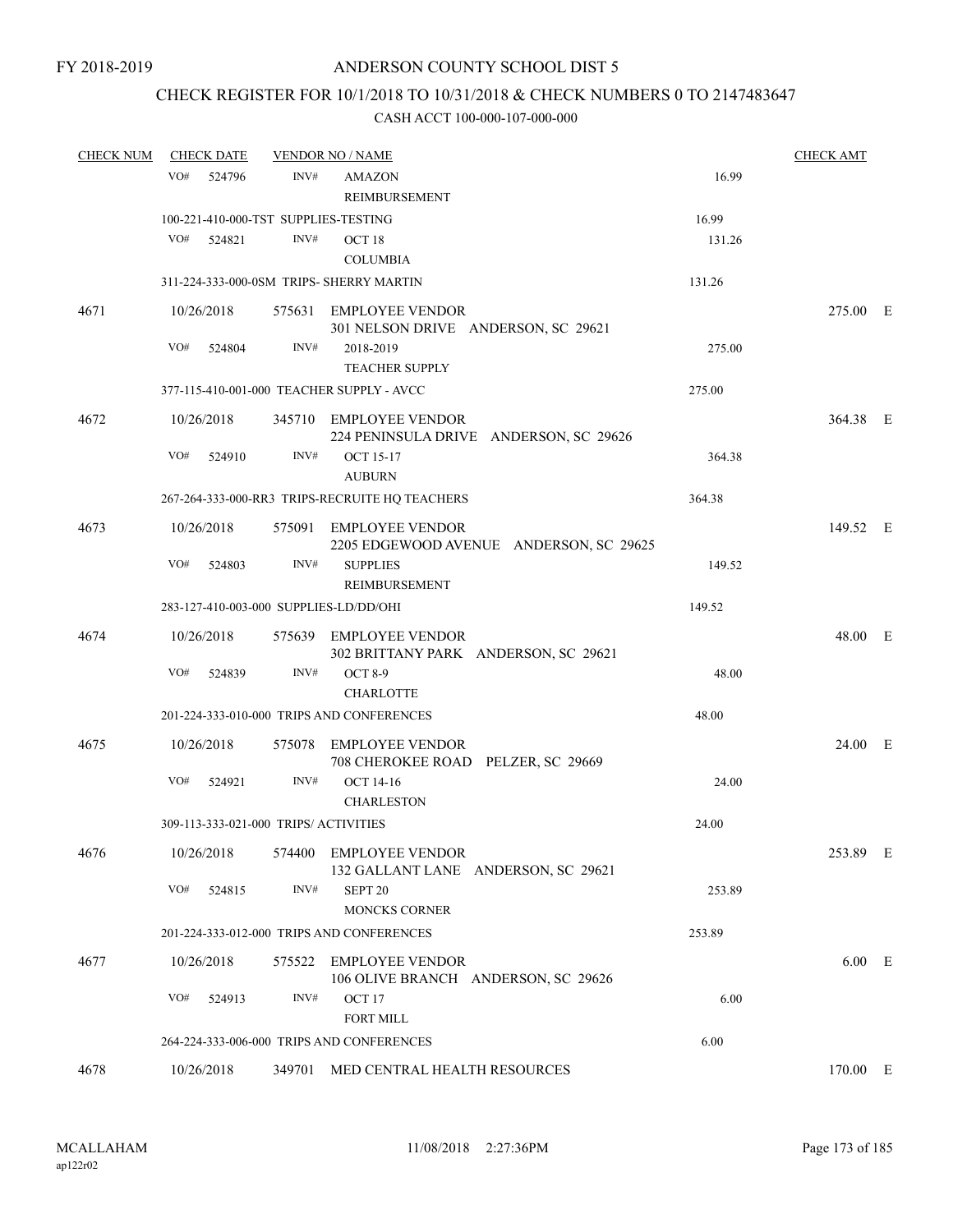### CHECK REGISTER FOR 10/1/2018 TO 10/31/2018 & CHECK NUMBERS 0 TO 2147483647

| <b>CHECK NUM</b> |            | <b>CHECK DATE</b>             |                              | <b>VENDOR NO / NAME</b>                                       |     |       |        | <b>CHECK AMT</b> |  |
|------------------|------------|-------------------------------|------------------------------|---------------------------------------------------------------|-----|-------|--------|------------------|--|
|                  |            |                               |                              | 3424 CLEMSON BLVD ATT: ACCOUNTS                               |     |       |        |                  |  |
|                  |            | RECEIVABLE ANDERSON, SC 29621 |                              |                                                               |     |       |        |                  |  |
|                  | VO#        | 524755                        | INV#                         | 54682                                                         |     |       | 85.00  |                  |  |
|                  |            |                               |                              | <b>BYRUM</b>                                                  |     |       |        |                  |  |
|                  |            |                               |                              | 100-255-323-000-000 CONTRACTED SERVICES                       |     | 85.00 |        |                  |  |
|                  | VO#        | 524756                        | INV#                         | 54682                                                         |     |       | 20.00  |                  |  |
|                  |            |                               |                              | <b>BYRUM</b>                                                  |     |       |        |                  |  |
|                  |            |                               |                              | 100-255-323-000-000 CONTRACTED SERVICES                       |     |       | 20.00  |                  |  |
|                  | VO#        | 524757                        | INV#                         | 54679                                                         |     |       | 65.00  |                  |  |
|                  |            |                               |                              | <b>STOREY</b>                                                 |     |       |        |                  |  |
|                  |            |                               |                              | 100-255-323-000-000 CONTRACTED SERVICES                       |     |       | 65.00  |                  |  |
|                  |            |                               |                              |                                                               |     |       |        |                  |  |
| 4679             |            | 10/26/2018                    |                              | 574717 EMPLOYEE VENDOR<br>104 WOODSONG DR TOWNVILLE, SC 29689 |     |       |        | 48.46 E          |  |
|                  | VO#        | 524798                        | INV#                         | <b>CLUB DAYS</b>                                              |     |       | 48.46  |                  |  |
|                  |            |                               |                              | REIMBURSEMENT                                                 |     |       |        |                  |  |
|                  |            |                               |                              | 712-271-660-012-324 POSTIVE BEHAVIOR I.S. EXPENSE             |     |       | 48.46  |                  |  |
|                  |            |                               |                              |                                                               |     |       |        |                  |  |
| 4680             |            | 10/26/2018                    |                              | 574388 NAPA AUTO PARTS                                        |     |       |        | 33.69 E          |  |
|                  |            |                               |                              | 508 SOUTH MAIN ST ANDERSON, SC 29624                          |     |       |        |                  |  |
|                  | VO#        | 524700                        | INV#                         | 688233                                                        |     |       | 30.94  |                  |  |
|                  |            |                               |                              | <b>SUPPLIES</b>                                               |     |       |        |                  |  |
|                  |            |                               |                              | 100-254-410-000-001 MAINT. SUPPLIES-STRUCTURES                |     |       | 30.94  |                  |  |
|                  | VO#        | 524702                        | INV#                         | 684638                                                        |     |       | 2.75   |                  |  |
|                  |            |                               |                              | <b>SUPPLIES</b>                                               |     |       |        |                  |  |
|                  |            |                               |                              | 100-254-412-000-001 TRUCK SERVICE - MAINTENANCE               |     |       | 2.75   |                  |  |
| 4681             | 10/26/2018 |                               |                              | 570673 NATIONAL DROPOUT PREVENTION NETWORK                    |     |       |        | 2,530.00 E       |  |
|                  |            |                               |                              | 713 E. GREENVILLE ST SUITE D #108 ANDERSON,                   |     |       |        |                  |  |
|                  |            |                               |                              | SC 29621                                                      |     |       |        |                  |  |
|                  | VO#        | 524870                        | INV#                         | Z1808                                                         | PO# | 99786 | 350.00 |                  |  |
|                  |            |                               |                              | SHERWOOD WILLIAMS                                             |     |       |        |                  |  |
|                  |            |                               | 394-224-333-063-000 TRIPS/PD |                                                               |     |       | 350.00 |                  |  |
|                  | VO#        | 524871                        | INV#                         | Z1809                                                         | PO# | 99787 | 350.00 |                  |  |
|                  |            |                               |                              | <b>SUSAN SMITH</b>                                            |     |       |        |                  |  |
|                  |            |                               | 394-224-333-063-000 TRIPS/PD |                                                               |     |       | 350.00 |                  |  |
|                  | VO#        | 524872                        | INV#                         | OH1853                                                        | PO# | 99704 | 870.00 |                  |  |
|                  |            |                               |                              | <b>CONFERENCE</b>                                             |     |       |        |                  |  |
|                  |            |                               | 394-224-333-063-000 TRIPS/PD |                                                               |     |       | 870.00 |                  |  |
|                  | VO#        | 524873                        | INV#                         | OH1854                                                        | PO# | 99287 | 960.00 |                  |  |
|                  |            |                               |                              | <b>CONFERENCE</b>                                             |     |       |        |                  |  |
|                  |            |                               | 394-224-333-063-000 TRIPS/PD |                                                               |     |       | 960.00 |                  |  |
| 4682             |            | 10/26/2018                    | 570395                       | NETWORK CONTROLS & ELECTRIC, INC                              |     |       |        | 1,233.51 E       |  |
|                  |            |                               |                              | 136 JOHNS ROAD ATT: ACCOUNTS RECEIVABLE                       |     |       |        |                  |  |
|                  |            |                               |                              | <b>GREER, SC 29650</b>                                        |     |       |        |                  |  |
|                  | VO#        | 524874                        | INV#                         | 22329                                                         |     |       | 525.90 |                  |  |
|                  |            |                               |                              | SOUTHWOOD                                                     |     |       |        |                  |  |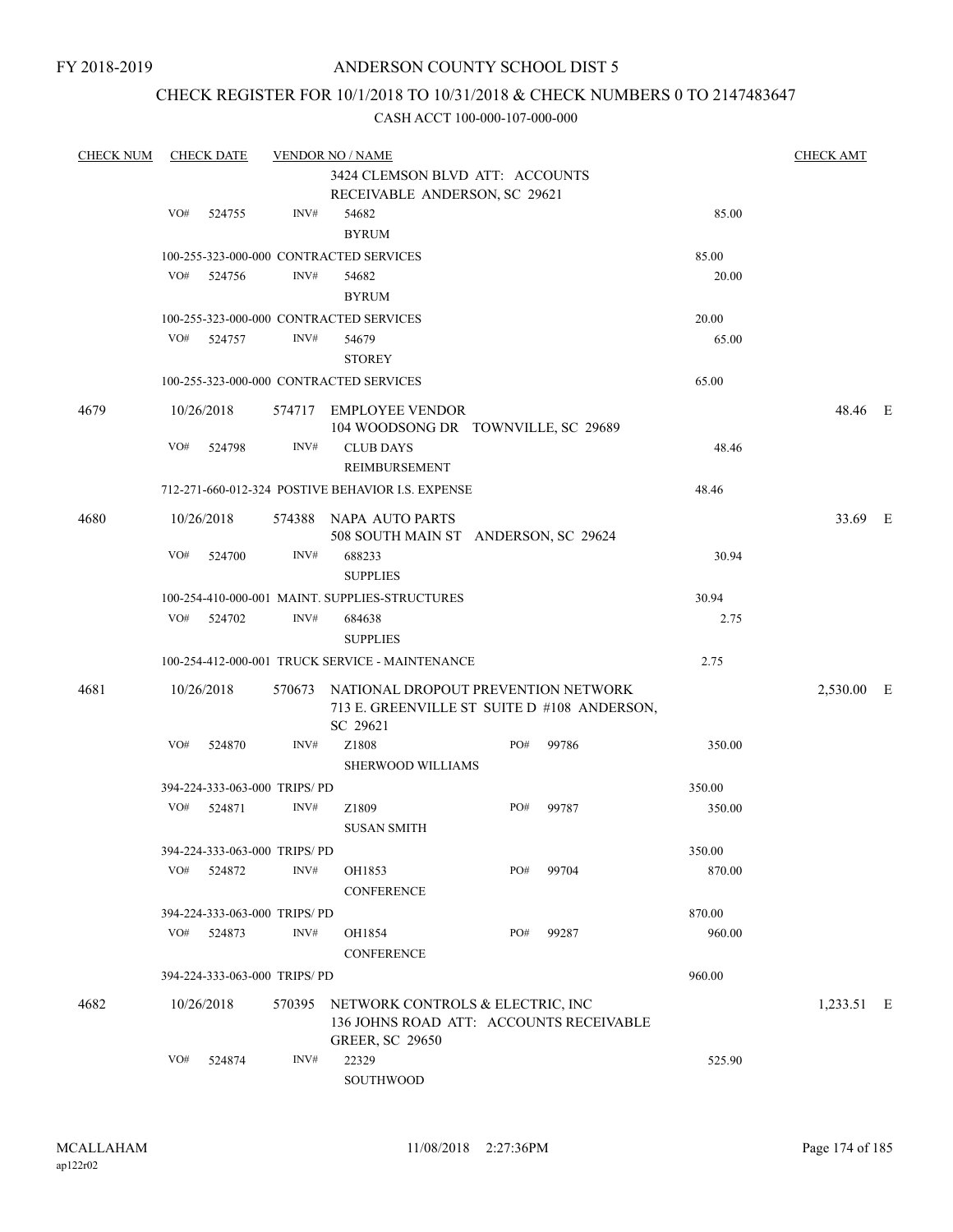### CHECK REGISTER FOR 10/1/2018 TO 10/31/2018 & CHECK NUMBERS 0 TO 2147483647

| <b>CHECK NUM</b> | <b>CHECK DATE</b> |                                       | <b>VENDOR NO / NAME</b>                        |                                       |        | <b>CHECK AMT</b> |  |
|------------------|-------------------|---------------------------------------|------------------------------------------------|---------------------------------------|--------|------------------|--|
|                  |                   |                                       | 100-266-314-021-000 REPAIRS TO EQUIPMENT       |                                       | 525.90 |                  |  |
|                  | VO#<br>524875     | $\text{INV}\#$                        | 22328                                          |                                       | 186.21 |                  |  |
|                  |                   |                                       | <b>SOUTH FANT</b>                              |                                       |        |                  |  |
|                  |                   |                                       | 100-266-314-015-000 REPAIRS TO EQUIPMENT       |                                       | 186.21 |                  |  |
|                  | VO#<br>524876     | INV#                                  | 22327                                          |                                       | 161.40 |                  |  |
|                  |                   |                                       | <b>GLENVIEW</b>                                |                                       |        |                  |  |
|                  |                   |                                       | 100-266-314-020-000 REPAIRS TO EQUIPMENT       |                                       | 161.40 |                  |  |
|                  | VO# 524877        | INV#                                  | 22293                                          |                                       | 140.00 |                  |  |
|                  |                   |                                       | <b>MCCANTS</b>                                 |                                       |        |                  |  |
|                  |                   |                                       | 100-266-314-005-000 REPAIRS TO EQUIPMENT       |                                       | 140.00 |                  |  |
|                  | VO#<br>524878     | INV#                                  | 22295                                          |                                       | 80.00  |                  |  |
|                  |                   |                                       |                                                |                                       |        |                  |  |
|                  |                   |                                       | <b>MCLEES</b>                                  |                                       |        |                  |  |
|                  |                   |                                       | 100-266-314-008-000 REPAIRS TO EQUIPMENT       |                                       | 80.00  |                  |  |
|                  | VO# 524879        | INV#                                  | 22294                                          |                                       | 140.00 |                  |  |
|                  |                   |                                       | <b>HOMELAND PARK</b>                           |                                       |        |                  |  |
|                  |                   |                                       | 100-266-314-011-000 REPAIRS TO EQUIPMENT       |                                       | 140.00 |                  |  |
| 4683             | 10/26/2018        |                                       | 387100 EMPLOYEE VENDOR                         |                                       |        | 24.00 E          |  |
|                  |                   |                                       | 1216 OAK HILL DRIVE ANDERSON, SC 29621         |                                       |        |                  |  |
|                  | VO#<br>524810     | INV#                                  | <b>OCT 14-16</b>                               |                                       | 24.00  |                  |  |
|                  |                   |                                       | <b>CHARLESTON</b>                              |                                       |        |                  |  |
|                  |                   | 309-113-333-021-000 TRIPS/ ACTIVITIES |                                                |                                       | 24.00  |                  |  |
| 4684             | 10/26/2018        |                                       | 391100 OLD STONE TRACTOR CO, INC               |                                       |        | 203.90 E         |  |
|                  |                   |                                       |                                                | PO BOX 13565 ATT: ACCOUNTS RECEIVABLE |        |                  |  |
|                  |                   |                                       | ANDERSON, SC 29624                             |                                       |        |                  |  |
|                  | VO#<br>524698     | INV#                                  | CT96761                                        |                                       | 166.02 |                  |  |
|                  |                   |                                       | <b>BLADES</b>                                  |                                       |        |                  |  |
|                  |                   |                                       | 100-254-410-000-001 MAINT. SUPPLIES-STRUCTURES |                                       | 166.02 |                  |  |
|                  | VO#<br>524699     | INV#                                  | 36687                                          |                                       | 37.88  |                  |  |
|                  |                   |                                       | <b>REPAIR</b>                                  |                                       |        |                  |  |
|                  |                   |                                       | 100-254-410-000-001 MAINT. SUPPLIES-STRUCTURES |                                       | 37.88  |                  |  |
| 4685             | 10/26/2018        | 565357                                | <b>EMPLOYEE VENDOR</b>                         |                                       |        | 24.45 E          |  |
|                  |                   |                                       | 103 LINKSIDE DRIVE ANDERSON, SC 29621          |                                       |        |                  |  |
|                  | VO#<br>524788     | INV#                                  | <b>ALDI SNACKS</b>                             |                                       | 24.45  |                  |  |
|                  |                   |                                       | REIMBURSEMENT                                  |                                       |        |                  |  |
|                  |                   | 706-271-660-006-429 FACULTY EXPENSE   |                                                |                                       | 24.45  |                  |  |
| 4686             | 10/26/2018        |                                       | 563745 EMPLOYEE VENDOR                         |                                       |        | $127.53$ E       |  |
|                  |                   |                                       |                                                | 337 BRAEBURN DRIVE ANDERSON, SC 29621 |        |                  |  |
|                  | VO#<br>524819     | INV#                                  | OCT 17                                         |                                       | 127.53 |                  |  |
|                  |                   |                                       | <b>COLUMBIA</b>                                |                                       |        |                  |  |
|                  |                   |                                       |                                                |                                       |        |                  |  |
|                  |                   |                                       | 358-221-333-000-000 TRIPS AND CONFERENCES      |                                       | 127.53 |                  |  |
| 4687             | 10/26/2018        | 565317                                | <b>EMPLOYEE VENDOR</b>                         |                                       |        | 330.11 E         |  |
|                  |                   |                                       | 2707 EDGEWOOD AVE ANDERSON, SC 29625           |                                       |        |                  |  |
|                  | VO#<br>524811     | INV#                                  | OCT 17-19                                      |                                       | 330.11 |                  |  |
|                  |                   |                                       | <b>SCSBA</b>                                   |                                       |        |                  |  |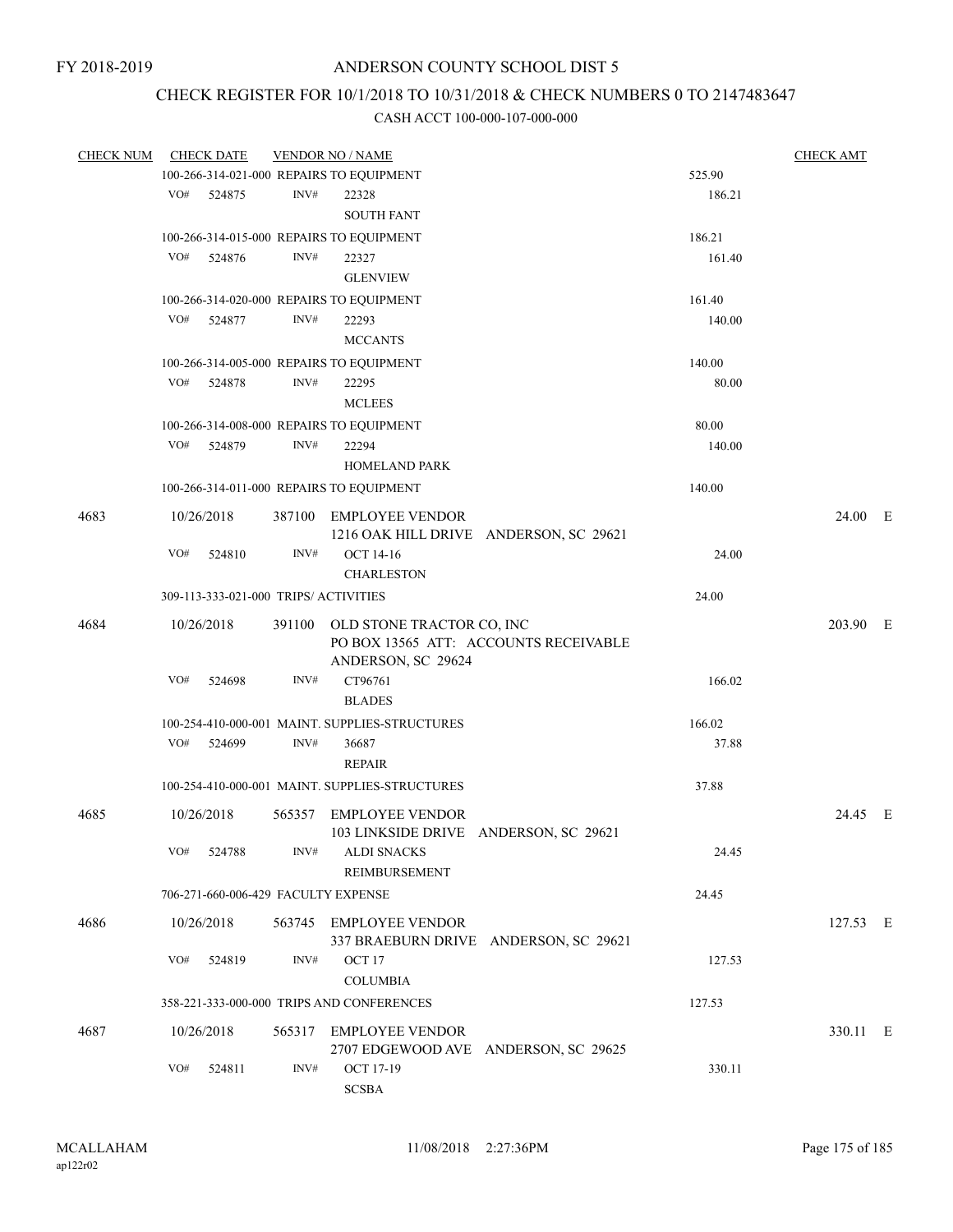## CHECK REGISTER FOR 10/1/2018 TO 10/31/2018 & CHECK NUMBERS 0 TO 2147483647

| <b>CHECK NUM</b> | <b>CHECK DATE</b> |                                                              | <b>VENDOR NO / NAME</b>                                                                              |              |                  | <b>CHECK AMT</b> |  |
|------------------|-------------------|--------------------------------------------------------------|------------------------------------------------------------------------------------------------------|--------------|------------------|------------------|--|
|                  |                   | 100-224-333-000-000 TRIPS/CONFERENCES                        |                                                                                                      |              | 330.11           |                  |  |
| 4688             | 10/26/2018        |                                                              | 405100 PERMA-BOUND<br>617 EAST VANDALIA ROAD ATT: ACCOUNTS<br>RECEIVABLE JACKSONVILLE, IL 62650-3599 |              |                  | 298.20 E         |  |
|                  | VO#<br>524882     | INV#                                                         | 1786619<br><b>NORTH POINTE</b>                                                                       |              | 298.20           |                  |  |
|                  |                   | 713-271-660-013-305 LIBRARY EXPENSE                          |                                                                                                      |              | 298.20           |                  |  |
| 4689             | 10/26/2018        |                                                              | 571705 EMPLOYEE VENDOR<br>203 SAVANNAH DRIVE ANDERSON, SC 29621                                      |              |                  | 281.24 E         |  |
|                  | VO#               | INV#<br>524814                                               | <b>OCT 14-16</b><br><b>CHARLESTON</b>                                                                |              | 281.24           |                  |  |
|                  |                   | 309-113-333-021-000 TRIPS/ ACTIVITIES                        |                                                                                                      |              | 281.24           |                  |  |
| 4690             | 10/26/2018        |                                                              | 394675 PIP PRINTING<br>1005 NORTH FANT STREET ATT: ACCOUNTS<br>RECEIVABLE ANDERSON, SC 29621         |              |                  | 81.39 E          |  |
|                  | VO#<br>524883     | INV#                                                         | 97712<br><b>SOUTHWOOD</b>                                                                            |              | 81.39            |                  |  |
|                  |                   | 721-190-660-021-647 DRAMA HIGH EXPENSE                       |                                                                                                      |              | 81.39            |                  |  |
| 4691             | 10/26/2018        |                                                              | 574722 EMPLOYEE VENDOR<br>402 CATHEY ROAD ANDERSON, SC 29621                                         |              |                  | 1,899.15 E       |  |
|                  | VO#               | 524809<br>INV#                                               | <b>OCT 14-16</b><br><b>CHARLESTON</b>                                                                |              | 1,899.15         |                  |  |
|                  |                   | 309-113-333-021-000 TRIPS/ ACTIVITIES                        |                                                                                                      |              | 1,899.15         |                  |  |
| 4692             | 10/26/2018        |                                                              | 426200 QUILL CORPORATION<br>POBOX 37600 ATT: ACCOUNTS RECEIVABLE<br>PHILADELPHIA, PA 19101-0600      |              |                  | 335.23 E         |  |
|                  | VO#<br>524763     | INV#                                                         | 1782054<br>1795946                                                                                   | 99712<br>PO# | 335.23           |                  |  |
|                  |                   | 100-112-410-019-000 SUPPLIES<br>100-112-410-019-000 SUPPLIES |                                                                                                      |              | 214.77<br>120.46 |                  |  |
| 4693             | 10/26/2018        | 575638                                                       | <b>EMPLOYEE VENDOR</b><br>109 ROSSMOOR COURT ANDERSON, SC 29621                                      |              |                  | 25.00 E          |  |
|                  | VO#               | INV#<br>524840                                               | <b>INCENTIVES</b><br>REIMBURSEMENT                                                                   |              | 25.00            |                  |  |
|                  |                   |                                                              | 712-271-660-012-324 POSTIVE BEHAVIOR I.S. EXPENSE                                                    |              | 25.00            |                  |  |
| 4694             | 10/26/2018        |                                                              | 575338 EMPLOYEE VENDOR<br>113 DEVON DRIVE MAULDIN, SC 29662                                          |              |                  | 73.00 E          |  |
|                  | VO#               | INV#<br>524823                                               | <b>OCT 7-9</b><br><b>CHARLOTTE</b>                                                                   |              | 73.00            |                  |  |
|                  |                   |                                                              | 201-224-333-019-000 TRIPS AND CONFERENCES                                                            |              | 73.00            |                  |  |
| 4695             | 10/26/2018        | 574102                                                       | <b>EMPLOYEE VENDOR</b><br>201 WINDEMERE WAY ANDERSON, SC 29625                                       |              |                  | 682.56 E         |  |
|                  | VO#               | INV#<br>524822                                               | <b>OCT 7-9</b><br><b>CHARLOTTE</b>                                                                   |              | 682.56           |                  |  |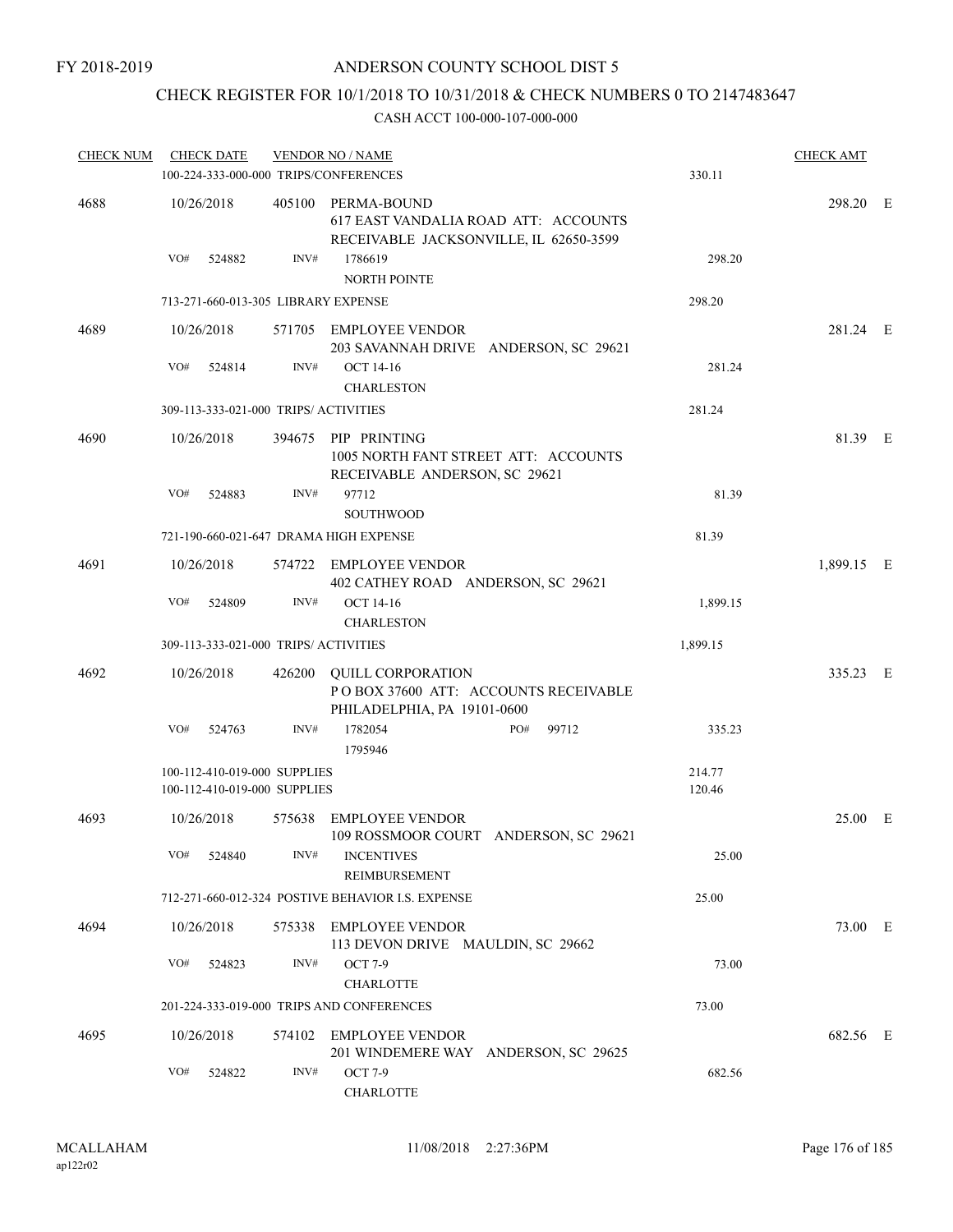### CHECK REGISTER FOR 10/1/2018 TO 10/31/2018 & CHECK NUMBERS 0 TO 2147483647

| <b>CHECK NUM</b> | <b>CHECK DATE</b> |                              | <b>VENDOR NO / NAME</b>                                                                                            |     |       |          | <b>CHECK AMT</b> |  |
|------------------|-------------------|------------------------------|--------------------------------------------------------------------------------------------------------------------|-----|-------|----------|------------------|--|
|                  |                   |                              | 201-224-333-019-000 TRIPS AND CONFERENCES                                                                          |     |       | 682.56   |                  |  |
| 4696             | 10/26/2018        |                              | 574709 SAMUEL FRENCH, INC<br>235 PARK AVENUE SOUTH, FIFTH FLOOR NEW<br><b>YORK, NY 10003</b>                       |     |       |          | 45.00 E          |  |
|                  | VO#<br>524885     | INV#                         | 577861<br>ACCT#10042424                                                                                            |     |       | 45.00    |                  |  |
|                  |                   |                              | 721-190-660-021-647 DRAMA HIGH EXPENSE                                                                             |     |       | 45.00    |                  |  |
| 4697             | 10/26/2018        |                              | 463000 SCHOLASTIC INC/SCHOLASTIC MAGAZINES<br>POBOX 3725 ATT: ACCOUNTS RECEIVABLE<br>JEFFERSON CITY, MO 65102-3725 |     |       |          | 1,457.51 E       |  |
|                  | VO#<br>524886     | INV#                         | M6482945<br>ACCT #29624070                                                                                         | PO# | 99390 | 840.51   |                  |  |
|                  |                   |                              | 201-113-410-006-000 SUPPLIES AND MATERIALS                                                                         |     |       | 840.51   |                  |  |
|                  | VO#<br>524887     | INV#                         | 17666175                                                                                                           | PO# | 99419 | 617.00   |                  |  |
|                  |                   |                              | ACCT #4230068                                                                                                      |     |       |          |                  |  |
|                  |                   |                              | 201-113-445-006-000 TECHNOLOGY SUPPLIES                                                                            |     |       | 617.00   |                  |  |
| 4698             | 10/26/2018        | 570099                       | SCHOOL SPECIALTY, INC.<br>32656 COLLECTION CENTER DR. ATT:<br>ACCOUNTS RECEIVABLE CHICAGO, IL 60693-0656           |     |       |          | 2,119.73 E       |  |
|                  | VO#<br>524889     | INV#                         | 208121779455<br>CUST #267303                                                                                       |     |       | 426.93   |                  |  |
|                  |                   | 937-113-410-012-000 SUPPLIES |                                                                                                                    |     |       | 426.93   |                  |  |
|                  | VO#<br>524890     | INV#                         | 208121815300<br>CUST #265397                                                                                       |     |       | 112.74   |                  |  |
|                  |                   | 100-223-410-003-000 SUPPLIES |                                                                                                                    |     |       | 112.74   |                  |  |
|                  | VO#<br>524891     | INV#                         | ORD#52665839<br>CUST #267307                                                                                       |     |       | 1,580.06 |                  |  |
|                  |                   | 937-113-410-014-000 SUPPLIES |                                                                                                                    |     |       | 19.70    |                  |  |
|                  |                   | 937-113-410-014-000 SUPPLIES |                                                                                                                    |     |       | 102.71   |                  |  |
|                  |                   | 937-113-410-014-000 SUPPLIES |                                                                                                                    |     |       | 1,457.65 |                  |  |
| 4699             | 10/26/2018        |                              | 470850 EMPLOYEE VENDOR<br>118 GREGORY COURT ANDERSON, SC 29626                                                     |     |       |          | 81.85 E          |  |
|                  | VO# 524789        |                              | INV# SAMS SNACKS<br>REIMBURSEMENT                                                                                  |     |       | 56.90    |                  |  |
|                  |                   |                              | 719-271-660-019-201 MISCELLANEOUS EXPENSE                                                                          |     |       | 56.90    |                  |  |
|                  | VO#<br>524800     | INV#                         | REWARD LUNCH<br>REIMBURSEMENT                                                                                      |     |       | 24.95    |                  |  |
|                  |                   |                              | 719-271-660-019-201 MISCELLANEOUS EXPENSE                                                                          |     |       | 24.95    |                  |  |
| 4700             | 10/26/2018        |                              | 472700 SHERWIN WILLIAMS<br>613 NORTH MURRAY AVENUE ATT: ACCOUNTS<br>RECEIVABLE ANDERSON, SC 29625                  |     |       |          | 380.22 E         |  |
|                  | VO#<br>524694     | INV#                         | 8681-9<br><b>SUPPLIES</b>                                                                                          |     |       | 60.02    |                  |  |
|                  |                   |                              | 100-254-410-021-001 SUPPLIES - MAINTENANCE                                                                         |     |       | 60.02    |                  |  |
|                  | VO#<br>524695     | INV#                         | 9969-8                                                                                                             |     |       | 320.20   |                  |  |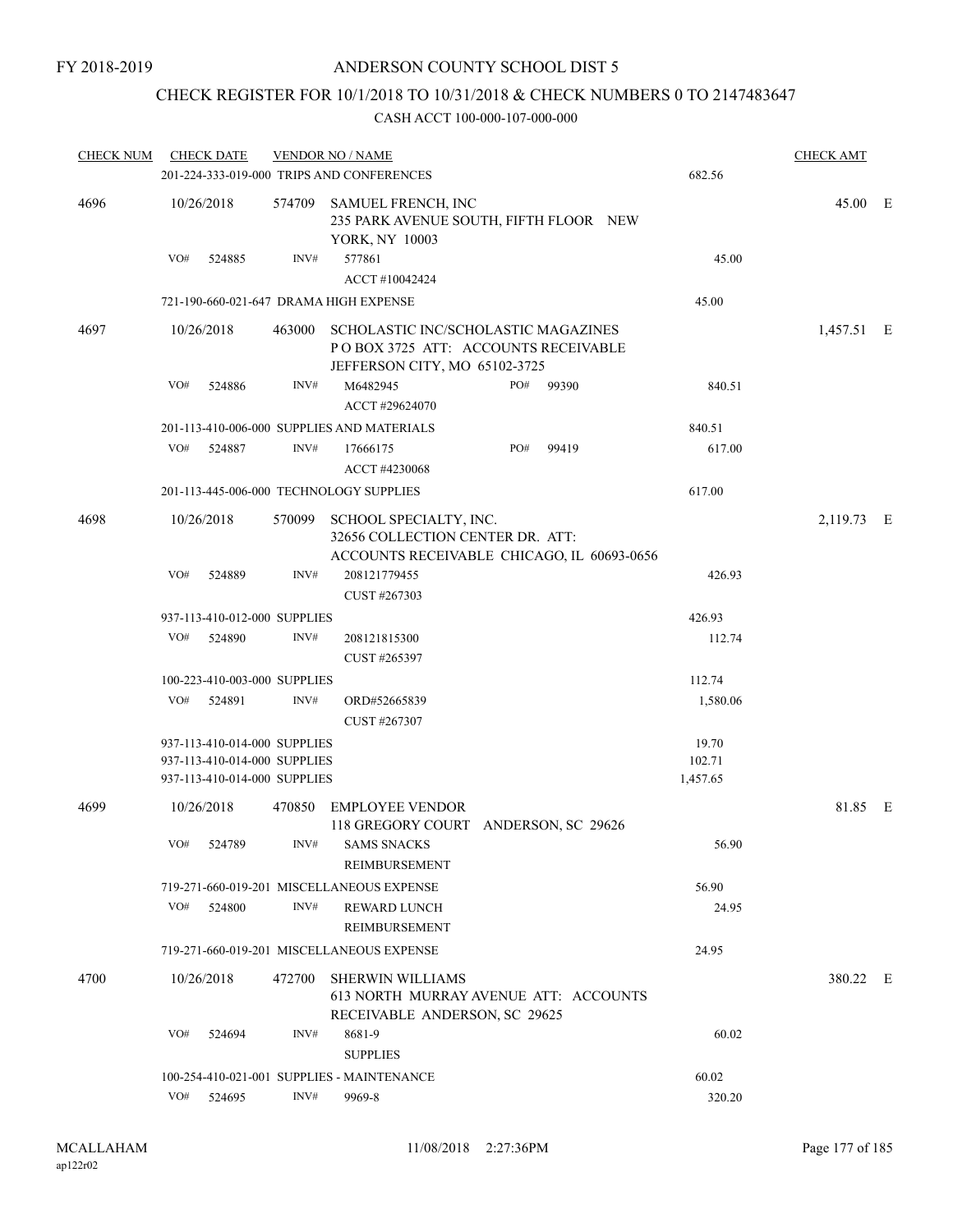### CHECK REGISTER FOR 10/1/2018 TO 10/31/2018 & CHECK NUMBERS 0 TO 2147483647

| <b>CHECK NUM</b> | <b>CHECK DATE</b>                       |                | <b>VENDOR NO / NAME</b>                                                           |          | <b>CHECK AMT</b> |  |
|------------------|-----------------------------------------|----------------|-----------------------------------------------------------------------------------|----------|------------------|--|
|                  |                                         |                | <b>SUPPLIES</b>                                                                   |          |                  |  |
|                  |                                         |                | 100-254-410-002-001 SUPPLIES - MAINTENANCE                                        | 160.10   |                  |  |
|                  |                                         |                | 100-254-410-003-001 SUPPLIES - MAINTENANCE                                        | 160.10   |                  |  |
| 4701             | 10/26/2018                              |                | 574599 EMPLOYEE VENDOR<br>110 LYTTLETON WAY ANDERSON, SC 29621                    |          | 292.58 E         |  |
|                  | VO#<br>524799                           | INV#           | <b>MISC EXPENSES</b><br>REIMBURSEMENT                                             | 292.58   |                  |  |
|                  |                                         |                | 100-113-410-021-VEN SUPPLY-ADDT'L FOR LOST VENDING                                | 39.07    |                  |  |
|                  | 721-190-660-021-429 FACULTY EXPENSE     |                |                                                                                   | 47.35    |                  |  |
|                  | 721-190-660-021-647 DRAMA HIGH EXPENSE  |                |                                                                                   | 37.16    |                  |  |
|                  | 900-224-312-000-011 SCABSE PROF DEV     |                |                                                                                   | 169.00   |                  |  |
|                  |                                         |                |                                                                                   |          |                  |  |
| 4702             | 10/26/2018                              |                | 575637 EMPLOYEE VENDOR<br>102 KNOXWOOD COURT ANDERSON, SC 29621                   |          | 60.00 E          |  |
|                  | VO#<br>524797                           | INV#           | <b>DECORATIONS</b><br><b>REIMBURSEMENT</b>                                        | 60.00    |                  |  |
|                  |                                         |                | 711-271-660-011-222 BUSINESS PARTNERSHIP EXPENSE                                  | 60.00    |                  |  |
| 4703             | 10/26/2018                              |                | 574196 EMPLOYEE VENDOR                                                            |          | 24.00 E          |  |
|                  |                                         |                | 702 NEW HOPE ROAD ANDERSON, SC 29626                                              |          |                  |  |
|                  | VO#<br>524816                           | INV#           | OCT 16-17                                                                         | 24.00    |                  |  |
|                  |                                         |                | <b>MILLS RIVER NC</b>                                                             |          |                  |  |
|                  | 100-254-333-000-001 TRIPS & CONFERENCES |                |                                                                                   | 24.00    |                  |  |
| 4704             | 10/26/2018                              |                | 570642 UPSTATE SEPTIC TANK<br>200 FORD ST GREER, SC 29650                         |          | $1,200.00$ E     |  |
|                  | VO#<br>524687                           | $\text{INV}\#$ | 111112440<br><b>DISTRICT OFFICE</b>                                               | 1,200.00 |                  |  |
|                  | 100-254-323-000-400 CONTRACT SRVS.-HVAC |                |                                                                                   | 1,200.00 |                  |  |
| 4705             | 10/26/2018                              |                |                                                                                   |          | 308.80 E         |  |
|                  |                                         |                | 510975 U.S. SCHOOL SUPPLY, INC<br>3361 W. HOSPITAL AVE CHAMBLEE, GA<br>30341-3419 |          |                  |  |
|                  | VO#<br>524903                           | INV#           | 375619<br>CUST #102851                                                            | 308.80   |                  |  |
|                  |                                         |                | 719-271-660-019-360 SCHOOL STORE/COUNCIL EXPENSE                                  | 308.80   |                  |  |
| 4706             | 10/26/2018                              |                | 520900 VIRCO INC<br>PO BOX 5000 CONWAY, AR 72033                                  |          | 3,222.92 E       |  |
|                  | VO#<br>524904                           | INV#           | PO# 99402<br>91842827<br>CUST #108807                                             | 3,222.92 |                  |  |
|                  | 397-113-410-005-000 SUPPLIES            |                |                                                                                   | 3,222.92 |                  |  |
| 4707             | 10/26/2018                              | 574838         | <b>EMPLOYEE VENDOR</b>                                                            |          | 130.00 E         |  |
|                  |                                         |                | 507 ASHLEY DOWNS ANDERSON, SC 29621                                               |          |                  |  |
|                  | VO#<br>524787                           | INV#           | <b>NAFME</b>                                                                      | 130.00   |                  |  |
|                  |                                         |                | REIMBURSEMENT                                                                     |          |                  |  |
|                  | 720-271-660-020-601 BAND CLUB EXPENSE   |                |                                                                                   | 130.00   |                  |  |
| 4708             | 10/26/2018                              |                | 572039 EMPLOYEE VENDOR                                                            |          | 24.00 E          |  |
|                  |                                         |                |                                                                                   |          |                  |  |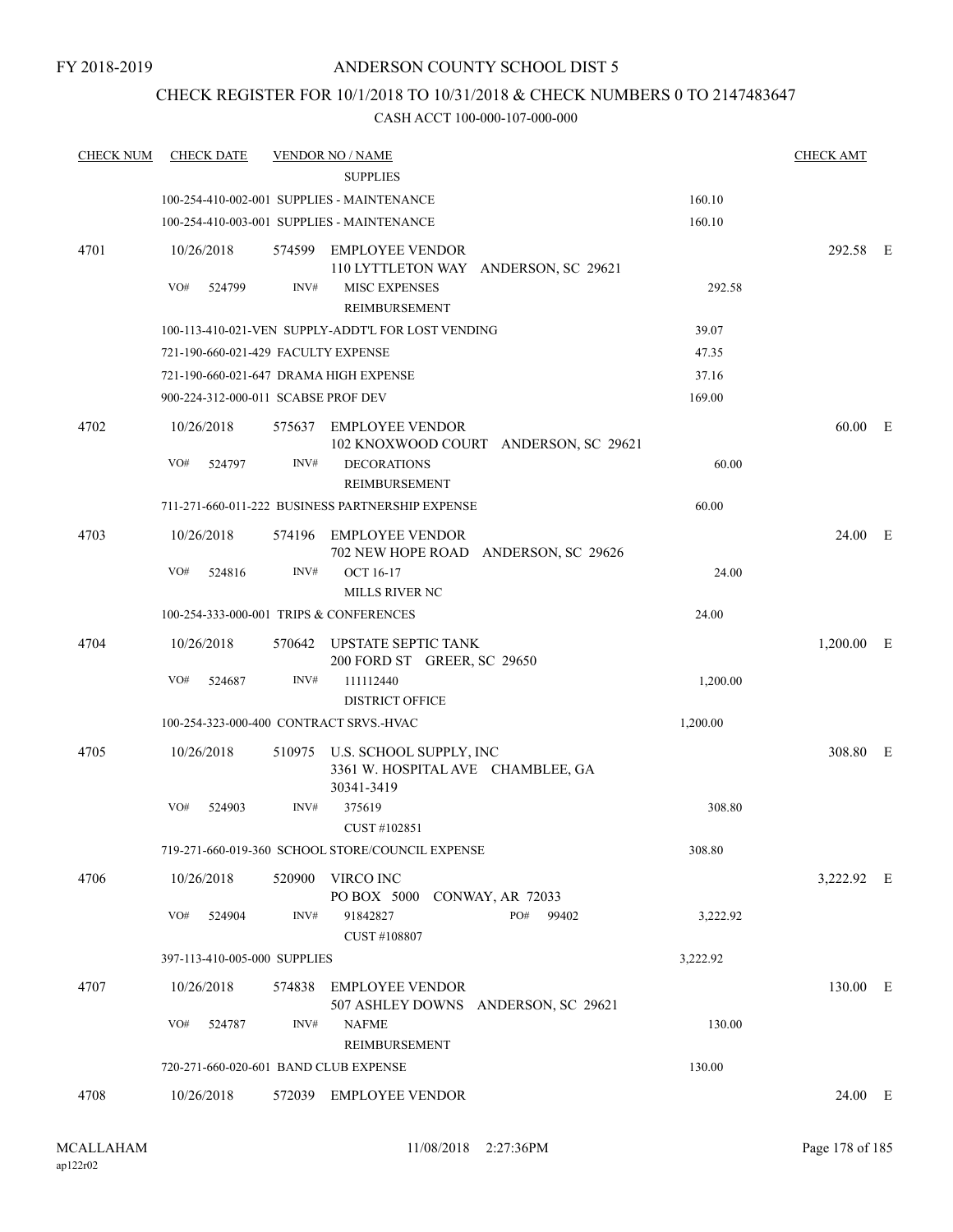### CHECK REGISTER FOR 10/1/2018 TO 10/31/2018 & CHECK NUMBERS 0 TO 2147483647

| <b>CHECK NUM</b> | <b>CHECK DATE</b>                         |        | <b>VENDOR NO / NAME</b>                                            |        | <b>CHECK AMT</b> |  |
|------------------|-------------------------------------------|--------|--------------------------------------------------------------------|--------|------------------|--|
|                  |                                           |        | 307 O'NEAL DRIVE ANDERSON, SC 29625                                |        |                  |  |
|                  | VO#<br>524817                             | INV#   | OCT 16-17                                                          | 24.00  |                  |  |
|                  |                                           |        | <b>MILLS RIVER NC</b>                                              |        |                  |  |
|                  | 100-254-333-000-001 TRIPS & CONFERENCES   |        |                                                                    | 24.00  |                  |  |
| 4709             | 10/26/2018                                |        | 574654 EMPLOYEE VENDOR                                             |        | 157.29 E         |  |
|                  |                                           |        | 234 GREENLAND ROAD ANDERSON, SC 29626                              |        |                  |  |
|                  | VO#<br>524805                             | INV#   | <b>EXPENSES</b>                                                    | 157.29 |                  |  |
|                  |                                           |        | REIMBURSEMENT                                                      |        |                  |  |
|                  | 100-111-410-010-000 SUPPLIES              |        |                                                                    | 157.29 |                  |  |
| 4710             | 10/26/2018                                |        | 536250 EMPLOYEE VENDOR                                             |        | 198.38 E         |  |
|                  |                                           |        | 1420 HARD HILLHOUSE DRIVE ANDERSON, SC<br>29626                    |        |                  |  |
|                  | VO#<br>524792                             | INV#   | <b>KIT SUPPLIES</b>                                                | 198.38 |                  |  |
|                  |                                           |        | REIMBURSEMENT                                                      |        |                  |  |
|                  | 326-112-410-000-000 SCIENCE KITS SUPPLIES |        |                                                                    | 198.38 |                  |  |
|                  |                                           |        |                                                                    |        |                  |  |
| 4711             | 10/26/2018                                |        | 574879 EMPLOYEE VENDOR<br>2417 NORTHVIEW AVENUE ANDERSON, SC 29625 |        | 73.08 E          |  |
|                  | VO#<br>524793                             | INV#   | <b>RED RIBBON WK</b>                                               | 73.08  |                  |  |
|                  |                                           |        | REIMBURSEMENT                                                      |        |                  |  |
|                  | 100-112-410-012-000 SUPPLIES              |        |                                                                    | 73.08  |                  |  |
| 4712             | 10/31/2018                                | 575402 | EMPLOYEE VENDOR                                                    |        | 127.77 E         |  |
|                  |                                           |        | 496 WOODVILLE ROAD PELZER, SC 29669                                |        |                  |  |
|                  | VO#<br>524953                             | INV#   | OCT <sub>24</sub>                                                  | 127.77 |                  |  |
|                  |                                           |        | <b>GREENVILLE</b>                                                  |        |                  |  |
|                  | 100-266-333-000-000 TRIPS & CONFERENCES   |        |                                                                    | 127.77 |                  |  |
| 4713             | 10/31/2018                                | 574699 | <b>EMPLOYEE VENDOR</b>                                             |        | 351.39 E         |  |
|                  |                                           |        | 5737 HWY 29 SOUTH STARR, SC 29684                                  |        |                  |  |
|                  | VO#<br>524939                             | INV#   | <b>OCT 18-20</b>                                                   | 351.39 |                  |  |
|                  |                                           |        | <b>MYRTLE BEACH</b>                                                |        |                  |  |
|                  |                                           |        | 600-256-333-008-000 TRIPS AND CONFERENCES                          | 351.39 |                  |  |
| 4714             | 10/31/2018                                |        | 155900 CAROLINA BIOLOGICAL SUPPLY                                  |        | 975.89 E         |  |
|                  |                                           |        | POBOX 60232 ATT: ACCOUNTS RECEIVABLE                               |        |                  |  |
|                  |                                           |        | <b>CHARLOTTE, NC 28260-0232</b>                                    |        |                  |  |
|                  | VO#<br>525010                             | INV#   | 50453422<br>PO#<br>99775<br>50453436                               | 975.89 |                  |  |
|                  | 326-112-410-000-000 SCIENCE KITS SUPPLIES |        |                                                                    | 902.11 |                  |  |
|                  | 326-112-410-000-000 SCIENCE KITS SUPPLIES |        |                                                                    | 73.78  |                  |  |
| 4715             | 10/31/2018                                |        | 574515 EMPLOYEE VENDOR                                             |        | 810.90 E         |  |
|                  |                                           |        | 3 CATALINA DRIVE GREENVILLE, SC 29609                              |        |                  |  |
|                  | VO#<br>524958                             | INV#   | <b>OCT 17-21</b>                                                   | 810.90 |                  |  |
|                  |                                           |        | <b>MYRTLE BEACH</b>                                                |        |                  |  |
|                  |                                           |        | 600-256-333-000-000 TRIPS AND CONFERENCES                          | 810.90 |                  |  |
| 4716             | 10/31/2018                                |        | 574904 EMPLOYEE VENDOR                                             |        | 14.28 E          |  |
|                  |                                           |        | 533 DRAYTON CIRCLE ANDERSON, SC 29621                              |        |                  |  |
|                  |                                           |        |                                                                    |        |                  |  |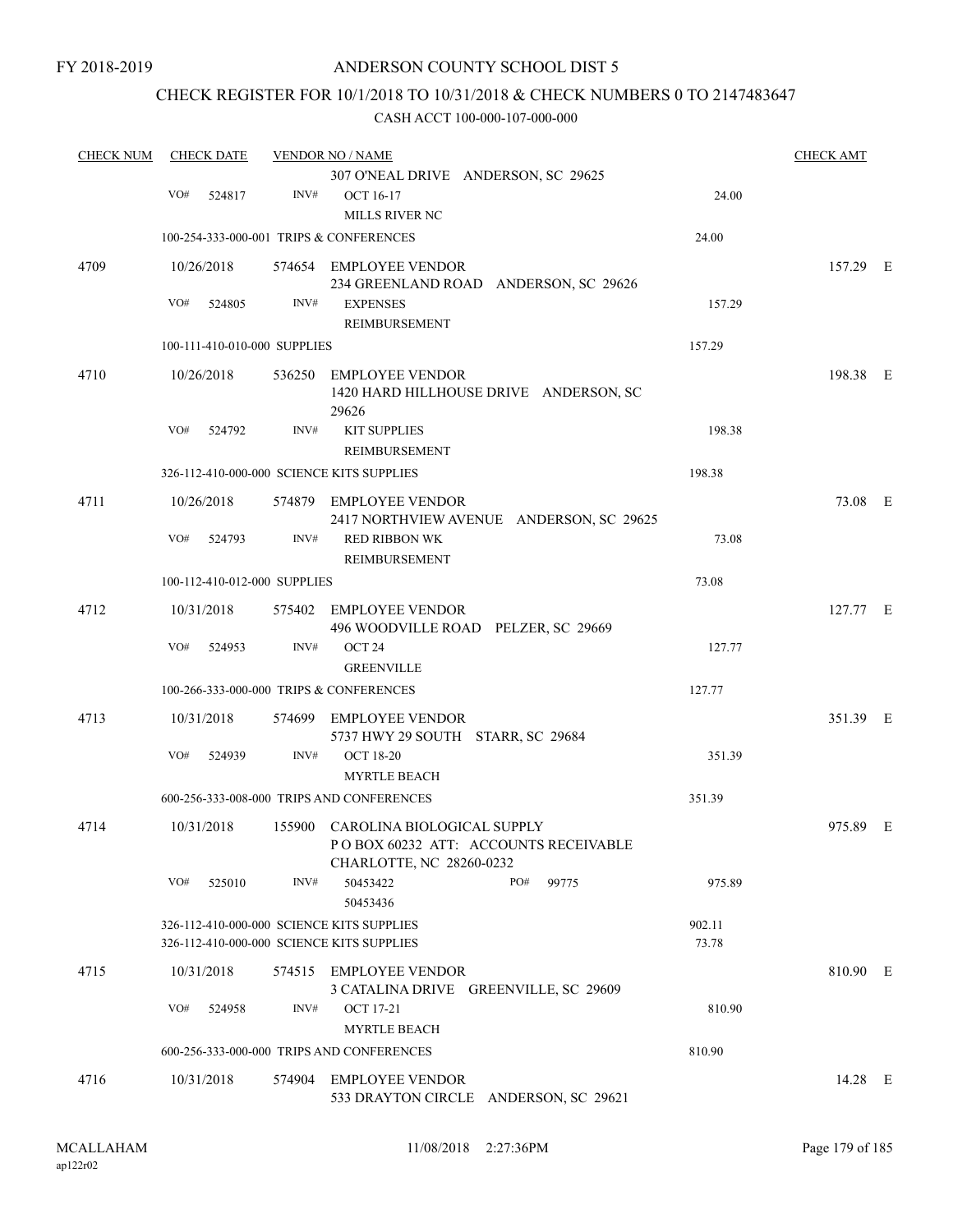# CHECK REGISTER FOR 10/1/2018 TO 10/31/2018 & CHECK NUMBERS 0 TO 2147483647

| <b>CHECK NUM</b> |            | <b>CHECK DATE</b> |                                  | <b>VENDOR NO / NAME</b>                                                                                                  |          | <b>CHECK AMT</b> |  |
|------------------|------------|-------------------|----------------------------------|--------------------------------------------------------------------------------------------------------------------------|----------|------------------|--|
|                  | VO#        | 524955            | INV#                             | OCT <sub>23</sub><br><b>PENDLETON</b>                                                                                    | 14.28    |                  |  |
|                  |            |                   |                                  | 356-183-333-023-000 TRIPS AND CONFERENCES                                                                                | 14.28    |                  |  |
| 4717             | 10/31/2018 |                   |                                  | 198800 DELTA EDUCATION<br>32656 COLLECTION CENTER DR ATT: ACCOUNTS<br>RECEIVABLE CHICAGO, IL 60693-0326                  |          | 179.76 E         |  |
|                  | VO#        | 525015            | INV#                             | PO#<br>99689<br>202501614836<br><b>SUPPLIES</b>                                                                          | 179.76   |                  |  |
|                  |            |                   |                                  | 326-112-410-000-000 SCIENCE KITS SUPPLIES                                                                                | 179.76   |                  |  |
| 4718             | 10/31/2018 |                   | 202600                           | <b>DILLARD'S SPORTS CENTER</b><br>708 WHITEHALL ROAD ATT: ACCOUNTS<br>RECEIVABLE ANDERSON, SC 29625                      |          | 1,391.54 E       |  |
|                  | VO#        | 525016            | INV#                             | 101434<br><b>ROBERT ANDERSON</b>                                                                                         | 1,391.54 |                  |  |
|                  |            |                   |                                  | 706-271-660-006-674 FOOTBALL EXPENSE                                                                                     | 1,391.54 |                  |  |
| 4719             | 10/31/2018 |                   | 211400                           | <b>EMPLOYEE VENDOR</b><br>204 ARDEN CHASE ANDERSON, SC 29621                                                             |          | 187.83 E         |  |
|                  | VO#        | 524956            | INV#                             | OCT <sub>12</sub><br><b>GREENWOOD</b>                                                                                    | 45.24    |                  |  |
|                  |            |                   |                                  | 100-221-333-000-000 TRIPS AND CONFERENCES                                                                                | 45.24    |                  |  |
|                  | VO#        | 524957            | INV#                             | OCT <sub>18</sub><br><b>COLUMBIA</b>                                                                                     | 142.59   |                  |  |
|                  |            |                   |                                  | 100-221-333-000-000 TRIPS AND CONFERENCES                                                                                | 142.59   |                  |  |
| 4720             | 10/31/2018 |                   |                                  | 569871 FOLLETT SCHOOL SOLUTIONS, INC<br>91826 COLLECTION CENTER DRIVE ATT:<br>ACCOUNTS RECEIVABLE CHICAGO, IL 60693-0918 |          | 494.79 E         |  |
|                  | VO#        | 525018            | INV#                             | 336804<br><b>CONCORD</b>                                                                                                 | 494.79   |                  |  |
|                  |            |                   | 100-222-410-009-MDA MEDIA EBOOKS |                                                                                                                          | 494.79   |                  |  |
| 4721             | 10/31/2018 |                   | 237613                           | <b>EMPLOYEE VENDOR</b><br>302 CHEROKEE STREET ANDERSON, SC 29626                                                         |          | 347.03 E         |  |
|                  | VO#        | 524941            | INV#                             | <b>OCT 18-20</b><br><b>MYRTLE BEACH</b>                                                                                  | 347.03   |                  |  |
|                  |            |                   |                                  | 600-256-333-017-000 TRIPS AND CONFERENCES                                                                                | 347.03   |                  |  |
| 4722             | 10/31/2018 |                   | 572395                           | <b>EMPLOYEE VENDOR</b><br>2506 WHITEHALL AVENUE ANDERSON, SC 29621                                                       |          | 73.58 E          |  |
|                  | VO#        | 524976            | INV#                             | $8/24 - 10/19$<br><b>MILEAGE</b>                                                                                         | 73.58    |                  |  |
|                  |            |                   | 100-221-332-000-000 TRAVEL       |                                                                                                                          | 73.58    |                  |  |
| 4723             | 10/31/2018 |                   | 264114                           | <b>HEINEMANN</b><br>15963 COLLECTIONS CENTER DRIVE ATT:<br>ACCOUNTS RECEIVABLE CHICAGO, IL 60693                         |          | 6,322.00 E       |  |
|                  | VO#        | 525019            | INV#                             | PO#<br>99710<br>6993869<br><b>SUPPLIES</b>                                                                               | 6,322.00 |                  |  |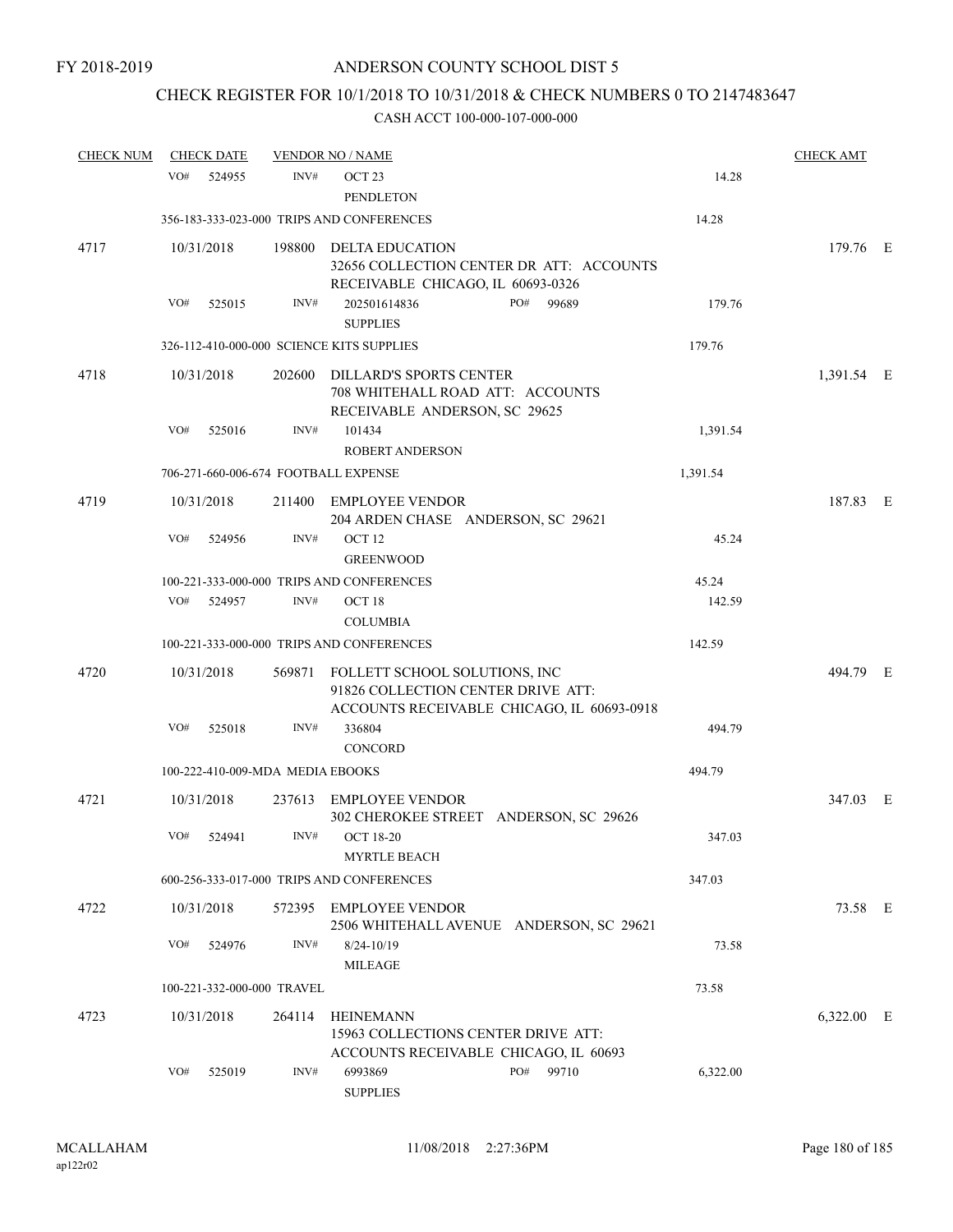## CHECK REGISTER FOR 10/1/2018 TO 10/31/2018 & CHECK NUMBERS 0 TO 2147483647

| <b>CHECK NUM</b> | <b>CHECK DATE</b>            |        | <b>VENDOR NO / NAME</b>                                                              |          | <b>CHECK AMT</b> |  |
|------------------|------------------------------|--------|--------------------------------------------------------------------------------------|----------|------------------|--|
|                  |                              |        | 100-112-410-013-RPL REPLACEMENT SUPPLIES                                             | 5,800.00 |                  |  |
|                  |                              |        | 100-112-410-013-RPL REPLACEMENT SUPPLIES                                             | 522.00   |                  |  |
| 4724             | 10/31/2018                   |        | 573279 HERSHEY CREAMERY COMPANY<br>301 S CAMERON STREET HARRISBURG, PA<br>17101-2815 |          | 184.08 E         |  |
|                  | VO#<br>525021                | INV#   | 0013604134<br><b>NEVITT FOREST</b>                                                   | 184.08   |                  |  |
|                  |                              |        | 712-271-660-012-391 ICE CREAM SALES EXPENSE                                          | 184.08   |                  |  |
| 4725             | 10/31/2018                   |        | 269725 EMPLOYEE VENDOR<br>119 ROLLING OAK DRIVE EASLEY, SC 29642                     |          | 222.95 E         |  |
|                  | VO#<br>524967                | INV#   | <b>RUNNING CLUB</b><br>REIMBURSEMENT                                                 | 222.95   |                  |  |
|                  | 937-113-410-007-000 SUPPLIES |        |                                                                                      | 222.95   |                  |  |
| 4726             | 10/31/2018                   |        | 572115 EMPLOYEE VENDOR<br>2121 ROE FORD ROAD GREENVILLE, SC 29617                    |          | 42.08 E          |  |
|                  | VO#<br>524946                | INV#   | OCT <sub>12</sub><br><b>GREENVILLE</b>                                               | 42.08    |                  |  |
|                  |                              |        | 600-256-333-000-000 TRIPS AND CONFERENCES                                            | 42.08    |                  |  |
| 4727             | 10/31/2018                   |        | 565433 EMPLOYEE VENDOR<br>502 AUBURN AVENUE ANDERSON, SC 29626                       |          | 50.00 E          |  |
|                  | VO#<br>524936                | INV#   | <b>OCT 18-20</b><br><b>MYRTLE BEACH</b>                                              | 50.00    |                  |  |
|                  |                              |        | 600-256-333-011-000 TRIPS AND CONFERENCES                                            | 50.00    |                  |  |
| 4728             | 10/31/2018                   | 563608 | JW PEPPER & SON, INC<br>POBOX 642 ATT: ACCOUNTS RECEIVABLE<br><b>EXTON, PA 19341</b> |          | 116.88 E         |  |
|                  | VO#<br>525024                | INV#   | 15A38718<br><b>SOUTHWOOD</b>                                                         | 116.88   |                  |  |
|                  |                              |        | 309-113-410-021-000 SUPPLIES AND MATERIALS                                           | 116.88   |                  |  |
| 4729             | 10/31/2018                   |        | 572054 EMPLOYEE VENDOR<br>227 LAUREL TRACE CIRCLE PIEDMONT, SC<br>29673              |          | 154.00 E         |  |
|                  | VO#<br>524965                | INV#   | <b>SWU LUNCH</b><br>REIMBURSEMENT                                                    | 154.00   |                  |  |
|                  |                              |        | 721-190-660-021-642 CHORUS HIGH EXPENSE                                              | 154.00   |                  |  |
| 4730             | 10/31/2018                   | 574761 | <b>EMPLOYEE VENDOR</b><br>106 HARLOND DRIVE ANDERSON, SC 29621                       |          | 403.40 E         |  |
|                  | VO#<br>524950                | INV#   | <b>OCT 9-12</b><br><b>LAS VEGAS</b>                                                  | 403.40   |                  |  |
|                  |                              |        | 100-221-333-000-IST TRIPS AND CONFERENCES                                            | 403.40   |                  |  |
| 4731             | 10/31/2018                   | 314500 | <b>EMPLOYEE VENDOR</b><br>128 TOWNE CREEK TRAIL ANDERSON, SC 29621                   |          | 50.00 E          |  |
|                  | VO#<br>524942                | INV#   | <b>OCT 18-20</b><br>MYRTLE BEACH                                                     | 50.00    |                  |  |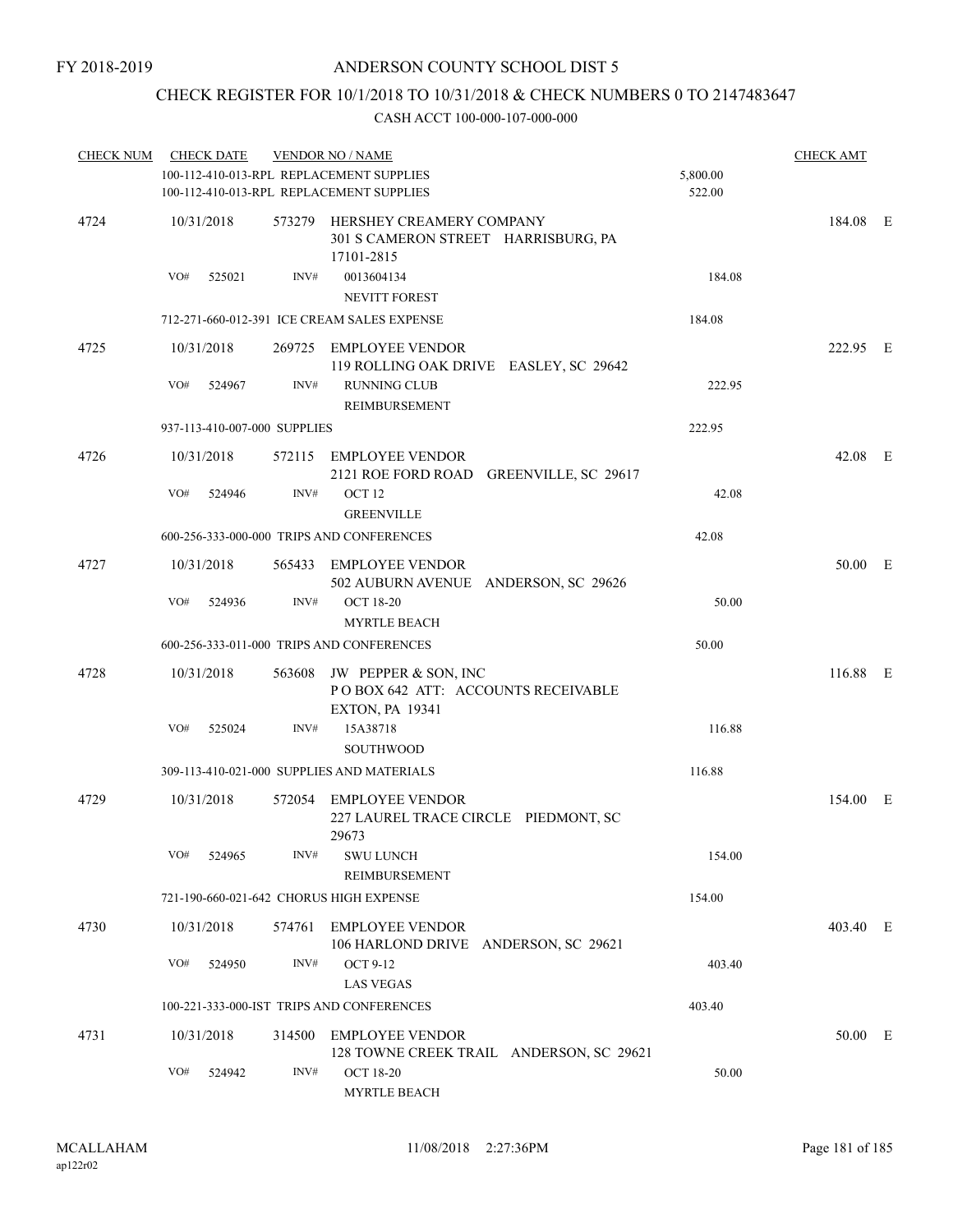## CHECK REGISTER FOR 10/1/2018 TO 10/31/2018 & CHECK NUMBERS 0 TO 2147483647

| <b>CHECK NUM</b> | <b>CHECK DATE</b>                    | <b>VENDOR NO / NAME</b><br>600-256-333-021-000 TRIPS AND CONFERENCES |                                                                   |        | <b>CHECK AMT</b> |  |
|------------------|--------------------------------------|----------------------------------------------------------------------|-------------------------------------------------------------------|--------|------------------|--|
| 4732             | 10/31/2018                           |                                                                      | 327400 EMPLOYEE VENDOR<br>208 MIRIAM RD. STARR, SC 29684          |        | 615.40 E         |  |
|                  | VO#<br>524951                        | INV#                                                                 | <b>OCT 9-12</b><br><b>LAS VEGAS</b>                               | 615.40 |                  |  |
|                  |                                      |                                                                      | 100-221-333-000-IST TRIPS AND CONFERENCES                         | 615.40 |                  |  |
| 4733             | 10/31/2018                           |                                                                      | 564683 EMPLOYEE VENDOR<br>222 GREENWAY DRIVE GREENWOOD, SC 29649  |        | 60.37 E          |  |
|                  | VO#<br>524968                        | INV#                                                                 | <b>LOWES</b><br>REIMBURSEMENT                                     | 60.37  |                  |  |
|                  | 721-190-660-021-644 ART HIGH EXPENSE |                                                                      |                                                                   | 60.37  |                  |  |
| 4734             | 10/31/2018                           |                                                                      | 338700 EMPLOYEE VENDOR<br>1104 STRATFORD DRIVE ANDERSON, SC 29621 |        | 157.97 E         |  |
|                  | VO#<br>524948                        | INV#                                                                 | OCT <sub>22</sub><br><b>COLUMBIA</b>                              | 157.97 |                  |  |
|                  |                                      |                                                                      | 100-221-333-000-000 TRIPS AND CONFERENCES                         | 157.97 |                  |  |
| 4735             | 10/31/2018                           |                                                                      | 574831 EMPLOYEE VENDOR<br>102 BROOKWOOD COURT ANDERSON, SC 29621  |        | 44.00 E          |  |
|                  | VO#<br>524964                        | INV#                                                                 | <b>COOKIES</b><br>REIMBURSEMENT                                   | 44.00  |                  |  |
|                  |                                      |                                                                      | 717-190-660-017-201 MISCELLANEOUS EXPENSE                         | 44.00  |                  |  |
| 4736             | 10/31/2018                           |                                                                      | 340065 EMPLOYEE VENDOR<br>166 AMBERWOOD DRIVE ANDERSON, SC 29621  |        | 133.44 E         |  |
|                  | VO#<br>524952                        | INV#                                                                 | OCT <sub>25</sub><br><b>COLUMBIA</b>                              | 133.44 |                  |  |
|                  |                                      |                                                                      | 264-224-333-000-000 TRIPS AND CONFERENCES                         | 133.44 |                  |  |
| 4737             | 10/31/2018                           | 345710                                                               | EMPLOYEE VENDOR<br>224 PENINSULA DRIVE ANDERSON, SC 29626         |        | 13.96 E          |  |
|                  | VO#<br>524966                        | INV#                                                                 | <b>INGLES</b><br>REIMBURSEMENT                                    | 13.96  |                  |  |
|                  |                                      |                                                                      | 302-223-410-000-000 SUPPLIES AND MATERIALS                        | 13.96  |                  |  |
| 4738             | 10/31/2018                           |                                                                      | 262185 EMPLOYEE VENDOR<br>107 OLDE TOWNE DRIVE ANDERSON, SC 29621 |        | 91.73 E          |  |
|                  | VO#<br>524954                        | INV#                                                                 | OCT <sub>19</sub><br><b>ATHENS</b>                                | 91.73  |                  |  |
|                  | 311-224-333-000-0AM TRIPS-AMY MCCOY  |                                                                      |                                                                   | 91.73  |                  |  |
| 4739             | 10/31/2018                           |                                                                      | 226700 EMPLOYEE VENDOR<br>102 GREENBRIAR ROAD ANDERSON, SC 29621  |        | 38.15 E          |  |
|                  | VO#<br>524949                        | INV#                                                                 | OCT <sub>23</sub><br><b>GREENVILLE</b>                            | 38.15  |                  |  |
|                  |                                      |                                                                      | 100-221-333-018-000 TRIPS AND CONFERENCES                         | 38.15  |                  |  |
| 4740             | 10/31/2018                           |                                                                      | 571837 EMPLOYEE VENDOR<br>202 FOX CREEK RD ANDERSON, SC 29621     |        | 26.75 E          |  |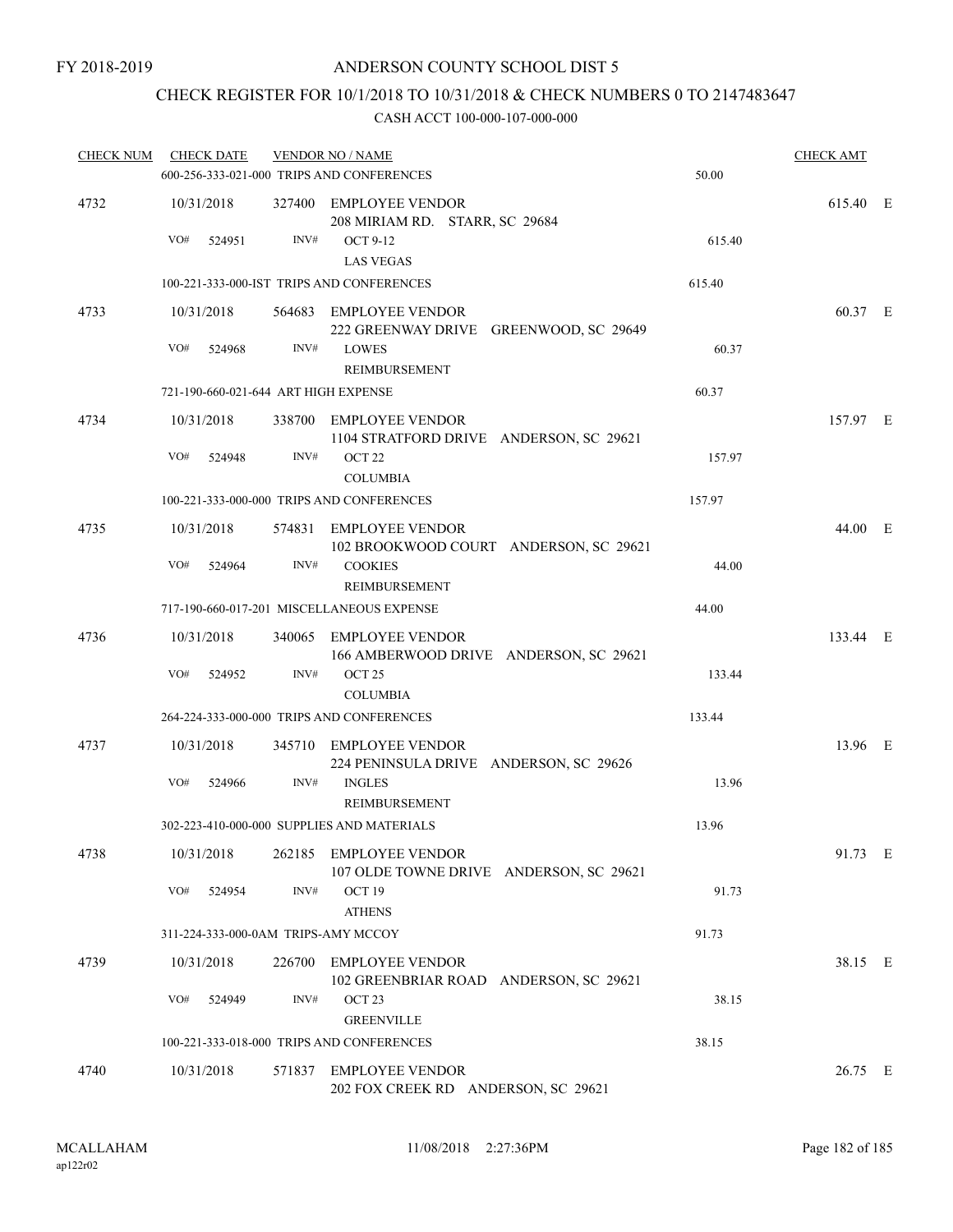## CHECK REGISTER FOR 10/1/2018 TO 10/31/2018 & CHECK NUMBERS 0 TO 2147483647

| <b>CHECK NUM</b> | <b>CHECK DATE</b>                         | <b>VENDOR NO / NAME</b> |                                                                                                              |        | <b>CHECK AMT</b> |  |
|------------------|-------------------------------------------|-------------------------|--------------------------------------------------------------------------------------------------------------|--------|------------------|--|
|                  | VO#<br>524969                             | INV#                    | THE SWEETERY<br>REIMBURSEMENT                                                                                | 26.75  |                  |  |
|                  |                                           |                         | 717-190-660-017-201 MISCELLANEOUS EXPENSE                                                                    | 26.75  |                  |  |
| 4741             | 10/31/2018                                |                         | 573699 EMPLOYEE VENDOR<br>224 SPRUCE CREEK ANDERSON, SC 29625                                                |        | 274.02 E         |  |
|                  | VO#<br>524974                             | INV#                    | OCT <sub>22</sub><br><b>GREENVILLE</b>                                                                       | 274.02 |                  |  |
|                  | 311-224-333-003-000 Trips and Conferences |                         |                                                                                                              | 274.02 |                  |  |
| 4742             | 10/31/2018                                |                         | 575029 EMPLOYEE VENDOR<br>610 WINSTON DRIVE ANDERSON, SC 29624                                               |        | 50.00 E          |  |
|                  | VO#<br>524945                             | INV#                    | <b>OCT 18-20</b><br><b>MYRTLE BEACH</b>                                                                      | 50.00  |                  |  |
|                  |                                           |                         | 600-256-333-007-000 TRIPS AND CONFERENCES                                                                    | 50.00  |                  |  |
| 4743             | 10/31/2018                                |                         | 570395 NETWORK CONTROLS & ELECTRIC, INC<br>136 JOHNS ROAD ATT: ACCOUNTS RECEIVABLE<br><b>GREER, SC 29650</b> |        | 557.90 E         |  |
|                  | VO#<br>525033                             | INV#                    | 22372<br>PO#<br>99742<br><b>HOMELAND PARK</b>                                                                | 557.90 |                  |  |
|                  | 100-233-410-011-RAD RADIOS                |                         |                                                                                                              | 278.95 |                  |  |
|                  |                                           |                         | 600-256-540-011-000 EQUIPMENT-EXPENDABLE                                                                     | 278.95 |                  |  |
| 4744             | 10/31/2018                                |                         | 570874 NEW READERS PRESS<br>101 WYOMING STREET SYRACUSE, NY 13204                                            |        | 905.00 E         |  |
|                  | VO#<br>525034                             | INV#                    | 8764263<br>CUST #871357                                                                                      | 905.00 |                  |  |
|                  |                                           |                         | 723-190-660-023-911 MISCELLANEOUS- ADULT ED EXPENSE                                                          | 905.00 |                  |  |
| 4745             | 10/31/2018                                | 572183                  | <b>EMPLOYEE VENDOR</b><br>4003 BRACKENBERRY DRIVE ANDERSON, SC<br>29621                                      |        | 579.23 E         |  |
|                  | VO#<br>524960                             | INV#                    | <b>REFRESHMENTS</b><br>REIMBURSEMENT                                                                         | 73.80  |                  |  |
|                  |                                           |                         | 100-221-410-000-000 SUPPLIES AND MATERIALS                                                                   | 73.80  |                  |  |
|                  |                                           |                         | VO# 524961 INV# UNITED WAY<br>REIMBURSEMENT                                                                  | 55.43  |                  |  |
|                  |                                           |                         | 100-221-410-000-000 SUPPLIES AND MATERIALS                                                                   | 55.43  |                  |  |
|                  | VO#<br>524962                             | INV#                    | <b>REGISTRATION</b><br>REIMBURSEMENT                                                                         | 450.00 |                  |  |
|                  | 311-224-312-000-000 PURCHASED SERVICE     |                         |                                                                                                              | 450.00 |                  |  |
| 4746             | 10/31/2018                                | 574620                  | <b>EMPLOYEE VENDOR</b><br>100 BRENTWOOD CIRCLE ANDERSON, SC 29625                                            |        | 349.21 E         |  |
|                  | VO#<br>524937                             | INV#                    | <b>OCT 18-20</b><br><b>MYRTLE BEACH</b>                                                                      | 349.21 |                  |  |
|                  |                                           |                         | 600-256-333-020-000 TRIPS AND CONFERENCES                                                                    | 349.21 |                  |  |
| 4747             | 10/31/2018                                | 565666                  | EMPLOYEE VENDOR<br>100 TALLEY COURT ANDERSON, SC 29621                                                       |        | 50.00 E          |  |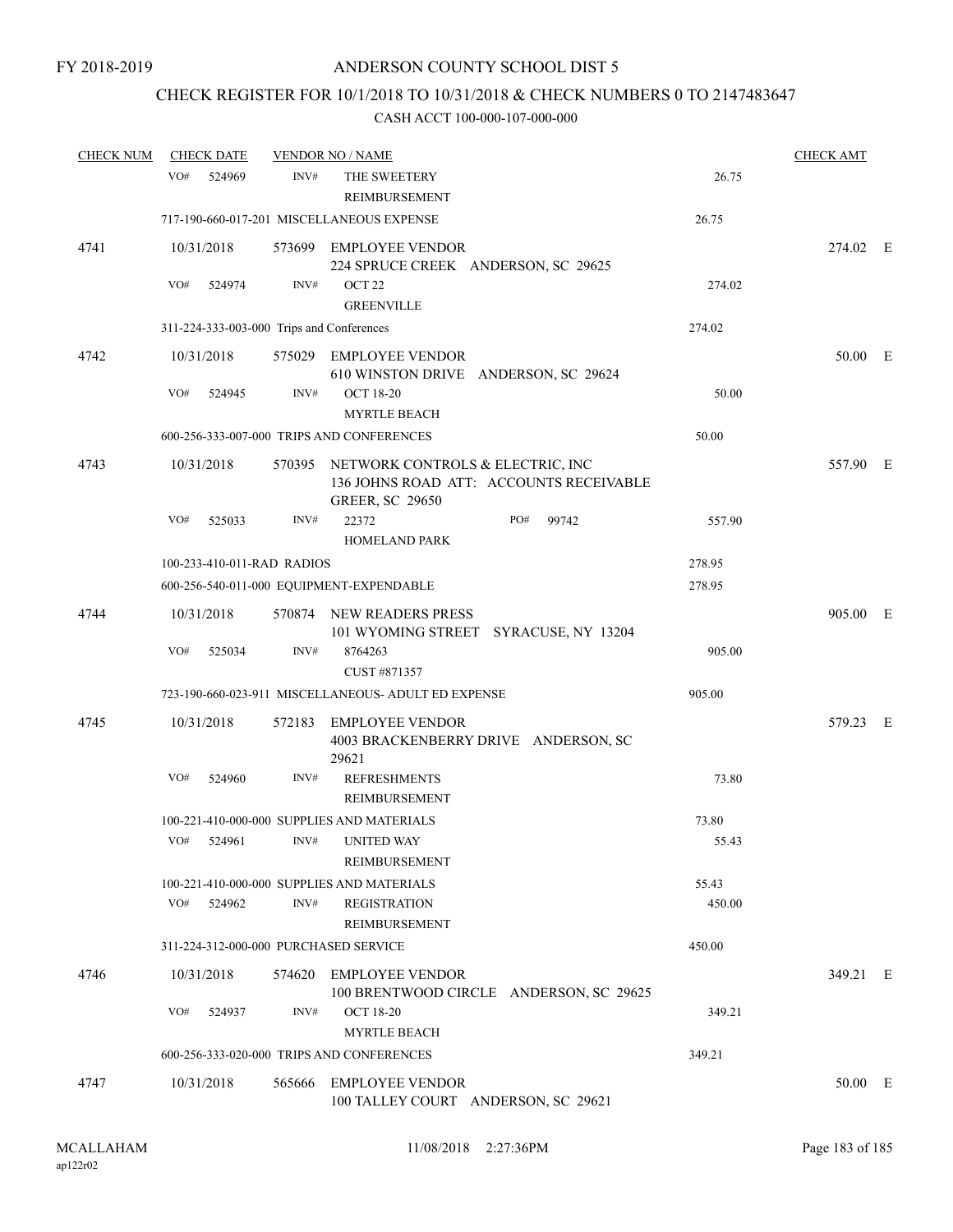## CHECK REGISTER FOR 10/1/2018 TO 10/31/2018 & CHECK NUMBERS 0 TO 2147483647

| <b>CHECK NUM</b> | <b>CHECK DATE</b> |                      |                              | <b>VENDOR NO / NAME</b>                                                                                   |          | <b>CHECK AMT</b> |  |
|------------------|-------------------|----------------------|------------------------------|-----------------------------------------------------------------------------------------------------------|----------|------------------|--|
|                  | VO#               | 524944               | INV#                         | <b>OCT 18-20</b><br><b>MYRTLE BEACH</b>                                                                   | 50.00    |                  |  |
|                  |                   |                      |                              | 600-256-333-008-000 TRIPS AND CONFERENCES                                                                 | 50.00    |                  |  |
| 4748             |                   | 10/31/2018           |                              | 437335 EMPLOYEE VENDOR<br>1318 LEE DOBBINS ROAD ANDERSON, SC 29626                                        |          | 53.76 E          |  |
|                  | VO#               | 524963               | INV#                         | <b>AMAZON</b><br>REIMBURSEMENT                                                                            | 53.76    |                  |  |
|                  |                   |                      | 820-264-410-000-000 SUPPLIES |                                                                                                           | 53.76    |                  |  |
| 4749             | VO#               | 10/31/2018<br>524940 | 574999<br>INV#               | <b>EMPLOYEE VENDOR</b><br>100 TALLEY COURT ANDERSON, SC 29621<br><b>OCT 18-20</b>                         | 335.04   | 335.04 E         |  |
|                  |                   |                      |                              | <b>MYRTLE BEACH</b>                                                                                       |          |                  |  |
|                  |                   |                      |                              | 600-256-333-000-000 TRIPS AND CONFERENCES                                                                 | 335.04   |                  |  |
| 4750             |                   | 10/31/2018           |                              | 462725 SCHOLASTIC BOOK CLUBS, INC<br>POBOX 3745 ATT: ACCOUNTS RECEIVABLE<br>JEFFERSON CITY, MO 65102-3720 |          | 2.599.09 E       |  |
|                  | VO#               | 525039               | INV#                         | W3891801BF                                                                                                | 2,599.09 |                  |  |
|                  |                   |                      |                              | ACCT #1533079                                                                                             |          |                  |  |
|                  |                   |                      |                              | 706-271-660-006-519 LIBRARY EXPENSE                                                                       | 2,599.09 |                  |  |
| 4751             |                   | 10/31/2018           |                              | 469975 EMPLOYEE VENDOR<br>407 PATERS WAY WESTMINSTER, SC 29693                                            |          | 58.96 E          |  |
|                  | VO#               | 524971               | INV#                         | <b>SAMS CLUB</b><br><b>REIMBURSEMENT</b>                                                                  | 58.96    |                  |  |
|                  |                   |                      |                              | 707-190-660-007-201 MISCELLANEOUS EXPENSE                                                                 | 58.96    |                  |  |
| 4752             |                   | 10/31/2018           | 470800                       | <b>EMPLOYEE VENDOR</b><br>119 MEADOW ACRES BELTON, SC 29627                                               |          | 39.45 E          |  |
|                  | VO#               | 524972               | INV#                         | SEPT <sub>27</sub><br><b>FURMAN</b>                                                                       | 39.45    |                  |  |
|                  |                   |                      |                              | 311-224-333-014-000 Trips and Conferences                                                                 | 39.45    |                  |  |
| 4753             |                   | 10/31/2018           |                              | 564643 EMPLOYEE VENDOR<br>111 ROADHAVEN DR ANDERSON, SC 29625                                             |          | 347.03 E         |  |
|                  |                   | VO# 524938           | INV#                         | <b>OCT 18-20</b><br><b>MYRTLE BEACH</b>                                                                   | 347.03   |                  |  |
|                  |                   |                      |                              | 600-256-333-003-000 TRIPS AND CONFERENCES                                                                 | 347.03   |                  |  |
| 4754             |                   | 10/31/2018           |                              | 574596 EMPLOYEE VENDOR<br>112 CEDAR ROAD ANDERSON, SC 29624                                               |          | 16.05 E          |  |
|                  | VO#               | 524959               | INV#                         | <b>LUNCH WEEK</b><br>REIMBURSEMENT                                                                        | 16.05    |                  |  |
|                  |                   |                      | 600-256-410-003-000 SUPPLIES |                                                                                                           | 16.05    |                  |  |
| 4755             |                   | 10/31/2018           | 563823                       | <b>EMPLOYEE VENDOR</b><br>625 CHOCTAW STREET ANDERSON, SC 29626                                           |          | 50.00 E          |  |
|                  | VO#               | 524973               | INV#                         | <b>OCT 18-21</b><br><b>MYRTLE BEACH</b>                                                                   | 50.00    |                  |  |